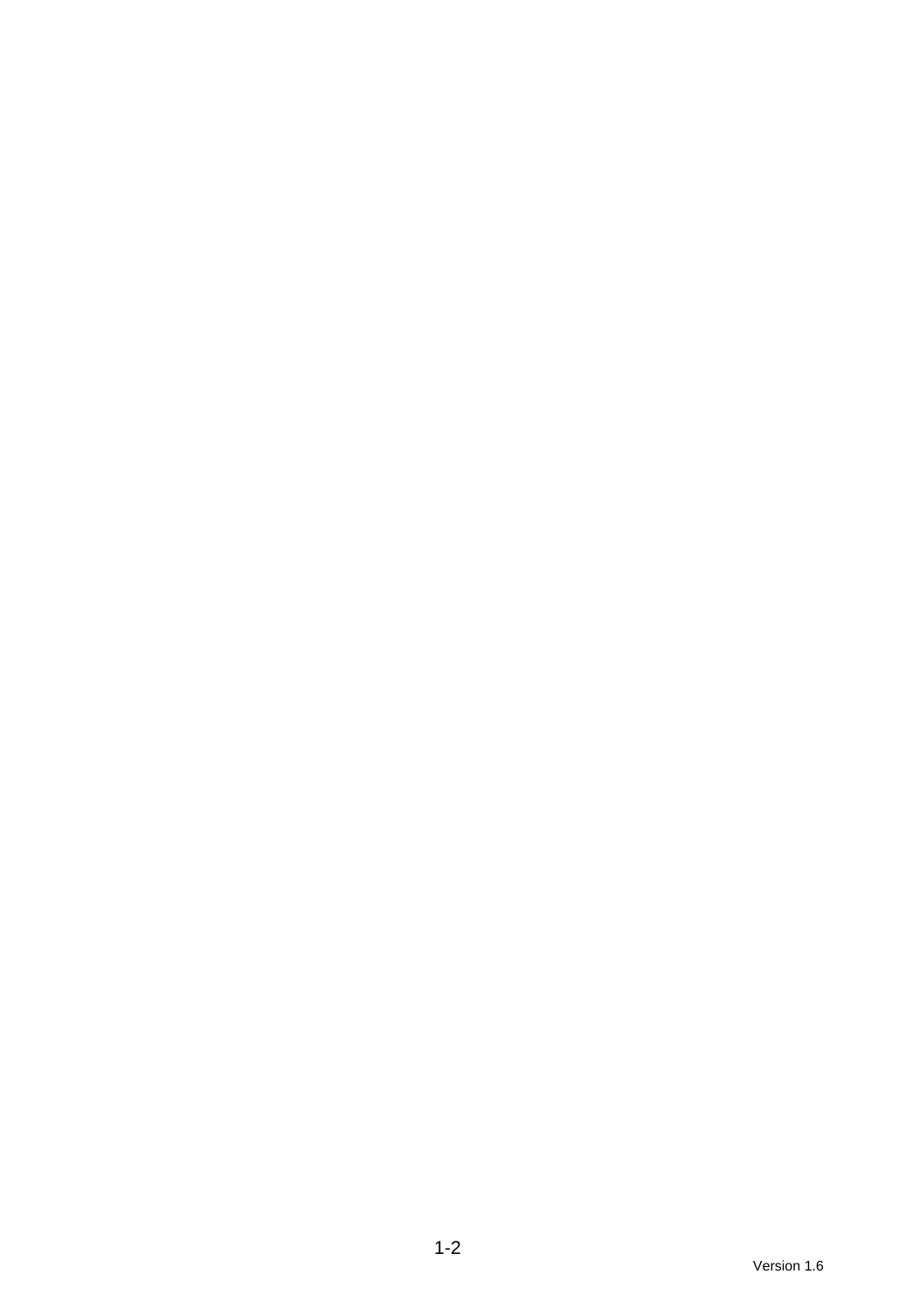| THE COUNCIL'S DECISION-MAKING STRUCTURE 1-11          |  |
|-------------------------------------------------------|--|
|                                                       |  |
|                                                       |  |
|                                                       |  |
|                                                       |  |
|                                                       |  |
|                                                       |  |
|                                                       |  |
|                                                       |  |
|                                                       |  |
|                                                       |  |
|                                                       |  |
|                                                       |  |
|                                                       |  |
|                                                       |  |
|                                                       |  |
|                                                       |  |
| PUBLIC ACCESS TO DOCUMENTS AFTER THE MEETING  3-3     |  |
| CIRCUMSTANCES WHERE THE PUBLIC ARE EXCLUDED FROM      |  |
|                                                       |  |
|                                                       |  |
|                                                       |  |
|                                                       |  |
|                                                       |  |
|                                                       |  |
|                                                       |  |
|                                                       |  |
|                                                       |  |
|                                                       |  |
|                                                       |  |
|                                                       |  |
|                                                       |  |
| GRANT AID SUB-COMMITTEE - TERMS OF REFERENCE  4-6     |  |
| PUBLIC HEALTH SUB-COMMITTEE - TERMS OF REFERENCE  4-6 |  |
| ADULT SOCIAL CARE AND HEALTH COMMITTEE - TERMS OF     |  |
| REFERENCE                                             |  |
| CHILDREN AND YOUNG PEOPLE'S COMMITTEE - TERMS OF      |  |
| CORPORATE PARENTING SUB-COMMITTEE - TERMS OF          |  |
|                                                       |  |
| COMMUNITY SAFETY COMMITTEE - TERMS OF REFERENCE  4-10 |  |
| CULTURE COMMITTEE - TERMS OF REFERENCE  4-11          |  |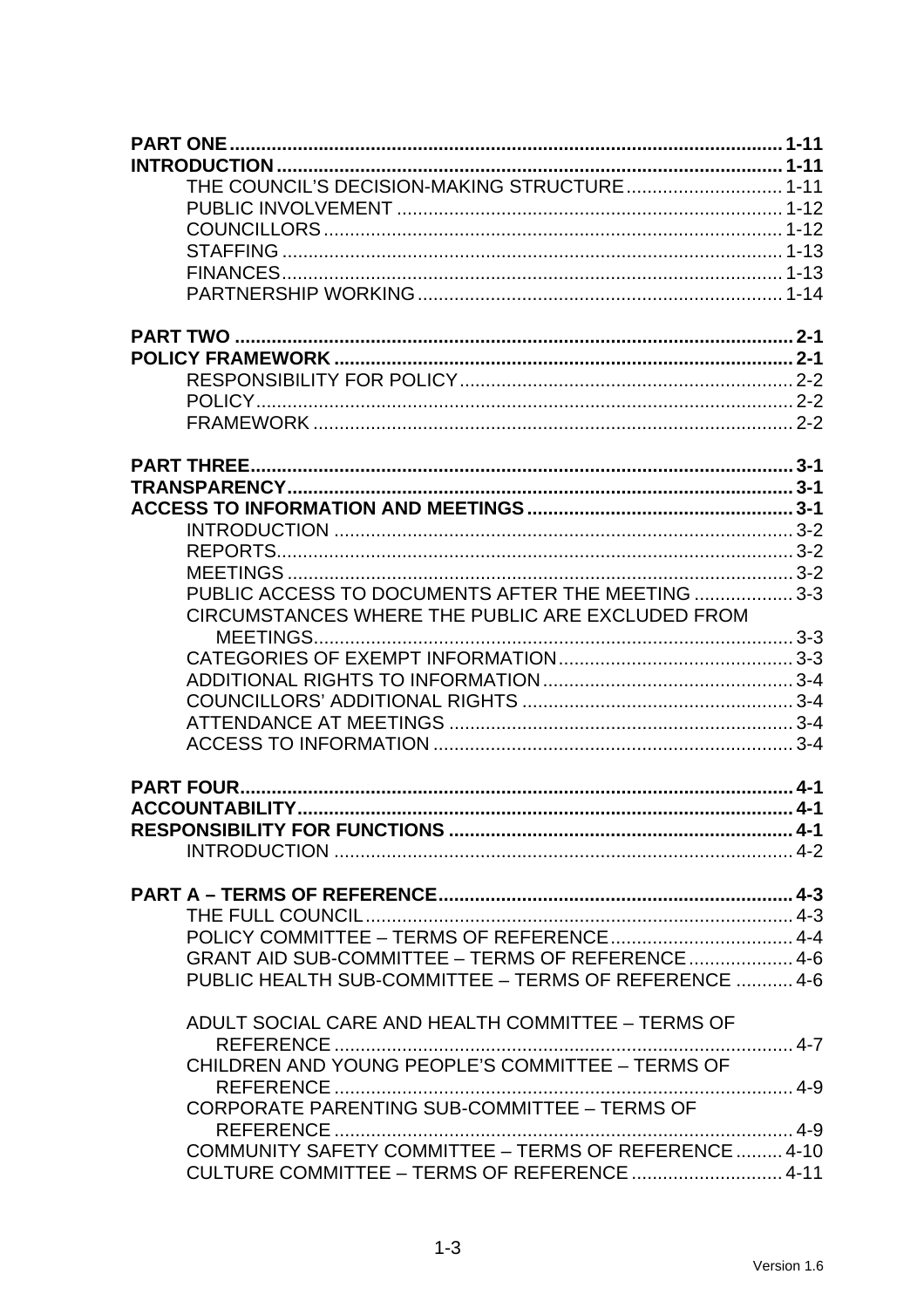| ECONOMIC DEVELOPMENT COMMITTEE - TERMS OF REFERENCE                                                             |  |
|-----------------------------------------------------------------------------------------------------------------|--|
| ENVIRONMENT AND SUSTAINABILITY COMMITTEE - TERMS OF                                                             |  |
| HEALTH AND WELLBEING BOARD - TERMS OF REFERENCE  4-13                                                           |  |
| HEALTH SCRUTINY COMMITTEE - TERMS OF REFERENCE 4-14<br>JOINT COMMITTEE FOR STRATEGIC PLANNING AND               |  |
| TRANSPORTATION - TERMS OF REFERENCE 4-14                                                                        |  |
| JOINT CITY/COUNTY HEALTH SCRUTINY COMMITTEE - TERMS OF                                                          |  |
| LOCAL JOINT RESOLUTIONS COMMITTEE - TERMS OF                                                                    |  |
|                                                                                                                 |  |
| PLANNING AND LICENSING COMMITTEE - TERMS OF REFERENCE4-14<br>RIGHTS OF WAY COMMITTEE - TERMS OF REFERENCE  4-15 |  |
| <b>TRANSPORT AND HIGHWAYS COMMITTEE - TERMS OF</b>                                                              |  |
|                                                                                                                 |  |
|                                                                                                                 |  |
| FINANCE AND PROPERTY COMMITTEE - TERMS OF REFERENCE, 4-17<br>NOTTINGHAMSHIRE PENSION FUND COMMITTEE - TERMS OF  |  |
|                                                                                                                 |  |
| PENSIONS INVESTMENT SUB-COMMITTEE - TERMS OF REFERENCE                                                          |  |
| PENSIONS SUB-COMMITTEE - TERMS OF REFERENCE  4-19                                                               |  |
| PERSONNEL COMMITTEE - TERMS OF REFERENCE  4-19<br>APPEALS SUB-COMMITTEE - TERMS OF REFERENCE  4-20              |  |
| SENIOR STAFFING SUB-COMMITTEE - TERMS OF REFERENCE 4-21                                                         |  |
|                                                                                                                 |  |
| CORPORATE DIRECTOR ADULT SOCIAL CARE, HEALTH AND PUBLIC                                                         |  |
| PROTECTION<br>$4-23$<br>CORPORATE DIRECTOR CHILDREN, FAMILIES AND CULTURAL                                      |  |
|                                                                                                                 |  |
| CORPORATE DIRECTOR ENVIRONMENT AND RESOURCES 4-25<br>CORPORATE DIRECTOR POLICY, PLANNING AND CORPORATE          |  |
|                                                                                                                 |  |
|                                                                                                                 |  |
|                                                                                                                 |  |
|                                                                                                                 |  |
|                                                                                                                 |  |

| <b>PART A – PROCEDURE RULES FOR MEETINGS OF THE FULL COUNCIL 5-2</b> |  |
|----------------------------------------------------------------------|--|
|                                                                      |  |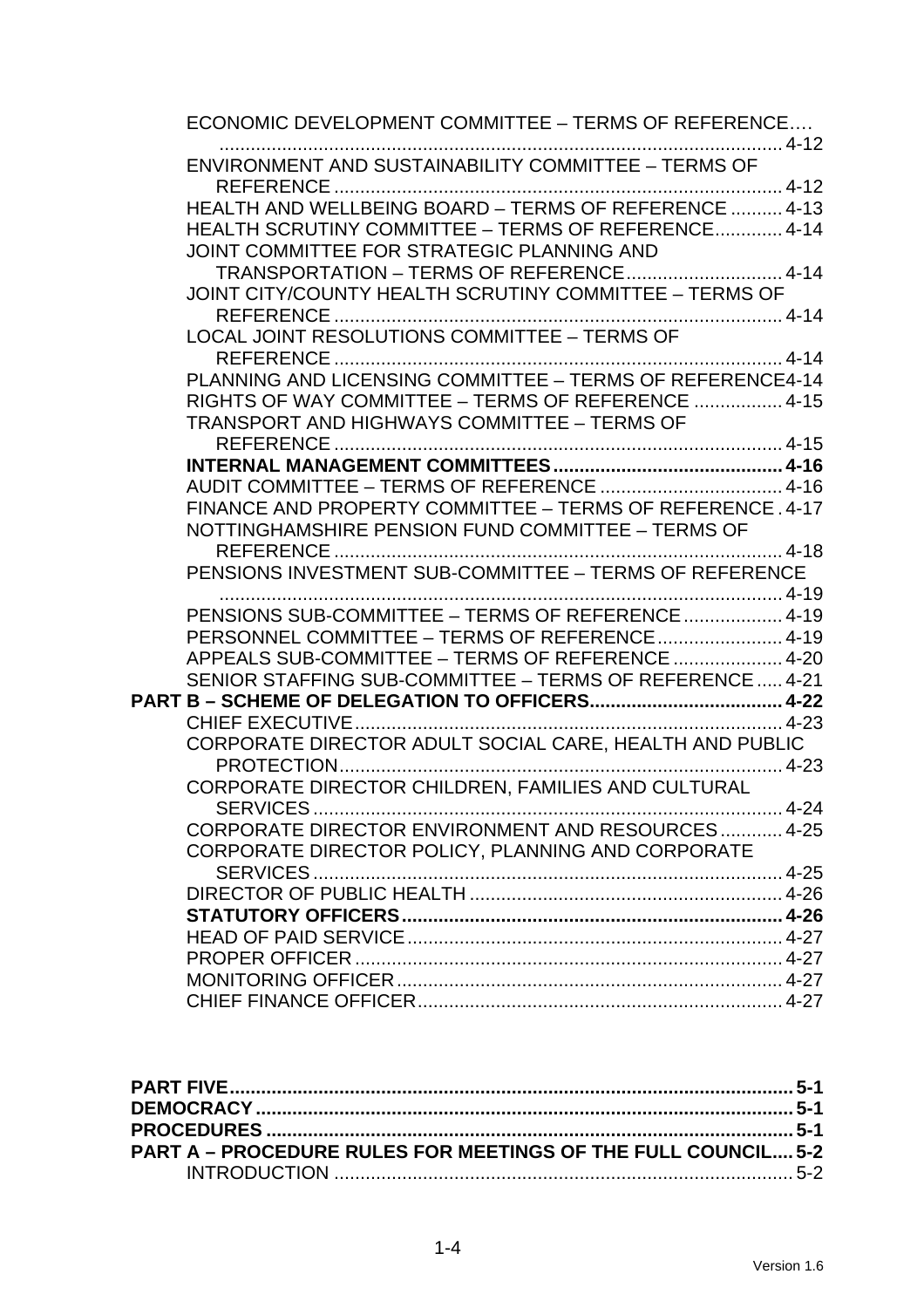| OTHER POINTS REGARDING THE ORDER OF BUSINESS  5-3     |  |
|-------------------------------------------------------|--|
|                                                       |  |
|                                                       |  |
|                                                       |  |
|                                                       |  |
|                                                       |  |
|                                                       |  |
| CONSIDERATION OF REPORTS FOR DECISION BY COUNCIL  5-6 |  |
| CONSIDERATION OF INDIVIDUAL MOTIONS TABLED BY         |  |
|                                                       |  |
| MOTIONS NOT REQUIRING PRIOR WRITTEN NOTICE  5-7       |  |
|                                                       |  |
| POINTS OF ORDER AND PERSONAL EXPLANATIONS  5-8        |  |
|                                                       |  |
| AMENDMENTS TO RECOMMENDATIONS AND MOTIONS  5-8        |  |
|                                                       |  |
|                                                       |  |
|                                                       |  |
|                                                       |  |
|                                                       |  |
|                                                       |  |
|                                                       |  |
|                                                       |  |
|                                                       |  |
|                                                       |  |
|                                                       |  |
|                                                       |  |
| <b>PART B - PROCEDURE RULES FOR COMMITTEE AND</b>     |  |
|                                                       |  |
|                                                       |  |
|                                                       |  |
|                                                       |  |
|                                                       |  |
| OTHER POINTS REGARDING THE ORDER OF BUSINESS  5-14    |  |
|                                                       |  |
| CONSIDERATION OF RECOMMENDATIONS IN REPORTS  5-15     |  |
| MOTIONS NOT REQUIRING PRIOR WRITTEN NOTICE  5-15      |  |
|                                                       |  |
| POINTS OF ORDER AND PERSONAL EXPLANATIONS  5-16       |  |
| AMENDMENTS TO RECOMMENDATIONS AND MOTIONS  5-16       |  |
|                                                       |  |
|                                                       |  |
|                                                       |  |
|                                                       |  |
|                                                       |  |
| ATTENDANCE OF OTHER COUNTY COUNCILLORS  5-18          |  |
|                                                       |  |
|                                                       |  |
|                                                       |  |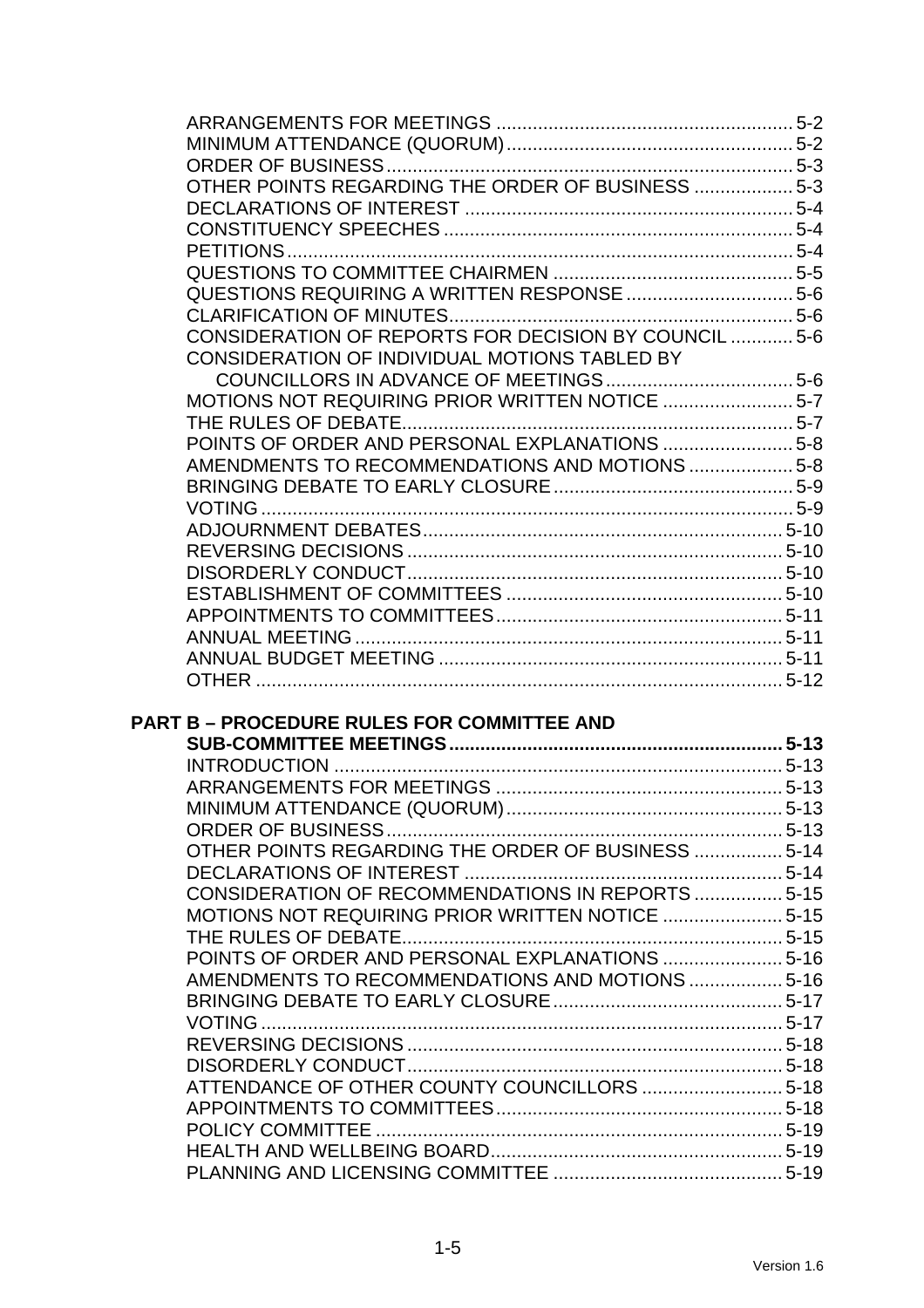| PART C - THE PROCEDURE FOR TAKING URGENT DECISIONS  5-21 |  |
|----------------------------------------------------------|--|
|                                                          |  |
|                                                          |  |
| OPTION C - DECISION BY THE CHIEF EXECUTIVE 5-22          |  |
| REPORT ON USE OF THE URGENCY PROCEDURE  5-22             |  |
|                                                          |  |
|                                                          |  |
|                                                          |  |
|                                                          |  |
|                                                          |  |
|                                                          |  |
|                                                          |  |
|                                                          |  |
|                                                          |  |
|                                                          |  |
|                                                          |  |
|                                                          |  |
| 2. FINANCIAL PLANNING AND BUDGETARY CONTROL 6-3          |  |
|                                                          |  |
| 4. CAPITAL EXPENDITURE AND OTHER MAJOR PROJECTS  6-3     |  |
|                                                          |  |
| 6. MANAGEMENT, RETENTION, SECURITY AND DISPOSAL OF       |  |
|                                                          |  |
|                                                          |  |
|                                                          |  |
| 9. PROCUREMENT OF GOODS, SERVICES AND WORKS 6-3          |  |
| 10. PAYMENT FOR GOODS, SERVICES AND WORKS 6-3            |  |
| 11. INCOME, BANKING AND IMPREST ACCOUNTS  6-3            |  |
|                                                          |  |
|                                                          |  |
|                                                          |  |
|                                                          |  |
|                                                          |  |
|                                                          |  |
|                                                          |  |
| 19. INFORMATION AND COMMUNICATIONS TECHNOLOGY (ICT)  6-3 |  |
|                                                          |  |
|                                                          |  |
|                                                          |  |
|                                                          |  |
|                                                          |  |
|                                                          |  |
|                                                          |  |
|                                                          |  |
|                                                          |  |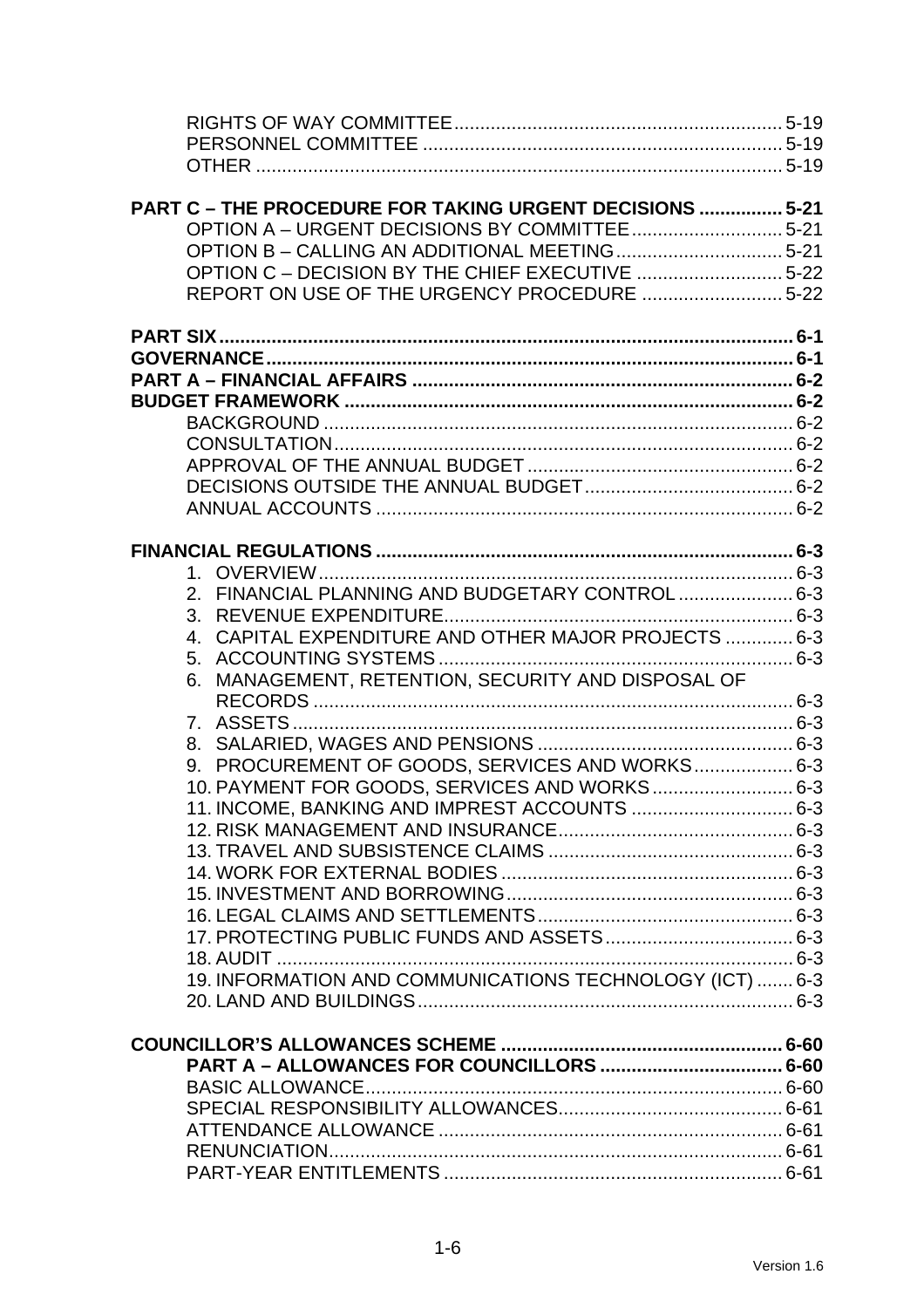| PART B - ALLOWANCES FOR STATUTORY CO-OPTEES 6-62                  |  |
|-------------------------------------------------------------------|--|
| <b>PART C - ALLOWANCES FOR EDUCATION APPEAL PANEL</b>             |  |
|                                                                   |  |
|                                                                   |  |
|                                                                   |  |
|                                                                   |  |
|                                                                   |  |
|                                                                   |  |
|                                                                   |  |
|                                                                   |  |
|                                                                   |  |
|                                                                   |  |
| APPROVED DUTIES (TRAVELLING AND SUBSISTENCE                       |  |
|                                                                   |  |
|                                                                   |  |
| FOR STATUTORY CO-OPTEES AND OTHER CO-OPTED MEMBERS OF             |  |
| THE COUNCIL'S COMMITTEES AND SUB-COMMITTEES  6-70                 |  |
|                                                                   |  |
|                                                                   |  |
|                                                                   |  |
|                                                                   |  |
|                                                                   |  |
|                                                                   |  |
|                                                                   |  |
|                                                                   |  |
|                                                                   |  |
|                                                                   |  |
|                                                                   |  |
|                                                                   |  |
|                                                                   |  |
|                                                                   |  |
|                                                                   |  |
| TRAVEL TO NORTHERN IRELAND/REPUBLIC OF IRELAND/OUTSIDE            |  |
|                                                                   |  |
|                                                                   |  |
|                                                                   |  |
| WITHIN THE UK (INCLUDING NORTHERN IRELAND)  6-75                  |  |
|                                                                   |  |
|                                                                   |  |
|                                                                   |  |
|                                                                   |  |
| <b>PART B - CODES OF CONDUCT AND GUIDANCE FOR COUNCILLORS AND</b> |  |
|                                                                   |  |
| CODE OF CONDUCT FOR COUNCILLORS AND CO-OPTED MEMBERS 6-79         |  |
|                                                                   |  |
|                                                                   |  |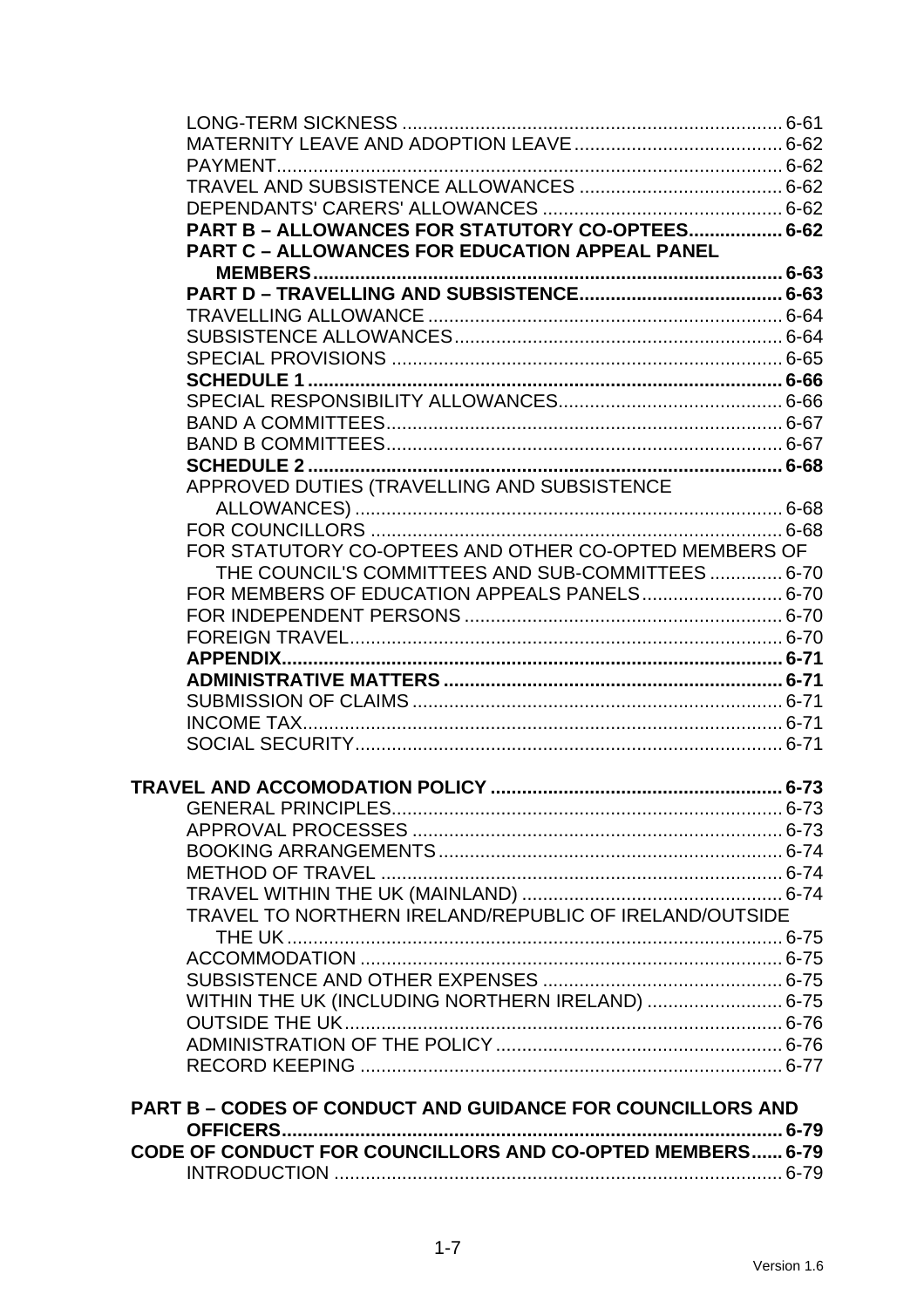| REGISTERING AND DECLARING PECUNIARY AND NON-PECUNIARY    |  |
|----------------------------------------------------------|--|
|                                                          |  |
|                                                          |  |
|                                                          |  |
|                                                          |  |
|                                                          |  |
|                                                          |  |
|                                                          |  |
|                                                          |  |
|                                                          |  |
|                                                          |  |
|                                                          |  |
|                                                          |  |
|                                                          |  |
|                                                          |  |
|                                                          |  |
|                                                          |  |
|                                                          |  |
| THE RELATIONSHIP BETWEEN OFFICERS AND COUNCILLORS  6-87  |  |
| THE RELATIONSHIP BETWEEN OFFICERS AND THE PUBLIC  6-87   |  |
| THE RELATIONSHIP BETWEEN OFFICERS AND CONTRACTORS 6-87   |  |
| APPOINTMENT AND OTHER EMPLOYMENT MATTERS 6-87            |  |
|                                                          |  |
| USE OF COUNCIL PREMISES OR FACILITIES FOR WORK NOT       |  |
|                                                          |  |
|                                                          |  |
|                                                          |  |
|                                                          |  |
|                                                          |  |
|                                                          |  |
| PROTOCOL FOR COUNCILLOR AND OFFICER RELATIONSHIPS 6-90   |  |
| <b>INTRODUCTION</b>                                      |  |
|                                                          |  |
|                                                          |  |
|                                                          |  |
| THE RELATIONSHIP BETWEEN EMPLOYEES AND COUNCILLORS  6-91 |  |
|                                                          |  |
| EMPLOYEES TO KEEP COUNCILLORS INFORMED ABOUT LOCAL       |  |
|                                                          |  |
|                                                          |  |
|                                                          |  |
|                                                          |  |
|                                                          |  |
|                                                          |  |
|                                                          |  |
| PROTOCOL FOR INVOLVEMENT IN OUTSIDE BODIES 6-94          |  |
|                                                          |  |
| SUPPORT FOR REPRESENTATIVES ON OUTSIDE BODIES 6-94       |  |
| RESPONSIBILITIES OF COUNTY COUNCIL REPRESENTATIVES ON    |  |
|                                                          |  |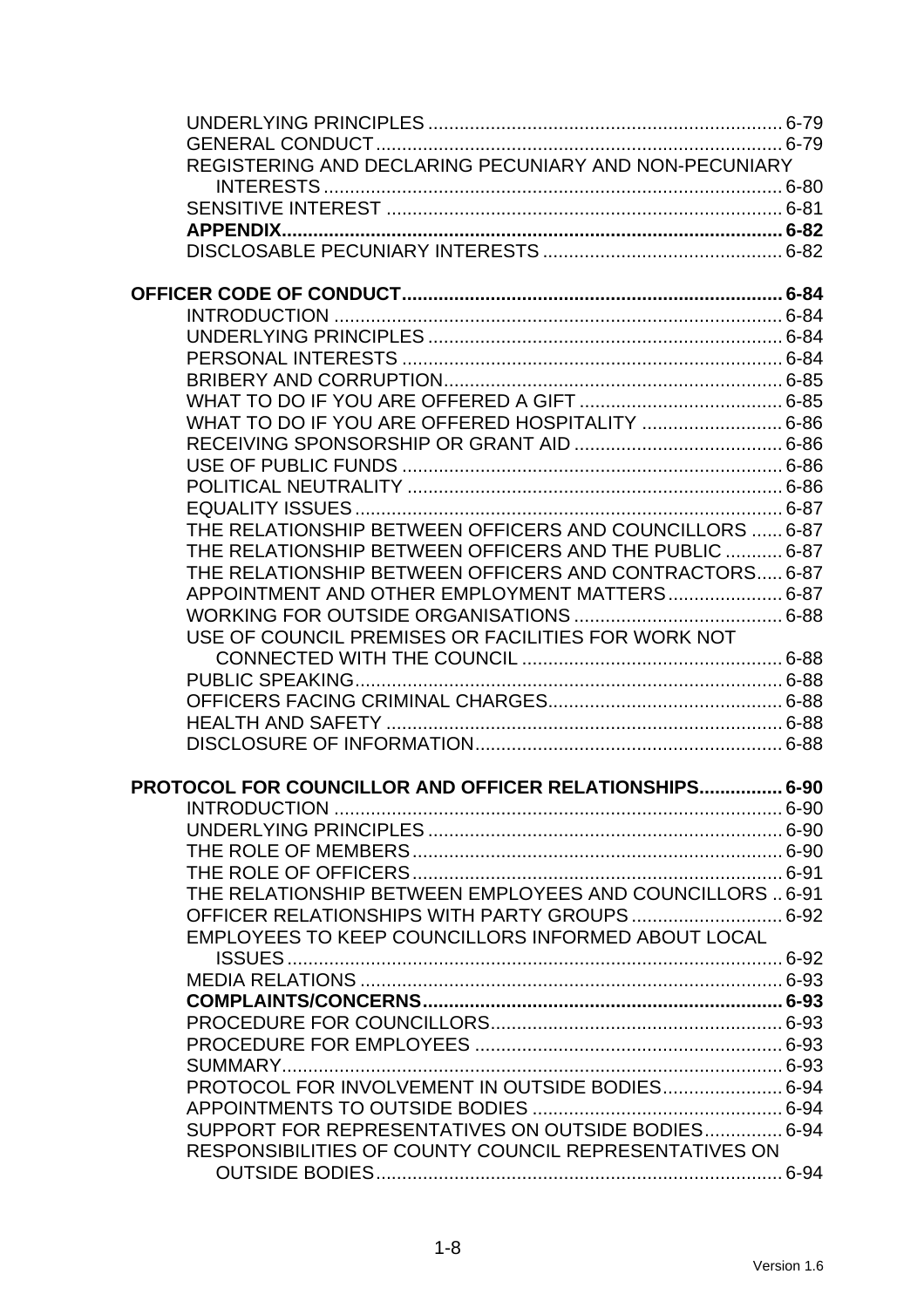|                                                     | . 6-97 |
|-----------------------------------------------------|--------|
|                                                     |        |
| APPOINTMENT AND DISMISSAL - SENIOR EMPLOYEES 6-97   |        |
|                                                     |        |
|                                                     |        |
| APPOINTMENT OF ASSISTANTS TO POLITICAL GROUPS  6-98 |        |
| APPOINTMENT, DISMISSAL AND MANAGEMENT OF ALL OTHER  |        |
|                                                     |        |
|                                                     |        |
|                                                     |        |
| CHANGES TO STAFFING AND STRUCTURE RECORDS 6-100     |        |
|                                                     |        |
| RESOLUTION OF DISPUTES UNDER THE EMPLOYMENT         |        |
|                                                     |        |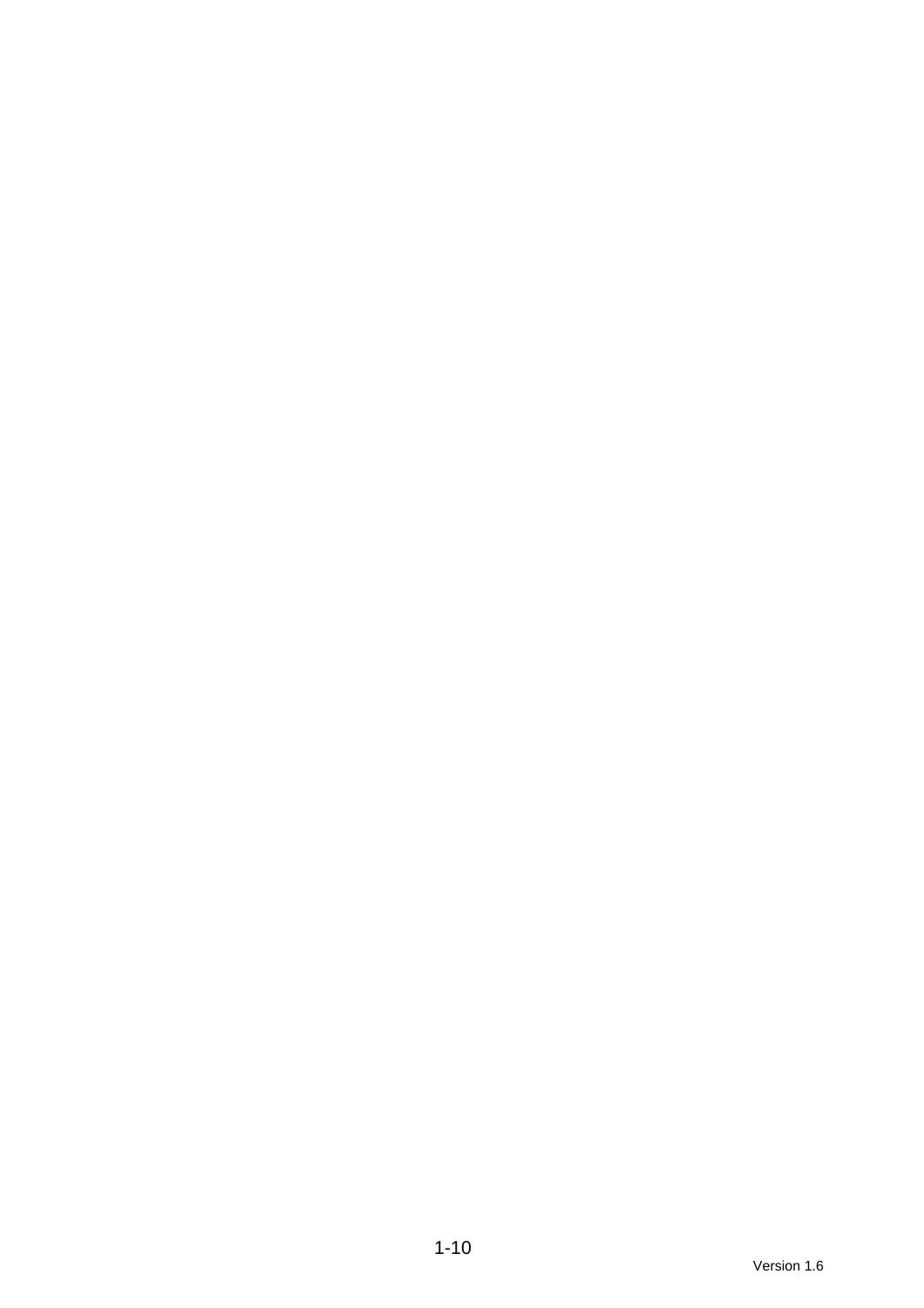# **PART ONE**

# **INTRODUCTION**

1. This Constitution sets out how Nottinghamshire County Council is governed including how decisions are made.

# **THE COUNCIL'S DECISION-MAKING STRUCTURE**

- 2. The Council and its committees and officers will make decisions in accordance with the Authority's governing principles which are as follows:
	- a. Creating and implementing a strategic vision for Nottinghamshire
	- b. Focusing on outcomes for the people of Nottinghamshire
	- c. Councillors and staff working together to achieve the Council's common purpose
	- d. Upholding high standards of conduct and behaviour
	- e. Taking informed and transparent decisions
	- f. Engaging with local people and other stakeholders to ensure robust public accountability and putting the customer at the heart of everything we do
	- g. Ensuring the effectiveness of Councillors and staff through appropriate support.
- 3. With the exception of day-to-day operational matters, all decisions of the Council are taken either at Full Council involving all 67 County Councillors, or by committees. Committees are comprised of councillors, to reflect the political balance of the Council.
- 4. The Council has appointed the following committees:

| <b>Adult Social Care and Health</b><br>Committee | <b>Culture Committee</b>                           |
|--------------------------------------------------|----------------------------------------------------|
| <b>Appeals Sub-Committee</b>                     | <b>Economic Development Committee</b>              |
| <b>Audit Committee</b>                           | <b>Environment and Sustainability</b><br>Committee |
| <b>Children and Young People's</b><br>Committee  | <b>Finance and Property Committee</b>              |
|                                                  | <b>Grant Aid Sub-Committee</b>                     |
| <b>Community Safety Committee</b>                | <b>Health Scrutiny Committee</b>                   |
| <b>Corporate Parenting Sub-Committee</b>         | <b>Planning &amp; Licensing Committee</b>          |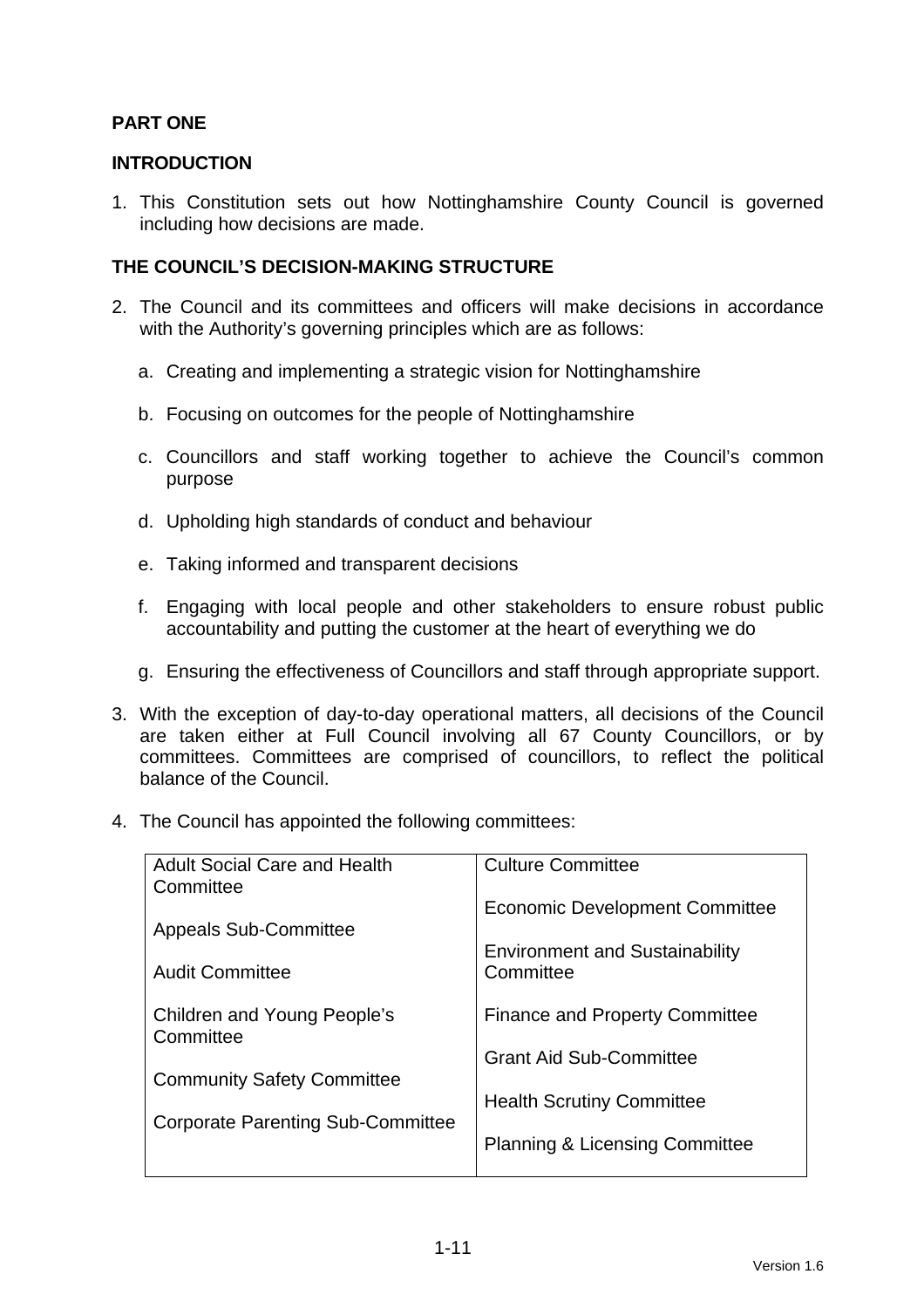| Joint Committee on Strategic<br><b>Planning &amp; Transport</b> | <b>Personnel Committee</b>              |
|-----------------------------------------------------------------|-----------------------------------------|
| Joint City/Council Health Scrutiny<br>Committee                 | <b>Policy Committee</b>                 |
|                                                                 | <b>Public Health Sub-Committee</b>      |
| <b>Local Joint Resolutions Committee</b>                        |                                         |
| Nottinghamshire Pension Fund                                    | <b>Rights of Way Committee</b>          |
| Committee                                                       | <b>Senior Staffing Sub-Committee</b>    |
| <b>Pensions Investment Sub-Committee</b>                        | Health and Wellbeing Board              |
| <b>Pensions Sub-Committee</b>                                   | <b>Transport and Highways Committee</b> |
|                                                                 |                                         |

- 5. Part Four of this Constitution sets out Council, committee and employee responsibilities in detail.
- 6. All Council and committee decisions are taken following consideration of a report which gives background information, any alternative options available and other relevant considerations such as the potential impact on equalities, crime and disorder and human rights. The procedure for committee meetings where decisions are taken is set out in Part Five.

# **PUBLIC INVOLVEMENT**

- 7. The Council encourages the public of Nottinghamshire to get involved in local democracy and decision-making.
- 8. The public elects County Councillors every four years. They also have the right to submit petitions. More information on petitions is available in Part Five of this Constitution.
- 9. Access to the right information is essential if the public is to be properly involved; Part Three of this Constitution explains how information is made available. In particular, the public has the right to attend all meetings of Council and its committees, and to see reports and background papers. The Council's diary of meetings and reports are available on the Council's website: www.nottinghamshire.gov.uk
- 10. The Council operates complaints procedures which are overseen by the Local Government Ombudsman.

# **COUNCILLORS**

11. Councillors collectively are the ultimate policy makers. The Council's Policy Framework is set out in Part Two of this Consitution. Their role is to act in the interests of the whole county of Nottinghamshire, and also to represent the communities which elected them, bringing their views to the decision-making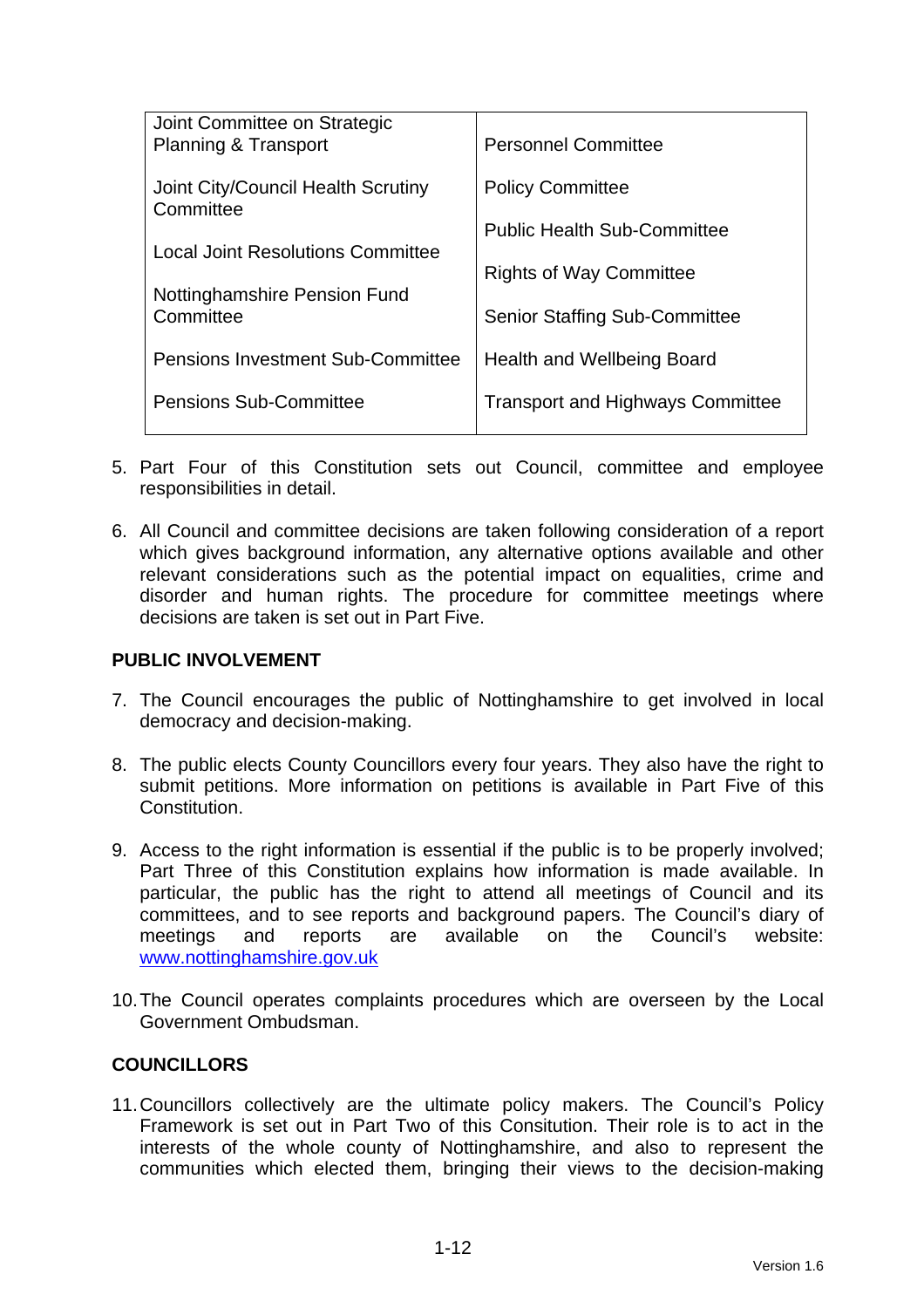process. In addition they deal with individual casework and act on behalf of constituents in resolving particular problems.

- 12. Nottinghamshire County Councillors have adopted a Code of Conduct to ensure the highest standards are maintained. This is set out in Part Six of this Constitution.
- 13. The Council elects a Chairman and Vice-Chairman of the Council annually. They will carry out the formal and ceremonial duties of the Council, chairing meetings of Full Council and representing the Authority at civic functions.
- 14. The Chairman of Policy Committee will be the Council Leader and the Vice-Chairman will be the Deputy Leader.

# **STAFFING**

- 15. The Council employs staff to carry out its functions and decides every year how many are required. The Staffing Procedure Rules [see Part Six of this Constitution] set out how decisions relating to staffing issues will be taken.
- 16. The Council has also adopted a Code of Conduct to ensure the highest standards are maintained. This is set out in Part Six of this Constitution.
- 17. There is a legal requirement to allocate some specific responsibilities to officers and the Council has designated the following posts:

| <b>Chief Executive</b>                                   | Head of Paid Service & Proper Officer |
|----------------------------------------------------------|---------------------------------------|
| Corporate Director Policy, Planning   Monitoring Officer |                                       |
| and Corporate Services                                   |                                       |
| <b>Service Director Financial Services</b>               | Chief Finance Officer (also known as  |
|                                                          | <sup>I</sup> Section 151 Officer)     |

18. These post holders' specific responsibilities are set out in Part Four of this Constitution.

#### **FINANCES**

- 19. To ensure transparency and propriety in how the Council spends taxpayers' money, the Council has adopted Financial Regulations which are set out in Part Six of this Constitution. The Council sets its budget annually; the framework for the process is set out in Part Six of this Constitution.
- 20. It has also adopted a Scheme of Councillor Allowances and Travel and Accommodation Policy regarding expenses, both of which are set out in Part Six.
- 21. The Council publishes its annual statement of accounts and all individual items of expenditure over £500 on its website, and approves and publishes senior officer pay.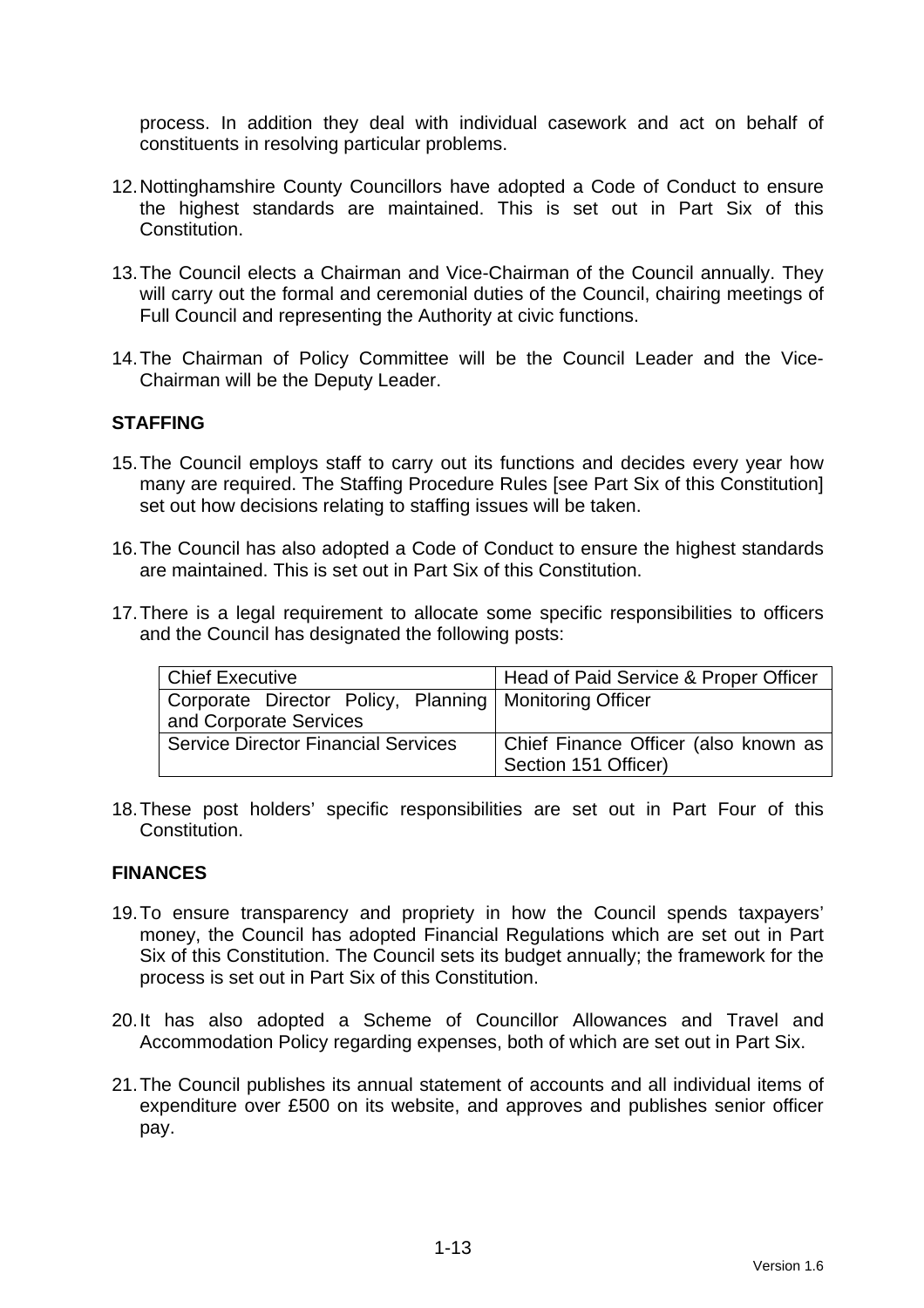# **PARTNERSHIP WORKING**

- 22. The Council is committed to working with its partners such as the City Council, district and borough councils, parish councils, the Health Service, the voluntary sector and other public bodies, to deliver services in the most effective way. The Council has adopted a protocol for councillors and officers involved with outside bodies. This is set out in Part Six of this Constitution.
- 23. The Council may also contract-out functions to other bodies or organisations where considered appropriate.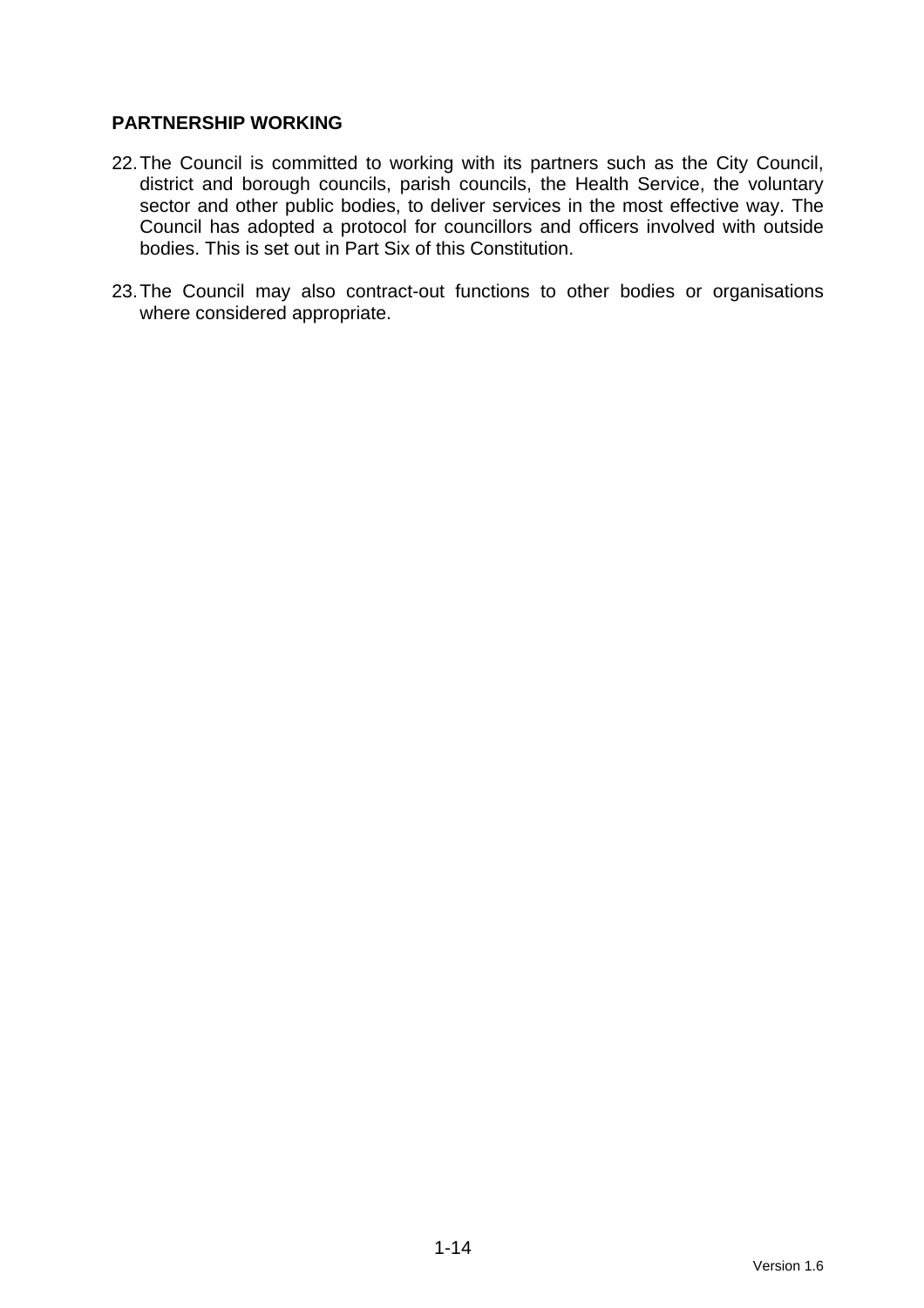# **PART TWO**

# **POLICY FRAMEWORK**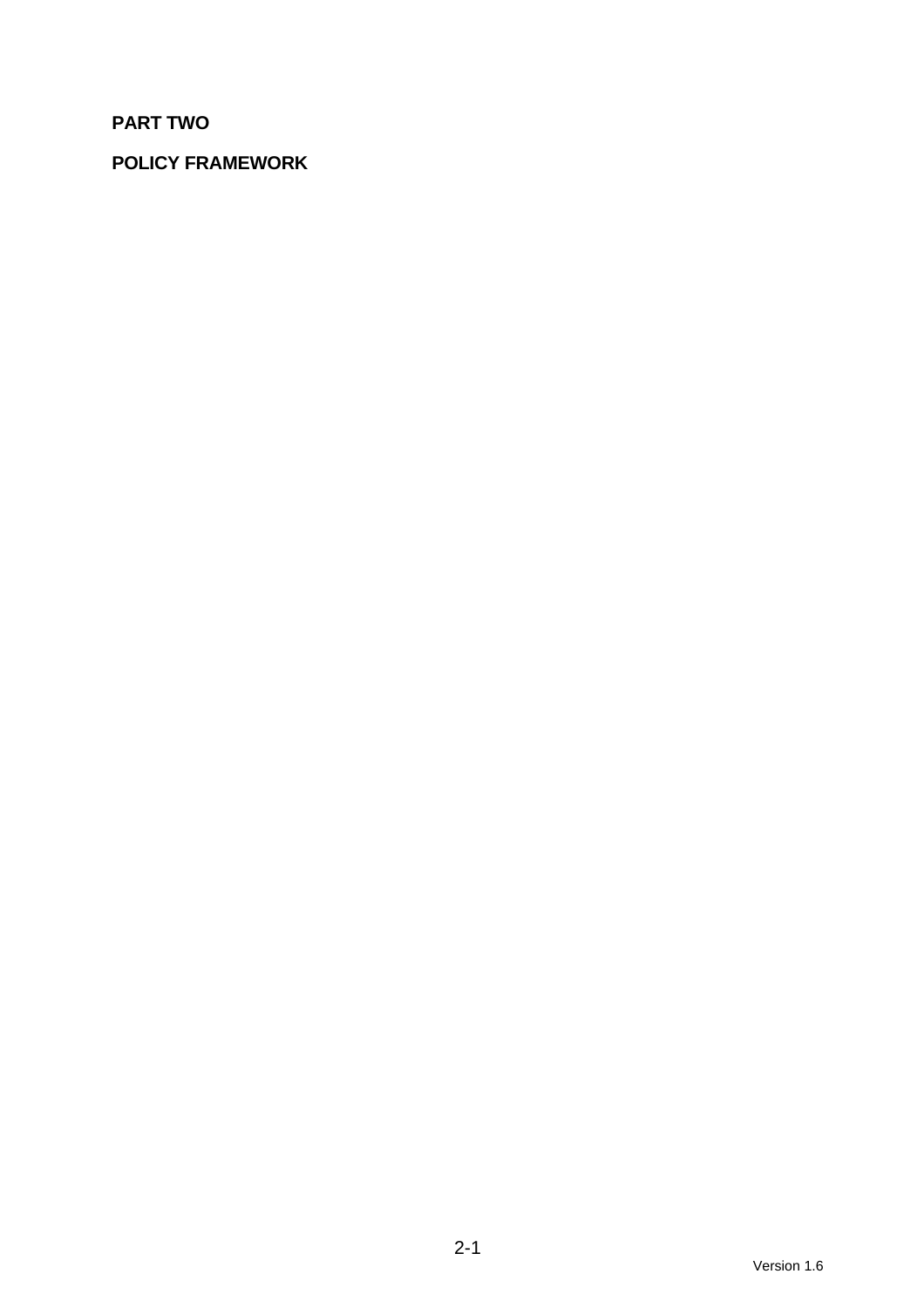# **RESPONSIBILITY FOR POLICY**

1. Councillors are collectively the ultimate policy makers for the County Council. The Council's policies are set by Councillors as set out in the responsibility for functions of the Full Council and the Policy Committee.

# **POLICY**

- 2. The Council's policies establish the principles that the organisation will follow in
	- a. according with the Council's governing principles
	- b. implementing the strategic vision for Nottinghamshire
	- c. all decision making
	- d. developing, improving, commissioning and providing services
	- e. representing the views of the Council and Nottinghamshire.
- 3. The council's ambitions, values and priorities will be set out in a strategic vision for Nottinghamshire.
- 4. The strategic vision for Nottinghamshire will be delivered through a Plan. The council will report progress and achievements against the Plan.

# **FRAMEWORK**

- 5. The Council's policies and strategies will be informed by the strategic vision for Nottinghamshire, the ambitions, values and priorities set out in the vision and the Plan to deliver it.
- 6. The Council's policies and strategies will be supported by a plan for implementation of the policy or delivery of the strategy. The council will report progress and achievements against these Plans.
- 7. The Council's policies and strategies will be accessed from a single policy library and will be subject to review.
- 8. The development and review of policy will be led by Councillors. The Council will usually set one policy with service specific considerations if appropriate.
- 9. The Council may develop procedures and issue guidance in accordance with its policies.
- 10. Within the responsibility for functions of the Full Council and the Policy Committee Policy is a collective term which includes the Council's policies, strategies and statutory plans.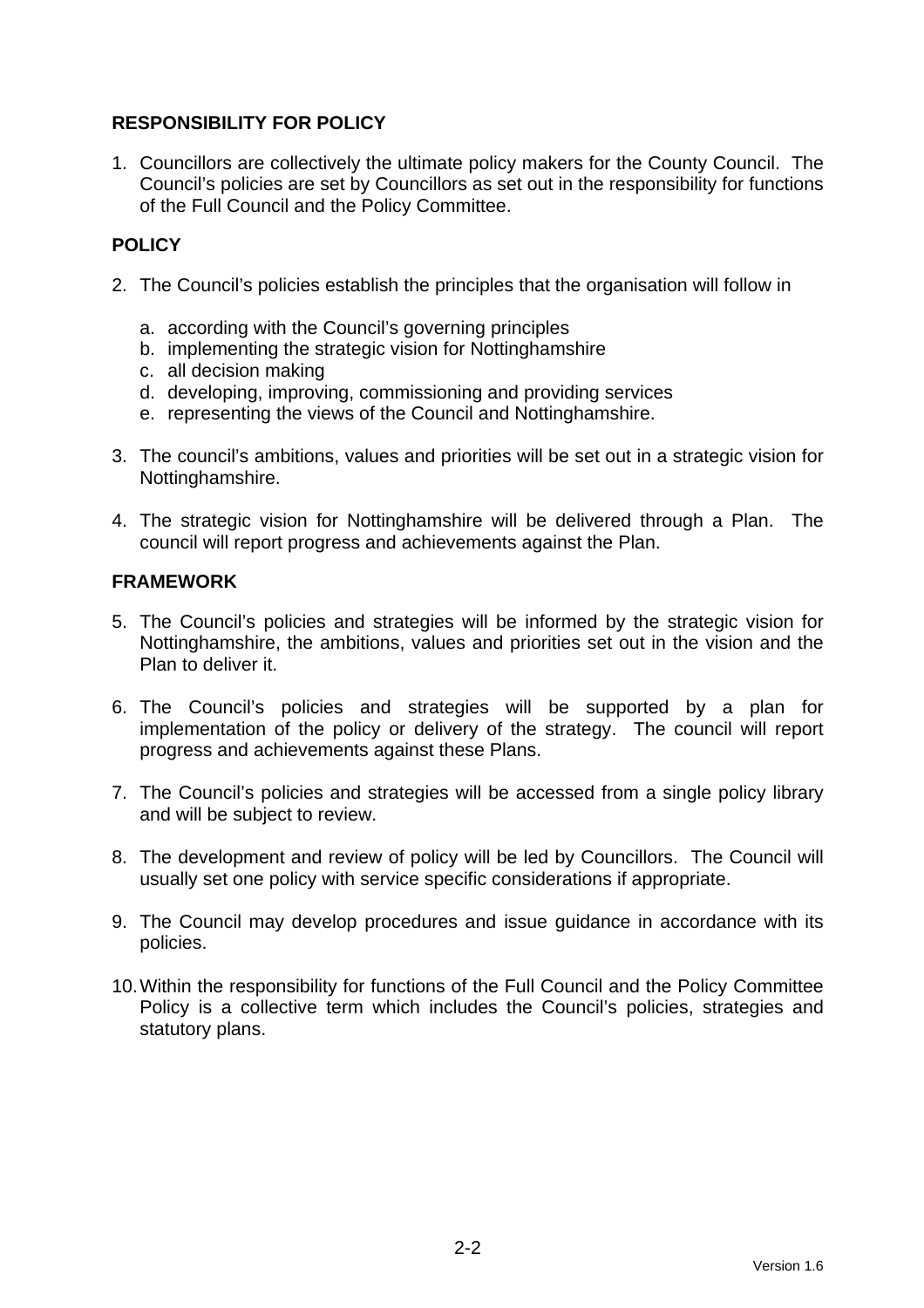**PART THREE** 

**TRANSPARENCY** 

**ACCESS TO INFORMATION AND MEETINGS**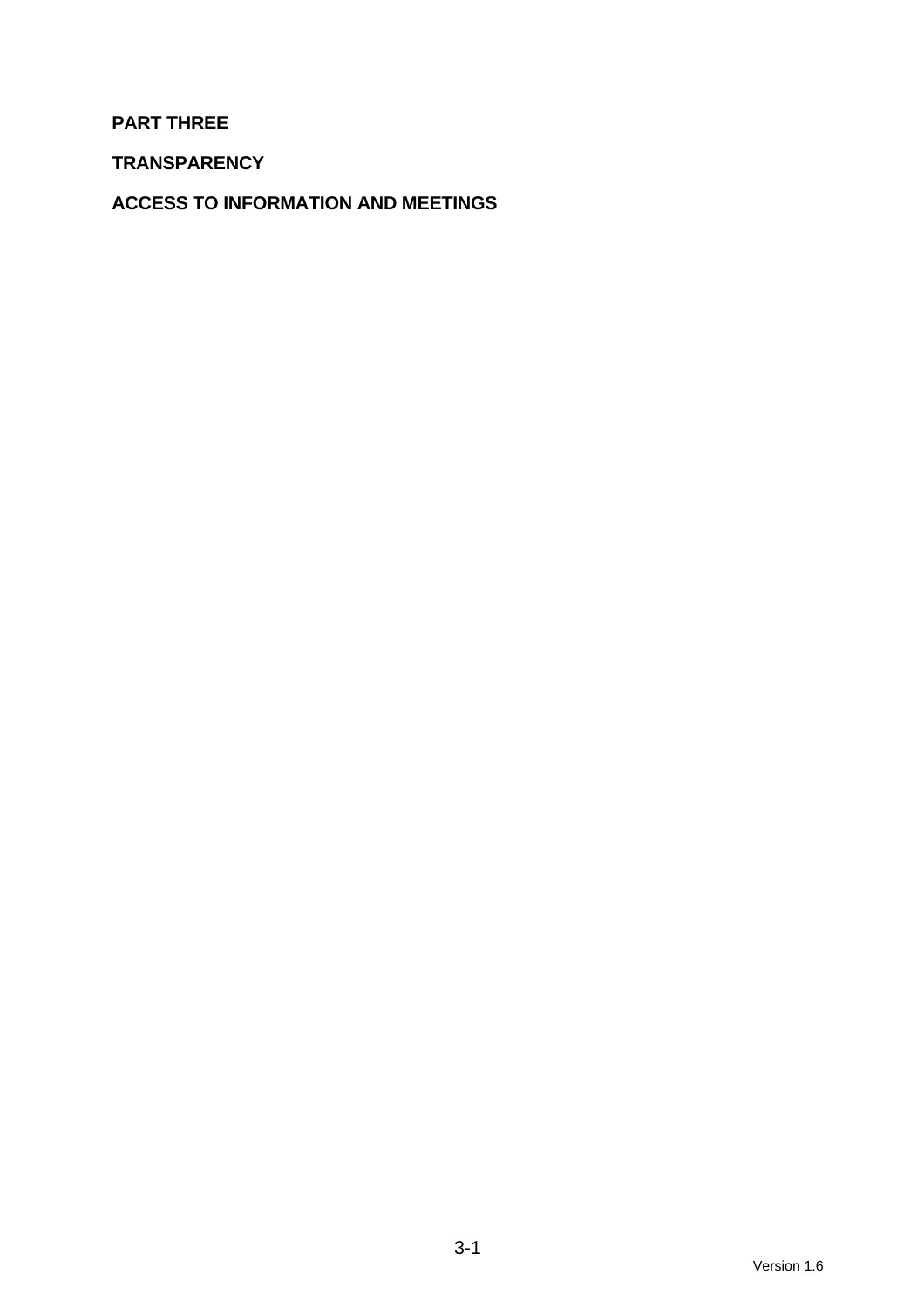# **INTRODUCTION**

- 1. Nottinghamshire County Council is committed to the principles of openness and accountability and encourages the public to attend meetings and take an active interest in how the Council works.
- 2. The Council is committed to making available minutes, agendas and reports for public inspection.
- 3. Councillors have additional rights to access information which they need to assist them in fulfilling their responsibilities.
- 4. These rules apply to all meetings of the Council, committees and sub-committees and set out the rights of individuals to attend meetings and access information.

# **REPORTS**

- 5. Committee reports will normally be available to the public. However if exempt information is required to enable a proper decision to be taken, it will be placed in an appendix to the report. Categories of exempt information are set out below.
- 6. Reports which include exempt information will set out the reason for this exemption and in the body of the report explain why it is not in the public interest to make that information available at that time.
- 7. On rare occasions it may be necessary for a whole report to be exempt and not publicly available due to the nature of the information it contains.
- 8. All reports will include a list of background papers (if any) relating to the subject matter of the report which:
	- a. have been relied on in preparing the report (e.g. a consultant's report);
	- b. disclose any facts or matters on which the report or an important part of the report is based;
- 9. Reports may also include a list of any previous reports on the same issue and other published information that is relevant
- 10. Anyone requiring a copy of background papers for any report should contact Democratic Services. The list of background papers should indicate whether any papers include exempt or confidential information which cannot be disclosed.

# **MEETINGS**

- 11. The Council will give at least five clear working days' notice of all meetings. Details of all meetings will be posted on the notice board at County Hall and the Council's website: www.nottinghamshire.gov.uk.
- 12. Copies of the agenda and reports for meetings will be made available to the public for inspection at County Hall and will also be available on the Council's website. These documents will be made available: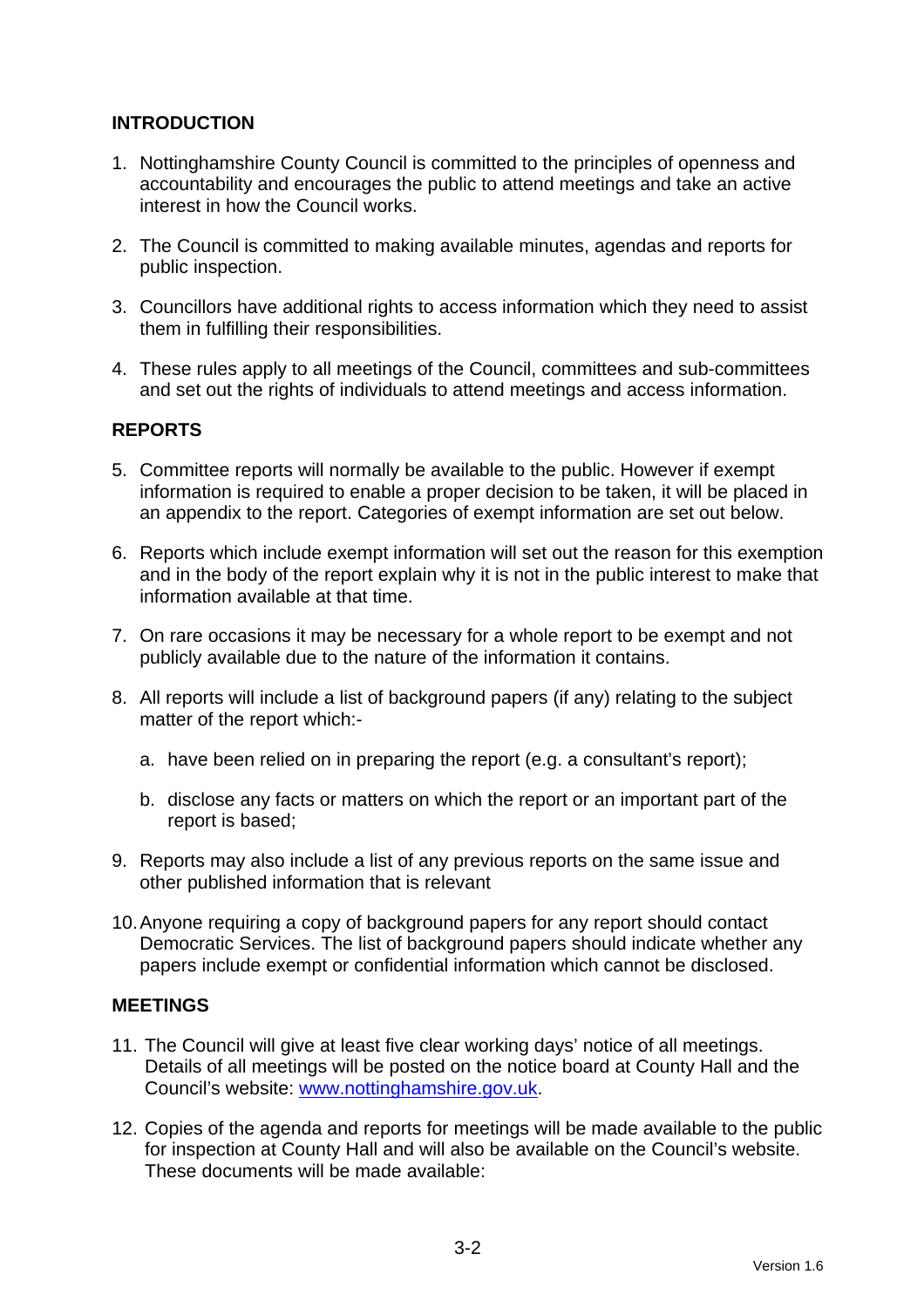- a. five clear working days before the meeting; or
- b. in the case of an urgent item or additional information, as soon as possible.
- 13. Members of the public may attend all meetings of the Council and its committees and will only be excluded when exempt information is discussed.

# **PUBLIC ACCESS TO DOCUMENTS AFTER THE MEETING**

- 14. Copies of meeting documents will be publicly available for 6 years following the date of the meeting unless they relate to exempt or confidential information.
- 15. The Council will supply copies of the publicly available documents to any person who requests them but may make a charge for costs incurred such as postage and photocopying.

# **CIRCUMSTANCES WHERE THE PUBLIC ARE EXCLUDED FROM MEETINGS**

- 16. Members of the public may be excluded from a meeting where exempt information as set out below is being discussed.
- 17. Members of the public must be excluded from a meeting where confidential information is being discussed. Confidential information for these purposes is:
	- a. information given to the Council by a Government Department on terms which do not permit its public disclosure; or
	- b. information which cannot be publicly disclosed by virtue of any enactment or by Court Order.

# **CATEGORIES OF EXEMPT INFORMATION**

- 1. Information relating to any individual, such as names, addresses, telephone numbers, or job titles
- 2. Information which is likely to reveal the identity of an individual, such as names, addresses, telephone numbers, or job titles
- 3. Information relating to the financial or business affairs of individuals or organisations (including the Council). This could include contemplated as well as past or current activities
- 4. Information relating to any consultations or negotiations on employee relations
- 5. Information to which legal professional privilege applies
- 6. Information which discloses the Council's intention to issue a formal legal notice or make a formal legal order or direction
- 7. Information relating to any action taken or to be taken in connection with the prevention, investigation or prosecution of crime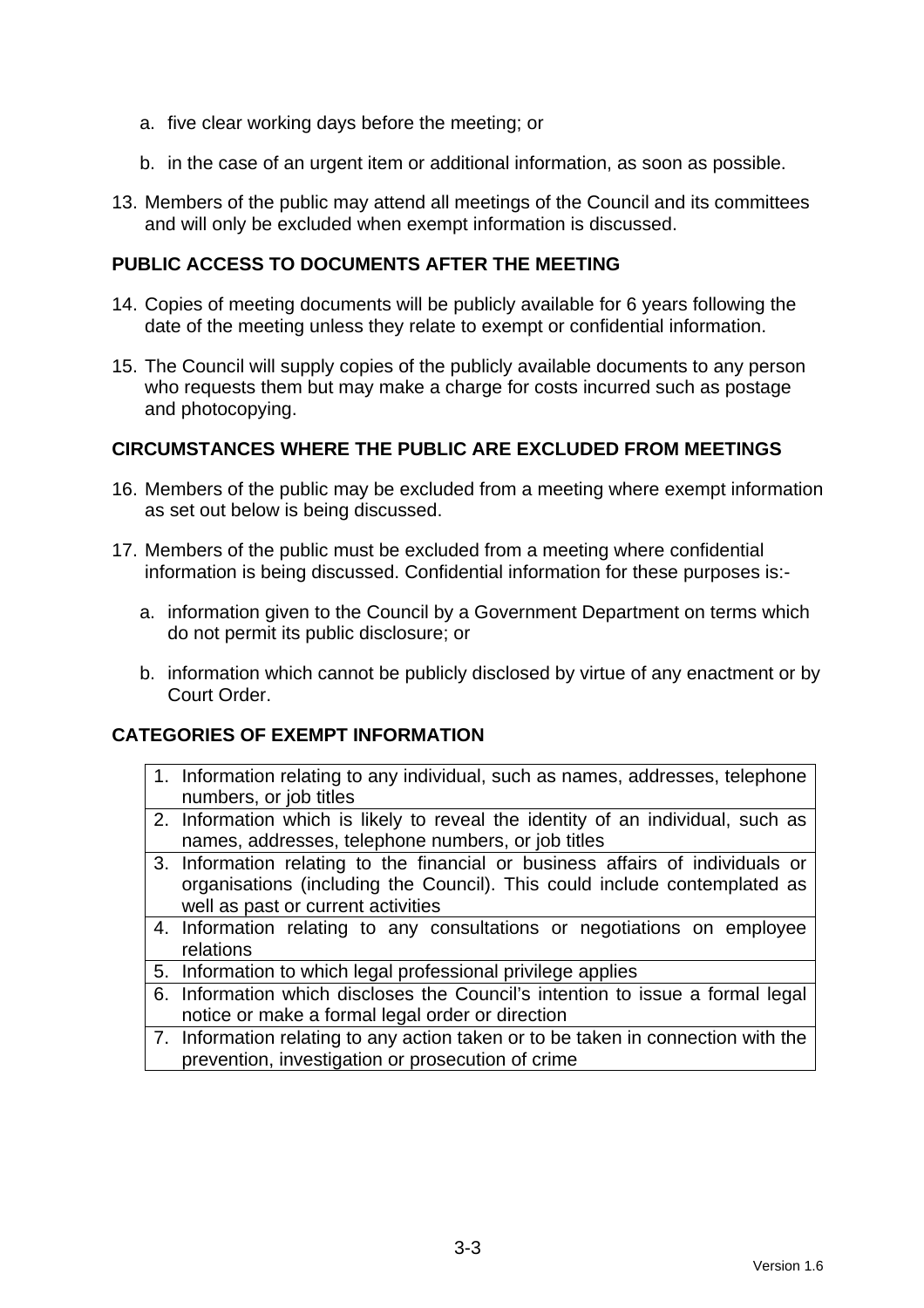- 18. General Conditions for all categories of exempt information:
	- a. Information **is not** exempt information if it relates to proposed development for which the Council as local planning authority may grant itself planning permission.
	- b. Information **is not** exempt if it is required by law to be publicly available.
	- c. Information can be exempt if it falls within one of the categories above and the public interest in maintaining the exemption outweighs the public interest in disclosing the information.

# **ADDITIONAL RIGHTS TO INFORMATION**

- 19. The provisions in this section of the Constitution do not affect any specific rights relating to the access of information which are contained elsewhere in this Constitution or the law; for example the Freedom of Information Act and the Data Protection Act
- 20. Previously exempt information may subsequently be made available if the reason for exemption no longer applies.

# **COUNCILLORS' ADDITIONAL RIGHTS**

# **ATTENDANCE AT MEETINGS**

21. The PART B – PROCEDURE RULES FOR COMMITTEE AND SUB-COMMITTEE MEETINGS set out the provisions that apply to Councillors who wish to attend meetings of which they are not a member.

# **ACCESS TO INFORMATION**

22. Councillors may request officers to provide them with any information they need to assist them in fulfilling their responsibilities as elected representatives. However, Councillors may not be able to access information which in the opinion of the Monitoring Officer is in draft form, contains confidential or exempt information as defined in this section, or where disclosure would breach the provisions of the Data Protection Act.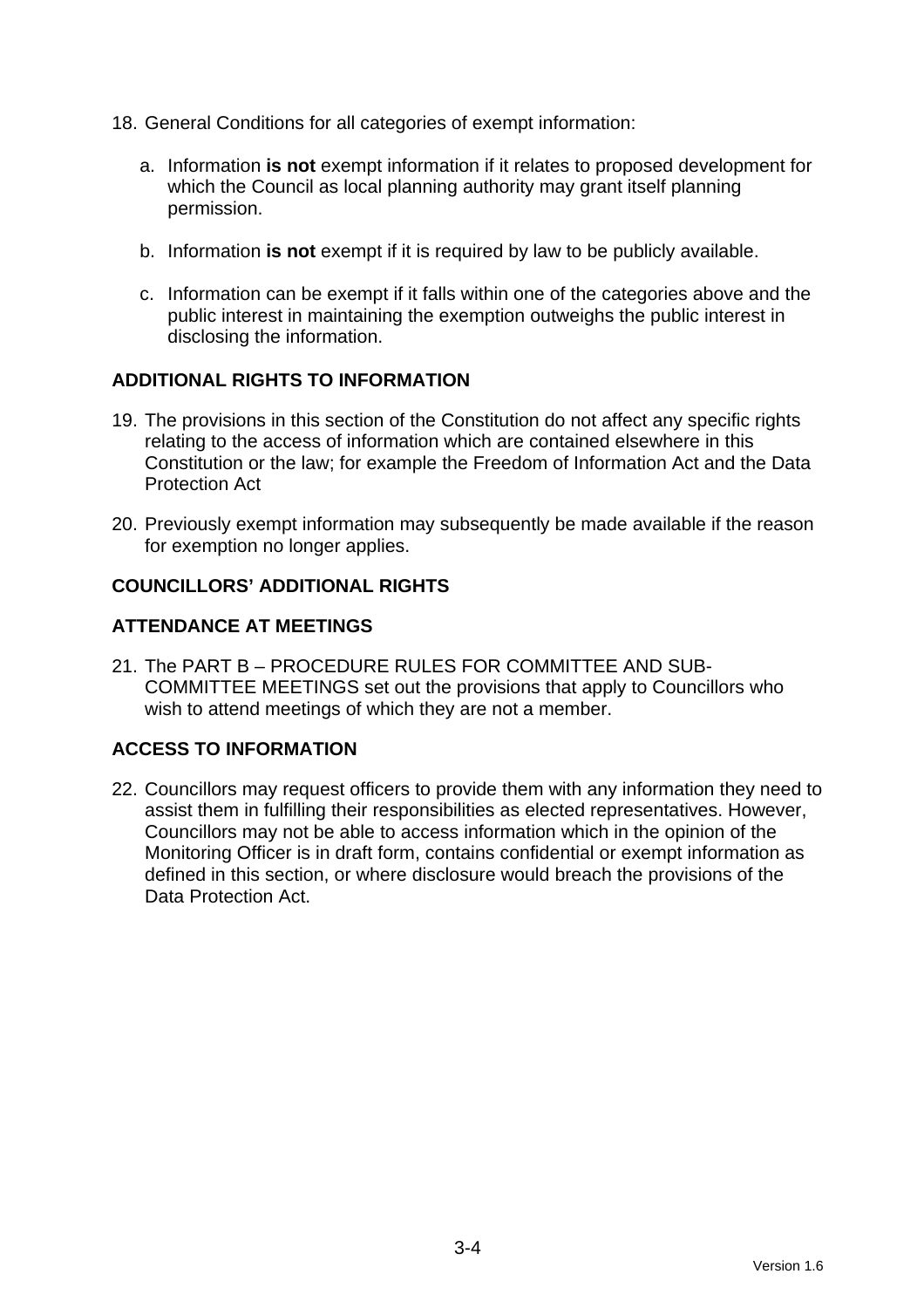**PART FOUR** 

**ACCOUNTABILITY** 

# **RESPONSIBILITY FOR FUNCTIONS**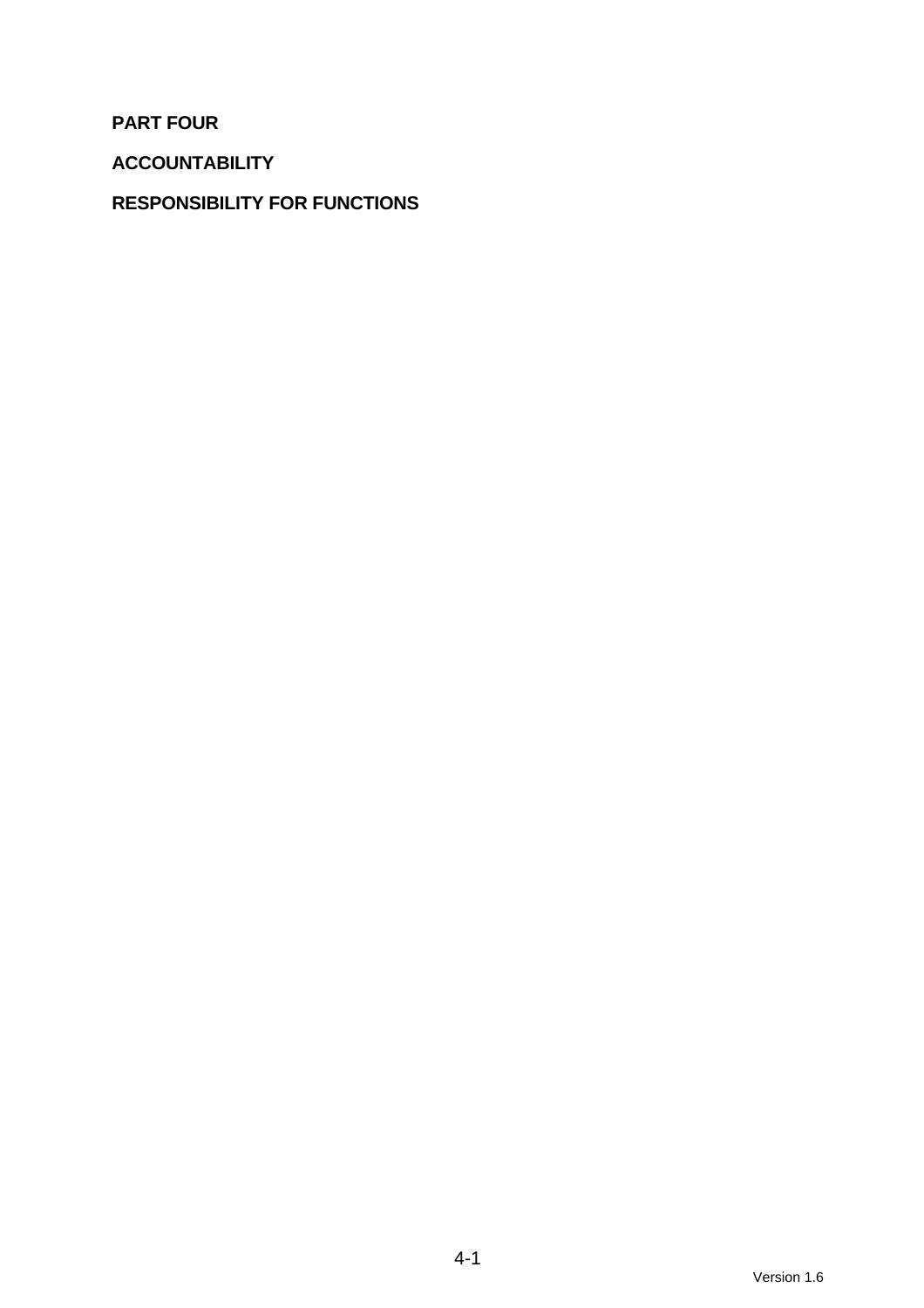# **INTRODUCTION**

- 1. This part of the Constitution sets out the responsibilities of Full Council, its committees and officers.
- 2. In the absence of the relevant committee chairman, the vice-chairman will substitute.
- 3. All Councillors are encouraged to undertake regular training and for the following committees there is a specific training requirement:
	- a. Appeals Committee
	- b. Planning and Licensing Committee
	- c. Rights of Way Committee
	- d. Senior Staffing Sub-Committee
- 4. The Council has established scrutiny committees to deal with health matters; other statutory scrutiny functions will be carried out by the Policy Committee.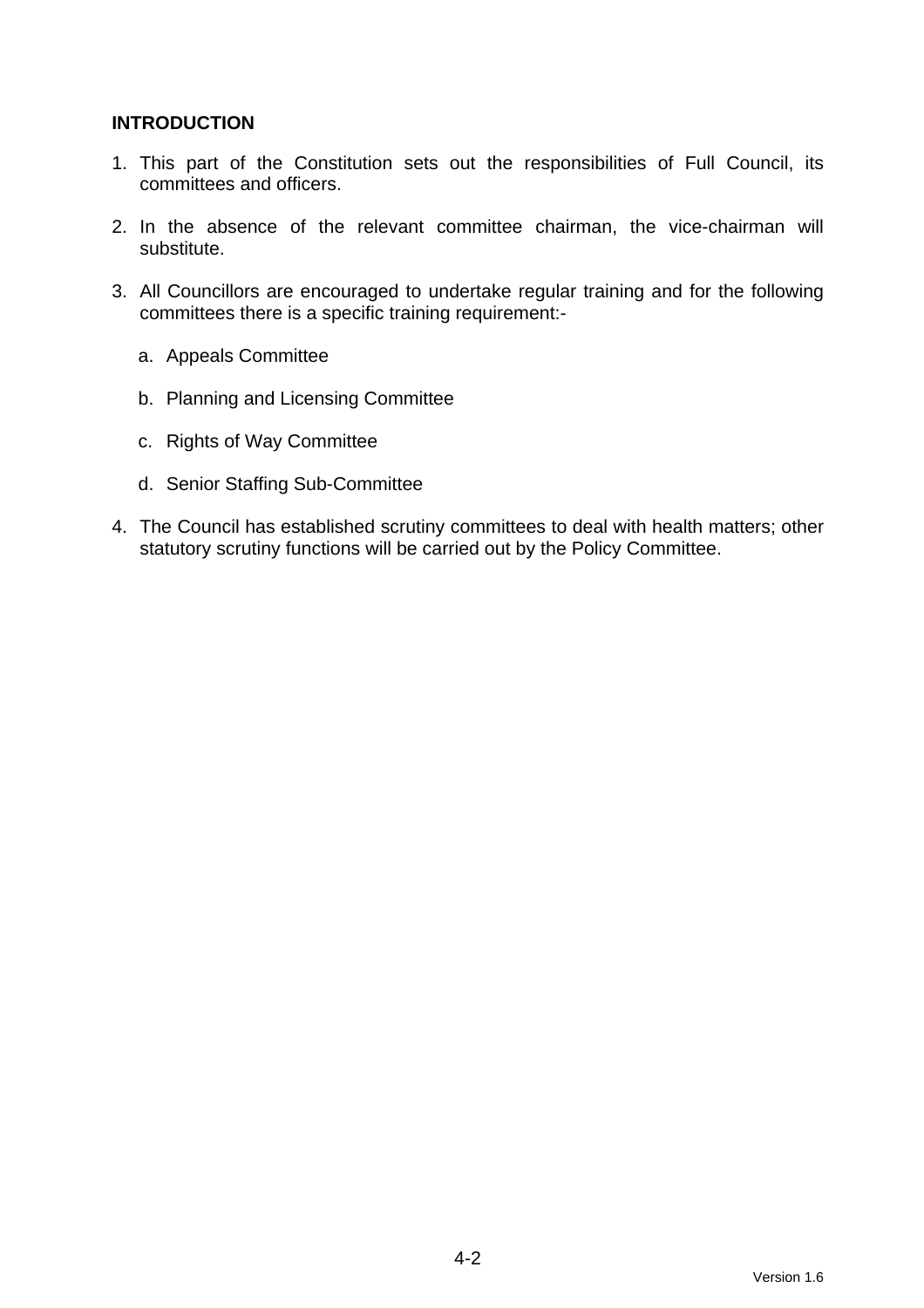# **PART A – TERMS OF REFERENCE**

# **THE FULL COUNCIL**

- 1. The functions listed below are reserved to the Full Council and can only be discharged by the Full Council:
	- a. Determining all policies and plans statutorily reserved to the Full Council including:
		- Annual library plan/strategy
		- Crime and disorder reduction strategy (Community Safety Agreement)
		- Local transport plan
		- Plans and alterations which together comprise the Development Plan
		- Sustainable community strategy
		- Youth justice plan (Youth Crime Strategy)
	- b. The approval or adoption of a plan or strategy for the control of the Council's borrowing, investments or capital expenditure, or for determining the Council's minimum revenue provision; the Budget
	- c. The approval of any of the above documents in the event they, or part of them, need to be submitted to the Secretary of State or any Government Minister for final approval, including where they are to be submitted in draft form
	- d. The approval of changes to any plan or strategy referred to above, unless:
		- that change is required by the Secretary of State or any Government Minister where the plan or strategy has been submitted to them for approval, or
		- Full Council specifically delegated authority in relation to these functions when it approved or adopted the plan or strategy
	- e. Adopting and changing the Constitution
	- f. Establishing committees and deciding their terms of reference and size
	- g. Appointing and removing chairmen and vice-chairmen
	- h. Authorising appointments to any joint committees
	- i. Authorising appointments to the Nottinghamshire and City of Nottingham Fire Authority
	- j. Approving a Members' Allowances Scheme including any provision for Chairman's and Vice Chairman's expenses
	- k. Approving the annual Senior Officer Pay Policy Statement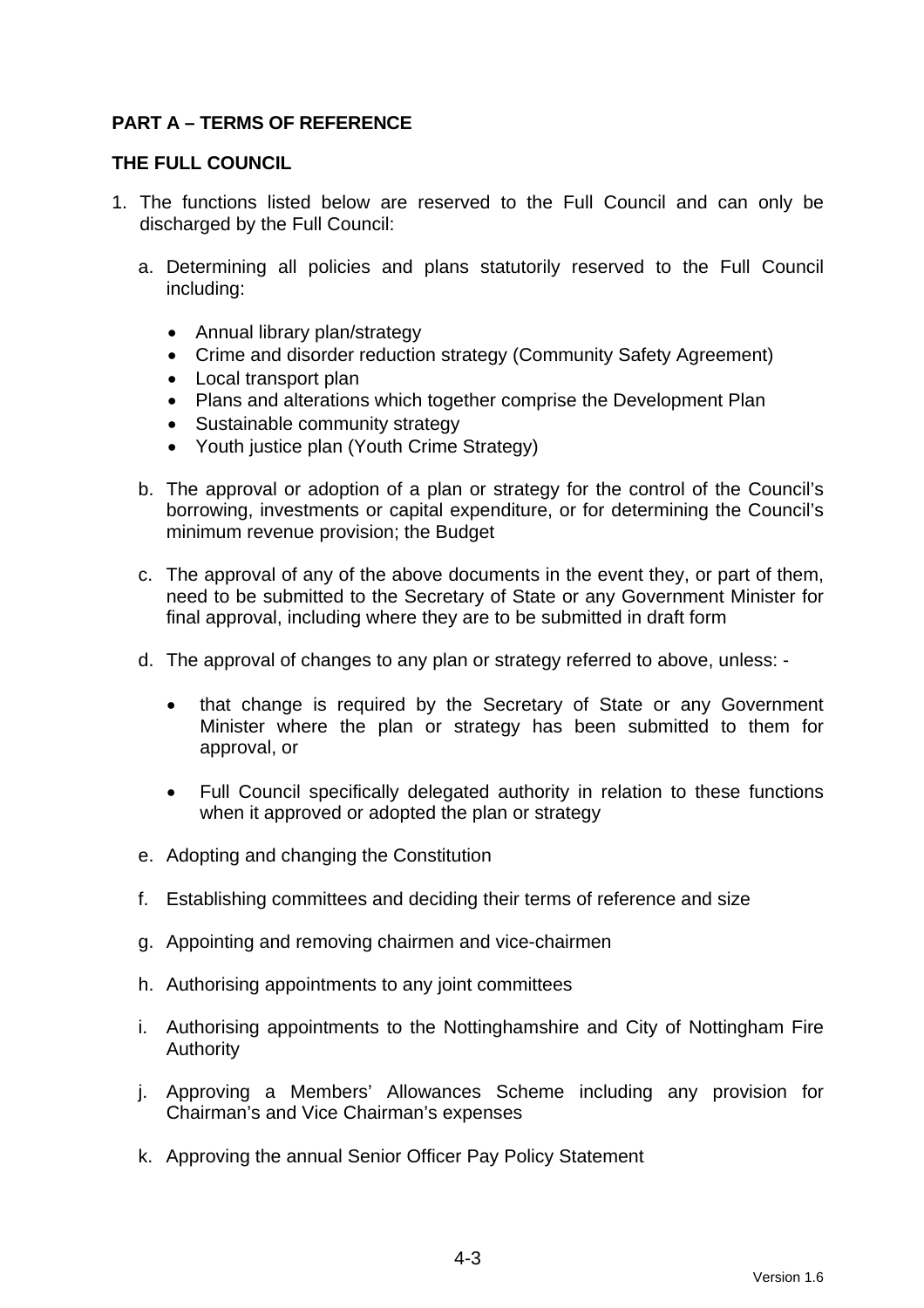- l. Confirming the appointment of, and dismissing, the Head of Paid Service, the Monitoring Officer and the Chief Finance Officer
- m. Making any request to the Local Government Boundary Commission for England for single-member electoral areas
- n. The passing of a resolution to change the County's electoral scheme
- o. Making an order to give effect to recommendations made in a community governance review
- p. In relation to any overview and scrutiny committees, permitting a co-opted member to vote at meetings of that committee
- q. Changing the name of the County
- r. Conferring the title of honorary alderman
- s. Making, amending, revoking, re-enacting and adopting bye-laws and promoting and opposing the making of local legislation and personal bills in Parliament
- t. Any other function which, by law, must be reserved to the Full Council

#### **POLICY COMMITTEE – TERMS OF REFERENCE**

- 2. The powers and functions set out below are delegated by the Full Council:
	- a. All decisions within the control of the Council including but not limited to those listed in the Table below
	- b. Policy development and approval except on matters reserved for the Full **Council**
	- c. Review of performance on at least a quarterly basis
	- d. Review of day to day operational decisions taken by Officers
	- e. Approval of consultation responses relating to the Committee's areas of responsibility
	- f. Approval of relevant staffing structures as required
	- g. Approving all Councillor attendance at conferences, seminars and training events including any expenditure incurred, within the remit of this Committee and to receive quarterly reports from Corporate Directors on departmental officer travel outside the UK within the remit of this Committee.
- 3. If any report comes within the remit of more than one committee, to avoid the report being discussed at several committees, the report will be presented and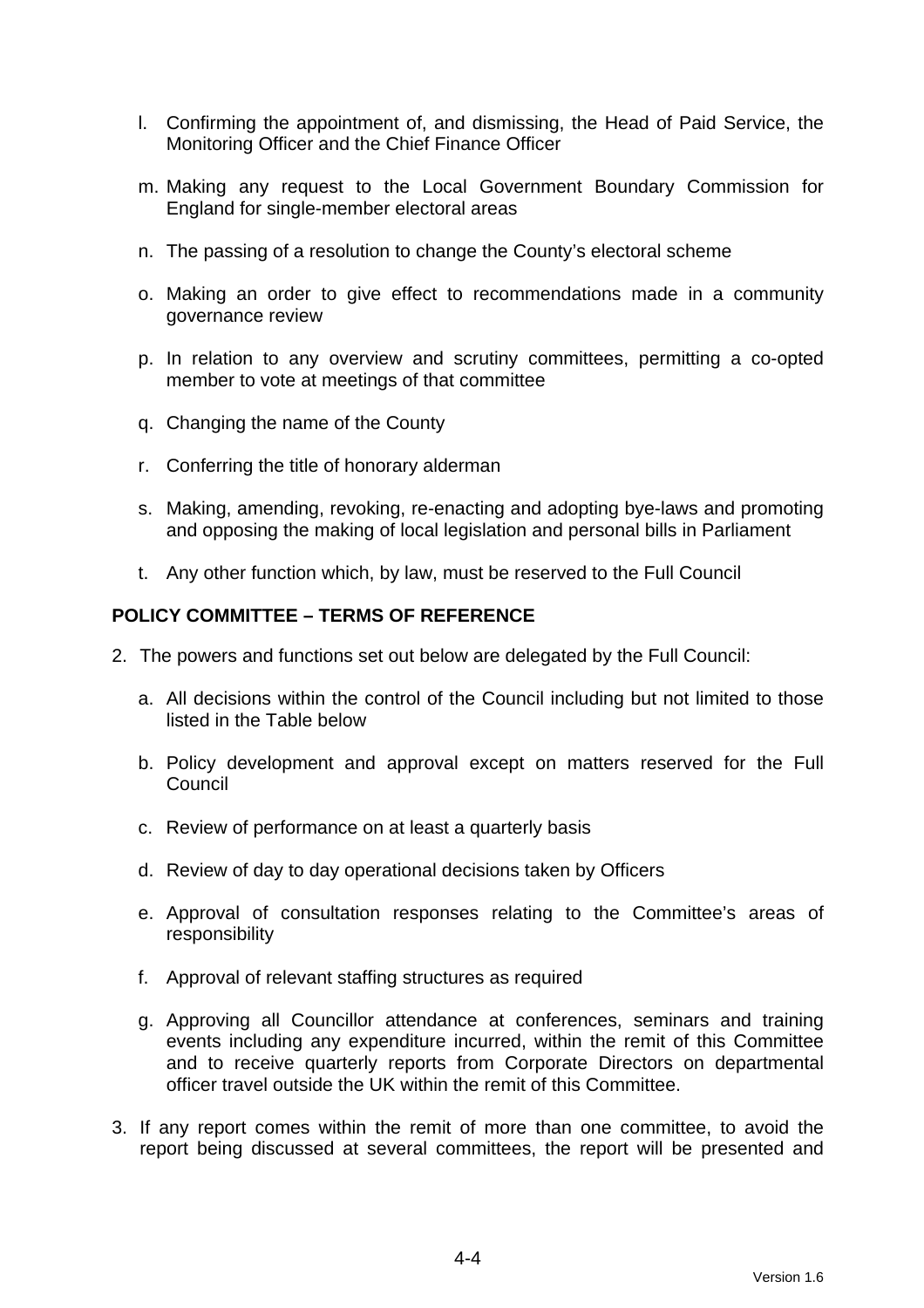determined at the most appropriate committee. If this is not clear, then the report will be discussed and determined by the Policy Committee.

- 4. As part of the detailed work programme the Committee will receive reports on the exercise of powers delegated to Officers.
- 5. The Committee will be responsible for its own projects but, where it considers it appropriate, projects will be co-ordinated by a cross-committee project steering group that will report back to the relevant Committee.

| Table                                                                               |
|-------------------------------------------------------------------------------------|
| Responsibility for ensuring that committees operate under the policy direction of   |
| the County Council and for determining policies not reserved to the Full Council    |
| Responsibility for the discharge of all functions and exercise of all powers of the |
| County Council not expressly reserved to the Full Council or to any other part of   |
| the County Council by statute or by this Constitution                               |
| Responsibility for monitoring and reviewing the overall performance of the          |
| Council                                                                             |
| Responding to any consultations within the remit of more than one committee as      |
| and when required                                                                   |
| Responsibility for those functions relating to elections and local democracy        |
| which are not reserved to the Full Council                                          |
| Responsibility for the Council's internal and external communications policy and    |
| its implementation                                                                  |
| Responsibility for Information Governance including but not limited to Data         |
| Protection and Freedom of Information                                               |
| Responsibility for monitoring and reviewing the Council's customer strategy and     |
| any matters dealt with by the Business Services Centre                              |
| Responsibility for ensuring the Council meets its equalities duties                 |
| Responsibility for ensuring high standards of conduct by the County Council, its    |
| Councillors, co-opted members and Officers                                          |
| Responsibility for dealing with all matters relating to alleged breaches of the     |
| Code of Conduct for Councillors and Co-opted Members                                |
| Responsibility for the implementation of and revision to all codes of conduct and   |
| practice of the County Council                                                      |
| Responsibility for all remaining statutory overview and scrutiny powers except      |
| those delegated to a health scrutiny committee                                      |
| Responsibility for the Council's risk management strategy                           |
| Responsibility for reviewing annual reports and inspection reports not within the   |
| remit of another committee                                                          |
| Responsibility for approving the recruitment process for any independent            |
| members of committees and panels required by statute                                |
| Responsibility for the Council's Improvement Programme                              |
| <b>Responsibility for Legal and Democratic Services</b>                             |
| Responsibility for resolving any issues arising from the Members' Allowances        |
| Scheme                                                                              |
| Responsibility for authorising hospitality to be offered by the County Council      |
| except where the cost is to be covered by the Chairman of the County Council's      |
| individual budget                                                                   |
|                                                                                     |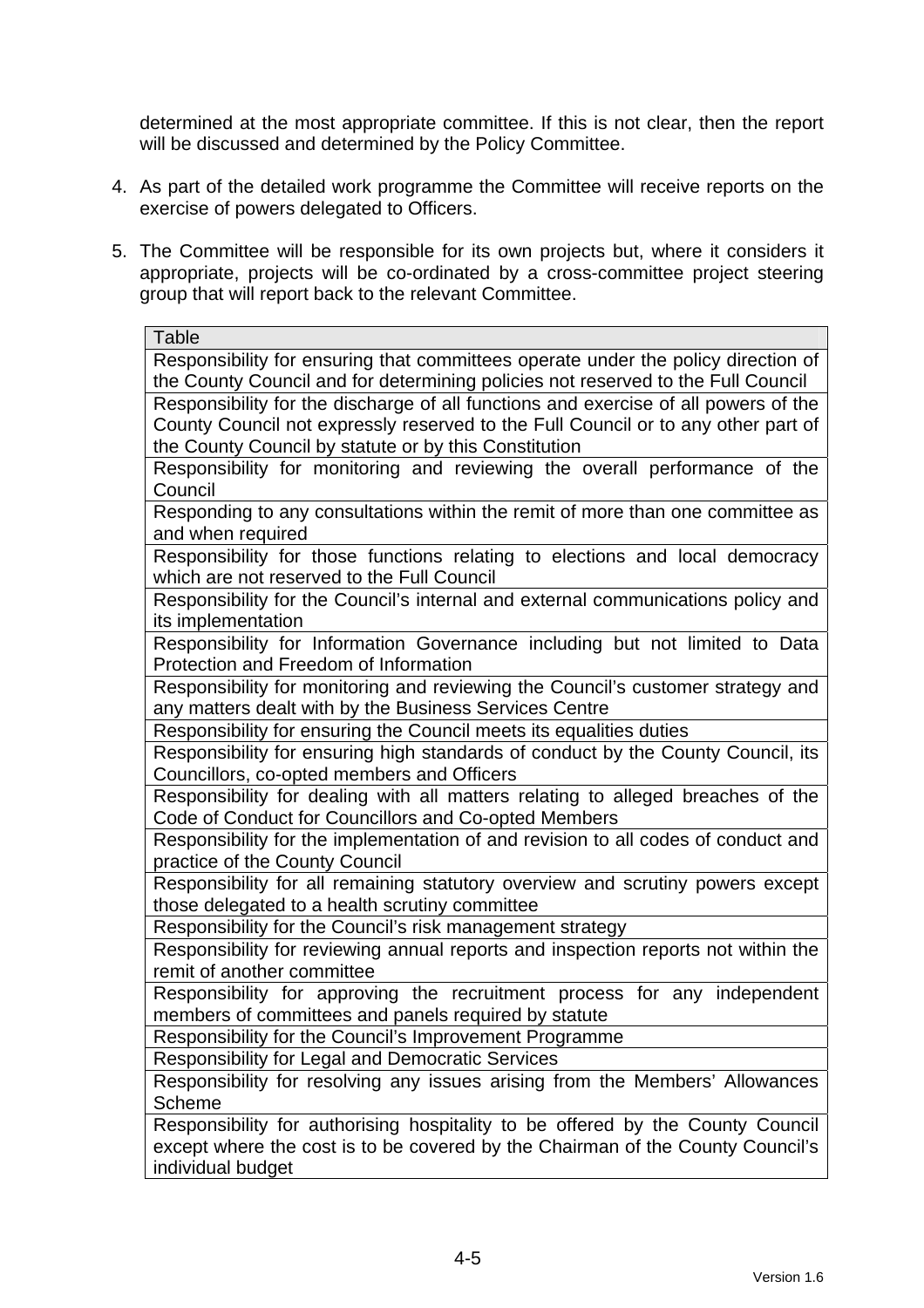**Table** 

Responsibility for making changes to the organsiations on the list of Outside Bodies

# **GRANT AID SUB-COMMITTEE – TERMS OF REFERENCE**

- 6. This is a sub-committee of the Policy Committee.
- 7. The exercise of the powers and functions set out below are delegated in relation to grant aid and voluntary sector liaison:
	- a. All decisions within the control of the Council including but not limited to those listed in the Table below
	- b. Policy development in relation to grant aid and voluntary sector liaison, subject to approval by the Policy Committee or the Full Council
	- c. Review of performance on at least a quarterly basis
	- d. Review of day to day operational decisions taken by Officers
	- e. Approval of consultation responses
	- f. Approving all Councillor attendance at conferences, seminars and training events including any expenditure incurred, within the remit of this Committee and to receive quarterly reports from Corporate Directors on departmental officer travel outside the UK within the remit of this Committee.
- 8. As part of the detailed work programme the Sub-Committee will receive reports on the exercise of powers delegated to Officers.
- 9. The Sub-Committee will be responsible for its own projects but, where it considers it appropriate, projects will be considered by a cross-committee project steering group that will report back to the Policy Committee.

| Table                                                             |
|-------------------------------------------------------------------|
| Responsibility for Grant Aid as defined in the grant aid strategy |
| Responsibility for strategic engagement with the voluntary sector |

# **PUBLIC HEALTH SUB-COMMITTEE – TERMS OF REFERENCE**

- 10. This is a sub-committee of the Policy Committee.
- 11. The exercise of the powers and functions set out below are delegated in relation to Public Health:
	- a. All decisions within the control of the Council including but not limited to those listed in the Table below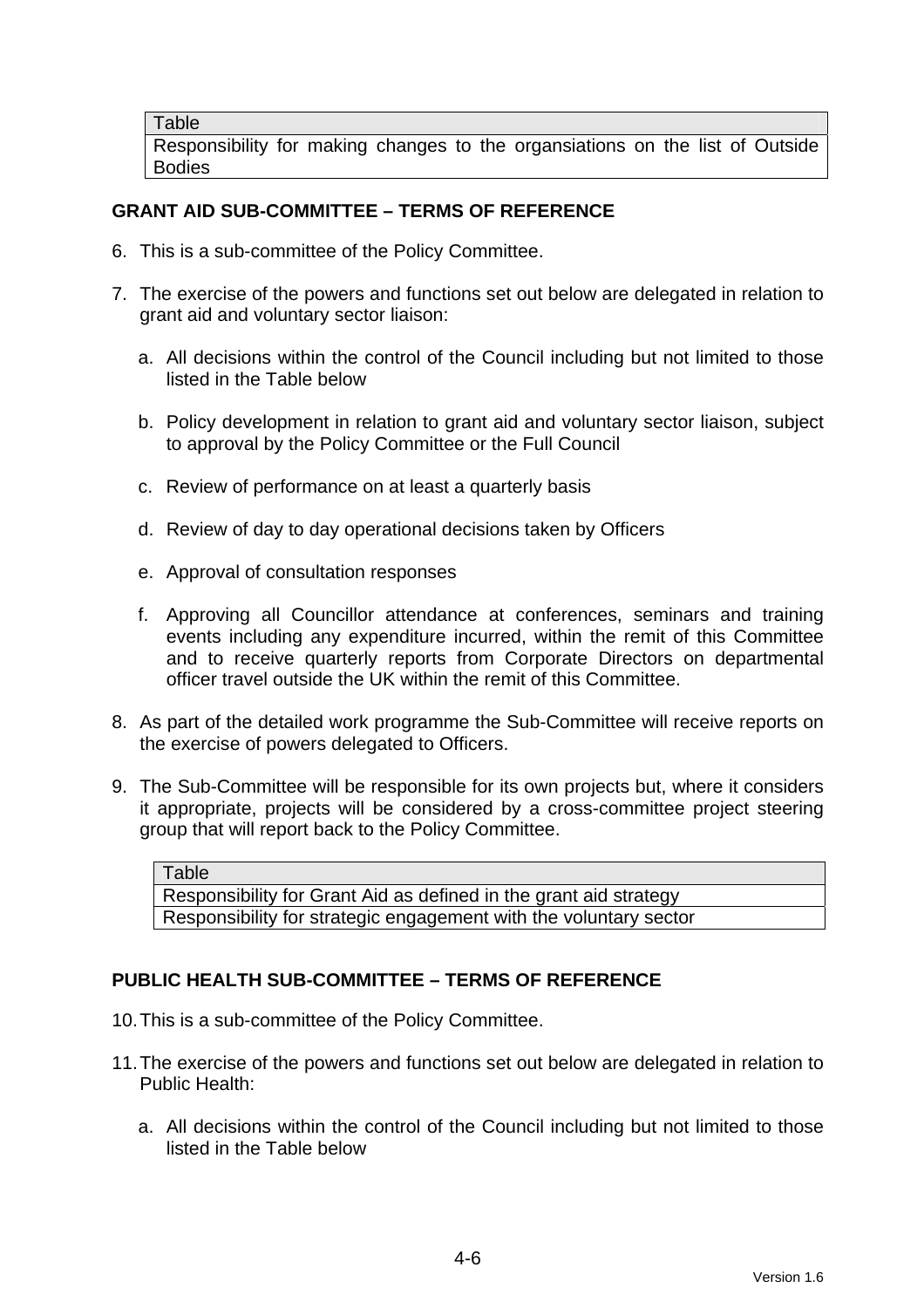- b. Policy development in relation to Public Health, subject to approval by the Policy Committee or the Full Council
- c. Review of performance on at least a quarterly basis
- d. Review of day to day operational decisions taken by Officers
- e. Approval of consultation responses
- f. Approval of relevant staffing structures as required
- g. Approving all Councillor attendance at conferences, seminars and training events including any expenditure incurred, within the remit of this Committee and to receive quarterly reports from Corporate Directors on departmental officer travel outside the UK within the remit of this Committee.
- 12. If any report comes within the remit of more than one committee, to avoid the report being discussed at several committees, the report will be presented and determined at the most appropriate committee. If this is not clear, then the report will be discussed and determined by the Policy Committee.
- 13. As part of the detailed work programme the Sub-Committee will receive reports on the exercise of powers delegated to Officers.
- 14. The Sub-Committee will be responsible for its own projects but, where it considers it appropriate, projects will be considered by a cross-committee project steering group that will report back to the most appropriate committee.

#### **Table**

Responsibility for Public Health with the exception of functions reserved to the Health and Wellbeing Board

# **ADULT SOCIAL CARE AND HEALTH COMMITTEE – TERMS OF REFERENCE**

- 15. The exercise of the powers and functions set out below are delegated by the Full Council in relation to adult social care and health:
	- a. All decisions within the control of the Council including but not limited to those listed in the Table below
	- b. Policy development in relation to adult social care and health, subject to approval by the Policy Committee or the Full Council
	- c. Review of performance in relation to the services provided on at least a quarterly basis
	- d. Review of day to day operational decisions taken by Officers
	- e. Approval of relevant consultation responses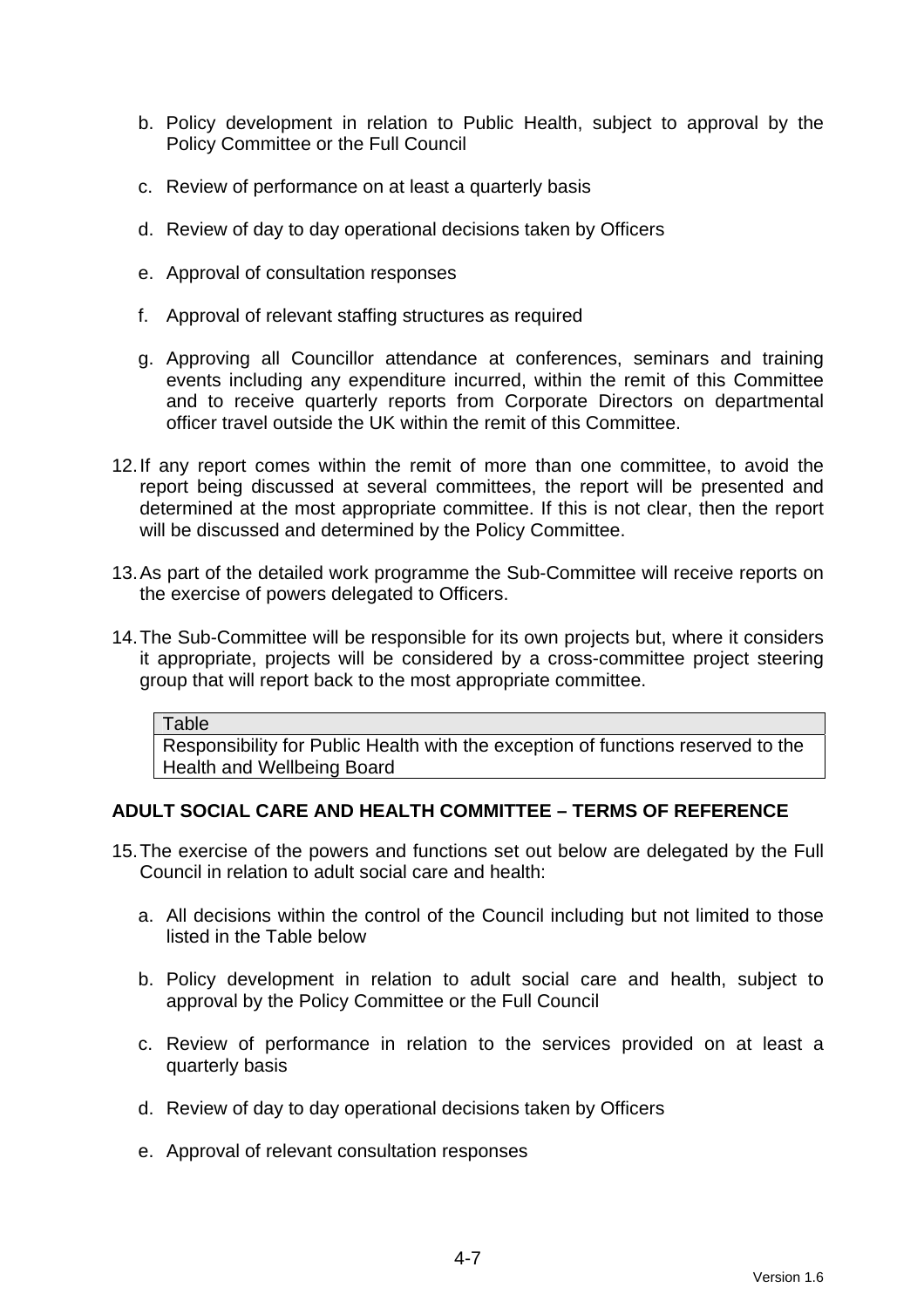- f. Approval of relevant staffing structures as required
- g. Approving all Councillor attendance at conferences, seminars and training events including any expenditure incurred, within the remit of this Committee and to receive quarterly reports from Corporate Directors on departmental officer travel outside the UK within the remit of this Committee.
- 16. If any report comes within the remit of more than one committee, to avoid the report being discussed at several committees, the report will be presented and determined at the most appropriate committee. If this is not clear, then the report will be discussed and determined by the Policy Committee.
- 17. As part of the detailed work programme the Committee will receive reports on the exercise of powers delegated to Officers.
- 18. The Committee will be responsible for its own projects but, where it considers it appropriate, projects will be considered by a cross-committee project steering group that will report back to the most appropriate Committee.

#### **Table**

Responsibility for adult social care matters (eg. people aged 18 or over with eligible social care needs and their carers)

Responsibility for promoting choice and independence in the provision of all adult social care

Responsibility for promoting good health, health improvement and individual and community wellbeing and the reduction of health inequalities

# **CHILDREN AND YOUNG PEOPLE'S COMMITTEE – TERMS OF REFERENCE**

- 19. The exercise of the powers and functions set out below are delegated by the Full Council in relation to children and young people to the Committee and its Sub-Committee.
	- a. All decisions within the control of the Council including but not limited to those listed in the Table below
	- b. Policy development in relation to children and young people, subject to approval by the Policy Committee or the Full Council
	- c. Review of performance in relation to the services provided on at least a quarterly basis
	- d. Review of day to day operational decisions taken by Officers
	- e. Approval of consultation responses
	- f. Approval of departmental staffing structures as required
	- g. Approving all Councillor attendance at conferences, seminars and training events including any expenditure incurred, within the remit of this Committee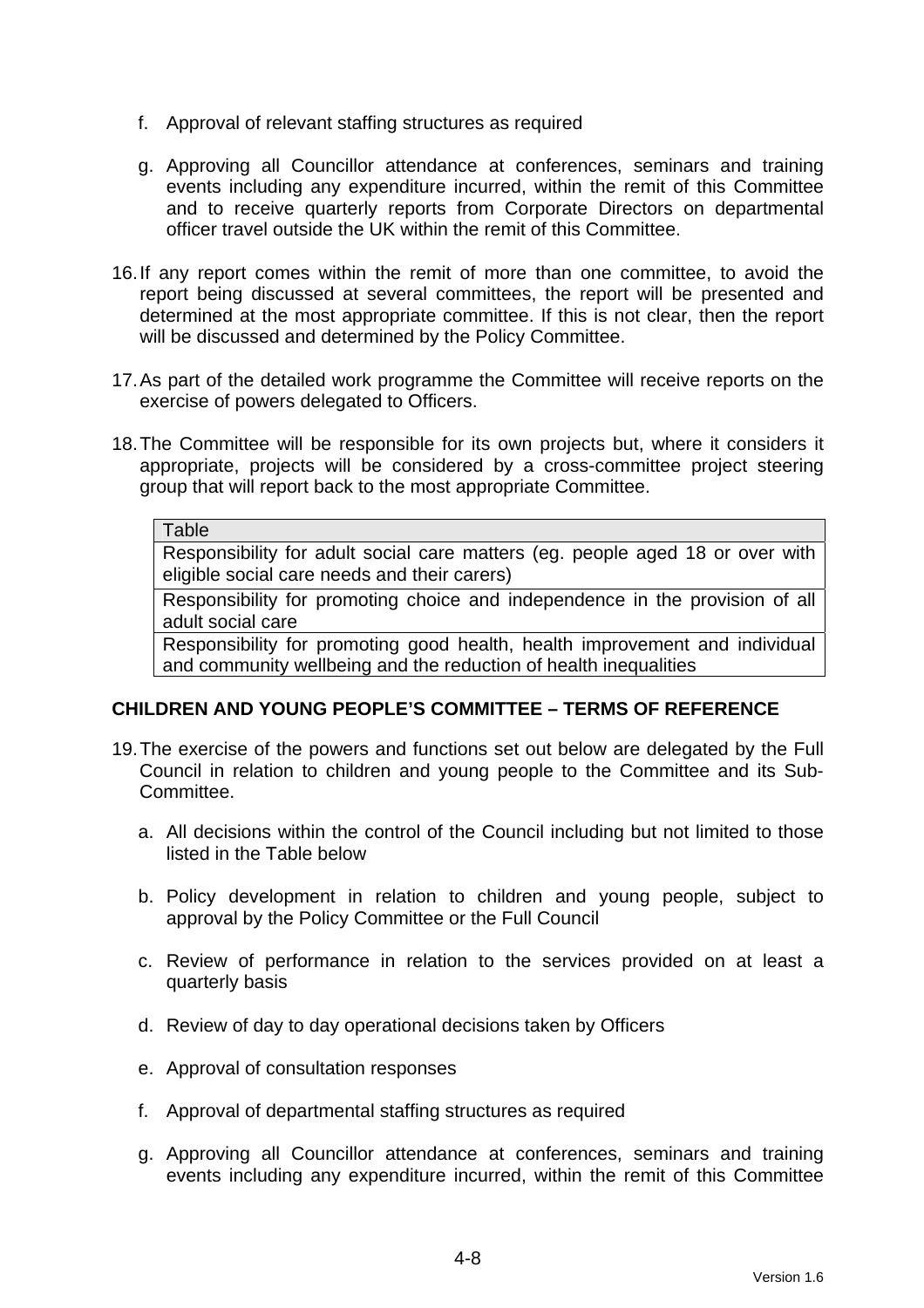and the Corporate Parenting Sub-Committee and to receive quarterly reports from Corporate Directors on departmental officer travel outside the UK within the remit of this Committee and the Corporate Parenting Sub-Committee.

- 20. If any report comes within the remit of more than one committee, to avoid the report being discussed at several committees, the report will be presented and determined at the most appropriate committee. If this is not clear, then the report will be discussed and determined by the Policy Committee.
- 21. As part of the detailed work programme the Committee will receive reports on the exercise of powers delegated to Officers.
- 22. The Committee will be responsible for its own projects but, where it considers it appropriate, projects will be considered by a cross-committee project steering group that will report back to the most appropriate Committee.

| Table                                                                          |  |  |  |  |  |
|--------------------------------------------------------------------------------|--|--|--|--|--|
| Responsibility for services to children and young people in relation to their  |  |  |  |  |  |
| care, wellbeing, education or health                                           |  |  |  |  |  |
| Responsibility for the functions and powers conferred on or exercisable by the |  |  |  |  |  |
| County Council as Local Authority in relation to education                     |  |  |  |  |  |
| Responsibility for working with all schools including academies in relation to |  |  |  |  |  |
| raising standards of attainment and developing opportunities                   |  |  |  |  |  |
| Responsibility for environmental education                                     |  |  |  |  |  |
| Responsibility for arts education                                              |  |  |  |  |  |
| Responsibility for the Young People's Service                                  |  |  |  |  |  |
| Responsibility for Early Years and the Early Years Intervention Service        |  |  |  |  |  |
| including Children's Centres                                                   |  |  |  |  |  |
| Responsibility for Young People's Sports and Arts Services                     |  |  |  |  |  |
| Responsibility for the Targeted Support and Youth Justice Service              |  |  |  |  |  |
|                                                                                |  |  |  |  |  |

23. The Chairman of the Children and Young People's Committee will be designated the lead Councillor for Children and Young People's Services in accordance with Section 19 of the Children Act 2004.

# **CORPORATE PARENTING SUB-COMMITTEE – TERMS OF REFERENCE**

24. This is a sub-committee of the Children and Young People's Committee

25. The Sub-Committee is responsible for the following:

Table

Responsibility for overseeing the County Council's responsibilities as the corporate parent of children and young people in care

Responsibility for championing the interests of children and young people in care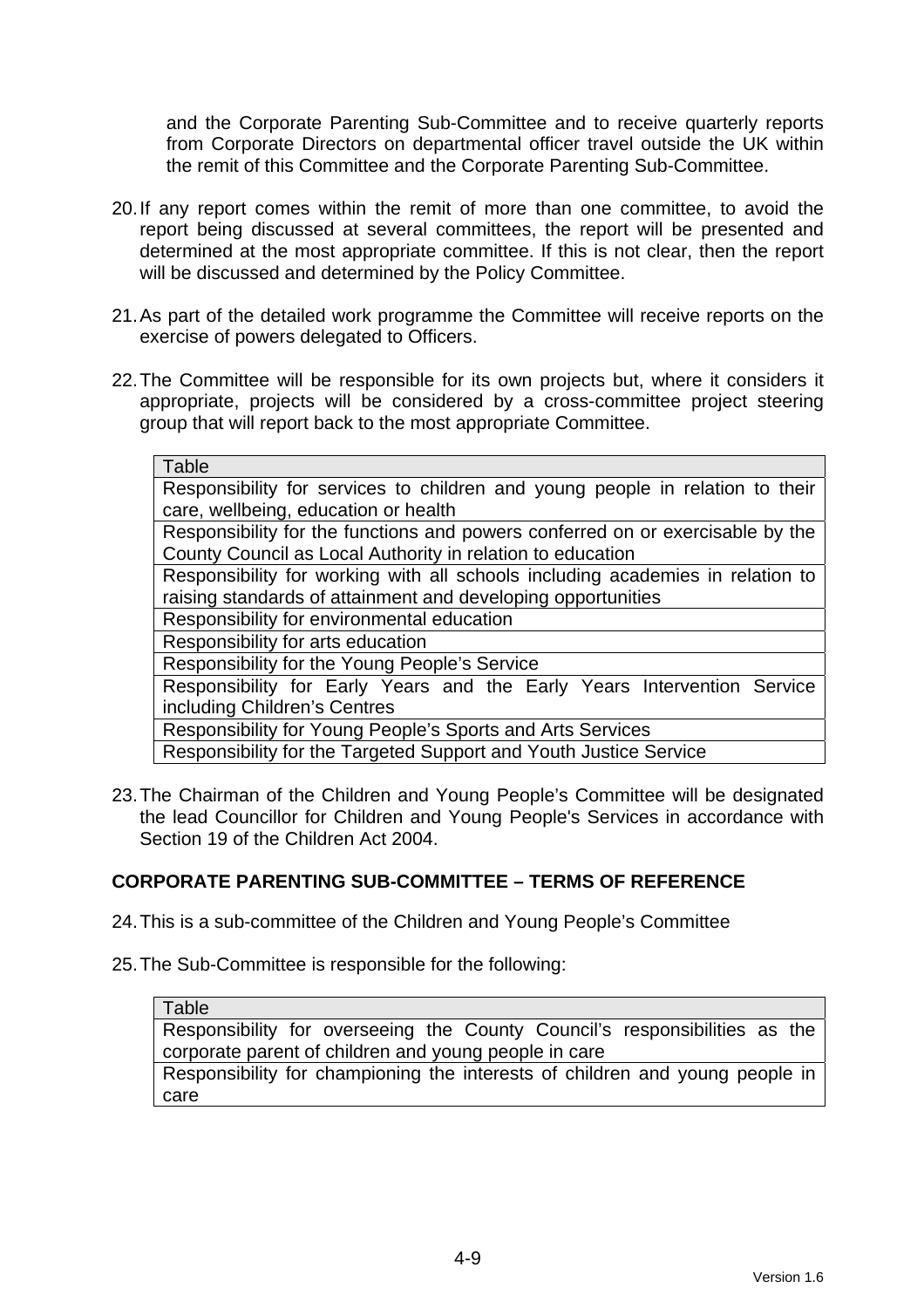# **COMMUNITY SAFETY COMMITTEE – TERMS OF REFERENCE**

- 26. The exercise of the powers and functions set out below are delegated by the Full Council in relation to community safety:
	- a. All decisions within the control of the Council including but not limited to those listed in the Table below
	- b. Policy development in relation to community safety, subject to approval by the Policy Committee or the Full Council
	- c. Review of performance in relation to the services provided on at least a quarterly basis
	- d. Review of day to day operational decisions taken by officers
	- e. Approval of consultation responses
	- f. Approval of departmental staffing structures as required
	- g. Approving all Councillor attendance at conferences, seminars and training events including any expenditure incurred, within the remit of this Committee and to receive quarterly reports from Corporate Directors on departmental officer travel outside the UK within the remit of this Committee.
- 27. If any report comes within the remit of more than one committee, to avoid the report being discussed at several committees, the report will be presented and determined at the most appropriate committee. If this is not clear, then the report will be discussed and determined by the Policy Committee.
- 28. As part of the detailed work programme the Committee will receive reports on the exercise of powers delegated to Officers.
- 29. The Committee will be responsible for its own projects but, where it considers it appropriate, projects will be considered by a cross-committee project steering group that will report back to the most appropriate Committee.

| Table                                                                         |  |  |  |  |
|-------------------------------------------------------------------------------|--|--|--|--|
| Responsibility for the following statutory duties:-                           |  |  |  |  |
| community safety                                                              |  |  |  |  |
| • as a Food Authority                                                         |  |  |  |  |
| as a Weights and Measures Authority<br>$\bullet$                              |  |  |  |  |
| • as a Trading Standards Authority and in relation to consumer protection     |  |  |  |  |
| and advice                                                                    |  |  |  |  |
| • the Coroner's Service                                                       |  |  |  |  |
| Responsibility for civil defence and emergency planning                       |  |  |  |  |
| Responsibility for the registration services for births, deaths and marriages |  |  |  |  |
| Responsibility for the safety of sports grounds                               |  |  |  |  |
|                                                                               |  |  |  |  |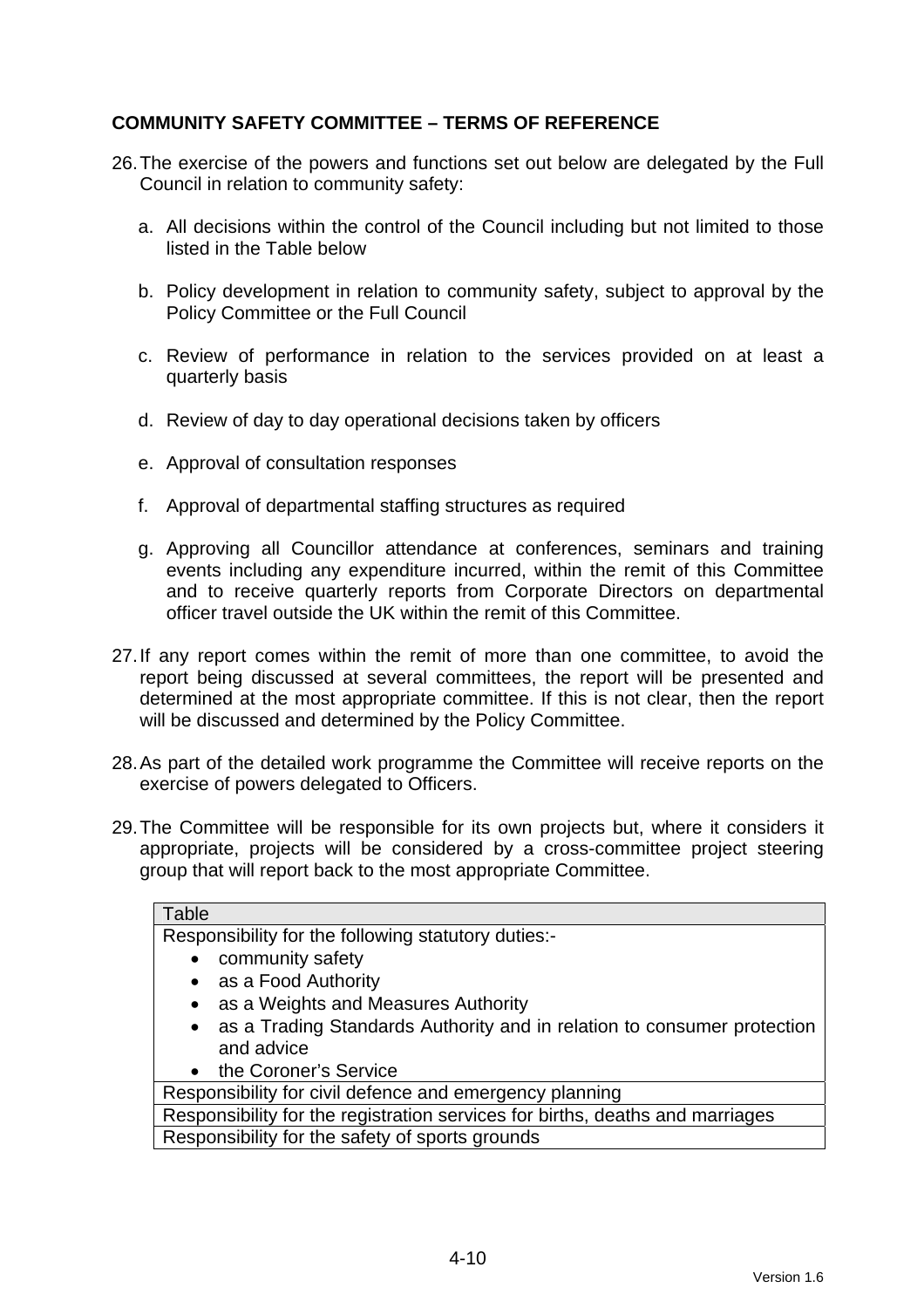# **CULTURE COMMITTEE – TERMS OF REFERENCE**

- 30. The exercise of the powers and functions set out below are delegated by the Full Council in relation to culture:
	- a. All decisions within the control of the Council including but not limited to those listed in the Table below
	- b. Policy development in relation to culture, subject to approval by the Policy Committee or the Full Council
	- c. Review of performance in relation to the services provided on at least a quarterly basis
	- d. Review of day to day operational decisions taken by officers
	- e. Approval of consultation responses
	- f. Approval of departmental staffing structures as required
	- g. Approving all Councillor attendance at conferences, seminars and training events including any expenditure incurred, within the remit of this Committee and to receive quarterly reports from Corporate Directors on departmental officer travel outside the UK within the remit of this Committee.
- 31. If any report comes within the remit of more than one committee, to avoid the report being discussed at several committees, the report will be presented and determined at the most appropriate committee. If this is not clear, then the report will be discussed and determined by the Policy Committee.
- 32. As part of the detailed work programme the Committee will receive reports on the exercise of powers delegated to Officers.
- 33. The Committee will be responsible for its own projects but, where it considers it appropriate, projects will be considered by a cross-committee project steering group that will report back to the most appropriate Committee.

| Table                                                                        |  |  |  |  |  |
|------------------------------------------------------------------------------|--|--|--|--|--|
| Responsibility for libraries and archives                                    |  |  |  |  |  |
| Responsibility for adult learning                                            |  |  |  |  |  |
| Responsibility for strategic development of the arts                         |  |  |  |  |  |
| Responsibility for development of cultural and heritage activities           |  |  |  |  |  |
| Responsibility for support for sports development and sports facilities      |  |  |  |  |  |
| throughout the County                                                        |  |  |  |  |  |
| Responsibility for country parks, open spaces and other countryside services |  |  |  |  |  |
| Responsibility for promotion and development of tourism in the County        |  |  |  |  |  |
| Responsibility for conservation and archaeology                              |  |  |  |  |  |
|                                                                              |  |  |  |  |  |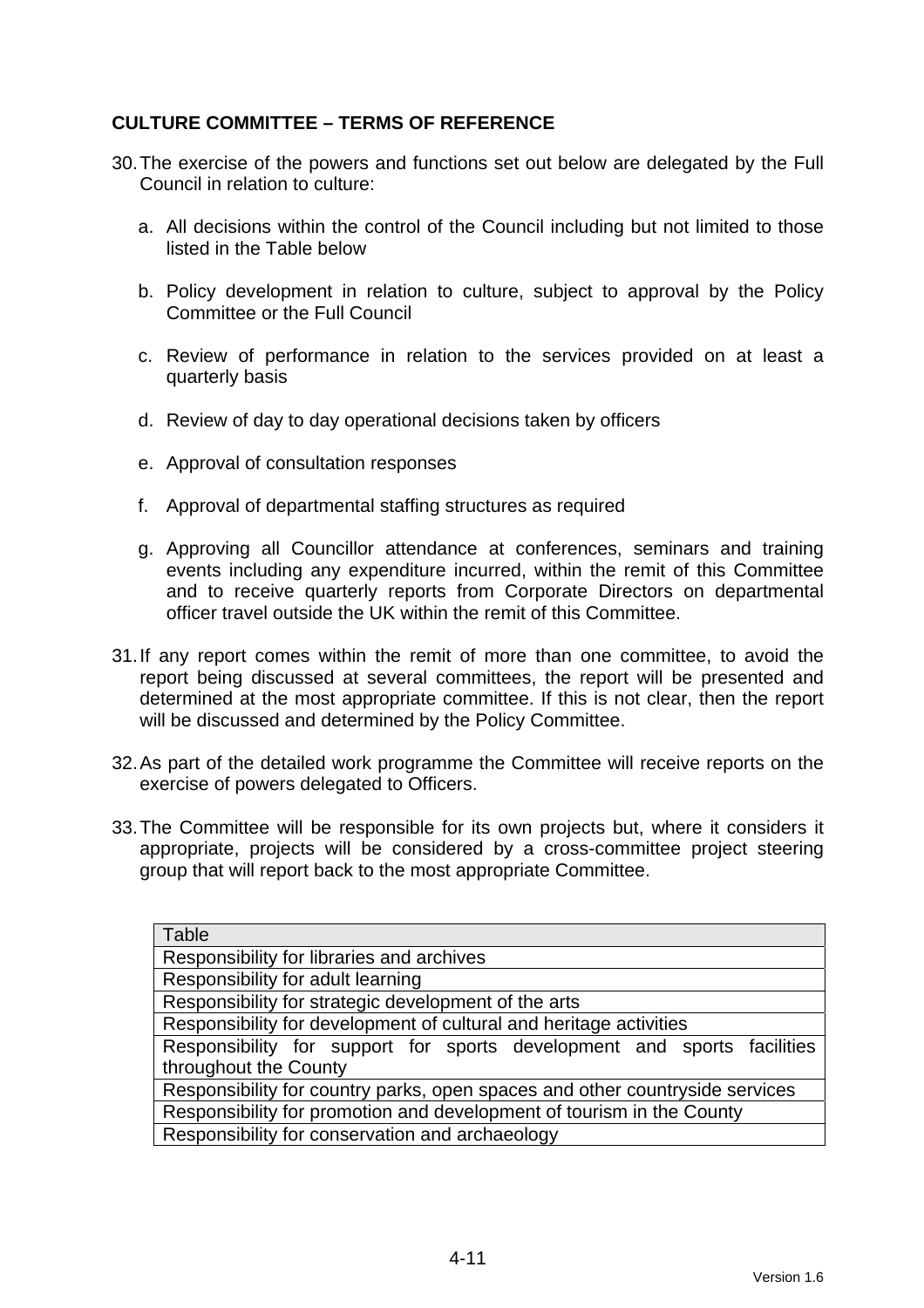# **ECONOMIC DEVELOPMENT COMMITTEE – TERMS OF REFERENCE**

- 34. The exercise of the powers and functions set out below are delegated by the Full Council in relation to economic development:
	- a. All decisions within the control of the Council including but not limited to those listed in the Table below
	- b. Policy development in relation to economic development, subject to approval by the Policy Committee or the Full Council
	- c. Review of performance in relation to the services provided on at least a quarterly basis
	- d. Review of day to day operational decisions taken by officers
	- e. Approval of consultation responses
	- f. Approval of departmental staffing structures as required
	- g. Approving all Councillor attendance at conferences, seminars and training events including any expenditure incurred, within the remit of this Committee and to receive quarterly reports from Corporate Directors on departmental officer travel outside the UK within the remit of this Committee.
- 35. If any report comes within the remit of more than one committee, to avoid the report being discussed at several committees, the report will be presented and determined at the most appropriate committee. If this is not clear, then the report will be discussed and determined by the Policy Committee.
- 36. As part of the detailed work programme the Committee will receive reports on the exercise of powers delegated to officers.
- 37. The Committee will be responsible for its own projects but, where it considers it appropriate, projects will be considered by a cross-committee project steering group that will report back to the most appropriate committee.

| Table                                                         |                       |  |  |  |                                                                     |  |  |
|---------------------------------------------------------------|-----------------------|--|--|--|---------------------------------------------------------------------|--|--|
|                                                               |                       |  |  |  | Responsibility for promoting economic development, regeneration and |  |  |
|                                                               | associated activities |  |  |  |                                                                     |  |  |
| Responsibility for liaising with business clubs in the County |                       |  |  |  |                                                                     |  |  |

# **ENVIRONMENT AND SUSTAINABILITY COMMITTEE – TERMS OF REFERENCE**

- 38. The exercise of the powers and functions set out below are delegated by the Full Council in relation to environment and sustainability:
	- a. All decisions within the control of the Council including but not limited to those listed in the Table below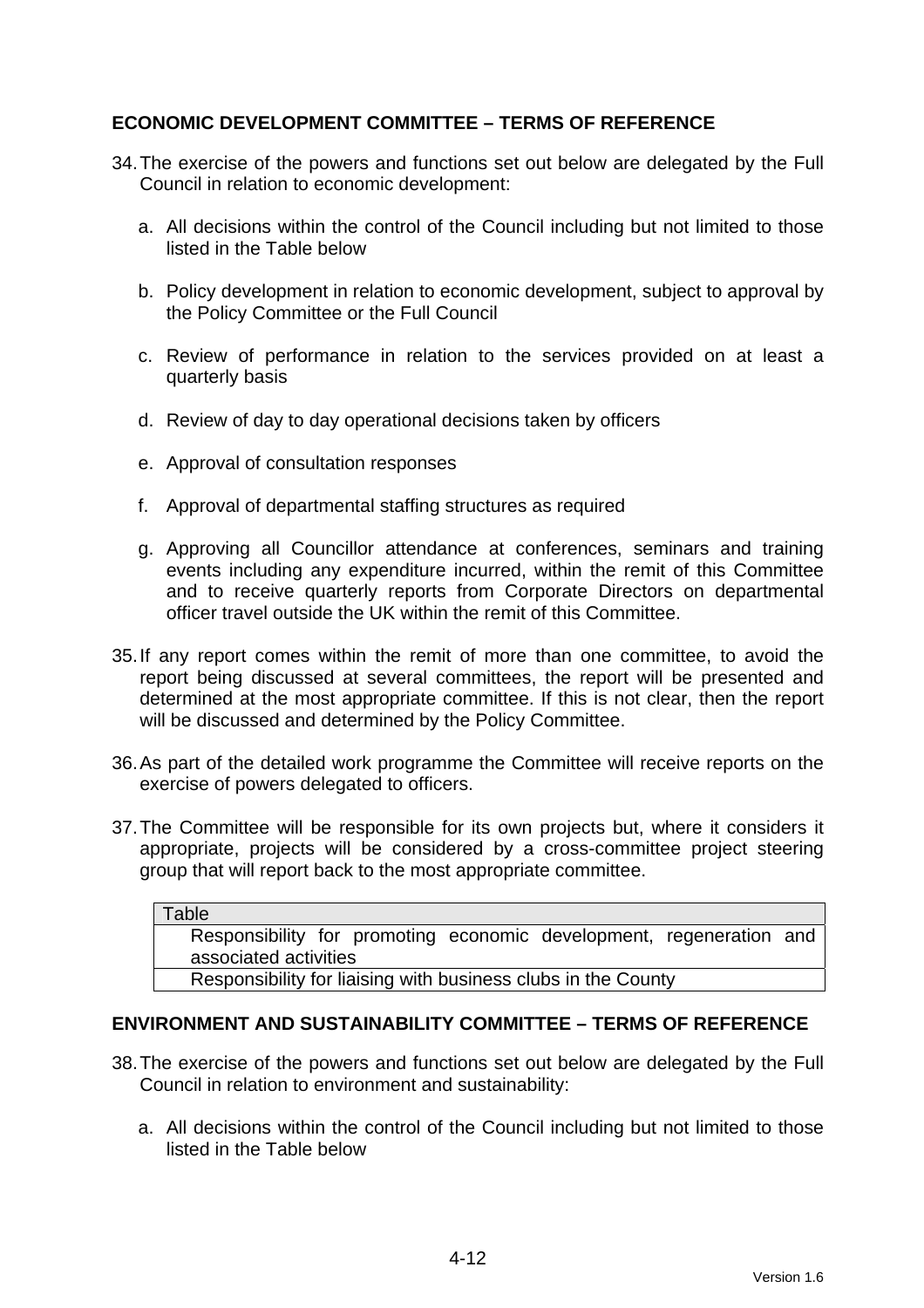- b. Policy development in relation to environment and sustainability, subject to approval by the Policy Committee or the Full Council
- c. Review of performance in relation to the services provided on at least a quarterly basis
- d. Review of day to day operational decisions taken by officers
- e. Approval of consultation responses
- f. Approval of departmental staffing structures as required
- g. Approving all Councillor attendance at conferences, seminars and training events including any expenditure incurred, within the remit of this Committee and to receive quarterly reports from Corporate Directors on departmental officer travel outside the UK within the remit of this Committee.
- 39. If any report comes within the remit of more than one committee, to avoid the report being discussed at several committees, the report will be presented and determined at the most appropriate committee. If this is not clear, then the report will be discussed and determined by the Policy Committee.
- 40. As part of the detailed work programme the Committee will receive reports on the exercise of powers delegated to officers.
- 41. The Committee will be responsible for its own projects but, where it considers it appropriate, projects will be considered by a cross-committee project steering group that will report back to the most appropriate Committee.

| Table                                                                              |  |  |  |  |  |
|------------------------------------------------------------------------------------|--|--|--|--|--|
| Responsibility for all matters relating to minerals and waste planning not falling |  |  |  |  |  |
| within the delegation of any other committee.                                      |  |  |  |  |  |
| Responsibility for all matters relating to Council's role as Waste Disposal        |  |  |  |  |  |
| Authority.                                                                         |  |  |  |  |  |
| Responsibility for the Local Improvement Scheme                                    |  |  |  |  |  |
| Responsibility for making observations on planning matters on which the            |  |  |  |  |  |
| County Council is consulted, in accordance with the agreed protocol                |  |  |  |  |  |
| Responsibility for all matters relating to environmental awareness<br>and          |  |  |  |  |  |
| sustainability                                                                     |  |  |  |  |  |
| Responsibility for any matter relating to the control of pollution or the          |  |  |  |  |  |
| management of air quality                                                          |  |  |  |  |  |

# **HEALTH AND WELLBEING BOARD – TERMS OF REFERENCE**

- 42. To prepare and publish a joint strategic needs assessment.
- 43. To prepare and publish a health and wellbeing strategy based on the needs identified in the joint strategic needs assessment and to oversee the implementation of the strategy.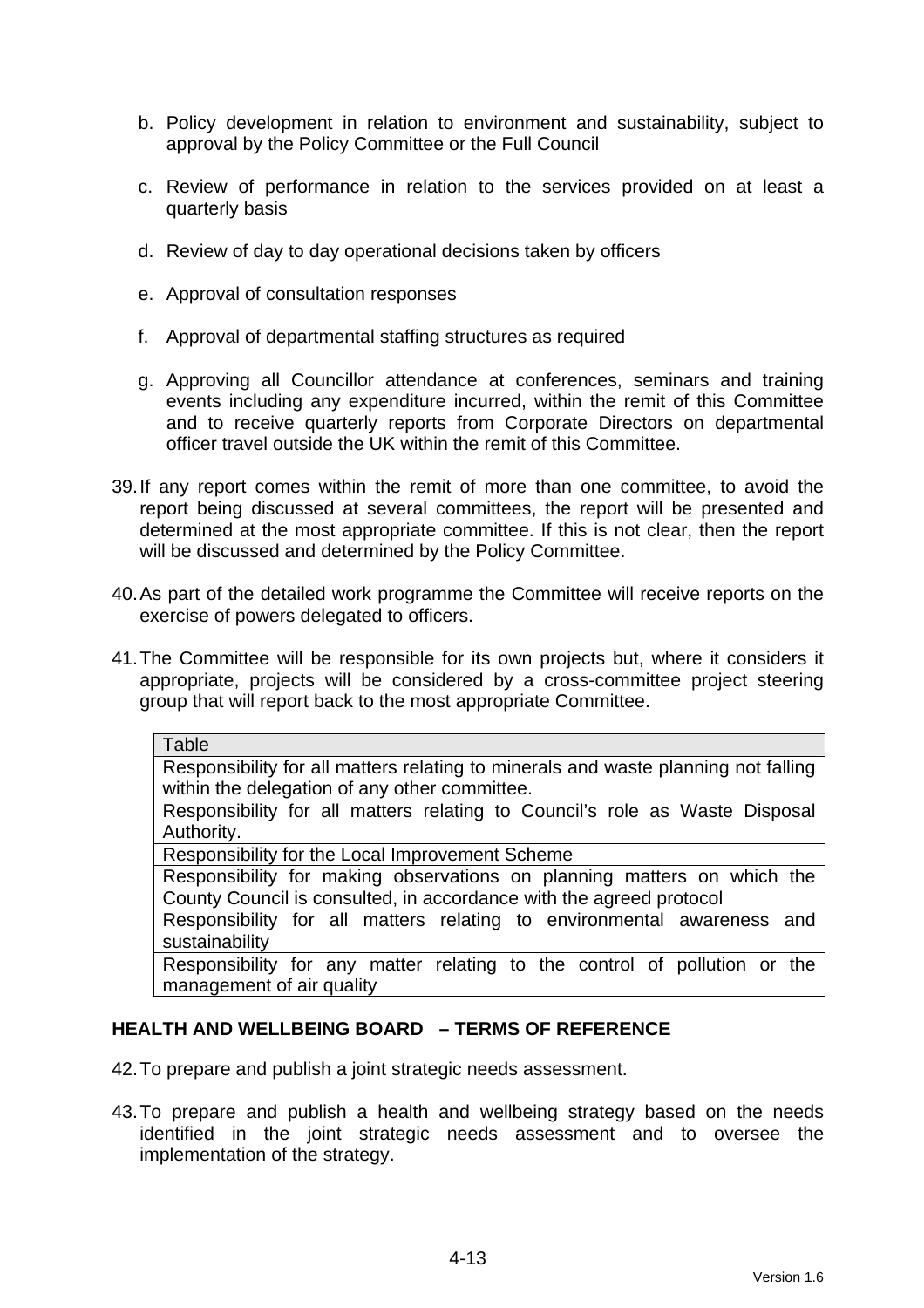- 44. Discretion to give Nottinghamshire County Council an opinion on whether the Council is discharging its statutory duty to have due regard to the joint strategic needs assessment and the health and wellbeing strategy.
- 45. To promote and encourage integrated working including joint commissioning in order to deliver cost effective services and appropriate choice. This includes providing assistance and advice and other support as appropriate, and joint working with services that impact on wider health determinants.

# **HEALTH SCRUTINY COMMITTEE – TERMS OF REFERENCE**

46. Responsibility for scrutinising health matters in the areas covered by the Clinical Commissioning Groups for Ashfield, Bassetlaw, Mansfield and Newark and Sherwood.

#### **JOINT COMMITTEE FOR STRATEGIC PLANNING AND TRANSPORTATION – TERMS OF REFERENCE**

47. To advise the County Council and the City Council on strategic planning and transport matters taking account the best interests of the whole of Greater Nottingham.

#### **JOINT CITY/COUNTY HEALTH SCRUTINY COMMITTEE – TERMS OF REFERENCE**

- 48. To scrutinise health matters which impact on the areas covered by Nottingham City Council and the Broxtowe, Gedling, Hucknall and Rushcliffe areas of Nottinghamshire.
- 49. Where an NHS Trust operates in a wider area than above, to scrutinise any health matter which affects that area with the proviso that it will defer to the relevant City or County Health scrutiny body as requested.

# **LOCAL JOINT RESOLUTIONS COMMITTEE – TERMS OF REFERENCE**

- 50. The exercise of the powers and functions set out below are delegated by the Full Council:
	- a. Responsibility for considering any issues where agreement cannot be reached between management and the trade unions.

**NOTE:** The Committee will have no delegated authority; any recommendations will be referred either to the Personnel Committee or to the Full Council for approval. This Committee will meet only as and when required.

#### **PLANNING AND LICENSING COMMITTEE – TERMS OF REFERENCE**

51. The exercise of the powers and functions set out below are delegated by the Full Council: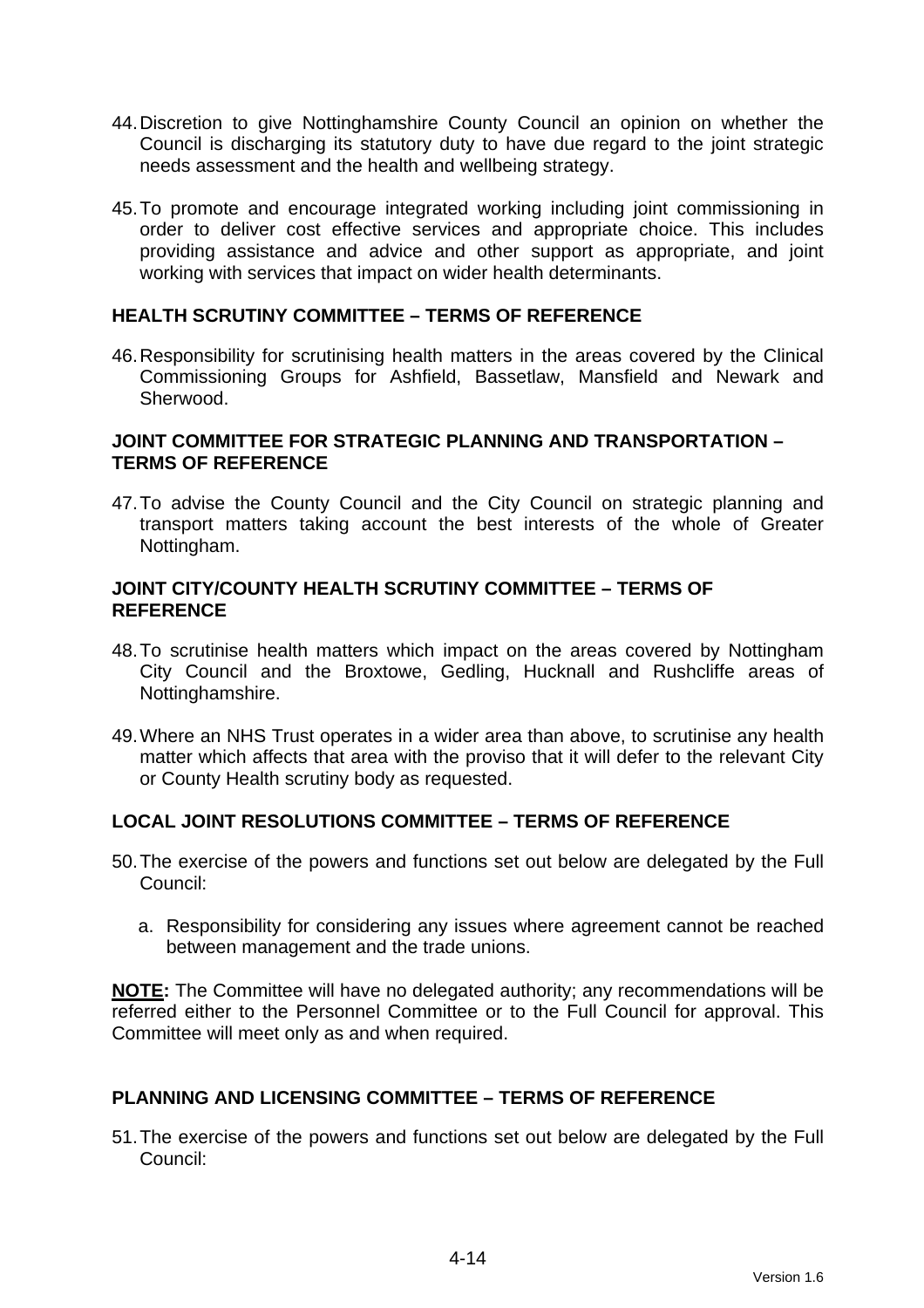- a. Responsibility for the regulatory functions of the Council in relation to planning, monitoring, enforcement and licensing.
- b. Responsibility for all licensing functions given to the Authority by law, except safety of sports grounds.
- c. Receiving reports on the exercise of powers delegated to officers in relation to functions for which this Committee is responsible.
- d. Approval for consultation responses relating to the Committee's functions.
- e. Approving all Councillor attendance at conferences, seminars and training events including any expenditure incurred, within the remit of this Committee and to receive quarterly reports from Corporate Directors on departmental officer travel outside the UK within the remit of this Committee.

# **RIGHTS OF WAY COMMITTEE – TERMS OF REFERENCE**

- 52. The exercise of the powers and functions set out below are delegated by the Full Council:
	- a. Responsibility for discharging the Council's regulatory powers relating to:
		- public rights of way
		- cycle tracks
		- gating orders on recommendation from the relevant committee or as necessary
		- common land
		- town and village greens
		- non-statutory public access routes
		- land management agreements
		- permissive paths
	- b. Receiving reports on the exercise of powers delegated to officers in relation to functions for which this Committee is responsible
	- c. Approval of consultation responses relating to the Committee's functions.
	- d. Approving all Councillor attendance at conferences, seminars and training events including any expenditure incurred, within the remit of this Committee and to receive quarterly reports from Corporate Directors on departmental officer travel outside the UK within the remit of this Committee.

# **TRANSPORT AND HIGHWAYS COMMITTEE – TERMS OF REFERENCE**

- 53. The exercise of the powers and functions set out below are delegated by the Full Council in relation to transport and highways:
	- a. All decisions within the control of the Council including but not limited to those listed in the Table below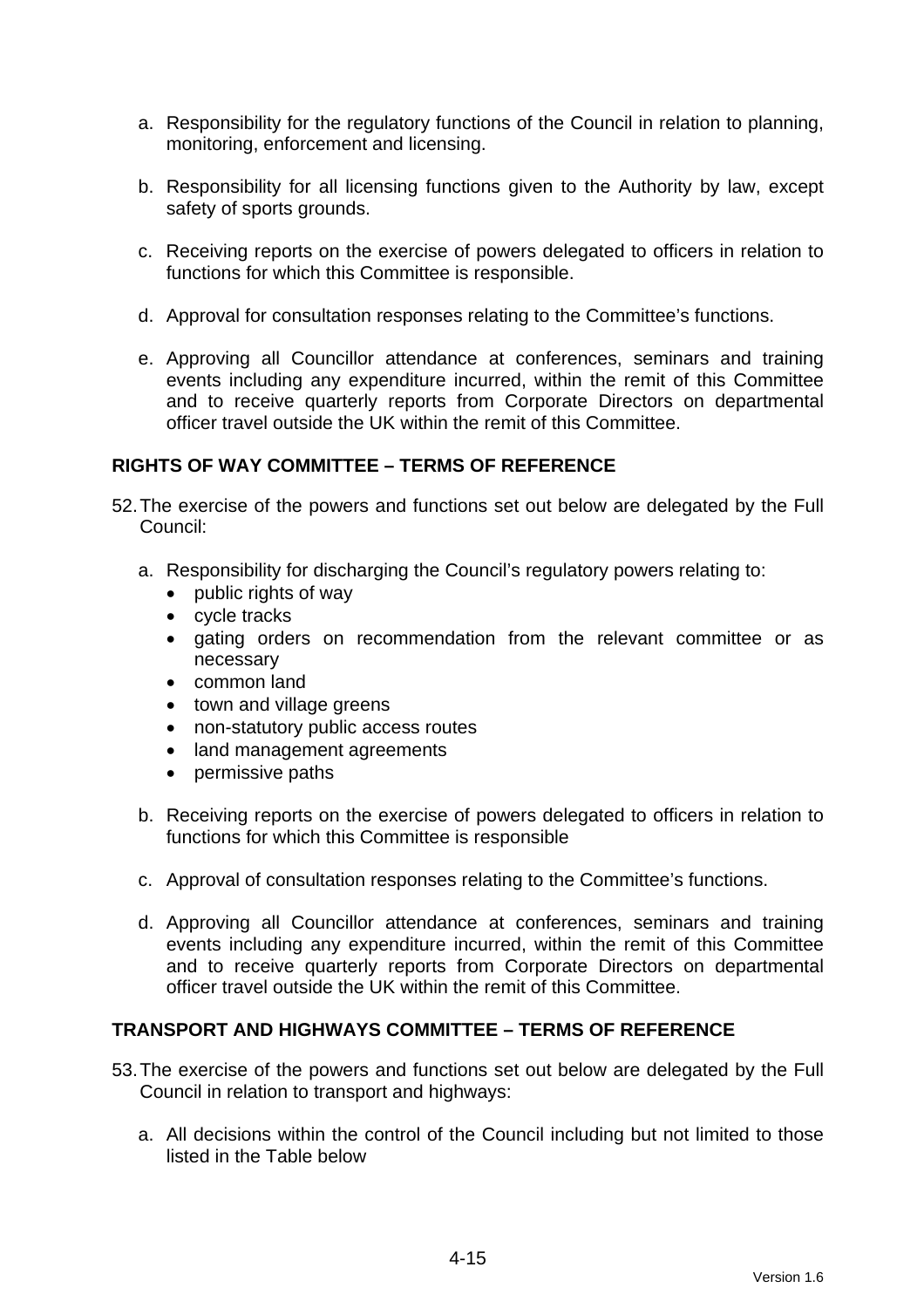- b. Policy development in relation to transport and highways, subject to approval by the Policy Committee or the Full Council
- c. Review of performance in relation to the services provided on at least a quarterly basis
- d. Review of day to day operational decisions taken by officers
- e. Approval of consultation responses
- f. Approval of departmental staffing structures as required
- g. Approving all Councillor attendance at conferences, seminars and training events including any expenditure incurred, within the remit of this Committee and to receive quarterly reports from Corporate Directors on departmental officer travel outside the UK within the remit of this Committee.
- 54. If any report comes within the remit of more than one committee, to avoid the report being discussed at several committees, the report will be presented and determined at the most appropriate committee. If this is not clear, then the report will be discussed and determined by the Policy Committee.
- 55. As part of the detailed work programme the Committee will receive reports on the exercise of powers delegated to officers.
- 56. The Committee will be responsible for its own projects but, where it considers it appropriate, projects will be considered by a cross-committee project steering group that will report back to the most appropriate Committee.

Responsibility for transport and highways (except those which are delegated to other committees) including:

- the planning, management and maintenance of highways including traffic management and residents' parking schemes
- the development of integrated transport systems
- road safety

Responsibility for making highways observations relating to planning applications, on which the County Council is consulted as required by the agreed protocol

Responsibility for the provision of passenger transport services, including bus and rail initiatives

Responsibility for the Council's highways internal trading organisations

# **INTERNAL MANAGEMENT COMMITTEES**

# **AUDIT COMMITTEE – TERMS OF REFERENCE**

57. The exercise of the powers and functions set out below are delegated by the Full Council: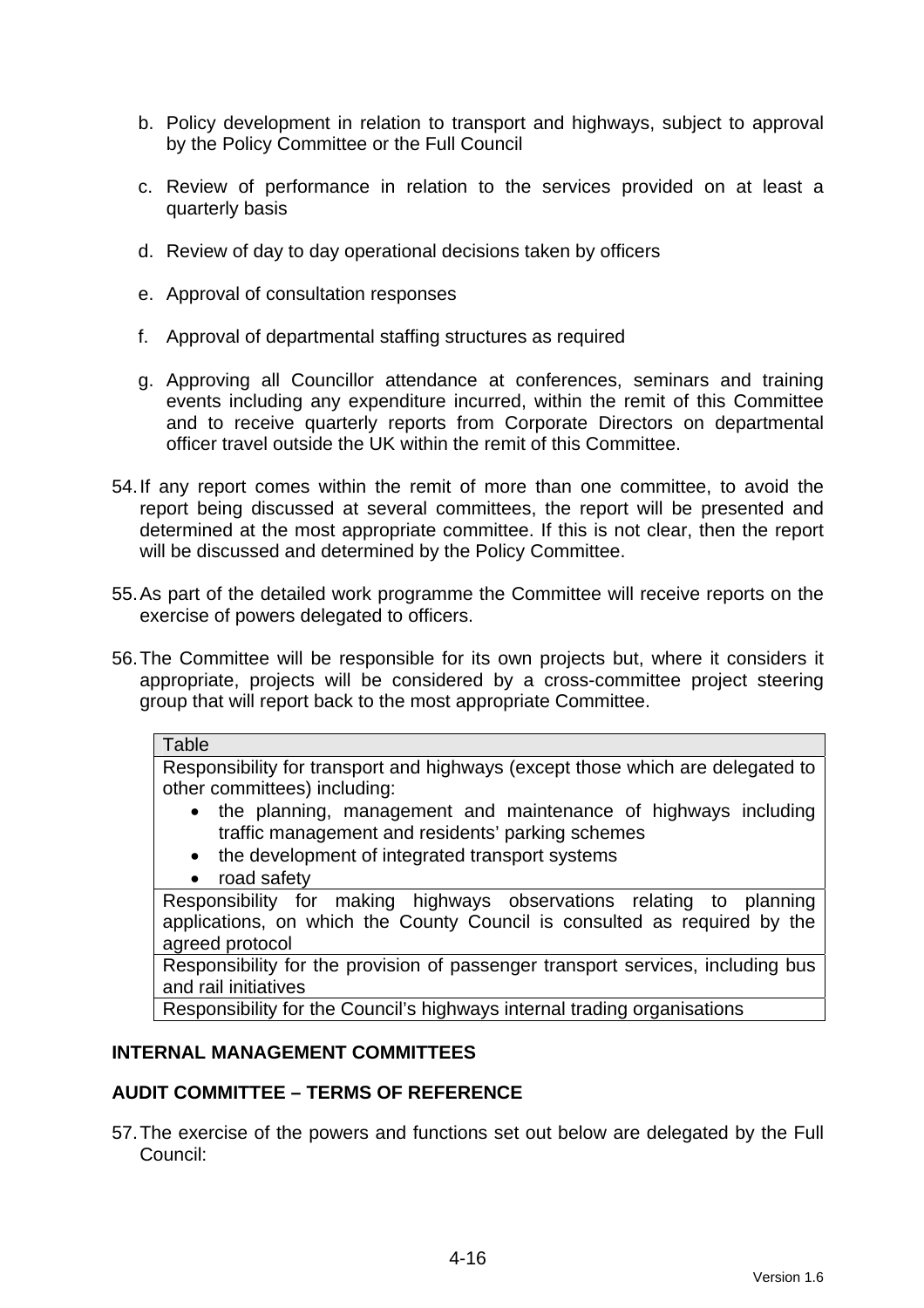- a. Responsibility for advising Council on the adequacy of the Council's systems of internal control and overseeing the external auditor's annual audit of the accounts
- b. Responsibility for maintaining an overview of the Council's Financial Regulations and anti-fraud and anti-corruption strategies

## **FINANCE AND PROPERTY COMMITTEE – TERMS OF REFERENCE**

- 58. The exercise of the powers and functions set out below are delegated by the Full Council in relation to finance and property:
	- a. All decisions within the control of the Council including but not limited to those listed in the Table below
	- b. Policy development in relation to finance and property, subject to approval by the Policy Committee or the Full Council
	- c. Review of performance in relation to the services provided on at least a quarterly basis
	- d. Review of day to day operational decisions taken by officers
	- e. Approval of consultation responses
	- f. Approval of departmental staffing structures as required
	- g. Approving all Councillor attendance at conferences, seminars and training events including any expenditure incurred, within the remit of this Committee and to receive quarterly reports from Corporate Directors on departmental officer travel outside the UK within the remit of this Committee.
- 59. If any report comes within the remit of more than one committee, to avoid the report being discussed at several committees, the report will be presented and determined at the most appropriate committee. If this is not clear, then the report will be discussed and determined by the Policy Committee.
- 60. As part of the detailed work programme the Committee will receive reports on the exercise of powers delegated to officers.
- 61. The Committee will be responsible for its own projects but, where it considers it appropriate, projects will be considered by a cross-committee project steering group that will report back to the most appropriate Committee.

#### Table

Responsibility for the financial management of the Authority including recommending to Council the financial strategy, annual revenue budget, annual capital budget, asset management plan and precept on billing authorities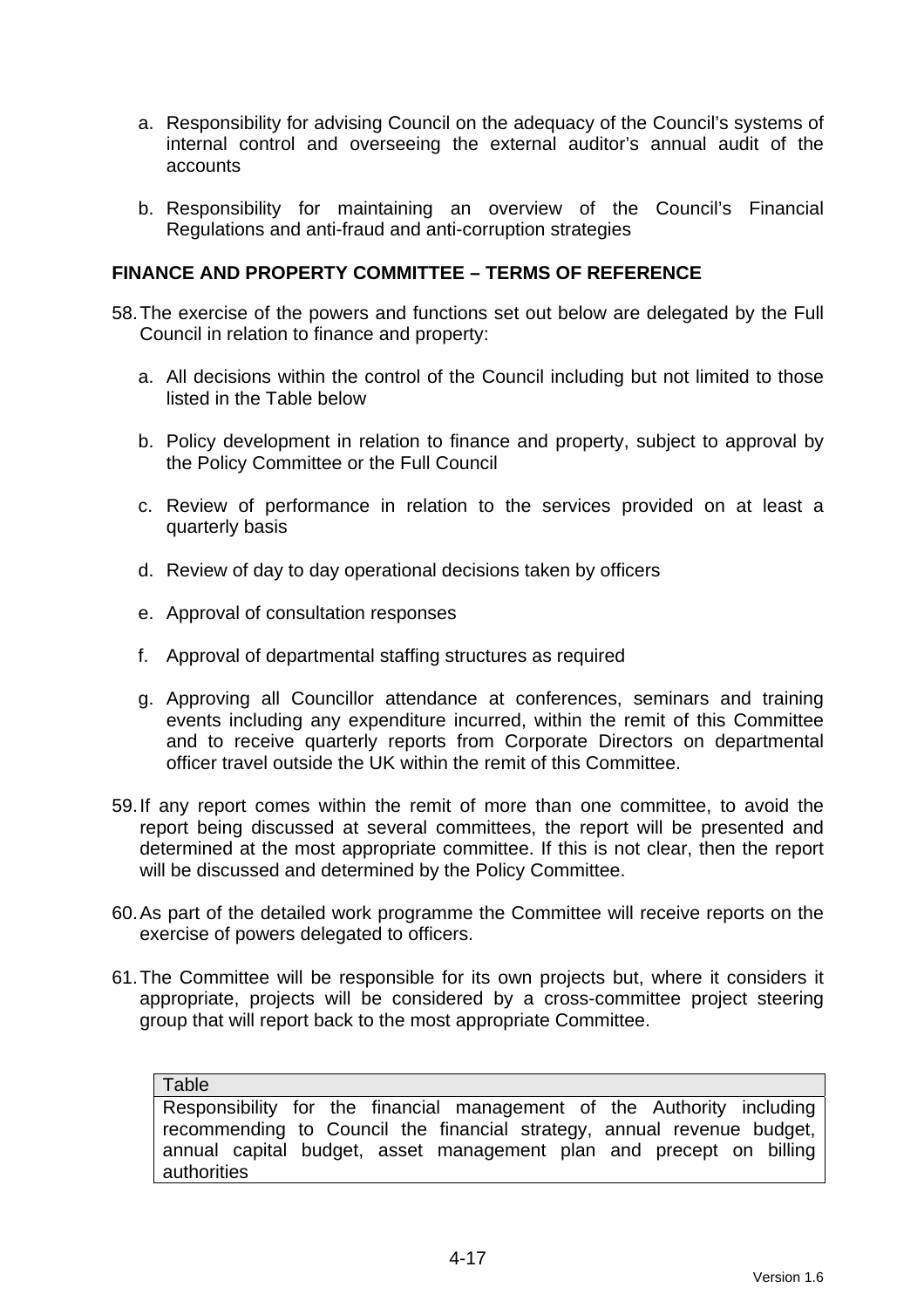**Table** 

Responsibility for the monitoring, reviewing and development of the financial framework of the Council including its audit, investments, budgeting and accounting functions

Responsibility for corporate procurement

Responsibility for all property related functions including acquisitions and disposals

Responsibility for property design and construction and related consultancy services

Responsibility for the Council's information and communication technology (ICT) strategy

Responsibility for monitoring the Councillors' Divisional Fund

Responsibility for the Council's County Supplies internal trading organisation

Reviewing and recommending Financial Regulations to the Council for adoption

# **NOTTINGHAMSHIRE PENSION FUND COMMITTEE – TERMS OF REFERENCE**

- 62. The exercise of the powers and functions set out below are delegated by the Full Council in relation to pensions:
	- a. All decisions within the control of the Council including but not limited to those listed in the Table below
	- b. Policy development in relation to pensions, subject to approval by the Policy Committee or the Full Council
	- c. Review of performance in relation to the services provided on at least a quarterly basis
	- d. Review of day to day operational decisions taken by officers
	- e. Approval of consultation responses
	- f. Approving all Councillor attendance at conferences, seminars and training events including any expenditure incurred, within the remit of this Committee and to receive quarterly reports from Corporate Directors on departmental officer travel outside the UK within the remit of this Committee.
- 63. If any report comes within the remit of more than one committee, to avoid the report being discussed at several committees, the report will be presented and determined at the most appropriate committee. If this is not clear, then the report will be discussed and determined by the Policy Committee.
- 64. As part of the detailed work programme the Committee will receive reports on the exercise of powers delegated to officers.
- 65. The Committee will be responsible for its own projects but, where it considers it appropriate, projects will be considered by a cross-committee project steering group that will report back to the most appropriate Committee.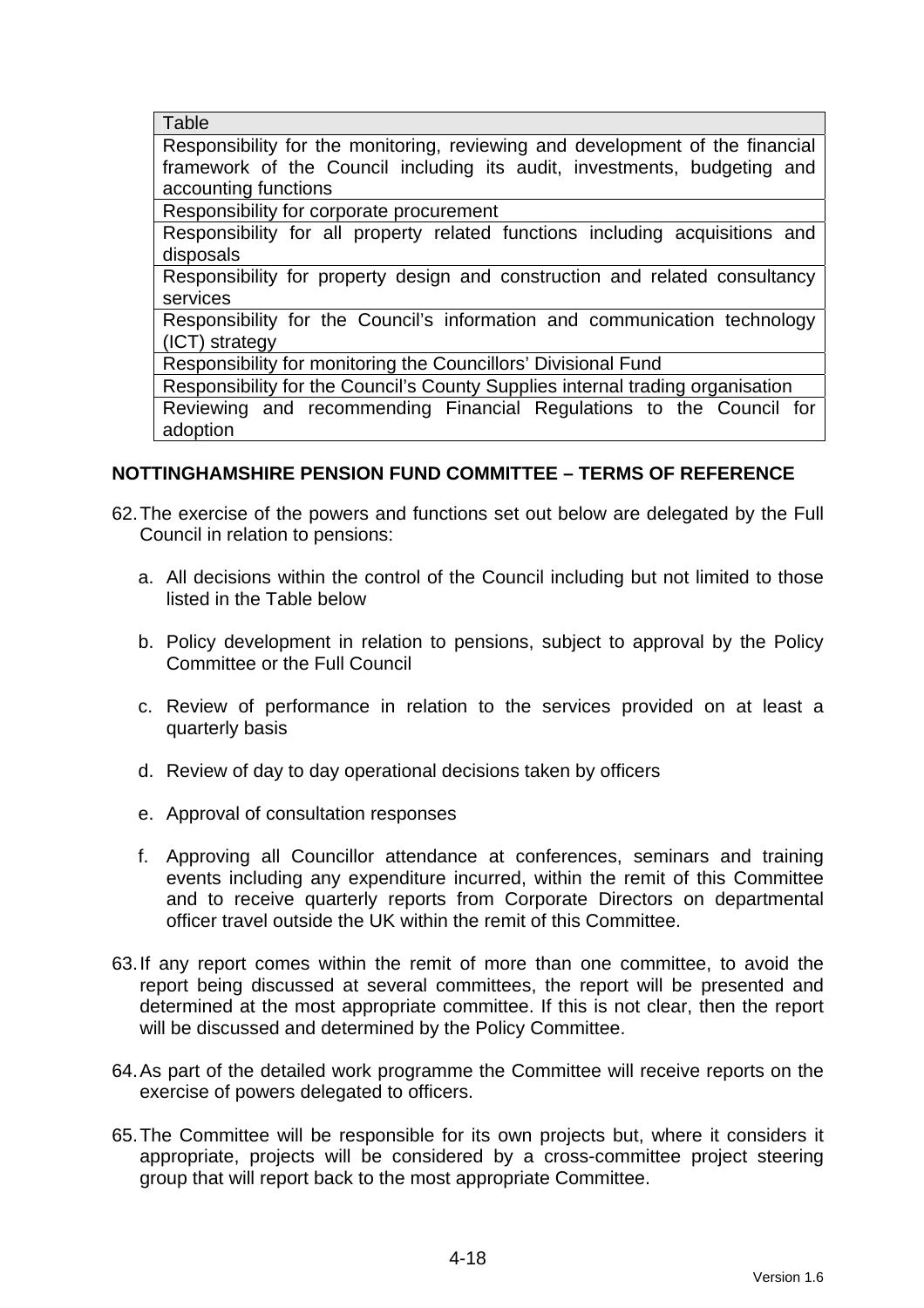**Table** 

Administering the Nottinghamshire Pension Fund, including investments by and management of pension funds

**NOTE:** The County Council administers this Pension Fund on behalf of Nottinghamshire County Council, Nottingham City Council, the District and Borough Councils and other admitted bodies in Nottinghamshire.

# **PENSIONS INVESTMENT SUB-COMMITTEE – TERMS OF REFERENCE**

66. This is a sub-committee of the Nottinghamshire Pension Fund Committee

- 67. The exercise of the powers and functions set out below are delegated:
	- a. Responsibility for investment performance management of the Fund Managers and making appropriate recommendations to the Nottinghamshire Pension Fund Committee.

## **PENSIONS SUB-COMMITTEE – TERMS OF REFERENCE**

68. This is a sub-committee of the Nottinghamshire Pension Fund Committee

69. The exercise of the powers and functions set out below are delegated:

a. Responsibility for making recommendations to the Nottinghamshire Pension Fund Committee on matters relating to the administration and investment of the Pensions Fund.

## **PERSONNEL COMMITTEE – TERMS OF REFERENCE**

- 70. The exercise of the powers and functions set out below are delegated by the Full Council in relation to personnel:
	- a. All decisions within the control of the Council including but not limited to those listed in the Table below
	- b. Policy development in relation to personnel, subject to approval by the Policy Committee or the Full Council
	- c. Review of performance in relation to the services provided on at least a quarterly basis
	- d. Review of day to day operational decisions taken by officers
	- e. Approval of consultation responses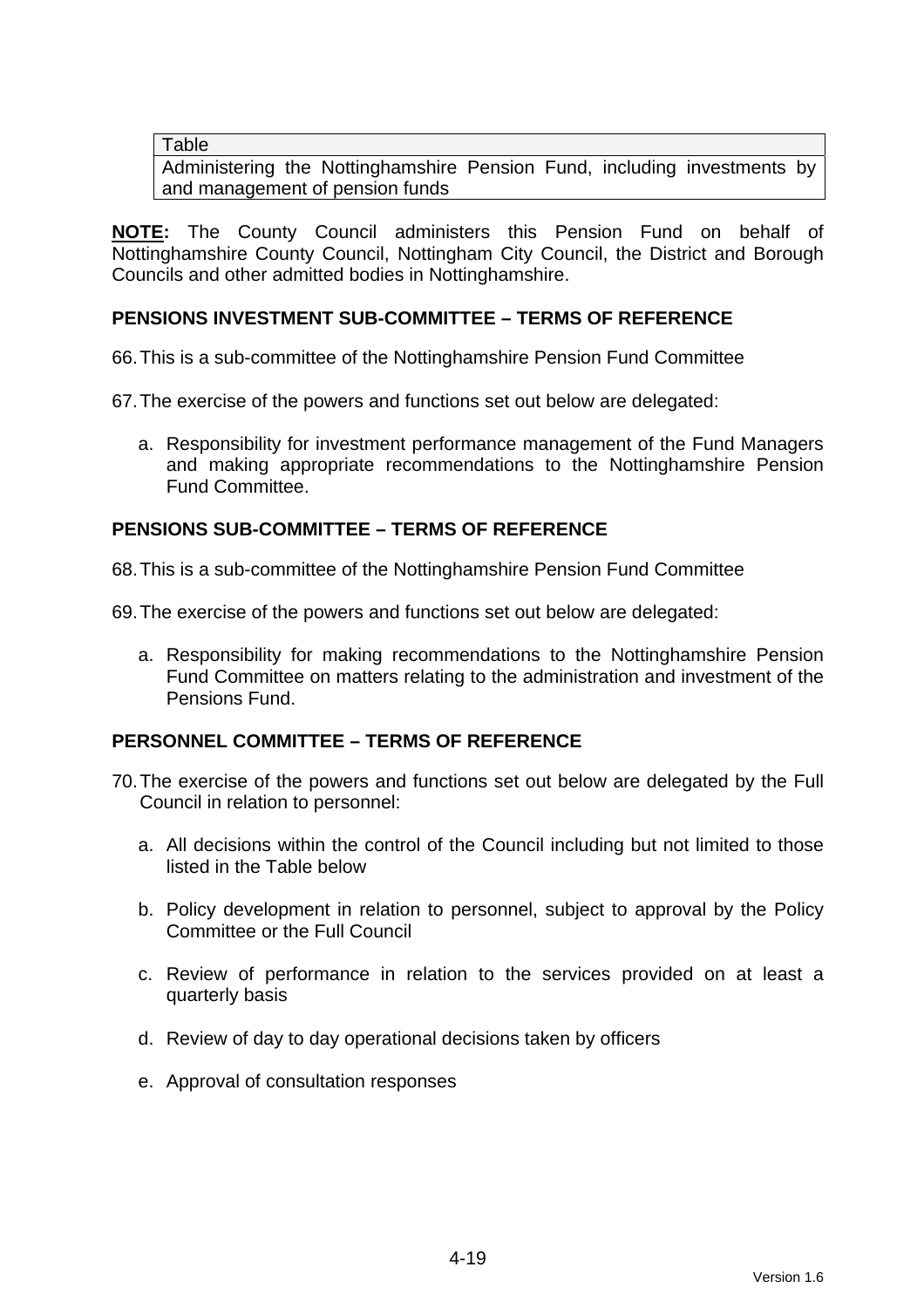- f. Approving all Councillor attendance at conferences, seminars and training events including any expenditure incurred, within the remit of this Committee and to receive quarterly reports from Corporate Directors on departmental officer travel outside the UK within the remit of this Committee.
- 71. If any report comes within the remit of more than one committee, to avoid the report being discussed at several committees, the report will be presented and determined at the most appropriate committee. If this is not clear, then the report will be discussed and determined by the Policy Committee.
- 72. As part of the detailed work programme the Committee will receive reports on the exercise of powers delegated to officers.
- 73. The Committee will be responsible for its own projects but, where it considers it appropriate, projects will be considered by a cross-committee project steering group that will report back to the most appropriate Committee.

| Table                                                                          |                                                                                                                                                                                                       |
|--------------------------------------------------------------------------------|-------------------------------------------------------------------------------------------------------------------------------------------------------------------------------------------------------|
|                                                                                | Responsibility for the pay, terms and conditions of service and training of<br>employees except for approving the annual Senior Officer Pay Policy<br>Statement which is reserved to the Full Council |
| Responsibility for employee relations including arrangements for consultation/ |                                                                                                                                                                                                       |
| negotiation with Trades Unions                                                 |                                                                                                                                                                                                       |
| Responsibility for health and safety related matters                           |                                                                                                                                                                                                       |
| Reviewing and recommending Staffing Regulations to the Council for adoption    |                                                                                                                                                                                                       |
|                                                                                |                                                                                                                                                                                                       |

Reviewing annually the overall staffing structure of the Council

Considering any matters relating to Trade Union recognition Responsibility for the Council's catering and facilities management internal trading organisation

# **APPEALS SUB-COMMITTEE – TERMS OF REFERENCE**

- 74. This is a sub-committee of the Personnel Committee
- 75. The exercise of the powers and functions set out below are delegated by the Full Council:
	- a. Responsibility for determining appeals and complaints by employees under the Council's disciplinary, grievance and harassment procedures and other employment related procedures (This does not include appeals relating to pay, grading or discretionary awards in respect of redundancy or early retirement)
	- b. Responsibility for appeals against decisions not to include providers, or to remove them from the Council's directory of providers for funded early years education

**NOTE:** Complaints Review Panels are not formal meetings of the County Council. The responsibilities of these Panels are contained in the Complaints Procedures.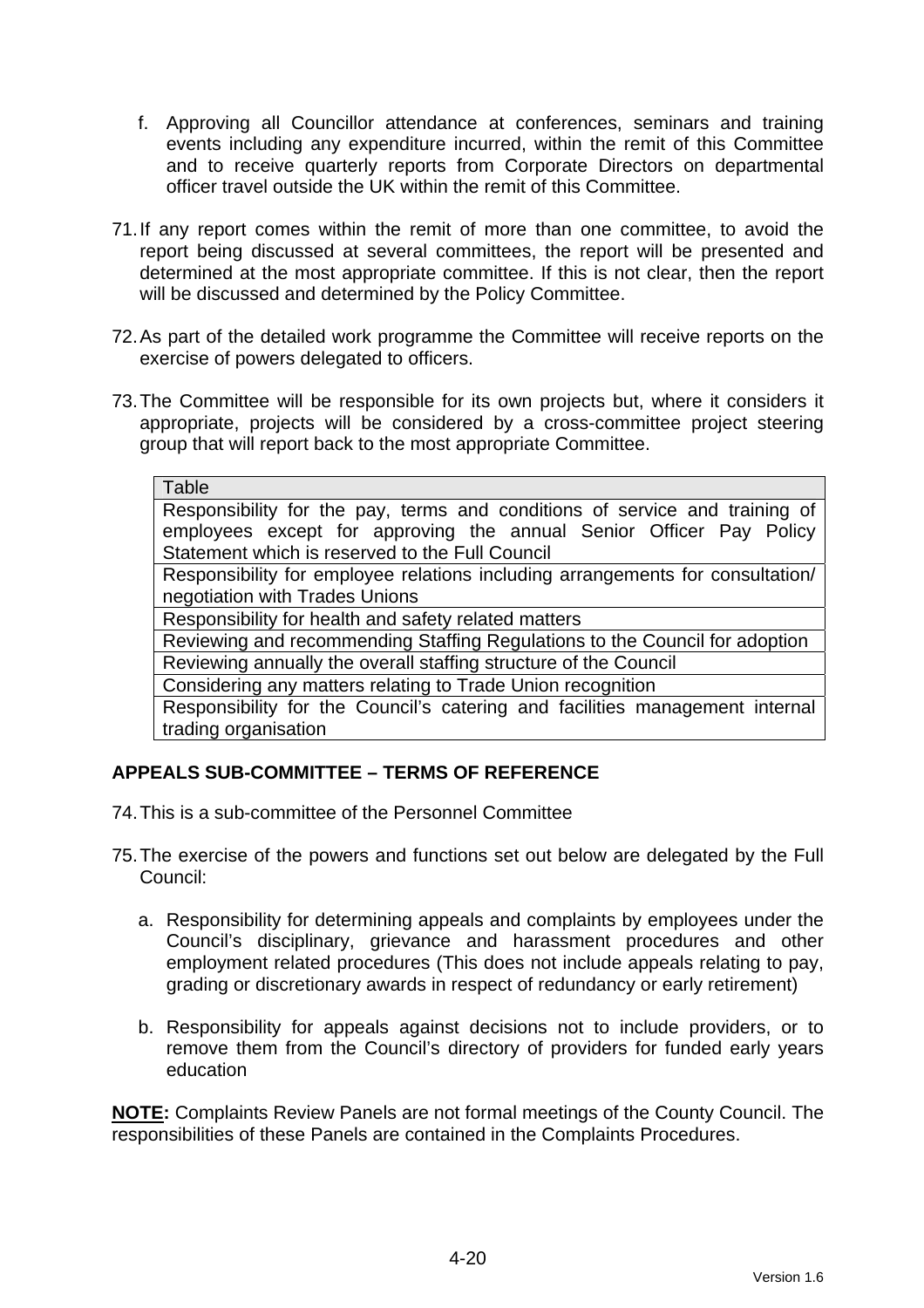## **SENIOR STAFFING SUB-COMMITTEE – TERMS OF REFERENCE**

76. This is a sub-committee of the Policy Committee.

- 77. The exercise of the powers and functions set out below are delegated by the Full Council to the Senior Staffing Sub-Committee:
	- a. Responsibility for the appointment and dismissal of, and taking disciplinary action against, senior employees as set out in the Employment Procedure Rules

## **NOTE:-**

- The appropriate committee chairman for the post being considered will always be present as a member of the Sub-Committee. Where the issue being considered relates to the Council's Chief Executive or a Corporate Director the Sub-Committee will have a membership of nine; otherwise the Sub-Committee will have a membership of five.
- The Sub-Committee will be required to follow the Council's Recruitment and Selection Code of Practice.
- The procedures the Sub-Committee is required to follow are set out in the Council's Staffing Regulations.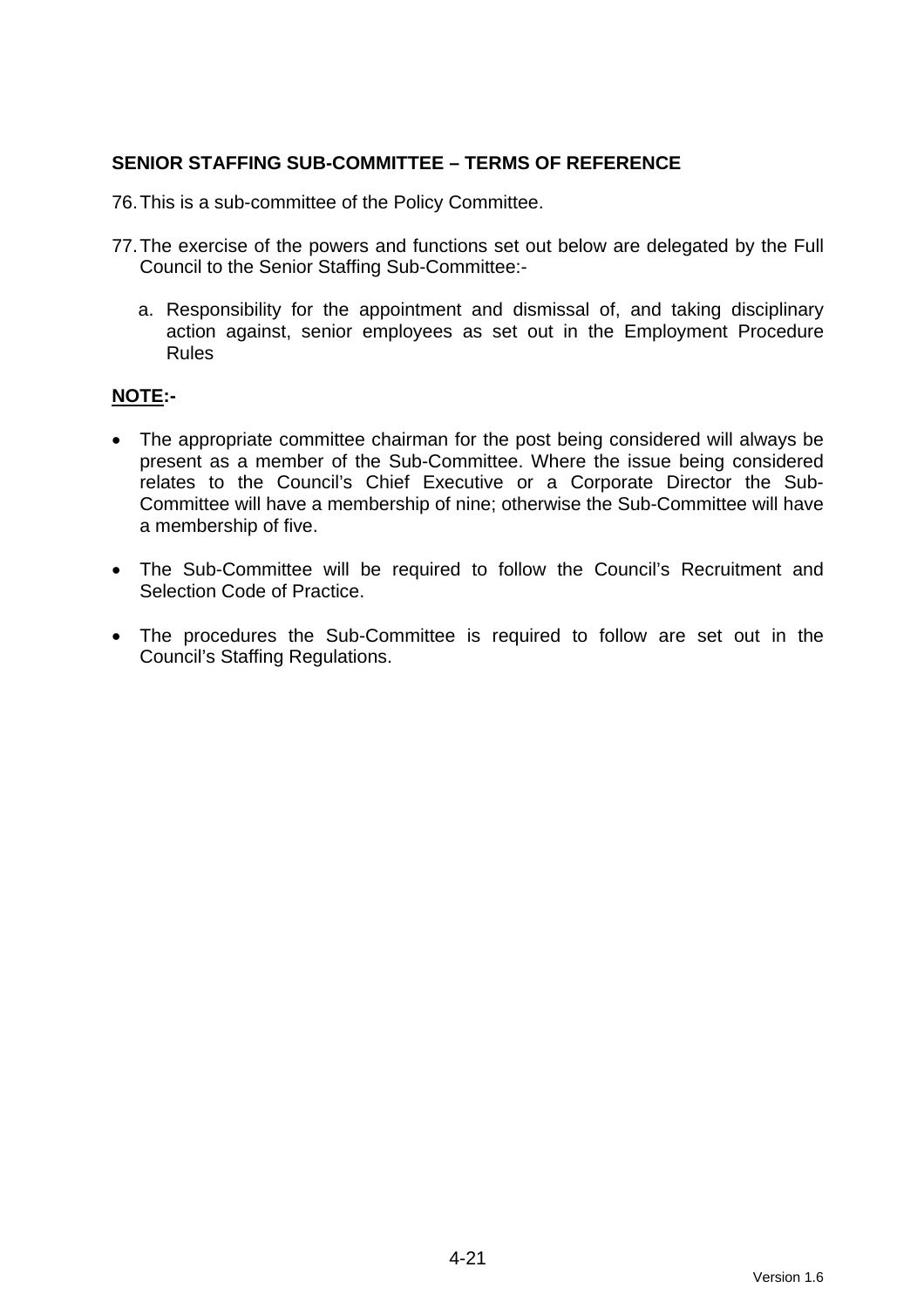# **PART B – SCHEME OF DELEGATION TO OFFICERS**

- 1. 1. This Scheme sets out the delegated powers of officers of the County Council. For the purposes of the Scheme of Delegation the term 'Corporate Director' includes the Chief Executive and the Director of Public Health.
- 2. Corporate Directors may delegate these powers to other officers and must ensure they appoint another officer to substitute in their absence.
- 3. Officers can only exercise delegated powers in accordance with approved policies and decisions made by committees or the Full Council.
- 4. All matters which are not day to day operational matters or contained in this Scheme of Delegation must be decided by the relevant committee. For urgent decisions see the Procedure for Urgent Decisions.
- 5. The chairman of the relevant committee may request an officer not to exercise their delegated power in any particular case and, if so, a report will be taken to the next available meeting of this committee for consideration.
- 6. Appointments of staff below Service Director level will be made by Officers. Any other appointment must be made by the Senior Staffing Sub-Committee.
- 7. Corporate Directors may not add to the establishment of their departments except in accordance with Employment Procedure Regulations, or any other specific committee approval.
- 8. Corporate Directors will agree with their respective chairman and vice-chairman the nature and level of information they require regarding the exercise of officers' delegated powers.
- 9. Corporate Directors must ensure that adequate arrangements are in place to brief and consult committee chairmen (or vice-chairmen in their absence) within their service areas as agreed with these chairmen.
- 10. Corporate Directors will exercise their delegated powers in accordance with any requirements of the Chief Executive.
- 11. Corporate Directors must ensure that their department maintains a list of specific delegations to officers, which must be available for public inspection at all times.
- 12. Corporate Directors have authority to exercise the powers of the County Council in the event of an emergency or disaster, including making or approving any arrangements for the protection of persons or property, and will report back to the next appropriate committee or meeting Council in the event that this authority is exercised.
- 13. Corporate Directors have authority to decide whether or not to commence or defend proceedings within their areas of responsibility. This includes decisions on settlements which must be made in consultation with the Group Manager, Legal and Democratic Services and the Chief Finance Officer. Policy Committee will receive regular reports on settlements. This is not the same as authorising the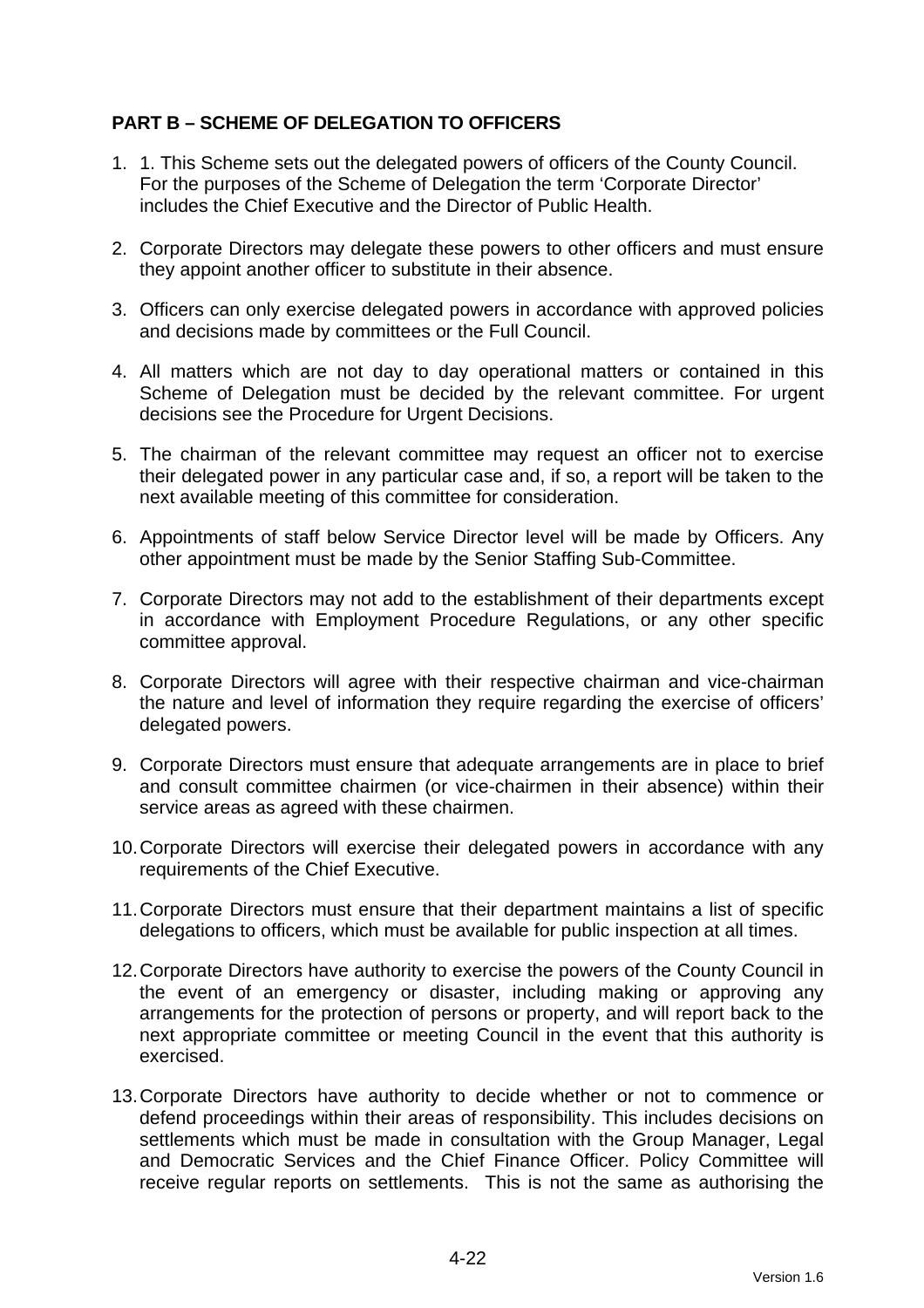formal commencement or defence of, or participation in, any legal proceedings, including appearing in proceedings and signing documents necessary to any legal procedure. The Corporate Director Policy, Planning and Corporate Services is responsible for this (see paragraph 21b below).

- 14. Corporate Directors have authority to settle ombudsman complaints and to determine payments under the Payments for Maladministration Policy. Policy Committee will receive regular reports on the operation of the Policy and payments.
- 15. Corporate Directors have authority to determine ex-gratia claims of up to £1,000 in respect of employees or volunteers carrying out their duties who suffer damage to personal belongings. Personnel Committee will receive regular reports.
- 16. The Chief Executive, the Corporate Director Policy, Planning and Corporate Services, the Group Manager Legal and Democratic Services and Principal and Senior Solicitors have authority to certify the fixing of the Common Seal of the Council to a document where this is required in order to give effect to a decision.

# **CHIEF EXECUTIVE**

- 17. The exercise of the responsibilities set out below are delegated by the County Council:
	- a. Taking all operational decisions necessary to secure the provision of services and/or the discharge of statutory functions, including the power to enter into contracts, in accordance with approved policies and Financial Regulations across the Authority.
	- b. Making any decision normally reserved to committee or another officer in accordance with the Urgency Procedure Rules.
	- c. Taking decisions whether to grant dispensations to Councillors and co-opted members from requirements relating to interests and their participation in meetings.
	- d. Taking any decision on any matter not reserved to another officer by law.
	- e. Holding to account Corporate Directors for the performance of their departments.

## **CORPORATE DIRECTOR ADULT SOCIAL CARE, HEALTH AND PUBLIC PROTECTION**

- 18. The exercise of the responsibilities set out below are delegated by the County Council:
	- a. Taking all operational decisions necessary to secure the provision of services and/or the discharge of statutory functions, including the power to enter into contracts, in accordance with approved policies and Financial Regulations in relation to the following areas: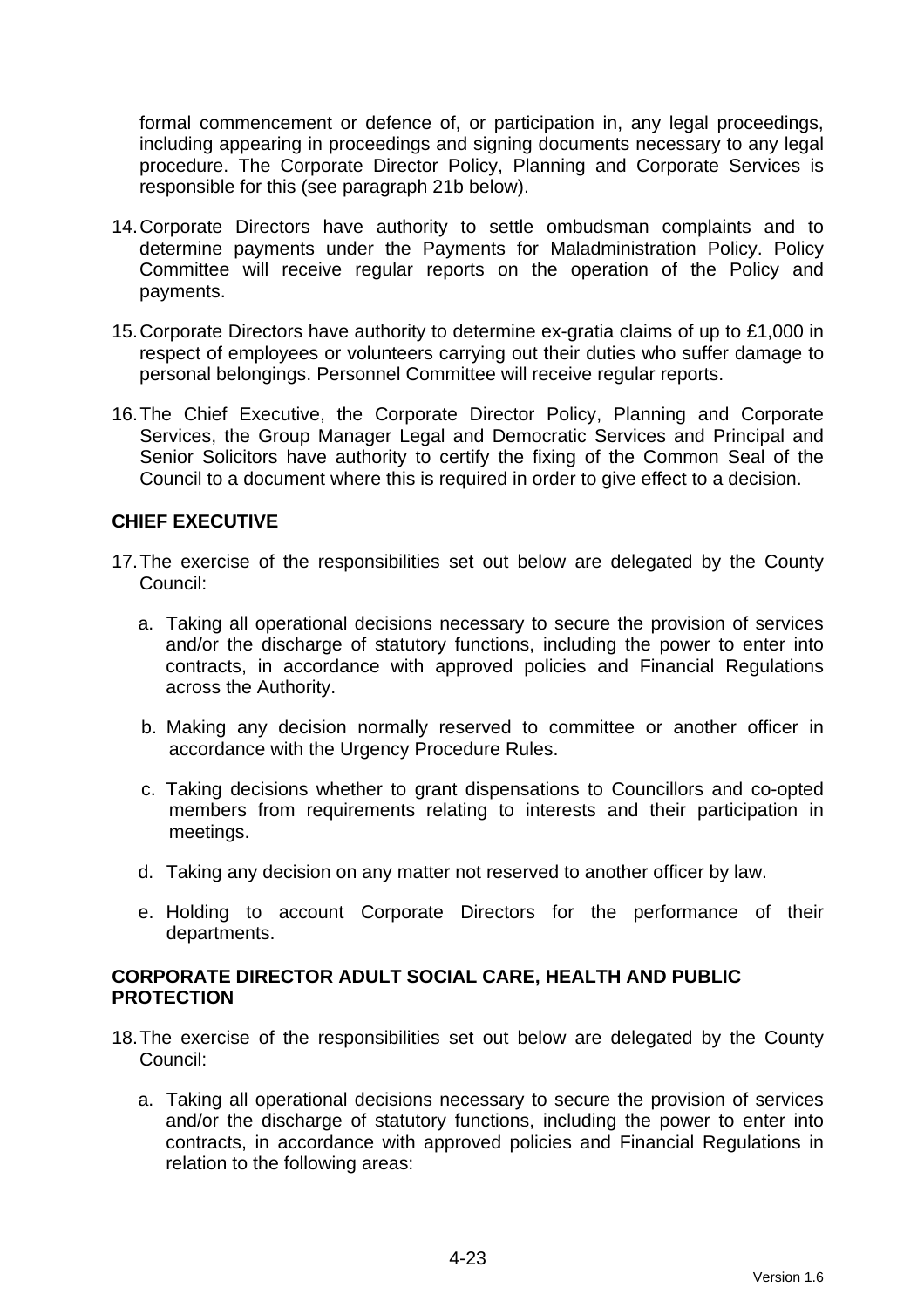Adult social care including:

- Safeguarding
- Mental health
- Disability
- Older people
- Residential services
- Day services

Public protection including:

- Trading Standards
- Emergency management
- Registration services
- b. Holding officers to account for the performance of their service areas
- c. Approving departmental officer travel outside the UK and providing a quarterly report to the relevant Committees on approvals.

# **CORPORATE DIRECTOR CHILDREN, FAMILIES AND CULTURAL SERVICES**

- 19. To be the designated Director of Children Services in accordance with Section 19 of the Children's Act 2004.
- 20. The exercise of the responsibilities set out below are delegated by the County Council:
	- a. Taking all operational decisions necessary to secure the provision of service and/or the discharge of statutory functions, including the power to enter into contracts, in accordance with approved policies and Financial Regulations in relation to the following areas:
		- Education
		- Special educational needs and disability
		- Safeguarding
		- Children's social care
		- Youth services
		- Libraries
		- Country parks
		- Sport and Arts
		- Early Years
	- b. Holding officers to account for the performance of their service areas.
	- c. Approving school governor appointments for which the Council has responsibility and reporting these decisions quarterly to the Children and Young People's Committee.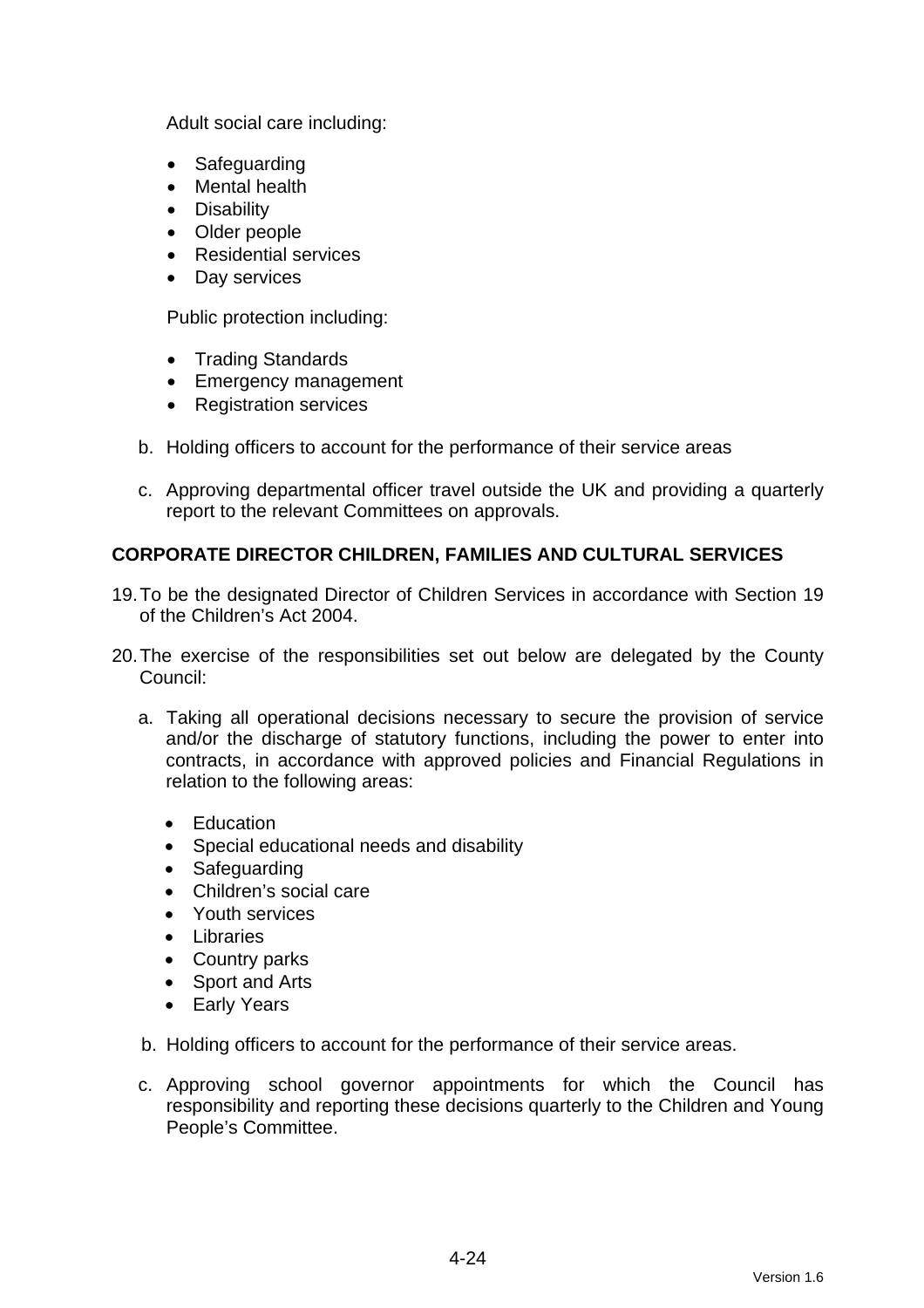d. Approving departmental officer travel outside the UK and providing a quarterly report to the relevant Committees on approvals.

# **CORPORATE DIRECTOR ENVIRONMENT AND RESOURCES**

- 21. The exercise of the responsibilities set out below are delegated by the County Council:
	- a. Taking all operational decisions necessary to secure the provision of service and/or the discharge of statutory functions, including the power to enter into contracts, in accordance with approved policies and Financial Regulations in relation to the following areas:
		- Waste Disposal
		- Transport
		- Highways
		- Property
		- Financial Services
		- Information and Communications Technology (ICT)
		- Catering and Facilities Management
		- Holding officers to account for the performance of their service areas.
		- **Human Resources and Customer Services**
	- b. Approving departmental officer travel outside the UK and providing a quarterly report to the relevant Committees on approvals.

## **CORPORATE DIRECTOR POLICY, PLANNING AND CORPORATE SERVICES**

- 22. The exercise of the responsibilities set out below are delegated by the County Council:
	- a. Taking all operational decisions necessary to secure the provision of service and/or the discharge of statutory functions, including the power to enter into contracts, in accordance with approved policies and Financial Regulations in relation to the following areas:
		- Improvement Programme
		- Planning
		- Corporate performance
		- Complaints
		- Economic development
		- Legal & Democratic Services
		- Policy development
		- Localism
		- Grant aid administration
		- Equalities
		- Community Engagement
		- Community Safety
		- Communications and Marketing
		- Conservation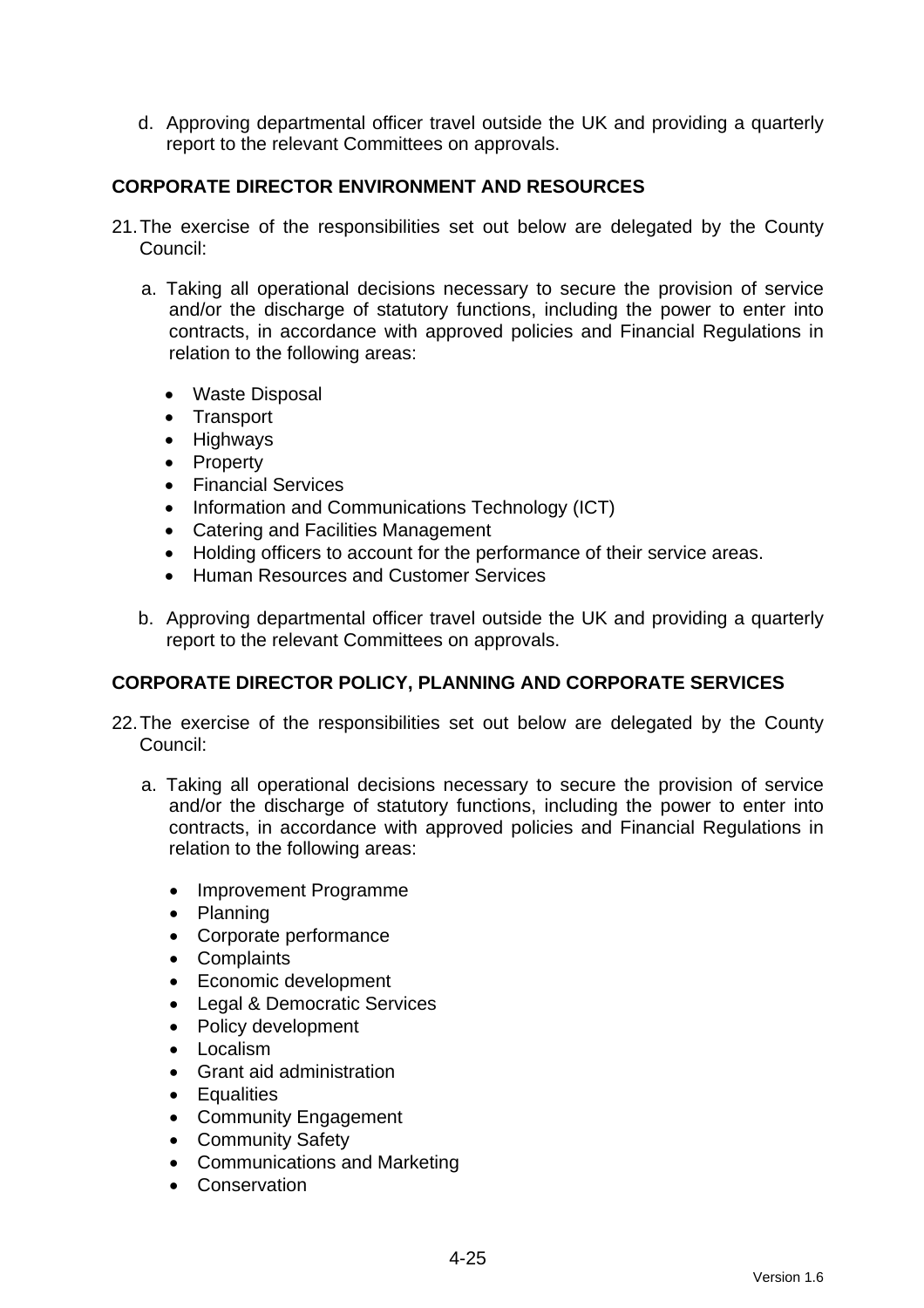- b. Authorising the commencement or defence of, or participation in, any legal proceedings, including appearing in proceedings and signing documents necessary to any legal procedure, and authorising other officers to do so on behalf of the County Council. This is not the same as deciding whether to commence or defend proceedings and making decisions on settlements. The relevant Corporate Director is responsible for this (see paragraph 13 above).
- c. Holding officers to account for the performance of their service areas.
- d. Taking all operational decisions necessary relating to the level and nature of support services for County Councillors, including IT.
- e. Approving departmental officer travel outside the UK and providing a quarterly report to the relevant Committees on approvals.

## **DIRECTOR OF PUBLIC HEALTH**

- 23. The exercise of the responsibilities set out below are delegated by the County Council:
- 24. To be the designated Director of Public Health in accordance with Section 30 of the Health and Social Care Act 2012.
- 25. The exercise of the responsibilities set out below are delegated by the County Council:
	- a. Taking all operational decisions necessary to secure the provision of service and/or the discharge of statutory functions, including the power to enter into contracts, in accordance with approved policies and Financial Regulations in relation to the following areas:
		- Public Health
	- b. Holding officers to account for the performance of their service areas.
	- c. Approving departmental officer travel outside the UK and providing a quarterly report to the relevant Committees on approvals.

## **STATUTORY OFFICERS**

26. There is a legal requirement to allocate some specific responsibilities to officers and the Council has designated the following posts:

| Chief Executive                                          | Head of Paid Service & Proper Officer |
|----------------------------------------------------------|---------------------------------------|
| Corporate Director Policy, Planning   Monitoring Officer |                                       |
| and Corporate Services                                   |                                       |
| <b>Service Director Financial Services</b>               | Chief Finance Officer (also known as  |
|                                                          | Section 151 Officer)                  |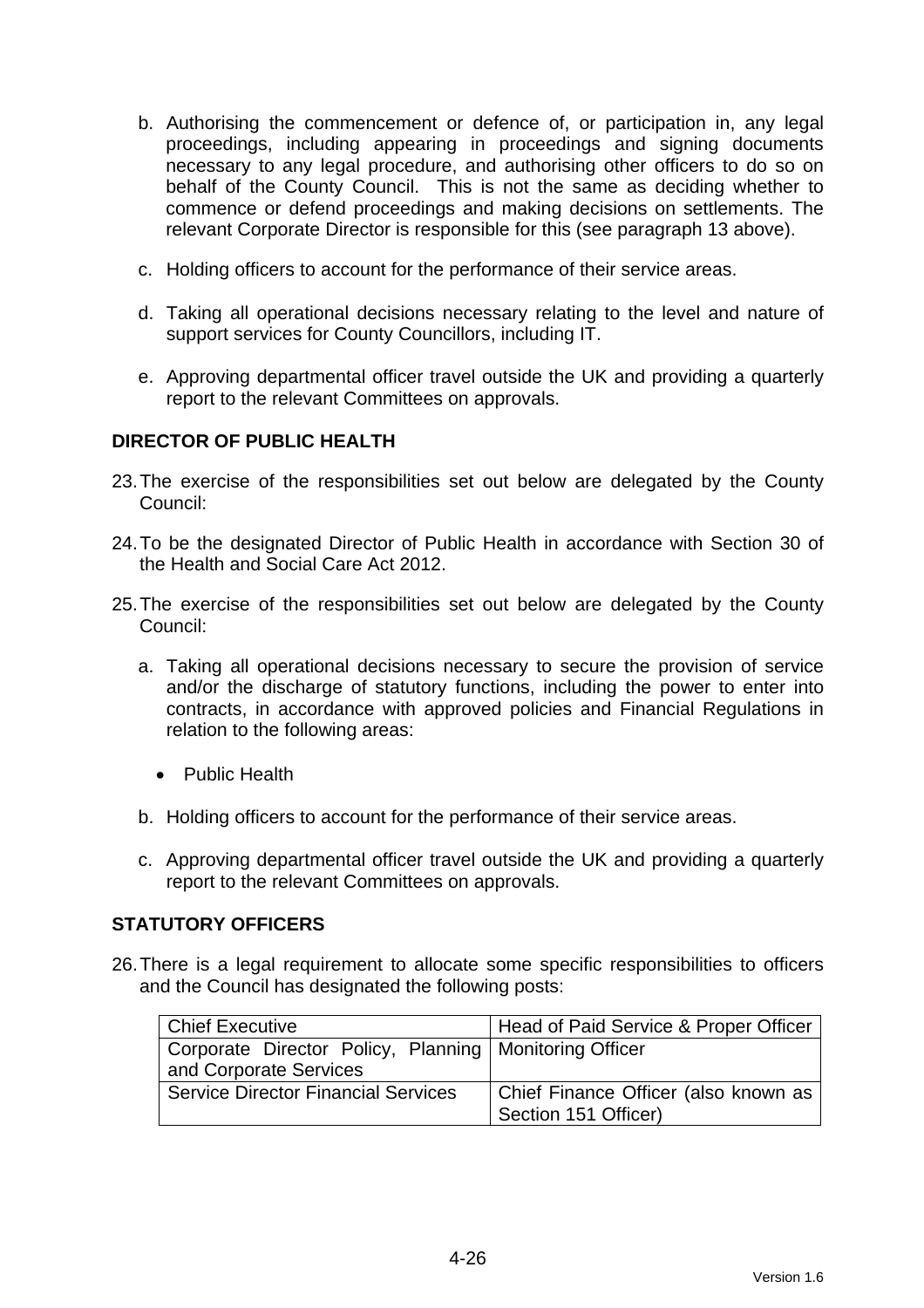## **HEAD OF PAID SERVICE**

- 27. Responsibility for reporting to the Full Council on the manner in which the discharge of the Council's functions is co-ordinated, the number and grade of officers required for the discharge of functions and the organisation of officers.
- 28. Responsibility for considering applications from officers for exemption from political restriction in respect of the post held by that officer.

**NOTE:** The Head of Paid Service may not be the Monitoring Officer but may hold the post of Chief Finance Officer if a qualified accountant.

## **PROPER OFFICER**

29. Responsibility for acting as the Proper Officer as set out in Section 270(3) of the Local Government Act 1972 in connection with committees.

#### **MONITORING OFFICER**

- 30. Responsibility for maintaining the Constitution, ensuring it is available for inspection and making minor changes as a result of any restructuring.
- 31. Responsibility for ensuring the lawfulness and fairness of decision making; this includes authority, after consulting with the Head of Paid Service and Chief Finance Officer, to report to the Full Council if they consider that any proposal, decision or omission would give rise to unlawfulness or maladministration.
- 32. Responsibility for contributing to the promotion and maintenance of high standards of conduct.

**NOTE:** The Monitoring Officer cannot be the Chief Finance Officer or the Head of Paid Service.

#### **CHIEF FINANCE OFFICER**

- 33. Responsibility for ensuring the lawfulness and financial prudence of decision making; this includes authority, after consulting with the Head of Paid Service and Monitoring Officer, to report to the Full Council if they consider that any proposal, decision or omission would give rise to unlawful expenditure, or is unlawful and is likely to cause a loss or deficiency or if the Council is about to enter an item of account unlawfully.
- 34. Responsibility for the administration of the financial affairs of the Council.
- 35. Responsibility for providing advice on the scope of powers and authority to take decisions, maladministration, financial impropriety and probity.
- 36. Responsibility for providing financial information to the media, members of the public and the community.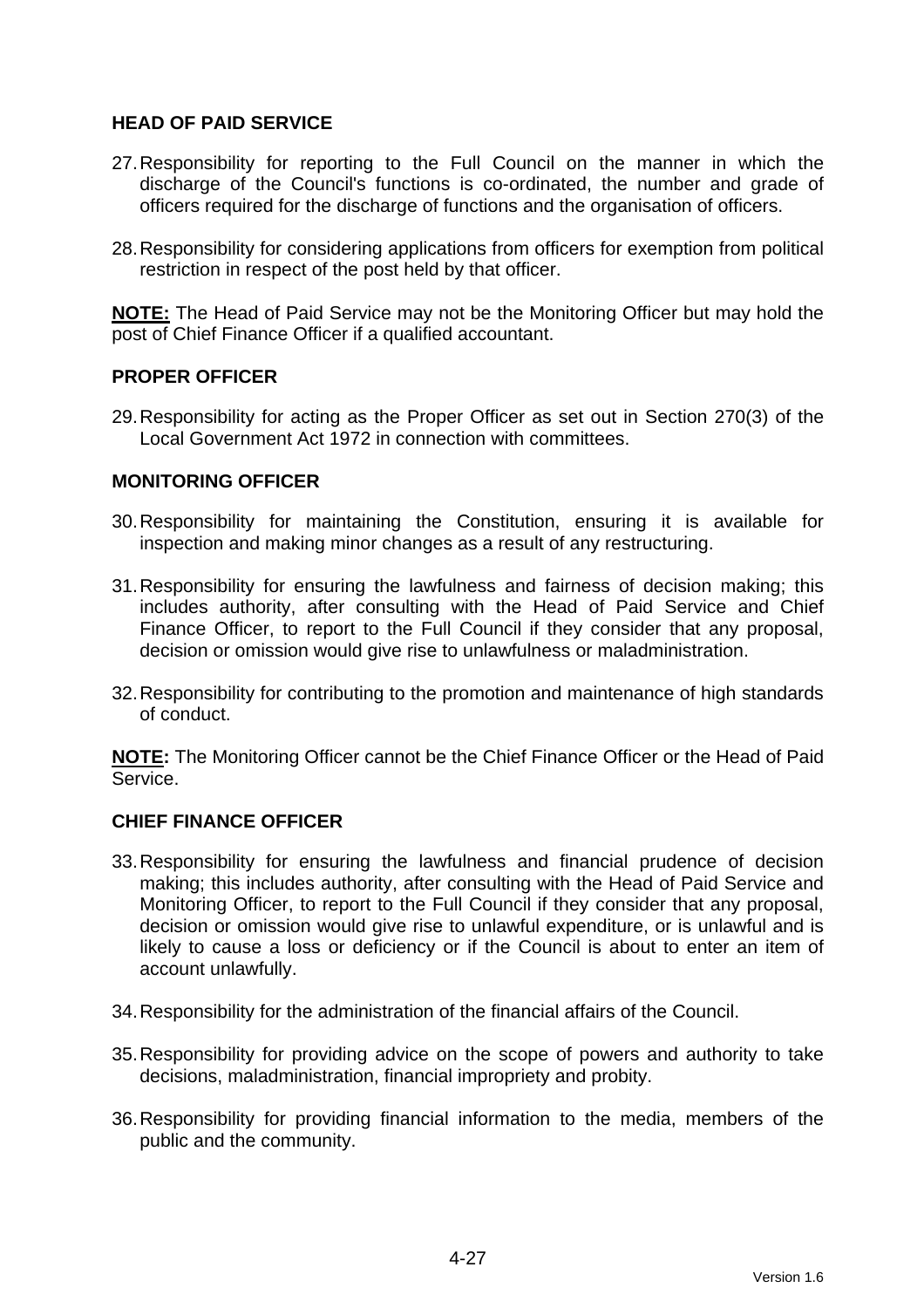**NOTE:** The Chief Finance Officer cannot be the Monitoring Officer but may hold the post of Head of Paid Service.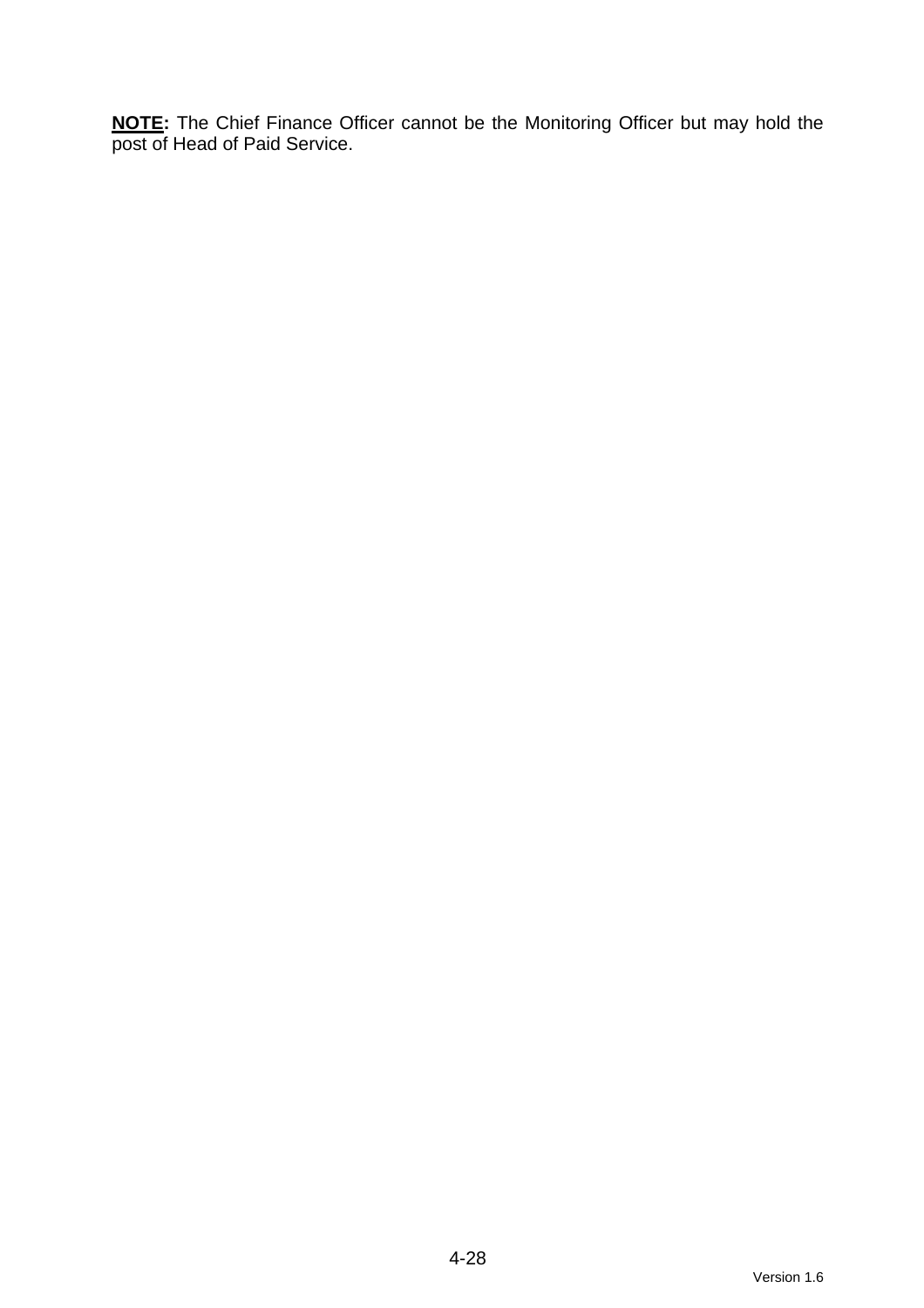**PART FIVE** 

**DEMOCRACY** 

**PROCEDURES**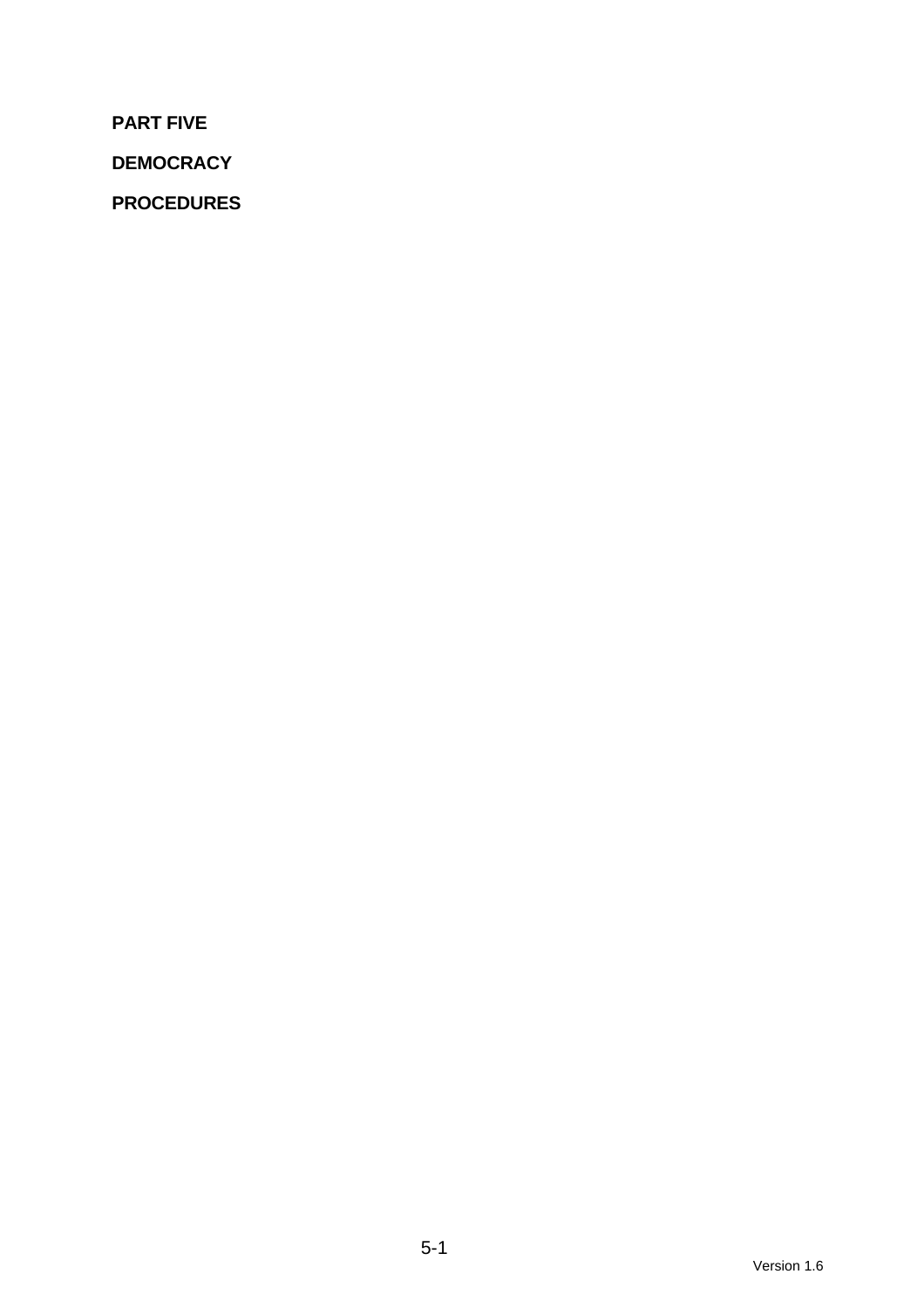# **PART A – PROCEDURE RULES FOR MEETINGS OF THE FULL COUNCIL**

#### **INTRODUCTION**

- 1. These rules are designed to ensure meetings of the Full Council run smoothly and are conducted properly.
- 2. So far as the law allows, any of these rules may be suspended at any meeting of the Full Council, either for the whole meeting or for a particular item on the agenda. In order to achieve this, a motion must be moved and seconded and a vote carried.
- 3. If any issues arise at a meeting in relation to interpretation of the procedure rules, the Chairman's decision will be final.
- 4. For the annual budget meeting some procedure rules will be suspended and alternative rules applied. See paragraph 87 below.

## **ARRANGEMENTS FOR MEETINGS**

- 5. Full Council meetings are normally held every 8 weeks on a Thursday. Meetings normally start at 10.30am.
- 6. The agenda and papers for meetings of the Full Council must be available at least five clear working days before the meeting.
- 7. Meetings of the Full Council will not continue beyond midnight unless it appears to the Chairman that the meeting will finish shortly after that time. Any remaining business will be held over until the next meeting. The annual budget meeting will continue beyond midnight if necessary.
- 8. The annual meeting of the Full Council is normally held each May.
- 9. The County Council's annual budget will normally be considered at the February meeting.
- 10. A special meeting will be arranged if the Chairman of the Council, the Council Leader, or any five County Councillors request such a meeting. A Special Meeting will be held on any day of the week.

#### **MINIMUM ATTENDANCE (QUORUM)**

- 11. At least one quarter (17) of the whole number of elected County Councillors must be present for the meeting to proceed or continue.
- 12. If the Chairman or the Chief Executive concludes that an insufficient number of Councillors is present the meeting will not proceed. The Division Bell will be sounded, and if after more than five minutes there is still an insufficient number present at the meeting it will be adjourned to a time fixed by the Chairman.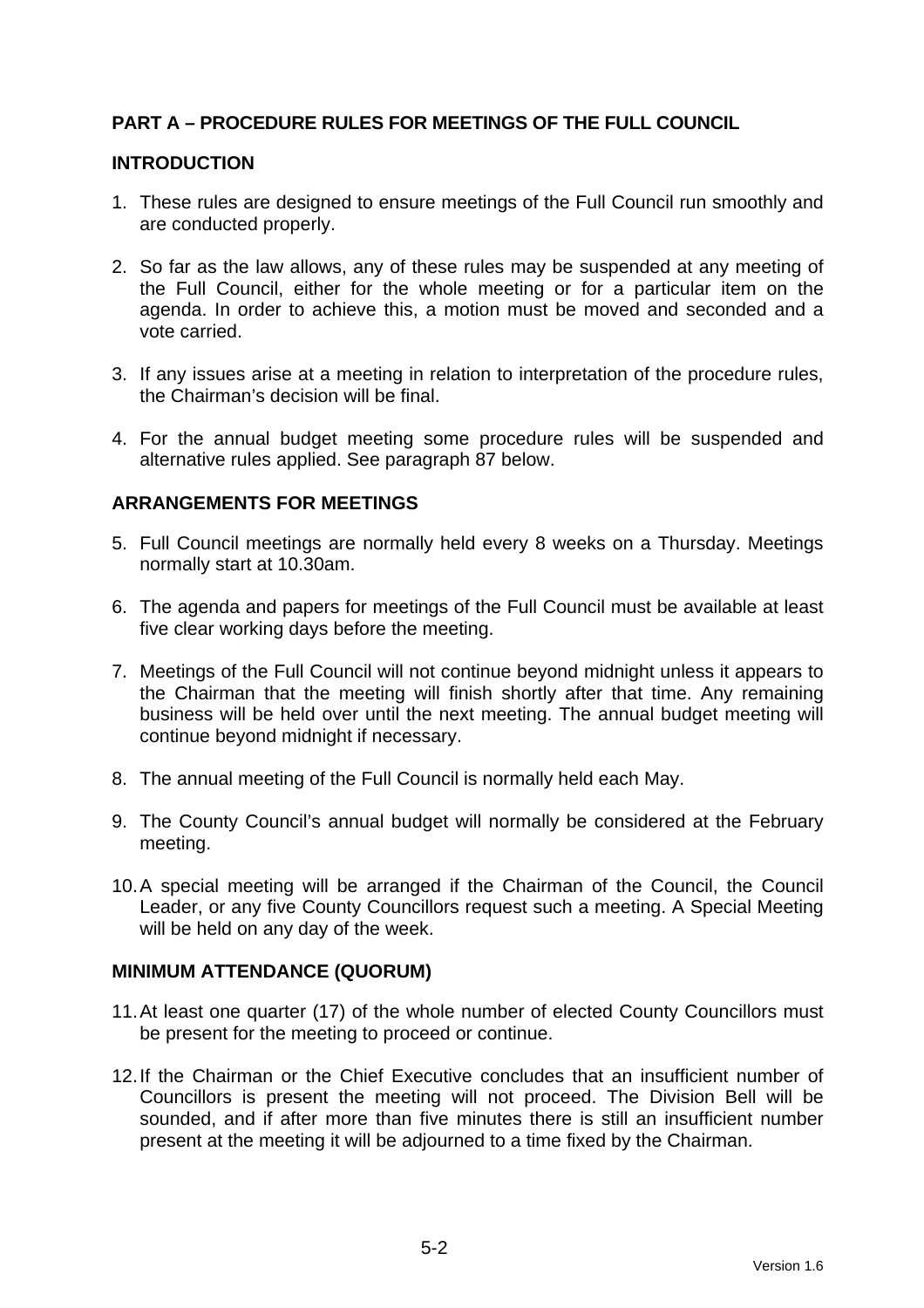## **ORDER OF BUSINESS**

- 13. Except for the annual meeting at which the election of Chairman and Vice-Chairman will be considered first, the order of business will usually be:
	- a. the choice of a person to preside if the Chairman and Vice-Chairman are absent
	- b. any business having priority by law
	- c. confirmation of the minutes of the last meeting of the Full Council
	- d. apologies for absence, including reasons
	- e. declarations of interest
	- f. business outstanding from the last meeting
	- g. Chairman of the County Council's business
	- h. constituency speeches
	- i. petitions
	- j. questions to Nottinghamshire and City of Nottingham Fire Authority and responses
	- k. questions to Committee Chairmen and responses
	- l. clarification on minutes of committee meetings
	- m. reports for decision by the Full Council
	- n. consideration of motions
	- o. any debate adjourned from earlier in the meeting (Adjournment Debate)

## **OTHER POINTS REGARDING THE ORDER OF BUSINESS**

- 14. At any time during the meeting the Chairman can adjourn the meeting.
- 15. The order of business can be varied at the discretion of the Chairman.
- 16. The minutes of ordinary meetings will not normally be confirmed at special meetings.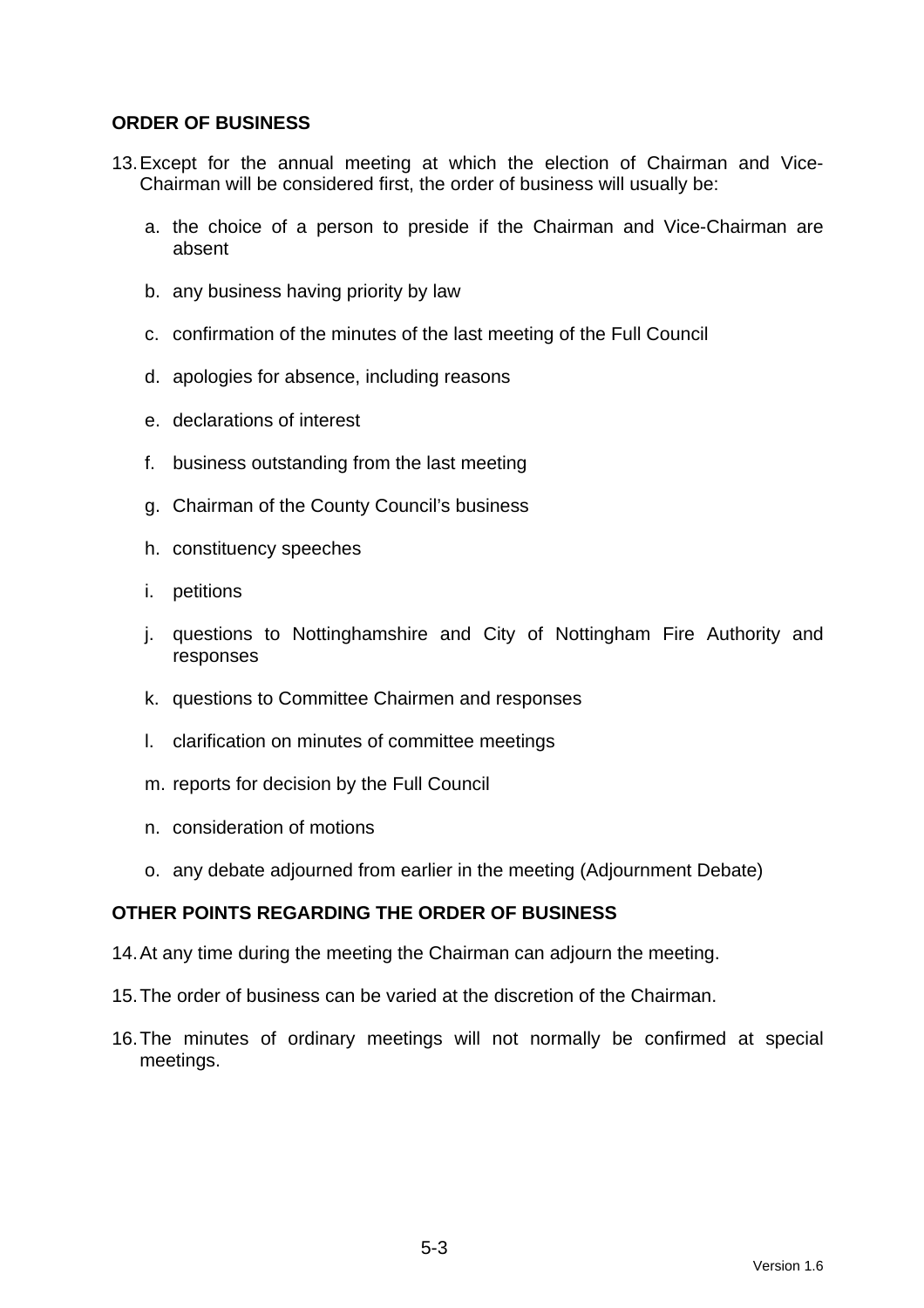## **DECLARATIONS OF INTEREST**

- 17. Where any Councillor has an interest in any matter to be discussed or decided, they will, in accordance with the Code of Conduct for Councillors and Co-opted Members, declare the existence and nature of that interest and whether the interest is a Disclosable Pecuniary Interest. Any declaration of interest will be recorded in the minutes of the meeting.
- 18. Where any Councillor has declared a Disclosable Pecuniary Interest in any matter, they will leave the room in which the meeting is being held while the matter is under consideration unless:
	- a. Policy Committee has granted them a dispensation; or
	- b. the matter is only under consideration by the meeting as part of a report of the Minutes of Council, a committee or sub-committee and is not itself the subject of debate.
- 19. If the Councillor has chosen to remain within easy reach, that Councillor will be recalled by an appropriate officer before any further business is started.
- 20. Any person or officer of the authority who is appointed to do anything in connection with the County Council which enables them to speak at meetings, will make the same disclosures of interests and will withdraw from the room in which the meeting is being held on the same occasions as they would have to do if they were a County Councillor.

# **CONSTITUENCY SPEECHES**

- 21. At any Full Council meeting except the annual meeting, a special meeting and the annual budget meeting, Councillors will be given an opportunity to speak for up to three minutes on any issue arising in their division.
- 22. Such a speech will not give rise to a debate or a question and answer session.
- 23. Any Councillor who wishes to make a three minute speech must notify Democratic Services by 10 am two working days before the Full Council meeting.
- 24. A maximum of 30 minutes is allowed for this item. If the number of Councillors wishing to make three minute speeches is such that this 30 minute allocation would be exceeded, Councillors authorised to speak will be decided by ballot based on political proportionality.

## **PETITIONS**

25. In accordance with the Council's Petitions Scheme, at any Full Council meeting any Councillor may present a petition to the Chairman of the Council on any matter affecting the residents of their division, and in relation to which the County Council has powers or duties.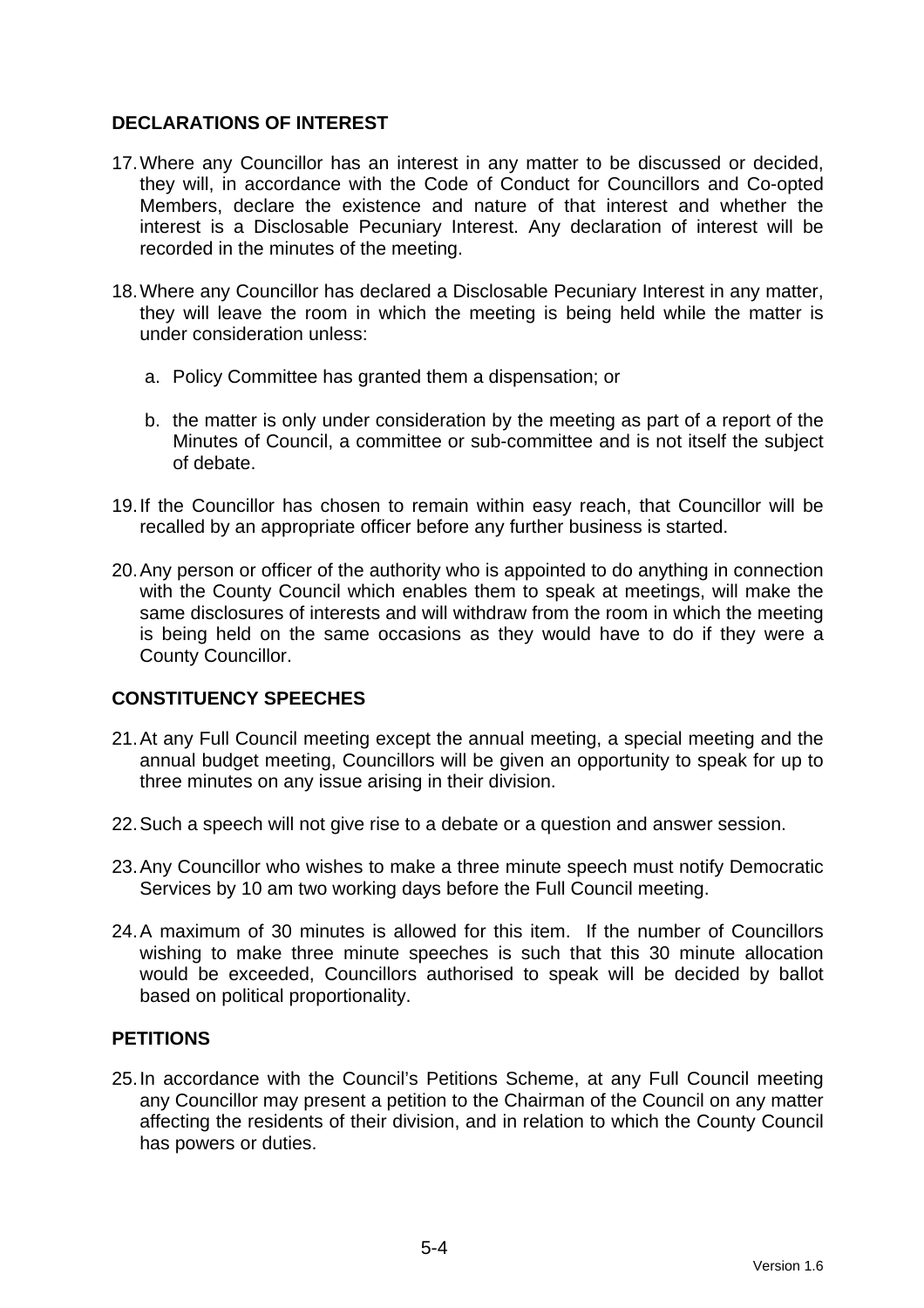- 26. Any Councillor who wishes to submit a petition must notify Democratic Services by 10 am the day before the meeting, giving details about the petition.
- 27. The Councillor presenting the petition can introduce and speak about the petition for up to one minute.
- 28. If a Councillor is unable to be at the meeting, they may request and agree to another Councillor presenting a petition on their behalf.
- 29. If a petition relates to more than one division the petition can be presented jointly if the relevant Councillors agree. If agreement cannot be reached the petition will be presented by the Council's Vice-Chairman.
- 30. Any petition presented will be referred without debate to the appropriate committee for consideration. A report back to Council on the outcome of that consideration will be made at its next meeting.
- 31. If a petition relates to the annual budget it will be included within the consultation responses and will not be presented separately under the normal petitions scheme.

## **QUESTIONS TO COMMITTEE CHAIRMEN**

- 32. At any meeting of the Full Council, except the annual budget meeting, a Councillor may ask any committee chairman one or more questions on matters within the remit of their committee. A maximum of 60 minutes is allowed for questions to Committee Chairmen after which any remaining questions will be dealt with under the procedure set out in paragraph 38.
- 33. At any meeting of the Full Council, except the annual budget meeting, a Councillor may ask the Chairman of Nottinghamshire and City of Nottingham Fire Authority one or more questions on matters within the remit of their authority. A maximum of 30 minutes is allowed for these questions after which any remaining questions will be dealt with under procedure set out in paragraph 38.
- 34. Councillors must post a copy of their question(s) under paragraph 31 and 32 in the box in Democratic Services or email council.questions@nottscc.gov.uk no later than 10 am two working days before the meeting.
- 35. The order in which questions are put at the meeting will be determined by the Chairman.
- 36. After receiving an answer from the relevant chairman, or their nominee, that Councillor, or any other Councillor, may ask supplementary questions on the same matter. The original questioner has the right to ask the first supplementary question. The number of supplementary questions allowed will be at the discretion of the Chairman having regard to paragraph 31 and 32 above.
- 37. Instead of asking a supplementary question the original questioner has the right to require a debate. Such a request must be made prior to any supplementary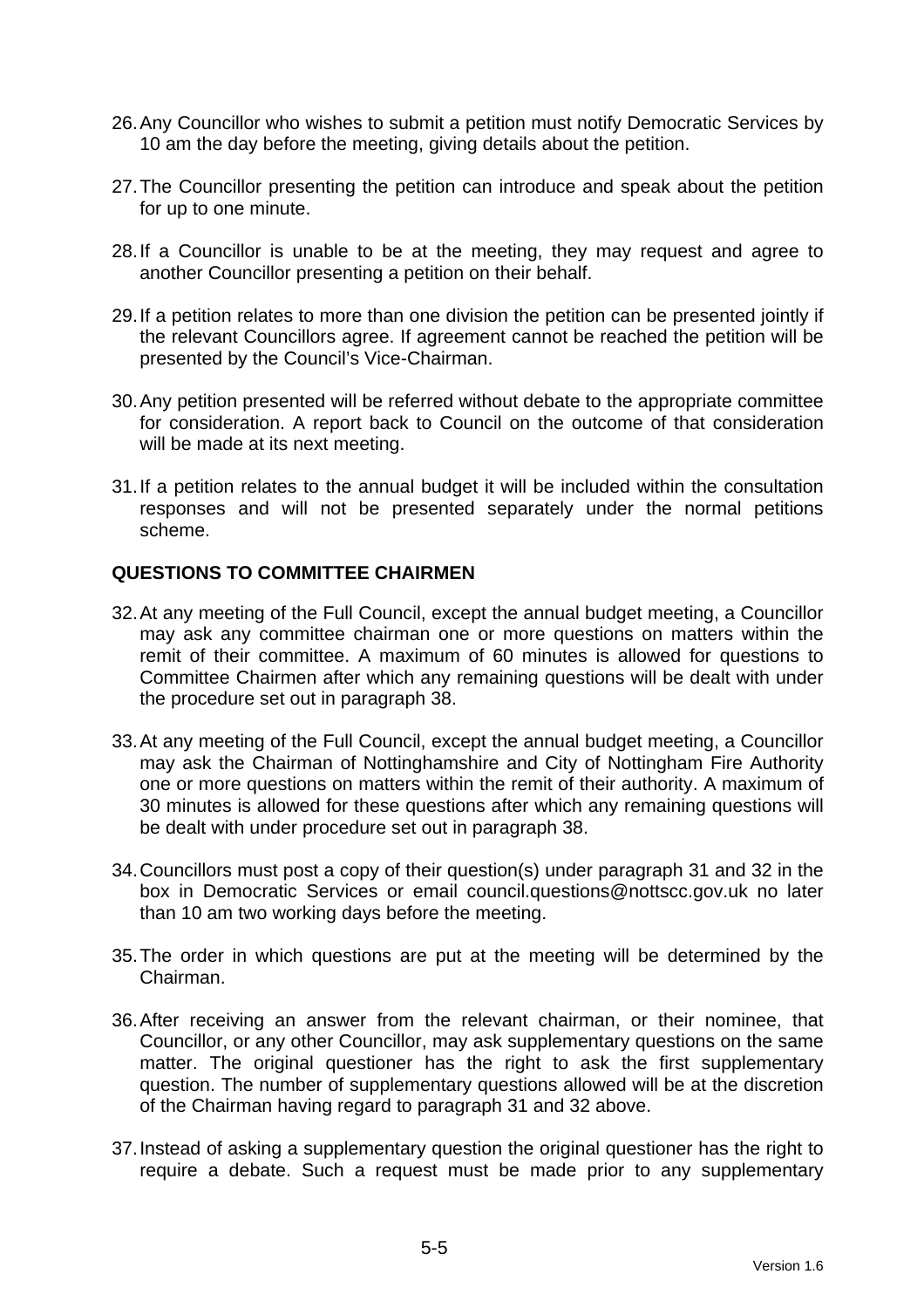questions being asked. If the motion for a debate is seconded the matter will then be adjourned for debate later in the meeting under the 'Adjournment Debate' item on the agenda and no supplementary questions can be asked.

38. The same supplementary question procedures apply to questions to the Chairman of the Fire Authority except that there is no right to request an adjournment debate.

## **QUESTIONS REQUIRING A WRITTEN RESPONSE**

39. Any Councillor may at any time, by writing to Democratic Services, put a question to a committee chairman and will be sent a reply within 15 working days. Every such question and the answer given will be included for information with papers for the next convenient Full Council meeting.

## **CLARIFICATION OF MINUTES**

- 40. Any Councillor may ask the relevant committee chairman for clarification of any issue contained in the minutes of meetings published since the last meeting of Full Council. No general debate will take place.
- 41. The number of points of clarification permitted will be at the discretion of the Chairman.

## **CONSIDERATION OF REPORTS FOR DECISION BY COUNCIL**

- 42. Reports are introduced by the relevant committee chairman.
- 43. The report recommendation is then 'moved' by one Councillor and 'seconded' by another Councillor. It then becomes a 'motion' for debate. The motion is then debated before a vote is taken.

## **CONSIDERATION OF INDIVIDUAL MOTIONS TABLED BY COUNCILLORS IN ADVANCE OF MEETINGS**

- 44. Councillors may raise an issue at Full Council meetings by submitting a motion. The procedure for submitting a motion for debate is as follows:
	- a. Notice must be given either by submitting a signed copy of the motion to Democratic Services or by emailing council.questions@nottscc.gov.uk no later than 10 am six clear working days before the Full Council meeting.
	- b. The motion must be proposed and seconded.
	- c. The motion will be included in the agenda for the meeting.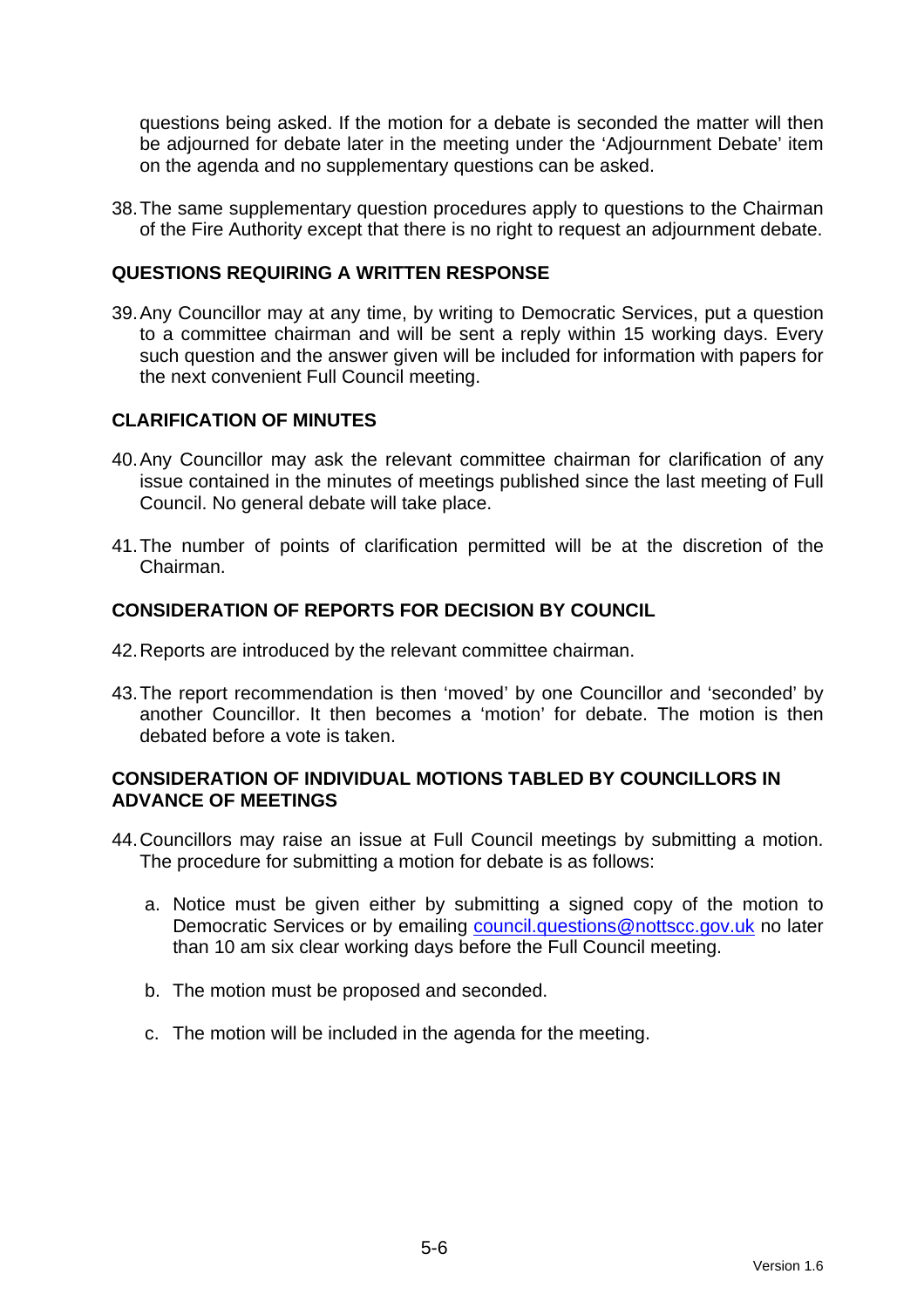## **MOTIONS NOT REQUIRING PRIOR WRITTEN NOTICE**

- 45. Motions can be moved and seconded orally at meetings to ensure meetings run smoothly and are conducted properly. The following are examples of such motions:
	- a. appointment of a chairman for the meeting in the absence of the Chairman and Vice-Chairman
	- b. request to withdraw a motion
	- c. that the matter be put to a vote
	- d. that the meeting be adjourned
	- e. variation of the order of business
	- f. suspension of the procedure rules
	- g. exclusion of the public
	- h. that a named Councillor should not be heard further
- 46. Motions relating to the following may be moved and seconded without notice but must be provided in writing to the Chairman when being moved
	- a. amendments to motions
	- b. the appointment of Councillors to Committees

## **THE RULES OF DEBATE**

- 47. If a Councillor wishes to speak they should indicate their intention by raising their hand.
- 48. The Chairman will decide the order in which speakers will be heard. Any Councillor who wishes to speak will be given the opportunity to do so unless any of the exceptions contained in these rules of debate apply.
- 49. Councillors can speak for a maximum of 20 minutes subject to any exceptions set out below.
- 50. Councillors will stand when speaking and must address the Chairman.
- 51. Councillors must speak strictly to the subject under discussion.
- 52. Whenever the Chairman stands during a debate any Councillor standing must sit down and the Full Council must be silent.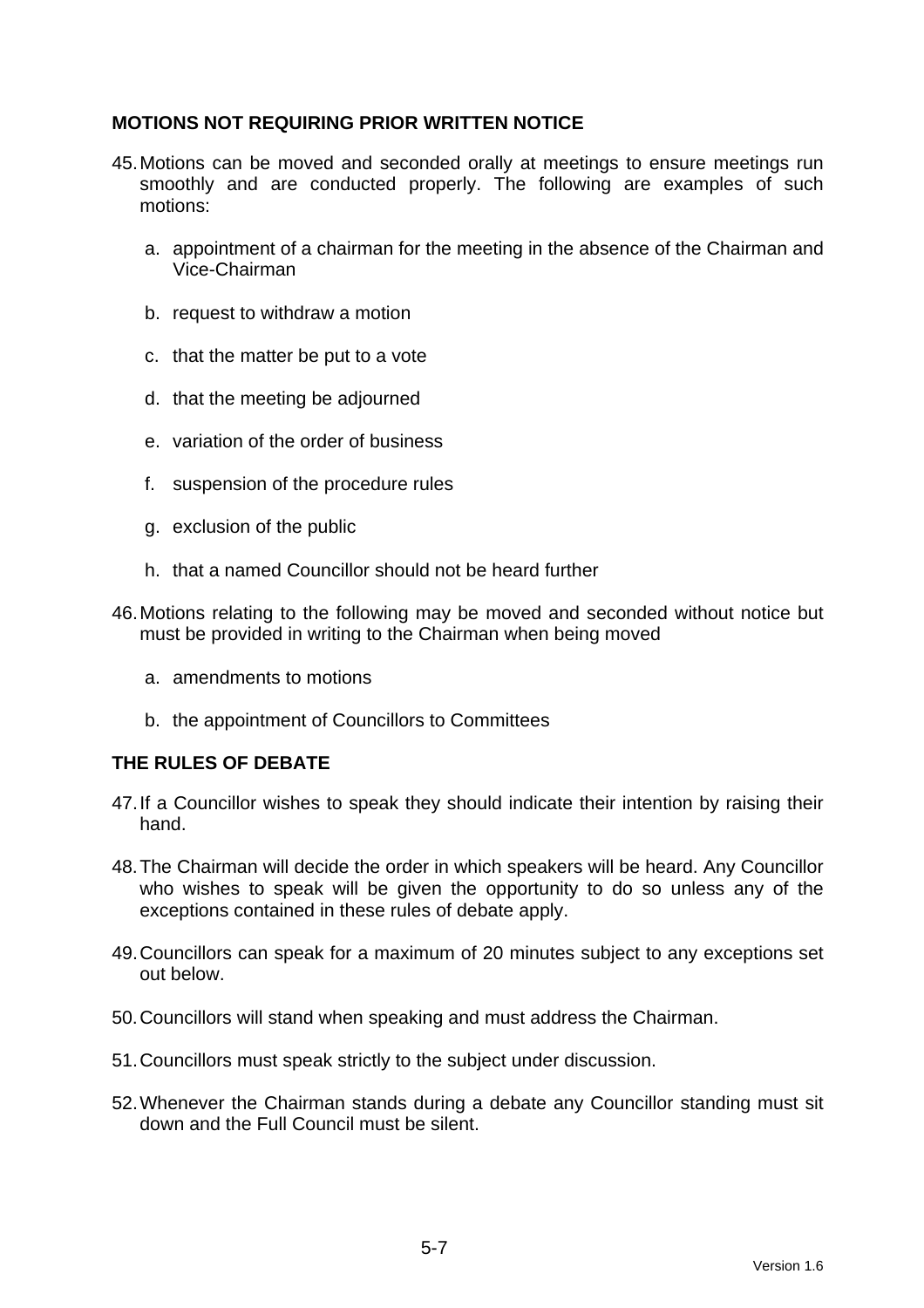- 53. Any Councillor may at anytime during a meeting request that the meeting be adjourned for up to one hour. The Chairman of the meeting has discretion to decide whether to agree the request and, if agreed, to determine the length of any such adjournment
- 54. Councillors may speak once on any motion. However if a motion is amended, Councillors may speak once on each amendment.
- 55. If the motion has been amended since the Councillor last spoke, that Councillor may move a further amendment to the motion.
- 56. The Councillor who moved the original motion has a right of reply at the close of the debate on that motion or any agreed amendment.
- 57. If an amendment to a motion has been moved and seconded, the mover of the original motion has the right of reply at the close of the debate on the amendment, following the mover of the amendment's closing remarks.
- 58. A motion may be altered with the consent of the mover and seconder.

## **POINTS OF ORDER AND PERSONAL EXPLANATIONS**

- 59. With the consent of the Chairman any Councillor may make a brief comment, ask a question designed to clarify a matter which has been raised, or indicate where they feel the procedure rules have not been followed. They may not introduce new material or make a speech on the issue raised.
- 60. The Chairman of the County Council's ruling will be final and they may limit such exchanges to maintain the flow of debate.

## **AMENDMENTS TO RECOMMENDATIONS AND MOTIONS**

- 61. Amendments to a motion can be moved or seconded by any Councillor in the following situations:
	- a. to refer a subject of debate to a committee for further consideration
	- b. to leave out words, to add words or both. However such changes must not have the effect of fundamentally altering the spirit or intention of, or directly reversing the spirit or intention of, the original proposal (for example to recommend approval instead of refusal) and must be relevant to the original motion.
- 62. The motion will remain in the name of the original mover if they propose or accept the amendment.
- 63. Amendments must be dealt with and voted on one at a time, subject to the exceptions set out in the Rules of Debate.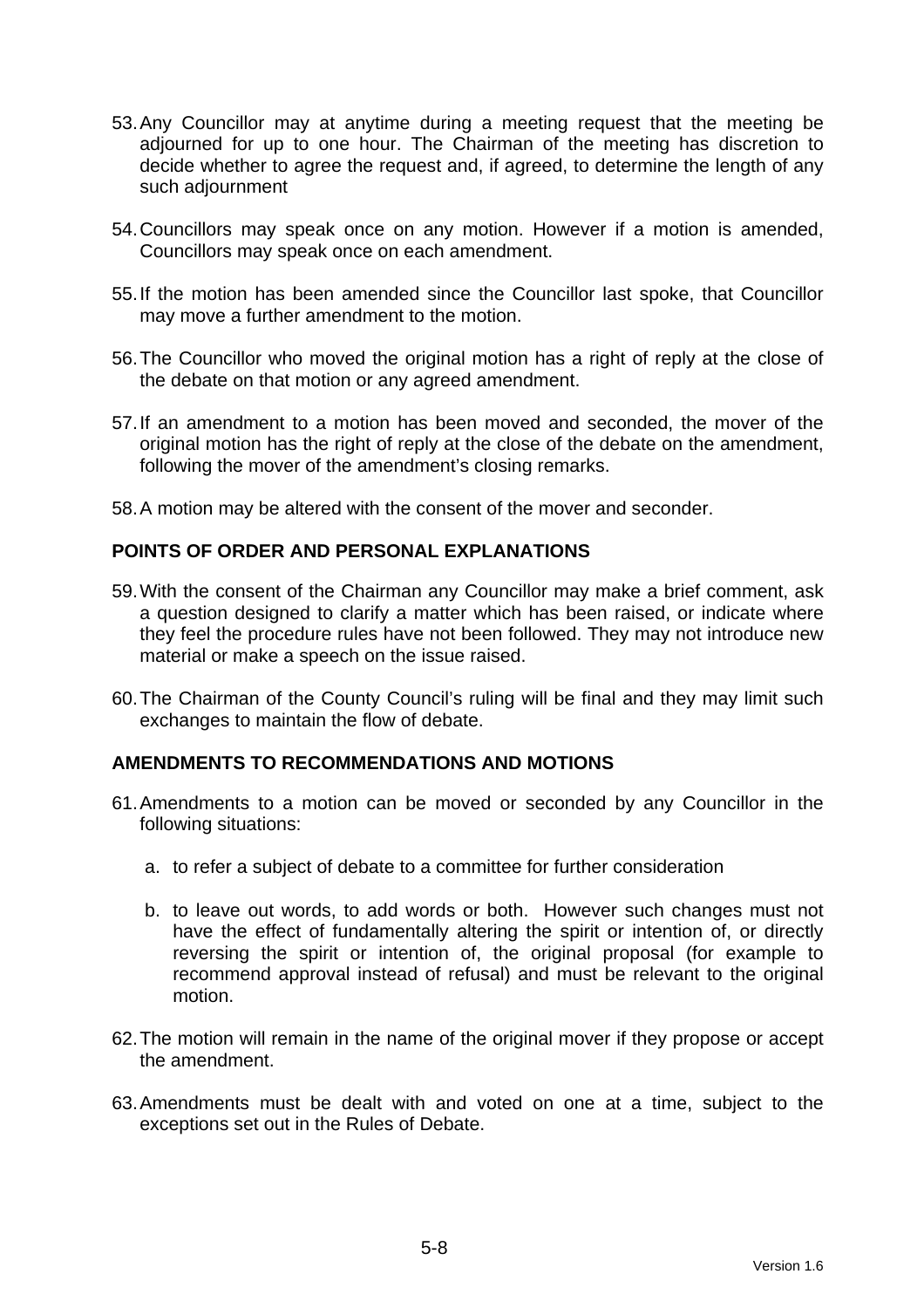- 64. If a motion to move an amendment is rejected following a vote then alternative amendments can be moved.
- 65. If an amendment is not accepted by the mover of the original motion, the following procedure will apply:
	- a. the amendment will be debated
	- b. a vote will then be taken on whether the amendment should become the substantive motion
	- c. if the amendment is carried, then the new substantive motion will be in the name of the Councillor who moved the successful amendment
	- d. debate will continue and further amendments may be moved
	- e. after all amendments have been dealt with using the procedure stated above then a vote will be taken on the final substantive motion

## **BRINGING DEBATE TO EARLY CLOSURE**

- 66. A Councillor who has not already spoken on the matter may orally move a motion that a vote should be taken immediately. This must be seconded.
- 67. If the Chairman feels there has been sufficient discussion of the issue he may put the oral motion to the vote.
- 68. If the vote is carried the motion or amendment will be put to the vote following closing remarks by the proposer of the motion or amendment.

#### **VOTING**

- 69. Votes in Full Council are to be determined by a show of hands.
- 70. Where there is an equal number of votes for and against a motion the Chairman can exercise a second or casting vote.
- 71. A recorded vote will be taken if 10 or more Councillors request it. The process will be as follows:
	- a. The Division Bell will be sounded.
	- b. The Chief Executive will then call the names of all Councillors and record the vote of each Councillor.
	- c. The Chairman will announce the result.
	- d. The minutes will record how each Councillor voted.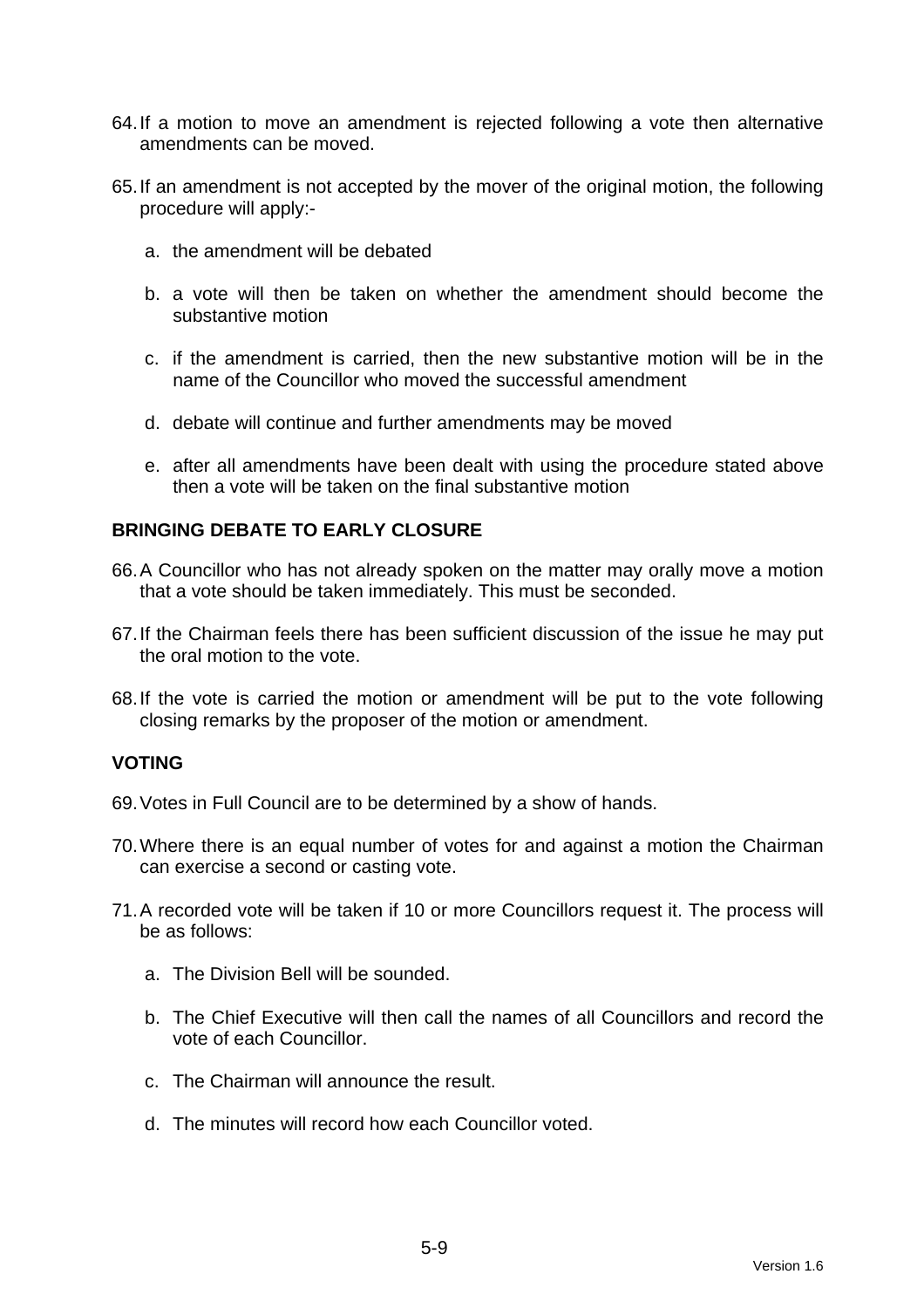72. Any Councillor can require that the minutes of the meeting record how they voted on any decision taken.

## **ADJOURNMENT DEBATES**

- 73. The Councillor who requested the adjournment debate may speak on the matter referred to in their original question for up to five minutes.
- 74. After that, any other Councillor may speak on the matter for up to three minutes.
- 75. The relevant committee chairman may speak for up to five minutes in reply.
- 76. No vote will be taken on an adjournment debate.

#### **REVERSING DECISIONS**

77. Council decisions are final and should normally not be altered or amended for 6 months. However, where a decision proves to be unworkable for whatever reason a further report on the issue will be brought back to Full Council for further consideration on a request from the Council's Chairman and Vice Chairman.

## **DISORDERLY CONDUCT**

- 78. If, at any meeting, any Councillor in the opinion of the Chairman of the County Council misbehaves by persistently disregarding their ruling, or by behaving improperly or offensively, or by obstructing the business of the Full Council, the Chairman may move "that [the Councillor named] should not be further heard" and the motion, if seconded, will be voted on without discussion.
- 79. If any Councillor named continues the misconduct after a "should not be further heard" motion has been carried, the Chairman:
	- a. may request the Councillor to leave the meeting; or
	- b. may adjourn the meeting of the Full Council for any period considered necessary
- 80. In the event of a general disturbance which in the opinion of the Chairman makes business impossible, the Chairman, may adjourn the meeting for any period considered necessary and/or order that the public leave.

## **ESTABLISHMENT OF COMMITTEES**

81. Every committee set up by the Full Council will perform the functions given to them until the Full Council resolves otherwise. Full Council can revise the functions of committees at any time.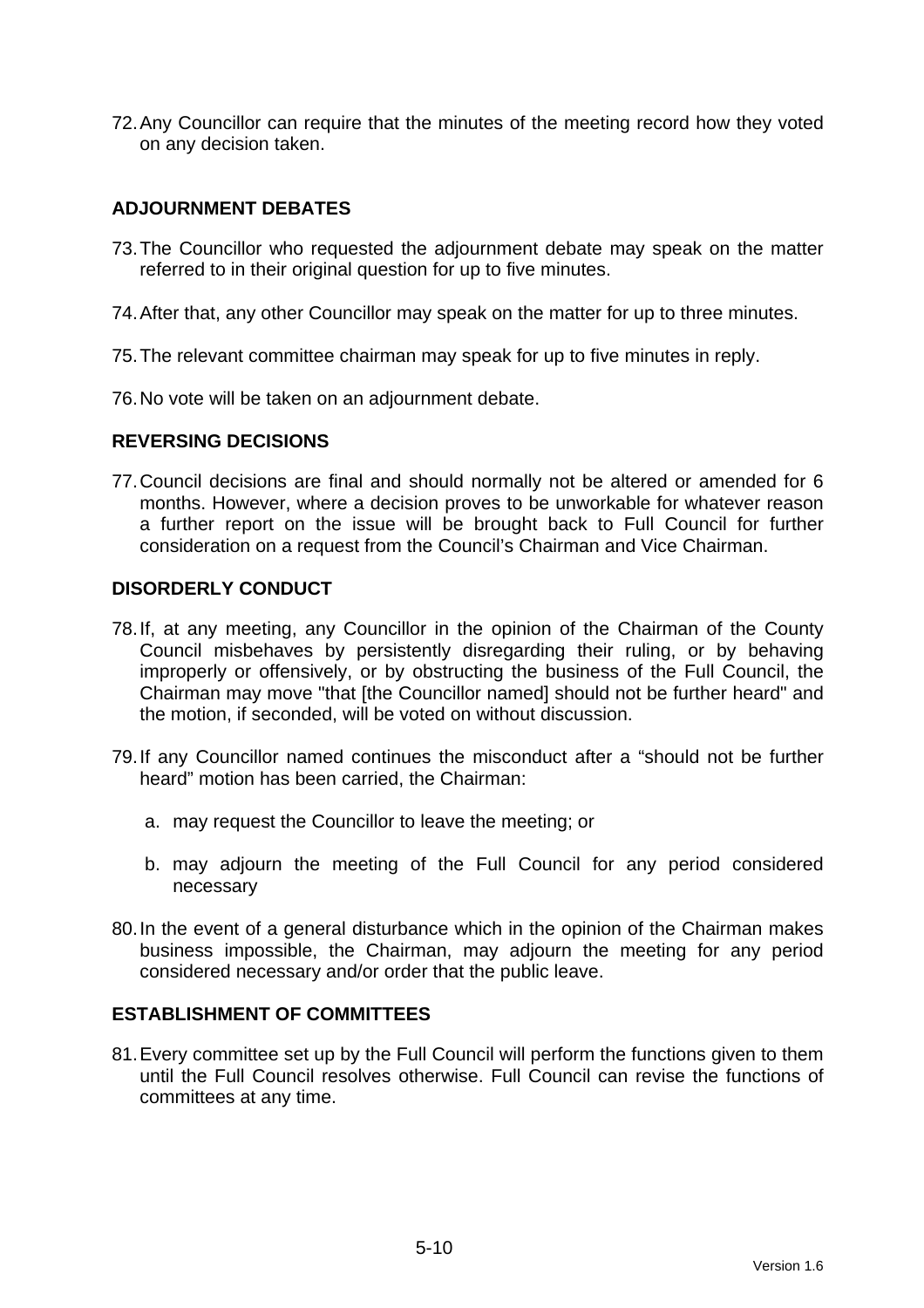# **APPOINTMENTS TO COMMITTEES**

- 82. Every person appointed to be a member of a committee or sub-committee will remain a member of that committee until the first of the following events:
	- a. they cease to be a Councillor
	- b. their resignation
	- c. changes to political balance necessitate changes to committee membership
	- d. removal by the Proper Officer at the request of their group
- 83. The Full Council is required to keep the allocation of seats to groups under review.
- 84. Whenever allocation of seats is considered by the Full Council the Chief Executive will submit a report showing what the allocation of seats should be in order to ensure committees reflect the overall political balance of the Council.
- 85. Democratic Services will ensure that all appointments to committees are reported to the next meeting of the appropriate committee.
- 86. Any changes in membership must be notified to Democratic Services no later than 4 pm on the working day before the relevant meeting.

#### **ANNUAL MEETING**

87. Subject to any statutory requirements, the Full Council at its annual meeting:

- a. Will elect the Chairman and Vice-Chairman of the County Council for the forthcoming year.
- b. Will resolve what committees and sub-committees will be established, the terms of reference and size of these committees and may appoint the chairman and vice-chairman of each committee.
- c. Will note the membership of each group and their agreed officers.

#### **ANNUAL BUDGET MEETING**

- 88. To ensure the smooth flow of business the following provisions will operate for the Annual Budget meeting:
	- a. After the budget proposals have been moved and seconded any budget amendments will be moved and seconded. The seconders of the amendments may either speak to them when seconding or may reserve their speech for later in the debate.
	- b. With the exceptions below, no Councillor will speak more than once or for more than 20 minutes: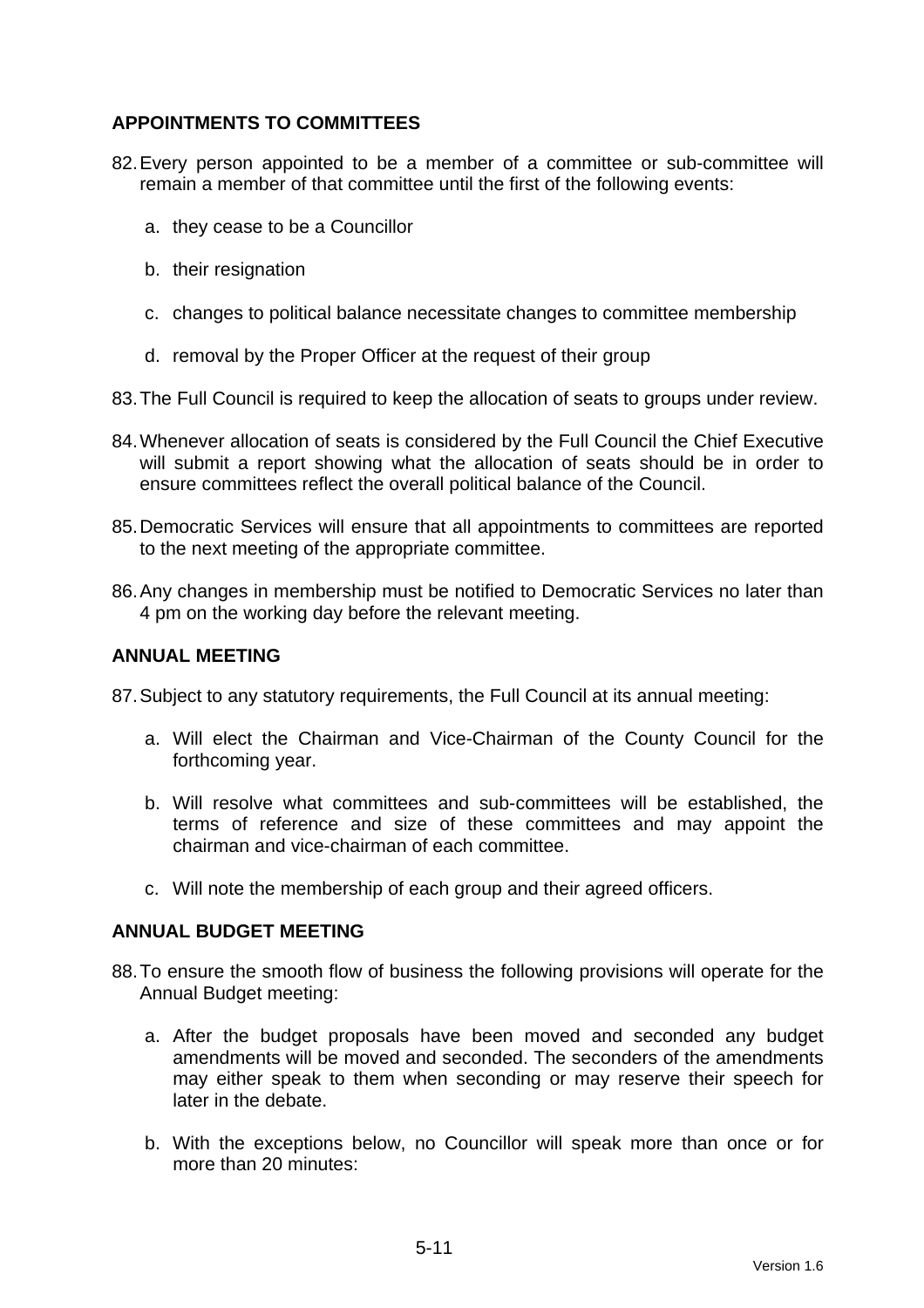- the Councillor who moves the budget proposals is not subject to a time limit and is entitled to speak twice; once when moving proposals and once when replying to the debate
- the movers of any amendments may speak for an unlimited time when moving those amendments and for 20 minutes when summing up
- c. There will be a single debate on the motion and any amendments
- d. At the conclusion of the winding-up speeches, the amendments will be voted on in the order determined by the Chairman then a vote will be taken on the substantive motion.

#### **OTHER**

- 89. Placards, banners, advertising materials and similar items are not permitted in any Council meeting.
- 90. Other than any recording carried out by approved Council staff, the use of recording devices and cameras is only allowed with the consent of the Chairman. If consent is given the Chairman will notify Full Council at the start of a meeting and in the event of objection by Councillors a vote will be taken.
- 91. Mobile phones must be switched to silent.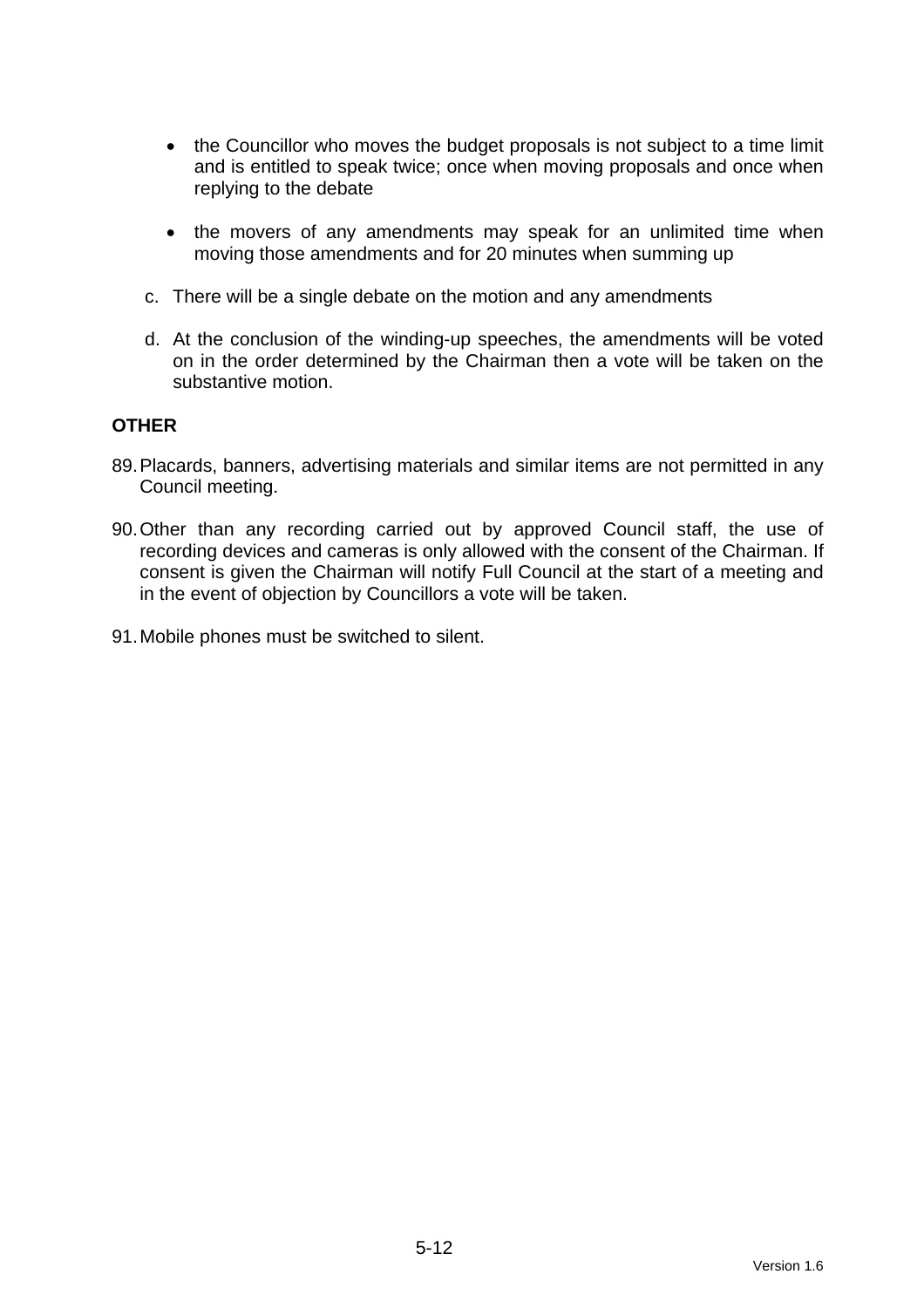## **PART B – PROCEDURE RULES FOR COMMITTEE AND SUB-COMMITTEE MEETINGS**

### **INTRODUCTION**

- 1. These rules are designed to ensure meetings run smoothly and are conducted properly.
- 2. So far as the law allows any of these rules may be suspended at any meeting, either for the whole meeting or for a particular item on the agenda. In order to achieve this, a motion must be moved and seconded and a vote carried.

## **ARRANGEMENTS FOR MEETINGS**

- 3. The agenda and papers for meetings must be available at least five clear working days before the meeting.
- 4. A special meeting is arranged if the chairman or vice-chairman of the relevant committee, or any 4 of its members request such a meeting.
- 5. If any issues arise at a meeting in relation to interpretation of the procedure rules, the Chairman's decision will be final.

#### **MINIMUM ATTENDANCE (QUORUM)**

- 6. The following number of committee members must be present for the meeting to proceed or continue:
	- a. Less than 15 voting members 3
	- b. 15 to 25 voting members 4
	- c. More than 25 voting members 5
- 7. If there is an insufficient number of committee members present, the meeting will not proceed.

#### **ORDER OF BUSINESS**

- 8. The order of business will usually be:
	- a. at the first meeting after the annual Council meeting, appointing or noting the appointment of the Chairman and Vice-Chairman of the committee
	- b. the choice of a person to preside if the Chairman and Vice-Chairman are absent
	- c. confirmation of the minutes of the last meeting of the committee
	- d. apologies for absence, including reasons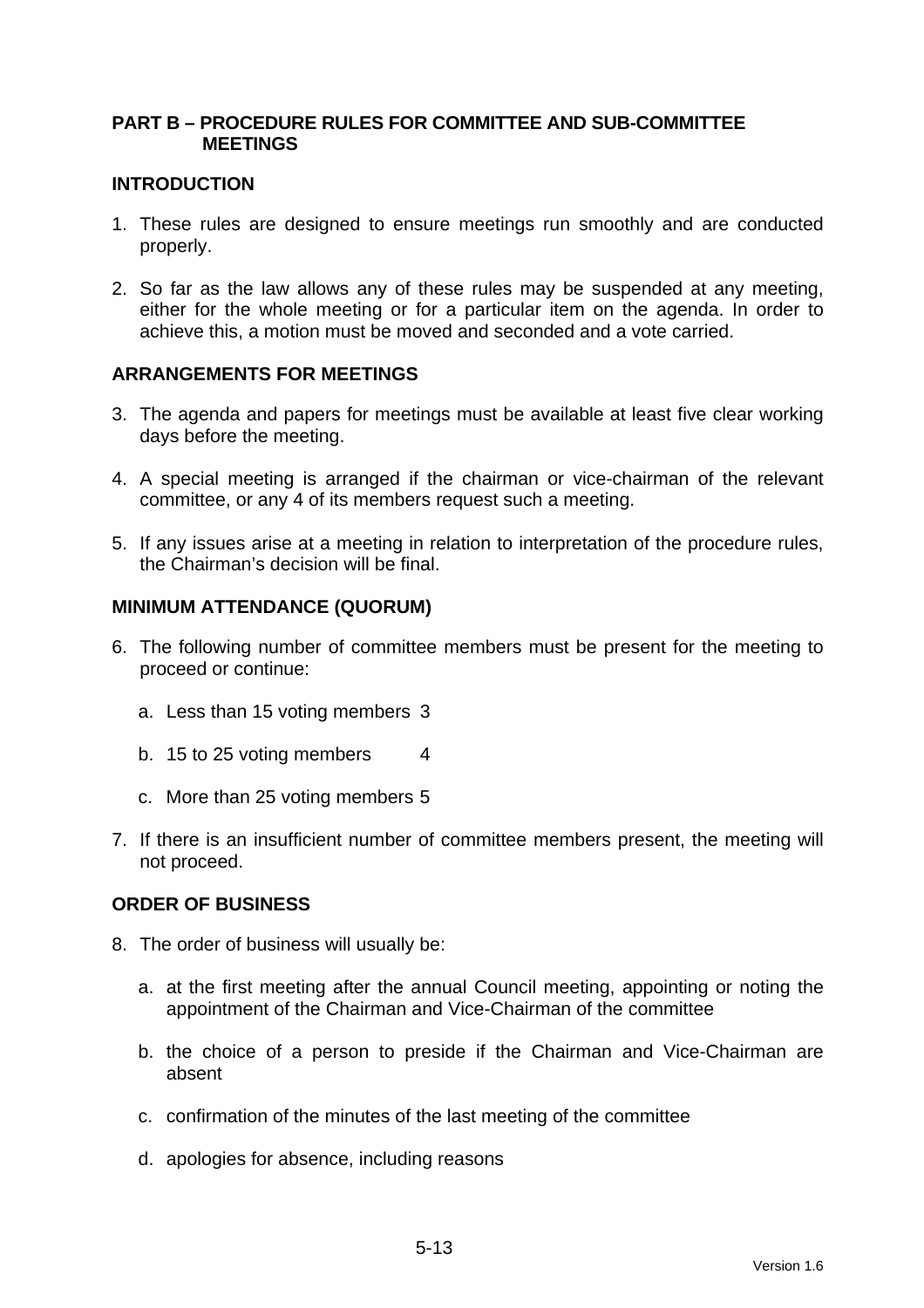- e. declarations of interest
- f. business outstanding from the last meeting
- g. reports for decision by committee
- h. reports for information
- i. work programme (if applicable)

# **OTHER POINTS REGARDING THE ORDER OF BUSINESS**

- 9. At any time during the meeting the Chairman can adjourn the meeting.
- 10. The order of business can be varied at the discretion of the Chairman.
- 11. The minutes of ordinary meetings will not normally be confirmed at special meetings.

## **DECLARATIONS OF INTEREST**

- 12. Where any Councillor has an interest in any matter to be discussed or decided, they will, in accordance with the Code of Conduct for Councillors and Co-opted Members, declare the existence and nature of that interest and whether the interest is Disclosable Pecuniary Interest. Any declaration of interest will be recorded in the minutes of the meeting.
- 13. Where any Councillor has declared a Disclosable Pecuniary Interest in any matter, they will leave the room in which the meeting is being held while the matter is under consideration unless:
	- a. Policy Committee has granted them a dispensation; or
	- b. the matter is only under consideration by the meeting as part of a report of the Minutes of a committee or sub-committee and is not itself the subject of debate.
- 14. If the Councillor has chosen to remain within easy reach, that Councillor will be recalled by an appropriate officer before any further business is started.
- 15. Subject to paragraph 15, any person or officer of the authority who is appointed to do anything in connection with the County Council which enables them to speak at meetings, will make the same disclosures of interests and will withdraw from the room in which the meeting is being held on the same occasions as they would have to do if they were a County Councillor.
- 16. Paragraph 14 above does not apply to members of the public who are entitled to speak at Planning and Licensing Committee or Rights of Way Committee.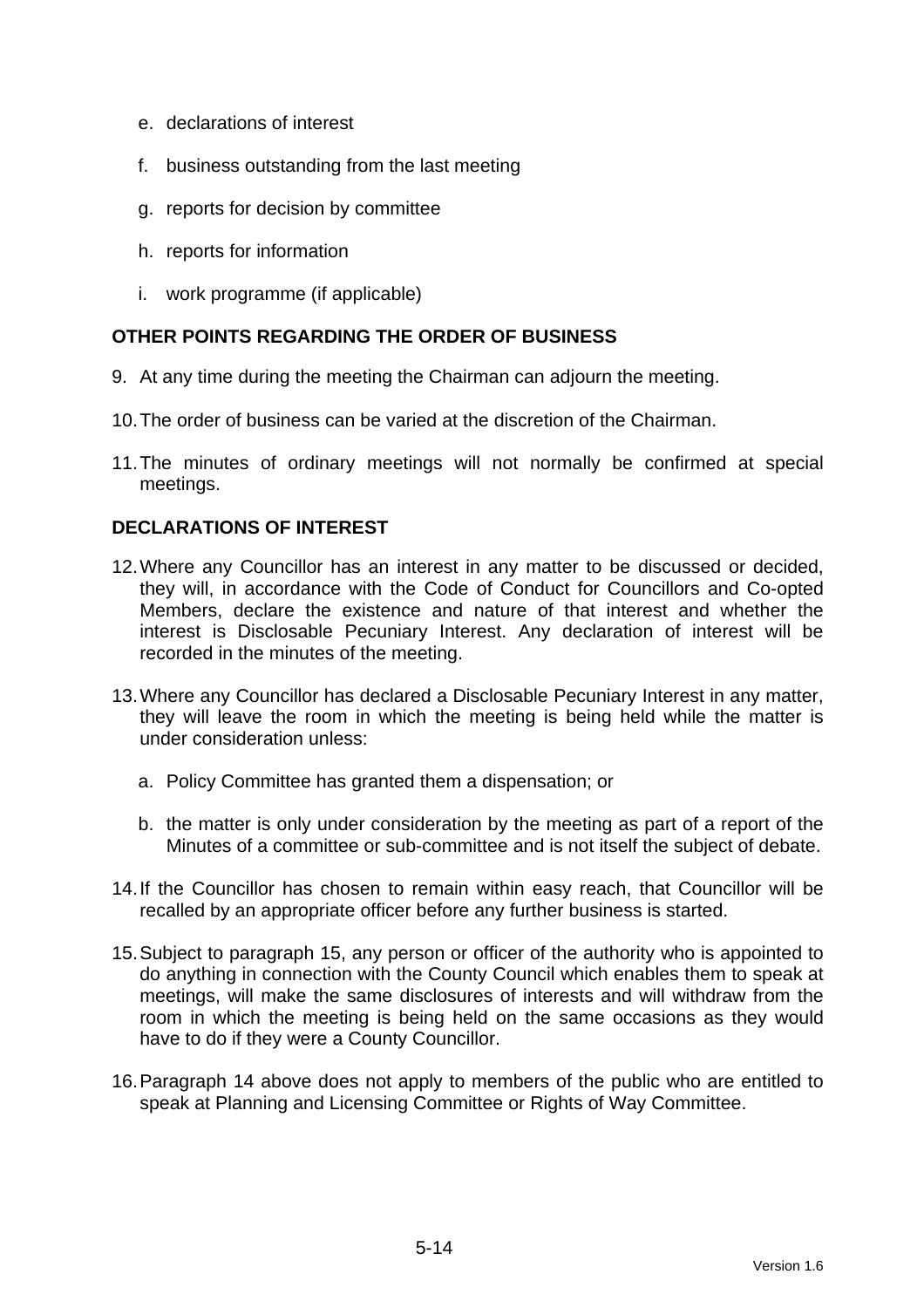# **CONSIDERATION OF RECOMMENDATIONS IN REPORTS**

- 17. The report recommendation should be 'moved' by one committee member and 'seconded' by another committee member. It then becomes a 'motion' which may be debated before a vote is taken.
- 18. Motions relating to the following may be moved and seconded without notice but must be provided in writing to the Chairman when being moved:
	- a. an alternative to a recommendation in the report
	- b. amendments to motions

## **MOTIONS NOT REQUIRING PRIOR WRITTEN NOTICE**

- 19. The following motions can be moved and seconded orally to ensure meetings run smoothly and are conducted properly:
	- a. appointment of a Chairman for the meeting in the absence of the Chairman and Vice-Chairman
	- b. request to withdraw a motion
	- c. that the matter be put to a vote
	- d. that the meeting be adjourned
	- e. variation of the order of business
	- f. suspension of the procedure rules
	- g. exclusion of the public
	- h. that a named committee member should not be heard further

## **THE RULES OF DEBATE**

- 20. If a committee member wishes to speak they should indicate their intention by raising their hand.
- 21. The Chairman will decide the order in which speakers will be heard. Any committee member who wishes to speak will be given the opportunity to do so unless any of the exceptions contained in these rules of debate apply.
- 22. Committee members can speak for a maximum of 20 minutes, subject to any exceptions set out below.
- 23. Committee members when speaking must address the Chairman.
- 24. Councillors must speak strictly to the subject under discussion.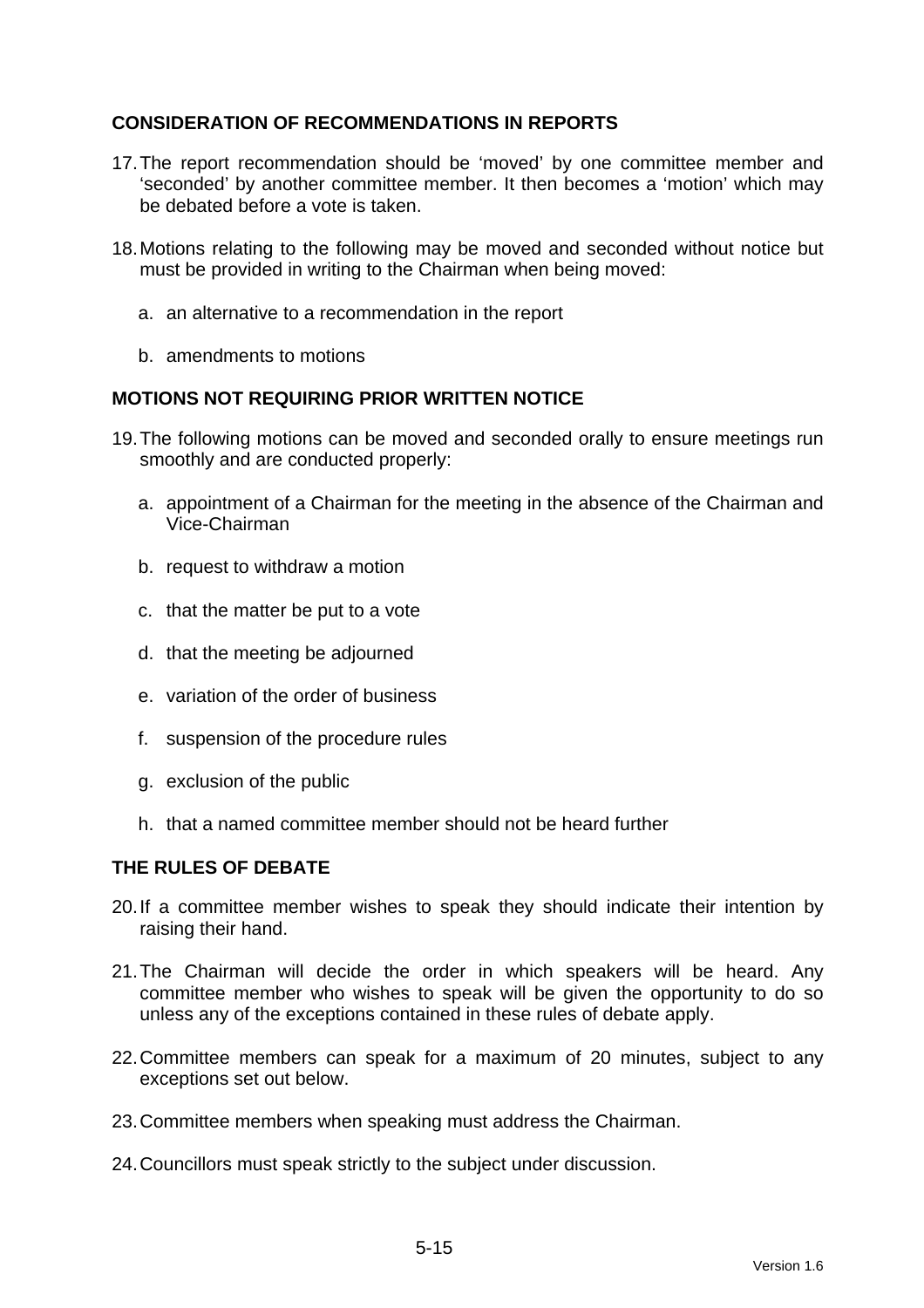- 25. Whenever the Chairman stands during a debate the committee must be silent.
- 26. Any committee member may at anytime during a meeting request that the meeting be adjourned for up to one hour. The Chairman of the meeting has discretion to decide whether to agree the request and, if agreed, to determine the length of any such adjournment.
- 27. If the motion has been amended since the committee member last spoke, that member may move a further amendment to the motion.
- 28. The committee member who moved the original motion has a right of reply at the close of the debate on that motion or any agreed amendment.
- 29. If an amendment to a motion has been moved and seconded, the mover of the original motion has the right of reply at the close of the debate on the amendment following the mover of the amendment's closing remarks.
- 30. A motion may be altered with the consent of the mover and seconder.

## **POINTS OF ORDER AND PERSONAL EXPLANATIONS**

- 31. With the consent of the Chairman any committee member may make a brief comment, ask a question designed to clarify a matter which has been raised, or indicate where they feel the procedure rules have not been followed. They may not introduce new material or make a speech on this.
- 32. The Chairman's ruling on this will be final and they may limit such exchanges to maintain the flow of debate.

#### **AMENDMENTS TO RECOMMENDATIONS AND MOTIONS**

- 33. Amendments to a motion can be moved or seconded by any committee member to leave out words, to add words or both provided that such changes must not have the effect of fundamentally altering the spirit or intention of, or directly reversing the spirit or intention of, the original proposal (for example to recommend approval instead of refusal) and must be relevant to the original motion.
- 34. The motion will remain in the name of the original mover if they propose or accept the amendment.
- 35. Amendments must be dealt with and voted on one at a time, subject to the exceptions set out in the Rules of Debate.
- 36. If a motion to move an amendment is rejected following a vote then alternative amendments can be moved.
- 37. If an amendment is not accepted by the mover of the original motion, the following procedure will apply:-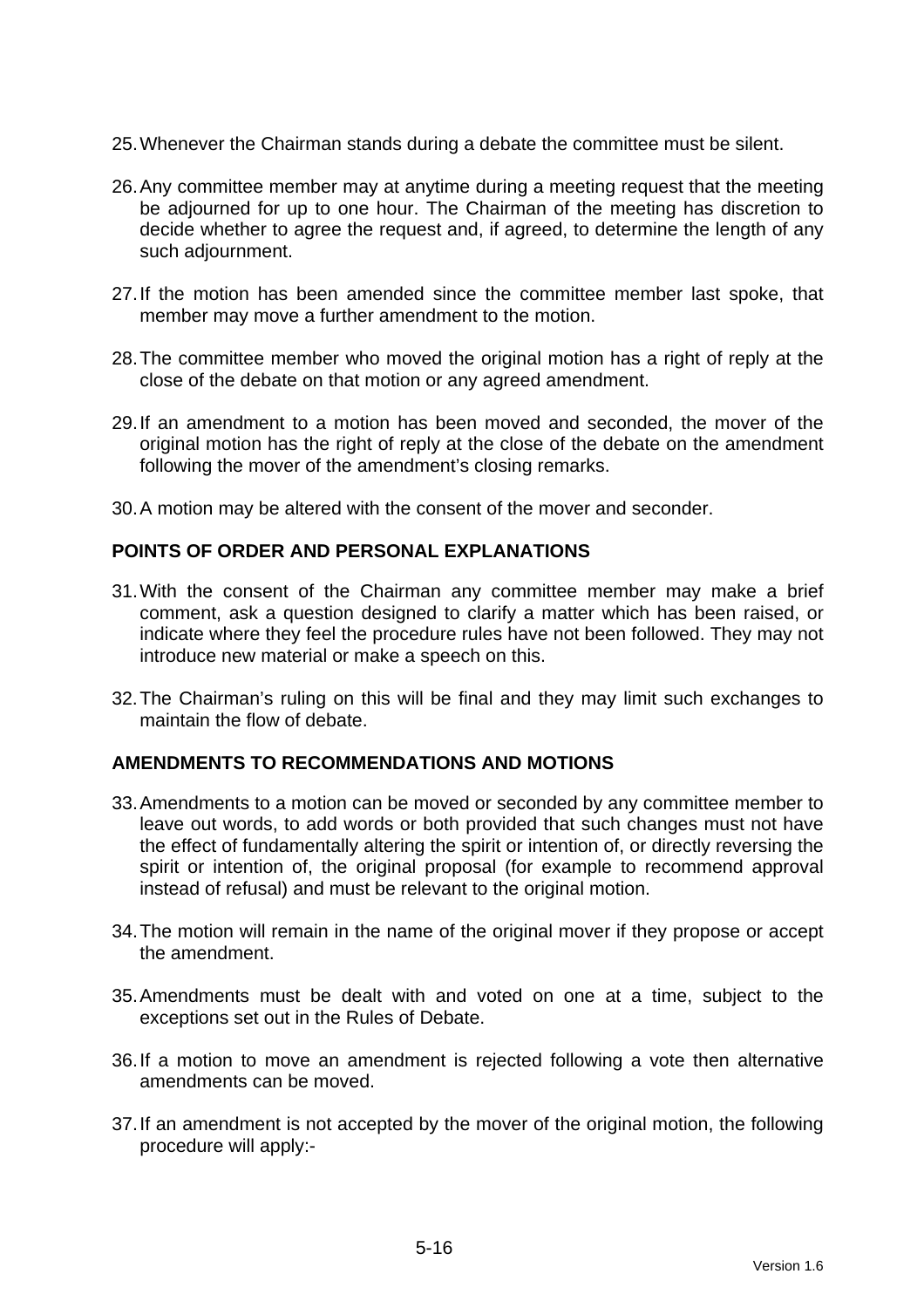- a. the amendment will be debated
- b. a vote will then be taken on whether the amendment should become the substantive motion
- c. if the amendment is carried, then the new substantive motion will be in the name of the committee member who moved the successful amendment
- d. debate will continue and further amendments may be moved
- e. after all amendments have been dealt with using the procedure stated above then a vote will be taken on the final substantive motion

## **BRINGING DEBATE TO EARLY CLOSURE**

- 38. A committee member who has not already spoken on the matter may orally move a motion that a vote should be taken immediately. This must be seconded.
- 39. If the Chairman feels there has been sufficient discussion of the issue he may put the oral motion to the vote.
- 40. If the vote is carried the motion or amendment will be put to the vote following closing remarks by the proposer of the motion or amendment.

#### **VOTING**

- 41. Votes in committee are to be determined by a show of hands.
- 42. Where there is an equal number of votes for and against a motion the Chairman can exercise a second or casting vote.
- 43. A recorded vote will be taken if 2 or more committee members request it. The process will be as follows:
	- a. The names of all committee members will be called and the vote of each member recorded.
	- b. The Chairman will announce the result.
	- c. The minutes will record how each committee member voted.
- 44. Any committee member can require that the minutes of the meeting record how they voted on any decision taken.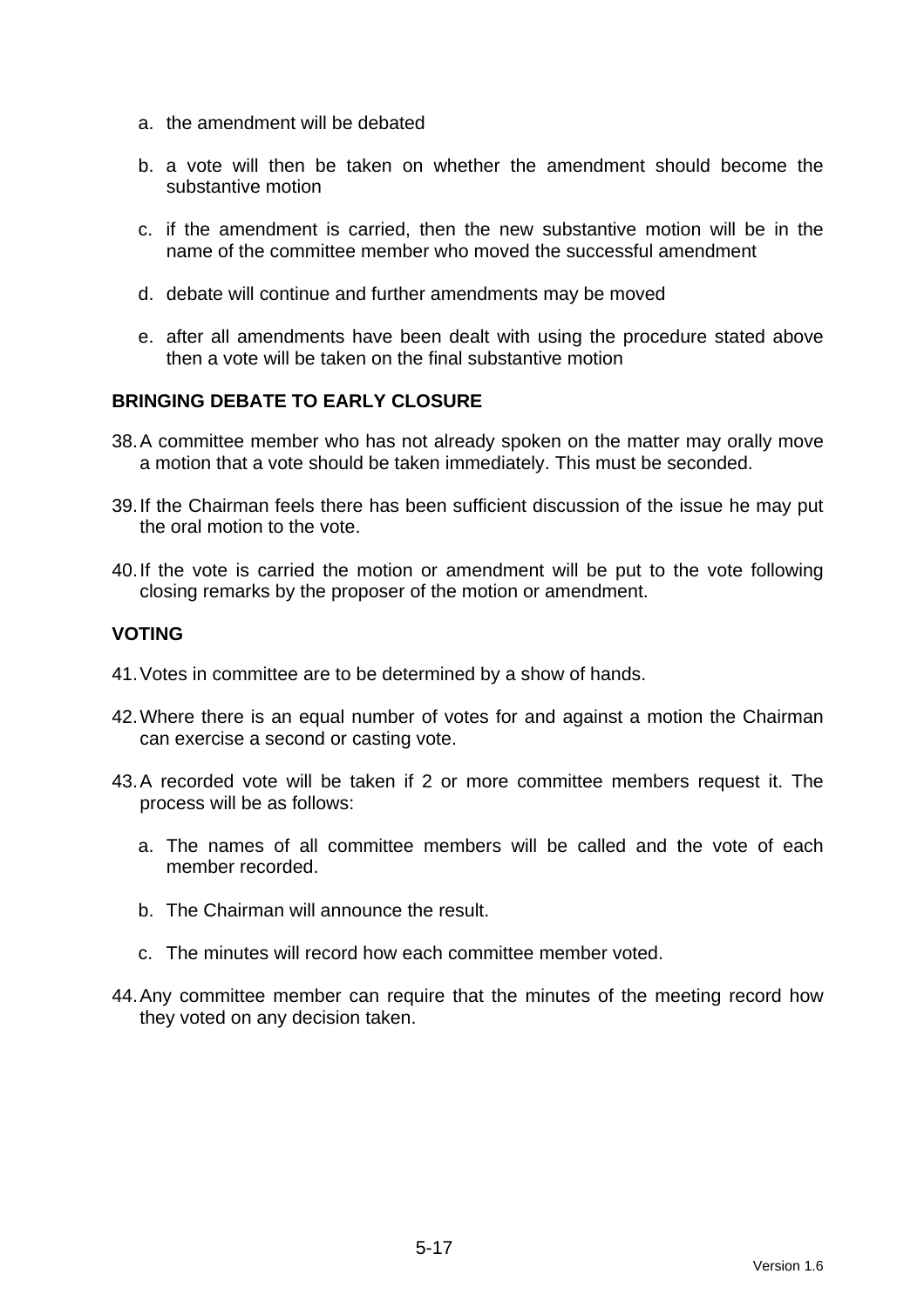## **REVERSING DECISIONS**

45. Committee decisions are final and should normally not be altered or amended for 6 months. However, where a decision proves to be unworkable for whatever reason a further report on the issue will be brought back to the original decision-making meeting for further consideration on a request from the Committee's Chairman and Vice Chairman.

## **DISORDERLY CONDUCT**

- 46. If, at any meeting, any committee member in the opinion of the Chairman of the meeting misbehaves by persistently disregarding their ruling, or by behaving improperly or offensively, or by obstructing the business of the meeting, the Chairman may move "that [the member named] should not be further heard" and the motion, if seconded, will be voted on without discussion.
- 47. If any committee member named continues the misconduct after a "should not be further heard" motion has been carried, the Chairman:
	- a. may request the member to leave the meeting; or
	- b. may adjourn the meeting for any period considered necessary
- 48. In the event of a general disturbance which in the opinion of the Chairman makes business impossible, the Chairman, may adjourn the meeting for any period considered necessary and/or order that the public leave.

## **ATTENDANCE OF OTHER COUNTY COUNCILLORS**

- 49. Any County Councillor who wishes to attend a meeting of a committee or subcommittee of which they are not a member will be entitled to do so. With the consent of the Chairman they will be entitled to speak once and for a maximum of 20 minutes on any matter that is of primary importance to their electoral division or its inhabitants rather than a general matter, but not to vote.
- 50. A County Councillor who attends a meeting in this capacity will be entitled to remain in the meeting when a resolution excluding the public is in force.
- 51. These provisions apply to Planning and Licensing Committee and Rights of Way Committee but not to any other committee or sub-committee that is exercising a function which is judicial in nature.

# **APPOINTMENTS TO COMMITTEES**

- 52. Any changes in a committee's membership must be notified to Democratic Services no later than 4pm on the working day before the relevant meeting. (For the Health and Wellbeing Board, see paragraph 55 below)
- 53. Democratic Services will ensure that all appointments to committees are reported to the next meeting of the appropriate committee.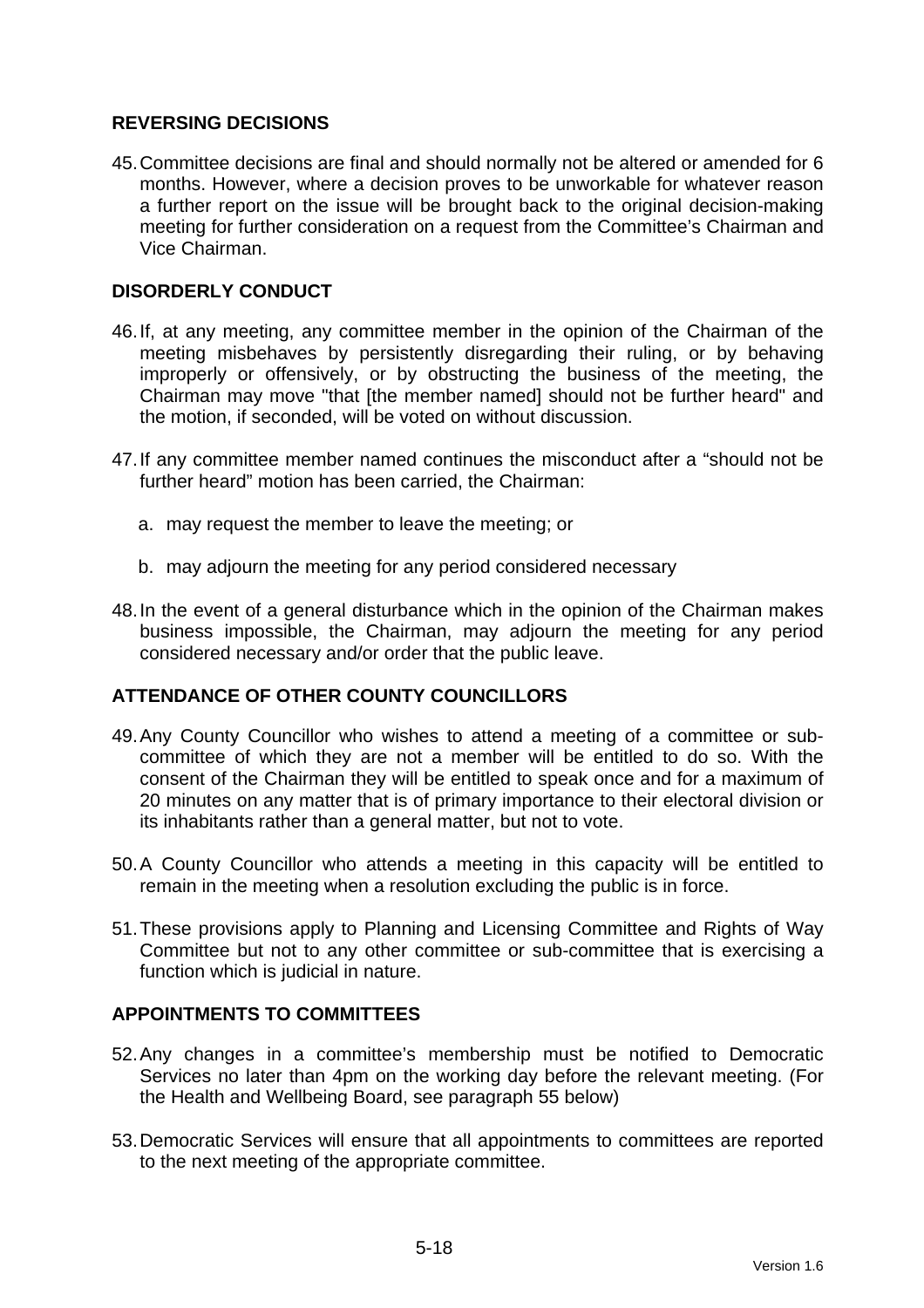# **POLICY COMMITTEE**

54. When exercising its scrutiny functions, the Committee may invite people to discuss issues of local concern and/or answer questions. It may for example wish to hear from residents and representatives of other organisations.

# **HEALTH AND WELLBEING BOARD**

- 55. Substitute members can be appointed for the non-County Council representatives. Substitute members will have all the powers and duties of any ordinary member on the Board but will not be able to exercise any special powers or duties exercisable by the person they are substituting. Substitute members may attend meetings in this capacity only:
	- a. To take the place of the ordinary member for whom they are substituting where the ordinary member will be absent for whole of the meeting
	- b. After the Proper Officer has been officially notified

## **PLANNING AND LICENSING COMMITTEE**

- 56. The Committee will comply with its Code of Best Practice
- 57. The Committee's Code of Best Practice sets out who is entitled to speak at meetings of Planning and Licensing Committee.

## **RIGHTS OF WAY COMMITTEE**

- 58. The Committee will comply with its Code of Best Practice
- 59. The Committee's Code of Conduct and Best Practice sets out who is entitled to speak at meetings of Rights of Way Committee.

## **PERSONNEL COMMITTEE**

60. That Trade Union representatives be entitled to speak but not to vote at meetings of Personnel Committee.

## **OTHER**

- 61. Placards, banners, advertising materials and similar items are not permitted in any committee meeting.
- 62. Other than any recording carried out by approved Council staff, the use of recording devices and cameras is only allowed with the consent of the Chairman. If consent is given the Chairman will notify the committee at the start of a meeting and in the event of objection by committee members a vote will be taken.
- 63. Mobile phones must be switched to silent.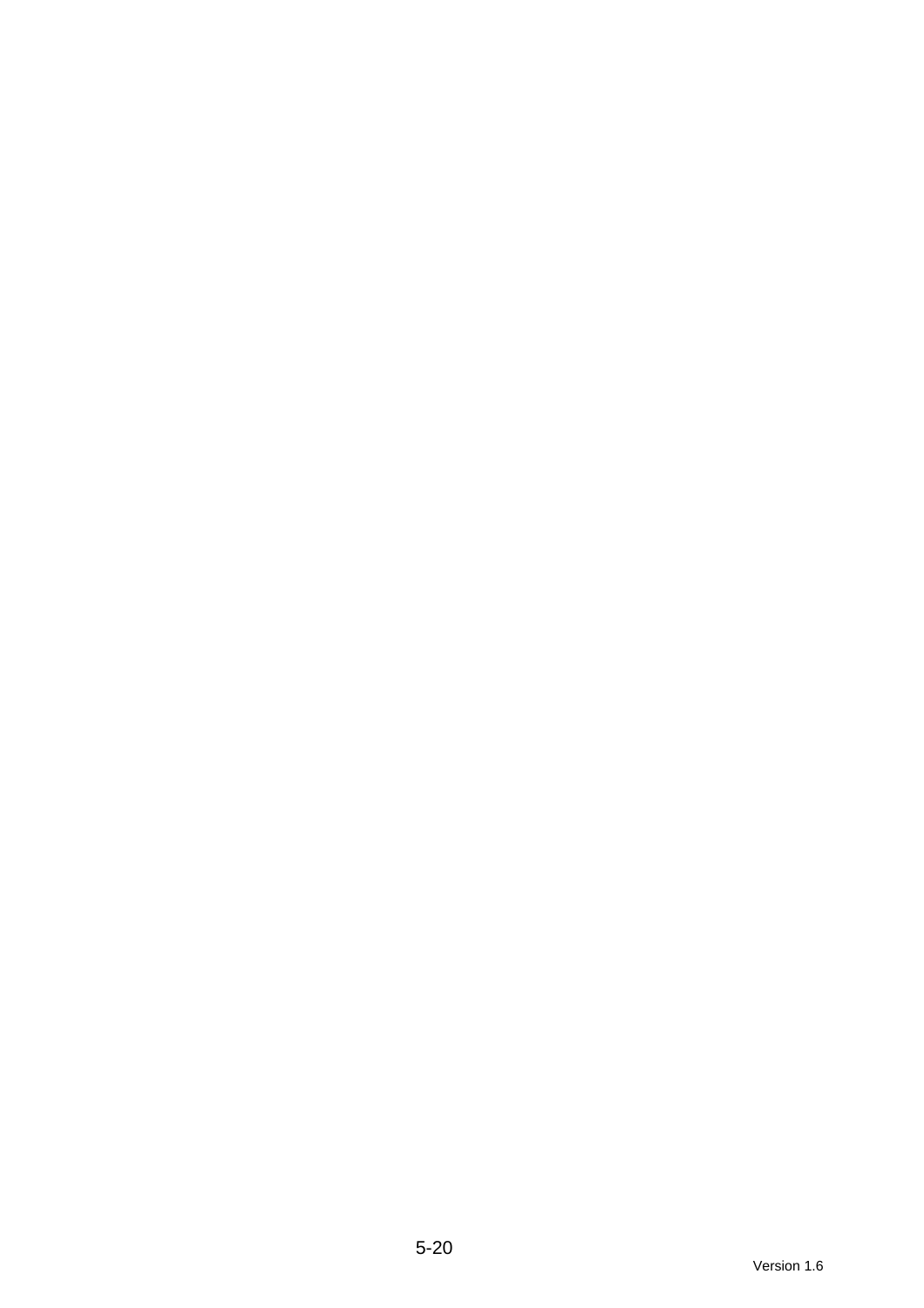# **PART C – THE PROCEDURE FOR TAKING URGENT DECISIONS**

- 1. The Council's Constitution sets out who in the Council has authority to make decisions and the procedures for making those decisions.
- 2. Sometimes events will occur which require decisions to be taken urgently. The County Council needs to be able to respond quickly where failure to do so would not be in the public interest.
- 3. The procedure for taking urgent decisions should only be used where failure to take the decision quickly would, or would be likely to, harm the interests of the Council and the public, for example:
	- a. a service not being provided;
	- b. the Council breaking the law or financial rules;
	- c. the public being put at serious risk of harm;
	- d. the Council suffering financial loss;
	- e. consultation deadlines not being met.
- 4. The following are not suitable reasons for the use of the procedure:
	- a. poor planning;
	- b. the possibility of embarrassment being caused to an officer or Councillor;
	- c. the possibility of adverse publicity being caused to the Council;
	- d. in order to circumvent the requirements of Financial Regulations without good cause and justification.

## **OPTION A – URGENT DECISIONS BY COMMITTEE**

- 5. Where the agenda for the relevant committee has been published, an urgent item may be added to the agenda if it meets the urgency criteria set out in paragraphs 3 and 4. Democratic Services and the chairman of the committee will require an explanation before authorisation is given.
- 6. Every effort must be made to circulate the urgent report to Councillors at least 24 hours before the meeting.
- 7. The urgent report will be made available for public inspection as soon as possible.

### **OPTION B – CALLING AN ADDITIONAL MEETING**

8. The issue may be of such significance that it may be more appropriate to call an additional meeting. The procedure for calling additional meetings is set out in the Council Procedure Rules at paragraph 9 and the Committee Procedure Rules at paragraph 4.

Version 1.6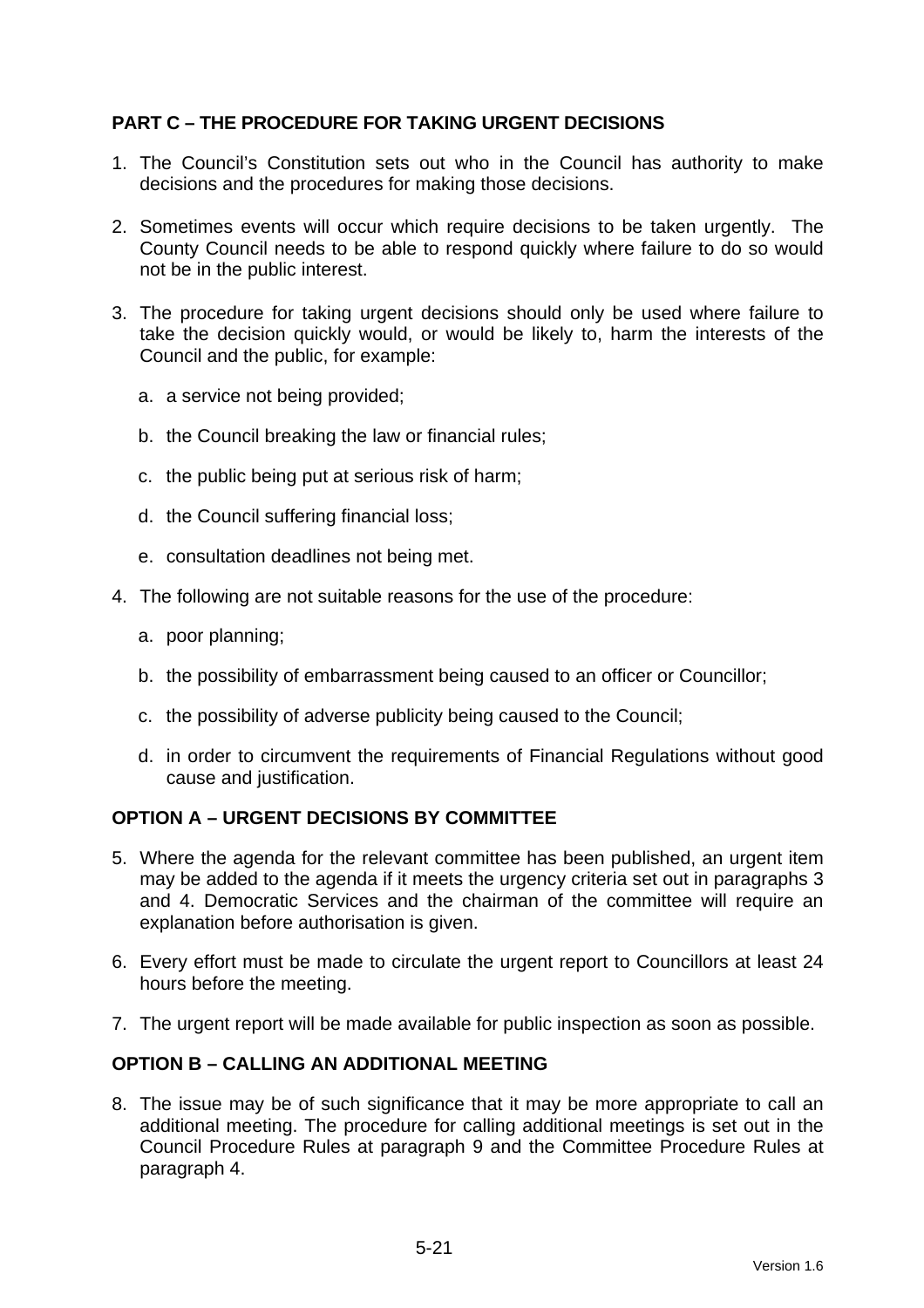# **OPTION C – DECISION BY THE CHIEF EXECUTIVE**

- 9. The Chief Executive may take a decision which is normally reserved to committee or another officer, where he believes that the decision is urgent, after first:
	- a. taking into account the guidelines set out in paragraphs 3 and 4above; and
	- b. where possible, seeking the views of the following in respect of the proposed decision:-
		- the Leader of the Council.
		- the chairman and the vice-chairman of the relevant committee with authority to take the decision, and
		- $\bullet$  the leader(s) of opposition group(s).
	- c. The Chief Executive will take into account any views he considers are relevant. The decision is the Chief Executive's alone.
	- d. The decision together with the reasons why it was urgent must be recorded in writing. The record of urgent decisions will be held by Democratic Services and will be made available for inspection.
	- e. Following the decision, a report will be submitted to the next available relevant committee meeting explaining:
		- the decision:
		- the reasons for it: and
		- why the decision was treated as a matter of urgency.
	- f. In the absence of the Chief Executive, his responsibilities under this procedure are delegated to a Corporate Director and all references to the Chief Executive under this procedure will also apply to that person.

## **REPORT ON USE OF THE URGENCY PROCEDURE**

10. In addition to any reports submitted to the relevant committee, twice yearly a report will be presented to Policy Committee detailing the number of occasions these provisions have been used and the reasons for their use.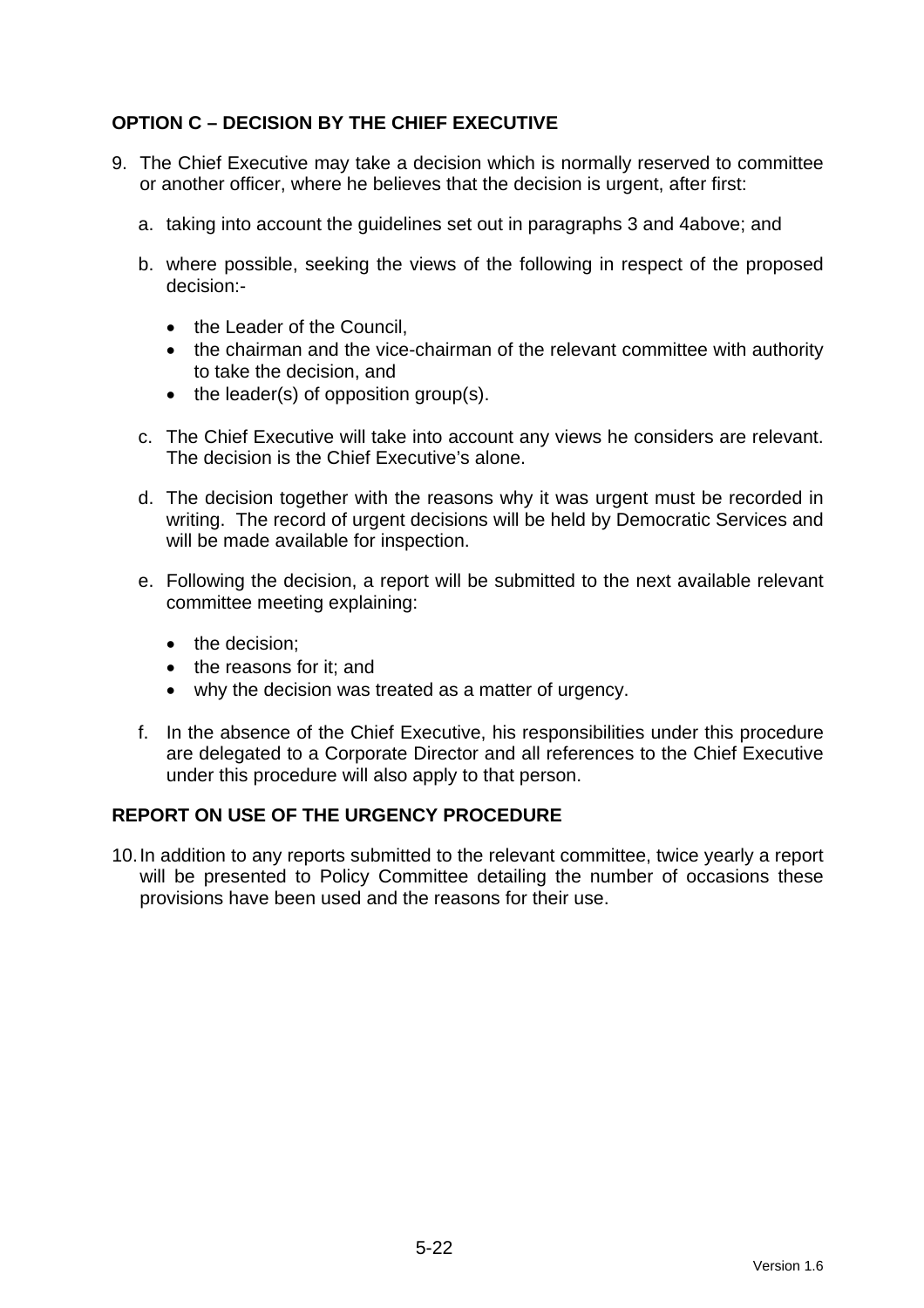**PART SIX** 

**GOVERNANCE**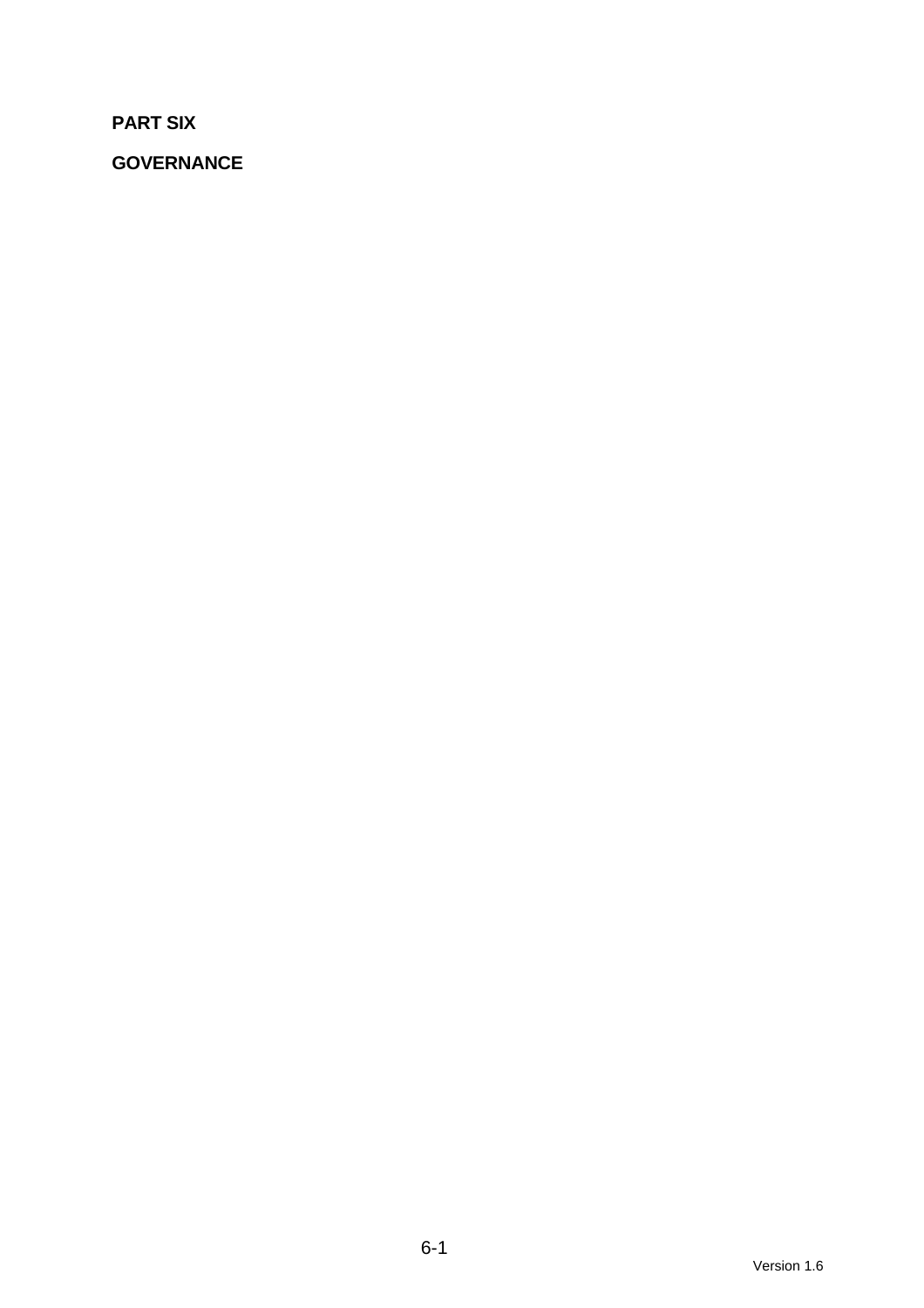## **PART A – FINANCIAL AFFAIRS**

#### **BUDGET FRAMEWORK**

### **BACKGROUND**

1. The Full Council is responsible for the approval of the Annual Budget. The Council's committees are responsible for implementing it.

## **CONSULTATION**

- 2. Before the budget is adopted the Council will publish initial proposals, having first canvassed the views of local stakeholders and members of the public as appropriate.
- 3. Any representations made will be taken into account in formulating proposals, and shall be reflected in any report dealing with them.

## **APPROVAL OF THE ANNUAL BUDGET**

- 4. The Full Council will be responsible for approving the annual budget.
- 5. In approving the annual budget the Council will also specify the extent of virement (the limits for the transfer of budget provision from one budget head to another) within the budget and degree of in-year changes to the Annual Budget.
- 6. The annual budget must be approved by the end of February each year.

## **DECISIONS OUTSIDE THE ANNUAL BUDGET**

- 7. Subject to the provisions regarding virement set out in the Financial Regulations, committees and officers may take only those decisions which are in accordance with the Annual Budget.
- 8. Any decision outside the Annual Budget and the virement provisions must be taken by Full Council.
- 9. If cases of urgency the Urgency Procedure should be followed.

## **ANNUAL ACCOUNTS**

10. The Council's Section 151 Officer is required by law to sign off the annual accounts by 30 June each year. These accounts will be presented to Full Council. Once the accounts are externally audited the final accounts will be presented to Full Council by 30 September as required by law.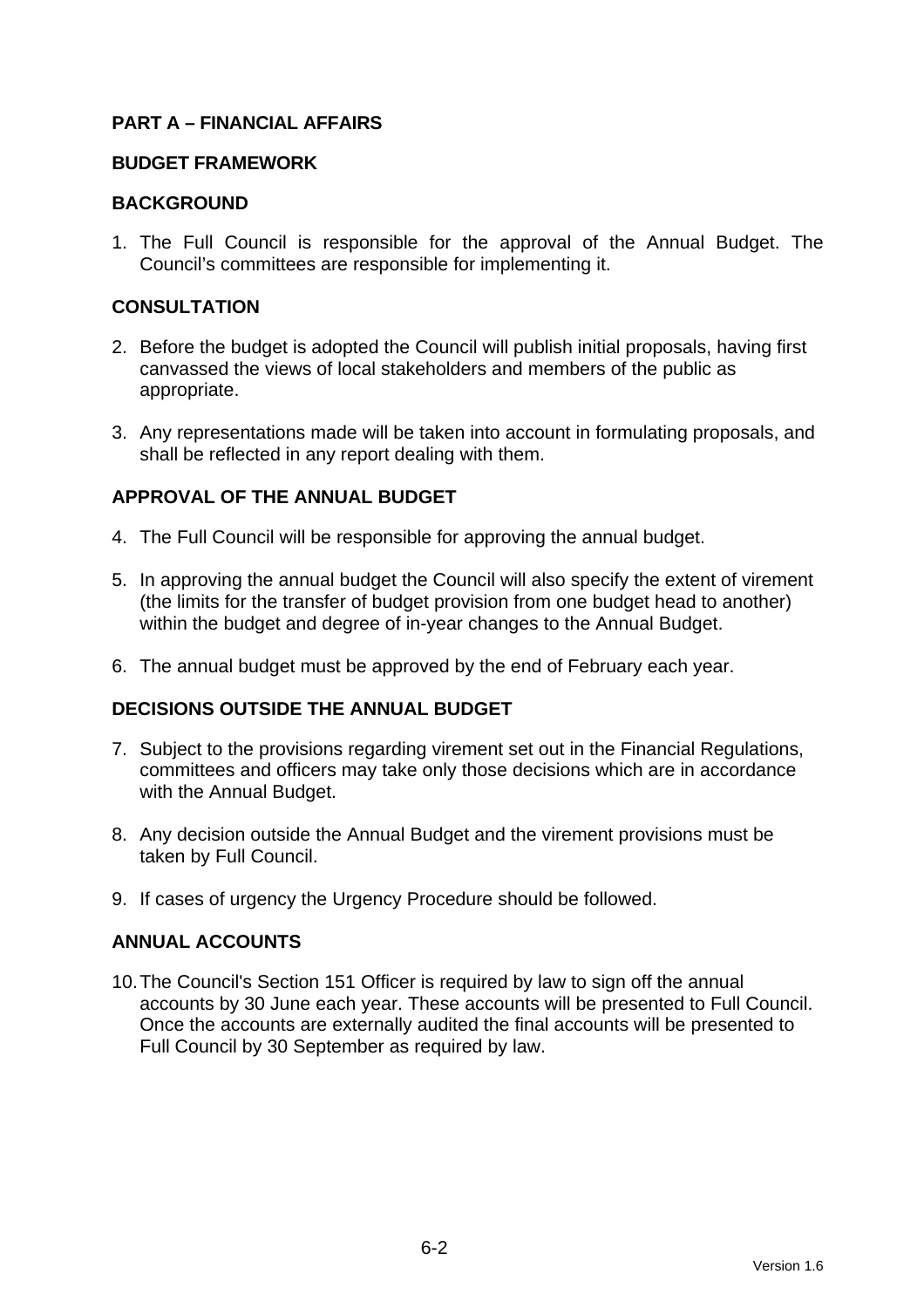# **FINANCIAL REGULATIONS**

| 1.  |                                                     |
|-----|-----------------------------------------------------|
| 2.  | FINANCIAL PLANNING AND BUDGETARY CONTROL6-5         |
| 3.  |                                                     |
| 4.  | CAPITAL EXPENDITURE AND OTHER MAJOR PROJECTS6-11    |
| 5.  |                                                     |
| 6.  | MANAGEMENT, RETENTION, SECURITY AND DISPOSAL OF     |
| 7.  |                                                     |
| 8.  |                                                     |
| 9.  | PROCUREMENT OF GOODS, SERVICES AND WORKS6-23        |
| 10. |                                                     |
| 11. |                                                     |
| 12. |                                                     |
| 13. |                                                     |
| 14. |                                                     |
| 15. |                                                     |
| 16. |                                                     |
| 17. |                                                     |
| 18. |                                                     |
| 19. | INFORMATION AND COMMUNICATIONS TECHNOLOGY (ICT)6-52 |
| 20. |                                                     |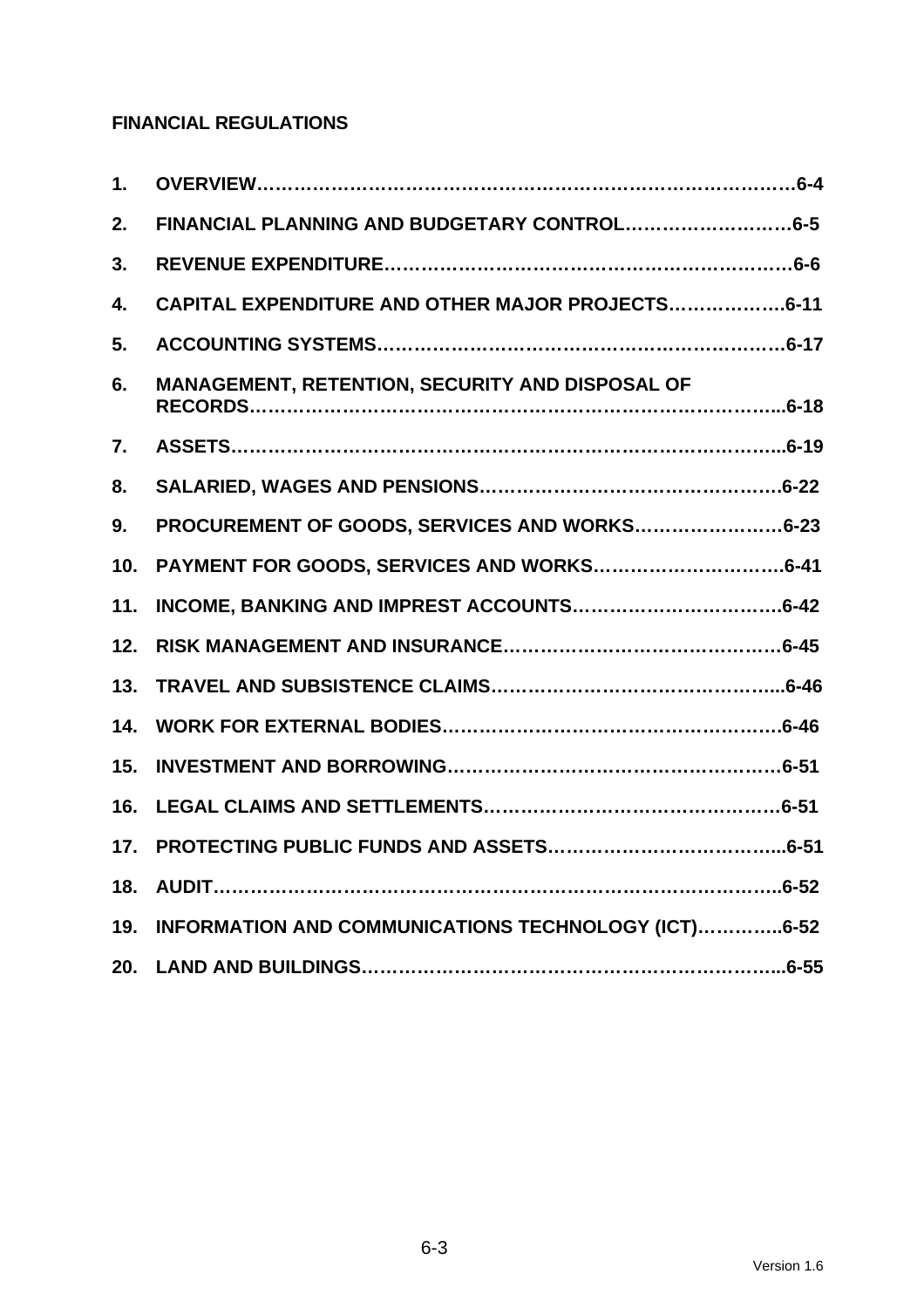## **1. OVERVIEW**

- 1.1 These Financial Regulations provide the framework of financial control and standards necessary to achieve the proper administration of the Council's financial affairs and are designed to safeguard the interests of both the Council and its employees. These Regulations cover the Council's main activities, its Trading Organisations and Pension Funds, and partnerships where the Council acts as the lead authority or where it acts as the accountable body.
- 1.2 A key objective of these regulations is to ensure that the Authority provides services to its users and the community in accordance with best value legislation. The regulations are designed to support Corporate Directors in achieving this aim whilst working within a framework of the principles of best value. Under the former Compulsory Competitive Tendering (CCT) system, value for money was generally proven by following a tendering procedure and awarding the contract to the lowest tenderer. However, in addition to cost, best value requires that the principles of integration, quality, partnering, innovation, performance management, and customer focus are also taken into account as well as the achievement of corporate objectives such as sustainability and social cohesion.
- 1.3 All projects should be managed in accordance with the principles of good project management. Projects **over £250,000** should be managed and delivered using best practice Project Management techniques e.g. PRINCE2. Where significant risks have been identified, they should be included in the Corporate Risk Register and addressed in accordance with the Authority's Risk Management strategy.
- 1.4 For the purpose of Section 151 of the Local Government Act 1972, the Service Director Finance and Procurement is the appointed Section 151 Officer for the Authority. The postholder is responsible for the proper administration of the Council's financial affairs and, subject to the Constitution and any resolutions of any Committee or the Full Council, may do all things necessary for the administration of the Council's financial affairs.
- 1.5 Where the Section 151 Officer considers that there is a likelihood of a significant overall overspending, or a significant overspending on a Committee budget, a report will be taken to Council, in accordance with Section 114 of the Local Government Finance Act 1988.
- 1.6 As the Council's financial and economic advisor, the Section 151 Officer will prepare a budget showing the sources of income and proposed expenditure in each financial year and will keep the Finance and Property Committee informed of the Council's overall financial performance, compared with the approved budget(s). The information required and the frequency of reporting will be determined by the Finance and Property Committee.
- 1.7 The Section 151 Officer, after consulting with the Group Manager for Legal and Democratic Services, may vary, waive or suspend any regulation. Requests to waive Financial Regulations should be submitted in accordance with the approved waiver request procedure.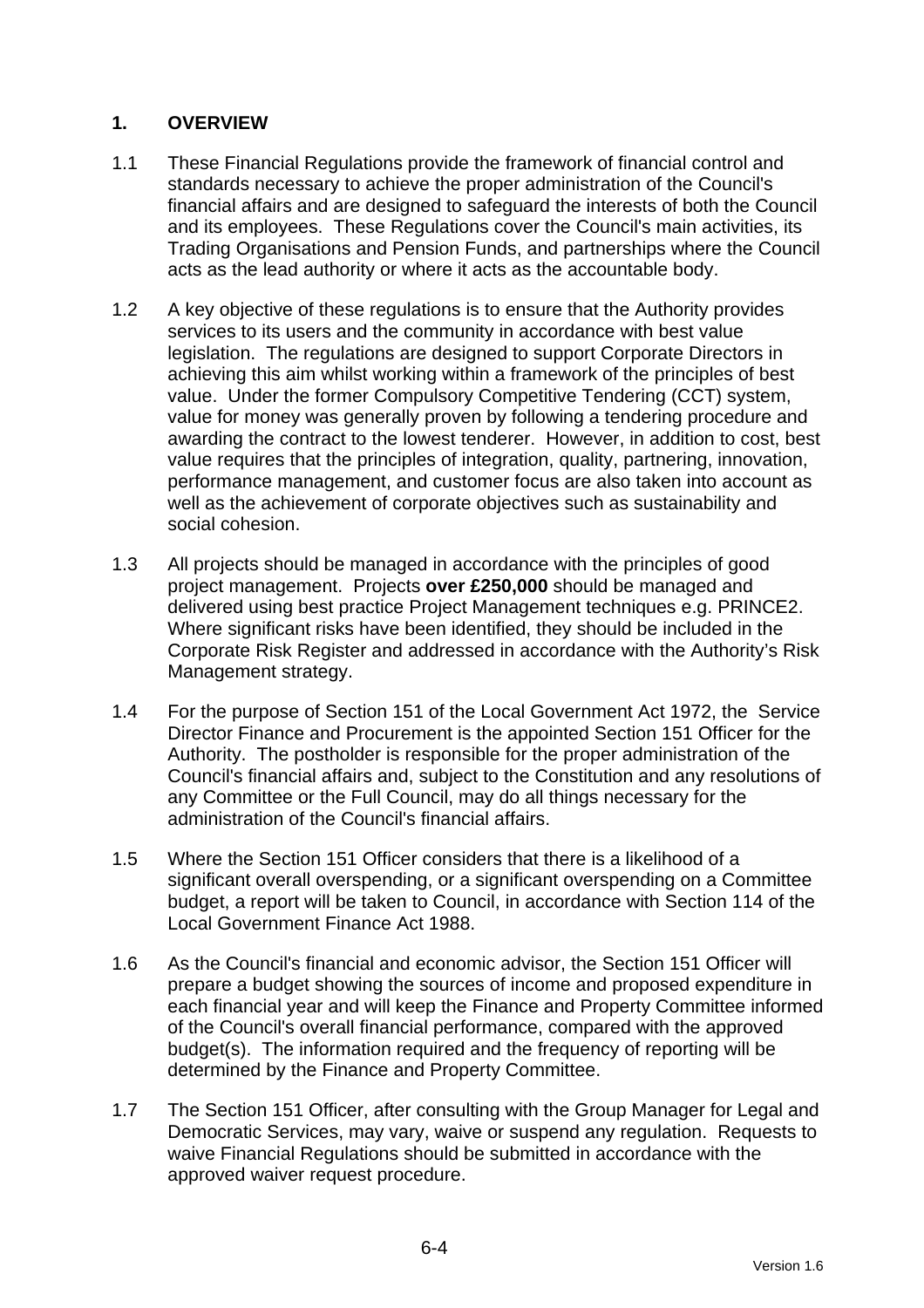- 1.8 Where reference is made in these regulations to specific officers, they may nominate other officers to act on their behalf provided that they keep appropriate up-to-date written records of the nominated officers and the limits to their delegated powers.
- 1.9 Corporate Directors are responsible for ensuring that employees in their departments are aware of, and comply with these Financial Regulations and that failure to comply may result in disciplinary action.
- 1.10 Corporate Directors must consult the Section 151 Officer on any matter which is liable to affect the finances of the Council before any provision or other commitment is incurred or before reporting to the Finance and Property Committee. The Section 151 Officer has the right to be represented at meetings with partnerships or outside bodies where matters of major financial significance are to be discussed.
- 1.11 Each Corporate Director and each Committee is responsible for the observance of Financial Regulations and Codes of Procedures, and for compliance with the decision making process defined in the Constitution.
- 1.12 The Section 151 Officer shall add any financial comments, as thought fit, to reports being submitted to Committee or Council regarding the financial consequences of any proposed action. These comments may include the sufficiency of the budget to finance the proposals being made or set out the action to be taken to make the necessary finance available. All reports will have a Section 151 Officer financial comment. These reports must be submitted to the Section 151 Officer or his/her representative, at least 5 working days before the distribution of papers.
- 1.13 If there is a conflict between the Council's Financial Regulations and other specific County Council regulations or codes of procedure, these Financial Regulations shall prevail.
- 1.14 The Freedom of Information Act 2000 requires the Council to meet standards of openness and transparency with respect to access to all of the information it holds. The Council has an Information Management Policy which should be followed. Particular issues are also addressed in section 6 and section 9 of these regulations. Further guidance is available on the intranet and in the Contracts Manual.

## **2. FINANCIAL PLANNING AND BUDGETARY CONTROL**

- 2.1 In February of each year, Full Council will approve an annual revenue budget, capital programme, Medium Term Financial Strategy and Council Tax Precept.
- 2.2 Each Member of the Council must be provided with a copy of the budget proposals together with a statement by the Section 151 Officer of the effect on the Council's finances and the precept to be levied at least seven days before the Meeting of the Full Council at which such matters will be considered.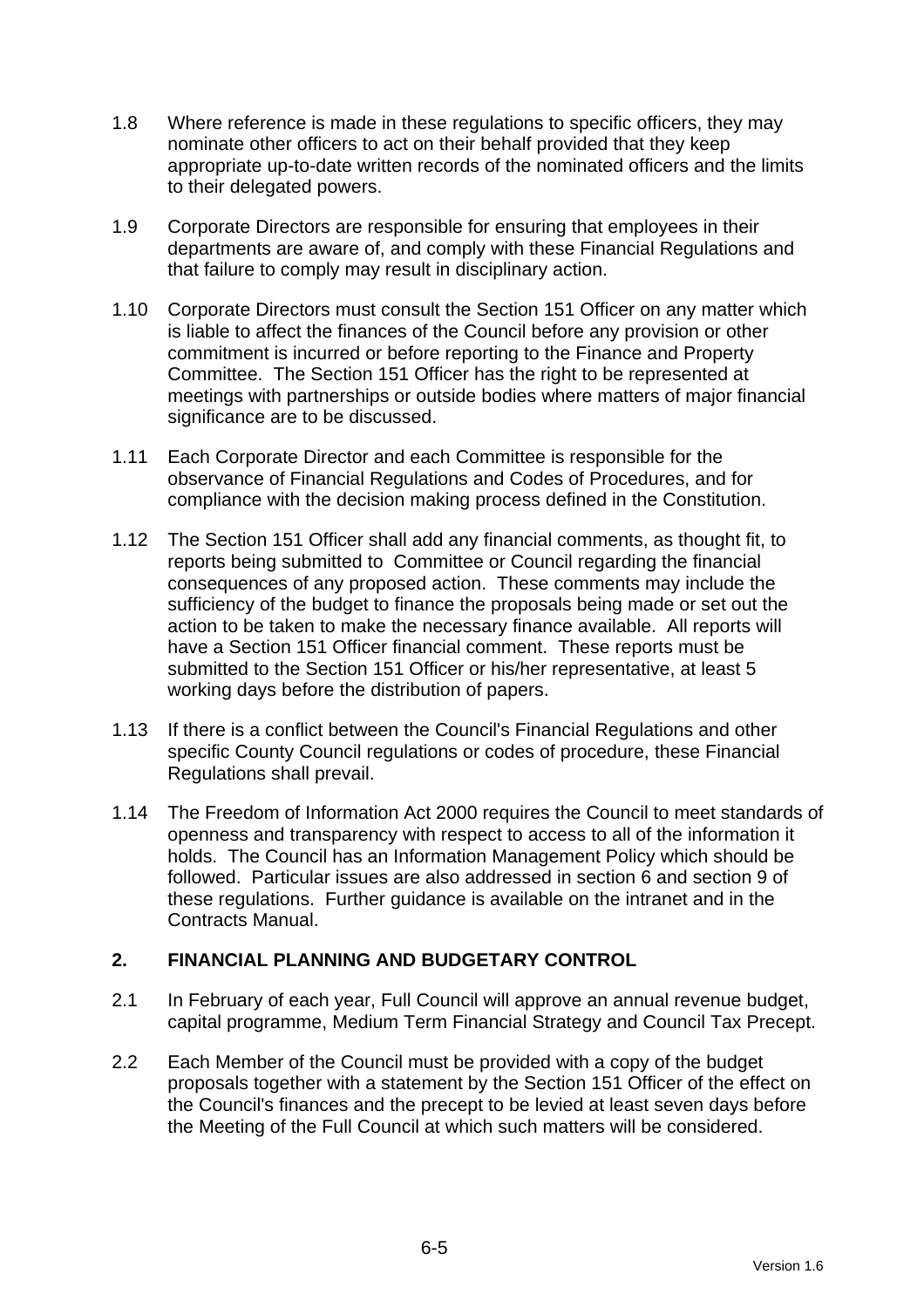- 2.3 It is the responsibility of all Committees, in consultation with the relevant Corporate Directors, to monitor and control the budgets approved for the year.
- 2.4 Amounts provided under each heading of the approved annual revenue estimates must not be diverted to other purposes except as allowed by Financial Regulations.
- 2.5 The inclusion of items in the approved revenue estimates constitutes authority to incur expenditure, subject to the regulations for procurement of Goods, Services and Works, except where the Council, Committee or Financial Regulations of the Council has placed a restriction on any item. Where items cannot be identified from the approved revenue estimates, authority for expenditure on those items must be obtained from the appropriate decision making body within the Council depending on the amount.
- 2.6 Where external funding is available to cover additional revenue expenditure, Corporate Directors must obtain the approval of Finance and Property Committee for the additional expenditure.
- 2.7 Where expenditure is required on items not included within the approved budget, and which cannot be funded within the regulations for virement Corporate Directors must obtain approval from the Finance and Property Committee.
- 2.8 Capital expenditure is not authorised until the necessary regulations have been complied with and a business case accepted by Finance and Property Committee and/or Policy Committee.
- 2.9 Where a Committee wishes to take a course of action which has financial implications contrary to the advice provided by the Section 151 Officer, the Section 151 Officer may submit a report to this effect to Policy Committee.
- 2.10 The Section 151 Officer must submit a report to the Full Council on each year's final accounts as soon as practicable, and in accordance with the statutory Accounts and Audit Regulations.

## **3. REVENUE EXPENDITURE**

## **3.1 Preparation of Revenue Budgets**

- 3.1.1 Revenue budgets must be prepared within the Budget and Policy Framework and the resource allocation limits prescribed by the Council.
- 3.1.2 Detailed annual revenue budgets must be prepared in accordance with all instructions on budgeting issued by the Section 151 Officer. It is the responsibility of Corporate Directors to ensure that detailed budget preparation takes place, that the amounts included are realistic, and that there has been correct application of budget conventions and procedures for their service.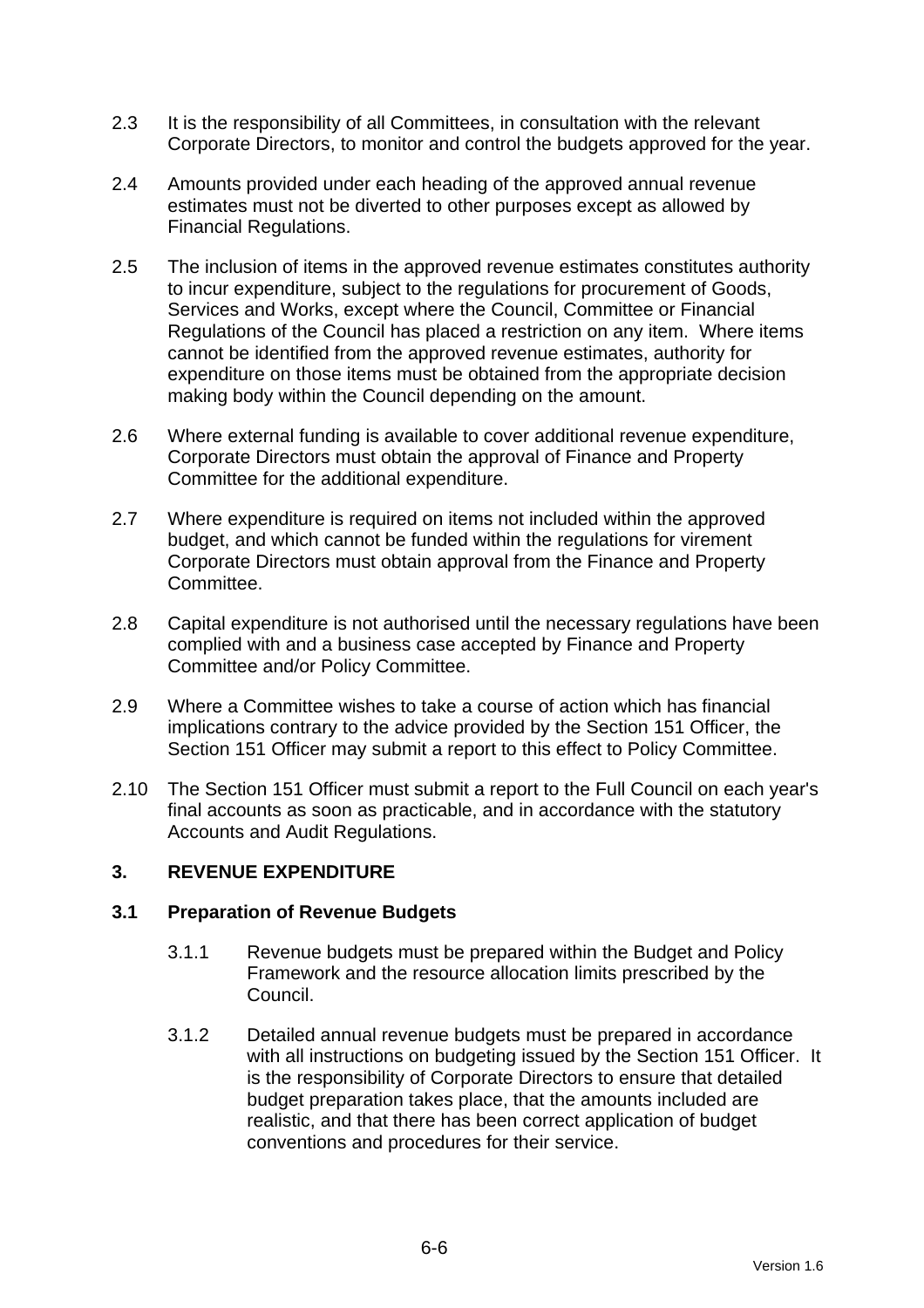- 3.1.3 Where there is uncertainty about the proper approach to be adopted in preparing a budget, guidance should be sought from the Section 151 Officer.
- 3.1.4 The Section 151 Officer will, during the year, seek approval from Finance and Property Committee for allocations from the General Contingency approved by Council.
- 3.1.5 Where external income arises from a set scale of charges, fees etc., the Corporate Director must review the level of fees at least once a year in consultation with the Section 151 Officer. Revised fees must be agreed by the relevant Committee.

## **3.2 Control of Revenue Budget**

- 3.2.1 Corporate Directors and Committees are responsible for controlling expenditure within approved budgets. To assist them with this, virement of budget provision from one budget head to another may be permitted.
- 3.2.2 Variation between any budget head and actual expenditure or income which cannot be covered within the rules for virement must be reported to the Finance and Property Committee after consultation with the Department's Corporate Director and the Section 151 Officer.
- 3.2.3 Where new policies or significant variations to existing policies or practices are proposed, a report must be presented to Policy Committee providing details of the financial implications of the proposed policies for the current year and two further years.
- 3.2.4 A Corporate Director's authority to incur expenditure, for which provision has been made in the detailed annual revenue budget and which is in accordance with Council policies, is subject to the procurement regulations and the conditions below.

## **3.3 Special Items**

## **1. Use of Consultants, Individuals as Contractors and Special Advisors**

- 3.3.1.1 Unless prior approval has been obtained from Policy Committee to engage consultants (e.g. as part of an approved capital programme), the following regulations apply in addition to the normal procurement rules:-
- 3.3.1.2 Corporate Directors may employ consultants, individuals as contractors or specialist advisors provided that there is sufficient budget provision and an annual report is made to the Policy Committee on the use of this discretion.
- 3.3.1.3 If the estimated value of the contract is **over £50,000** prior approval must be obtained from the Chief Executive and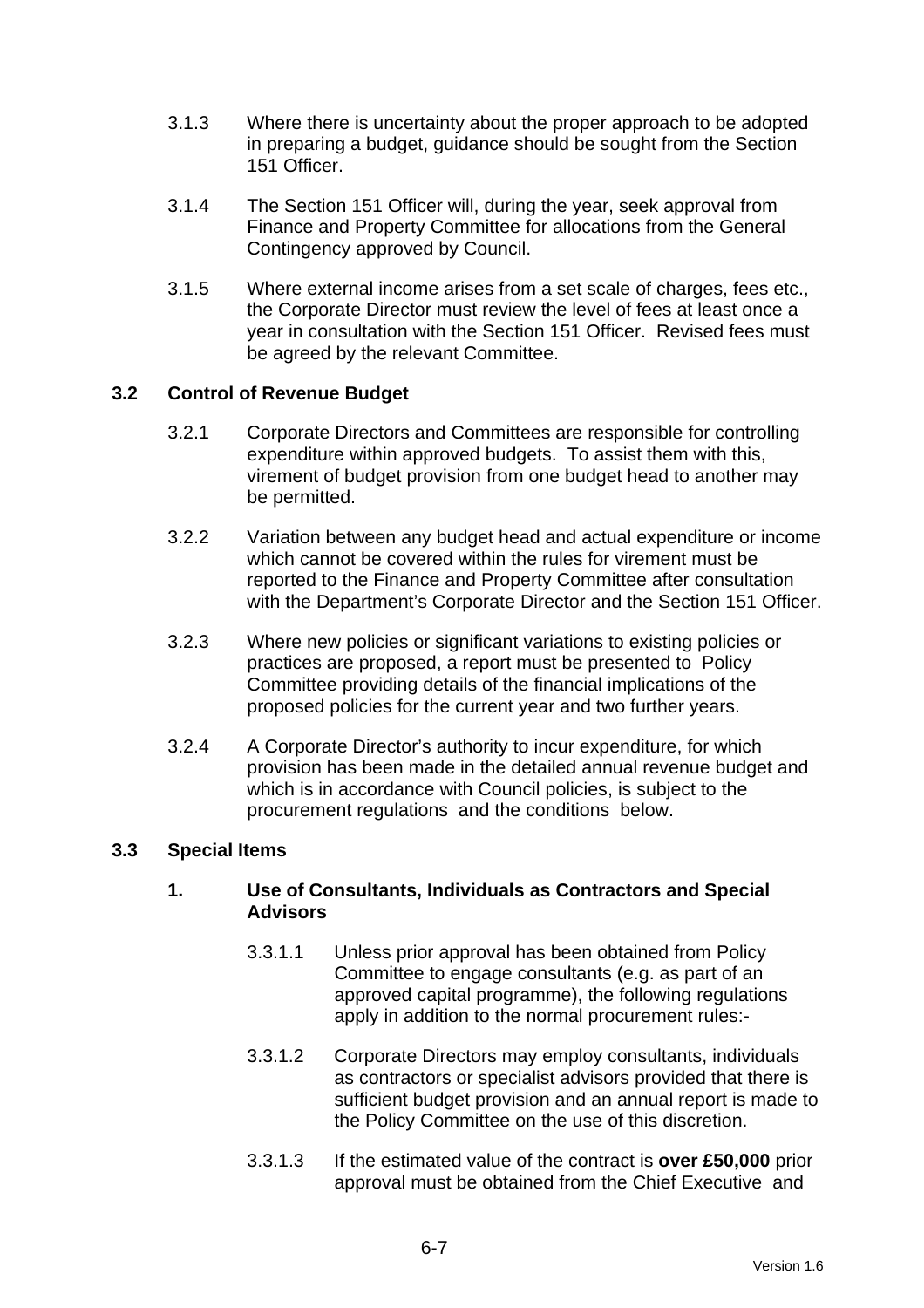the Section 151 Officer. Requests for approval must be submitted on the approved form. (NB Regardless of value, all consultants must be procured in accordance with procurement procedures.)

- 3.3.1.4 Where contracts need to be extended and the total value of the whole contract will **exceed £50,000,** further permission must be obtained from the Chief Executive and the Section 151 Officer before the contract is extended.
- 3.3.1.5 When employing individuals as consultants, contractors or specialist advisors, Corporate Directors must determine whether the nature of their employment is 'Employed' or 'Self Employed' as set out in the guidance note IR56 issued by HM Revenue and Customs. The Authority has produced some guidance and a form to help with this assessment. If a Consultant or Contractor is deemed to be 'Employed' the Corporate Director must arrange for the Consultant or Contractor to be paid through the Authority's payroll.

#### **2. Leases**

- 3.3.1.6 All leases or credit arrangements **over £6,000** which are not for Land and Buildings must be approved by the Section 151 Officer before they are entered into.
- 3.3.1.7 For leases of Land and Buildings, separate regulations must be followed.

## **3. Grants to External Bodies**

3.3.3.1 Grant aid as defined in the grant aid strategy must be approved by the Grant Aid Sub-Committee.

## **4. Loans to External Bodies**

3.3.1.8 All proposals for loans to individuals or outside bodies should be accompanied by an appropriate risk assessment. Loans to individuals or outside bodies must be approved by Policy Committee.

## **5. State Aid**

3.3.1.9 State Aid is financial aid or other advantage to business from a Member State of the EU which meets all the criteria in Article 87(1) of the EC Treaty. State Aid, which could distort competition and affect trade by favouring certain undertakings or the production of certain goods, is incompatible with the common market unless there is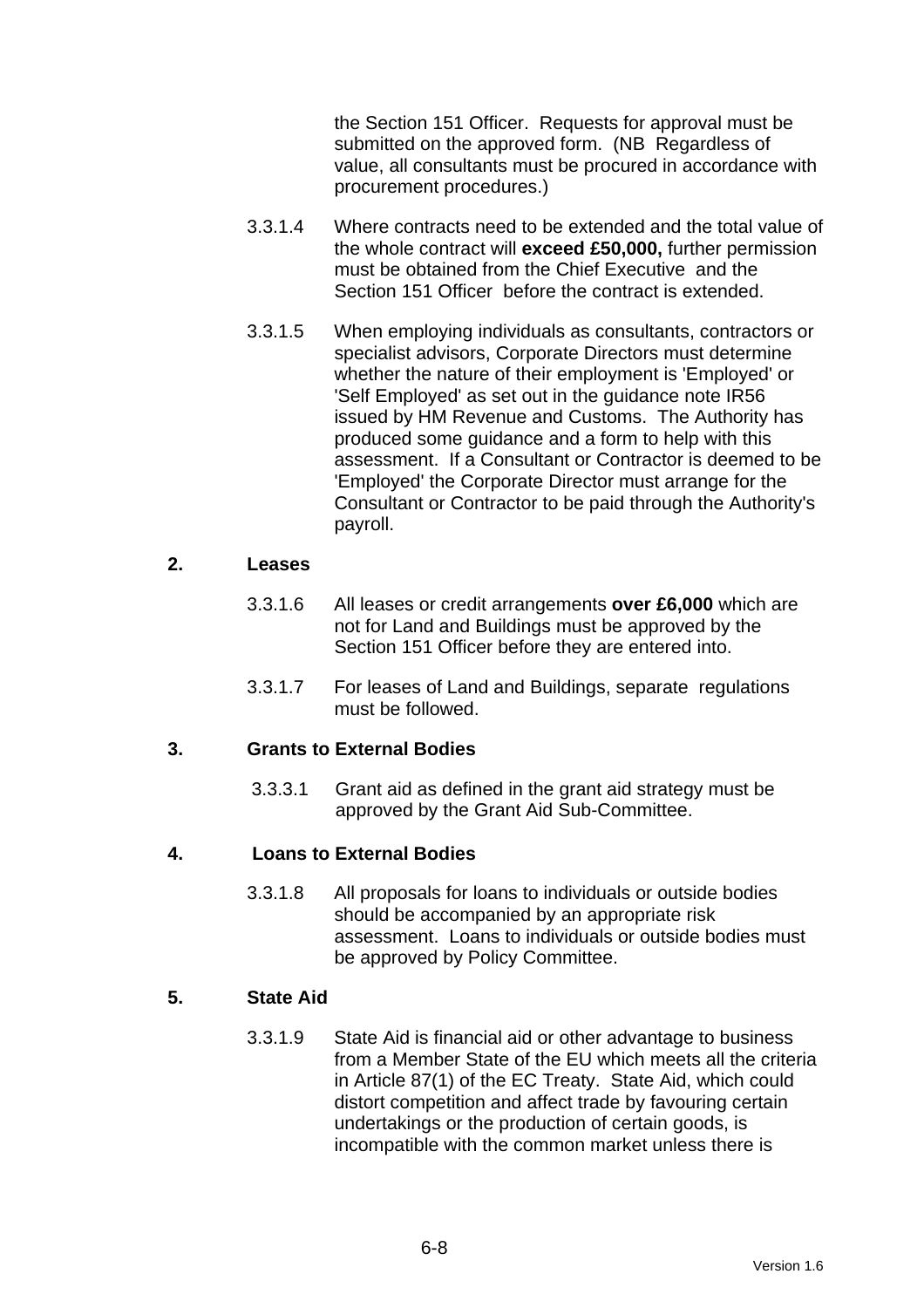special provision for it within the EC Treaty (usually through certain types of block exemption).

- 3.3.1.10 There are four characteristics of State Aid:
	- 3.3.1.10.1 **it is granted through the State or through State resources** (including public funds administered through Local Authorities);
	- 3.3.1.10.2 **it favours certain undertakings or production of certain goods** – ie by conferring an advantage to an entity engaged in economic activity (which can include voluntary and non profit making public or private bodies when they engage in activities which have commercial competitors);
	- 3.3.1.10.3 **it distorts or threatens to distort competition** by actually or potentially strengthening the position of the recipient in relation to competitors. Virtually all selective aid will have this potential regardless of the scale of the potential distortion;
	- 3.3.1.10.4 **it affects trade between Member States.** Most products or services are traded between Member States, therefore, almost any selective aid for business activities is capable of affecting trade between States, even if the business itself does not trade directly with Member States.
- 3.3.1.11 State Aid can take many forms including grants, subsidies, preferential interest rates, loans with preferential terms, acquisition of land either gratuitously or on favourable terms, provision of goods or services on favourable terms, reimbursement of costs in the event of success, capital transfers and many other actions. Some forms of public private partnerships and contracts are not open to competitive tendering.
- 3.3.1.12 The rules on State Aid are lengthy and complex and therefore if there is any concern about activities or proposals possibly contravening these rules then specific advice on the circumstances should be sought from Legal and Democratic Services. See the state aid website.

## **3.4 Virement**

3.4.1 The transfer of budget provision from one budget head to another is permitted as follows: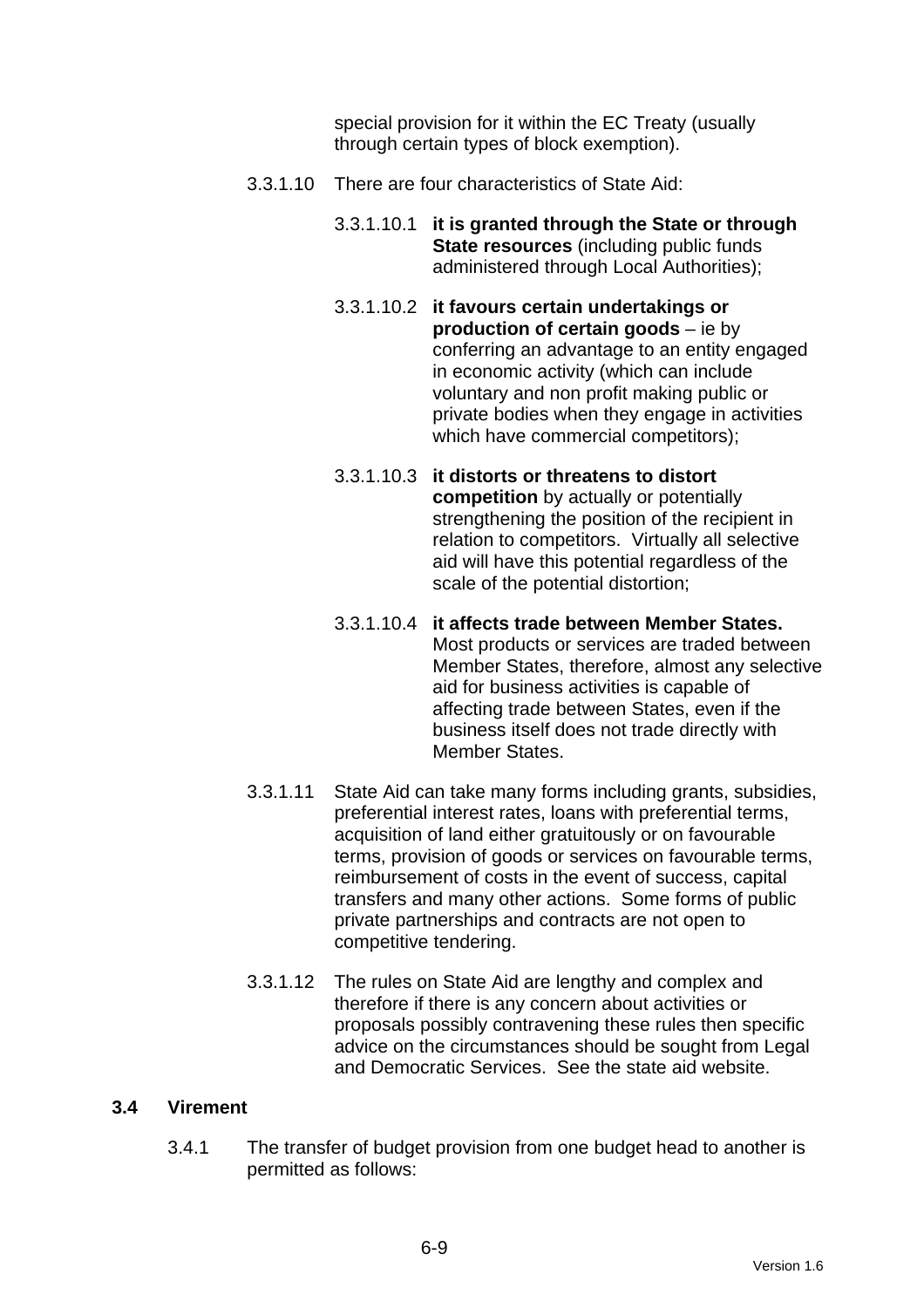- a. **up to £50,000** (£100,000 within the Highways Maintenance budget) within a Committee's revenue budget - by a Corporate Director and the Section 151 Officer;
- 3.4.1.1 **up to £200,000** within a Committee's revenue budget by the Finance and Property Committee;
- 3.4.1.2 **up to £200,000** between the revenue budgets of two or more committees - with the agreement of both or all the relevant committees and the Finance and Property Committee;
- 3.4.1.3 **over £200,000** within or between the revenue budgets of Committees - by the Finance and Property Committee.
- 3.4.2 Where the Section 151 Officer considers that any proposed virement causes a variation to existing policy, s/he may require the Corporate Director to present a report to Policy Committee setting out the reasons for the virement.
- 3.4.3 A Corporate Director may incur expenditure which is essential to meet any immediate needs created by a sudden emergency, subject to this action being reported immediately to the Chief Executive and the Section 151 Officer, and to the next Finance and Property Committee.
- 3.4.4 When a sudden emergency arises, Corporate Directors must keep a separate record of the essential expenditure incurred in connection with the emergency until advised by the Section 151 Officer that separate records are no longer required.

## **3.5 Monitoring of the Revenue Budget**

- 3.5.1 Corporate Directors must ensure that budgets are monitored via the Council's Business Management System. Corporate Directors will report at least quarterly to the relevant Committee and Finance and Property Committee regarding the actual income and expenditure compared with the budget. Explanations of significant variations must be made available to the Section 151 Officer when requested, together with proposals for avoiding any continuing budget problems.
- 3.5.2 Each Corporate Director, in conjunction with the Section 151 Officer, must prepare an annual report for the relevant Committee and Finance and Property Committee comparing actual expenditure for the year with the revenue budget. Explanations for significant variations must be provided by the Corporate Director.
- 3.5.3 The Section 151 Officer must prepare an annual report to Full Council for all budgets, comparing the actual expenditure for the year with the agreed revised estimate for the year and explanations of significant variations. Budgets may be carried forward to the following year after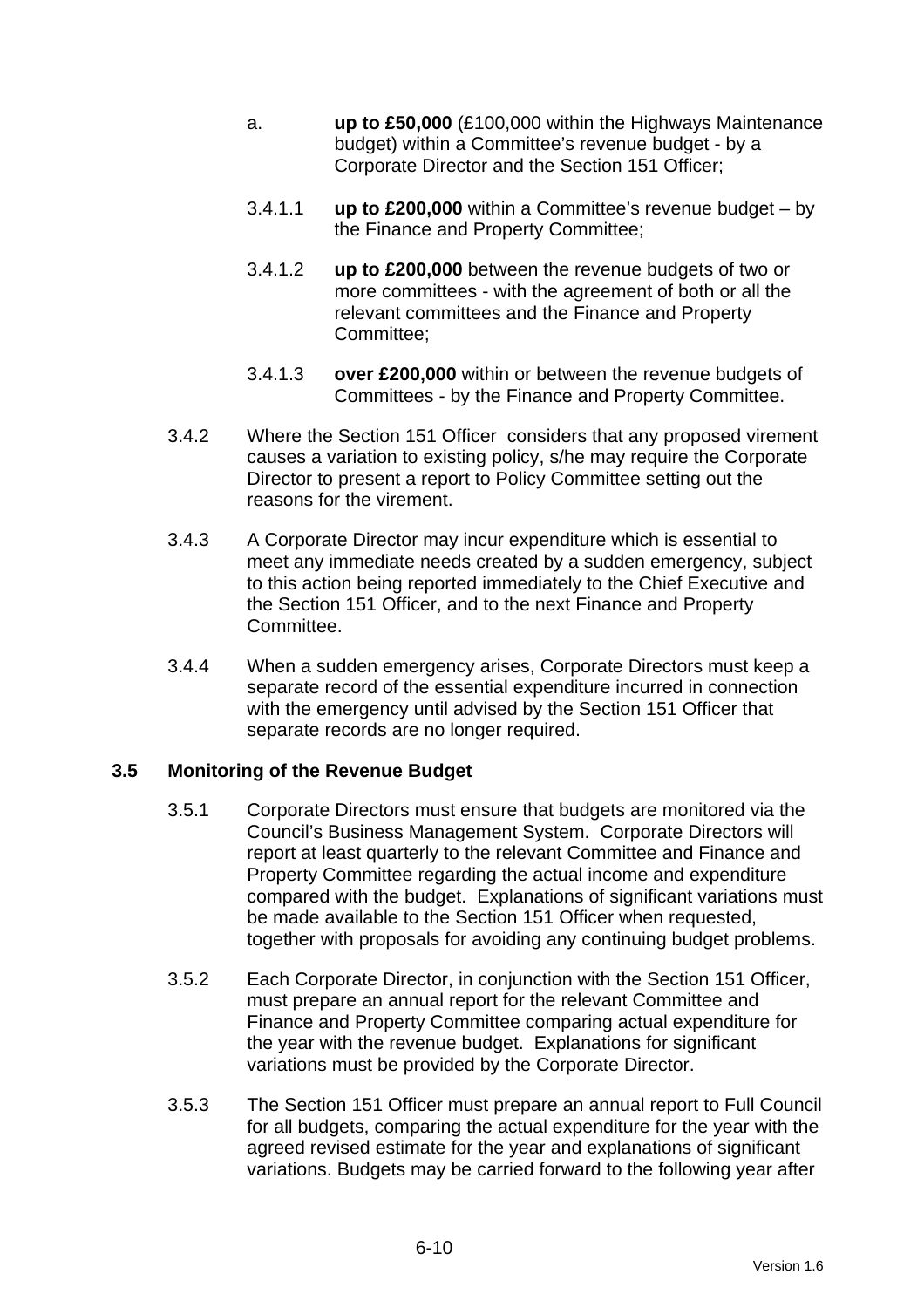consideration by Finance and Property Committee and approval by Council. Other reserves may be created from budget underspending for specific purposes, subject to approval by Finance and Property Committee.

3.5.4 The annual surpluses and deficits of Trading Organisations will be carried forward in an 'Earmarked Reserve'. The level of these reserves will be kept under review by the Section 151 Officer and reported annually to Finance and Property Committee.

## **4. CAPITAL EXPENDITURE AND OTHER MAJOR PROJECTS**

#### **4.1 Management of Projects**

4.1.1 All projects will be managed using a best practice project management methodology eg PRINCE2 by suitably experienced project managers with project reviews at key milestones which meet Gateway Review standards.

#### **4.2 Inclusion of schemes in the Capital Programme**

- 4.2.1 Schemes can be added to the Capital Programme by:
	- 4.2.1.1 the Annual Review Process that culminates in the approval of the County Council's budget each February; or
	- 4.2.1.2 decisions taken during the year on an ad-hoc basis where the schemes are fully funded from external sources; or
	- 4.2.1.3 decisions taken during the year on an ad-hoc basis where additional County Council funds are required.

The processes are shown schematically in the attached decision tree.

- 4.2.2 All proposed schemes, or programmes of work, should include a business case appraisal which has been carried out before detailed design work begins, and, where appropriate, the full lifecycle costs of the investment and the impact on future budgets.
- 4.2.3 The options appraisal report should include:
	- 4.2.3.1 how each scheme, or programme of work, relates to the approved Council objectives and what other options have been considered, what consultation has been undertaken and what the anticipated outcomes are;
	- 4.2.3.2 the estimated capital costs;
	- 4.2.3.3 the estimated revenue costs for each of the first three years of the scheme or programme of work, including the eventual revenue costs for a full year of operating the scheme or programme of work.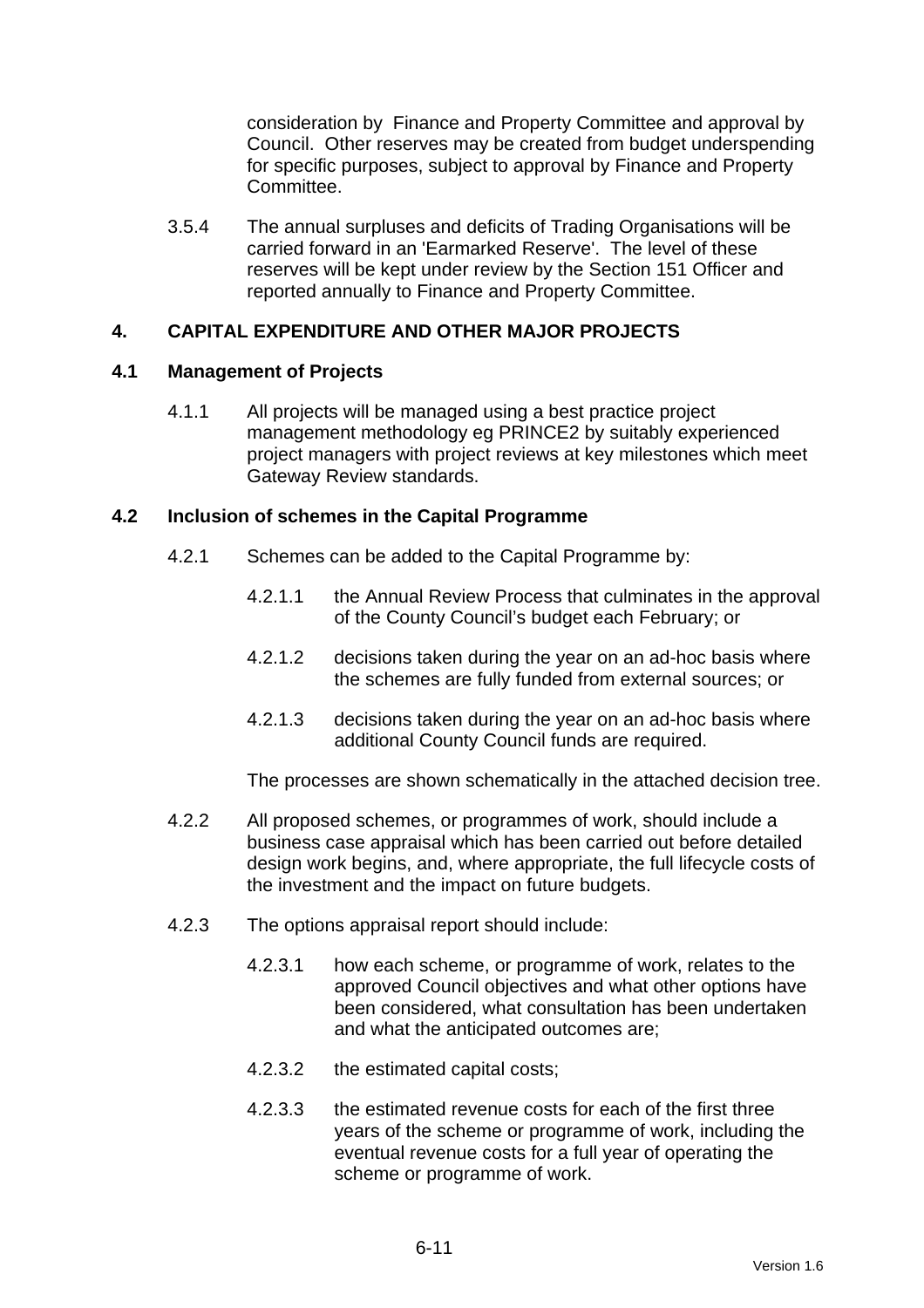- 4.2.4 All proposals for capital expenditure that require additional resources to be found by the County Council should be considered initially by the Corporate Asset Management Group (CAMG) who will advise on the relative priority of future capital schemes, in accordance with the agreed prioritisation criteria within the Capital Strategy. Approval must then be obtained as follows:
	- 4.2.4.1 for schemes being considered through the Annual Review process, CAMG will make recommendations to the Member Reference Group who, in turn, will make recommendations to the Corporate Leadership Team (CLT). CLT will then make their recommendations to Policy Committee for approval;
	- 4.2.4.2 for schemes arising during the budget year on an ad-hoc basis, CAMG will consider and advise the Member Reference Group who, in turn, will advise and seek approval from Policy Committee.
- 4.2.5 The outcome of the Annual Review process is the capital programme approved by Council which includes the schemes approved for the forthcoming financial year and the two following years.
- 4.2.6 Where proposals are made for additional schemes during the year, or for cost variations to existing schemes, decisions can be taken as follows:
	- 4.2.6.1 schemes, or variation increases, **up to £250,000** by the Section 151 Officer after consultation with the Chairman of the Finance and Property Committee;
	- 4.2.6.2 schemes, or variation increases, **over £250,000 and up to £2 million** by Finance and Property Committee;
	- 4.2.6.3 schemes, or variation increases, **over £2 million** by Council.
- 4.2.7 After approvals have been obtained, Latest Estimated Cost (LEC) reports should be prepared and presented before tenders are sought.
- 4.2.8 All schemes with an estimated cost **over £7.5 million** are subject to the following additional requirements:
	- 4.2.8.1 a report on alternative design proposals is taken to Finance and Property Committee;
	- 4.2.8.2 no detailed design work is undertaken prior to the report being approved.
- 4.2.9 Where major projects are being procured through a 'Private Finance Initiative' (PFI) or 'Public Private Partnership' (PPP), an options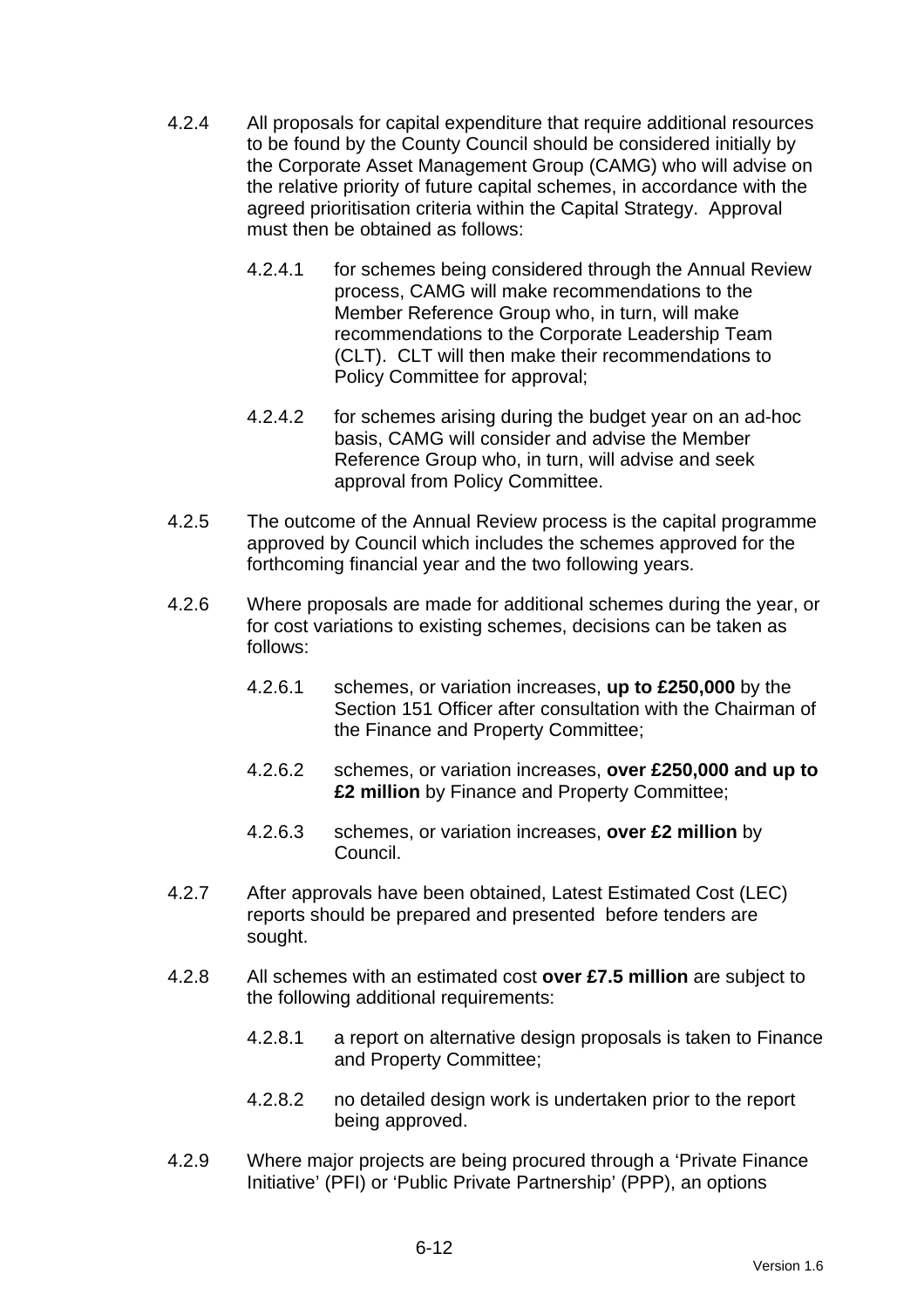appraisal report should be prepared and approval must be obtained from Council before bids are invited.

## **4.3 Content of Bids for Capital Expenditure**

- 4.3.1 All bids for capital expenditure must be prepared by Corporate Directors in the form laid down by the Section 151 Officer.
- 4.3.2 The advice of an appropriate technical officer must always be sought before a scheme is included in any capital programme. The appropriate technical officers are shown below:

| <b>Area of Activity</b>                   | <b>Technical Officer</b>                  |  |
|-------------------------------------------|-------------------------------------------|--|
| Building, Construction and associated     | Service Director, Transport, Property and |  |
| works                                     | Environment                               |  |
| <b>Civil Engineering works</b>            | Corporate Director, Environment and       |  |
|                                           | <b>Resources</b>                          |  |
| Computer technology                       | Service Director, ICT                     |  |
| Expenditure over £100,000 relating to the | Service Director, Transport, Property and |  |
| management of Council Land, Building      | Environment                               |  |
| and Property                              |                                           |  |
| Change of use of land, buildings or       | Service Director, Transport, Property and |  |
| property                                  | Environment                               |  |
| New or replacement land, buildings or     | Service Director, Transport, Property and |  |
| property                                  | Environment                               |  |

- 4.3.3 Construction schemes should not normally be included in the first year of a capital programme unless the following criteria have been considered and the risks evaluated:
	- 4.3.3.1 purchase, lease or lease option of the land or property has been completed. In the case of transportation and land reclamation projects, a right of entry should have been obtained;
	- 4.3.3.2 outline planning permission should have been obtained, where appropriate, especially if the development involves a change of use or is a new development;
	- 4.3.3.3 the sources of funding, including any grants or contributions from outside organisations, have been finalised - except for land reclamation projects where grant notification is not normally received until the year of the project;
	- 4.3.3.4 the service department has prepared a detailed brief for the project which has been agreed with the relevant technical officer who will carry out the design;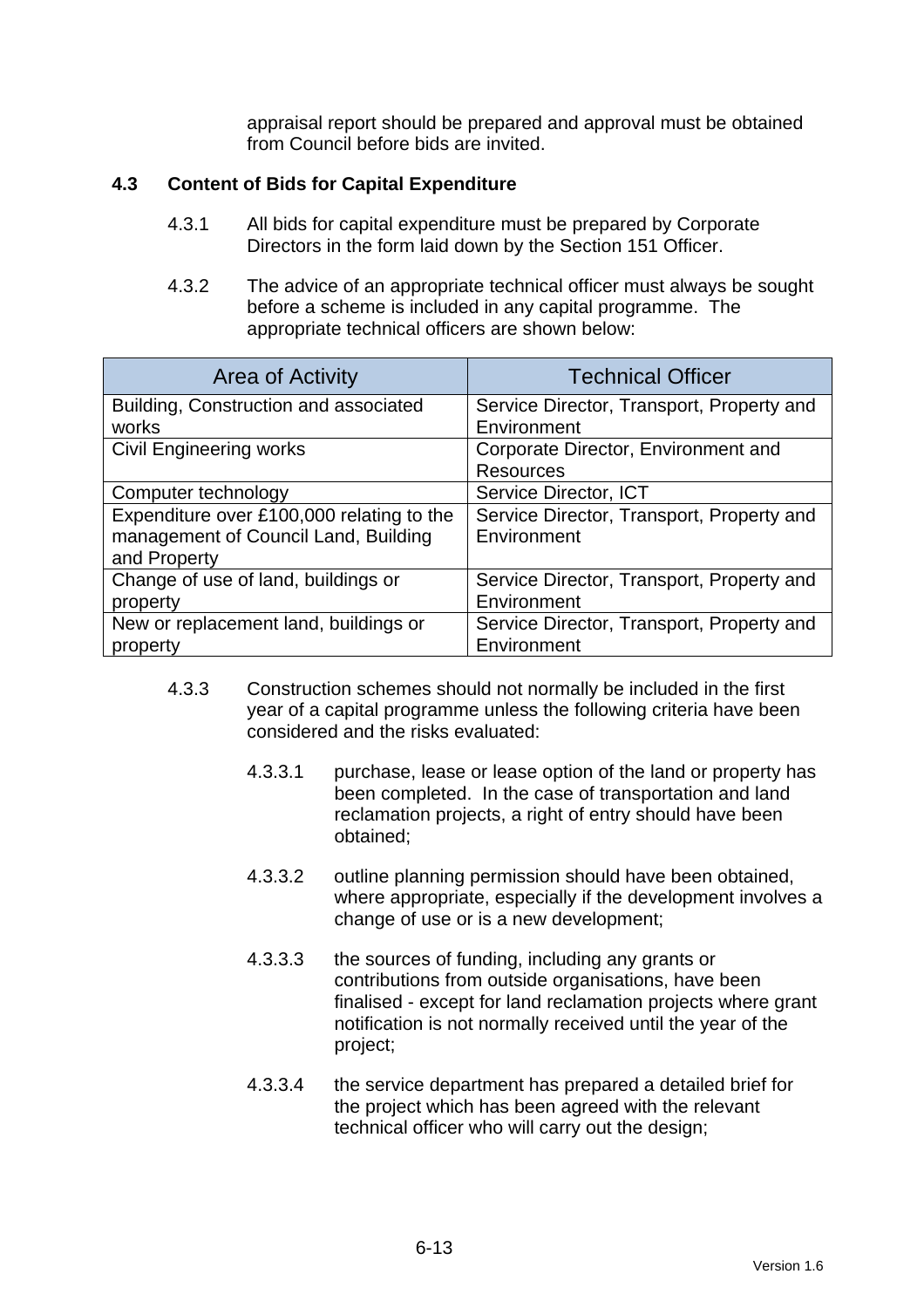- 4.3.3.5 the Service Director, Transport, Property and Environment has confirmed that the proposal complies with Corporate Property Policies;
- 4.3.3.6 a proper assessment of the time-scale required for the project has been made;
- 4.3.3.7 where existing property is affected by the proposed development, the service department has agreed proposals for dealing with staff or clients who might be temporarily displaced during construction; and
- 4.3.3.8 relevant sustainability issues.
- 4.3.4 The capital programme for each Committee must be prepared within the block allocation and individual scheme approvals approved by Finance and Property Committee. All costs should be at estimated out-turn prices, unless otherwise determined by the Section 151 Officer.
- 4.3.5 The revenue costs of all schemes in the capital programme must be assessed each year. The staffing, lifecycle maintenance and other running costs must be included in the revenue budget. The financing costs for expenditure funded by borrowing or leasing will be calculated by the Section 151 Officer and included within the overall revenue budget.

## **4.4 Feasibility Studies**

- 4.4.1 The appropriate technical officer can carry out preparatory work on any scheme included in the approved capital programme. The costs of this work must be charged to that scheme. If for any reason the scheme does not go ahead, then the costs of preparatory work undertaken must be charged to the revenue budget of the Committee concerned, which will need to make available sufficient budget cover for this. In practice, this means that the technical officer should not carry out preparatory work unless an undertaking has been secured for the funding of any abortive costs from the service department.
- 4.4.2 Design work must not take place on schemes which are not included within the approved capital programme unless written approval has been obtained from the Chief Executive and the Section 151 Officer.
- 4.4.3 The appropriate technical officer can carry out feasibility work on any other scheme not in the approved capital programme subject to:
	- 4.4.3.1 the Corporate Director agreeing to the cost being met from its revenue budget for the year; and
	- 4.4.3.2 prior approval from the Section 151 Officer has been obtained if the estimated cost of the feasibility study is **over £25,000.**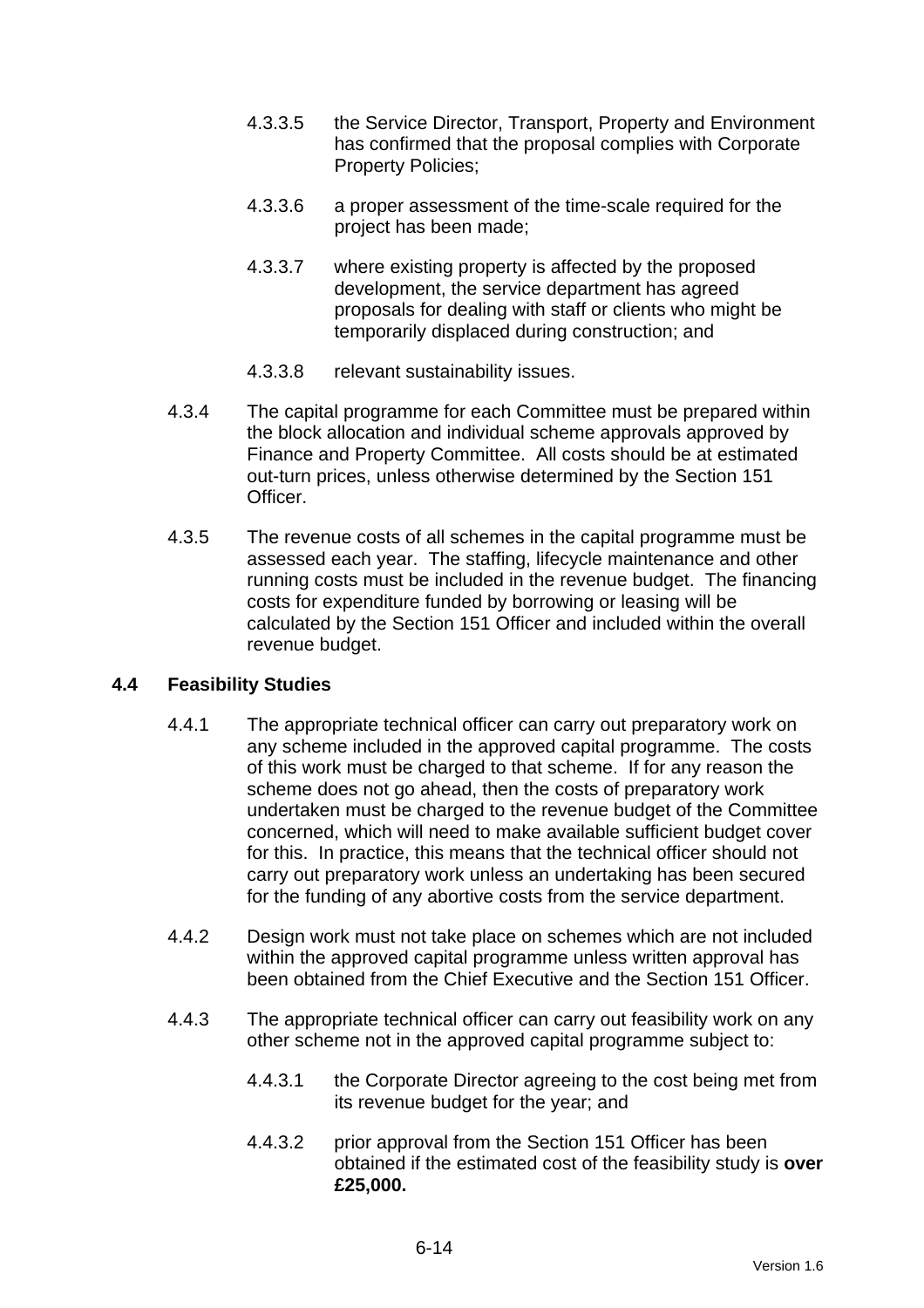## **4.5 Reports on "Latest Estimated Costs" of Proposed Schemes**

- 4.5.1 Corporate Directors must take a report to Finance and Property Committee setting out the latest estimated costs of all proposed capital schemes where the capital cost is over £1 million. The report must be made after detailed design work has been completed but before tenders are invited and should contain:
	- 4.5.1.1 Capital costs analysed into:
		- 4.5.1.1.1 land acquisition;
		- 4.5.1.1.2 construction costs;
		- 4.5.1.1.3 acquisition of plant, equipment and furniture;
		- 4.5.1.1.4 professional fees and project management costs;
		- 4.5.1.1.5 any other relevant costs.
	- 4.5.1.2 Revenue costs identified and analysed into:
		- 4.5.1.2.1 staffing costs;
		- 4.5.1.2.2 other running costs;
		- 4.5.1.2.3 financing costs;
		- 4.5.1.2.4 lifecycle maintenance costs.

In addition to total costs, the phasing of these costs over financial years should also be shown. If the costs exceed the existing capital programme provision for that scheme, the report must contain a statement on how these extra costs can be contained within the approved total capital programme or, if further capital funds are required, approval to increase the capital programme must be sought from the appropriate body within the Council.

- 4.5.2 For all schemes in the capital programme estimated to cost between £250,000 and £1 million**,** the Corporate Director, in conjunction with the appropriate technical officer, must submit a report on the latest estimated costs of the scheme to the Section 151 Officer and to the Finance and Property Committee.
- 4.5.3 Where the gross costs of an existing capital scheme exceed the approved budget, further approval for the increased costs (the capital variation) must be obtained. The requirement to submit an LEC report remains.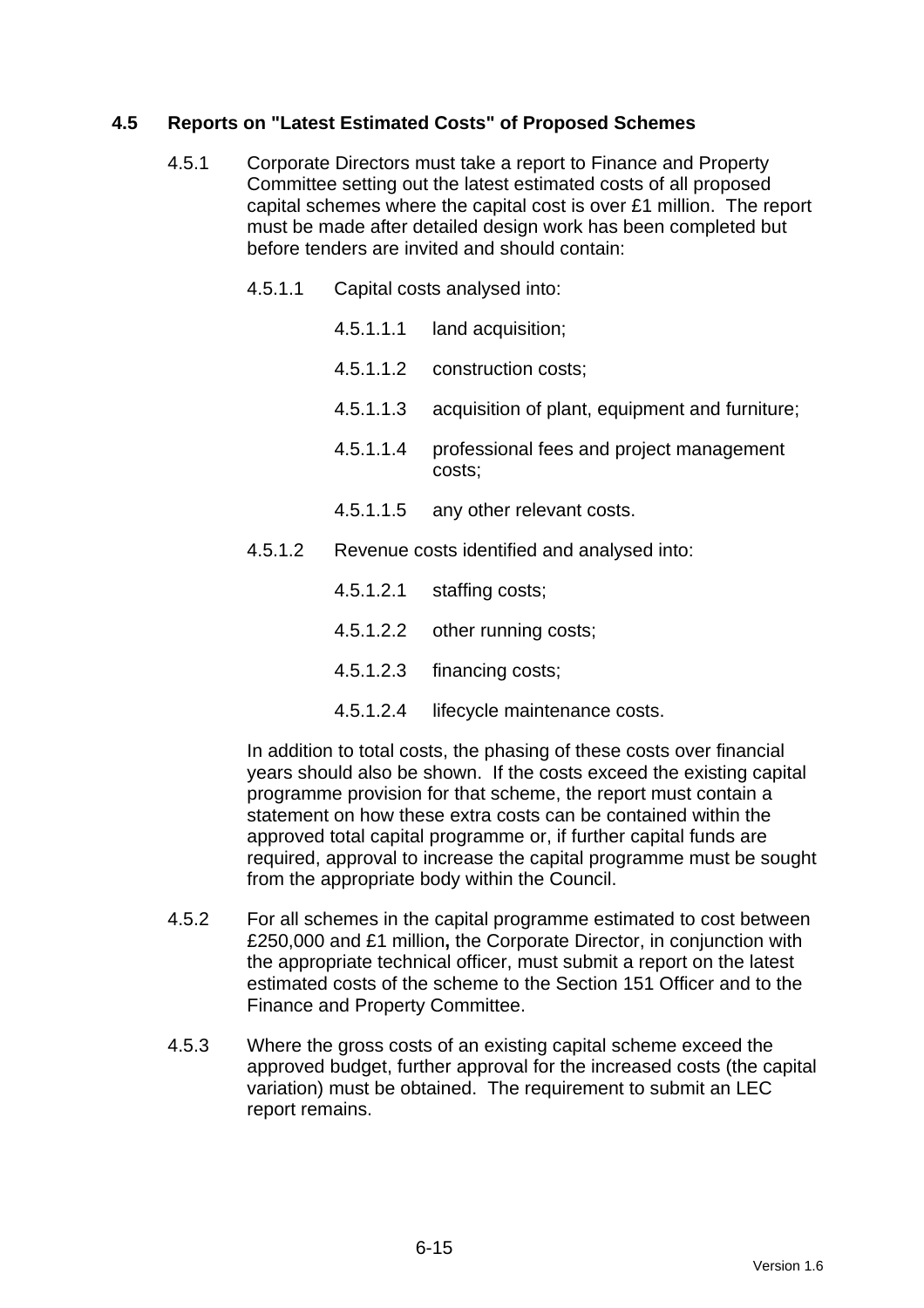#### **4.6 Budgetary approval prior to Contract Award**

 Where the preferred tender exceeds the LEC or Capital Programme estimate, Corporate Directors must submit a revised LEC report and obtain all necessary approvals for the additional expenditure needed before accepting the tender.

 Each Corporate Director must keep a record of the difference between accepted tenders and capital programme provisions.

 The accepted tender cost becomes the figure included in the capital programme. If this gives rise to a variation in professional fees, the Section 151 Officer should be informed so that an amendment can be made to the capital programme.

 The award of contracts must comply with the procedures for the procurement of Goods, Services and Works and the guidance in the Contracts Manual.

#### **4.7 Post-Project Evaluations**

- 4.7.1 For completed projects, post-project evaluations must be carried out by the Corporate Asset Management Group and a report submitted to Finance and Property Committee as follows:
	- 4.7.1.1 projects **up to £5 million** for a sample of projects selected by Corporate Asset Management Group;
	- 4.7.1.2 projects **over £5 million** all projects.
- 4.7.2 The post project evaluation should normally address the following matters:
	- 4.7.2.1 out-turn costs vs original cost estimates and the reasons for any cost increases;
	- 4.7.2.2 breakdown of the professional fees incurred;
	- 4.7.2.3 actual timetable achieved vs original planned timetable and the reasons for slippage and delays;
	- 4.7.2.4 overall project outcomes and quality of project management;
	- 4.7.2.5 achievement of service objectives and benefits;
	- 4.7.2.6 lessons to be learned for future projects.
- 4.7.3 Technical officers should carry out a post project review for all their projects and report to the Corporate Director and, where different, the client, regarding the achievement of projected benefits and lessons to be learned for future projects.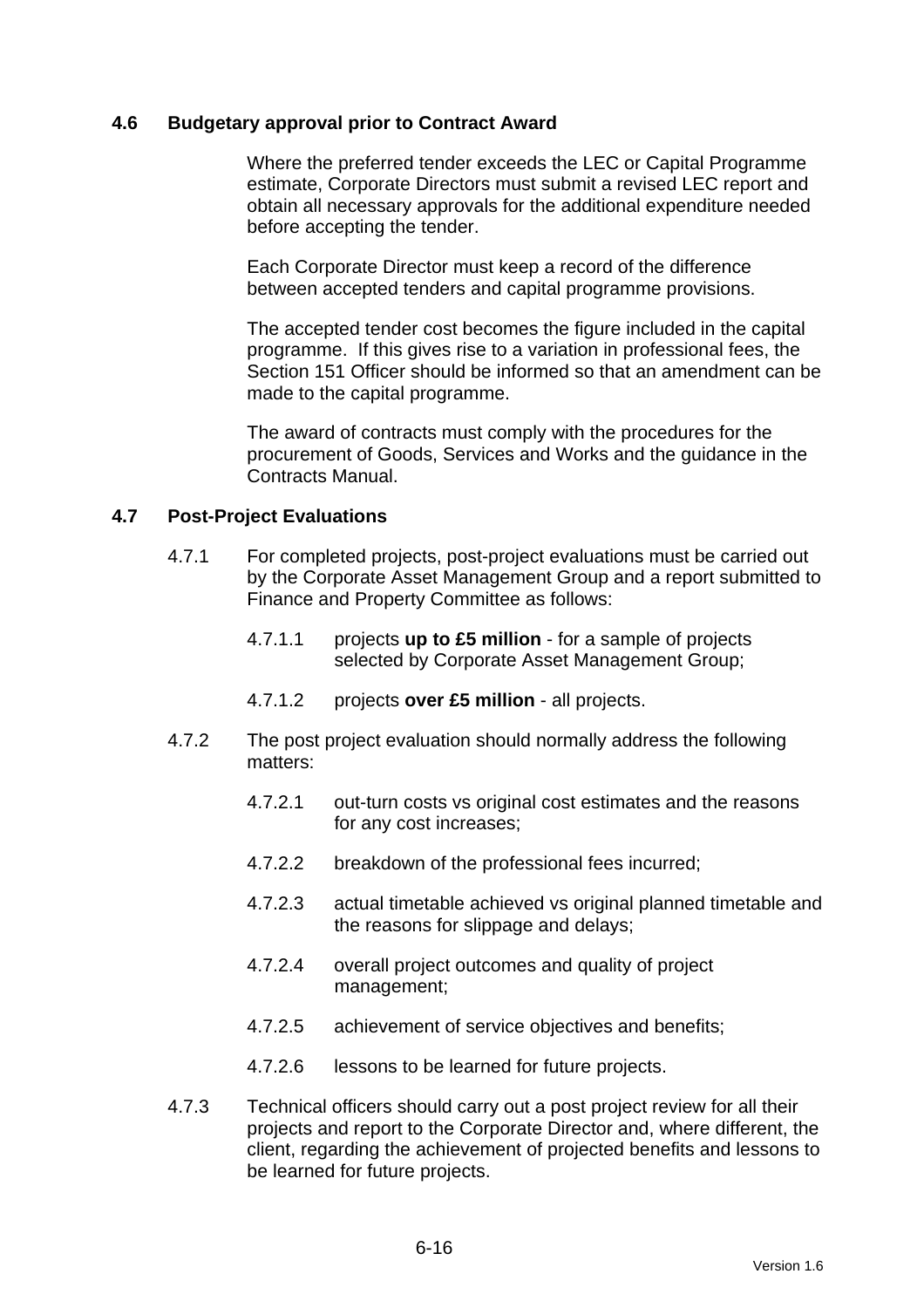## **4.8 Capital Financing**

- 4.8.1 The Section 151 Officer will make arrangements for the financing of capital expenditure in accordance with the CIPFA 'Prudential Code for Capital Finance' and the annual budget report approved by Council.
- 4.8.2 Decisions on leasing must be made by the Section 151 Officer, who will also determine whether proposed leases are 'finance leases' or 'operating leases'.

## **4.9 Capital Loans**

4.9.1 All proposals for loans to individuals or outside bodies should be accompanied by an appropriate risk assessment. Loans to individuals or outside bodies for regeneration purposes must be recommended by the Economic Development Committee for approval by the Finance and Property Committee or Policy Committee.

#### **4.10 Investment in Equities**

- 4.10.1 Investment in equity stock must be recommended by the Economic Development Committee for approval by the Finance and Property Committee or Policy Committee.
- 4.10.2 These restrictions do not apply to pension fund investments.

## **5. ACCOUNTING SYSTEMS**

- 5.1 All staff must comply with accounting instructions issued from time to time by the Section 151 Officer. Accounting systems should provide information that is useful for both stewardship and management responsibilities. Any new accounting systems and retention of associated records, or records of assets and liabilities and any changes to such systems must be approved by the Section 151 Officer.
- 5.2 The Council accepts the CIPFA Accounting Codes of Practice and the supporting guidance statements. Standards of accounting must accord with these codes of best practice.
- 5.3 Corporate Directors and Committees are responsible for ensuring that all opportunities to obtain Government grants and other external funding towards the expenditure of their Department are exploited.
- 5.4 All interim or final claims in respect of Government grant and reimbursements or contributions from outside bodies, other than those recovered by Sundry Debtor accounts, must be signed by the Section 151 Officer. Corporate Directors must supply such information as the Section 151 Officer considers necessary to enable successful claims to be made promptly to ensure a satisfactory cash flow is achieved. The Section 151 Officer will provide guidance on the information required to support grant claims.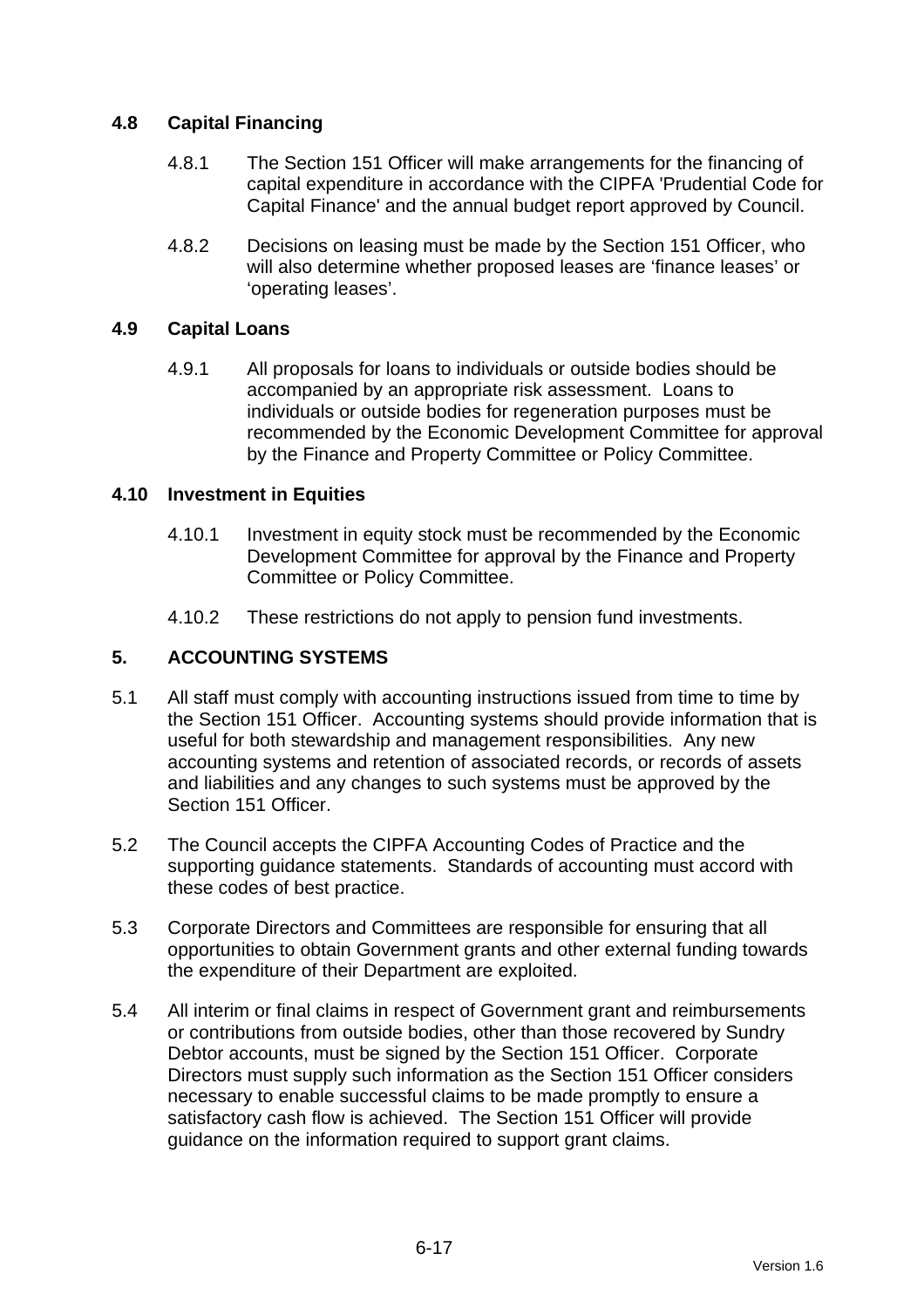- 5.5 Corporate Directors are responsible for ensuring that appropriate systems and procedures are in place for the proper transfer of all financial records and assets, eg stocks, stores, imprest accounts, inventories, valuables, cash, etc, when an officer ceases to be responsible for these items.
- 5.6 The accounting control systems must include:
	- 5.6.1 measures to ensure that the financial transactions of the Authority are recorded as soon as reasonably practicable and as accurately as reasonably possible;
	- 5.6.2 measures to enable the prevention and detection of inaccuracies and fraud, and the ability to reconstitute any lost records promptly and at reasonable cost;
	- 5.6.3 identification of the duties of officers dealing with financial transactions and division of responsibilities of those officers in relation to significant transactions.
- 5.7 At the end of each financial year, Corporate Directors must notify the Section 151 Officer of all outstanding expenditure relating to the previous financial year in such detail and by such date as may be required by the Section 151 Officer so that accounts can be prepared to meet statutory reporting requirements.

## **6. MANAGEMENT, RETENTION, SECURITY AND DISPOSAL OF RECORDS**

## **6.1 General**

- 6.1.1 All Nottinghamshire County Council records, whether electronic or paper-based, are subject to the Authority's Information Management Policy which establishes key principles for the management, retention, security and disposal of these records.
- 6.1.2 Corporate Directors are responsible for providing suitable storage for Departmental records and for ensuring compliance with corporate policies governing the management, retention, security and disposal of records within their Department.
- 6.1.3 All retained records must be held in a manner which allows speedy and efficient retrieval of information, having due regard for the appropriate security requirements.

## **6.2 Retention of Records**

- 6.2.1 All business records should be retained in accordance with the retention schedules contained in the Corporate Information Policy. .
- 6.2.2 Where uncertainty exists about individual documents or records, the nominated Departmental Information Officers should be consulted for guidance.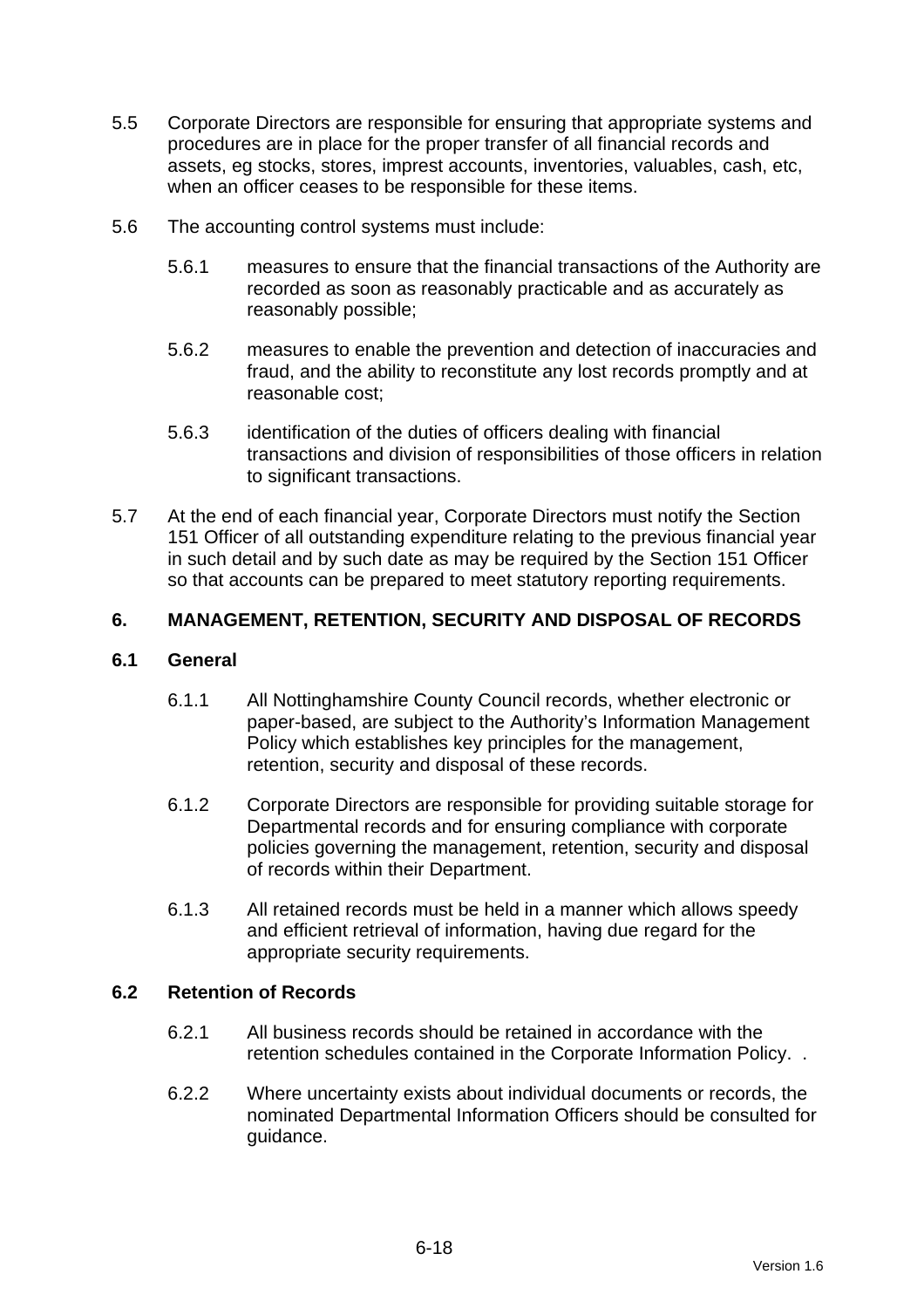## **6.3 Disposal of Records**

6.3.1 All records are subject to disposal policy standards which include the need to obtain prior authorisation and to maintain a record of the disposal. Officers seeking to dispose of business records must complete a records destruction form and follow the disposal guidance contained in the Information Management Policy.

## **6.4 Projects in receipt of European Grant Aid**

- 6.4.1 The European Commission has strict rules governing document retention periods and the format in which documents must be kept. All supporting documents for projects in receipt of European Grant Aid must be kept for the minimum retention period, and in the format, specified by the European Programme of which the project is part. Therefore, it is essential to check with the Managing Authority for the relevant Programme to confirm both the allowable format of documents to be retained and the retention period.
- 6.4.2 Before any original supporting documentation is destroyed, it is essential to confirm with the Managing Authority that the retention requirements have not been extended or changed.

## **7. ASSETS**

Assets include land and buildings, stocks and stores, cash, equipment and furniture, and electronic data.

## **7.1 Stocks and Stores**

- 7.1.1 Corporate Directors are responsible for ensuring that appropriate systems and procedures are in place for the safe custody and physical control of the stocks and stores in their Department. They must arrange for periodic stocktaking by an independent person to ensure that all items are checked at least once per annum or at such other frequency as the Section 151 Officer may agree. Test checks should be carried out from time to time.
- 7.1.2 Records relating to assets and the method and frequency of stores and inventory checks will be determined by the Section 151 Officer.
- 7.1.3 Departments should not hold excessive stocks and Corporate Directors must ensure that a periodic review of stock turnover and stock levels of all items is undertaken and that action is taken to dispose of excessive or obsolete stocks.
- 7.1.4 Corporate Directors must notify the Section 151 Officer each year of the value of stock held by their Department as at 31 March and must supply such other information relating to stocks and stores as may be required by the Section 151 Officer.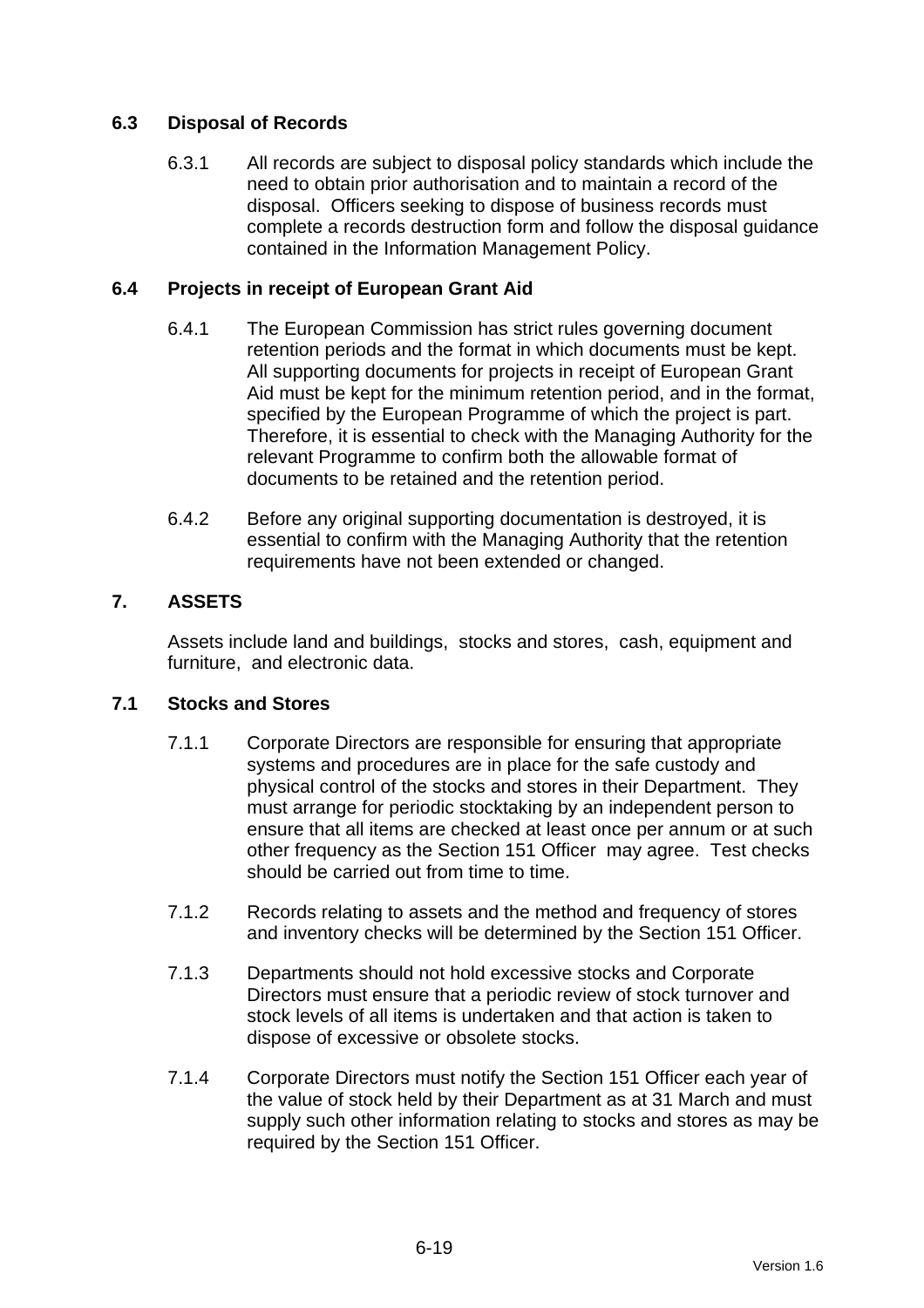- 7.1.5 Discrepancies revealed at a stock taking may be adjusted by the Corporate Director provided that it is under £1,000 in aggregate. Discrepancies over £1,000 must be reported to the Section 151 Officer who may authorise the necessary adjustment or refer any item to Internal Audit.
- 7.1.6 Surplus stocks, stores or materials must be disposed of in accordance with the procedures below:
	- 7.1.6.1 items estimated to realise **£500 or less** at the Corporate Directors' discretion;
	- 7.1.6.2 items estimated to realise **between £500 and £10,000** competitive quotations must be sought;
	- 7.1.6.3 items estimated to realise **more than £10,000** an appropriate number of tenders must be obtained (and retained) to demonstrate that best value has been obtained from the sale of the assets.

## **7.2 Cash, Equipment and Furniture**

- 7.2.1 Corporate Directors are responsible for maintaining appropriate security for all cash, furniture and equipment etc under their control.
- 7.2.2 Money held at premises must be placed in a cash box which must be kept locked and put in a secure place.
- 7.2.3 Safes must be kept locked and the key removed. Keys to safes, strong rooms and similar locked areas are to be stored securely at all times. The loss of such keys must be reported immediately. Master keys and spare safe keys should be stored securely at a separate location.
- 7.2.4 Where several officers use the same safe, each officer must use a separate lockable cash box for the monies they are responsible for.

## **7.3 Protection of Private Property**

- 7.3.1 Where an officer assumes responsibility for moveable property belonging to a private person, s/he must ensure that a formal itemised inventory is prepared promptly, and where possible, in the presence of two officers who must sign and date the inventory to certify its accuracy. The property must be held securely.
- 7.3.2 All valuables such as jewellery, watches and other small articles of a similar nature and documents of title must be kept in safe custody.
- 7.3.3 All reasonable steps must be taken to return the private property to its rightful owner. Where a significant cost has been incurred by the Council in providing safe custody, the cost should be recovered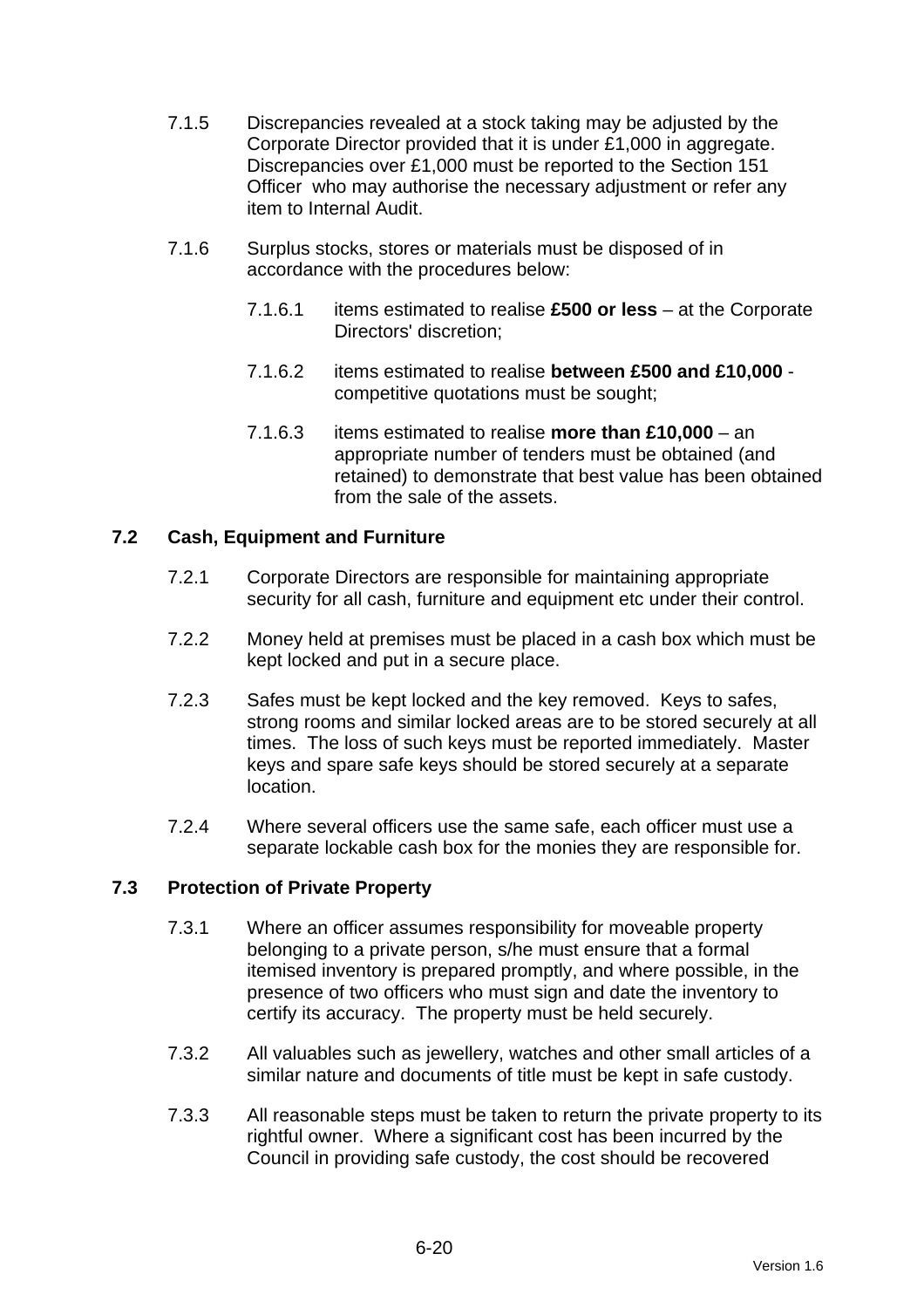before the property is returned and an official receipt provided for monies received.

#### **7.4 Disposal of Assets**

- 7.4.1 Where land or buildings are concerned, the Code of Procedures for the Disposal of Land and Buildings must be complied with.
- 7.4.2 Where ICT equipment is concerned, disposal must comply with the ICT disposal procedures.
- 7.4.3 Before disposing of an asset, officers should consult with the Section 151 Officer and must satisfy themselves that the asset has not been leased and cannot be economically re-used elsewhere in the Authority.
- 7.4.4 Surplus assets must be disposed of in accordance with the procedures below:
	- 7.4.4.1 items estimated to realise **less than £500** at the Corporate Directors' discretion;
	- 7.4.4.2 items estimated to realise **between £500 and £10,000** competitive quotations must be sought;
	- 7.4.4.3 items estimated to realise **more than £10,000** an appropriate number of tenders must be obtained (and retained) to demonstrate that best value has been obtained from the sale of the assets.
- 7.4.5 The Section 151 Officer will advise on the method of disposal to ensure that the most advantageous price is obtained. This will be subject to statutory requirements and any specific County Council policies.
- 7.4.6 Assets which have been sold may be released to the purchaser where payment has been made by cheque (covered by a valid guarantee card), debit card, credit card or by cash. Where payment is made by other means, the assets should not be released to the purchaser until the Section 151 Officer confirms that monies have been deposited in the Council's bank account.

#### **7.5 Inventories**

- 7.5.1 Inventories of the Council's property must be prepared and kept upto-date by each Corporate Director.
- 7.5.2 Inventories must be in a form agreed by the Section 151 Officer and the Corporate Director must arrange for the inventory to be checked with the physical assets at least annually and whenever an officer ceases to be the responsible officer.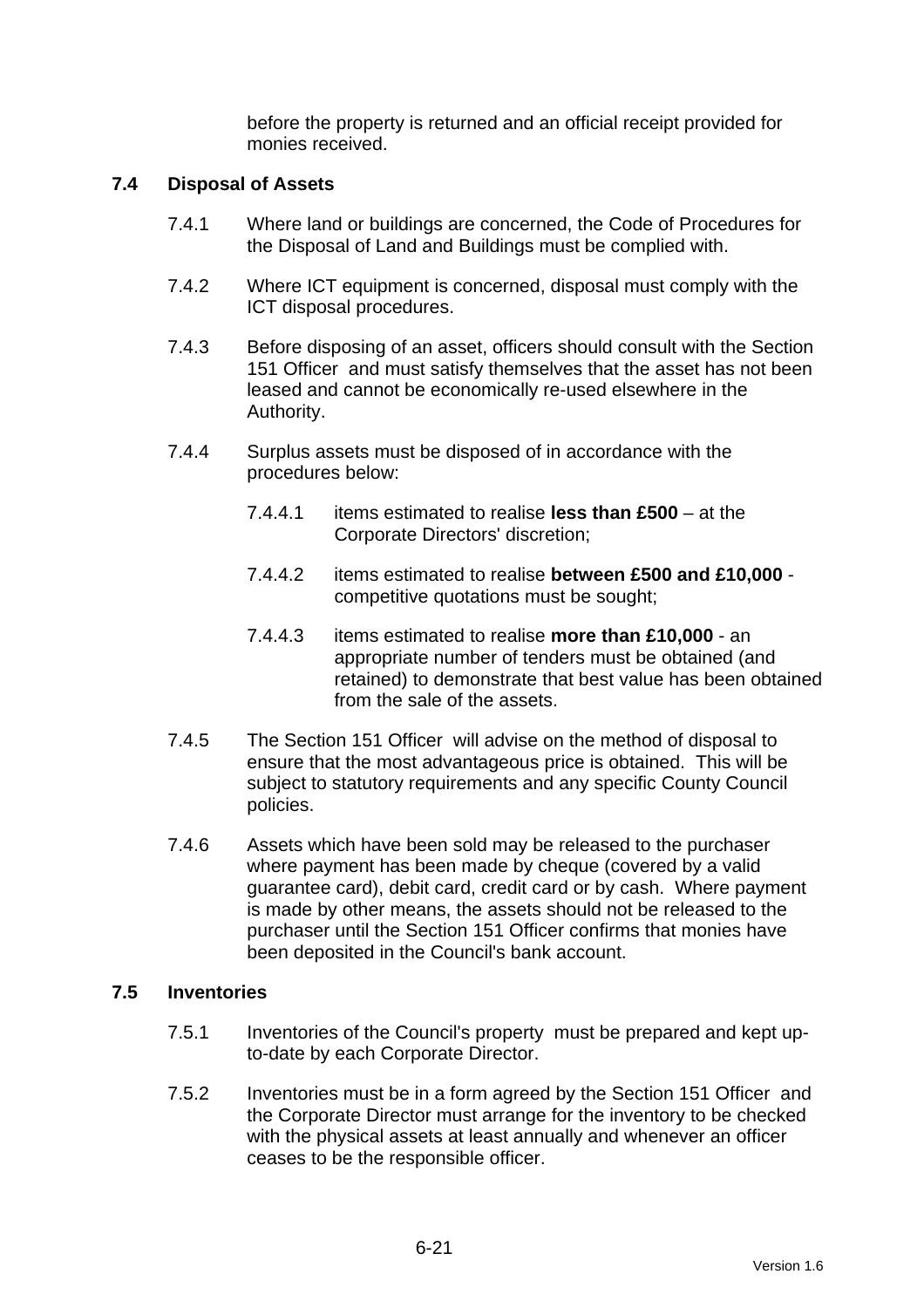- 7.5.3 An annual list of inventory items to be written-off must be submitted to the Corporate Director who may authorise the write-off of those items that have come to the end of their useful life due to fair wear and tear.
- 7.5.4 All other items for write-off must be reported by the Corporate Director to the Section 151 Officer who may authorise the write-off, inform Internal Audit and/or refer any item s/he considers appropriate to Finance and Property Committee.
- 7.5.5 The Council's property must not be removed from its usual location or used for unofficial purposes except with the express permission of the line manager.

## **8. SALARIES, WAGES AND PENSIONS**

- 8.1 The payment of salaries, wages, pensions or other emoluments will be made only by the Service Director, Human Resources and Customer Service. Each Corporate Director must notify the Service Director, Human Resources and Customer Service as soon as possible, and in the form prescribed, of all matters affecting an officer's pay. In particular this includes:
	- 8.1.1 all appointments, resignations, dismissals, suspensions, secondments and transfers;
	- 8.1.2 absences for sickness or other reason, apart from approved leave;
	- 8.1.3 changes in remuneration, other than normal increments and pay awards and agreements of general application;
	- 8.1.4 information necessary to maintain records of service for pension purposes, and other statutory requirements such as income tax and national insurance.
- 8.2 Appointments of all employees must be made in accordance with appropriate conditions of service and any approved establishments or employment procedure rules and staffing standing orders.
- 8.3 All time records or other pay input documents must be in a form prescribed or approved by the Service Director, Human Resources and Customer Service . Corporate Directors must formally nominate the officers authorised to approve pay input documents and maintain a list for reference. Officers authorised to approve pay input documents must comply with the relevant Employment Procedure Rules as set out in the Constitution.
- 8.4 Overtime claims must be submitted promptly. Where these claims are over three months in arrears they will only be paid with the approval of the Service Director, Human Resources and Customer Service.
- 8.5 No person should be paid by the Council unless they have a valid contract of service with the Council.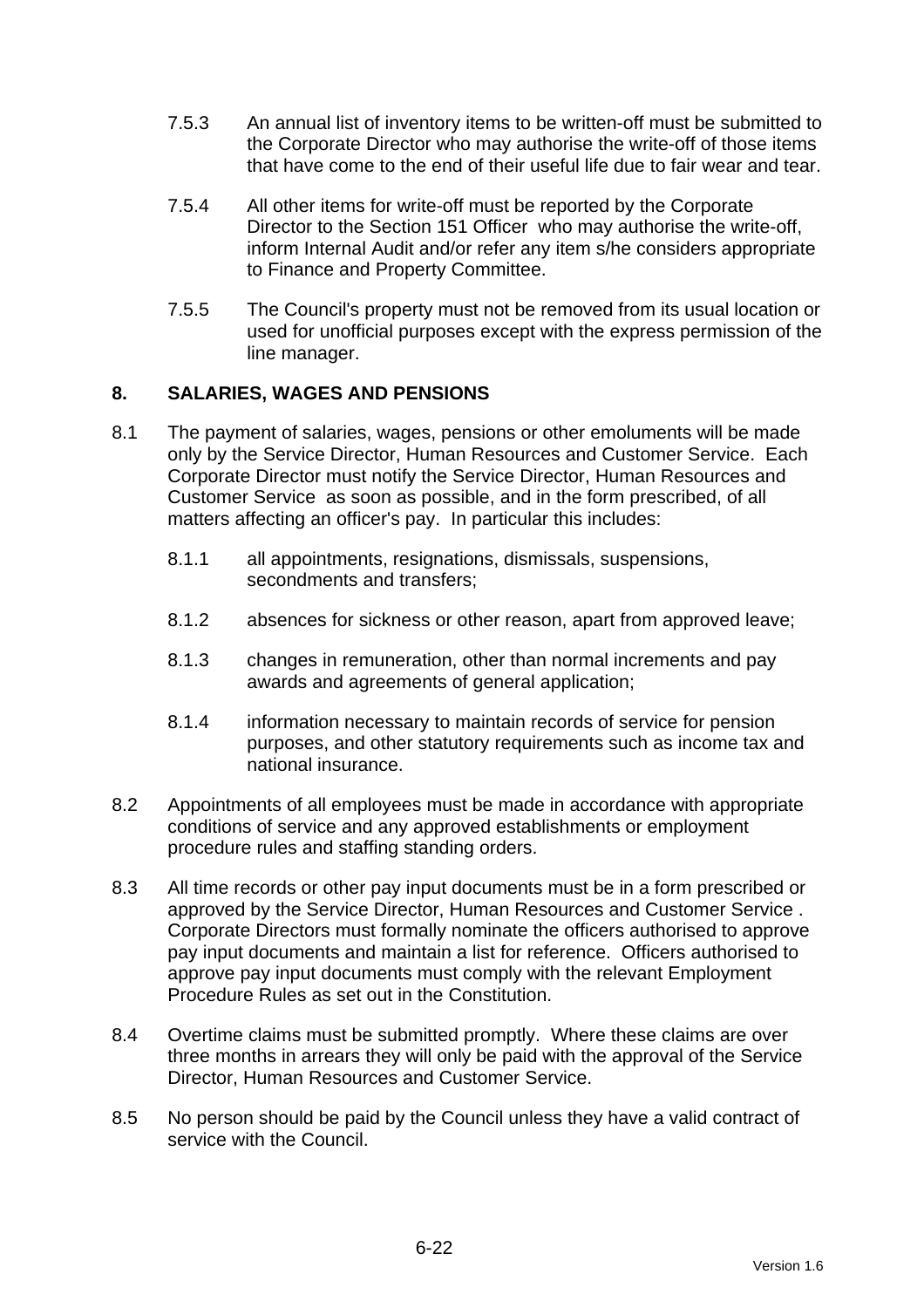8.6 For income tax purposes, temporary staff who are paid directly by the Council, whether describing themselves as self-employed or not, shall be treated as employees unless they provide acceptable documentary evidence from HM Revenue and Customs that they may be paid without deduction of income tax and national insurance.

## **9. PROCUREMENT OF GOODS, SERVICES AND WORKS**

## **9.1 General**

- 9.1.1 All procurement undertaken by the Authority, of whatever value, is subject to EU rules. For the avoidance of doubt, where there is any conflict between UK and EU legislation and these regulations, UK and EU law shall prevail.
- 9.1.2 These procurement regulations are intended to ensure the following objectives are met:
	- 9.1.2.1 **Probity and Openness:** Honesty, integrity and openness in all dealings and the avoidance of corruption;
	- 9.1.2.2 **Best Value:** The optimum outcome for the Authority and the residents of Nottinghamshire;
	- 9.1.2.3 **Equal Treatment of Suppliers:** Fair and equitable treatment for all potential suppliers;
	- 9.1.2.4 **Officer Protection:** Avoidance of situations which may lead to accusations of officer impropriety.
- 9.1.3 To achieve this, the Authority has developed a Corporate Procurement Strategy and these regulations are designed to support this strategy.
- 9.1.4 The procurement of goods, services and works, including the employment of consultants and specialist advisors, must comply with these regulations and the guidance provided in the Contracts Manual. The guiding principle of this Code is that Corporate Directors must, in all cases, comply with the principles of the best value legislation using a combination of tendering, partnering and other innovative procurement methods. All procurement, contracts and related matters must comply with any legislation.
- 9.1.5 Councillors and officers who have a personal or prejudicial interest in a contract, or other procurement decision, which they could influence, must ensure they comply, as appropriate, with the Code of Conduct for Councillors and Co-opted Members or Code of Conduct for Officers and shall not be supplied with or given access to any tender documents, contracts or other relevant related information without the authority of the Group Manager for Legal and Democratic Services.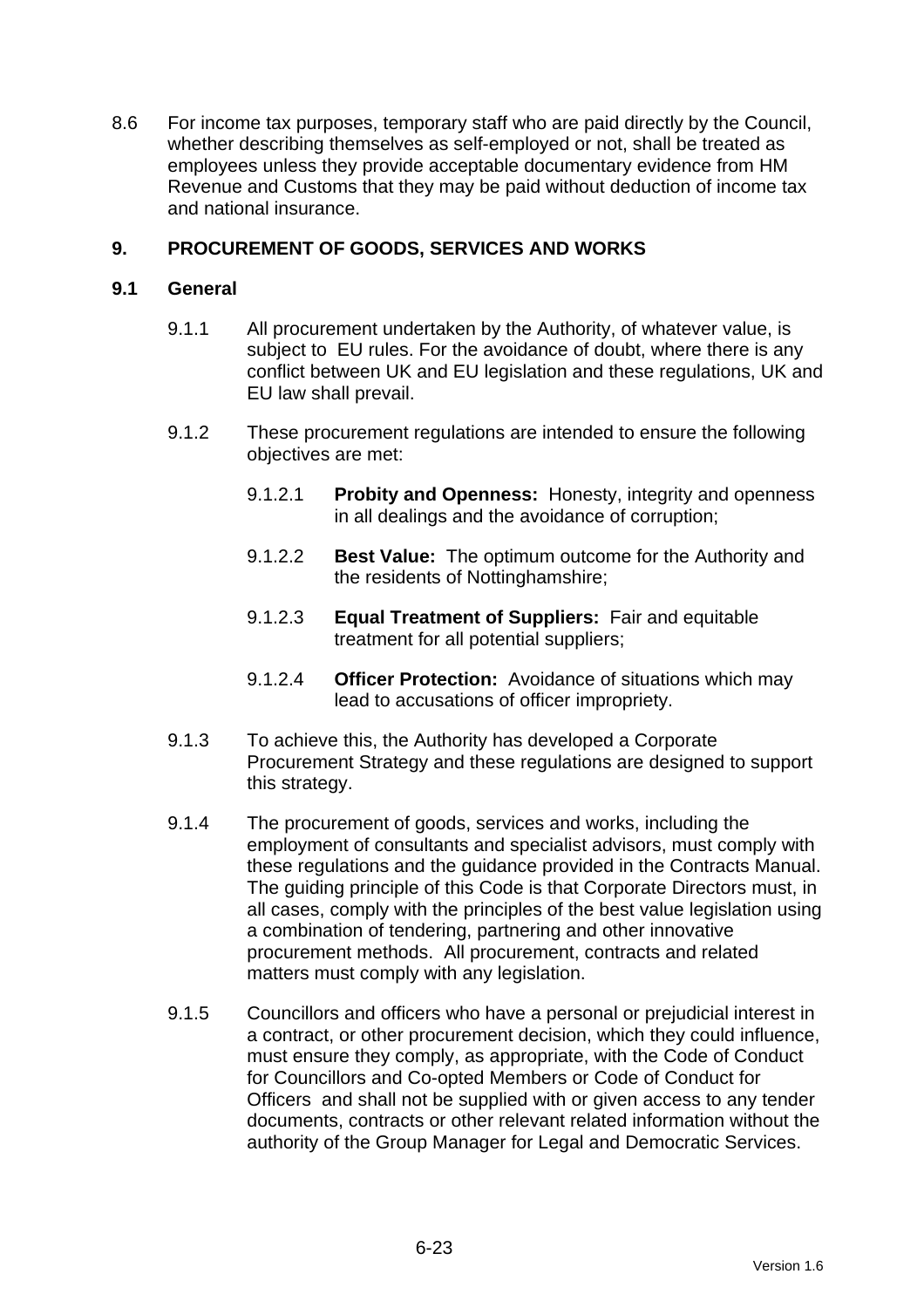## **9.2 Partnerships and Procurement**

- 9.2.1 Working in partnership with external organisations is widespread across the Authority. All partnership agreements should be subject to appropriate contractual arrangements which have been approved by the Group Manager for Legal and Democratic Services.
- 9.2.2 Partnerships are established for varying reasons and can take many different forms. It is important to ensure that the reasons for entering into a partnership are clear and remain under review. Appropriate accounting and audit arrangements must be put in place and the Authority's policy guidance on partnerships and work for outside bodies should be followed.
- 9.2.3 Partners must formally acknowledge and accept their respective roles and responsibilities within the partnership before the project commences, having assessed the risks and resources required to deliver the project.
- 9.2.4 The Council may procure goods, services and works through collaborative procurement exercises or joint commissioning in partnership with other public sector organisations. Where such joint procurement takes place the guidance in this section must be followed. In addition, the authorities involved in the exercise must decide which of them is to act as the lead authority for the purposes of the particular service, supplies or works being commissioned and the procurement procedures of the lead authority must be followed in the joint tendering exercise.
- 9.2.5 Where the County Council acts as lead authority it must carefully assess the risks involved, ensure that it does not take on liabilities of other public bodies by acting as lead and must follow any procedural safeguards as advised by Legal and Democratic Services to protect the Council's position.
- 9.2.6 Goods, services and works must be procured through corporate procurement arrangements wherever they exist. Corporate Directors must contact the Corporate Procurement Unit (CPU) to enquire whether such arrangements exist before commencing a new procurement exercise. When these arrangements are used, there is no requirement for Corporate Directors to obtain further tenders or quotations.
- 9.2.7 Where a Council department provides goods, services or works of a particular kind, and can demonstrate that it provides value for money, that department must be given the opportunity to provide the required goods, services or works. If the goods, services or works are obtained from in-house sources, there is no requirement to obtain quotations and tenders. Where external suppliers have been used to obtain goods, services or works that are available from in-house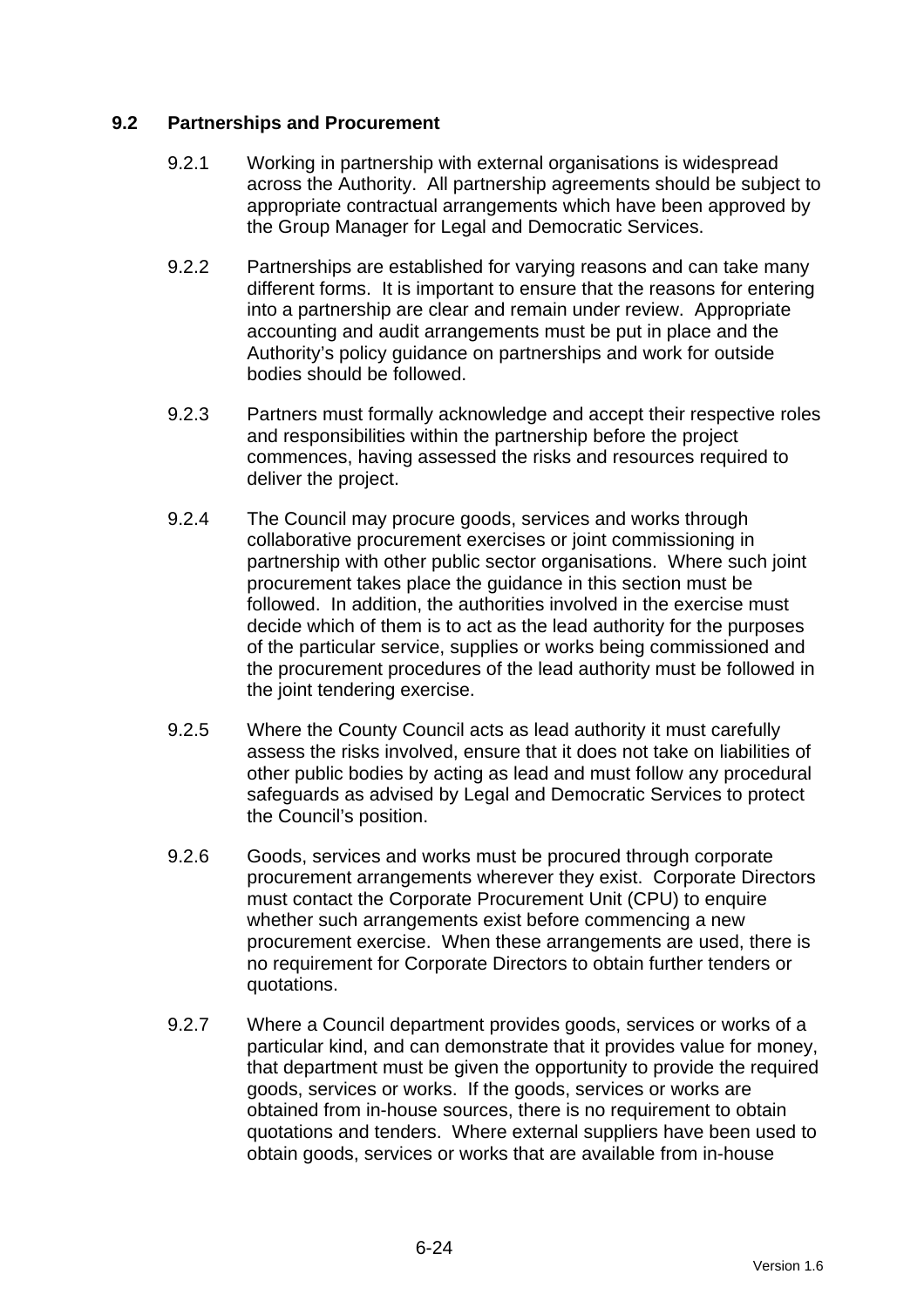providers, the reasons for not using the in-house provider should be retained on file.

9.2.8 Where in-house provision for goods, services or works exists, the decision of whether or not to expose this provision to alternative procurement arrangements, in accordance with the Authority's Procurement Strategy, should be reviewed periodically.

## **9.3 Use of External Suppliers**

- 9.3.1 The Council's Corporate Procurement Unit (CPU) shall be notified in advance of all procurement exercises with an estimated value greater than £10,000 and shall advise on areas for procurement efficiency to be achieved through central procurement arrangements, including framework agreements, partnerships and collaborative procurement. Contracts may be procured using arrangements put in place by Central Purchasing Bodies (such as the Government Procurement Service or the Pro5 Organisations) provided that certain safeguards are followed to minimise the risk to the Council. Guidance can be found in the Contracts Manual.
- 9.3.2 Where goods, services or works are NOT obtained through an existing, approved framework agreement, partnership or in-house provider, the procedure to be followed is dependent on whether the requirement is for 'Supplies and Services' or 'Works' and the estimated total value of the purchase over the full duration of the order or contract.
- 9.3.3 The current thresholds and a link to the procurement rules are set out in the table below, however, valuation of contracts is not always straightforward. The legislation requires the aggregation of contracts having similar characteristics within a particular period. This applies to all Council contracts of that type which exceed the threshold even if the total amount purchased is through lots of small contracts. (NB It is the Council's total purchases that count and not just each Department's total purchases.) Large contracts must not be split up to avoid applying the rules. Further guidance on these rules is available in the Contracts Manual.
- 9.3.4 Where any procurement exercise is undertaken which is backed by or involves the expenditure of European Regional Development Funds (ERDF) or other external funding then it must comply with the procurement requirements attached to that funding from time to time.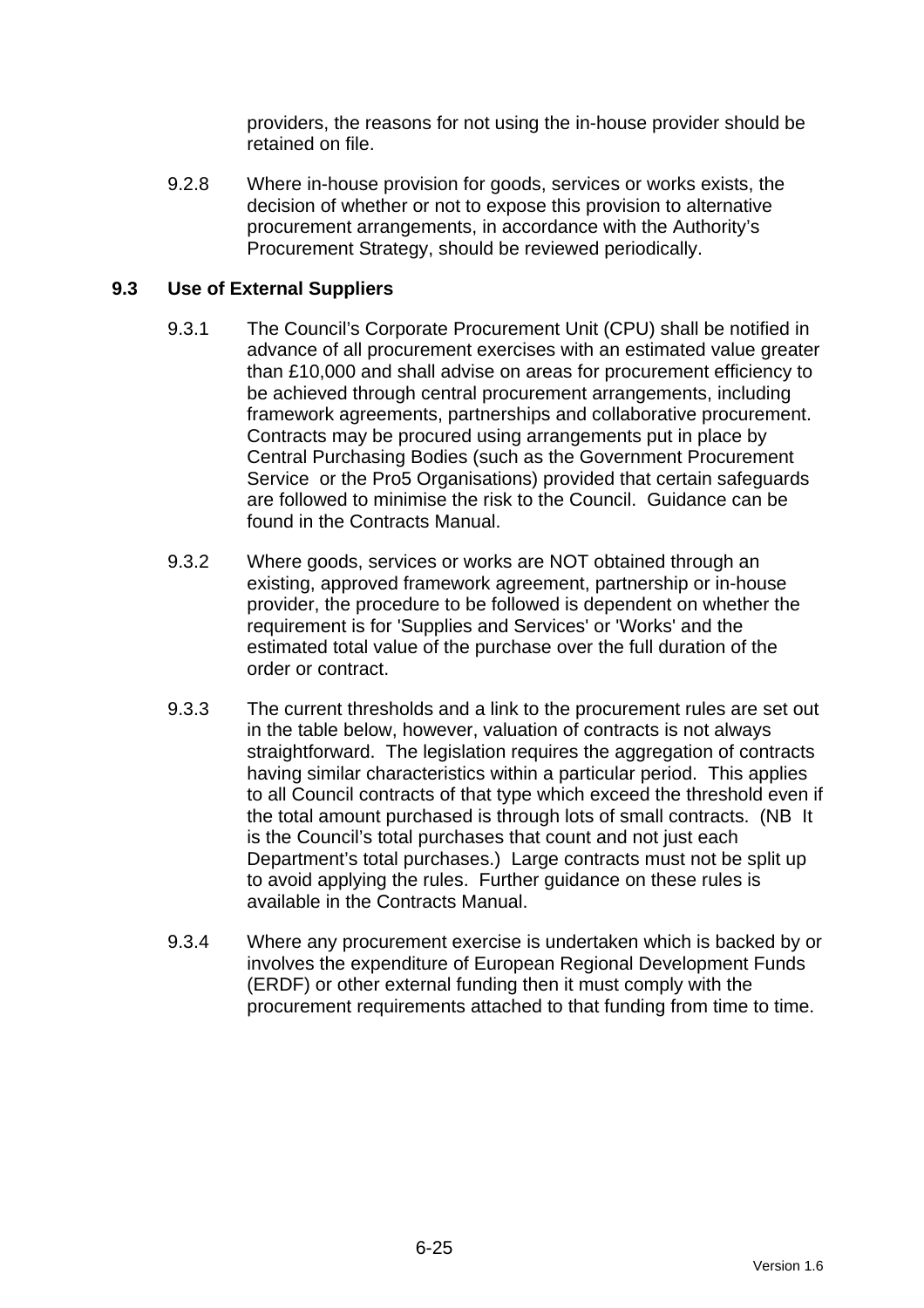#### A. CONTRACTS FOR SUPPLIES AND SERVICES **Estimated Total Contract Value | Minimum Requirements** Up to £1,000  $\vert$  Quotations to be sought if deemed appropriate by the Corporate Director or his/her nominee. Details of the suppliers approached and prices quoted to be kept on file. £1,001 to £10,000 Quotations must be obtained from more than one supplier. Details of the suppliers approached and prices quoted to be kept on file. £10,001 to £25,000 Three written competitive quotations must be obtained. Details of all quotations sought and received to be kept on file. £25,001 to £50,000 Three tenders must be invited. Details of tenders sought and received to be kept on file. £50,001 to EU threshold\* for Supplies and Services (£173,934 as at January 2012) Five tenders must be invited. Details of all tenders sought and received to be kept on file. Above EU threshold\* for Supplies and **Services** EU procurement rules must be complied with. Details of all tenders sought and received to be kept on file. B. CONTRACTS FOR WORKS **Estimated Total Contract Value Minimum Requirements** Up to £10,000 Prices must be obtained from more than one supplier. Details of the suppliers approached and prices quoted to be kept on file. £10,001 to £25,000 Three written competitive quotations must be obtained. Details of all quotations sought and received to be kept on file. £25,001 to £250,000 Three tenders must be invited. Details of all tenders sought and received to be kept on file. £250,001 to EU threshold\* for Works (£ 4,348,350 as at January 2012) Five tenders must be invited. Details of all tenders sought and received to be kept on file. Above EU threshold\* for Works **EU** procurement rules must be complied with. Details of all tenders sought and received to be kept on file.

\*NB The value of EU thresholds is published by OGC at www.ogc.gov.uk

For EU procurement thresholds, the County Council is categorised as 'Other public sector contracting authorities'.

Further guidance can be found in the Contracts Manual.

- 9.3.5 Except in cases of emergency, no work shall be carried out or goods, materials or services ordered or consultant appointed unless there is adequate budget available.
- 9.3.6 For goods, services or works valued up to £50,000 an official order should be raised before they are ordered.

Version 1.6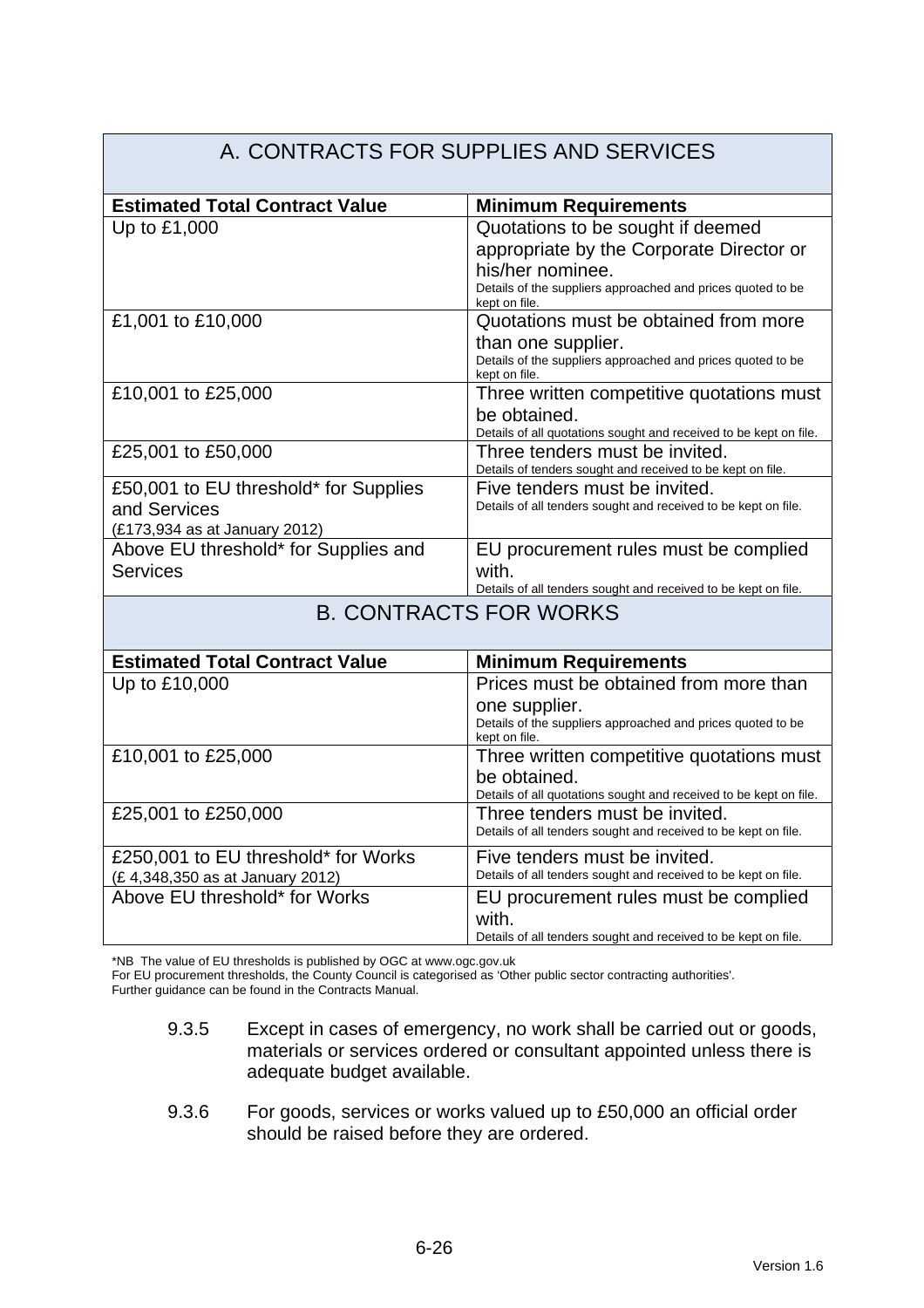- 9.3.7 For goods, services or materials where the total value is over £50,000, no work may be commenced on site or goods ordered, until a formal contract (and a completed bond if appropriate) approved by Legal and Democratic Services, has been duly executed by the contractor and returned to the Council.
- 9.3.8 No work shall be carried out, or goods, materials or services ordered until the relevant client Corporate Director, where appropriate, has been consulted. Where the procurement is delegated or subcontracted to an appropriate technical officer, the responsibility for complying with these procedures is assumed by that officer. All contracts must conform with any directions issued by the Group Manager for Legal and Democratic Services.
- 9.3.9 Where regular use of external contractors is envisaged, suitable framework or partnership arrangements should be established, using appropriate tendering procedures, to minimise the need to obtain quotations or tenders. The use of contractors must be in accordance with the terms of the framework agreement.
- 9.3.10 Where ICT equipment, software and services are to be purchased, separate rules must be complied with.
- 9.3.11 Where it is decided that a pilot scheme is required to test a particular product, services or works (eg due to the existence of a new funding stream or new technological developments that are best assessed through a pilot exercise) then the pilot scheme should be established in accordance with the rules on tendering.
- 9.3.12 If the specification for any tender is developed by or in conjunction with any consultant or supplier, then that consultant or supplier shall be excluded from a future tendering exercise for those services, supplies or works. It is important that no supplier has an unfair advantage over others by having an opportunity to develop the specification for the tender for which it will later be bidding. This does not prohibit the Council from openly consulting with industry to develop its specification and does not prohibit the Competitive Dialogue procedure permitted under the EU procurement rules.

## **9.4 Use of Electronic Procurement Systems**

9.4.1 The use of 'e-procurement' methods, such as 'e-auctions' or 'e-tendering' and dynamic purchasing systems to obtain prices is permissible provided regulation 21 of the Public Contracts Regulations 2006 AND the Authority's procedures for e-procurement are complied with. The Authority's procedures shall be determined jointly by Legal and Democratic Services and Internal Audit.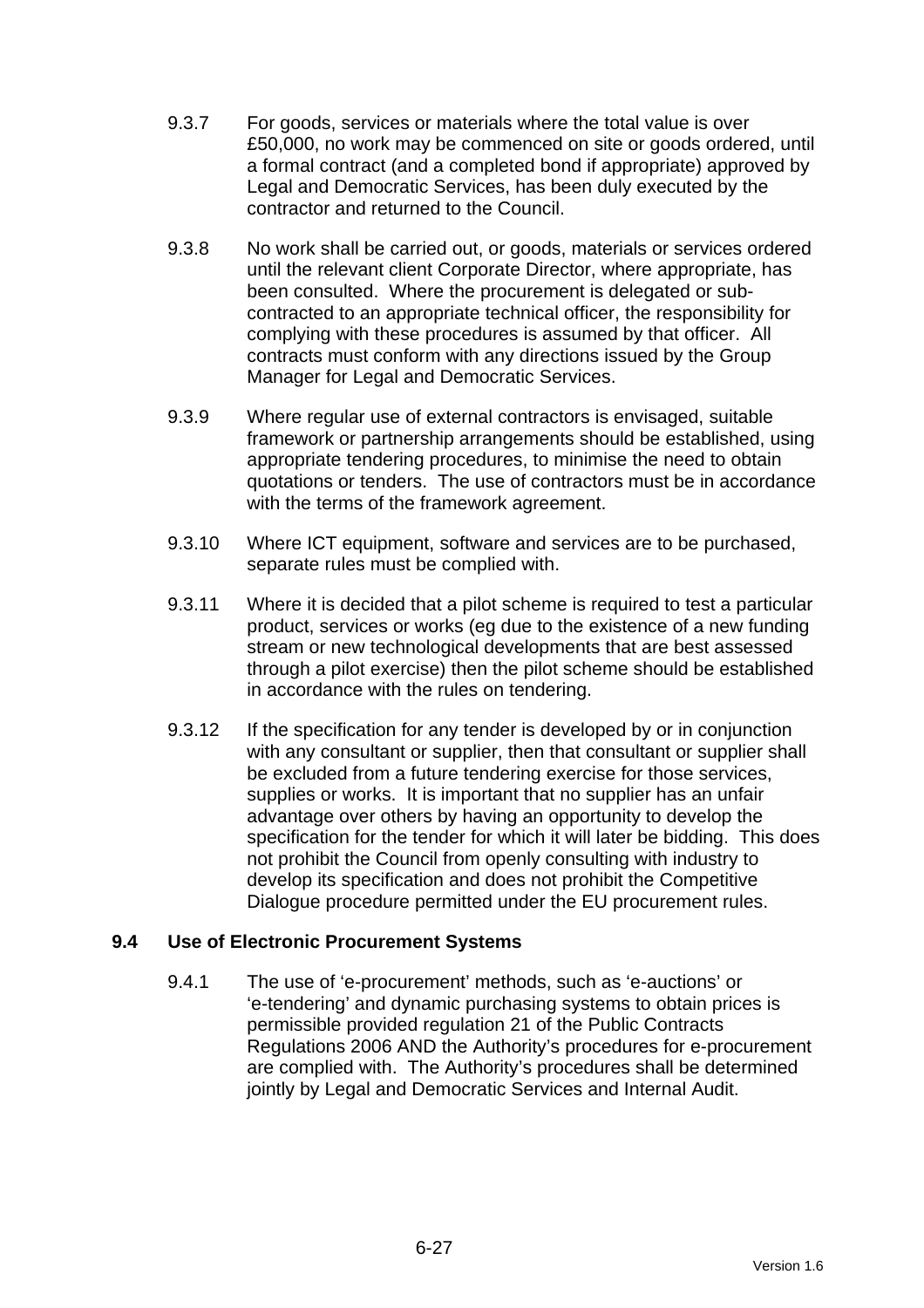## **9.5 Selection of Tenderers**

9.5.1 Contractors should be selected in accordance with the guidance provided in the Authority's Contracts Manual.

## **6. Allowed Exceptions**

- 9.5.1.1 There are a number of circumstances where obtaining quotations and tenders for amounts less than the EU threshold may not be possible or necessary. Subject to the EU rules and proper approval , tenders and quotations need not be sought if:
	- 9.5.1.1.1 the work to be executed or the goods or materials to be supplied constitute the first valid extension of an existing contract, which has been procured through a best value exercise, provided that such an extension has received the necessary budget approval and does not exceed the value of the original contract or the next value threshold . Contracts must not be extended where the total value will exceed the EU threshold. ;
	- 9.5.1.1.2 the Council is buying from a contract entered into following a proper tendering exercise by a consortium, collaboration, or similar central procurement body, of which the Council is a member and which the Council is authorised to buy from or through. Guidance on the use of Central Procurement Bodies is available in the Contracts Manual;
	- 9.5.1.1.3 the work to be executed or the goods or materials to be supplied consist of repairs to, or parts for, existing proprietary machinery, where such repairs or parts are specific to that machinery OR upgrades to existing software packages. For upgrades to software, the Service Director, ICT should also be consulted;
	- 9.5.1.1.4 works, supplies or services are urgently needed for the immediate protection of life or property, or to maintain the immediate functioning of a public service for which the Council is responsible. In such cases the contract must only last as long as is reasonably necessary to deal with the specific emergency;
	- 9.5.1.1.5 the Corporate Director decides that special circumstances make it appropriate and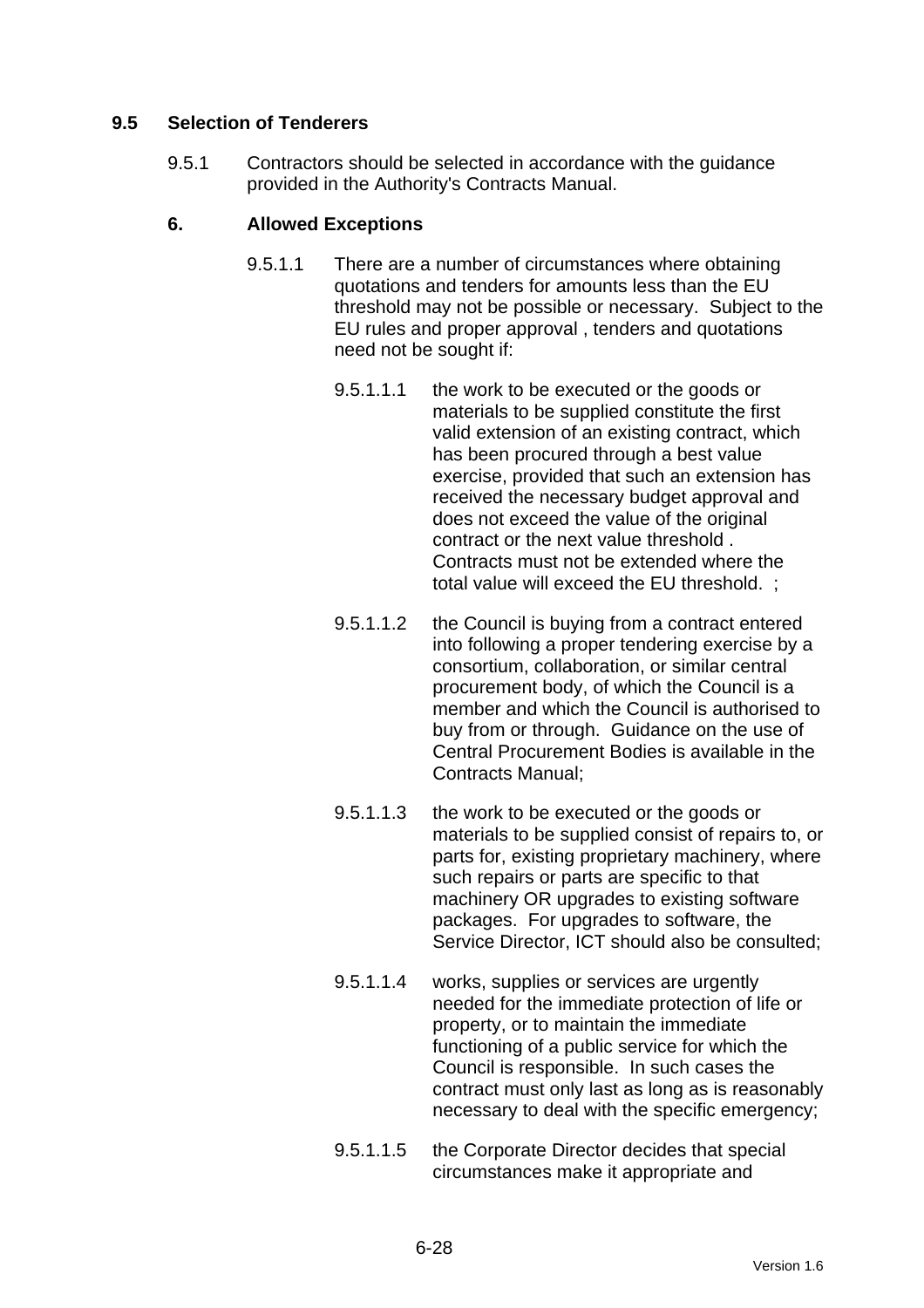beneficial to negotiate with a single firm or that a single tender be invited. This will include occasions when it can be established that there is only a single source available or where the Corporate Director or his/her designate can demonstrate that best value for the Authority can be better achieved by not tendering.

- 9.5.2 Prior approval from the Section 151 Officer must be obtained for all exceptions.
- 9.5.3 Where special circumstances lead to negotiation with a single firm and the expected expenditure is over £25,000, prior approval must be also obtained from the Section 151 Officer AND the Group Manager for Legal and Democratic Services. In all cases formal approval must be sought using the approved waiver request procedure.
- 9.5.4 Corporate Directors must ensure that, for all the above exceptions, there is documented justification for the waiver request and a copy of the formal approval in the relevant project file.

## **9.6 Tender Preparation**

- 9.6.1 Tenders may be invited for submission by any means jointly approved by the Section 151 Officer and the Group Manager for Legal and Democratic Services eg by physical means such as post, courier or hand delivery) OR by electronic means such as approved e-tendering. The invitation to tender (ITT) must clearly specify the means of submission to be used for each tender and any associated rules pertaining to the submission.
- 9.6.2 All invitations to tender must specify that the Council is not bound to accept the lowest or any quotation or tender.
- 9.6.3 Where prior advertisement has not specified the award criteria, the invitation to tender must state the award criteria in objective terms together with the weighting for each of the chosen criteria. (This does not apply to the sale of property.) Further guidance on evaluation and award criteria is available in the Contracts Manual.
- 9.6.4 Subject to the EU Procurement Rules, the invitation to tender should normally include the County Council's contract terms. All invitation documents for contracts above the EU threshold must contain information for tenderers about the way the standstill period will be applied – see Contracts Manual.
- 9.6.5 All invitations to tender must include such other information or instructions as the Section 151 Officer or Group Manager for Legal and Democratic Services may require.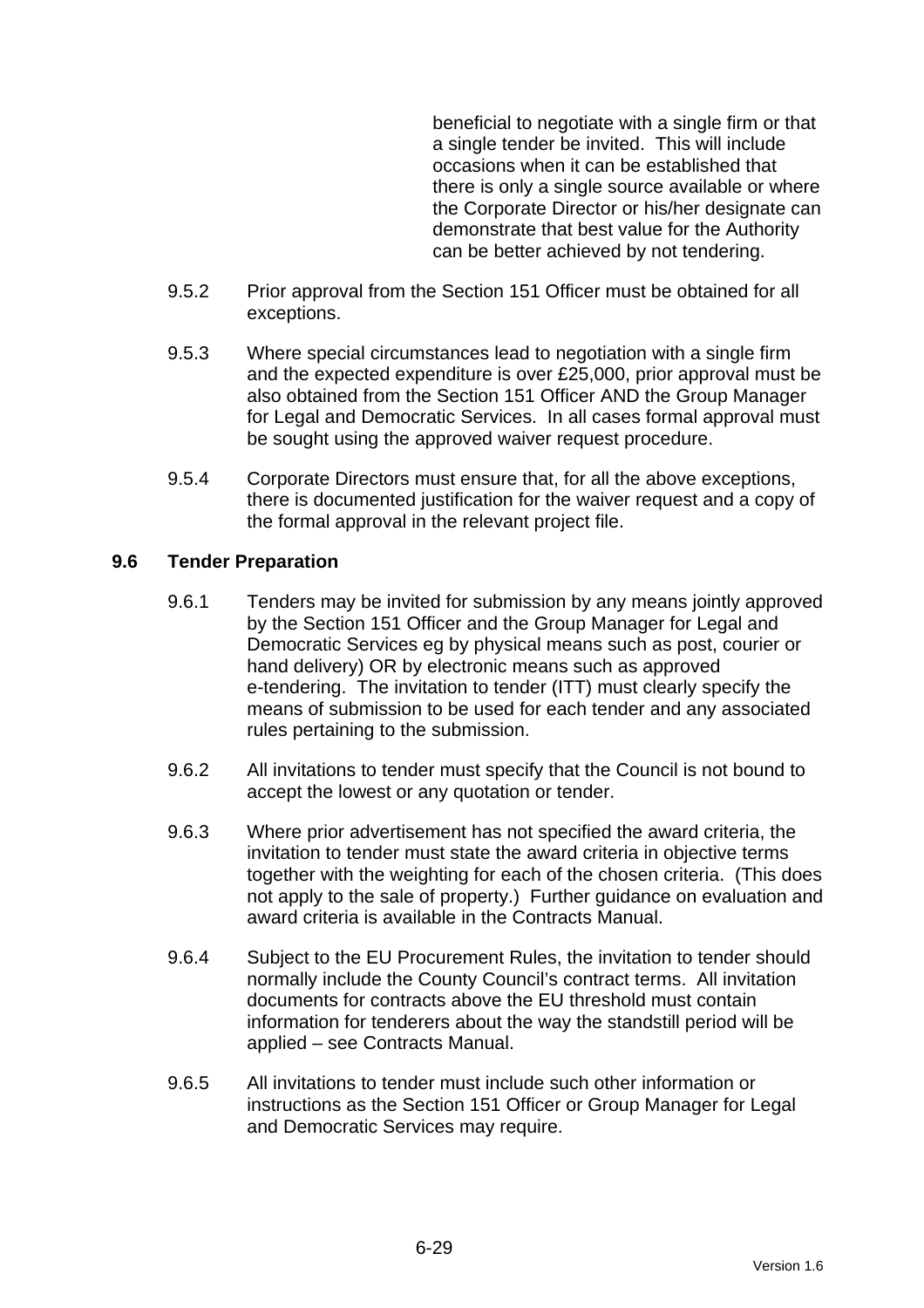- 9.6.6 All instructions to tenderers must include specific instructions on the application of the Freedom of Information Act 2000 and the Human Rights Act 1998. Further guidance on these matters is available in the Contracts Manual.
- 9.6.7 Pre-Tender enquiries may be carried out prior to the issue of an invitation to tender. The purpose is to ensure that an effective Invitation to Tender is prepared, for example, where the technical specification is so complex that it cannot be drawn up without information from prospective contractors. All potential contractors must be treated equally within this process.
- 9.6.8 If post-tender negotiations are anticipated, the tender documents must state that these may take place.
- 9.6.9 The invitation to tender should specify that, where examination of tenders reveals errors which would affect the tender figure in an otherwise successful tender, the tenderer must be notified of such errors and given the opportunity to clarify and confirm or withdraw their tender.
- 9.6.10 Tenders may be evaluated on the basis of price, or a mixture of price and quality criteria. The basis on which the tender will be evaluated must be determined before tenders are invited and included as part of the invitation to tender information.
- 9.6.11 Prospective tenderers must be informed that no work may start on site or goods or materials ordered until either:
	- 9.6.11.1 an official order has been issued; or
	- 9.6.11.2 a formal contract and a completed bond, has been duly executed by the contractor and returned to the Council.
- 9.6.12 If a performance bond is required, the nature and amount of the security to be given should be specified in the conditions of tender.
- 9.6.13 All tenders for the execution of works or the supply of goods or materials must be based on a clearly defined specification or bill of quantities.
- 9.6.14 All tenders shall require that, as a minimum, goods and materials used in their execution must be in accordance with relevant specifications issued by the British Standards Institute, or by the European Union, or its equivalent.
- 9.6.15 Tenders for capital works should include evaluation of the full lifecycle costs applicable to the works. This may also apply to other purchases such as ICT hardware and software where the cost of consumables or annual licences and support contracts can significantly increase costs over time.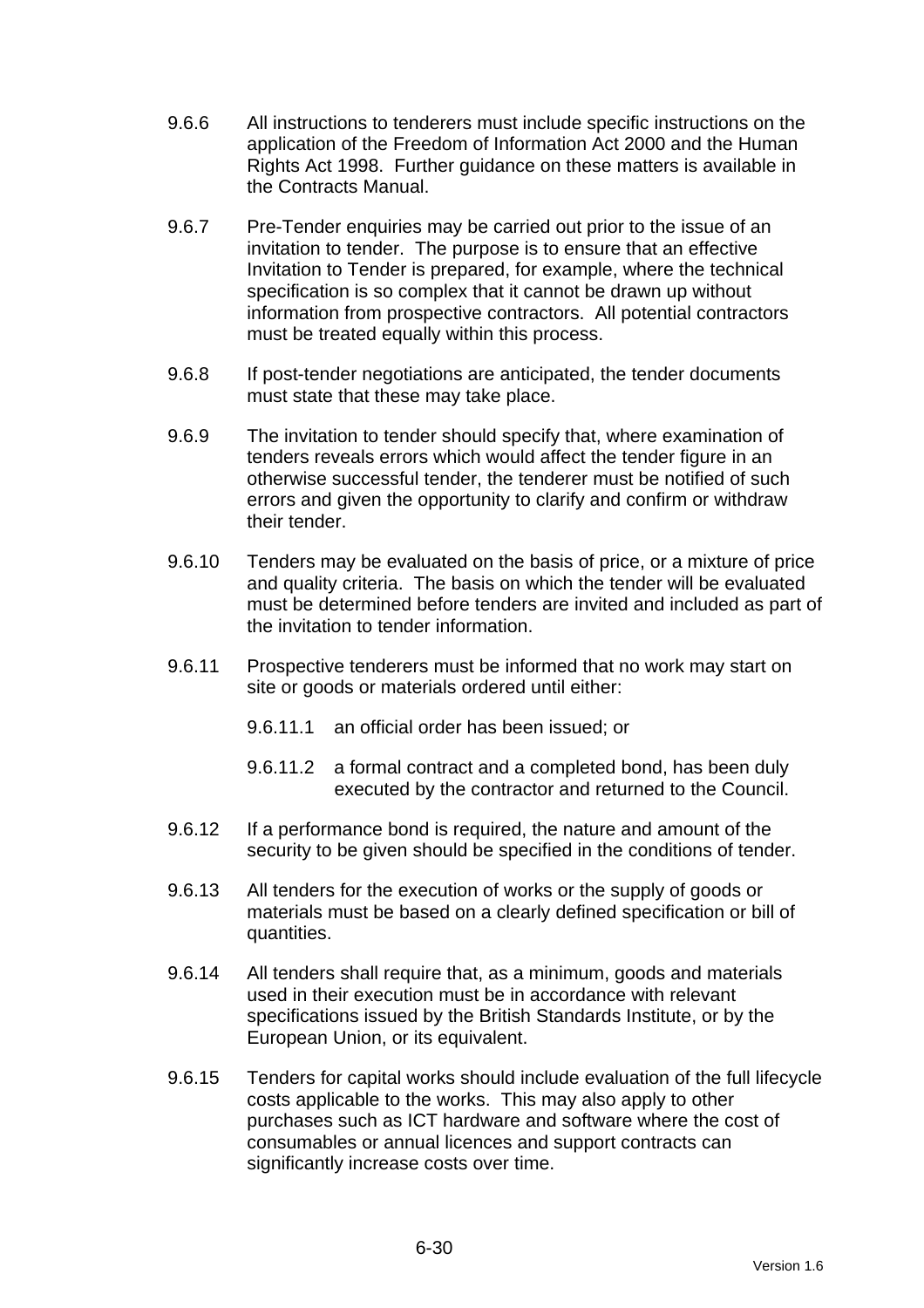## **9.7 Receipt and Opening of Tenders**

- 9.7.1 Every invitation to tender must state that a tender will only be considered if it is submitted in accordance with the instructions provided, and received by the date and time specified in the invitation to tender. The invitation to tender must also state that tenders which do not comply fully may be rejected.
- 9.7.2 Tenders submitted electronically must comply with, and be processed in accordance with the Authority's approved electronic tendering procedures.
- 9.7.3 Tenders submitted by physical means (eg by post or courier) must arrive in a sealed, plain envelope or package with the word "Tender" and the title of the contract clearly written on each envelope or package.
- 9.7.4 Such envelopes and packages must be addressed impersonally to:
	- 9.7.4.1 the appropriate Corporate Director, for tenders where the total expenditure over the duration of the contract is estimated to be **less than £100,000**; or
	- 9.7.4.2 the Group Manager for Legal and Democratic Services, for tenders where the total expenditure over the duration of the contract is estimated to **£100,000 or more.**
- 9.7.5 Until the time specified for opening tenders, tender envelopes or packages received must remain in the custody of the Group Manager for Legal and Democratic Services or the appropriate Corporate Director, as the case may be. Electronic tenders must be held securely in a manner approved by the Section 151 Officer.
- 9.7.6 The opening of tenders must comply with the following requirements:
	- 9.7.6.1 **Total estimated cost less than £100,000** tenders must be opened and recorded at one time in the presence of:
		- 9.7.6.1.1 the person responsible for letting the contract; and
		- 9.7.6.1.2 a supervising officer, with suitable seniority, training and experience in the role and responsibilities of a supervising officer, who must not have any direct involvement in the administration of the contract to be awarded.
	- 9.7.6.2 **Total estimated cost £100,000 or more** tenders must be opened and recorded at one time in the presence of:
		- 9.7.6.2.1 a representative of the Group Manager for Legal and Democratic Services;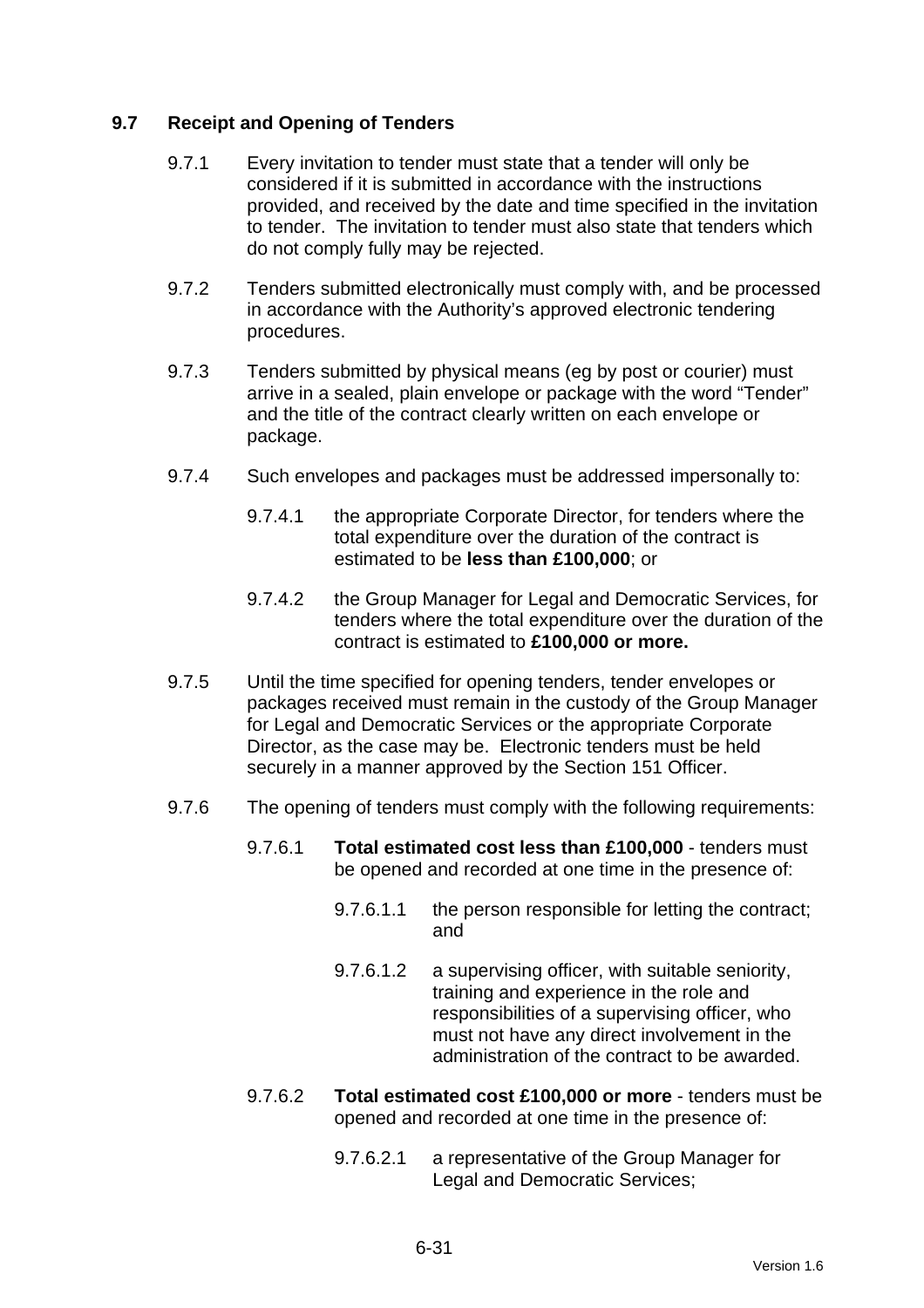- 9.7.6.2.2 a representative from the appropriate department;
- 9.7.6.2.3 a supervising officer of senior officer grade or above, provided by the Group Manager for Legal and Democratic Services or the Section 151 Officer.
- 9.7.7 A formal record of all tenders received for each contract must be retained and must include:
	- 9.7.7.1 description of the contract being let;
	- 9.7.7.2 the date and time set for receipt of tenders;
	- 9.7.7.3 the date and time tenders were opened;
	- 9.7.7.4 the supervising officer and other officers present;

And for each tender:

- 9.7.7.5 the tenderer's name;
- 9.7.7.6 the date received;
- 9.7.7.7 the tendered value (where applicable);
- 9.7.7.8 details of any noteworthy events (eg tender excluded with reasons).
- 9.7.8 The procedures to be followed when opening tenders will be determined by the Group Manager for Legal and Democratic Services and the Section 151 Officer. These procedures must include provision for dealing with late tenders and other complications that may arise – see the Guidance for Supervising Officers.

## **9.8 Clarification of Tenders**

- 9.8.1 If the examination of tenders and supporting documentation reveals errors, discrepancies or ambiguities which would affect an otherwise successful tender, such errors or discrepancies must be dealt with in accordance with the procedures set out in the invitation to tender.
- 9.8.2 Where the procedure for dealing with errors or discrepancies is not clearly specified by the invitation to tender, the tender must be referred to the Group Manager for Legal and Democratic Services and the Section 151 Officer for a decision on the appropriate action to be taken.
- 9.8.3 Under no circumstances must the clarification process be used to attempt to seek an adjustment of prices or other changes to the specification tendered. Nor must prices or other confidential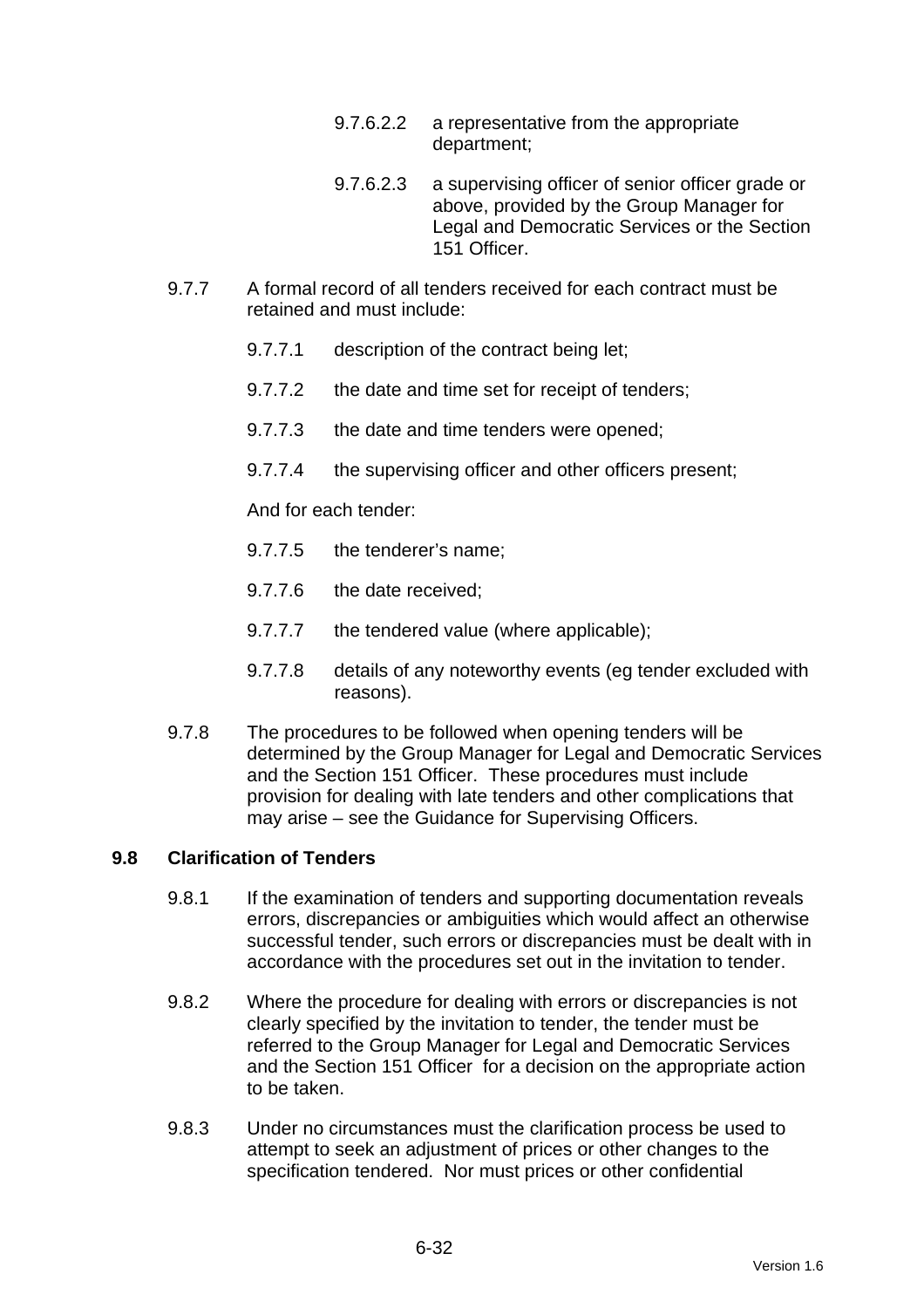information from any tender be divulged to other bidders, or individuals not properly connected with the evaluation of tenders.

9.8.4 Care should be taken to check that tenders submitted contain realistic prices and are not abnormally low. Where tenders are received that appear to be abnormally low they may be rejected but only if certain steps are followed (see Regulation 30(6) of Public Contracts Regulations 2006).

## **9.9 Post-Tender Negotiations**

- 9.9.1 The following rules only apply to tenders under the EU threshold. Where EU procurement regulations apply, negotiations may only be conducted in accordance with EU regulations after consultation with the Group Manager for Legal and Democratic Services and Section 151 Officer.
- 9.9.2 Post-tender negotiation constitutes discussion with tenderers after the submission of a tender, but before the award of the contract, including negotiations following the receipt of non-compliant bids. The purpose of post-tender discussion may be to obtain an adjustment to the price, delivery or content of the contract.
- 9.9.3 Post-tender negotiations may only be entered into if advanced notice is included in the tender documents.
- 9.9.4 The relevant Corporate Director must provide written approval before post tender negotiations are entered into.
- 9.9.5 Negotiations should be conducted by a team of at least three senior officers, one of whom must be from an independent division. A lead officer must be appointed with responsibility for ensuring that these procedures are adhered to. The team must observe the highest standards of integrity and fairness.
- 9.9.6 Negotiations must be conducted with all tenderers to ensure equality of treatment and opportunity, unless there are clear and objectively justifiable reasons for excluding one or more of them. All negotiations must be recorded and retained on file. In case of doubt, the lead officer should seek advice from the Group Manager for Legal and Democratic Services.
- 9.9.7 Comprehensive, written records of all negotiations must be retained to ensure that the requirements for accountability are met. The records must contain details of the officers involved, the name of the tenderer(s), reasons for entering negotiation and any exclusions from the negotiation, time, date, manner (eg meeting, email, telephone etc) and details of discussions and agreements reached. The record must be signed by the officers involved to confirm its accuracy.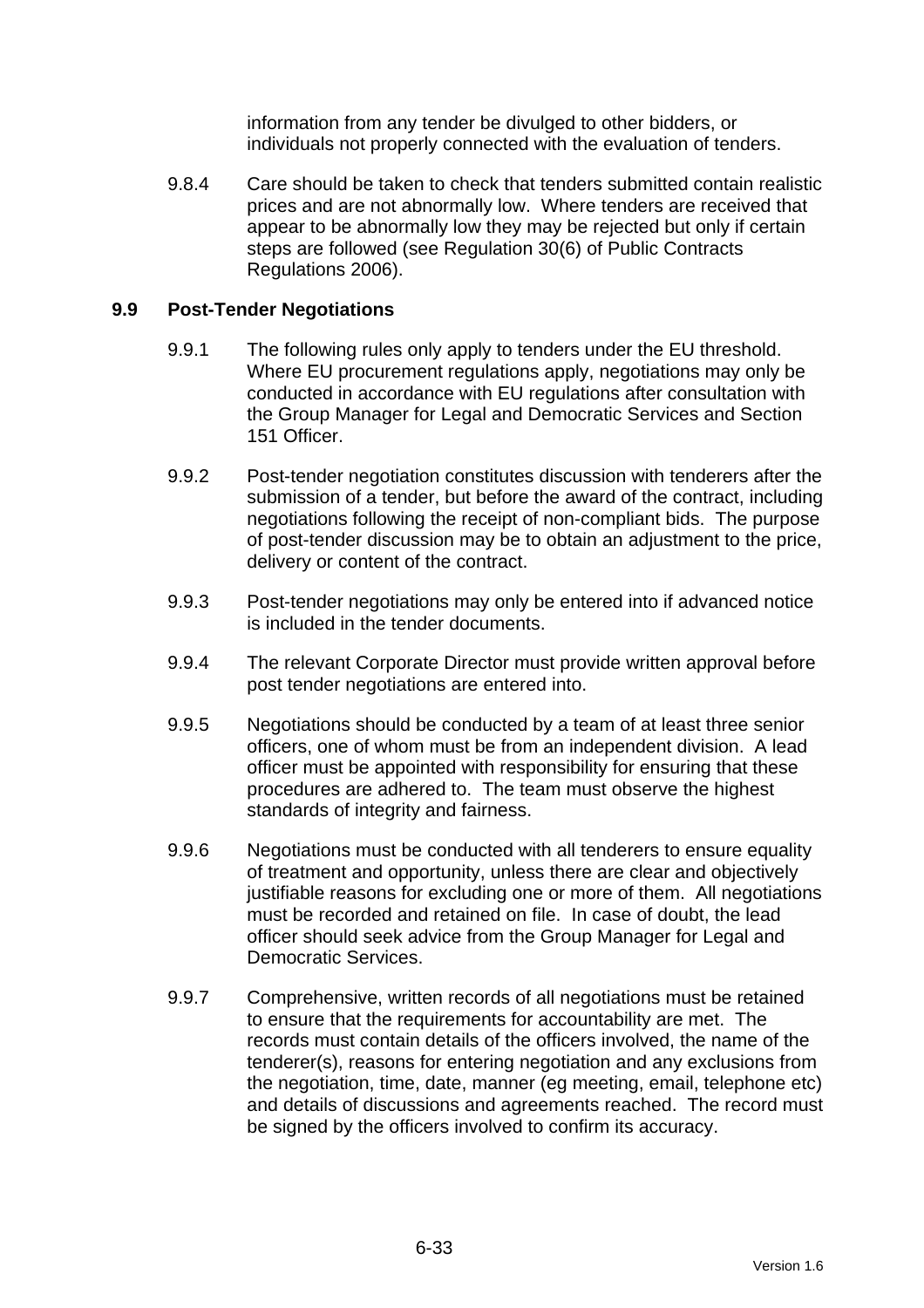9.9.8 Agreements reached during negotiations must be incorporated into the contract.

## **9.10 Acceptance of Tenders**

- 9.10.1 Subject to the relevant requirements a tender may be accepted as the winning tender by the appropriate Corporate Director using a form of acceptance letter approved by Legal and Democratic Services. Notification of acceptance must also be provided to the Corporate Procurement Unit giving the details they need to maintain their Contracts Database.
- 9.10.2 For capital contracts, where the winning tender exceeds the figure in the latest estimated cost (LEC) report, the following requirements apply:
	- 9.10.2.1 where the excess is over 20% of the LEC, the Corporate Director must reappraise the project to confirm it is still viable and must inform the Section 151 Officer about the reappraisal and the proposed methods of financing the additional cost. The Section 151 Officer may submit a report to Finance and Property Committee if considered necessary;
	- 9.10.2.2 approval for the additional funds required to proceed with the scheme must be obtained by the Corporate Director submitting a revised LEC report and obtaining all necessary approvals for the additional expenditure needed before accepting the tender.
- 9.10.3 Where the tender sum **exceeds £2 million** a tender must not be accepted until the Section 151 Officer has been consulted and approved it.
- 9.10.4 The successful tender(s) will be selected by applying the evaluation criteria to each bid received in accordance with the evaluation scheme set out in the invitation to tender (ITT). The selection will be either on the basis of the Most Economically Advantageous Tender to the Council or the lowest price offered. In most cases the Most Economically Advantageous Tender criteria will be applied by considering both price and relevant quality factors. Only in relatively few cases will price alone be capable of meeting the Council's duty to secure best value. Further guidance on tender evaluation is given in the Contracts Manual.
- 9.10.5 Subject to the requirement for a standstill period, all tenderers must be notified of the result of the procurement as soon as possible after the award decision. The notification must contain:

9.10.5.1 the award criteria;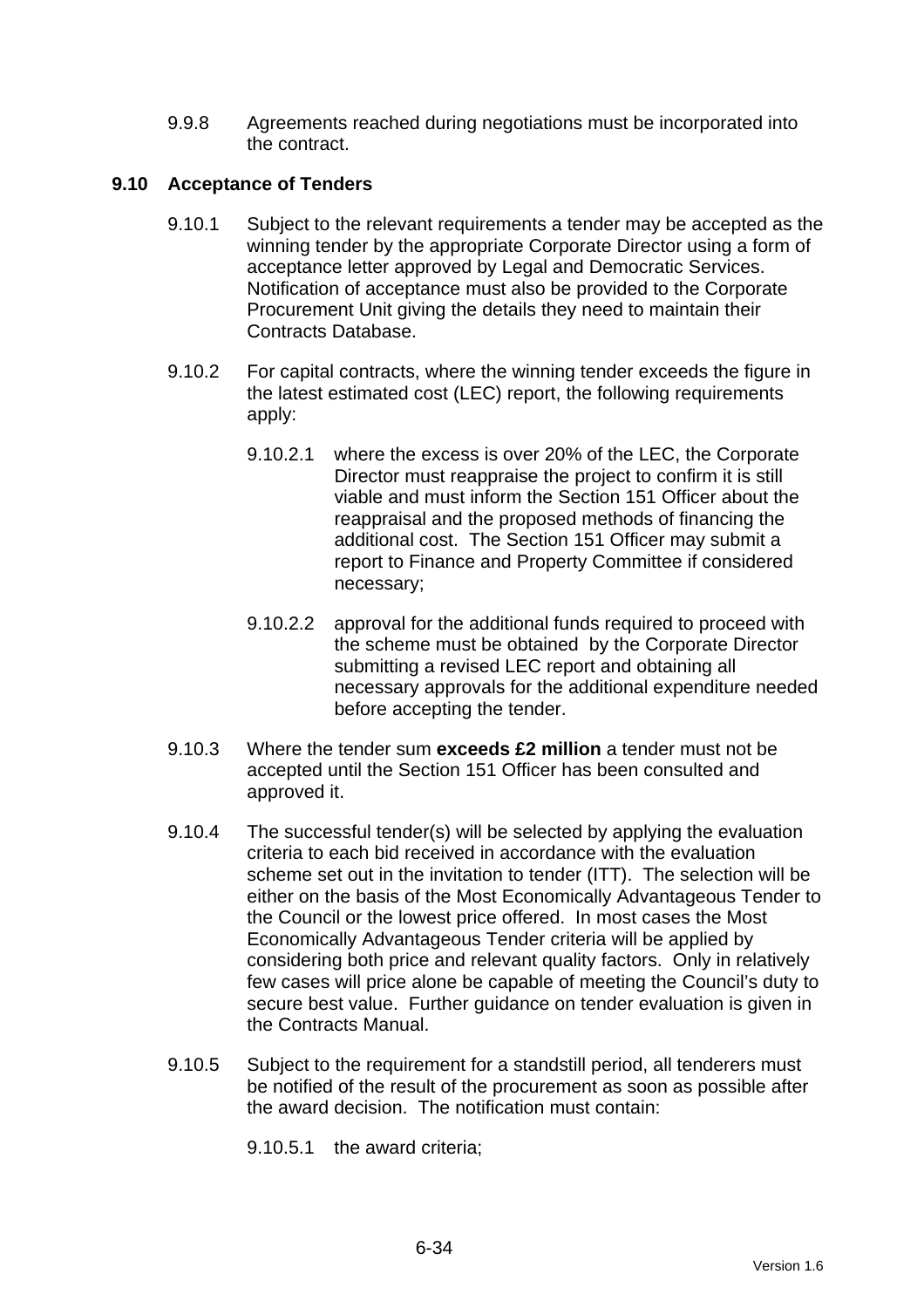- 9.10.5.2 where appropriate, the tenderer's score;
- 9.10.5.3 where appropriate, the winning tenderer's score;
- 9.10.5.4 the name of the winning tenderer.
- 9.10.6 Where a tenderer requests information on how the award decision was reached by midnight of the second working day of the standstill period (called a request for an "Accelerated Debrief") this information must be provided at least 3 days before the end of the standstill period or if necessary the standstill period must be extended accordingly. In all other cases detailed information must be provided within 15 calendar days of the request. (See also debriefing quidance in the Contracts manual.)
- 9.10.7 Within 48 days of awarding an EU contract, a Contract Award Notice, in the prescribed form, must be sent to the Official Journal of the European Union (OJEU).

#### **9.11 Contracts and Orders**

- 9.11.1 Except in cases of emergency no contract may be awarded, or order raised, unless the expenditure has been included in approved estimates or in capital or revenue accounts, or has been otherwise approved by, or on behalf of, the Council.
- 9.11.2 For contracts above the EU threshold, there must be a minimum standstill period of at least 10 calendar days between communicating the award decision to all tenderers and contract conclusion. This does not apply to procurement outside the full scope of EU procurement directives or where single tendering takes place under the extreme urgency provision of the negotiated process. (See guidance provided in the Contracts Manual.)
- 9.11.3 A 10 day standstill period is required before awarding a contract after a stand-alone e-auction is closed (ie an e-auction which is run outside a framework agreement) or at the end of an e-auction run within a Dynamic Purchasing System. E-auctions held within framework agreements are for specific call-offs so they do not need a standstill period. For e-auctions outside of a framework agreement the terms and conditions of contract will need to be amended prior to the e-auction to ensure that the contract is not automatically formed when the final bid is accepted, to ensure compliance with UK and EU legislation.
- 9.11.4 All contracts for construction and maintenance work must be executed as Deeds under Seal along with any other contracts or agreements as may be specified from time to time by the Group Manager for Legal and Democratic Services.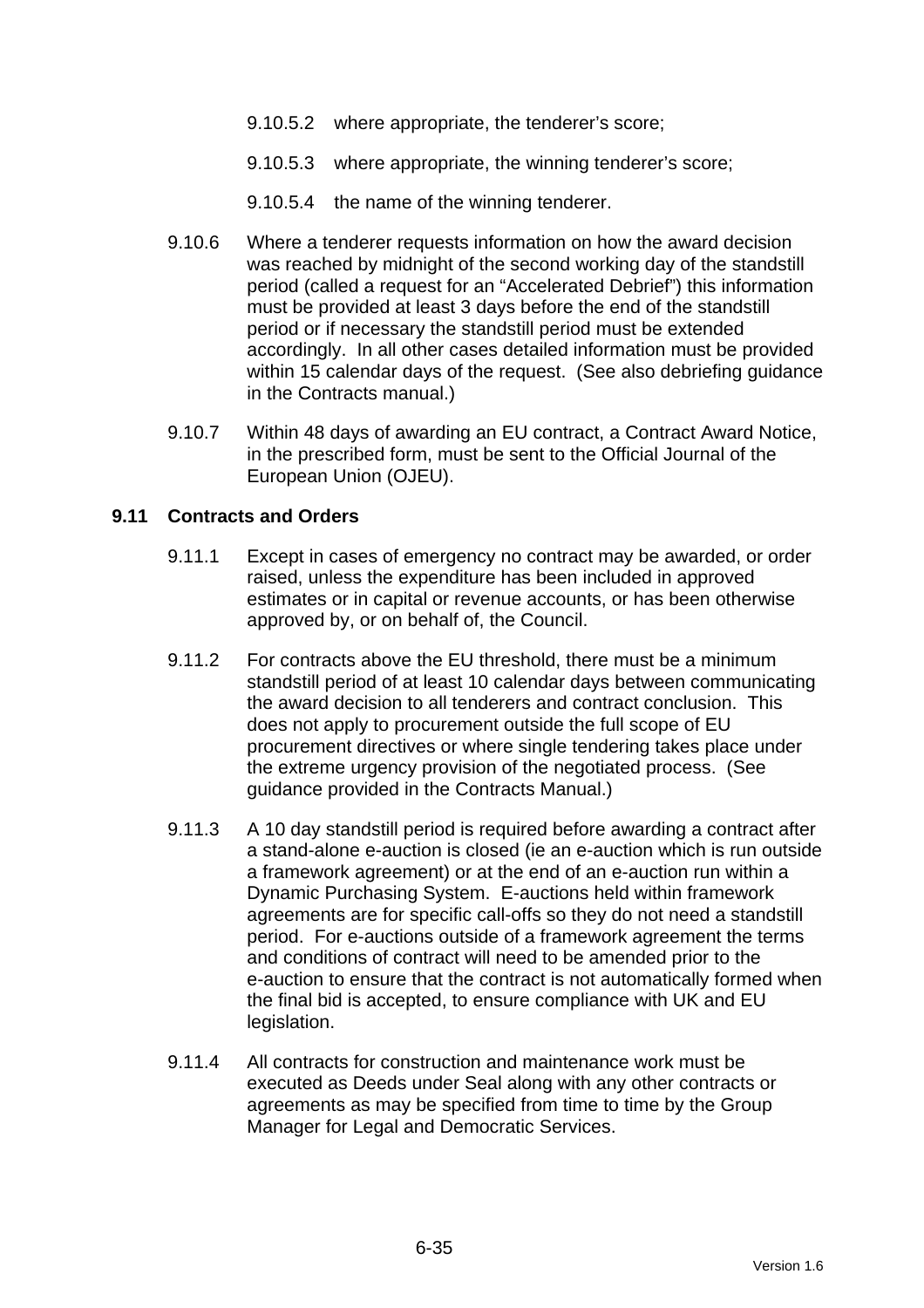9.11.5 Other orders and contracts must, as a minimum, be signed in accordance with the table below. (NB Officers authorised to sign higher value contracts may also sign the lower value orders and contracts):

| <b>Estimated Value</b> | <b>1st Signatory</b>                  | 2nd Signatory               |  |
|------------------------|---------------------------------------|-----------------------------|--|
| <b>Under £50,000</b>   | Budget Holder*                        | n/a                         |  |
| £50,000 - £250,000     | <b>Budget Holder</b>                  | Officer of equal or senior  |  |
|                        |                                       | status to the Budget Holder |  |
| £250,001 - £1m         | <b>Budget Holder</b>                  | 3rd tier officer or above   |  |
| Over £1m               | must be executed as a deed under seal |                             |  |

\* For orders under £50,000, the budget holder may set up a formal list of officers authorised to sign orders against his/her budget. This list must specify the value limit of the delegated authority for each officer.

- NB Where there is no relevant budget holder for an order or contract (eg where items are procured corporately on behalf of all Departments) the Budget Holder role may be undertaken by an appropriately authorised officer within the Corporate Procurement Unit.
	- 9.11.6 All tender and contract documents and orders must be in a form drawn up or approved by the Group Manager for Legal and Democratic Services and Group Manager Procurement.
	- 9.11.7 Corporate Directors are responsible for the control of all official orders issued from their Department. Order forms should be standardised wherever possible and approved by Legal and Democratic Services every three years to confirm that the terms and conditions in use are appropriate.
	- 9.11.8 Any contract in which the Council provides an indemnity or guarantee must have prior approval from the Group Manager for Legal and Democratic Services.
	- 9.11.9 Official orders are not required for metered supplies of utility services once a contract is in place; for periodic payments such as rents and rates; for petty cash purchases or for other exceptions approved by the Section 151 Officer.

## **9.12 Contract Provisions**

9.12.1 Contracts for the execution of work or for the supply of goods or materials by a particular date, or series of dates, must provide for liquidated and ascertained damages, unless deemed unnecessary by the appropriate technical officer after consultation with Group Manager for Legal and Democratic Services. The amount to be specified in each such contract will be determined by the appropriate technical officer in consultation with the Group Manager for Legal and Democratic Services.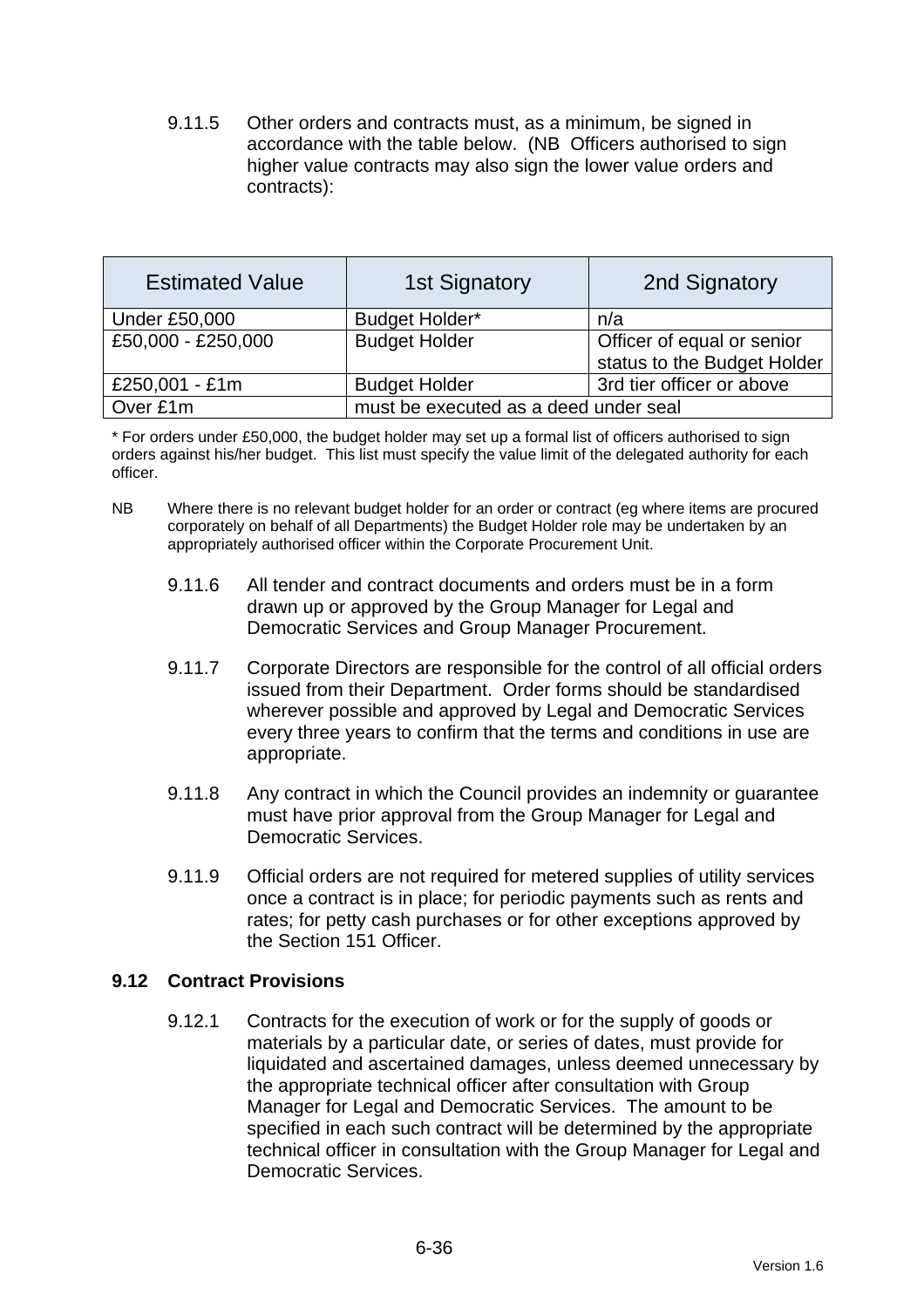- 9.12.2 Security in the form of a bond is required for the due performance of a contract, where:
	- 9.12.2.1 the total value of the contract **exceeds £1 million**; and
	- 9.12.2.2 the contract is for the execution of work or for the supply of goods or services by a particular date or series of dates.
- 9.12.3 The Corporate Director or appropriate technical officer may decide that a bond is required below £1 million if the Authority is at particular risk. This may arise where the contractor concerned has a number of other contracts with the Authority which in aggregate exceed £1 million or if the contract period is particularly long or if the contract is particularly complex.
- 9.12.4 Where a bond is required, the Corporate Director or appropriate technical officer, in consultation with the Group Manager for Legal and Democratic Services and the Section 151 Officer, must specify, as a provisional item in the conditions of tender, the nature and amount of the security to be given. The security must be in a form, and be obtained from an institution, approved by the Section 151 Officer.
- 9.12.5 All construction and maintenance contracts must provide for a payment retention to be withheld for an appropriate period to allow for the rectification of faults and defects. The retention should normally be 5% of the contract sum but technical officers may vary this rate if they consider it appropriate to do so. Justification for using a different retention rate must be retained on file.
- 9.12.6 The requirement for bonds and retentions does not apply when the Corporate Director or appropriate technical officer concerned is of the opinion that such security is unnecessary after consultation with the Group Manager for Legal and Democratic Services and the Section 151 Officer.
- 9.12.7 On satisfactory completion of the work, the release of any security must be authorised by the Corporate Director or appropriate technical officer in consultation with the Section 151 Officer.
- 9.12.8 All contracts for the execution of works or the supply of goods or materials must be based on a clearly defined specification or bill of quantities.
- 9.12.9 All contracts must require that, as a minimum, goods and materials used in their execution will be in accordance with relevant specifications issued by the British Standards Institute, or the European Union or its equivalent.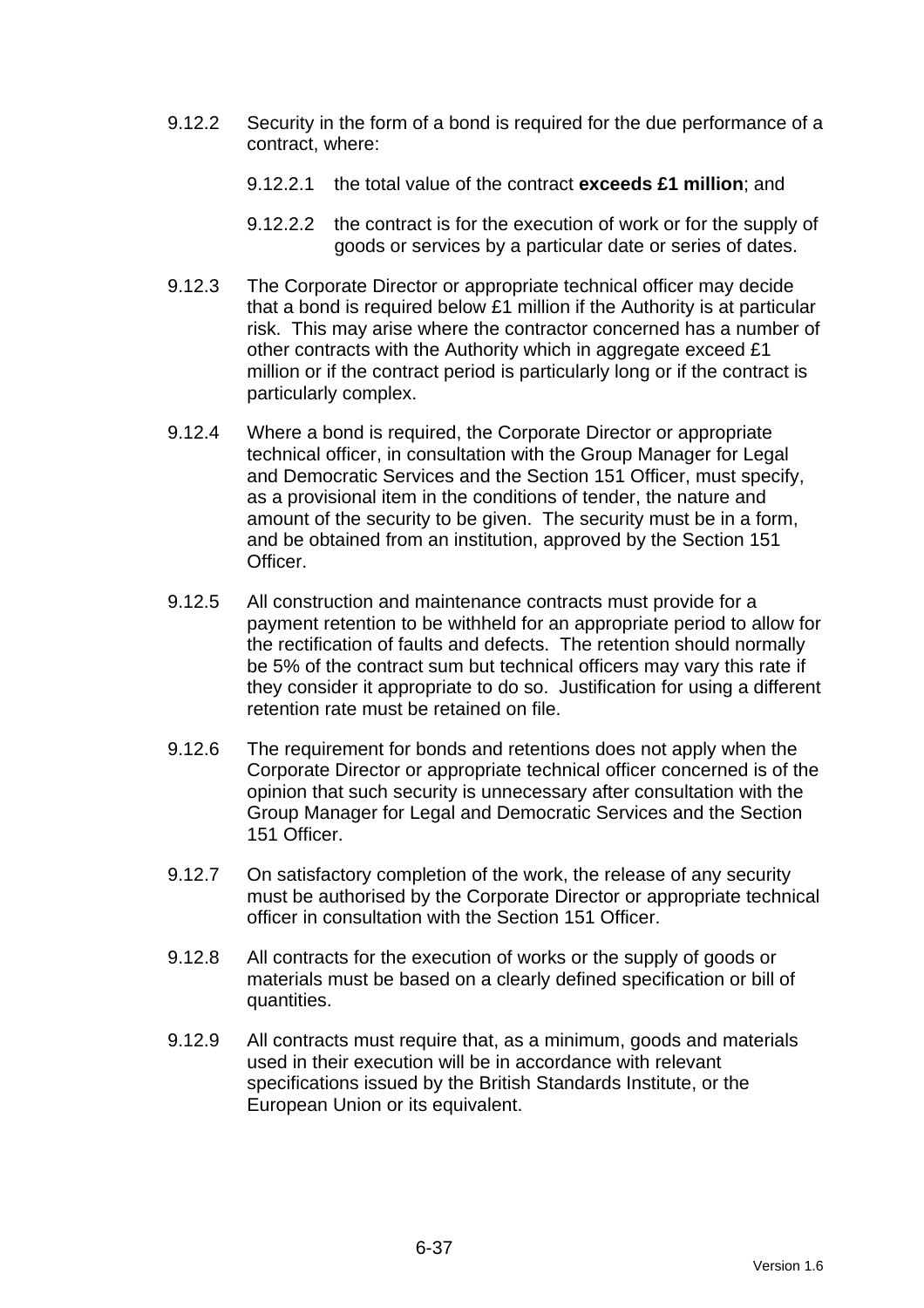## **9.13 Retention of Records and Information on Contracts and Tenders**

- 9.13.1 There are some specific issues to consider in respect of information management where contracts and tenders are concerned.
- 9.13.2 There is a general presumption in favour of disclosure of information and information can and should only be withheld if certain limited exceptions are met. Careful consideration of the issues will be required in accordance with the Council's Information Management Policy.
- 9.13.3 The most relevant exceptions in the context of procurement are:
	- 9.13.3.1 information provided in confidence (where the Council is contractually bound not to disclose certain information and to do so would be liable for breach of contract). Care should, therefore, be taken not to enter into blanket confidentiality clauses in contracts or tender documents;
	- 9.13.3.2 the public interest test (whereby the respective public interests in disclosure versus non-disclosure are weighed);
	- 9.13.3.3 commercial interest (such as trade secrets of information genuinely unique to a bidder or contractor which, if revealed, is likely to cause real or significant harm to that trade or business);
	- 9.13.3.4 timing (very often in a commercial environment the timing of any disclosure of information held will be critical. For example, information submitted during a tender process is more likely to be commercially sensitive whilst the tender process is ongoing compared to after the contract has been awarded, although some information may remain commercially confidential throughout the contract).
- 9.13.4 Due to the particular risks involved the following safeguards should be followed:
	- 9.13.4.1 all tender documents must make reference to the Council's statutory duty in respect of Freedom of Information (FOI) and the potential requirement to disclose information submitted unless the limited exceptions are satisfied;
	- 9.13.4.2 rules to be followed when information requests are received should be set out in the contract (especially larger more complex contracts);
	- 9.13.4.3 consultation with affected bidders is advisable before disclosing information, although ultimately the decision on whether or not to release any information held is a matter for the Council alone.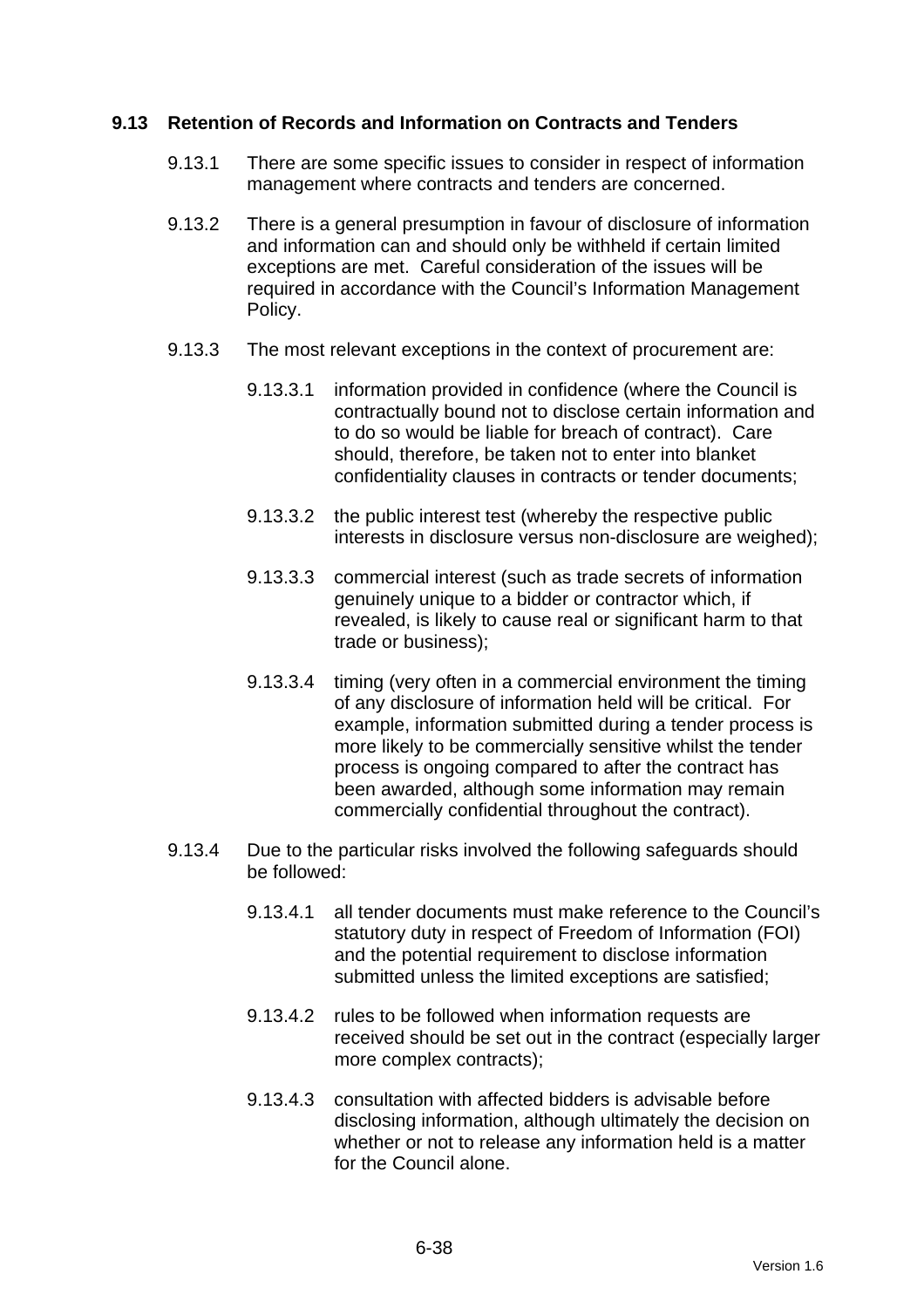9.13.5 Guidance on FOI and the Council's Information Management Policy is available on the Council's Intranet site. Detailed guidance about FOI and procurement is available on the OGC website, from the Information Commissioner's website, in the Contracts Manual and from Legal and Democratic Services.

## **9.14 Contract Payments**

- 9.14.1 Where contracts provide for payment to be made by instalments, the appropriate Corporate Director must maintain a record of the payments made on the project file. The record(s) must show the state of account on each contract between the Council and the contractor together with any other payments and the related professional fees.
- 9.14.2 Payments to contractors on account of such contracts must be made only on provision of a certificate showing the total amount of contract, the value of the work executed to date, retention monies, the amount paid to date and the amount now certified. These certificates should be issued by the appropriate Corporate Director or the Consultant responsible for the contract.
- 9.14.3 The approved sum payable to the contractor is the tender sum as accepted under the procedure plus such additional sums due under the contract as have also been properly approved.
- 9.14.4 Where certificates are submitted for amounts which exceed the approved sum, the Section 151 Officer only has authority to pay such certificates where the amounts can be justified and it is in the best interest of the Council to do so.
- 9.14.5 As soon as it becomes apparent that the approved sum will be exceeded, a report must be presented to the Section 151 Officer, who may also require a report to be submitted to the Finance and Property Committee.
- 9.14.6 In respect of variable price contracts, such as PFI or PPP contracts which have complex variation procedures, the appropriate Corporate Director must periodically review the cost and report to the Section 151 Officer if the contract sum is likely to be exceeded. These reports must be made whenever significant increases are identified and at least every six months up to completion of the contract.

#### **9.15 Contract Administration**

- 9.15.1 Corporate Directors or the appropriate technical officers must provide written guidelines on the minimum standards of record keeping required for supervising contracts.
- 9.15.2 Claims from contractors regarding matters which are not clearly within the terms of the contract must be referred to the Group Manager for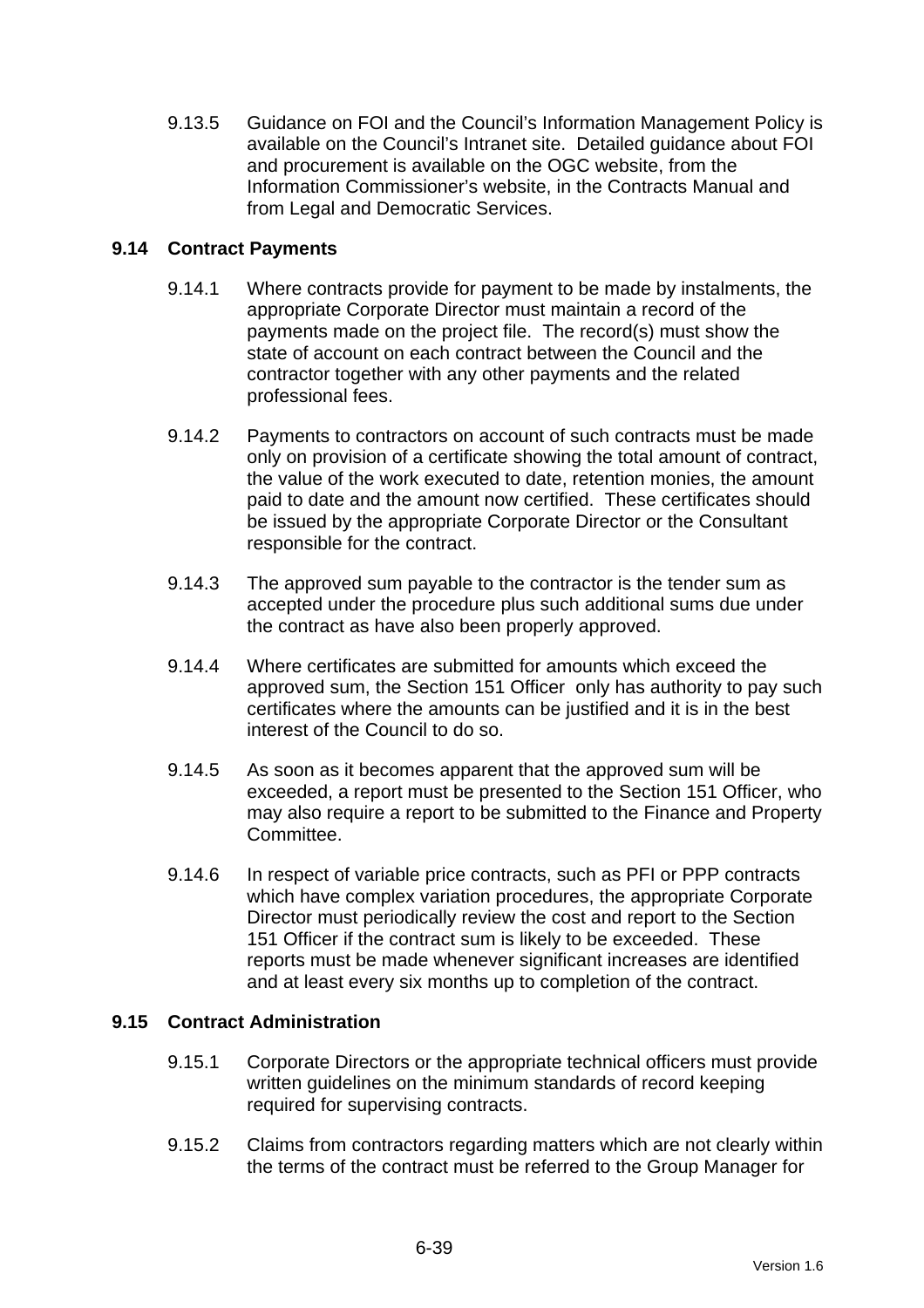Legal and Democratic Services for consideration of the Council's legal liability as soon as they are notified to the Council. Where the Group Manager for Legal and Democratic Services considers it necessary, these claims must also be referred to the Section 151 Officer for financial consideration before a settlement is reached.

- 9.15.3 Valid claims for loss and expense arising from delays and disruption must be notified to the Group Manager for Legal and Democratic Services where they are likely to exceed £100,000 or where there is a possibility of legal proceedings, including arbitration or alternative dispute resolution procedures provided by the contract.
- 9.15.4 Liquidated and ascertained damages, where allowed for, must be applied in respect of contracts which are not completed within the original contract period together with any extensions of time granted in accordance with the contract unless the Section 151 Officer and the Group Manager for Legal and Democratic Services agree otherwise.

#### **9.16 Final Accounts**

- 9.16.1 Final accounts for building and constructional works carried out under formal contract must be reported to the relevant Committee by the appropriate Corporate Director, if required by the Section 151 Officer.
- 9.16.2 The Section 151 Officer shall, where considered necessary, examine the contract final accounts and is entitled to make all such enquiries and receive such information and explanations as may be required to confirm the completeness and accuracy of the accounts.

#### **9.17 Administration of Contracts by Consultants**

- 9.17.1 Where a consultant (eg an architect, engineer, surveyor or other consultant) who is not an employee of the Council, is engaged to be responsible to the Council for the administration of a contract on its behalf, the consultant must:
	- 9.17.1.1 be notified of, and comply with, the Council's Financial Regulations as would a Corporate Director;
	- 9.17.1.2 be notified of, and comply with, the Code of Conduct for Officers;
	- 9.17.1.3 retain all relevant records regarding the contract for a period specified by the responsible Corporate Director;
	- 9.17.1.4 allow access to contract records and documentation upon request from the responsible Corporate Director or the Section 151 Officer: and
	- 9.17.1.5 hand over the appropriate "as-built" drawings promptly together with all project and contract documentation to the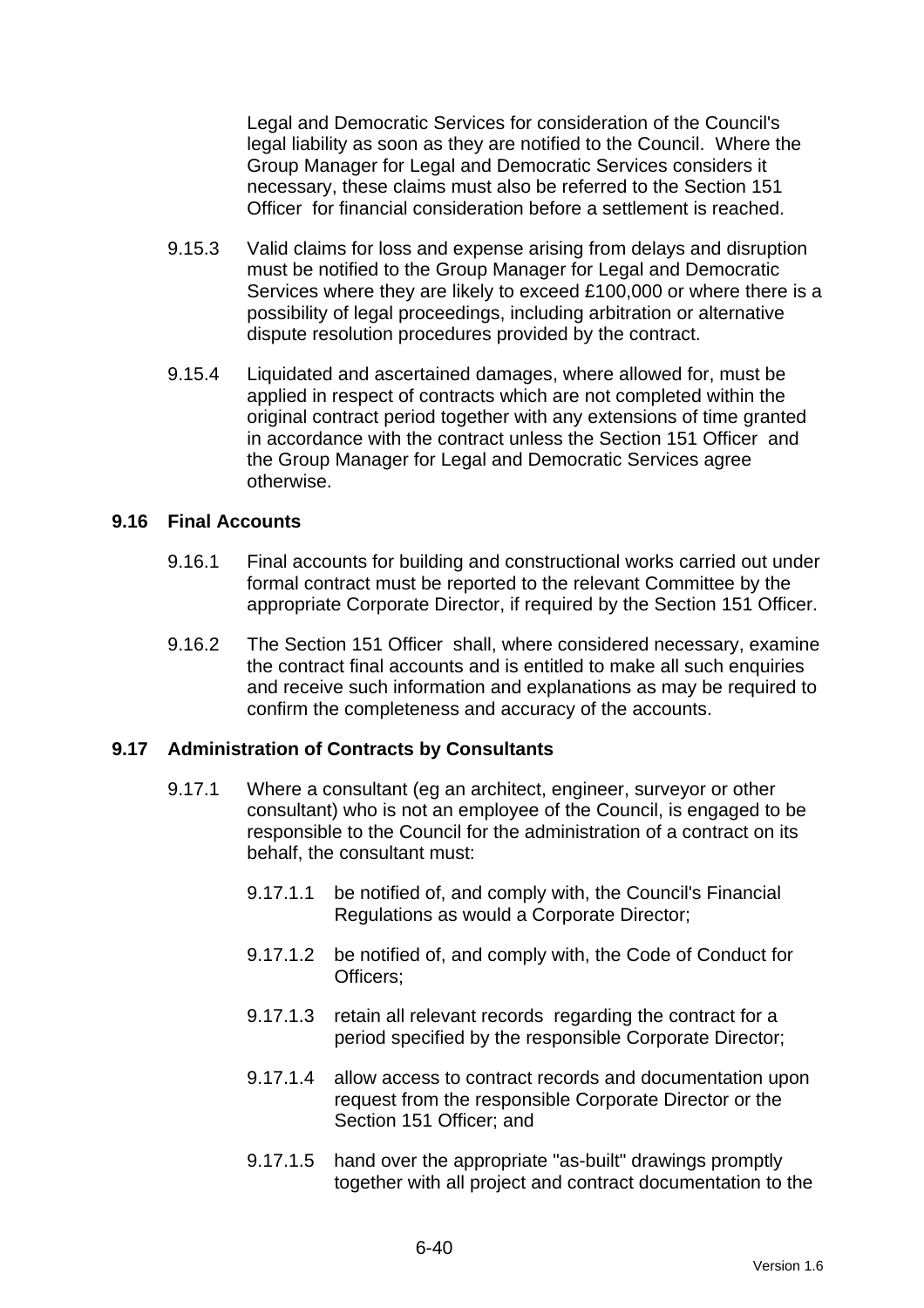Council, and in any case within six months of completion of the works.

## **10. PAYMENT FOR GOODS, SERVICES AND WORKS**

- 10.1 Before authorising an official purchase invoice, or any process that may lead to a payment, officers must:
	- 10.1.1 ensure they are authorised to process the payment;
	- 10.1.2 satisfy themselves that the goods/services/works are a proper charge on the funds under their control;
	- 10.1.3 satisfy themselves that the goods/services/works have been received, conform in all respects with the official order and are acceptable in every way;
	- 10.1.4 ensure that amounts are correct and include all discounts due;
	- 10.1.5 where payment is made by purchase card, charge card or credit card, it may not be possible to be satisfied that goods/services/works have been received, conform and are acceptable, but officers must ensure compliance with the other procedures above and with the guidance for the use of purchase cards.
- 10.2 The Council's normal method of payment of monies owed is by BACS or cheque or purchase card.
- 10.3 Direct Debits must not be set up on any of the Authority's bank accounts, including imprest accounts, without the prior written approval of the Section 151 Officer.
- 10.4 Direct Debits must be cancelled promptly when the related goods or services are no longer being received. All Direct Debits must be reviewed annually to confirm they are still appropriate.
- 10.5 In addition to the responsibilities set out in Financial Regulations, an officer initiating payment should also ensure that the account has not previously been passed for payment and that it is coded to the correct accountancy code for which prior approval has been obtained from the budget holder.
- 10.6 The duties of ordering, receiving goods and certifying invoices for payment must not be performed by the same officer without prior agreement of the Section 151 Officer. Where electronic procurement systems have been approved, these systems may allow single officers to do this, provided that they have suitable security protocols to the satisfaction of the Section 151 Officer.
- 10.7 On no account can VAT invoices be amended. A credit note or replacement invoice must be obtained from the supplier.
- 10.8 Invoices must not be made out by officers of the Council except in the case of recurring or other items, eg rent where no invoice is normally receivable, when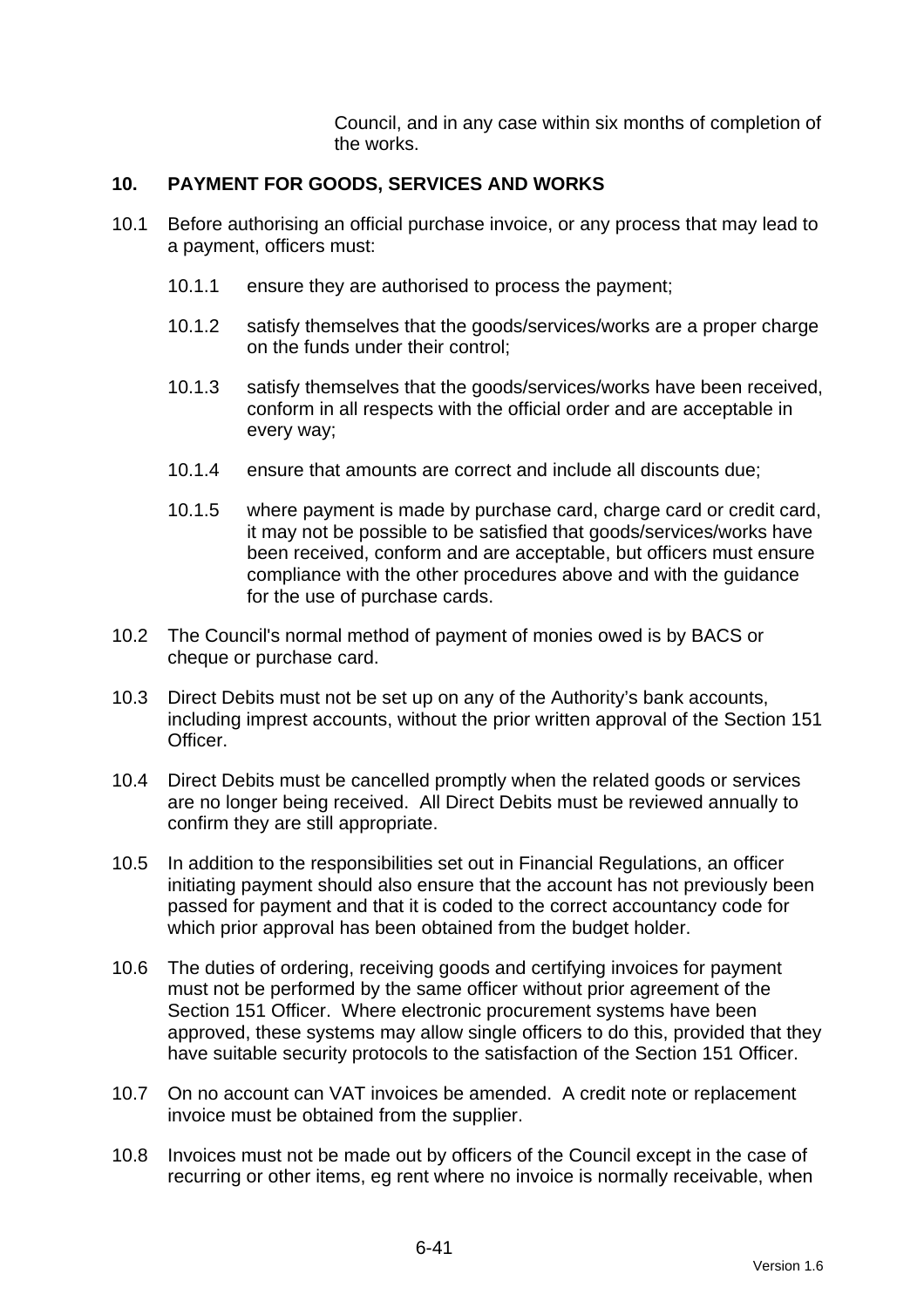a special form of internal invoice may be used. An officer must not add any additional item or items to an invoice received by the County Council.

10.9 The Section 151 Officer may carry out additional checks on high value payments as thought necessary.

## **11. INCOME, BANKING AND IMPREST ACCOUNTS**

#### **11.1 Income and Receipts**

- 11.1.1 To comply with anti money-laundering regulations, the Authority has nominated the Section 151 Officer as its anti money-laundering officer and introduced an anti money-laundering policy and an anti moneylaundering guidance note. Corporate Directors must ensure compliance with this policy.
- 11.1.2 Cash payments of more than £10,000 must not be accepted for a single transaction without the formal approval of the Section 151 Officer.
- 11.1.3 The following requirements apply to all income received:
	- 11.1.3.1 all income must be recorded and accounted for immediately it is received. Where appropriate, an official receipt must be provided;
	- 11.1.3.2 the transfer of money from one employee to another must be properly recorded and acknowledged;
	- 11.1.3.3 income must be banked intact and not used to finance expenditure;
	- 11.1.3.4 encashment of personal cheques is forbidden;
	- 11.1.3.5 income must be held securely until suitable arrangements for banking it are made.
- 11.1.4 All official receipt books relating to the collection of income are ordered, and issued by the Section 151 Officer unless otherwise agreed with the Section 151 Officer. The issue of all such documents must be acknowledged by signature of the officer to whom the issue was made.
- 11.1.5 Where income is received by cheque, it must be cross-referenced on the bank paying-in slip to the drawer, either by receipt number or name. In addition, the reverse of each cheque must show the department, office or establishment that paid the cheque into the bank.
- 11.1.6 All monies received must be banked intact, and as promptly as possible and at least weekly.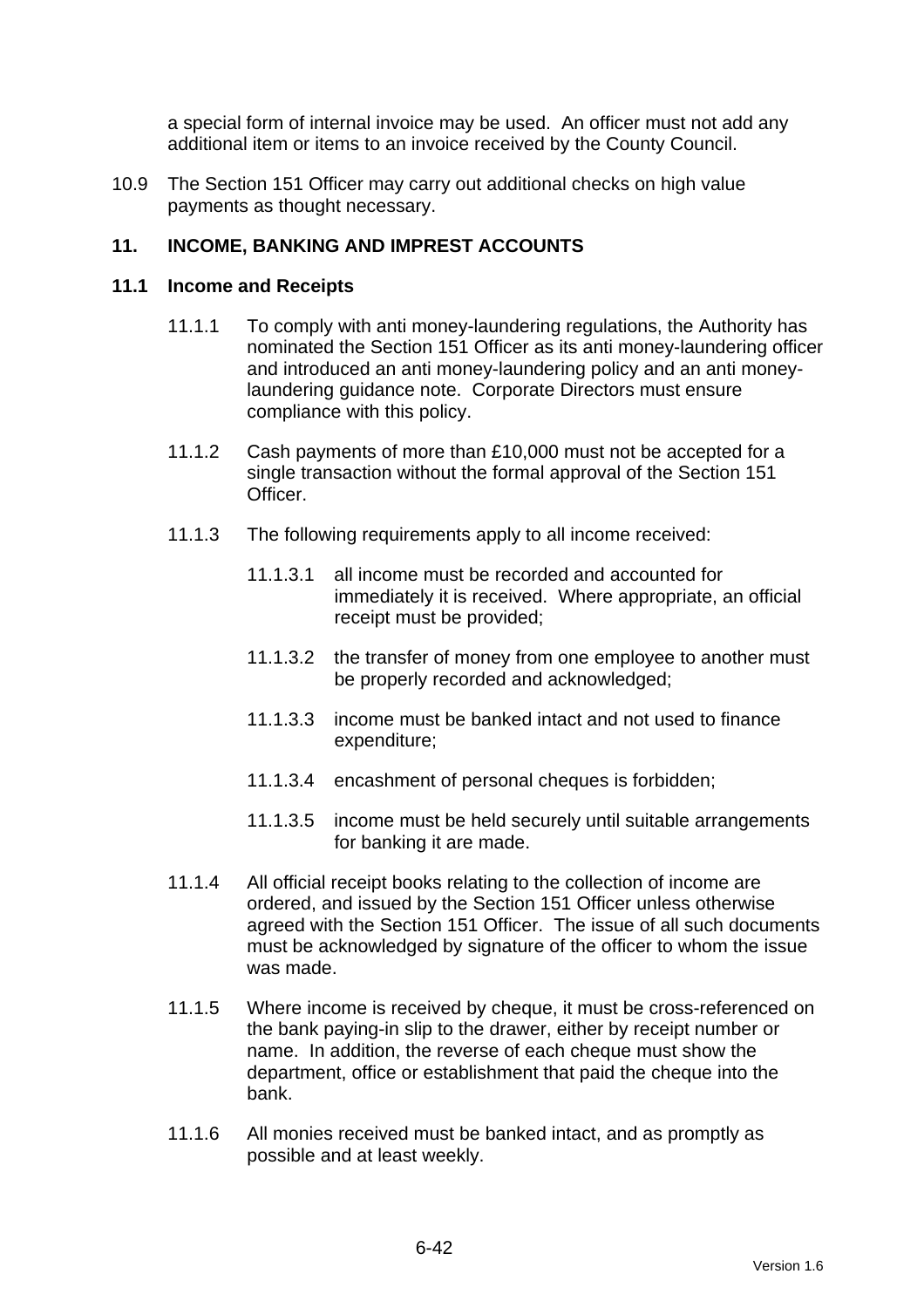- 11.1.7 Where there is a main collection eg school meals money, all monies must be banked, or lodged with the approved collector, on the day of the collection.
- 11.1.8 If an officer fails to comply with the above guidelines and a loss occurs, the Section 151 Officer may, where appropriate, seek restitution from the officer concerned in accordance with the Personnel Handbook.
- 11.1.9 Money received by officers which is held in trust but not being official Council money must be properly recorded in a form agreed by the Section 151 Officer
- 11.1.10 All arrangements to receive payments by Credit Card, Direct Debit, Standing Order, or other e-payment methods must be first approved by the Section 151 Officer.

## **11.2 Debtors**

- 11.2.1 It is the Council's policy to recover all collectable debt owed to it in accordance with the approved payment terms. Corporate Directors are responsible for ensuring that formal invoices, in respect of the goods and/or services being supplied on credit, are raised within 10 working days of the goods and/or services being provided unless all the necessary information to raise the invoice is not available. Guidance is provided on the Council's intranet.
- 11.2.2 Sales invoices should not normally be raised to cover sums due to the County of **less than £30**. Wherever possible small sums should be collected in cash or by cheque in advance. Accounts for sums due to the Council at fixed intervals eg rents, wayleaves, etc, will be issued by the Section 151 Officer and payment should be made to the Section 151 Officer. Corporate Directors must submit sufficient information for the Section 151 Officer to undertake these duties.

#### **11.3 Write-Offs**

- 11.3.1 The Section 151 Officer may agree to debts of **up to £1,000** being written-off by the Corporate Director. Amounts **over £1,000** may be written-off by the Section 151 Officer after consultation with the Group Manager for Legal and Democratic Services and appropriate Corporate Directors.
- 11.3.2 A summary of all write-offs must be included in the Final Accounts report to Finance and Property Committee.
- 11.3.3 Where a sales invoice requires cancellation a credit note must be raised, complete with a cross-reference to the original sales invoice. The credit note must be duly certified on behalf of the Corporate Director.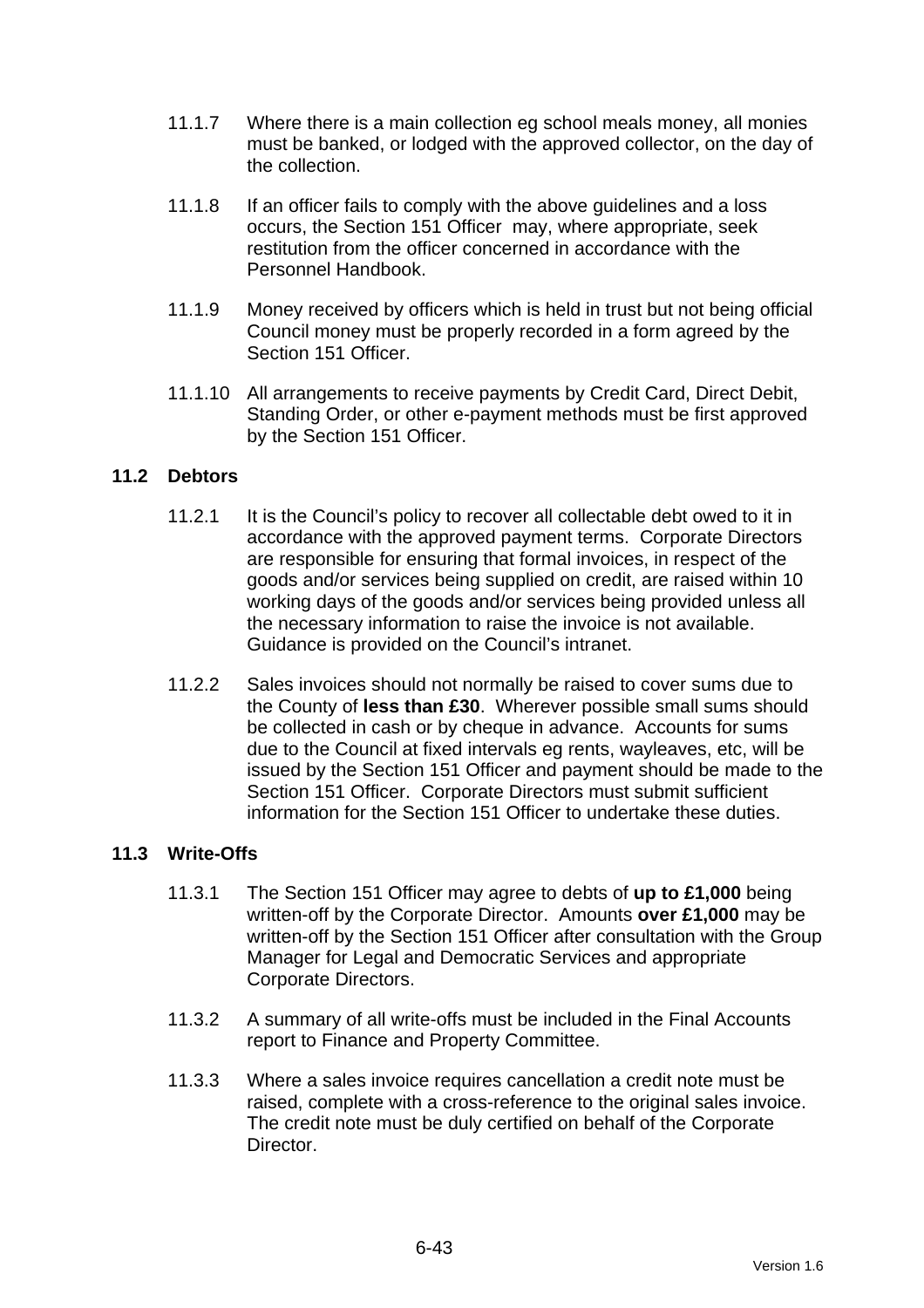## **11.4 Imprest Accounts**

- 11.4.1 Corporate Directors must operate imprest accounts in accordance with the guidance provided and arrangements between their department and the Section 151 Officer.
- 11.4.2 The Section 151 Officer will control the opening and closing of imprest accounts in line with overall banking arrangements at the request of the appropriate Corporate Director.
- 11.4.3 The Section 151 Officer will determine the appropriate level of the Imprest, based on the average monthly level of petty cash expenditure in the establishment concerned.
- 11.4.4 The nominated imprest holder must ensure that all transactions are recorded promptly and that monthly statements are submitted to the Section 151 Officer.
- 11.4.5 The nominated imprest holder must ensure that the imprest account is not overdrawn.
- 11.4.6 Income received on behalf of the Council must not be paid into an imprest account.
- 11.4.7 Payments from an imprest account should normally be limited to minor or urgent items of expenditure, or payments via charge cards. Each payment must be supported by a receipt which should be appended to the subsequent reimbursement claim.
- 11.4.8 All imprest accounts are subject to Council audit. The officer in charge of the account will be required to give to the Section 151 Officer a certificate as to the state of the imprest account upon request.
- 11.4.9 Where an officer responsible for an imprest account leaves the Authority, the Corporate Director concerned must notify the Section 151 Officer as soon as possible that the officer is no longer responsible for that account. On leaving the Authority or upon transfer to another post, the officer responsible must formally hand over responsibility to the new designated person.

#### **11.5 Banking**

- 11.5.1 The Section 151 Officer must operate banking accounts in accordance with the bank contract approved by the Finance and Property Committee.
- 11.5.2 All bank accounts must have a title which incorporates the Authority's name and in no circumstances should a bank account be opened or operated in the name of an individual.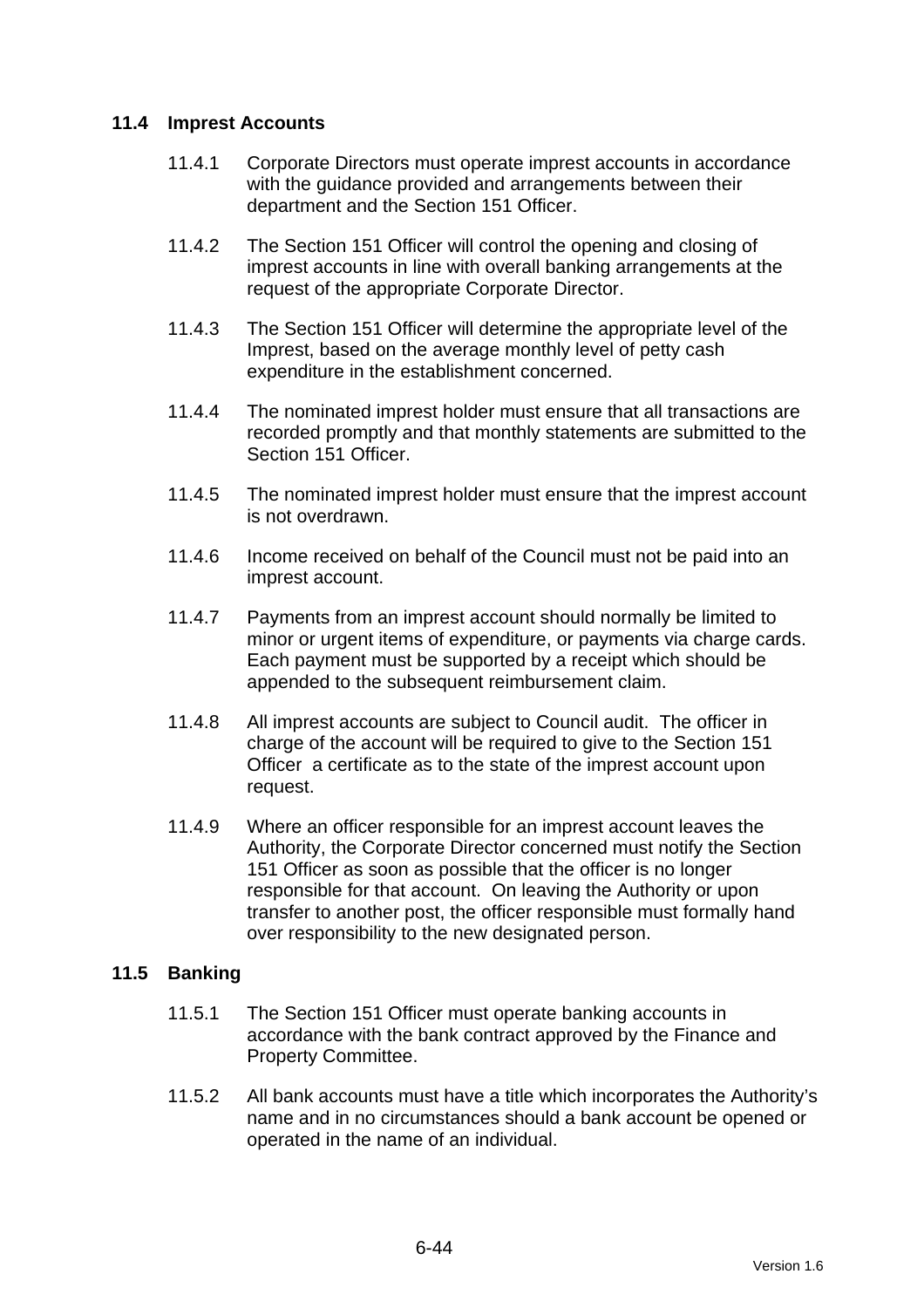- 11.5.3 All payments to and from Council bank accounts must be made under the direction of the Section 151 Officer.
- 11.5.4 All cheques drawn on the Council's main bank accounts must bear the printed signature of the Section 151 Officer. Where required by the Council's bank mandate, cheques must also be countersigned by a second officer who is authorised to do so by the Section 151 Officer. A register of authorised cheque signatories should be maintained.
- 11.5.5 All payments by CHAPS must be authorised by a senior officer nominated by the Section 151 Officer.

## **12. RISK MANAGEMENT AND INSURANCE**

- 12.1 The Authority's approach to risk management is detailed in its Risk Management Strategy and the Corporate Risk Register contains the key risks facing the Authority and how these risks will be managed. Corporate Directors are responsible for ensuring that risk management is applied appropriately within their Department and for notifying the holder of the Corporate Risk Register of all appropriate risks in accordance with the Risk Management Strategy.
- 12.2 The Section 151 Officer is responsible for arranging all necessary insurance cover and for reviewing the adequacy of this cover regularly, in consultation with Corporate Directors. The Section 151 Officer will also keep Corporate Directors informed of claims experience.
- 12.3 Corporate Directors are responsible for notifying the Section 151 Officer of all material changes in insurance risks and must submit insurance claims in accordance with the arrangements made by the Section 151 Officer.
- 12.4 In the event of buildings, contents, motor vehicles etc being damaged, contact must be made with the Risk and Insurance Section as soon as practicable.
- 12.5 Where there is death or very serious injury to an employee or other person arising from County Council operations (including the use of vehicles), the Risk and Insurance Section must be contacted as soon as possible for appropriate insurance advice.
- 12.6 Under no circumstances must liability be admitted in connection with accidents involving a third party.
- 12.7 The Risk and Insurance Manager may negotiate and agree settlements on any insured loss / claim up to the individual policy excess. Above this limit, the Risk and Insurance Manager must consult the Section 151 Officer and agree settlements as appropriate, in consultation with the Authority's Insurers and Loss Adjusters. Reports detailing all significant claims settled will be submitted to the Finance and Property Committee.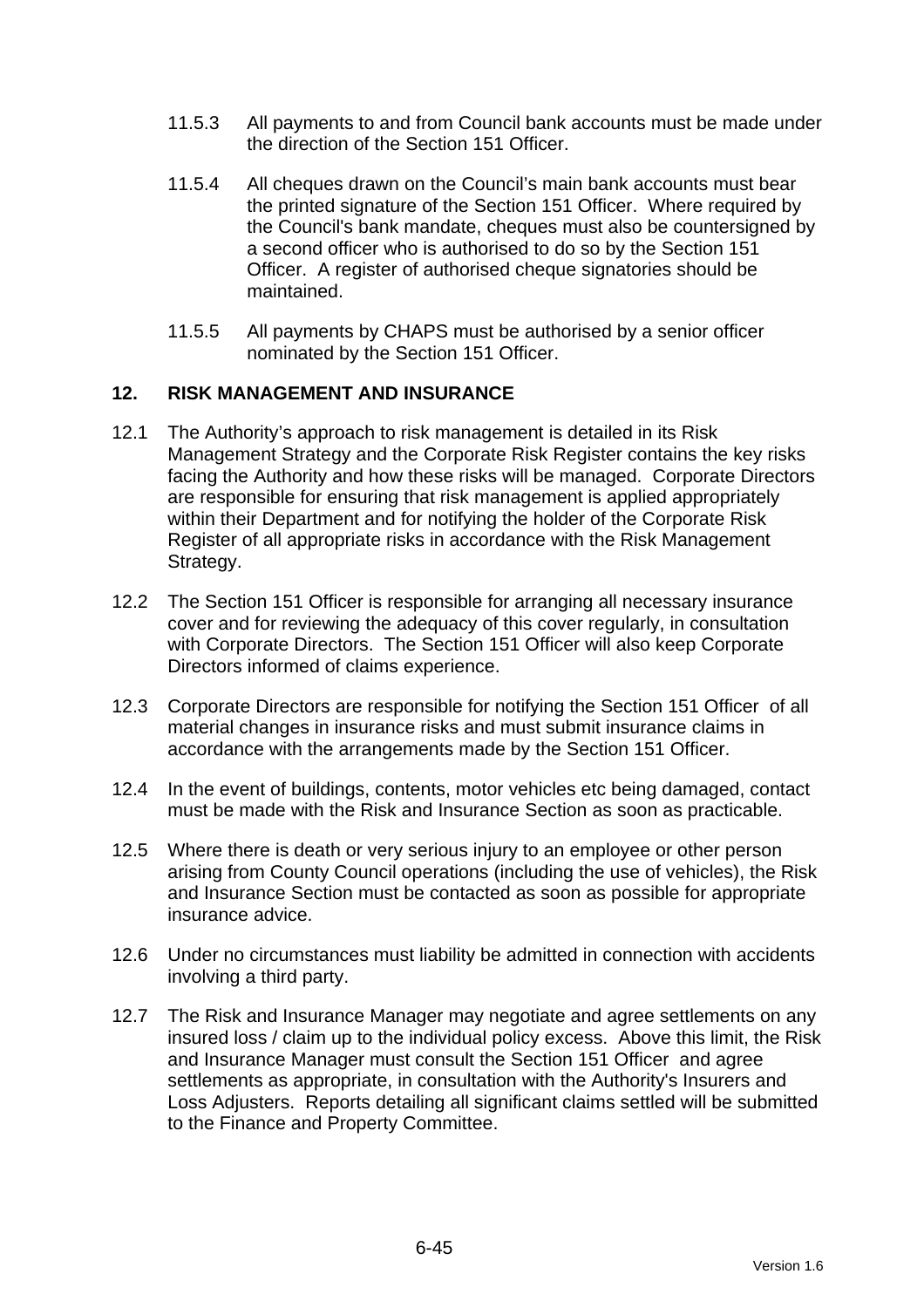## **13. TRAVEL AND SUBSISTENCE CLAIMS**

#### **13.1 Travel and Subsistence**

- 13.1.1 Travel and subsistence incurred by officers in connection with their duties is covered by the Authority's Travel and Accommodation Policy set out in the Constitution.
- 13.1.2 Travel, subsistence and incidental expense claims made by officers are governed by nationally agreed terms and conditions of service. These conditions are supplemented by the Council's local conditions laid down in the Personnel Handbook. The prevailing rates of allowances are available on the intranet.
- 13.1.3 All claims for officers' expenses should be submitted monthly in a form approved by the Section 151 Officer, and be authorised by a Corporate Director, or nominee, prior to payment. VAT receipts should be provided to support all claims, including fuel purchased for private cars where mileage is claimed.
- 13.1.4 The officer certifying claims for payment must be satisfied that the journeys undertaken were legitimate and that the expenses claimed were properly and necessarily incurred. Mileage claims should be verified wherever possible. Officers are responsible for ensuring that the costs claimed are kept to a minimum without unduly reducing the efficiency of the tasks carried out.
- 13.1.5 Where claims are submitted more than six months after the expenses were incurred, the claim will only be paid with the express approval of the relevant Corporate Director, and will be reduced in accordance with the Personnel Handbook.

#### **13.2 Taxation Implications**

13.2.1 HM Revenue and Customs regard certain travel expenses to be taxable payments and the Section 151 Officer is required to make appropriate arrangements to recover the sums due. Guidance on Taxable Benefits is available on the NCC Intranet and full details of taxation requirements are obtainable from Departmental Personnel **Officers** 

#### **14. WORK FOR EXTERNAL BODIES**

#### **14.1 General Requirements**

14.1.1 The Council has the power under the Local Authorities (Goods and Services) Act 1970 to undertake and tender for the work of other public bodies. Public Bodies are defined in the act or can be designated by Order of the secretary of State. Other powers introduced in the Local Government Act 2003 enable the Council to: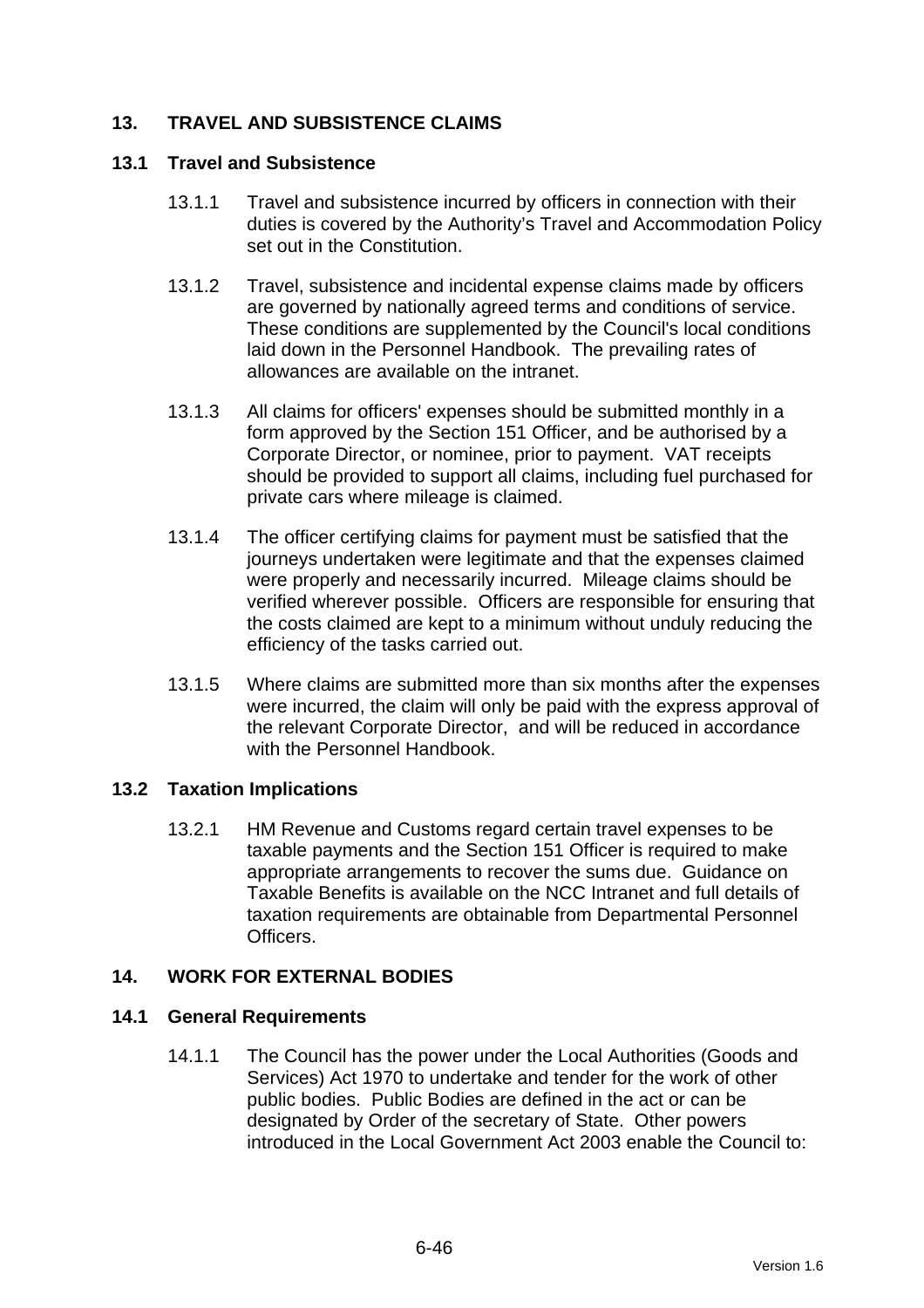- 14.1.1.1 charge for discretionary services subject to certain rules; and
- 14.1.1.2 trade for a profit provided that a separate company is set up.

(See below for further details regarding these powers.)

- 14.1.2 In all cases where a Department wishes to explore the possibility of working for, or trading with, external bodies, Corporate Directors must consult with the Group Manager for Legal and Democratic Services and the Section 151 Officer.
- 14.1.3 Where work is carried out for external bodies, officers must follow the guidance for such work which is available in the Contracts Manual.
- 14.1.4 Before entering into any contract or agreement to work for, or trade with, external bodies, Corporate Directors must present a report to, and obtain prior approval from the relevant Committee.
- 14.1.5 Where it is intended to trade for a profit, Corporate Directors must prepare a sound business case, based on a genuine risk-based approach, for the proposed trading activity. The business case must be a robust commercial assessment and explain why trading through a company is desirable and will provide best value for the Council.
- 14.1.6 The Group Manager for Legal and Democratic Services and the Section 151 Officer must be informed of all contracts to supply services governed by the 1970 Act or the 2003 Act and all new contracts must be approved by the Group Manager for Legal and Democratic Services.

#### **14.2 Background**

14.2.1 The powers for local authorities to work for, and trade with, external bodies are governed by the Local Authorities (Goods and Services) Act 1970, Local Government Act 2000 and the Local Government Act 2003.

## **a. Local Authorities (Goods and Services) Act 1970**

- 14.2.1.1.1 The Council has the power under the Local Authorities (Goods and Services) Act 1970 to undertake and tender for the work of other public bodies. Public bodies are defined in the Act or can be designated by order of the Secretary of State.
- 14.2.1.1.2 The Council has some discretion under the 1970 Act whether to charge for any work undertaken for another public body. However, as a general principle the charge for any work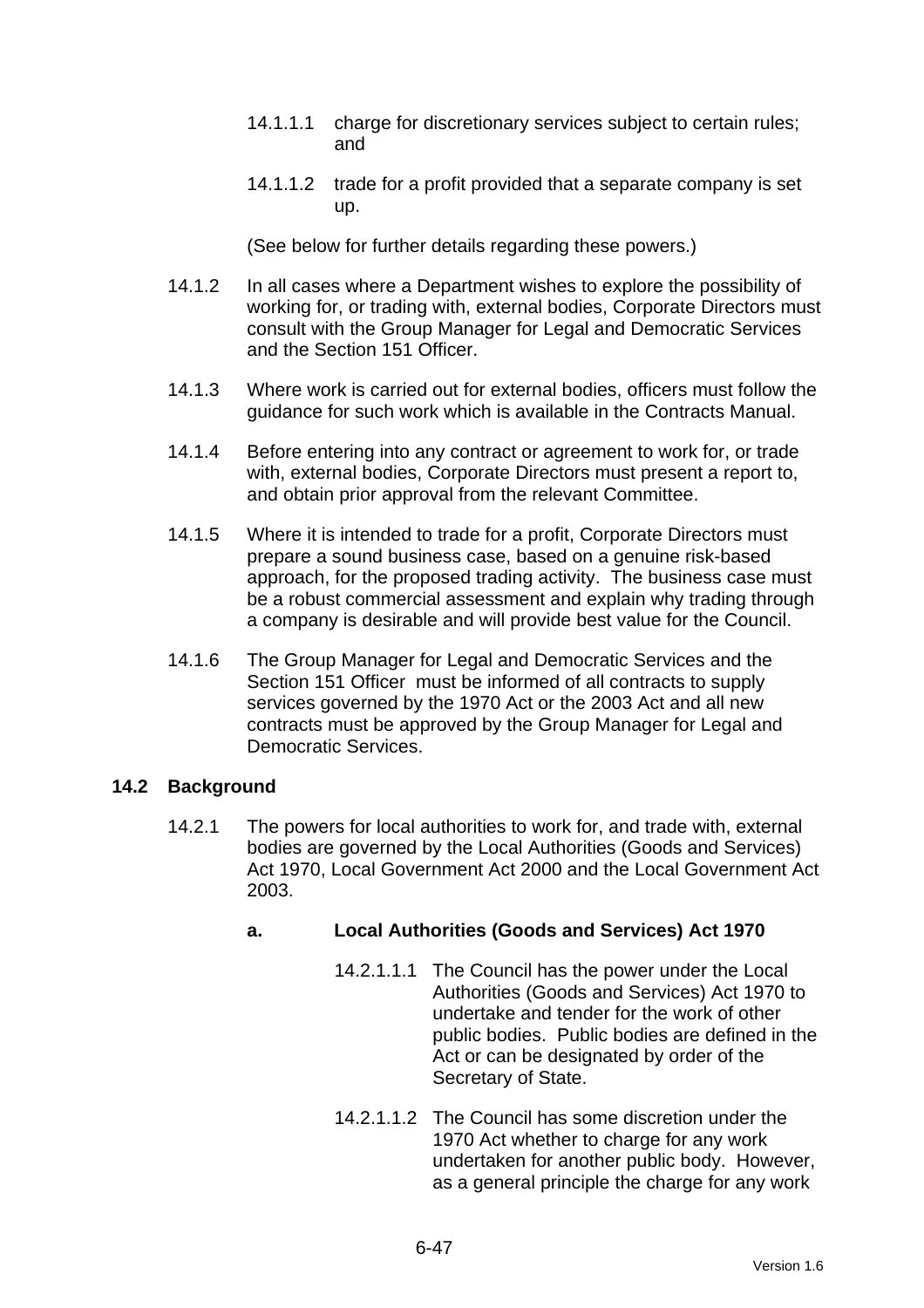should cover the estimated full cost of undertaking the work, including the direct cost eg staff time costs, travel and printing expenses and a contribution towards overheads eg office expenses and accommodation costs.

#### **b. Local Government Act 2003**

14.2.1.1.3 The Local Government Act 2003 provides best value authorities with new powers to trade for profit, and charge for discretionary services. This extends beyond the powers under the 1970 Act referred to above.

#### **14.3 Charging for Discretionary Services**

- 14.3.1 The Council is able to charge for services which it has the power to provide, but is not obliged to provide to the public, ie discretionary services.
- 14.3.2 The Council is under a duty to ensure that, taking one year with another, the charges made do not exceed the cost of providing the services (ie the provision of the service should not amount to trading for a profit). Charges can be set so that different people are charged different amounts, or are not charged for the service at all.
- 14.3.3 The person receiving the service must have agreed to receive the service and pay for it.
- 14.3.4 The power does not override any other legislation which expressly prohibits the Council from charging for a discretionary service.
- 14.3.5 Where charges are made for discretionary services arrangements should be put in place, and fully documented in a form approved by Legal and Democratic Services, to provide the recipient of the service with:
	- 14.3.5.1 the terms and conditions for the provision of the service;
	- 14.3.5.2 information about charges, including discounts and annual increases;
	- 14.3.5.3 billing and payment arrangements.
- 14.3.6 Careful consideration should also be given by the relevant department to issues such as:
	- 14.3.6.1 the risks to the Council as a whole of engaging in such activity;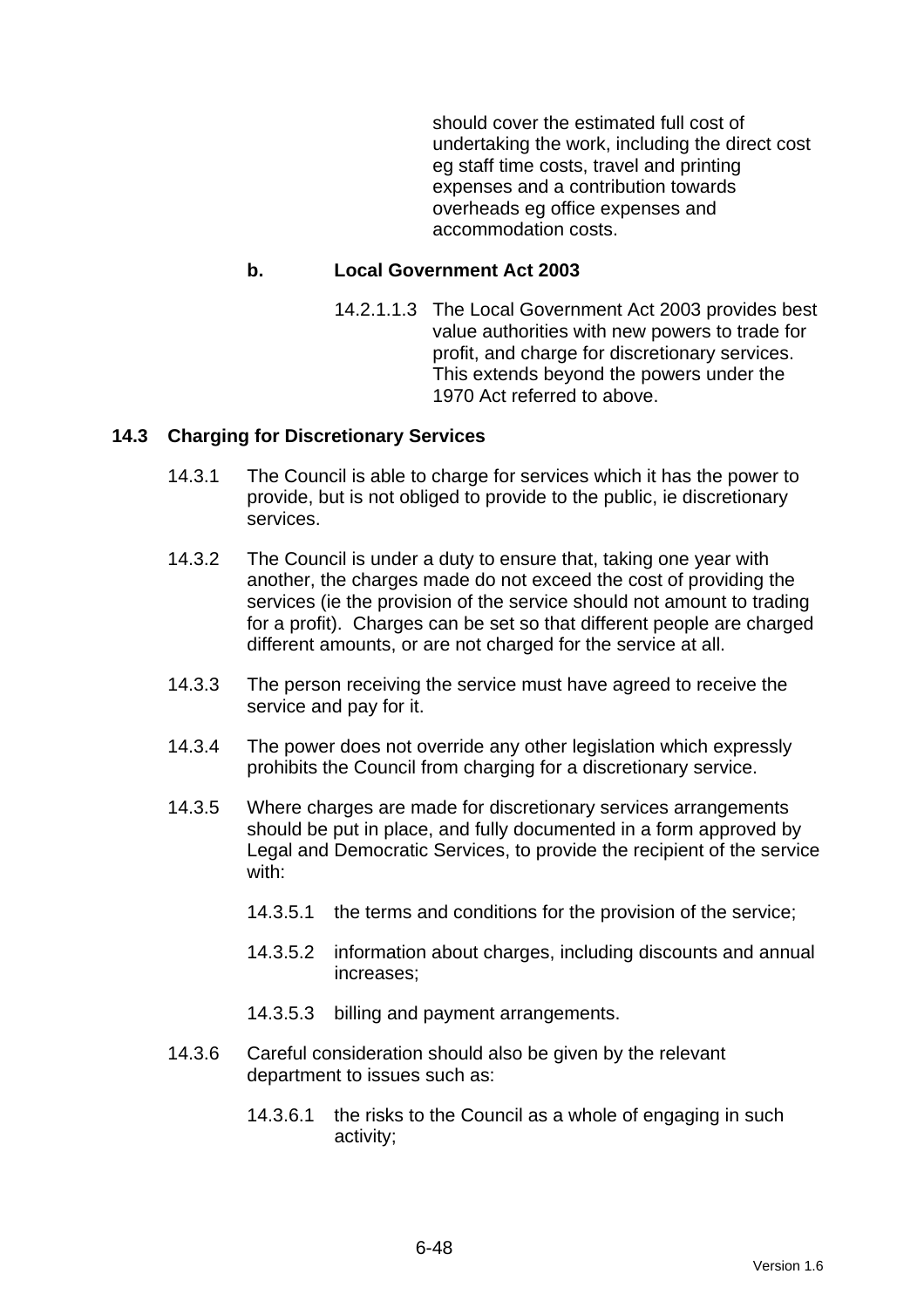- 14.3.6.2 the need to ensure appropriate skill and expertise is in place before offering to undertake work for external bodies;
- 14.3.6.3 the need to ensure that the proposals are properly costed before agreeing to supply the goods, works or services;
- 14.3.6.4 the type of warranties and/or indemnities that the external body may require from the Council regarding the quality of work/service provided (this is especially likely when tendering for work for other bodies);
- 14.3.6.5 the provision of adequate insurance arrangements to cover the Council for any liability in negligence or contract for the work undertaken;
- 14.3.6.6 due consideration being given to the impact of such arrangements on the Council's core duties, functions and obligations to prevent any adverse impact on them;
- 14.3.6.7 ensuring that the Council is not at risk from bad debts and to seek, where appropriate and possible, advance payment for goods, works or services to be supplied;
- 14.3.6.8 ensuring that no contracts for external bodies are subsidised by the Council from public funds.

#### **14.4 The power to trade**

- 14.4.1 This power allows the Council to trade in any of its ordinary functions for a commercial purpose (ie for profit) through a company.
- 14.4.2 Where it is intended to trade for profit, Corporate Directors must prepare a sound business case for the proposed activity, based on a genuine risk-based approach. The business case must be a robust commercial assessment which explains why trading through a company is desirable and will provide best value for the Council.
- 14.4.3 All work for, or trade with, external bodies for profit must be conducted through a separate incorporated company which has been formally set up for the purpose.
- 14.4.4 The approval of the County Council will need to be sought to exercise a power to trade and to set up the company. It should be noted that when the company has been established it will be a separate legal entity from the Council and consideration within the business case will be required for each of the matters set out above plus such issues as:
	- 14.4.4.1 the need to transfer staff and consideration of the Transfer of Undertakings (Protection of Employment) regulations (TUPE);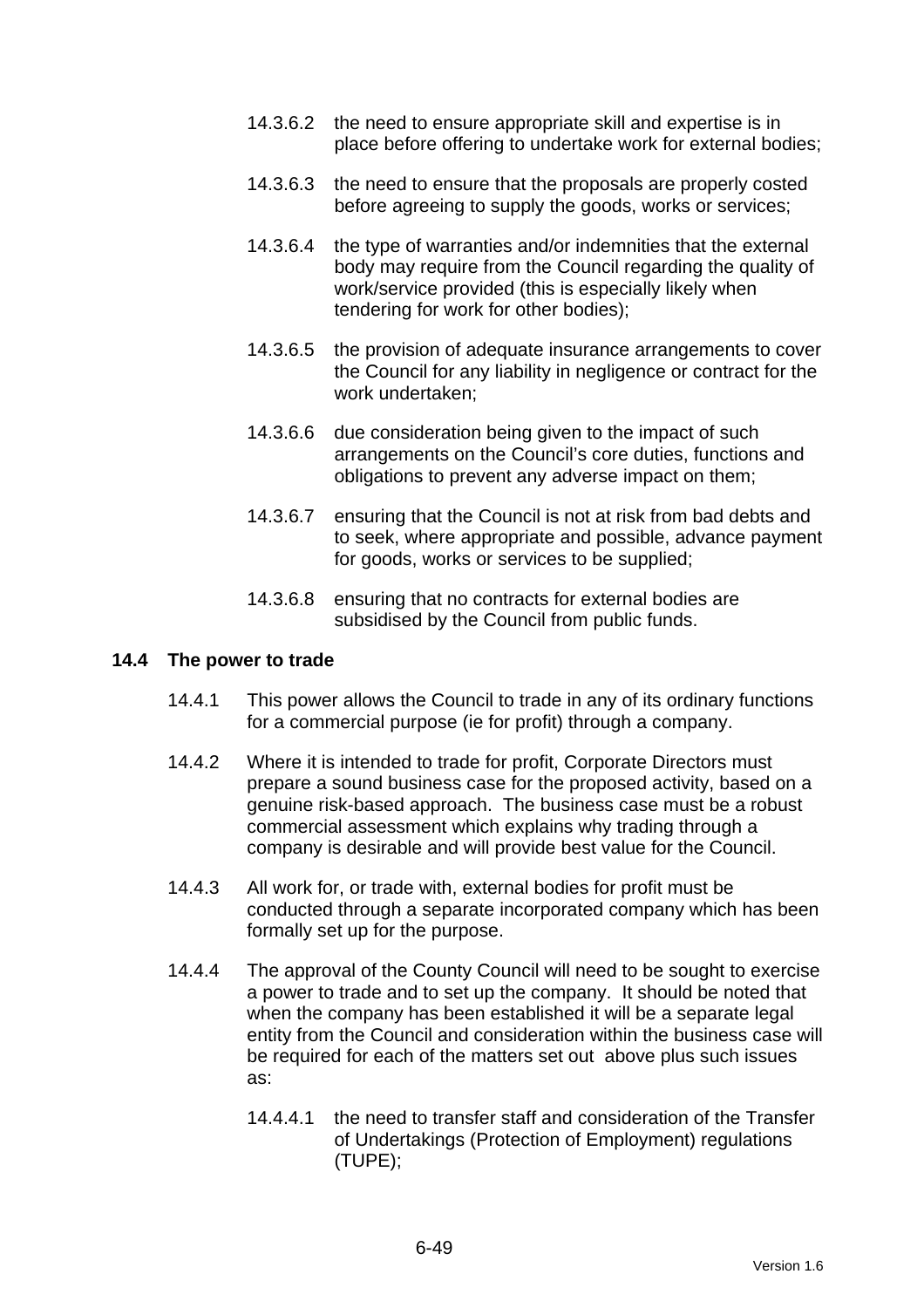- 14.4.4.2 the impact of the trading activities of the service, as it may no longer be possible to award work directly to the company – they may have to bid for it via a tender process and may not therefore win the work which they previously provided to the Council as an in-house service;
- 14.4.4.3 pensions implications;
- 14.4.4.4 premises requirements;
- 14.4.4.5 taxation implications.
- 14.4.5 More information about charging and trading, including the preparation of a business case, can be found in the Contracts Manual.

## **14.5 Pricing, Charging and Accounting Issues**

- 14.5.1 Under the 1970 Act and the 2003 Act in respect of charging for discretionary services, the Council has some discretion in terms of whether or not to charge for the services provided and how much. In the case of charging for discretionary services the Council is under a duty to secure that, taking one year with another, the income from charges does not exceed the costs of provision.
- 14.5.2 As a general principle, the charge for any work performed for an external organisation should cover the estimated full cost of undertaking the work. The full cost would include the direct cost of undertaking the work (eg based on the number of days of staff time the work is likely to take, any associated travelling expenses, printing costs etc) and a contribution towards overheads (eg office expenses, management overheads, accommodation costs etc). Any deviation from this principle must be approved by the Section 151 Officer.
- 14.5.3 Charging, accounting and monitoring arrangements should be as follows:
	- 14.5.3.1 income should be collected in accordance with the Council's Financial Regulations;
	- 14.5.3.2 invoices should be rendered promptly and normally within one month of supply or in accordance with the contractual arrangements;
	- 14.5.3.3 the income arising from the performance of work for external organisations must be identified separately within the relevant service's accounts and it should be possible to determine associated direct expenditure;
	- 14.5.3.4 appropriate arrangements should be devised to monitor resource inputs, eg if the contract price is based on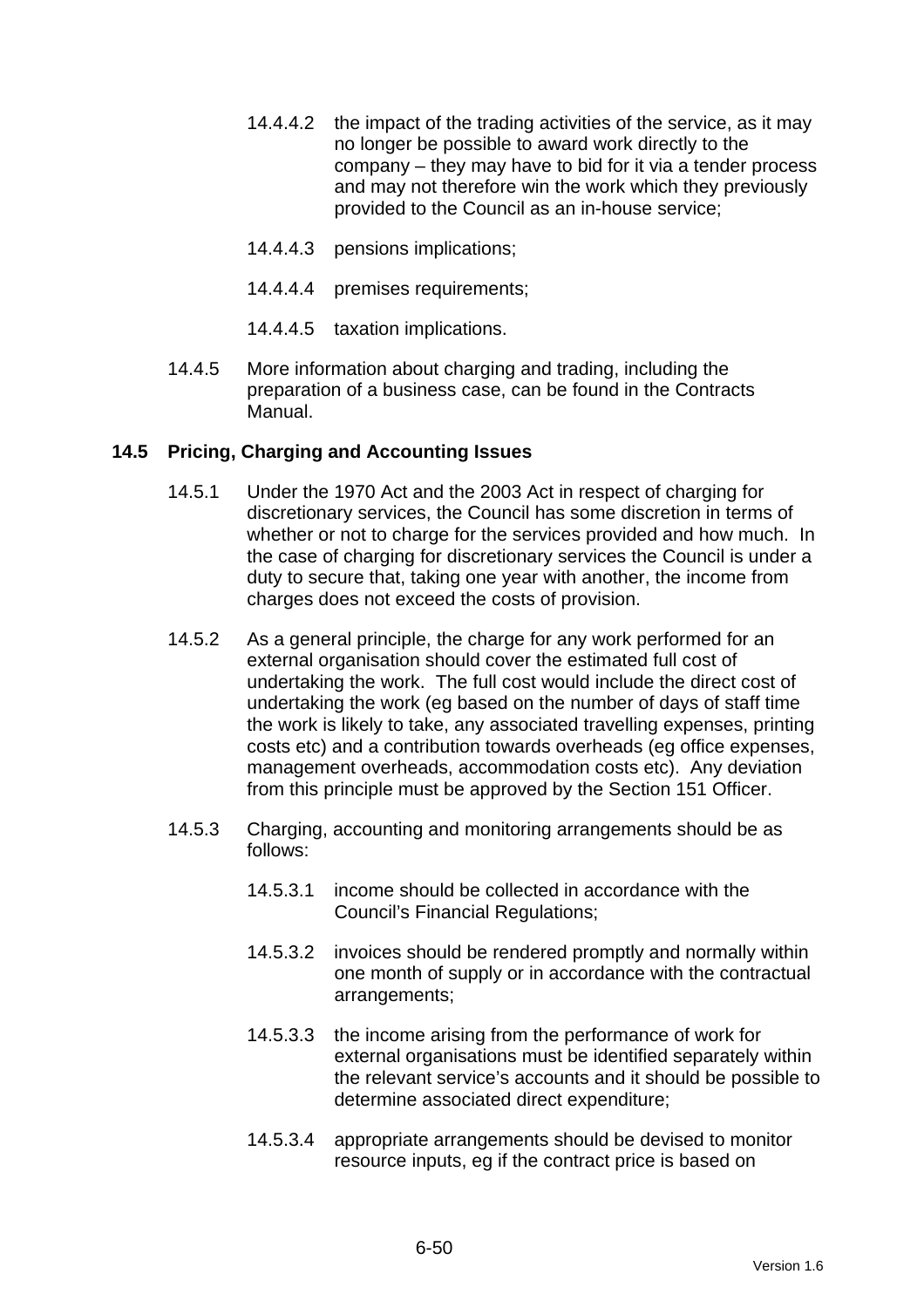person-days, the number of person-days actually taken should be monitored;

- 14.5.3.5 for External Audit requirements it is important to be able to identify work carried out for external organisations separately in the Authority's accounts.
- 14.5.4 Corporate Directors should produce an annual report on the work carried out for external organisations for the relevant Committee, providing the information outlined in the Guidance Note to the Code of Practice on Local Authority Accounting, but without breaking the Commercial Code.

## **15. INVESTMENT AND BORROWING**

- 15.1 The Section 151 Officer is responsible for arranging the investment of Council funds and the Pension Fund in accordance with approved Council policies.
- 15.2 The Section 151 Officer is responsible for arranging the borrowing and lending of money on the best available terms taking into account present and anticipated economic conditions and projected flow of funds.
- 15.3 The Council has accepted the CIPFA Prudential Code for Capital Finance, and the Code of Treasury Management. The Section 151 Officer must report any significant variations to the Prudential Indicators, with any necessary explanations to the Finance and Property Committee as soon as practical.

#### **16. LEGAL CLAIMS AND SETTLEMENTS**

- 16.1 Corporate Directors must inform the Group Manager for Legal and Democratic Services of all matters where the Council might have a legal claim against a third party and of all occasions where there is a likelihood that the Council will be sued by an outside body or individual.
- 16.2 Corporate Directors must inform the Section 151 Officer where the Council's finances might be affected and the Section 151 Officer should be involved in any resultant negotiations.
- 16.3 The Group Manager for Legal and Democratic Services, in consultation with the appropriate Corporate Director and the Section 151 Officer, have the power to settle such claims in order to avoid litigation and/or to achieve best value for the Authority.
- 16.4 Any financial settlements, including redundancy payments made in relation to the employment of any staff, must be reported on a quarterly basis to the Personnel Committee.

## **17. PROTECTING PUBLIC FUNDS AND ASSETS**

17.1 The Council has a responsibility to protect its public funds and assets and has developed a strategy to deter fraud and corruption whether attempted on the Council from outside or from within.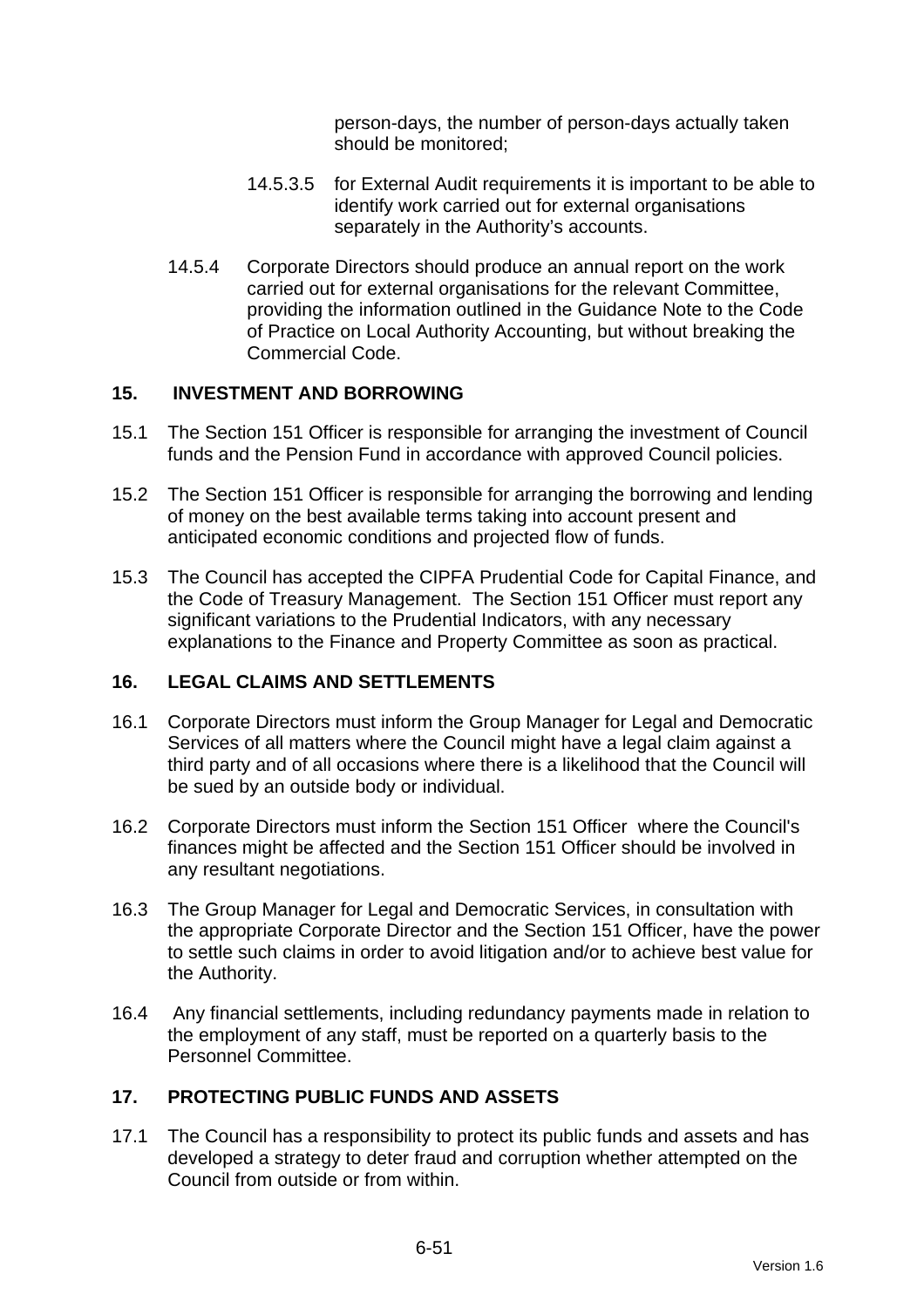17.2 The Council is committed to the highest possible standards of openness, probity and accountability. Part of meeting that commitment is to encourage employees and others who have serious concerns about any aspect of the Council's work to come forward and voice those concerns. To facilitate this, the Council has approved a Whistle Blowing Policy to allow these concerns to be raised in confidence and dealt with appropriately.

## **18. AUDIT**

- 18.1 The Section 151 Officer is responsible for arranging the continuous independent internal audit of the Council. The Internal Audit Service will be provided in accordance with its terms of reference and the CIPFA Code of Practice for Internal Audit in Local Government in the United Kingdom (2006).
- 18.2 Internal Audit focuses on the Authority's control environment and independently appraises the internal controls present in financial and other systems. The arrangements made by Corporate Directors to secure the economic, efficient and effective use of resources are also reviewed. Internal Audit reports are produced containing recommendations which should be responded to formally in writing. The results of Internal Audit work contribute to the Authority's Statement on Internal Control.
- 18.3 Internal Audit staff have the right of access to such records, assets, premises and personnel, and are entitled to receive such information and explanation, as they think necessary for the proper fulfilment of their duties.
- 18.4 If an irregularity occurs or is suspected, which may involve financial loss, it must be reported immediately to the Section 151 Officer who may investigate and report to the Group Manager for Legal and Democratic Services and the relevant Corporate Director. The Section 151 Officer and the Group Manager for Legal and Democratic Services will jointly determine what further action to take, in consultation with the Corporate Director and Chairman of the Finance and Property Committee.
- 18.5 The Internal Audit Service reports on relevant audit issues on a regular basis to the Authority's Audit Committee. Frequent liaison also occurs between Internal Audit and the Authority's External Auditors who rely upon the work of Internal Audit when forming their opinion on the Authority's key financial and other systems.

## **19. INFORMATION AND COMMUNICATIONS TECHNOLOGY (ICT)**

- 19.1 The Service Director, ICT is responsible for ICT services, and for advising on all ICT equipment, software and services acquired by the Council.
- 19.2 The acquisition, development, maintenance and use of ICT equipment, services and solutions must conform with the Council's ICT Strategy and Standards. Proposed ICT activity, which may contravene any of the ICT policies and standards, should be referred to the Service Director, ICT for prior approval. In all cases such approval must be sought using the approved ICT waiver request procedure.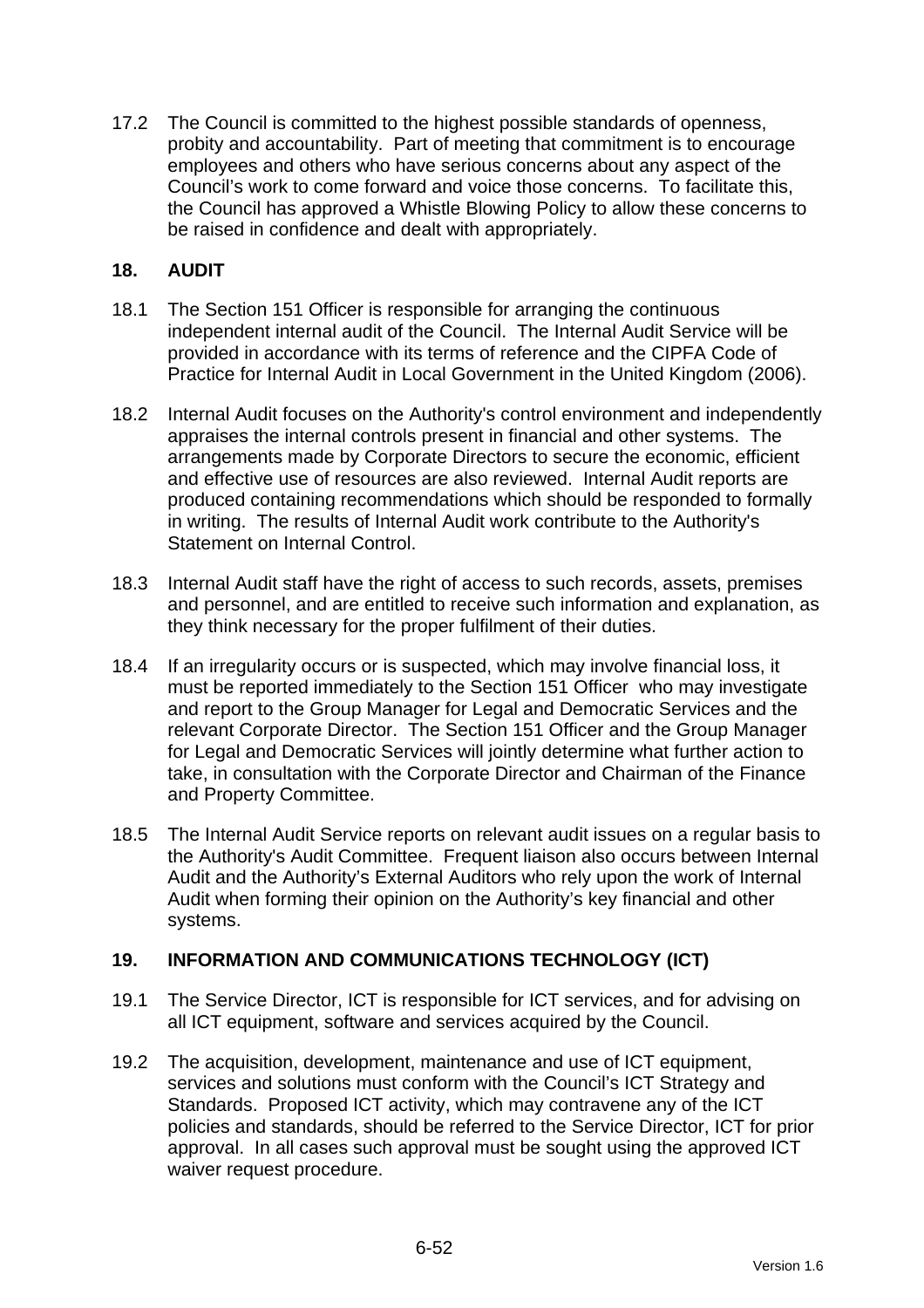- 19.3 The procurement of ICT equipment, software and services, must comply with the Procurement of Goods, Services and Works guidance within Financial Regulations.
- 19.4 All ICT equipment, software and facilities acquired by the Council must only be used in accordance with conditions and guidelines issued by the Council.
- 19.5 The development of new networked systems, or major enhancements to existing systems, should first be agreed with the Service Director, ICT, whether or not the services of the IT Division will be used.
- 19.6 Projects must demonstrate that value for money will be achieved through the application of ICT. Evidence of the justification, expected benefits and valuefor-money should accompany each request for approval. The level of supporting documentation to be submitted is given below:

| <b>Project Value</b>   | <b>Supporting Documentation</b>                                          |
|------------------------|--------------------------------------------------------------------------|
| Up to £10,000          | Reasoned justification and expected<br>timescales                        |
| £10,001 up to £50,000  | Above plus options appraisal and full Life-<br>cycle costing             |
| £50,001 up to £100,000 | Options appraisal, Risk assessment, full<br>Cost-benefit appraisal + PID |
| Over £100,000          | Full PRINCE2 business case                                               |

19.7 Formal approval must be obtained for all proposed projects and purchases before expenditure is committed. Approval should be sought as follows:

| <b>Project Value</b> | <b>Approval Required</b>  |
|----------------------|---------------------------|
| Up to $£50,000$      | Service Director, ICT     |
| Over £50,000         | <b>ICT Strategy Board</b> |

- 19.8 Projects presented to the ICT Strategy Board must follow the approved ICT governance arrangements and supporting procedures.
- 19.9 Maintenance, upgrade and replacement of central hardware, software and networks are the responsibility of the Service Director, ICT and will be undertaken in accordance with ICT standards and governance arrangements.
- 19.10 Where Departmental hardware, software, or networks need to be replaced or upgraded, Corporate Directors must consult the Service Director, ICT regarding the requirements and specifications before proceeding.
- 19.11 Where ICT equipment becomes surplus to requirements, it should be disposed of using the ICT disposal procedures. Data storage media, eg disks and tapes,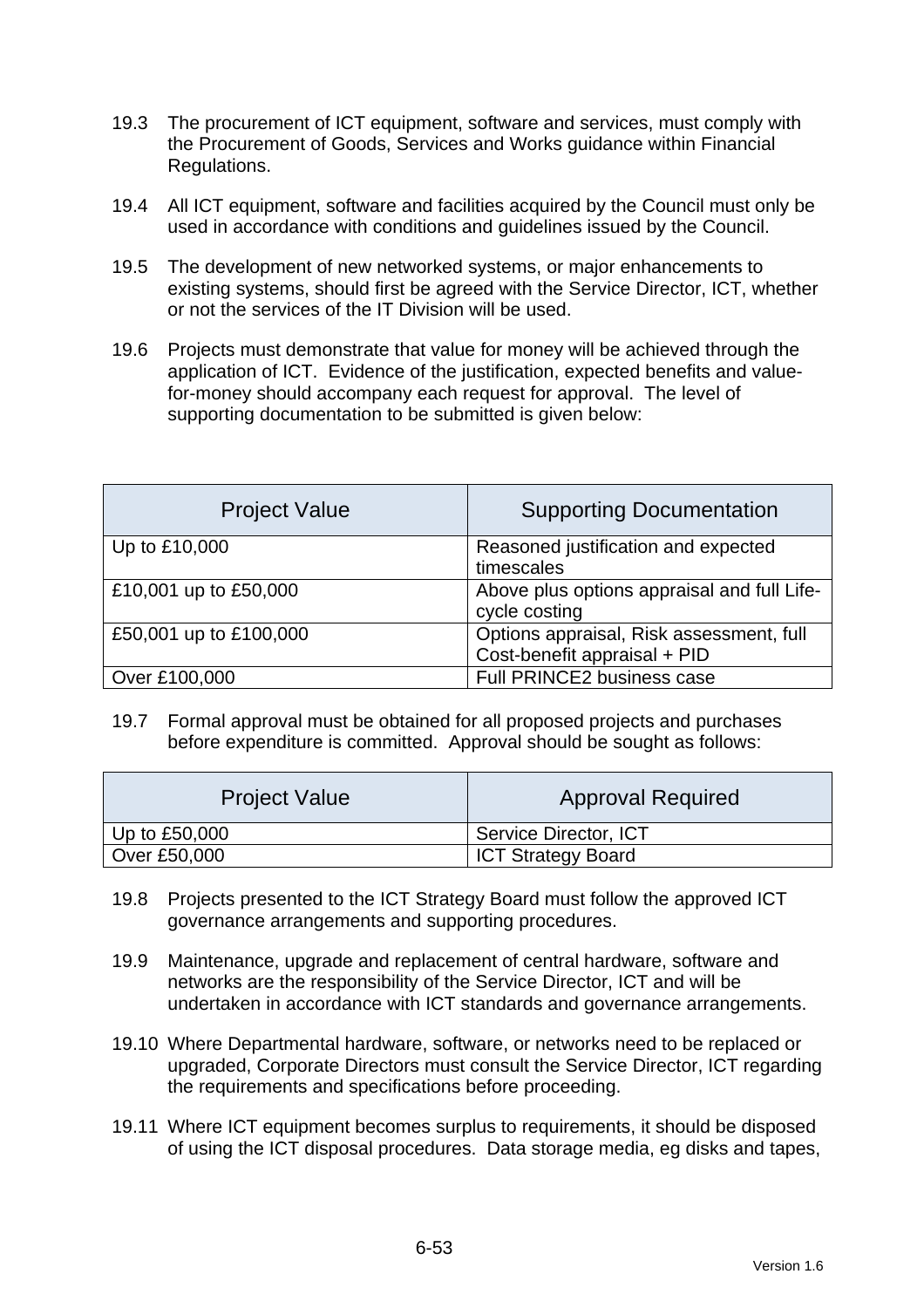should be disposed of in accordance with the procedures for disposal of storage media.

## **19.12 IT Security Policy**

- 19.12.1 The Service Director, ICT and, where appropriate, the Group Manager for Legal and Democratic Services, and the relevant Corporate Director, are responsible for maintaining proper security and privacy of data in accordance with current legislation eg Data Protection Act 1998, Computer Misuse Act 1990, Freedom of Information Act 2000.
- 19.12.2 All users of the Council's ICT systems must comply with published ICT standards and codes of practice, including:
	- 19.12.2.1 the Council's Information Security Policy which is approved by Council; and
	- 19.12.2.2 the Information Security Standards which are published and maintained by the Service Director, ICT. The Information Security Standards incorporate guidance on legal requirements such as the Computer Misuse Act 1990 and the Data Protection Act 1998, and on codes of best practice such as the International Standard on Information Security Management (ISO 17799).
	- 19.12.2.3 the internet policy and internet code of practice;
	- 19.12.2.4 the email policy and email code of practice.
- 19.12.3 Compliance with the key principles outlined in the ICT Security Policies and Framework is mandatory, including the following:
	- 19.12.3.1 employees must access only those ICT systems and data in the prescribed manner, to which they have been granted authorisation;
	- 19.12.3.2 passwords relating to a personal user identity must never be divulged to another person;
	- 19.12.3.3 attempts to obtain unauthorised access to an ICT system may constitute a criminal offence punishable by a fine or imprisonment or both;
	- 19.12.3.4 unauthorised copying of software is forbidden and may contravene copyright legislation;
	- 19.12.3.5 use of the Internet can incur potentially serious security risks, and all guidance must be strictly observed;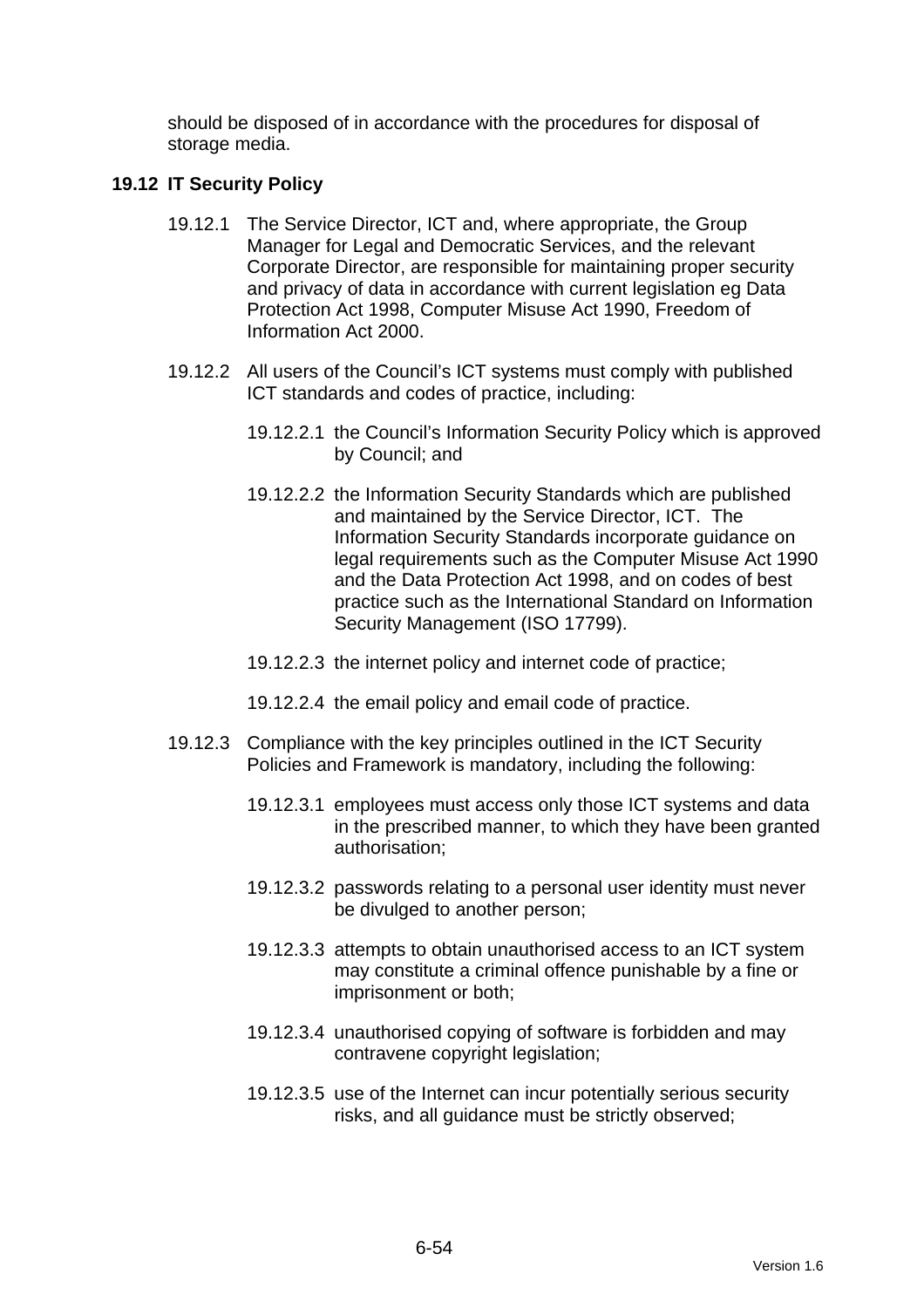- 19.12.3.6 the use of personal data relating to a living individual is regulated by the Data Protection Act 1998, contravention of which may lead to criminal prosecution.
- 19.12.4 Employees must report all suspected breaches of ICT security to the Service Director, ICT.

## **20. LAND AND BUILDINGS**

#### **20.1 INTRODUCTION**

- 20.1.1 The Finance and Property Committee is responsible for the acquisition and disposal of land and buildings. Where the proposed acquisition of land and buildings falls outside the capital programme, such acquisition may proceed only after the additional resources required have been identified and allocated.
- 20.1.2 The Service Director, Transport, Property and Environment must maintain the Corporate Asset Register for all land and buildings owned by the Council and a separate record of all leased property. If acquisition is by means of a lease of 10 years or more, then the best value implications of entering into the lease must be considered.
- 20.1.3 Details of all transfers of land and buildings must be notified to the Section 151 Officer in order that the transactions may be properly recorded in the financial records.

#### **20.2 GENERAL**

20.2.1 Councillors and officers who have any relevant interest in the acquisition or disposal of any Council land or buildings must ensure they comply, as appropriate, with the Code of Conduct for Councillors and Co-opted Members or Officer Code of Conduct, and shall not be supplied with or given access to any tender documents, contracts or other information relating thereto without the authority of the Group Manager for Legal and Democratic Services.

#### **20.3 DISPOSAL**

- 20.3.1 When disposing of its land the Council is required to obtain the best price reasonably obtainable on the open market. Every effort must therefore be made to maximise the consideration realised by the Council on the disposal of land and buildings, including any clawback, as appropriate. These efforts will include contacting major national and local purchasers and a list of such land purchasers will be maintained by the Service Director, Transport, Property and Environment. A suitable advertisement inviting interested parties to add their names to the list will be placed annually.
- 20.3.2 Where the Council provides public sector support to a third party in connection with any property transaction or project involving property, this could trigger the State Aid rules. In such circumstances the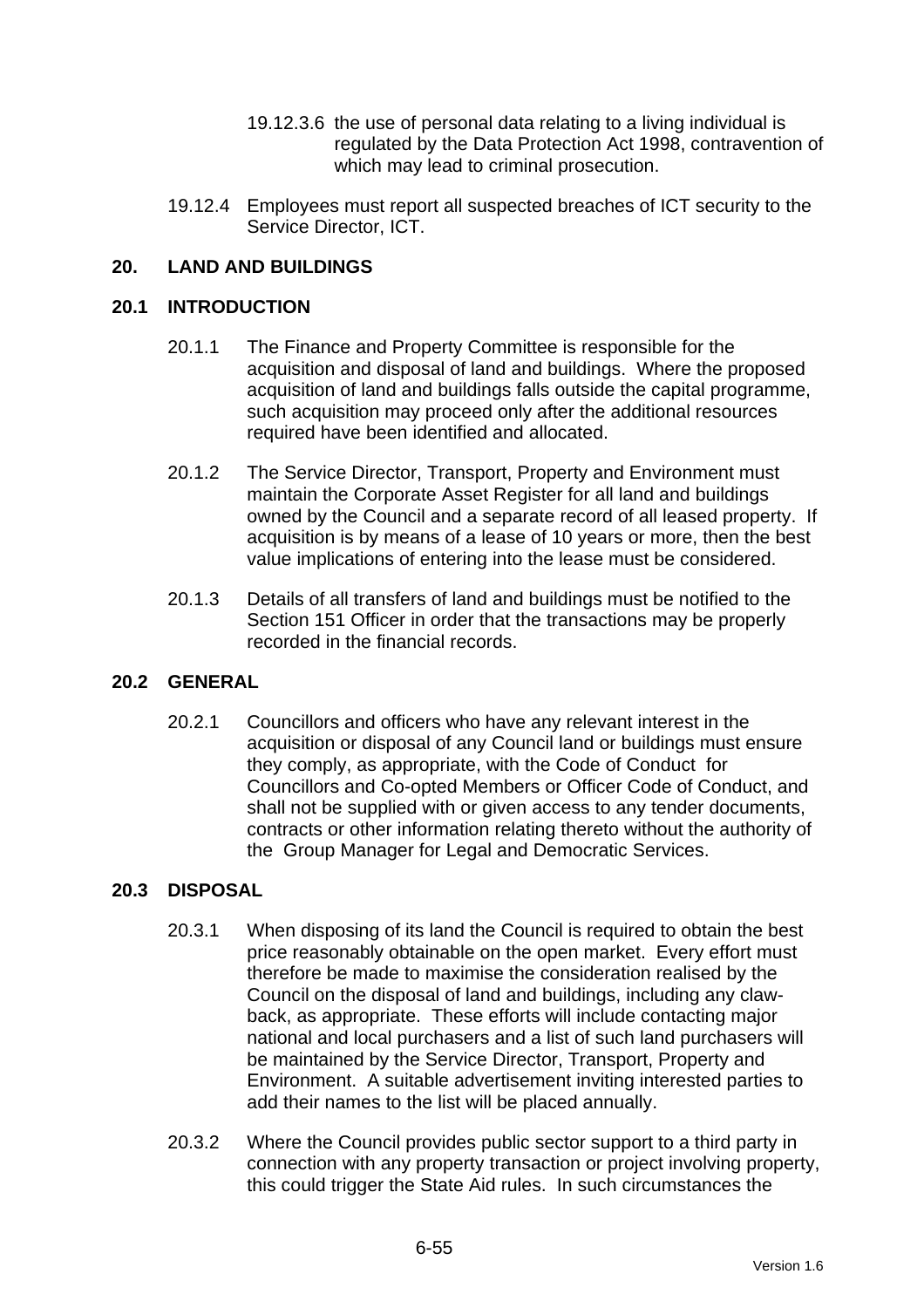guidance set out in the 'European Commission statement on State Aid elements in sales of land and buildings by public authorities' must be taken into account when disposing of land and buildings. Further advice should be sought from Legal and Democratic Services.

Disposal must be by one of the methods outlined below:

## **7. Open Binding Tender**

- 20.3.2.1 At least 28 days before the last date for the receipt of tenders, an initial public notice must be placed in one or more of the local newspapers and, dependent on the nature of the land or buildings to be sold, in national newspapers and in such other publications as the Service Director, Transport, Property and Environment considers desirable. The notice must describe the land to be sold, invite requests for tender documents and state the date and time by which tenders are to be returned.
- 20.3.2.2 The form of tender will be settled by the Service Director, Transport, Property and Environment after consultation with the Group Manager for Legal and Democratic Services and must be capable of acceptance as a binding contract.
- 20.3.2.3 The Service Director, Transport, Property and Environment, in consultation with the Chairman of Finance and Property Committee , will evaluate tenders and determine which, if any, is to be accepted.

#### **8. Limited Binding Tender**

- 20.3.2.4 At least 28 days before the last date for the receipt of tenders, selected tenderers will be issued with the appropriate form of tender.
- 20.3.2.5 The form of tender will be settled by the Service Director, Transport, Property and Environment after consultation with the Group Manager for Legal and Democratic Services and must be capable of acceptance as a binding contract.
- 20.3.2.6 The Service Director, Transport, Property and Environment, in consultation with the the Chairman of Finance and Property Committee will evaluate tenders and determine which, if any, is to be accepted.

#### **9. Public Auction**

20.3.2.7 The Service Director, Transport, Property and Environment, in consultation with the the Chairman of Finance and Property Committee, will decide which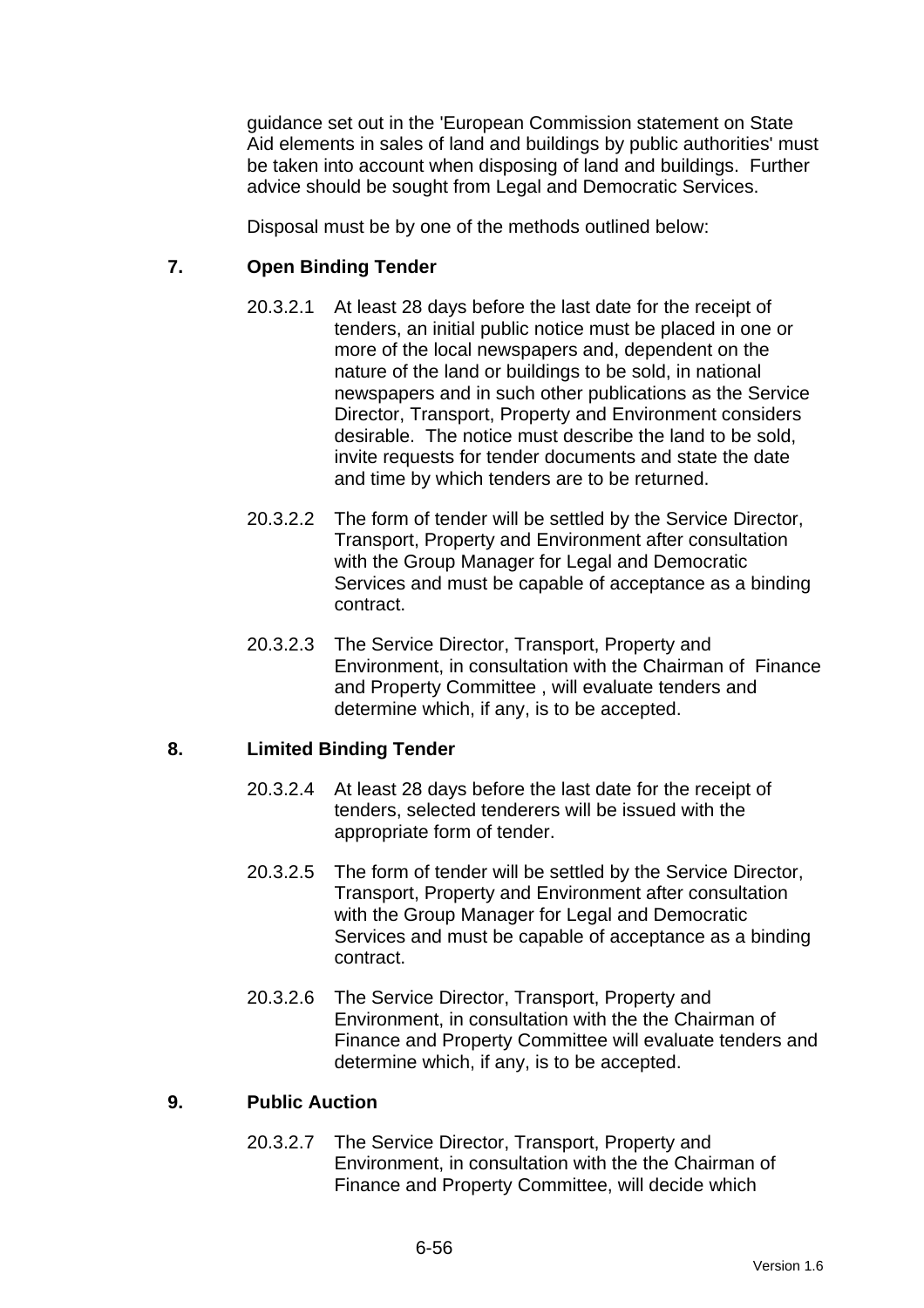auctioneers are to be used. The contract and conditions of sale should be prepared by the Group Manager for Legal and Democratic Services. Any reserve price will be agreed by the Service Director, Transport, Property and Environment, in consultation with the the Chairman of Finance and Property Committee and with the chosen auctioneers.

## **10. Private Treaty Sale to One Party**

20.3.2.8 Where only one party is interested or is to be invited to submit a signed contract, the Service Director, Transport, Property and Environment, in consultation with the the Chairman of Finance and Property Committee shall take a decision after discussing the circumstances with the Group Manager for Legal and Democratic Services and the Section 151 Officer.

## **11. Open Informal Tender**

20.3.2.9 The Service Director, Transport, Property and Environment, in consultation with the the Chairman of Finance and Property Committee, will make arrangements in appropriate cases for properties to be sold by Open Informal Tender which must be preceded by public advert subject to appropriate time limits.

## **20.4 TENDERS**

- 20.4.1 The invitation, receipt, opening and evaluation of tenders should be conducted in accordance with Financial Regulations Procurement of Goods, Services and Works section and the Contracts Manual.
- 20.4.2 The Service Director, Transport, Property and Environment will make available to the Group Manager for Legal and Democratic Services and the Section 151 Officer on request a copy of the register of accepted tenders, maintained in accordance with Procurement of Goods, Services and Works section and the Contracts Manual.
- 20.4.3 All parties submitting unsuccessful tenders must be notified promptly of the outcome to their offer.

#### **20.5 COMPLETION OF SALE**

20.5.1 Once a sale has been agreed a reasonable period (not exceeding six months) will be allowed for the completion, except where a longer period is agreed during the original negotiations. If completion has not taken place by the end of the agreed period the Service Director, Transport, Property and Environment should make a report to theFinance and Property Committee , recommending that either:

20.5.1.1 the period for completion be extended; or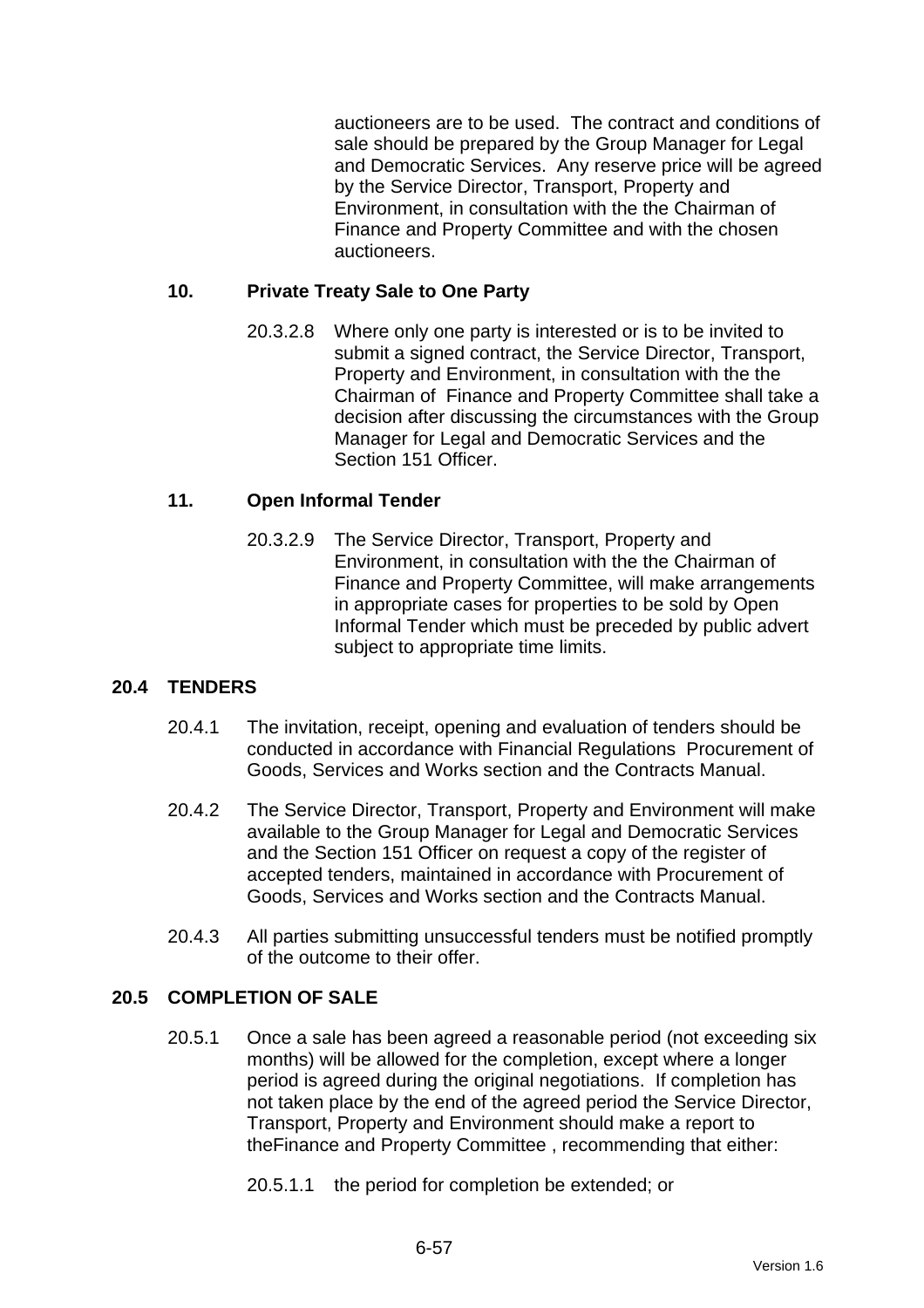- 20.5.1.2 sale proceedings should be started afresh.
- 20.5.2 The Group Manager for Legal and Democratic Services must be advised of all decisions to extend the completion date or to begin the sale proceedings afresh, so that they can inform all interested parties of the decision.

## **20.6 CANCELLATION**

- 20.6.1 Every contract for the disposal of land or property must include a clause to allow the Council to cancel the contract with the purchaser and to recover from them the amount of any loss resulting from the cancellation if:
	- 20.6.1.1 the person, firm or company has offered or given or agreed to give to any person a gift or consideration of any kind as an inducement or reward:
		- 20.6.1.1.1 for doing or refraining from doing or for having done or refrained from doing any action in relation to the contract or any other contract with the Council; or
		- 20.6.1.1.2 for showing or not showing favour or disfavour to any person in relation to the contract or any other contract with the Council; or
		- 20.6.1.1.3 such acts having been done by any person employed by them or acting on their behalf (whether with or without the knowledge of the purchaser).
	- 20.6.1.2 In relation to any contract with the Council the person, firm or company or any person employed by them or acting on their behalf shall have committed any offence under the Prevention of Corruption Acts 1889 to 1916, or any amendment of them, or shall have given any fee or reward the receipt of which is an offence under Section 117 of the Local Government Act 1972.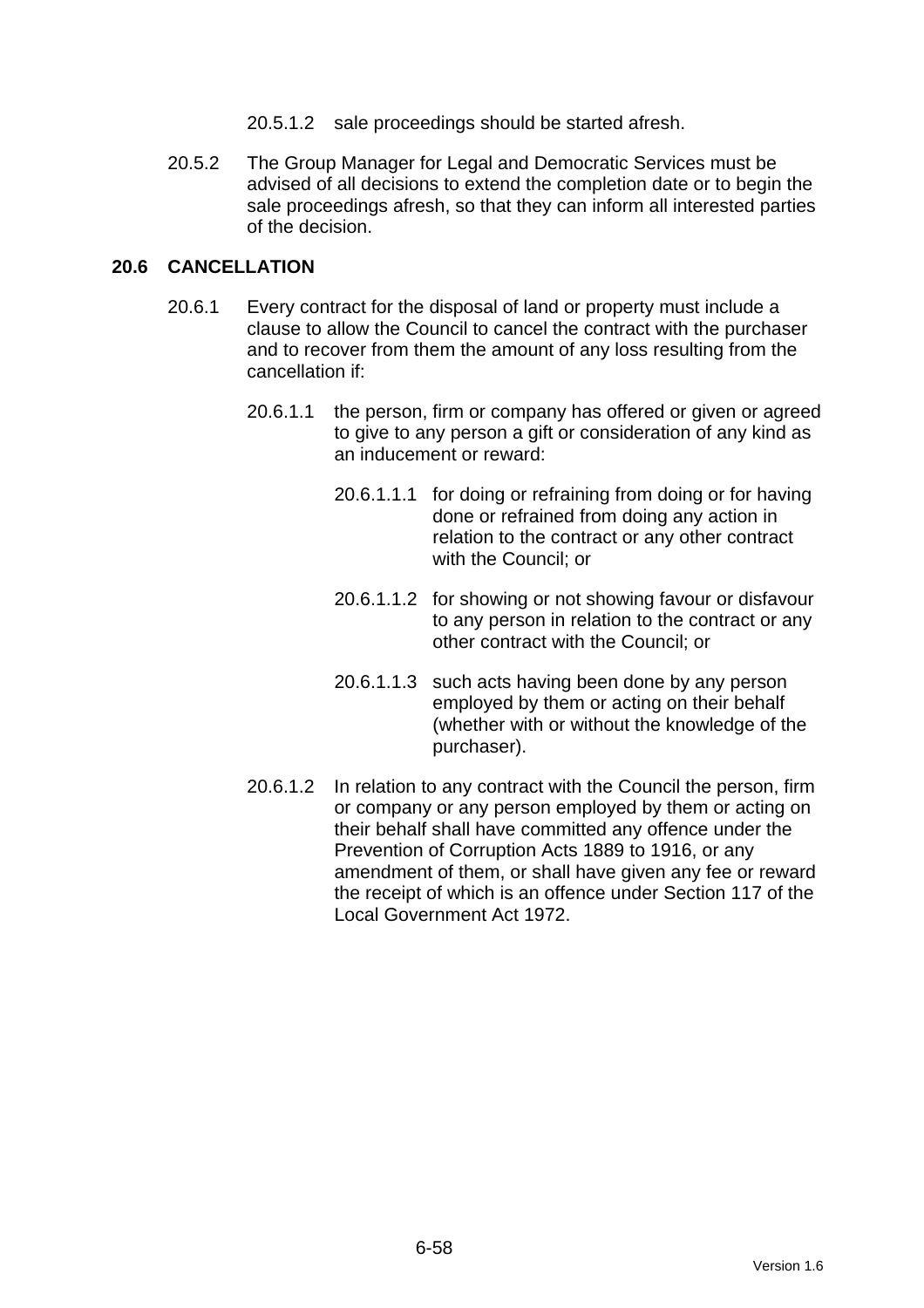#### **4.2.1 DECISION TREE - HOW TO GET A SCHEME INTO THE CAPITAL PROGRAMME**

All capital expenditure requires approval by the relevant approval body. All County Council projects requiring County Council funds should be appraised and prioritised by<br>CAMG. Proposed expenditure on land acquisitions an

#### **a. At the beginning of a Financial Year - The Annual Review Process.**

**LEC** = **L** atest **E** stimate **C** ost

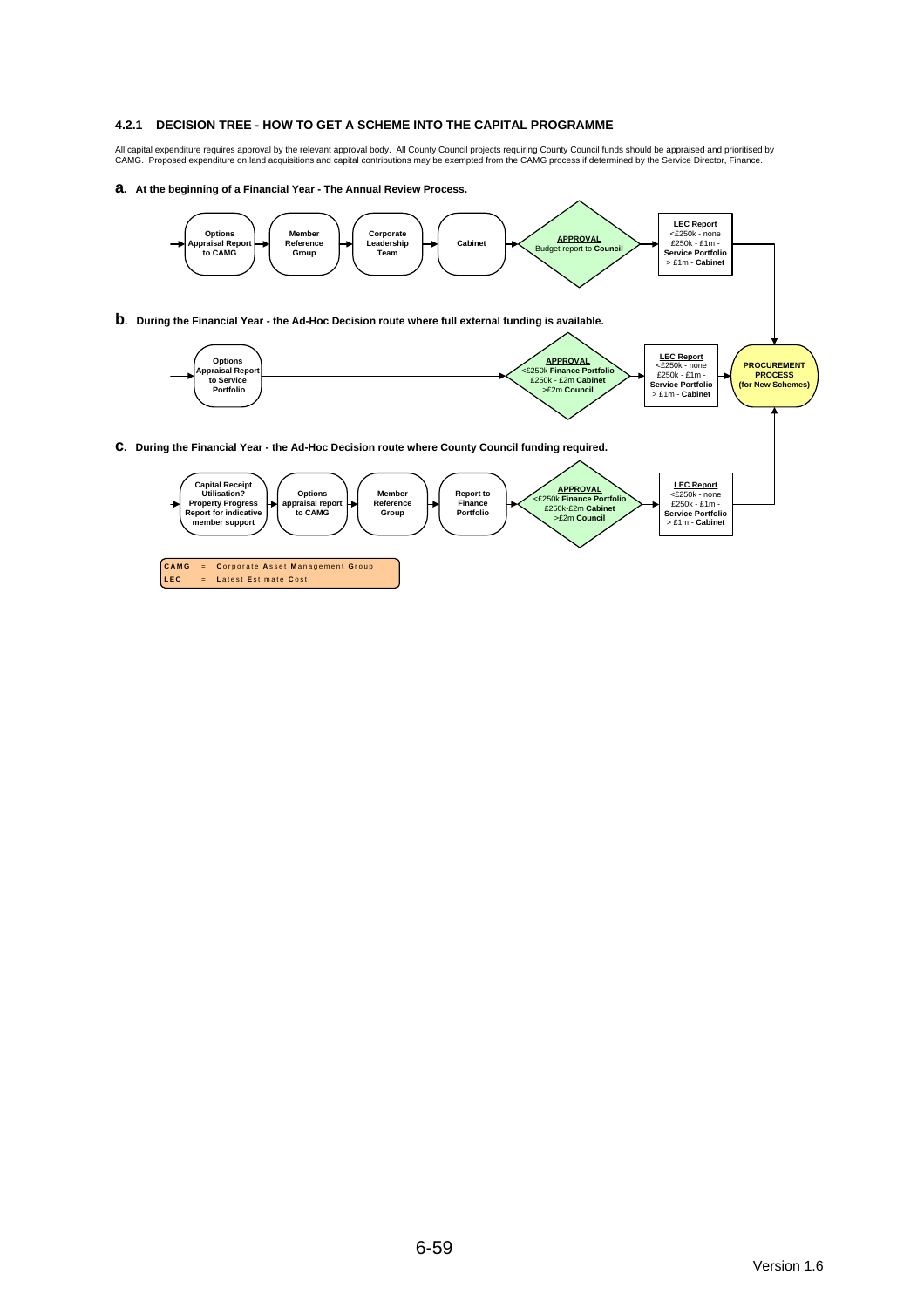## **COUNCILLOR'S ALLOWANCES SCHEME**

- 1. This scheme, which may be cited as the **Nottinghamshire County Council Members' Allowances Scheme**, was approved by Nottinghamshire County Council on 17 May 2012, in exercise of the powers conferred by the Local Authorities (Members' Allowances) (England) Regulations 2003 ("the Regulations").
- 2. This Scheme replaces all previous Members' Allowances Schemes.
- 3. The Allowances mentioned in this scheme:

be implemented with effect from 17 May 2012;

be uprated annually in line with the pay award for Local Authority staff. Each annual increase will be reported to the County Council for information at the earliest opportunity.

- 4. Any other amendments to the scheme will be determined solely by the County Council following receipt of recommendations from the Independent Remuneration Panel.
- 5. In this scheme:

"councillor" means a Member of Nottinghamshire County Council who is a councillor;

"Independent Person" means a person appointed by the Council to provide their views regarding complaints under the Code of Conduct for Councillors and Coopted Members;

"statutory Co-optee means a person (other than a councillor) who is statutorily appointed to membership of a Council committee;

"year" means the 12 months ending with 31 March.

- 6. The amounts of Basic, Special Responsibility and Statutory Co-optees' Allowances specified in this Scheme will be rounded to the nearest £3.00 in accordance with normal Local Government practice.
- 7. A Nottinghamshire county councillor who is in receipt of a Basic Allowance and/or Special Responsibility Allowance under this Scheme and who is under 70 years of age is eligible to join the Local Government Pension Scheme.

## **PART A – ALLOWANCES FOR COUNCILLORS**

#### **BASIC ALLOWANCE**

- 8. Subject to paragraphs 15, 16 and 21, for each year a Basic Allowance of £12,906.00 shall be paid to each councillor.
- 9. Basic Allowance shall be eligible for pensionable purposes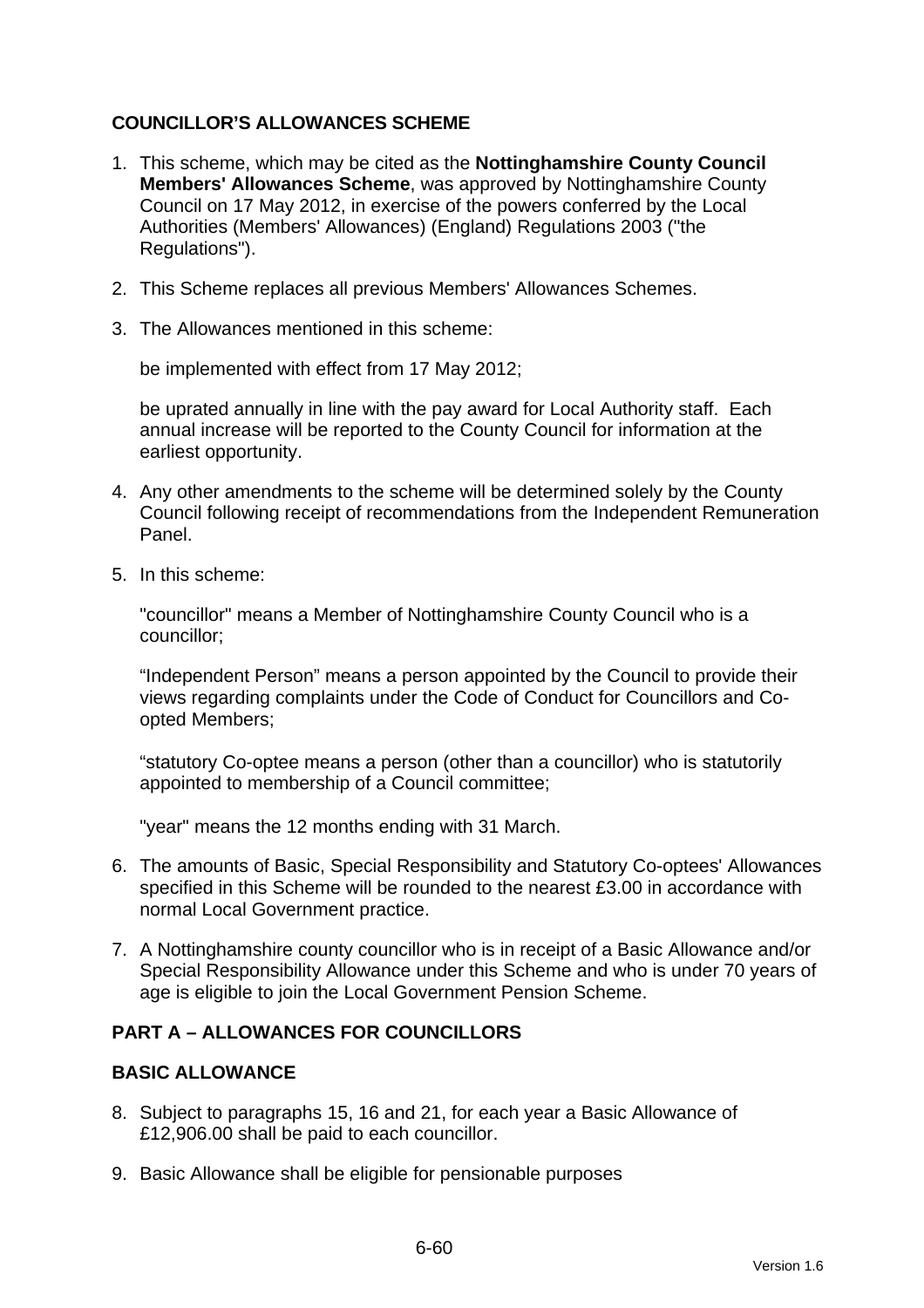## **SPECIAL RESPONSIBILITY ALLOWANCES**

- 10. Subject to paragraphs 15, 16 and 21, for each year a Special Responsibility Allowance shall be paid to those councillors who have been appointed or recognised by the Council or have been notified to the Chief Executive by their Group as holding the special responsibilities in relation to the authority that are specified in Schedule 1 to this scheme.
- 11. Subject to paragraphs 15, 16 and 21, the amount of each such allowance shall be the amount specified against that special responsibility in Schedule 1.
- 12. Special Responsibility Allowances shall be eligible for pensionable purposes.
- 13. No councillor may receive more than one Special Responsibility Allowance. In the event that a councillor holds more than one position for which a Special Responsibility Allowance is payable then s/he shall receive whichever of the applicable Allowances which s/he selects.

## **ATTENDANCE ALLOWANCE**

14. No attendance allowance shall be payable under this scheme, either for Council duties per se, or in respect of appointments to outside bodies.

## **RENUNCIATION**

15. A councillor may by notice in writing given to the Chief Executive elect to forego any part of his/her entitlement to an allowance under this scheme.

## **PART-YEAR ENTITLEMENTS**

- 16. In accordance with the requirements of the Regulations, pro-rata payments of Basic Allowance or Special Responsibility Allowances shall be payable to eligible councillors in any of the following circumstances:
	- a. if an amendment to this scheme changes the amount to which a councillor is entitled by way of a Basic Allowance or a Special Responsibility Allowance;
	- b. where the term of office of a councillor or their appointment to a role eligible for Special Responsibility Allowance begins or ends otherwise than at the beginning or end of a year.

## **LONG-TERM SICKNESS**

- 17. Nothing in this section overrides the provisions of the Local Government Act 1972 relating to vacation of office by failure to attend meetings throughout a period of six months.
- 18. In the event of long-term sickness absence full Special Responsibility Allowance shall be payable to eligible councillors, reducing to 50% after six months and ceasing after 12 months. The Council's Policy Committee may vary this in exceptional circumstances.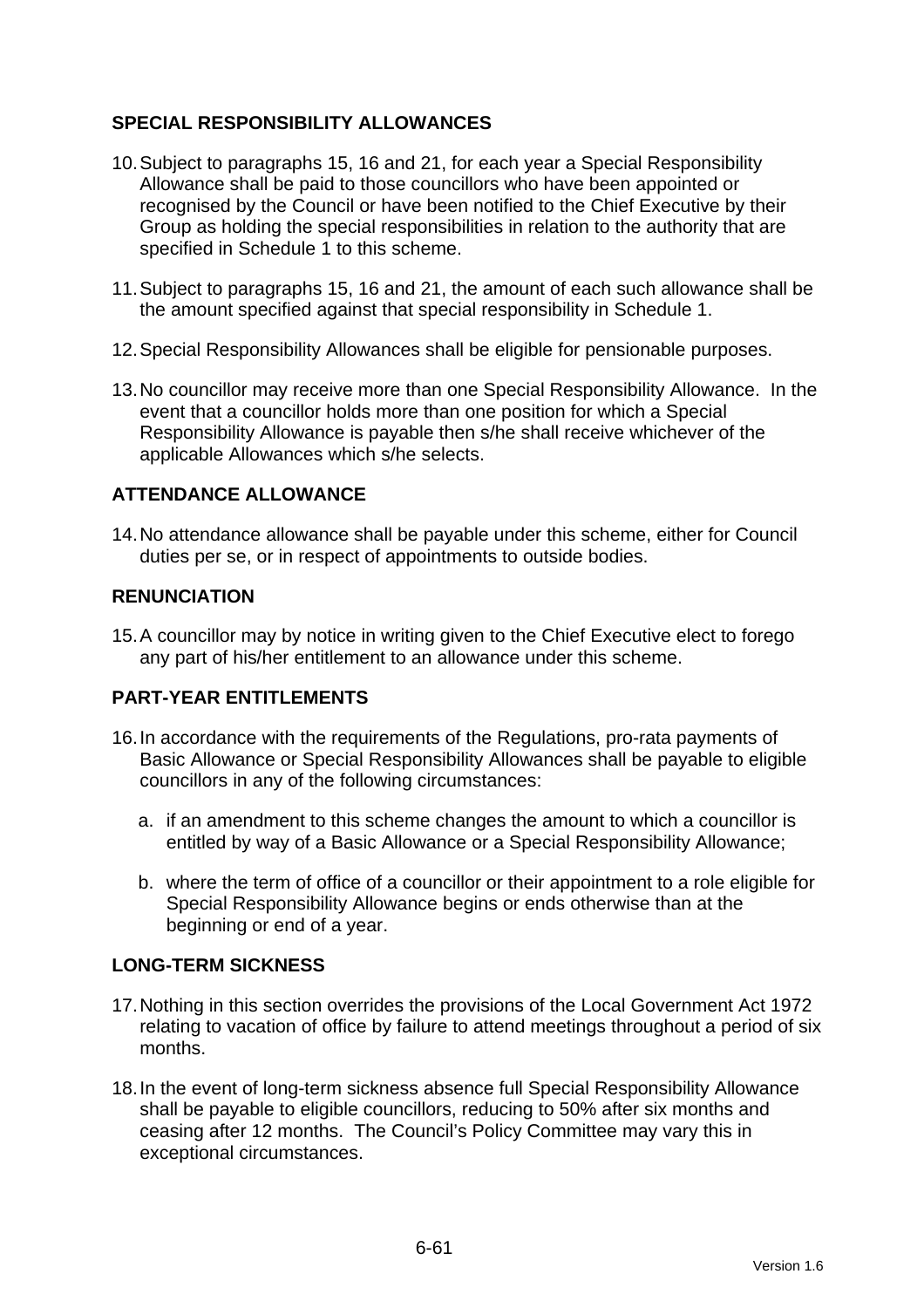19. If a councillor is appointed to deputise for a councillor on long-term sickness the Policy Committee may create a deputising allowance payable after the first three months.

## **MATERNITY LEAVE AND ADOPTION LEAVE**

20. In the event of absence for maternity or adoption full Special Responsibility Allowance shall be payable to eligible councillors for a period of up to three months.

## **PAYMENT**

21. Payment of Basic and Special Responsibility Allowances shall be made in equal instalments. The frequency of those instalments shall be monthly in arrears.

#### **TRAVEL AND SUBSISTENCE ALLOWANCES**

22. Travel and in some circumstances subsistence allowances may be claimed by councillors. The arrangements for these allowances are included in Part D of this scheme.

## **DEPENDANTS' CARERS' ALLOWANCES**

- 23. Councillors may claim up to £5.84 per hour per child for child care and up to £11.58 per hour per dependant for other dependants in respect of expenses for the care of their children or other dependants when attending meetings of the Council, its subordinate bodies or other approved duty as described in Schedule 2 to this scheme.
- 24. Only one payment of Dependants' Carers' Allowance may be claimed in respect of the household of each councillor.
- 25. Payments, which will not be payable to a member of the claimant's own household, will be made only when supported by a receipt.
- 26. In circumstances of particular difficulty the Policy Committee is authorised to increase the allowance payable.

## **PART B – ALLOWANCES FOR STATUTORY CO-OPTEES**

27. That any statutory co-optee receives an allowance of £582.

#### **Attendance Allowance**

28. No attendance allowance shall be payable under this scheme, either for Council duties per se, or in respect of appointments to outside bodies.

#### **Renunciation**

29. A Statutory Co-optee may by notice in writing given to the Chief Executive elect to forego any part of their entitlement to an allowance under this scheme.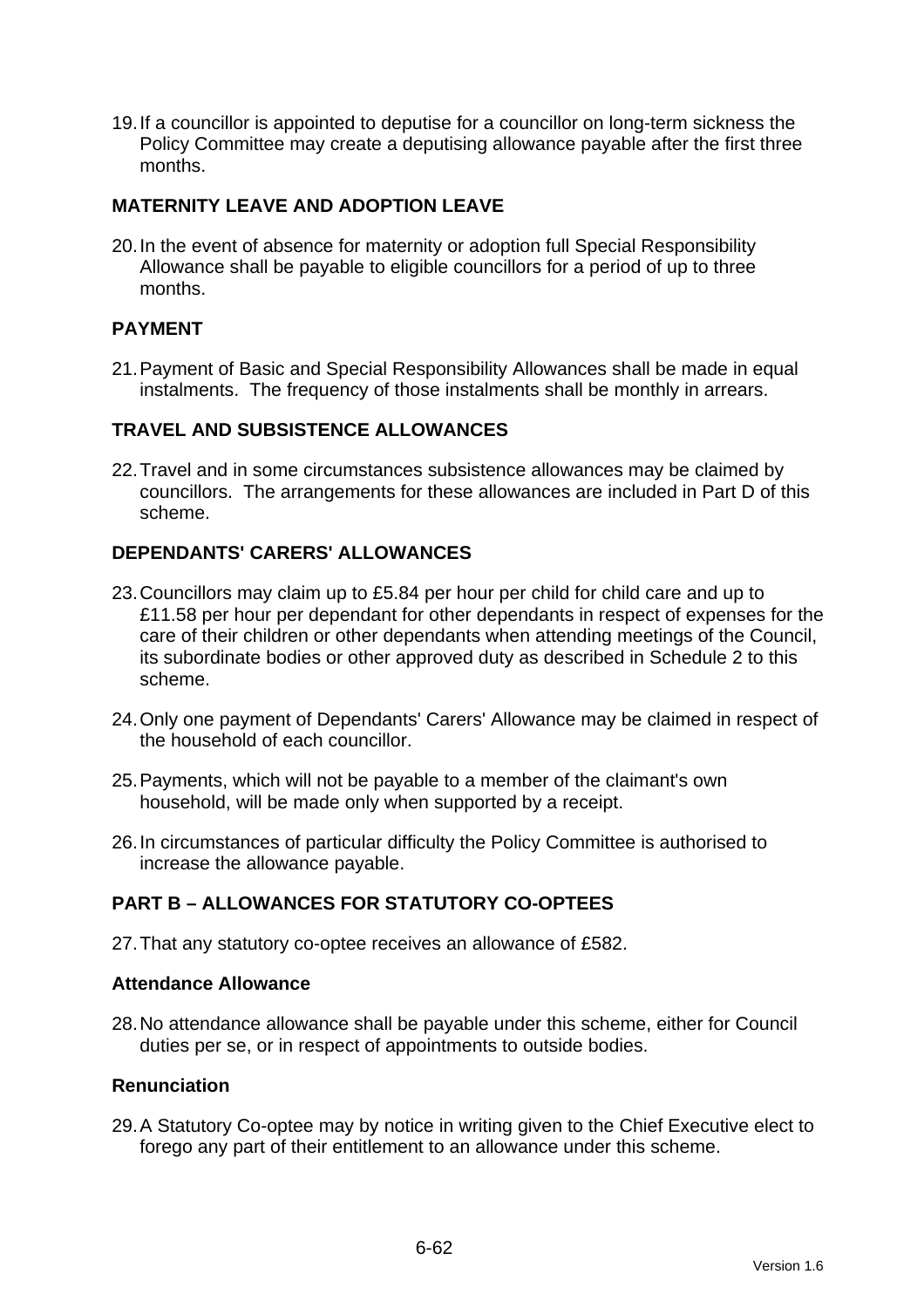## **Part-Year entitlements**

- 30. Pro-rata payments of the Statutory Co-optees Allowance shall be paid in any of the following circumstances:
	- a. if an amendment to this scheme changes the amount to which a Statutory Cooptee is entitled;
	- b. where the term of office of a Statutory Co-optee begins or ends otherwise than at the beginning or end of a year.

## **Payment**

31. Payment of the allowance described in paragraphs 28 to 30 shall be made in equal instalments. The frequency of those instalments shall be monthly in arrears.

#### **Travel and subsistence allowances**

32. Travel and in some circumstances subsistence allowances may be claimed by Statutory Co-optees. The arrangements for those allowances are included in Part D of this Scheme and a description of the duties for which they may be claimed is shown at Schedule 2 to this scheme.

## **PART C – ALLOWANCES FOR EDUCATION APPEAL PANEL MEMBERS**

- 33. For the purposes of the payment of financial loss allowance under Section 173(4) of the Local Government Act 1972, members of Education Appeal Panels are to be treated as Members of the authority.
- 34. Subject to providing sufficient documentary evidence identifying actual financial loss, allowances up to a maximum of £226.00 per day may be claimed by Panel Members for attendance at Panel meetings.
- 35. Travel allowances may be claimed by Panel Members. The arrangements for those allowances are included at Part D of this scheme. Lunch will be provided by the Council at no charge for Panel meetings.

## **PART D – TRAVELLING AND SUBSISTENCE**

- 36. This part is in accordance with Sections 174-175 and Regulations made under the Local Government Act 1972. It applies to councillors, Statutory Co-optees, members of Education Appeals Panels, Independent Persons and other Co-opted members.
- 37. The provisions contained in this part are aligned with the terms and conditions for County Council employees and any future changes to employee terms and conditions will also be reflected by changes to this part.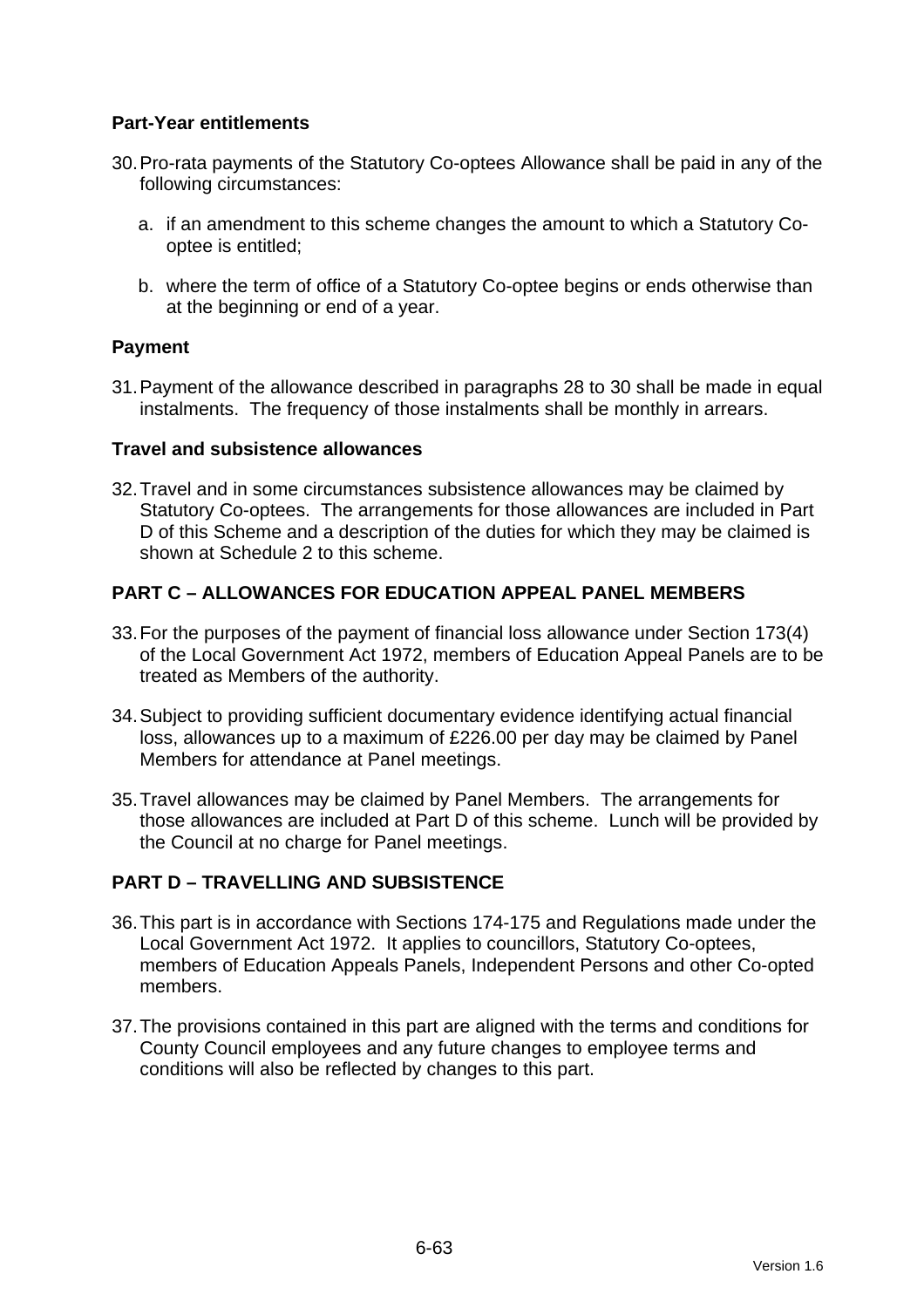## **TRAVELLING ALLOWANCE**

- 38. Travelling allowances may be claimed in respect of each occasion on which one of the persons described above carries out a duty as described in Schedule 2 to this Scheme.
- 39. All travel arrangements must be in accordance with the County Council's TRAVEL AND ACCOMMODATION POLICY, which is appended to this scheme.
- 40. If a claimant uses their own motor car or one belonging to a member of his/her family, or otherwise provided for their use and subject to the claimant having the appropriate insurance, the rate for travel, which is the same as for officers using their own vehicles on a casual basis, shall be as follows:

| up to 10,000<br>miles<br>45.0p | over 10,000<br>miles<br>25.0 <sub>p</sub> |                   |
|--------------------------------|-------------------------------------------|-------------------|
| <b>Motor Cycles</b>            |                                           | 24.0p             |
| Cycles                         |                                           | 20.0 <sub>p</sub> |
| <b>Public Transport Rate</b>   |                                           | 22.6p             |

- 41. The distance claimed for mileage should be the shortest most reasonable journey by road from the point of departure to the point at which the duty is performed, and similarly from the duty point to the place of return.
- 42. If a claimant travels by taxi, the claim must not exceed:
	- a. in cases of urgency or where no public transport is reasonably available, the amount of the actual fare and any reasonable gratuity actually paid;
	- b. in any other case, the amount of the fare for travel by appropriate public transport.
	- c. Any claims by members for travel costs where the Council has provided shared transport will only be payable in exceptional circumstance and subject to the agreement of the Team Manager (Democratic Services).

## **SUBSISTENCE ALLOWANCES**

- 43. Subsistence allowances may be claimed only in exceptional circumstances such as overnight stays on occasions on which a person described in paragraph 63 above carries out a duty as specified in Schedule 2 to this scheme.
- 44. When carrying out approved duties within the UK and subsistence is payable due to exceptional circumstances, the amounts shown below may be claimed.
	- a. Breakfast where leave home before 7.00 am £4.48
	- b. Lunch where away from base for whole of lunch period (12.00 and 2.00 pm) - £6.17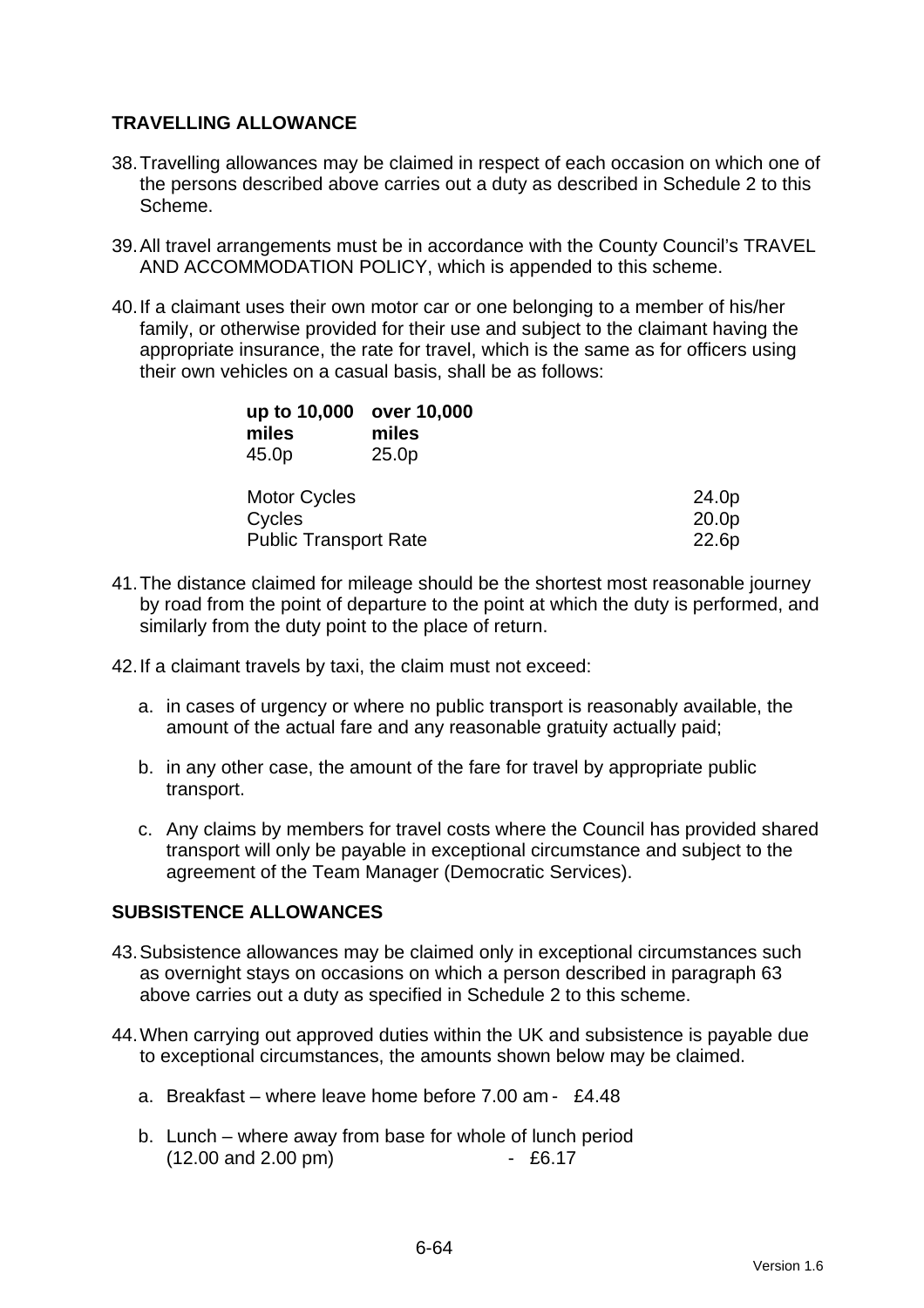- c. Tea if work continues after  $6.30 \text{ pm}$  £2.43
- d. Evening meal if work continues after 8.30 pm £7.64
- e. Tea and evening meal allowances are not normally payable on same day.
- f. Out of pocket expenses  $-$  single night  $-$  £3.63

 $-$  weekly rate  $-$  £14.55

- 45. Councillors, Statutory and other Co-optees may aggregate daily subsistence allowances.
- 46. Where a councillor, Statutory or other Co-optee attends a UK conference or other event which involves an overnight stay, hotel accommodation will be booked and paid for by Travel and Transport Services in accordance with the TRAVEL AND ACCOMMODATION POLICY. In exceptional circumstances where this has not been possible, the County Council will reimburse reasonable expenses, provided they are supported by receipts and subject to a maximum overnight expenditure on accommodation of £115.00 (including VAT).
- 47. Where a claimant attends a conference or other event which is held outside the UK, s/he may claim the amounts shown in the Council's TRAVEL AND ACCOMMODATION POLICY.

#### **SPECIAL PROVISIONS**

48. In respect of full County Council meetings, councillors will have the choice of paying for the meals provided by the Council. The exercise of this option will be on an annual basis rather than for each individual County Council meeting.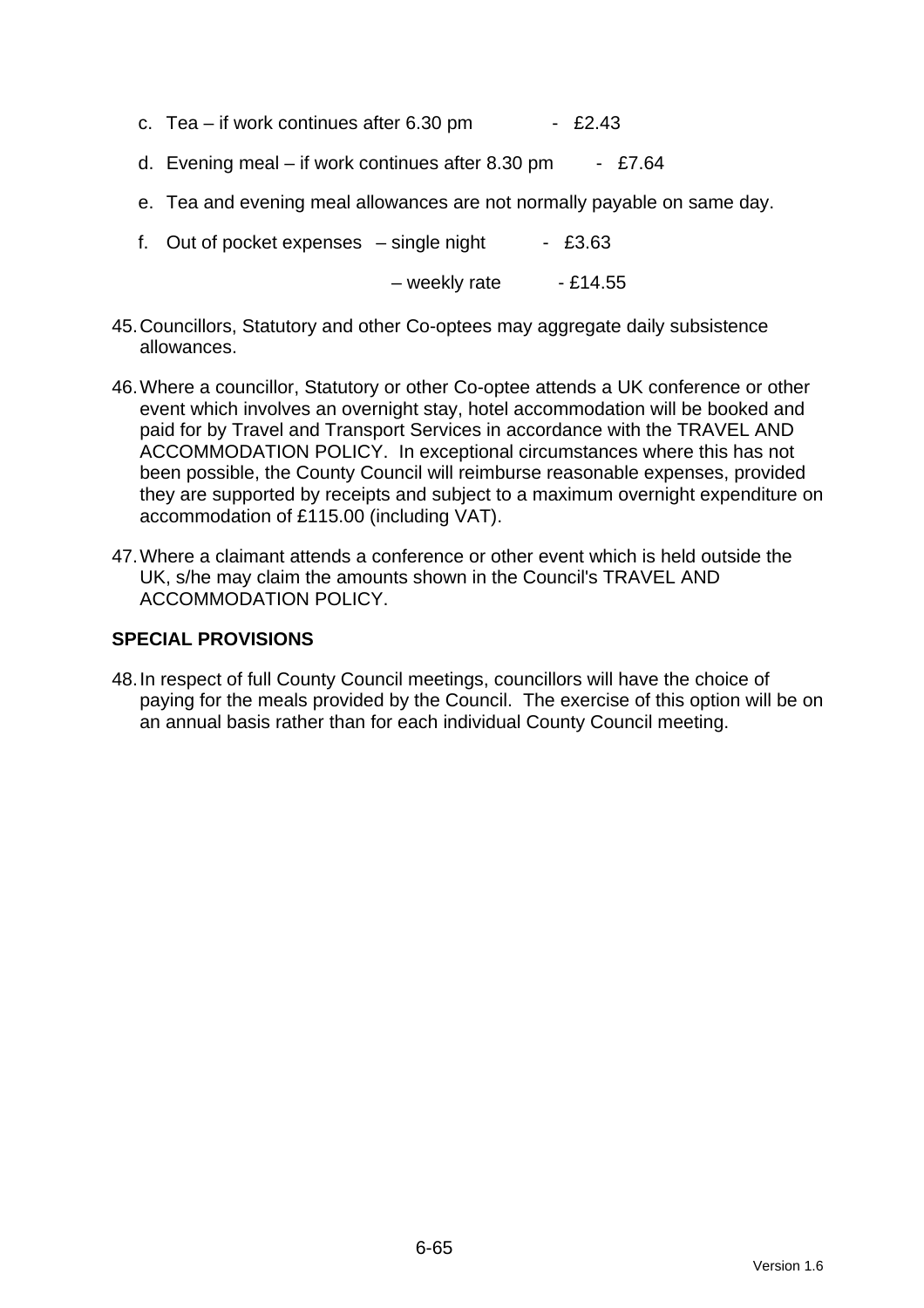## **SCHEDULE 1**

#### **SPECIAL RESPONSIBILITY ALLOWANCES**

| <b>Band</b>    | $%$ of                 | <b>Amount of</b>         | <b>Current role</b>                                        |  |
|----------------|------------------------|--------------------------|------------------------------------------------------------|--|
|                | Leader's<br><b>SRA</b> | <b>Allowance</b><br>(pa) |                                                            |  |
| $\mathbf{1}$   | 100                    | £31,906                  | Leader of the Council<br>$\bullet$                         |  |
| $\overline{2}$ | 70                     | £22,331                  | Deputy Leader of the Council<br>$\bullet$                  |  |
| $\overline{3}$ | 66                     | £21,271                  | <b>Chairmen of Band A Committees</b><br>$\bullet$          |  |
|                |                        |                          | <b>Business Manager of Majority Group</b><br>$\bullet$     |  |
|                |                        |                          | Leader of the main Minority Group                          |  |
| $\overline{4}$ | 50                     | £15,953                  | Chairman of County Council*<br>$\bullet$                   |  |
| 5              | 40                     | £12,762                  | Chairman of Joint Health Committee (when<br>$\bullet$      |  |
|                |                        |                          | chaired by a county councillor)                            |  |
|                |                        |                          | <b>Chairman of Pensions</b><br>$\bullet$                   |  |
| 6              | 33                     | £10,635                  | <b>Chairmen of Band B Committees:</b><br>$\bullet$         |  |
|                |                        |                          | Vice-Chairmen of Band A Committees                         |  |
|                |                        |                          | Leader of smaller Minority Groups on the<br>$\bullet$      |  |
|                |                        |                          | Council (provided the group has more than 10%              |  |
|                |                        |                          | of the Members of the Council)                             |  |
| $\overline{7}$ | 25                     | £7,975                   | Vice-Chairman of Joint Health Committee (when<br>$\bullet$ |  |
|                |                        |                          | this position is occupied by a county councillor)          |  |
| 8              | 24                     | £7,657                   | Vice-Chairman of the County Council*<br>$\bullet$          |  |
|                |                        |                          | Business Manager of the main Minority Group<br>$\bullet$   |  |
| 9              | 22                     | £7,021                   | Deputy Leader of the main Minority Group<br>$\bullet$      |  |
|                |                        |                          | Vice-Chairmen of Band B Committees<br>$\bullet$            |  |
|                |                        |                          | Main Minority Group Spokesmen on Band A                    |  |
|                |                        |                          | Committees                                                 |  |
| 10             | $\overline{4}$         | £1,276                   | <b>Business Manager of any Minority Group</b><br>$\bullet$ |  |
|                |                        |                          | consisting of more than 10% of the Members of              |  |
|                |                        |                          | the Council                                                |  |
|                |                        |                          | Ordinary Members of the Appeals Committee<br>$\bullet$     |  |
|                |                        |                          | when undertaking work of exceptional frequency             |  |

#### Note

\* These SRAs include an element for clothing. Sections 3(5) and 5(4) (as appropriate) of Part 1 of the Local Government Act 1972, enables the County Council to make a reasonable payment to the Chairman and Vice-Chairman to enable them to meet the expenses of their office.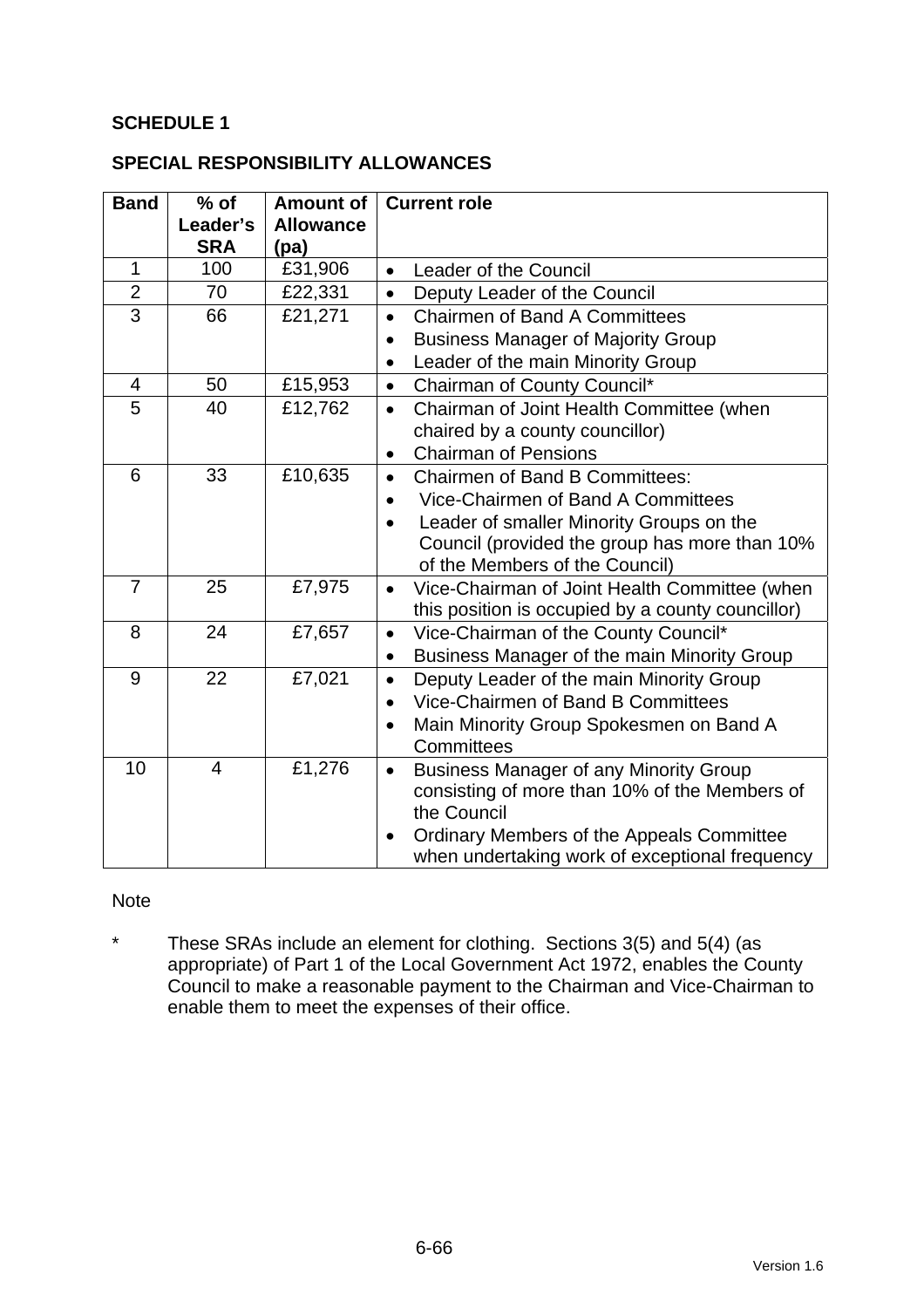## **BAND A COMMITTEES**

Children and Young People Finance and Property Community Safety **Personnel** Culture Culture **Transport and Highways** Economic Development

Adult Social Care and Health **Environment and Sustainability** 

The Health and Wellbeing Board is a Band A Committee but it is assumed that it will always be chaired by the holder of an existing SRA

## **BAND B COMMITTEES**

Audit **Audit** Rights of Way Health Scrutiny

Appeals Sub **Planning and Licensing** 

Corporate Parenting Sub-Committee is a Band B committee but it is assumed that the Vice-Chairman of the Children and Young People Committee will chair it

Grant Aid Sub-Committee is a Band B committee but it is assumed that the Deputy Leader of the Council will chair the sub-committee

It is assumed that the Senior Staffing Committee and Local Joint Resolutions Committee will always be chaired either by named members or by councillors already in receipt of a special responsibility allowance.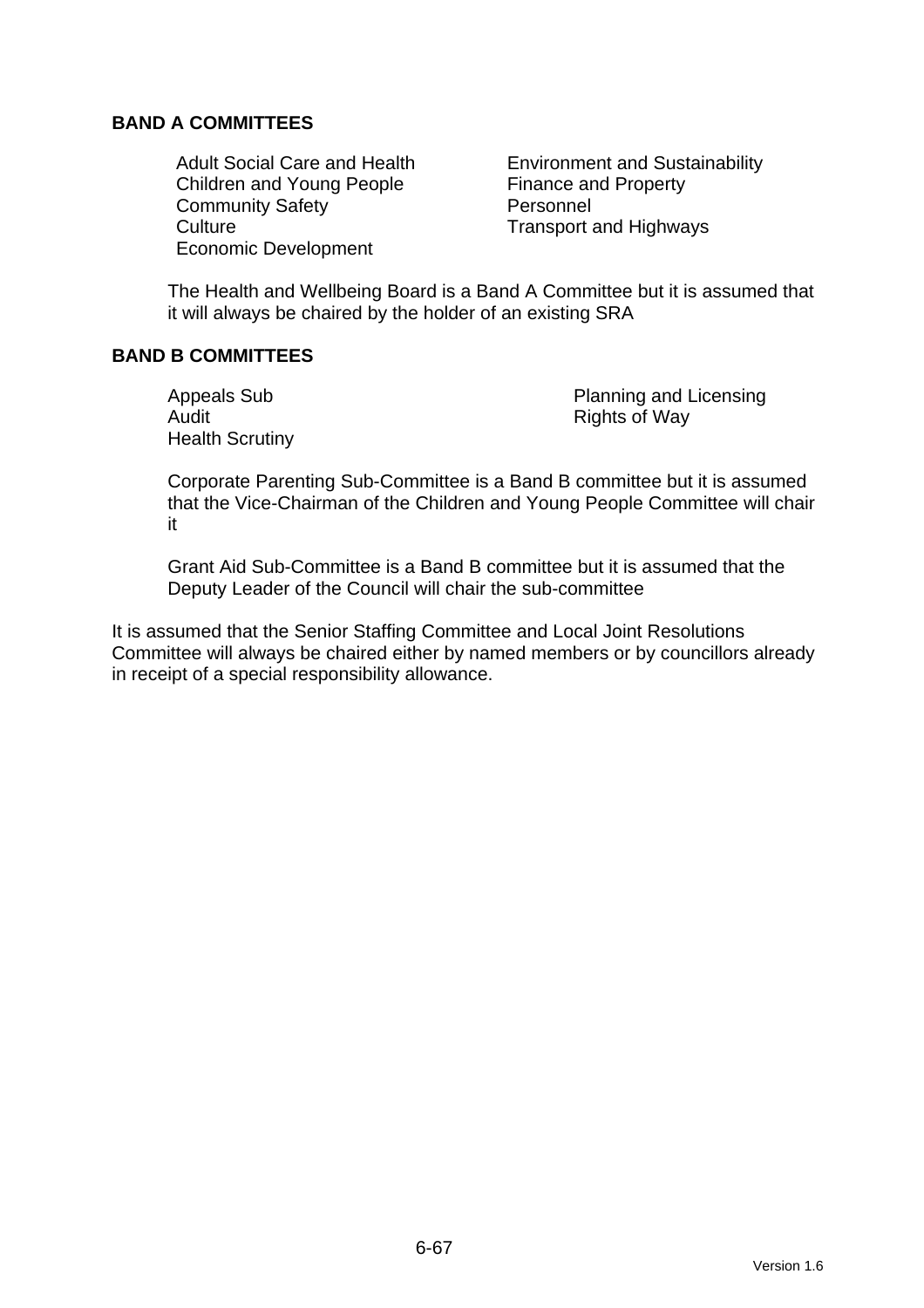## **SCHEDULE 2**

#### **APPROVED DUTIES (TRAVELLING AND SUBSISTENCE ALLOWANCES)**

#### **FOR COUNCILLORS**

- 1. Approved duties for the payment of travelling and/or subsistence allowances (the latter in exceptional circumstances only such as overnight stays) will include:
	- a. any attendance as a member or "observer" at meetings of the Council or its subordinate bodies (eg a committee, sub-committee, working party, panel, project steering group);
	- b. pre-agenda meetings of committees and sub-committees of the County Council or of any joint committee of local authorities covering the attendance of its Chair and Vice-Chair (and Opposition Spokesperson if appropriate, by invitation);
	- c. any attendance as a member of a joint committee of two or more local authorities or any sub-committee of that joint committee at a meeting of the joint committee or other body connected with the functions of that joint committee to which a Member is appointed by that joint committee;
	- d. any attendance at conferences, seminars and similar events, provided that attendance is approved in advance under the TRAVEL AND ACCOMMODATION POLICY;
	- e. rota visits to County Council establishments;
	- f. annual tour of inspection for any County Council service;
	- g. any attendance upon land or premises within the County area, for the purposes of, or in connection with, the discharge of any of the functions of the County Council, to include:
		- consultations with officers of the County Council;
		- visits to County Council premises to acquaint him/herself with conditions there;
		- visits to exhibitions relating to the functions of the County Council;
		- "surgeries" for constituents;
		- visits to sites and premises associated with actual or proposed projects of the Council;
		- visits to County Hall to deal with essential correspondence, paperwork, etc;
		- attendance by invitation at a Parish Council or Parish Meeting to participate in the discussion of a County Council function.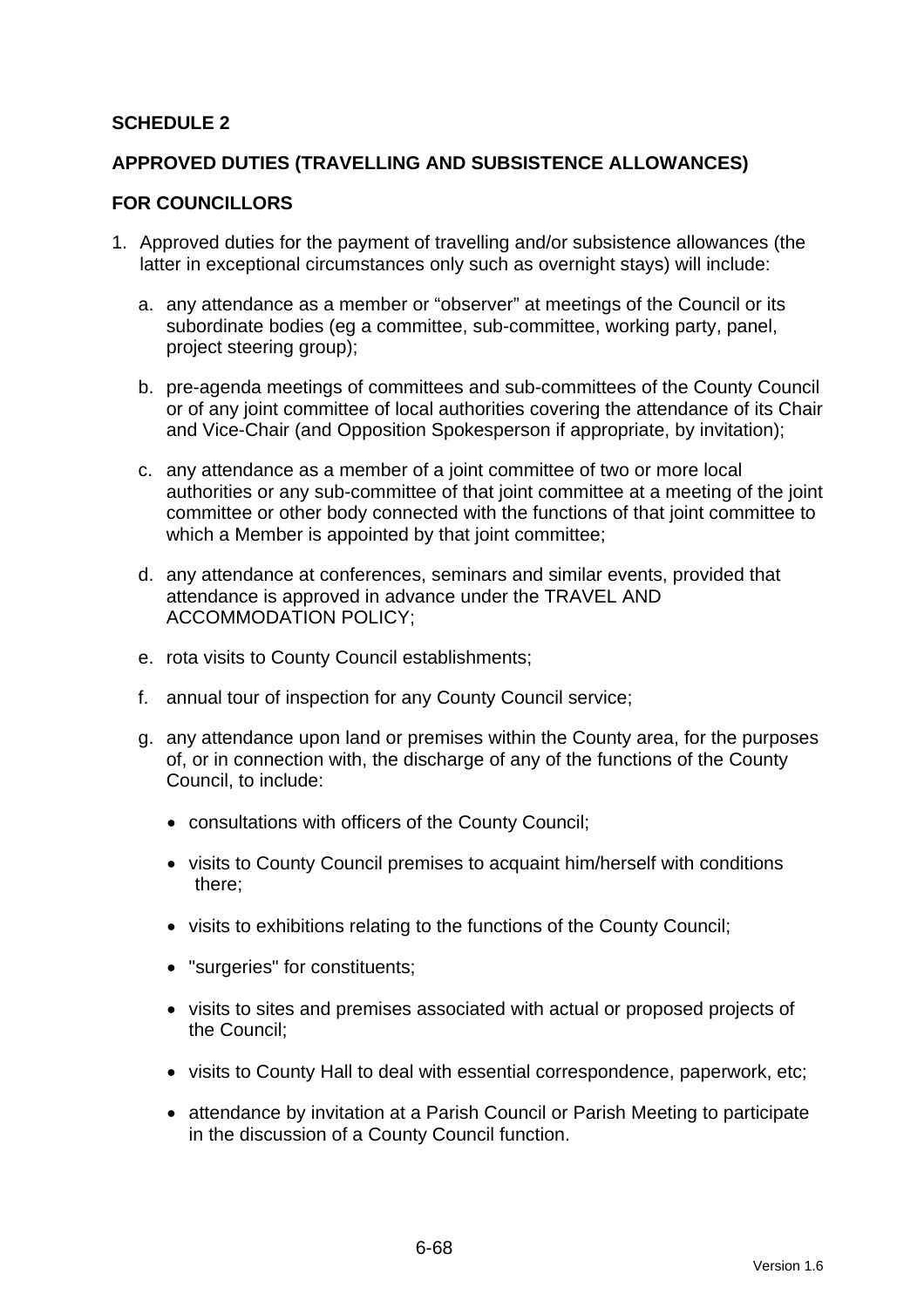- h. subject to (i.) below any attendance at a meeting of any outside body, external or partnership organisation to which the Councillor has been appointed by, or on the nomination of the Council or the Policy Committee;
- i. where an outside body has its own scheme for the payment of allowances, the Member should claim his/her travelling and subsistence allowances from the other body and not from the County Council.
- j. any attendance at a meeting of a Group (under Standing Orders) which is called by the Chief Executive for the sole purpose of discussing County Council business;
- k. Group Management meetings called for the sole purpose of discussing County Council business;
- l. visits and duties outside the County area but within Great Britain for a period not exceeding 72 hours in connection with the discharge of any the Council's functions made by committee Chairmen/Spokespersons of the main Minority Group/Group officers;
- m. attendance at seminars etc to address non-political bodies at national/regional level on subjects of which they have specialist knowledge by committee Chairmen/Spokespersons of the main Minority Group;
- n. any single Member duty undertaken on behalf of the County Council:
	- in pursuance of any Standing Order requiring an Elected Member(s) to be present while tender documents are opened;
	- in connection with the discharge of any function of the authority conferred by or under any enactment and empowering or requiring the authority to inspect or authorise the inspection of any premises; or
	- in connection with arrangements made by the authority for the attendance of pupils at a school approved for the purposes of Section 188 (Special Schools) of the Education Act 1993;
- o. attendance by formal invitation at a county hospitality function (eg Chairman's reception, county dinner);
- p. attendance as a representative of the County Council at a local function to present an award or cheque;

but shall not include:

- disciplinary matters within a Group;
- correspondence relating to a Group's policy:
- matters relating to the internal organisation of a Group;
- selection of candidates to stand at County Council elections;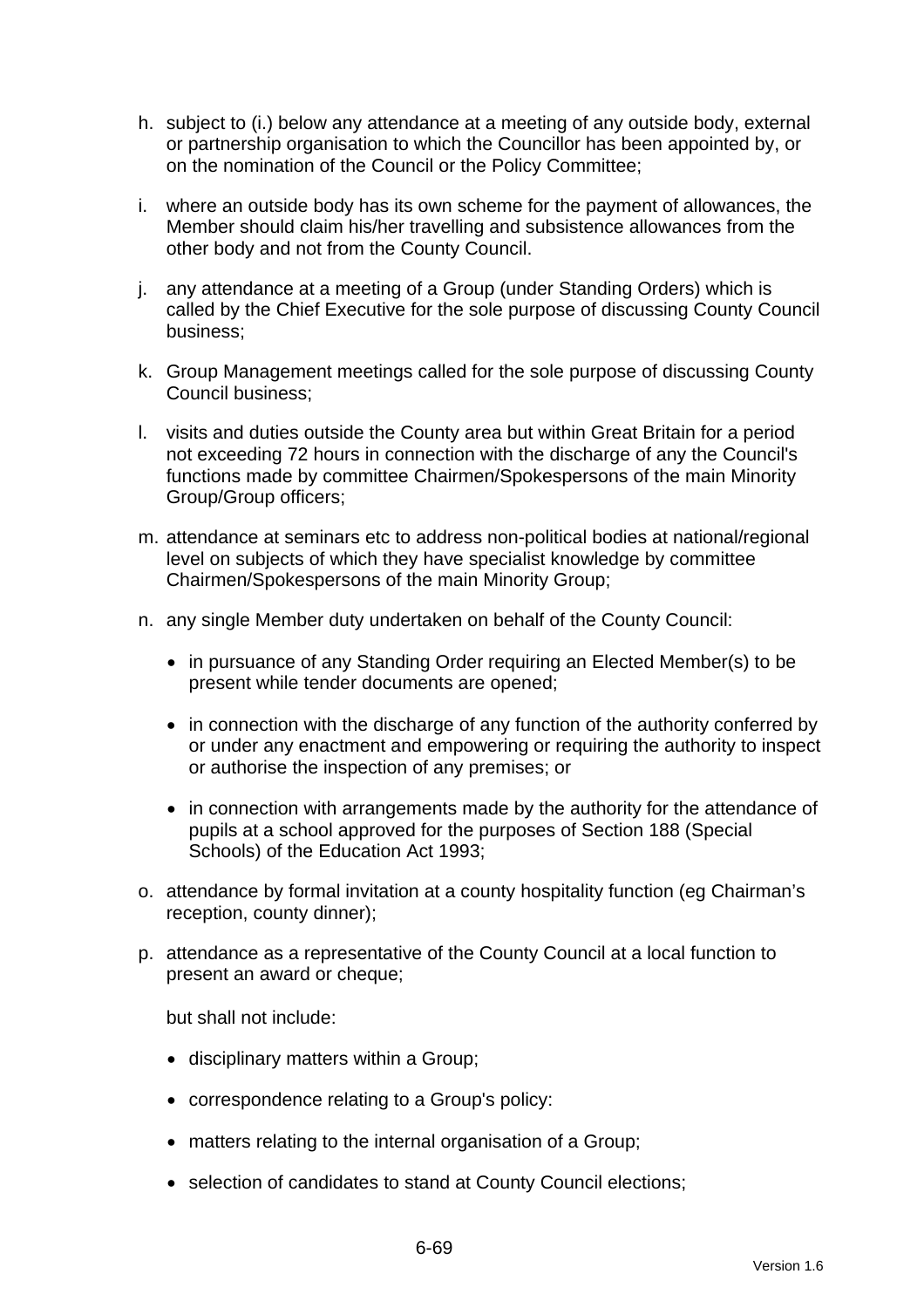- attendance at a Governing Body meeting of a school or college;
- taking up a constituent's grievance with anybody other than the County Council (eg following up a complaint against the services of a public body, private company or another council).

## **FOR STATUTORY CO-OPTEES AND OTHER CO-OPTED MEMBERS OF THE COUNCIL'S COMMITTEES AND SUB-COMMITTEES**

- 2. Approved duties for the payment of travelling and/or subsistence allowances (the latter in exceptional circumstances only such as overnight stays) are as follows:
	- a. any attendance at a meeting of committee or a sub-committee of which the claimant is a properly appointed member;
	- b. any visit arranged and approved in advance under the TRAVEL AND ACCOMMODATION POLICY in connection with the business of the bodies shown in a above (including conferences, seminars, training events, tours or inspection, rota visits).

## **FOR MEMBERS OF EDUCATION APPEALS PANELS**

3. Members of Education Appeals Panels may claim travelling in respect of meetings of Panels.

## **FOR INDEPENDENT PERSONS**

4. Independent Persons may claim travelling in respect of their duties.

## **FOREIGN TRAVEL**

- 5. Councillors and Statutory or other Co-opted Members of committees etc are normally allowed to travel abroad on County Council business only with express approval as required by the TRAVEL AND ACCOMMODATION POLICY.
- 6. All arrangements for travel and hotel accommodation will be made by Travel and Transport Services in accordance with the TRAVEL AND ACCOMMODATION POLICY.
- 7. Expenses will be reimbursed in accordance with the TRAVEL AND ACCOMMODATION POLICY.
- 8. Councillors and others are required to provide receipts of actual expenses and details of meals provided when they submit claims for reimbursement.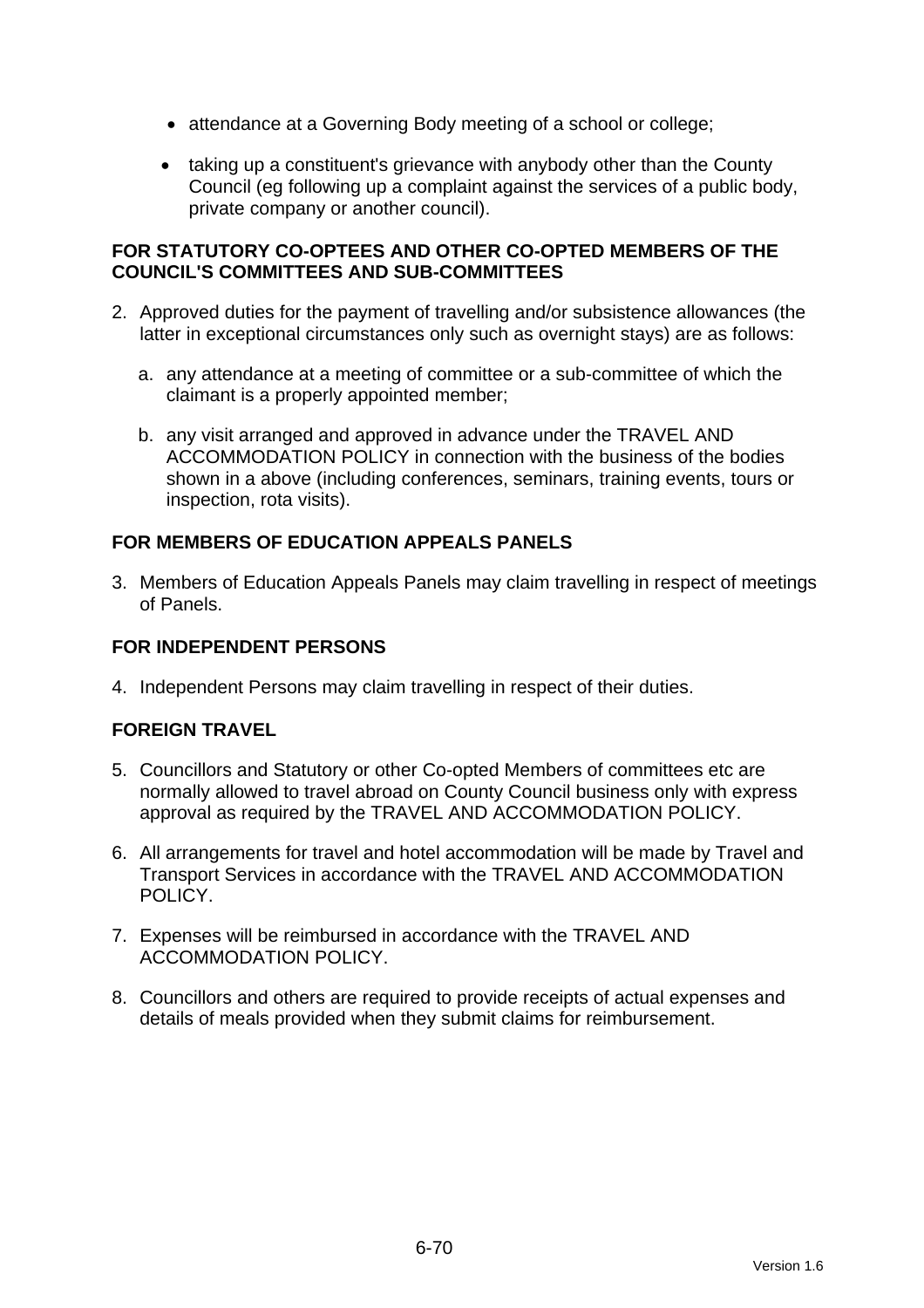## **APPENDIX**

#### **ADMINISTRATIVE MATTERS**

#### **SUBMISSION OF CLAIMS**

- 1. Claims are processed through Democratic Services and paid through the payroll system.
- 2. The following deductions will be applied to late claims:
	- a. up to 3 months' delay full payment
	- b.  $3 6$  months' delay  $-50\%$  reduction
	- c. after 6 months' delay no payment made, except in exceptional circumstance where the matter would be referred to the Policy Committee for determination.

#### **INCOME TAX**

- 3. Tax will be deducted from payments of Basic Allowance and Special Responsibility Allowances. This will be at the standard rate of tax unless a Member makes arrangements with his Tax Inspector for a tax code to be allotted and notified to the County Council.
- 4. The County Council deals with:

HM Inspector of Taxes (Nottingham 1) Castle Meadow Castle Meadow Road Nottingham NG2 1AB

- 5. A return of tax deducted from allowances is made to the Inland Revenue at the end of each financial year and a P60 is provided to each councillor.
- 6. Arrangements have been made with the Inspector of Taxes (Nottingham 1) whereby Councillors on application can obtain, where appropriate, tax relief on their expenses of office. Further guidance is available from the Chief Finance Officer.

#### **SOCIAL SECURITY**

- 7. Contributions
	- a. National insurance contributions are payable on any payment of Basic Allowance and Special Responsibility Allowances provided the gross amount reaches a lower earnings limit in a certain period, unless a certificate of nonliability is produced (supplied by the Contributions Agency). The Chief Finance Officer will advise on the detailed operation of the scheme.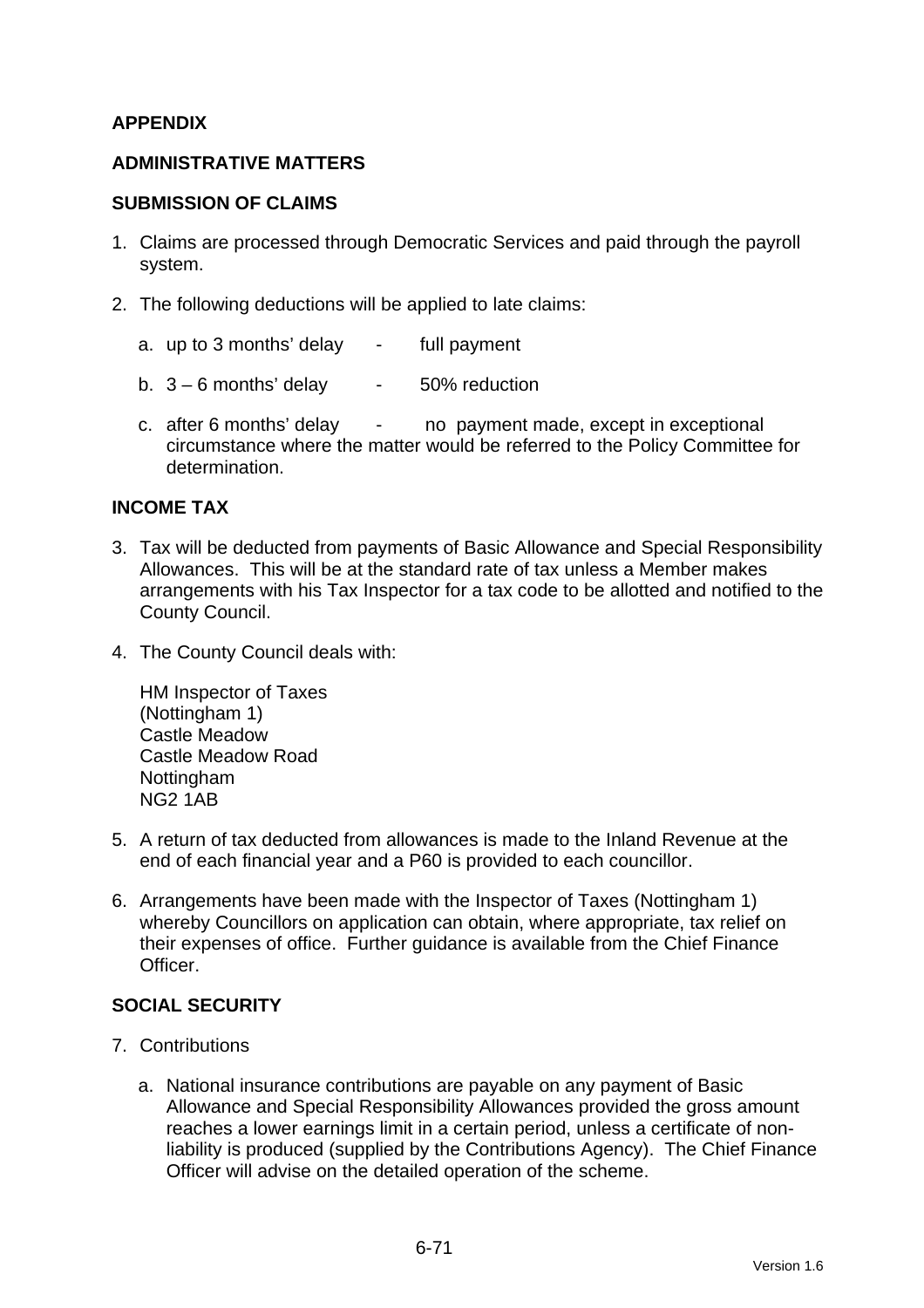## 8. Benefits

- a. The receipt of Basic and Special Responsibility Allowances affects benefits. Councillors should notify the Benefits Agency of amounts received.
- b. The contribution paid by Councillors counts toward the full range of contributory benefits.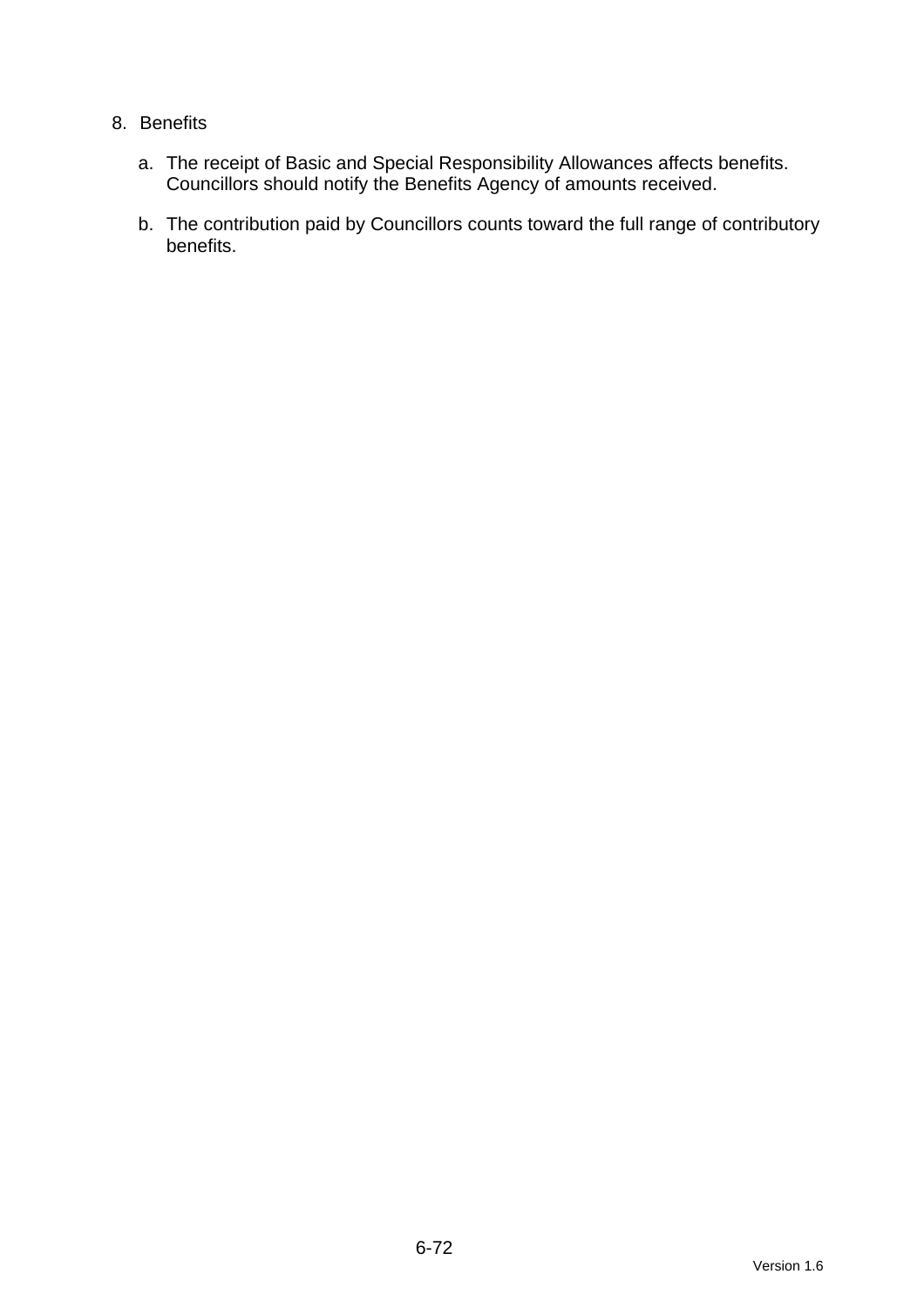# **TRAVEL AND ACCOMODATION POLICY**

- 1. This policy (the Nottinghamshire County Council Travel Policy) covers the approval and booking arrangements for travel and accommodation required in connection with the Council's business. It does not apply to travel and accommodation required in connection with direct service delivery e.g. school, trips, service users' outings, where the relevant Departments will have their own procedures.
- 2. This policy replaces all previous policies, decisions and/or precedents relating to travel undertaken in connection with the business of the Council.
- 3. The power to amend this policy is reserved to the full Council.
- 4. The practices in this policy shall, as far as possible, reflect the contents of the County Council's Members' Allowances Scheme and the Terms and Conditions of Service for Employees (see paragraph 9 of the Financial Regulations and D7 and D10 of the Personnel Handbook).
- 5. In the event that a conflict arises between this Policy and the Members' Allowances Scheme the Monitoring Officer and the Chief Executive will mediate and determine the matter following consultation with the Leader.

#### **GENERAL PRINCIPLES**

- 6. The policy is based on the following principles:
	- a. the proper conduct of business, and the overall efficiency of the Council;
	- b. transparency and accountability;
	- c. achieving Best Value in the use of the Council's resources, benefiting the community, the Council and councillors;
	- d. meeting the needs of those with disabilities and/or health problems.

#### **APPROVAL PROCESSES**

- 7. The following travel may be undertaken without prior approval:
	- a. day to day travel within Nottinghamshire in connection with Nottinghamshire County Council business;
	- b. travel in connection with training and development events within the East Midlands which have been authorised in accordance with relevant policies.
- 8. All other travel must be approved in advance in accordance with the following: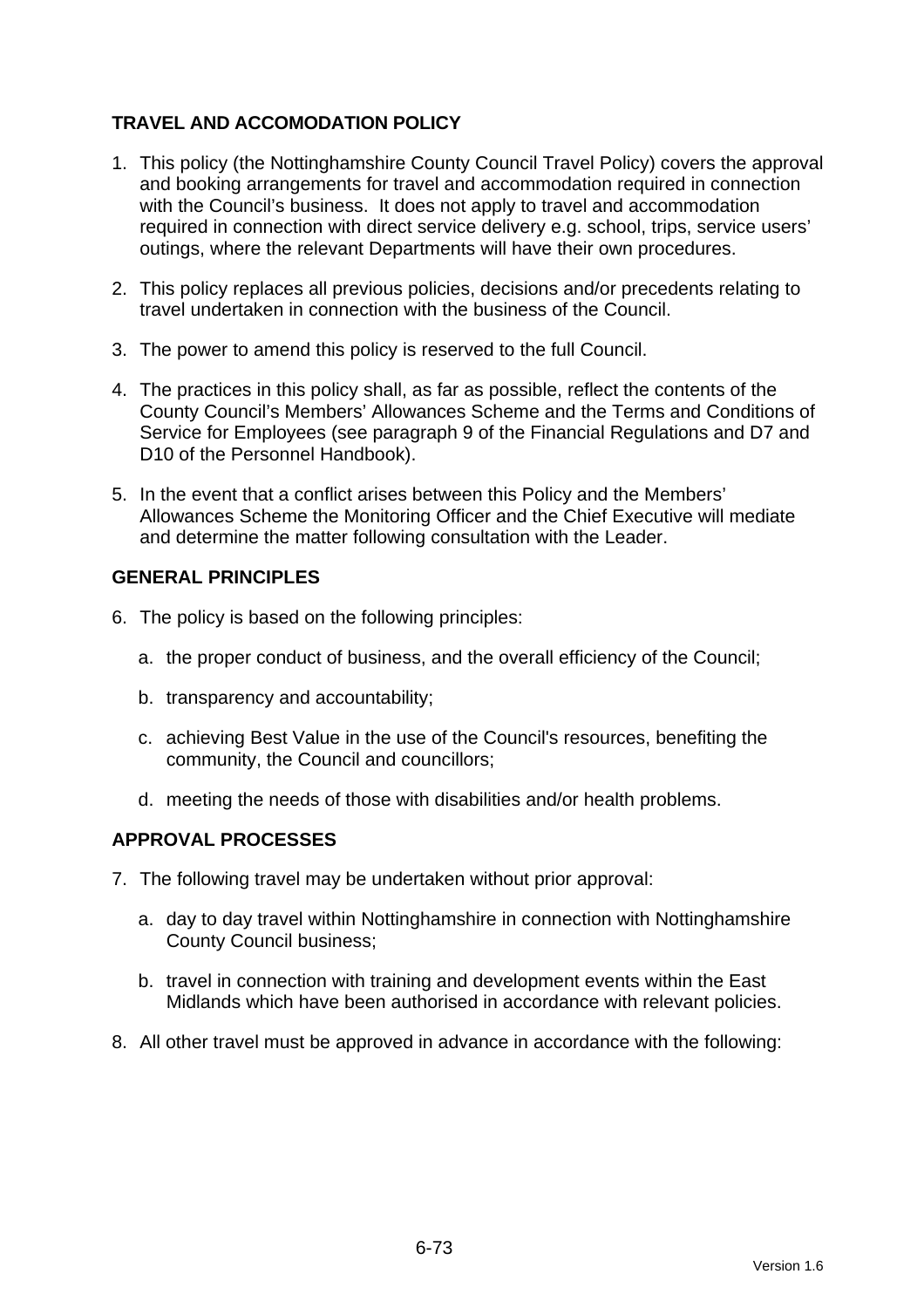| Participant                                             | <b>Description</b>                                                                                                     | Approval required from                                                                     |
|---------------------------------------------------------|------------------------------------------------------------------------------------------------------------------------|--------------------------------------------------------------------------------------------|
| Councillors, Statutory<br>and other co-opted<br>members | All travel within mainland<br>(a)<br>UK not described in<br>Schedule 2 of the<br><b>Members' Allowances</b><br>Scheme. | <b>Policy Committee</b>                                                                    |
|                                                         | Outside the UK<br>(b)                                                                                                  | <b>Policy Committee</b>                                                                    |
| <b>Officers</b>                                         | Within the UK<br>(a)                                                                                                   | Relevant chief or other<br>officer in accordance with<br>departmental procedures           |
|                                                         | Outside the UK<br>(b)                                                                                                  | <b>Relevant Corporate Director</b><br>with a quarterly report to the<br>relevant committee |

9. The County Council recognises that, in cases of genuine urgency, it may not be possible to obtain formal approval from the relevant committee prior to the expected date of travel. In these cases, the Urgency Procedure (Part Five of the Constitution) should be used.

## **BOOKING ARRANGEMENTS**

- 10. With the exception of travel by private car in connection with the day to day business of the Council, all arrangements and/or bookings for travel and accommodation approved under this policy must be made by Transport and Travel Services in the Environment and Resource Department.
- 11. Provisional bookings will not be made unless approval has been given in accordance with paragraph 73 of this policy.

## **METHOD OF TRAVEL**

12. At all times, the chosen method of travel must be the most cost-effective method, taking into account the value of time saved, anticipated subsistence and other expenses and any other relevant matters.

## **TRAVEL WITHIN THE UK (MAINLAND)**

- 13. Public transport should normally be used, unless the use of private/self-drive hire/civic cars is proved to be the most cost effective option, taking into account mileage charges, anticipated subsistence, other expenses and any other relevant consideration including but not limited to those at paragraph 74
- 14. The use of private cars to attend events out of the County area must be determined in relation to the following criteria:
	- a. cost in comparison to other options;
	- b. availability of public transport;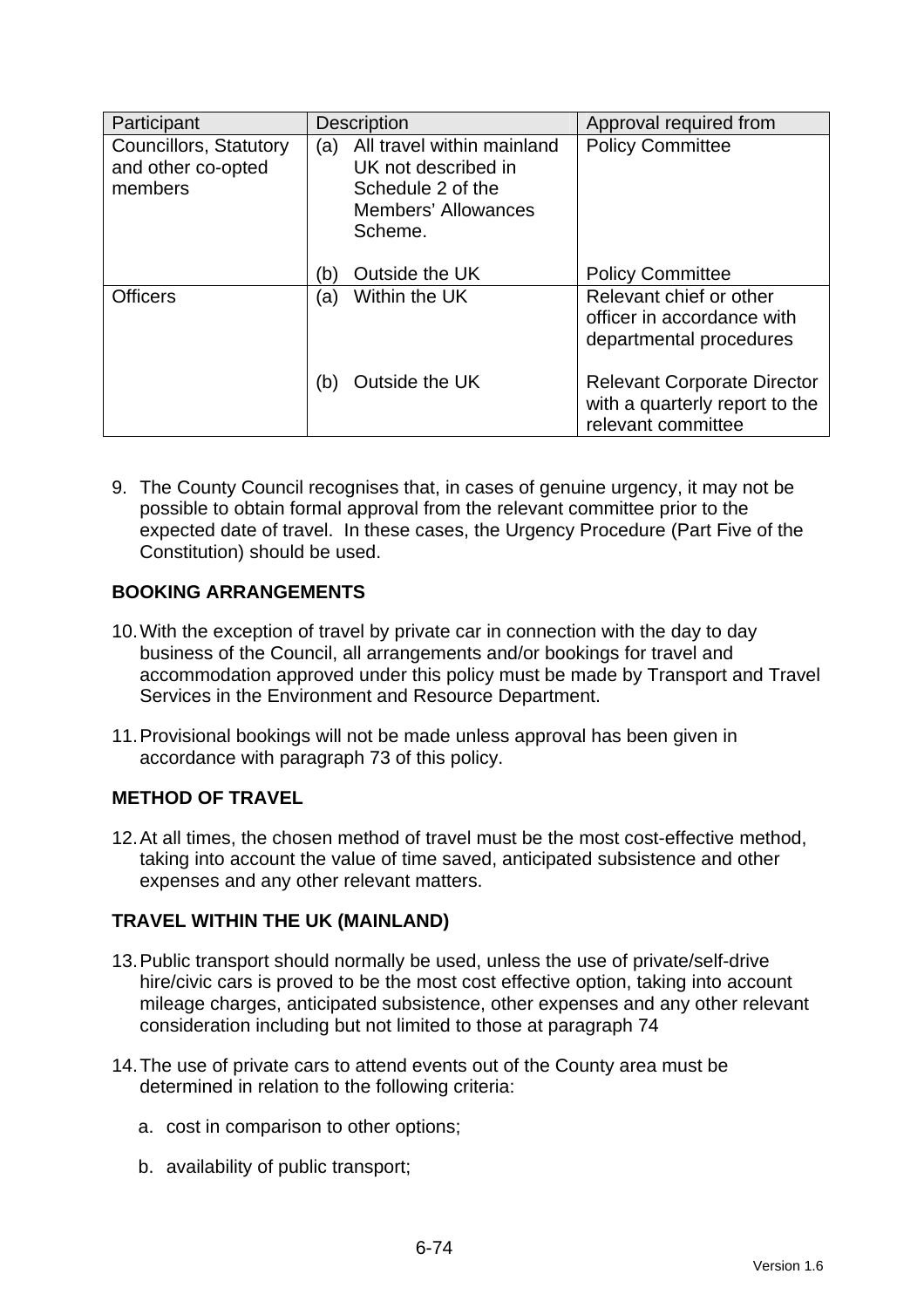- c. business requirements;
- d. disability or health considerations.
- 15. Other options which must be considered prior to approving the use of private cars are:
	- a. car sharing;
	- b. use of hire cars/pool cars;
	- c. use of civic cars.
- 16. Any travel by train within mainland UK will usually be standard class fare unless travel by other classes of ticket is cheaper overall.
- 17. Any councillor or officer requesting first class rail travel must give reasons which shall be recorded in the register referred to the section below.
- 18. Councillors are encouraged to purchase appropriate railcards if eligible, in which case the Council will reimburse two-thirds of the cost. Councillors should advise Transport and Travel Services that they have a railcard at the time of booking, to ensure that a reduced price ticket is obtained.
- 19. Air travel within mainland UK will be permitted only where the cost/convenience brings benefits to the Council.

#### **TRAVEL TO NORTHERN IRELAND/REPUBLIC OF IRELAND/OUTSIDE THE UK**

- 20. Where available, and subject as follows, economy class should be used for all air, sea or land (i.e. rail) travel where this the most cost effective.
- 21. The County Council recognises that there will be occasions where it is not appropriate to use economy class i.e. where there are health or disability issues to be considered. In these cases, a higher class of travel may be permitted, wherever possible, subject to prior approval being by Policy Committee.

### **ACCOMMODATION**

- 22. Mid range hotels of good standard with appropriate business facilities will be chosen within safe and reasonable access to where the business of the visit is to take place.
- 23. For conferences, the added value of all-inclusive packages will be evaluated against making separate hotel arrangements.

#### **SUBSISTENCE AND OTHER EXPENSES**

#### **WITHIN THE UK (INCLUDING NORTHERN IRELAND)**

24. All costs of the approved method of travel will be paid by the County Council.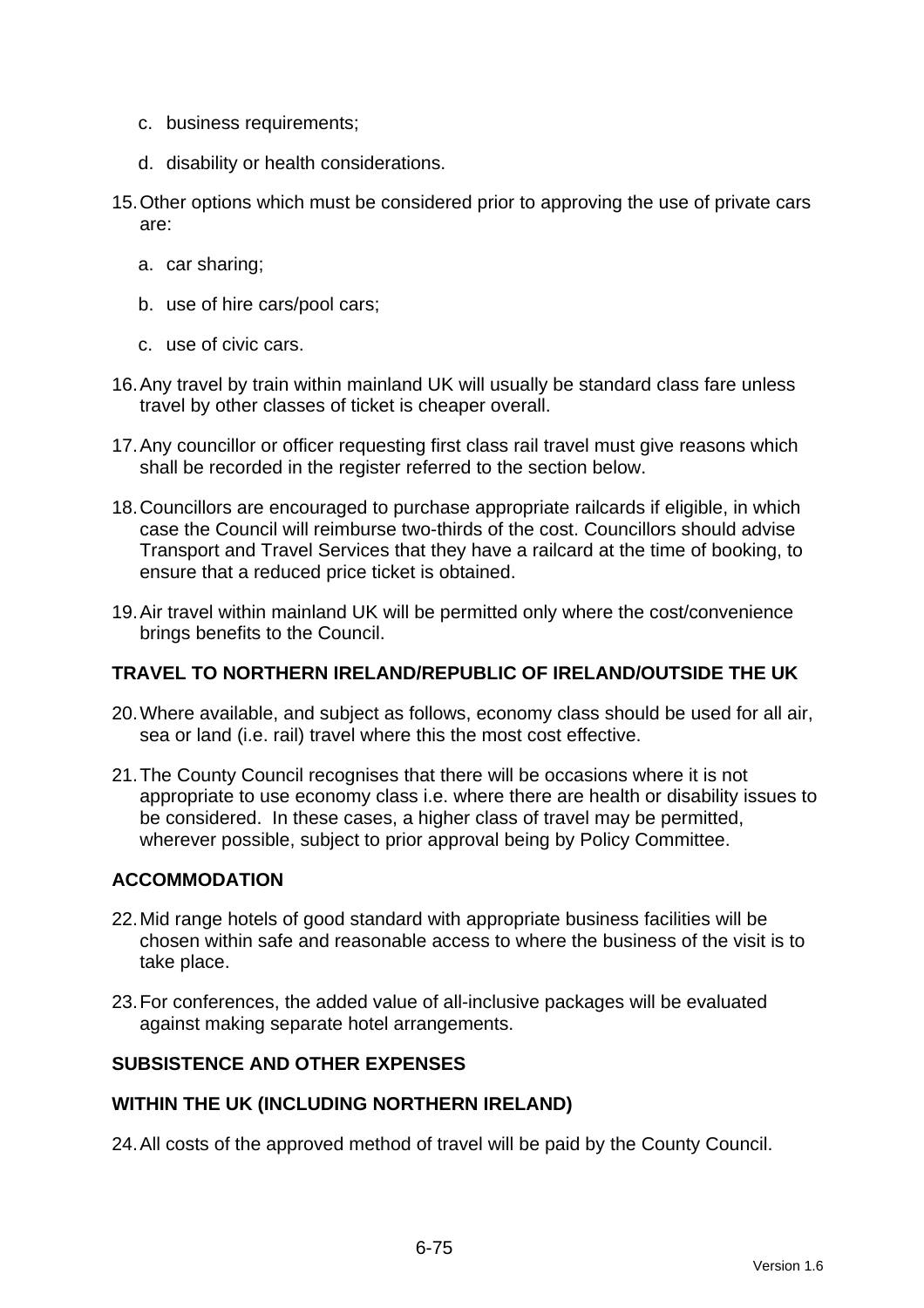- 25. Subsistence allowances may be claimed in exceptional circumstances. They will be the same for councillors, Statutory Co-optees, other co-opted Members and officers. Details of the amounts which may be claimed are in the Members' Allowances Scheme.
- 26. Claims should be made on the forms provided as follows:
	- a. officers from their Department;
	- b. councillors and others covered by the Members' Allowances Scheme from Democratic Services.
- 27. Receipts should be obtained for all expenditure incurred.

#### **OUTSIDE THE UK**

- 28. Accommodation will be booked and paid for by Transport and Travel Services in the Environment and Resource Department on behalf of the County Council.
- 29. Subsistence allowance may be claimed for actual reasonable expenses incurred on meals, beverages, transport within the foreign country, laundry, 'phone calls etc.
	- a. The current maximum amount for subsistence per 24 hours for countries within the European Union is £75.00 (plus £10 per day for unreceipted out of pocket expenses).
	- b. For travel to other destinations, Transport and Travel Services will calculate a maximum amount for subsistence per 24 hours. That amount will be notified to relevant committee when approval is sought for the travel to be undertaken.
- 30. The above rates assume that all meals (excluding breakfast) will have to be paid for from the subsistence allowance. If meals are provided as part of the visit and at no personal cost to the Council's representative(s) the daily allowance will be reduced by 20% for each meal provided.
- 31. Receipts must be obtained wherever practicable for all claimable expenditure. Where this is not possible, a written statement will be required from the person claiming allowances.

#### **ADMINISTRATION OF THE POLICY**

- 32. All travel tickets and/or accommodation required under this policy must be booked through Transport and Travel Services in the Environment and Resource Department.
- 33. Before any bookings are made, Transport and Travel Services will require written confirmation of approval. Where the cost is to be met by a Department, the appropriate budget code(s) for the expenditure will also be required.
- 34. Subject to normal formalities, Transport and Travel Services can arrange advances of cash, foreign currency and travellers' cheques. Any unspent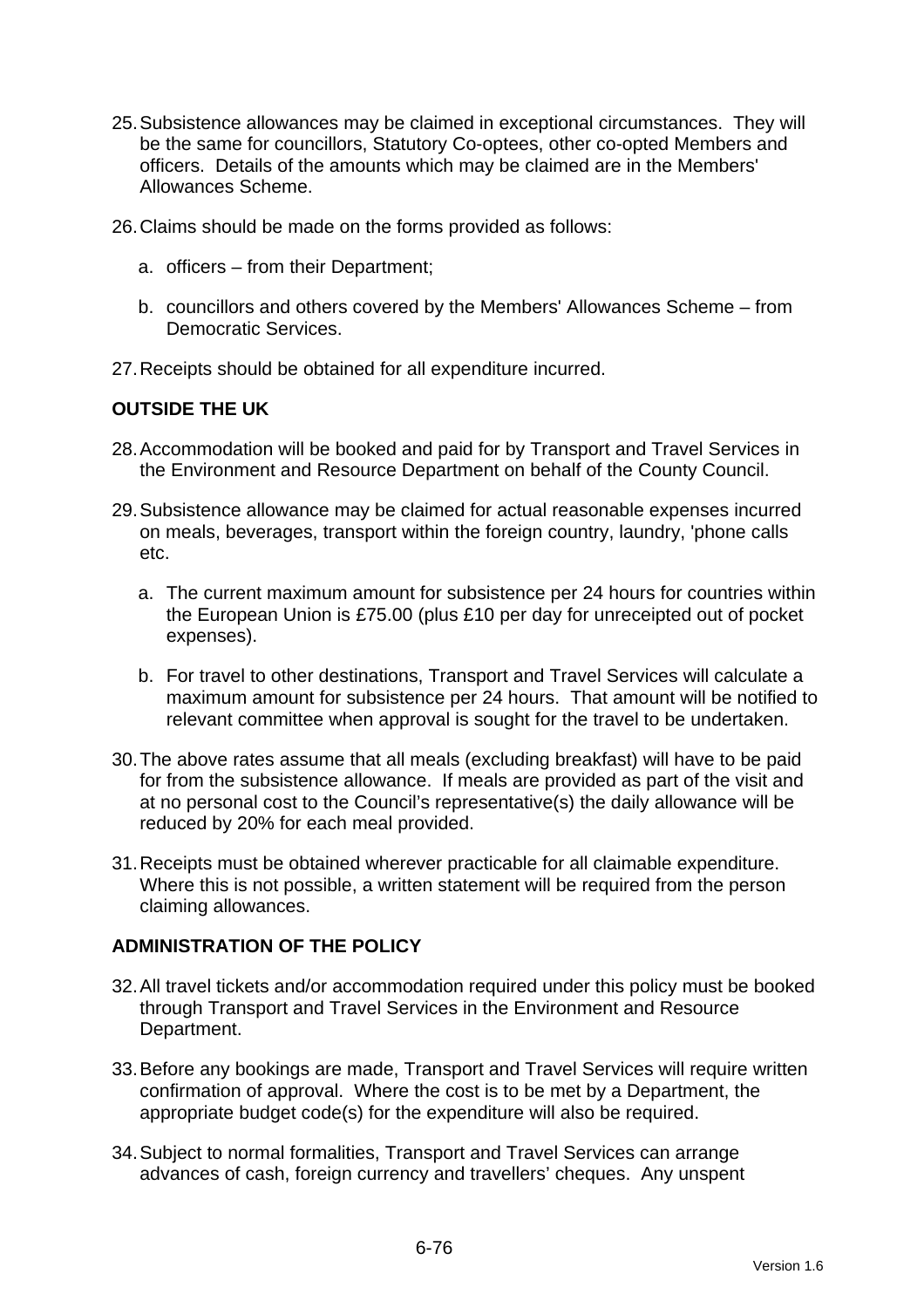cash/currency or travellers cheques must be returned to Transport and Travel Services within one month of return from the visit.

- 35. All claim forms, together with receipts and details of expenses incurred must be submitted within one month of return from the visit.
- 36. County Council credit cards must only be used for claimable expenses incurred in carrying out the County Council's business and all receipts/vouchers in respect of any expenditure met in this way must be passed to Financial Services within one month of return from the visit.
- 37. Where the Council's representative wishes, for personal reasons, to extend their stay at the destination to which they have travelled, this is permitted on the strict understanding that no additional cost falls to be met by the Council and that all expenses in connection with the extension of stay are reimbursed before the date of outward travel.
- 38. Where the Council's representative is accompanied by a partner, the Council must be reimbursed for all expenses to be incurred in respect of travel arrangements made by Transport and Travel Services in respect of the partner before the date of outward travel.

## **RECORD KEEPING**

- 39. Transport and Travel Services will maintain a public register of the following information in respect of each item or travel undertaken under this policy:
	- a. name of traveller/participant;
	- b. purpose of travel/visit;
	- c. dates of travel;
	- d. destination;
	- e. method/class/cost of travel and/or accommodation;
	- f. cost of insurance;
	- g. amount(s) of allowances paid;
	- h. details of the date approval was given and the identity of the decision maker (including details of specific additional approvals from time given in respect of, for instance, travel by other than standard class);
	- i. the date on which the Council's representative(s) submitted a report on the outcome/value of the visit, where appropriate.
- 40. The register shall be available for public inspection and shall be published on the Council's website.
- 41. Annual reports shall be made which shall give: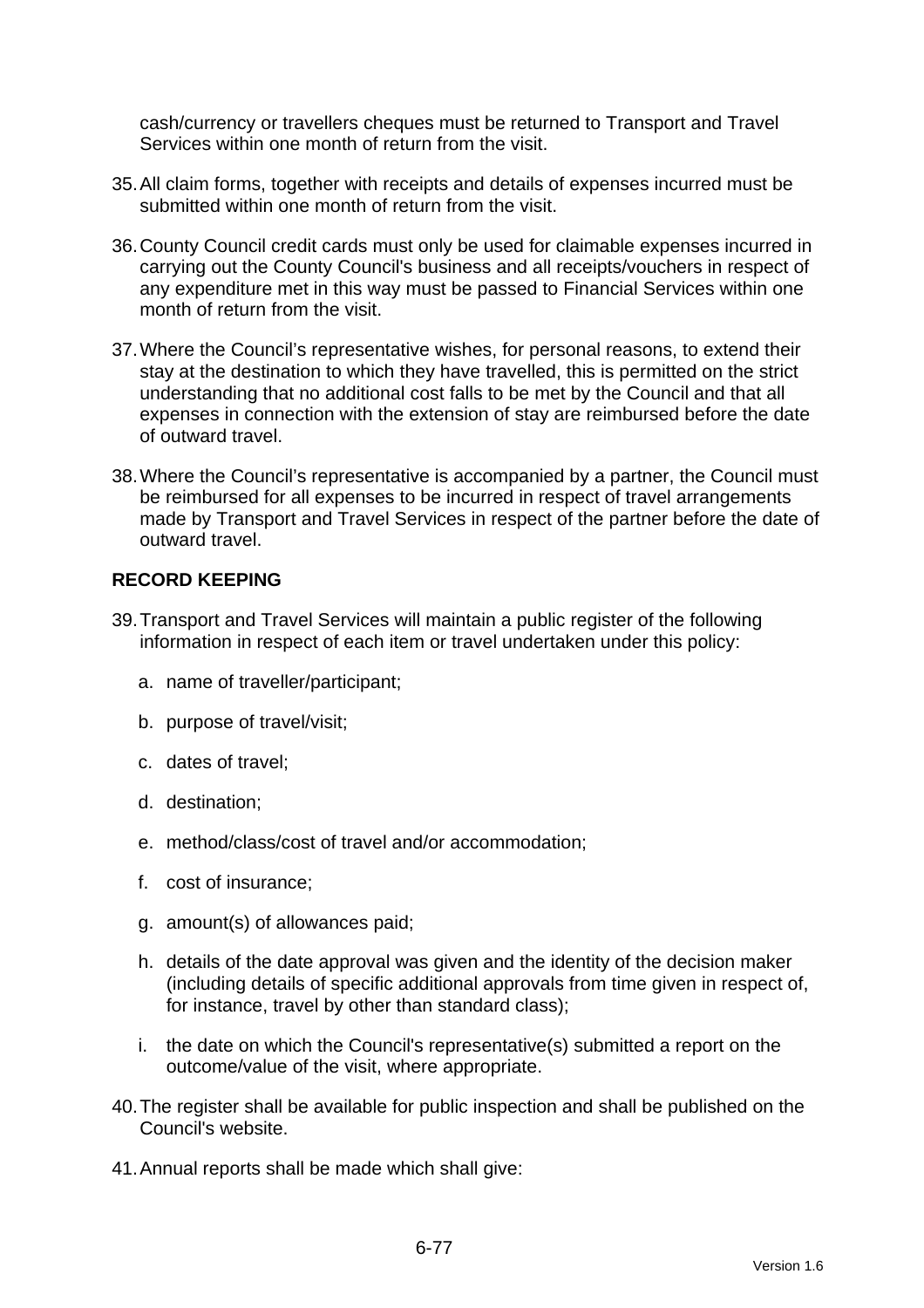- a. details of the totality of travel undertaken under this policy;
- b. information as to occasions upon which other than standard/economy class travel or its equivalent has been used.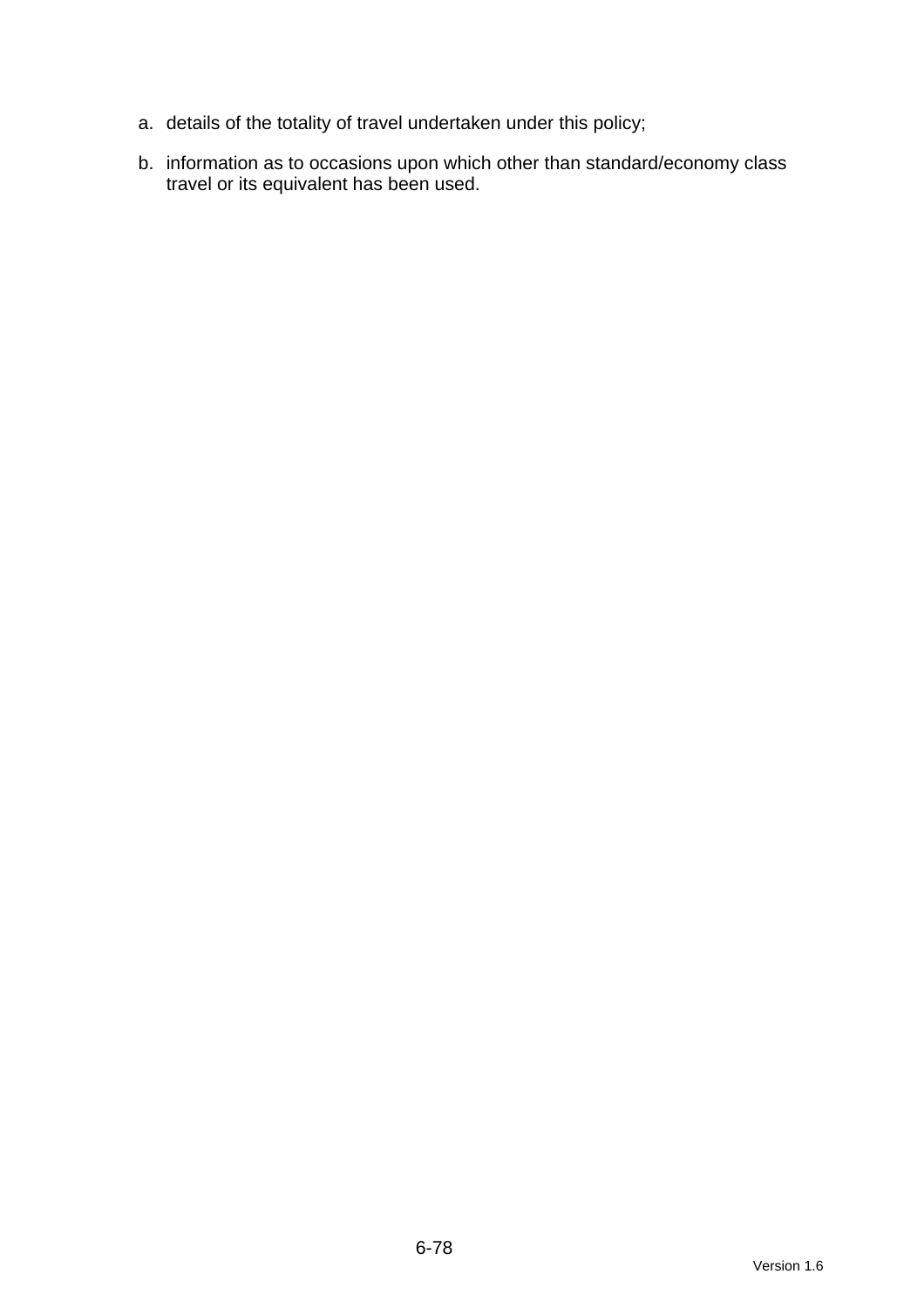### **PART B – CODES OF CONDUCT AND GUIDANCE FOR COUNCILLORS AND OFFICERS**

## **CODE OF CONDUCT FOR COUNCILLORS AND CO-OPTED MEMBERS**

## **INTRODUCTION**

- 1. The public is entitled to expect the highest standards of conduct from all Councillors and co-opted members of the County Council.
- 2. The Code sets out the standards of service that are expected from Councillors and co-opted members of the Council. In particular, Councillors and co-opted members should act in an open and transparent manner and should not do anything which would prejudice the reputation of the Council.
- 3. It is important Councillors and co-opted members understand their position as regards standards of conduct, and if in any doubt should seek guidance. This is because in some circumstances a breach of the Code could be a criminal offence and because any person could make a complaint to the Council if they believe a Councillor or co-opted member has breached the Code.
- 4. This Code is adopted in accordance with Section 27(2) of the Localism Act 2011.

## **UNDERLYING PRINCIPLES**

5. As a Councillor or co-opted member of the Council you must have regard to the following principles – selflessness, integrity, objectivity, accountability, openness, honesty and leadership.

## **GENERAL CONDUCT**

- 6. Accordingly, when acting in your capacity as a Councillor or co-opted member:
	- a. You must act solely in the public interest and should never improperly confer an advantage or disadvantage on any person or act to gain financial or other material benefits for yourself, your family, a friend or close associate;
	- b. You must not place yourself under a financial or other obligation to outside individuals or organisations that might seek to influence you in the performance of your official duties;
	- c. When carrying out your public duties you must make all choices, such as making public appointments, awarding contracts or recommending individuals for rewards or benefits, on merit;
	- d. You are accountable for your decisions to the public and you must cooperate fully with whatever scrutiny is appropriate to your office;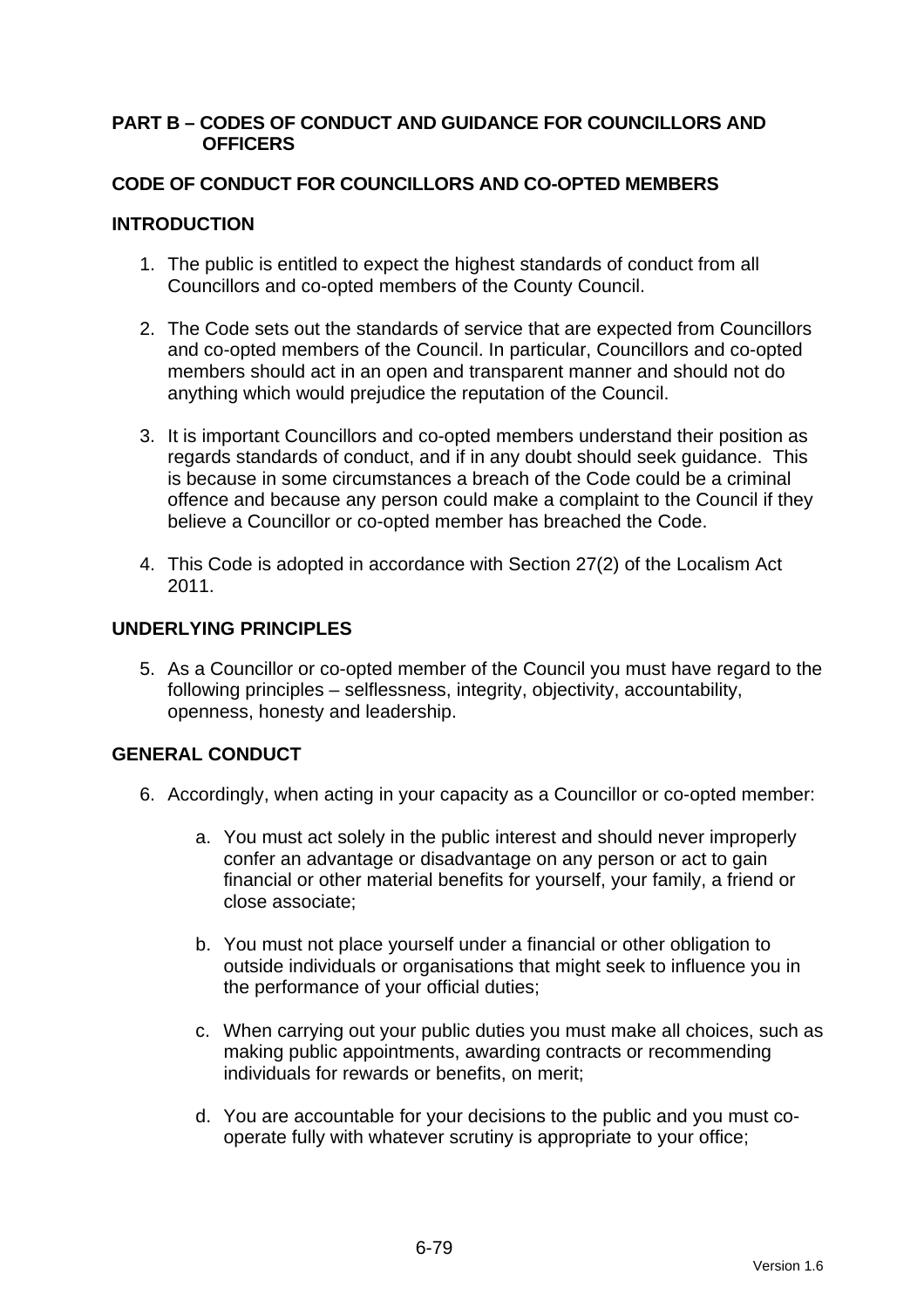- e. You must be as open as possible about your decisions and actions and the decisions and actions of the Council and should be prepared to give reasons for those decisions and actions;
- f. You must declare any private interests, both pecuniary and nonpecuniary, that relate to your public duties and must take steps to resolve any conflicts arising in a way that protects the public interest, including registering and declaring interests in a manner conforming with the procedures set out in the box below;
- g. You must, when using or authorising the use by others of the resources of the Council, ensure that such resources are not used improperly for political purposes (including party political purposes) and you must have regard to any applicable Local Authority Code of Publicity made under the Local Government Act 1986;
- h. You must promote and support high standards of conduct when serving in your public post, in particular as characterised by the above requirements, by leadership and example

### **REGISTERING AND DECLARING PECUNIARY AND NON-PECUNIARY INTERESTS**

- 7. You must, within 28 days of taking office as a Councillor or co-opted member, notify the Council's Monitoring Officer of any Disclosable Pecuniary Interest (we have set out the definition of a Disclosable Pecuniary Interest in the Appendix to this Code), where the pecuniary interest is yours, or that of your spouse, civil partner, or a person you are cohabiting with.
- 8. You must declare any Disclosable Pecuniary Interests and private interests, both pecuniary and non-pecuniary, to any meeting of the Council at which you are present and have an interest in any matter being considered.
- 9. If the interest being declared is a "sensitive interest" you only have to disclose the fact you have an interest but do not need to disclose the nature of the interest.
- 10. Following any disclosure of a Disclosable Pecuniary Interest not on the Council's register, you must notify the Monitoring Officer of the interest within 28 days of the date of disclosure.
- 11. Unless dispensation has been granted, you may not participate in any discussion of, vote on, or discharge any function related to any matter in which you have a Disclosable Pecuniary Interest.
- 12. Additionally, you are required to leave the room in which the meeting is being held whilst the matter is under consideration in accordance with the Council and Committee procedure rules, paragraphs 17 and 12 respectively.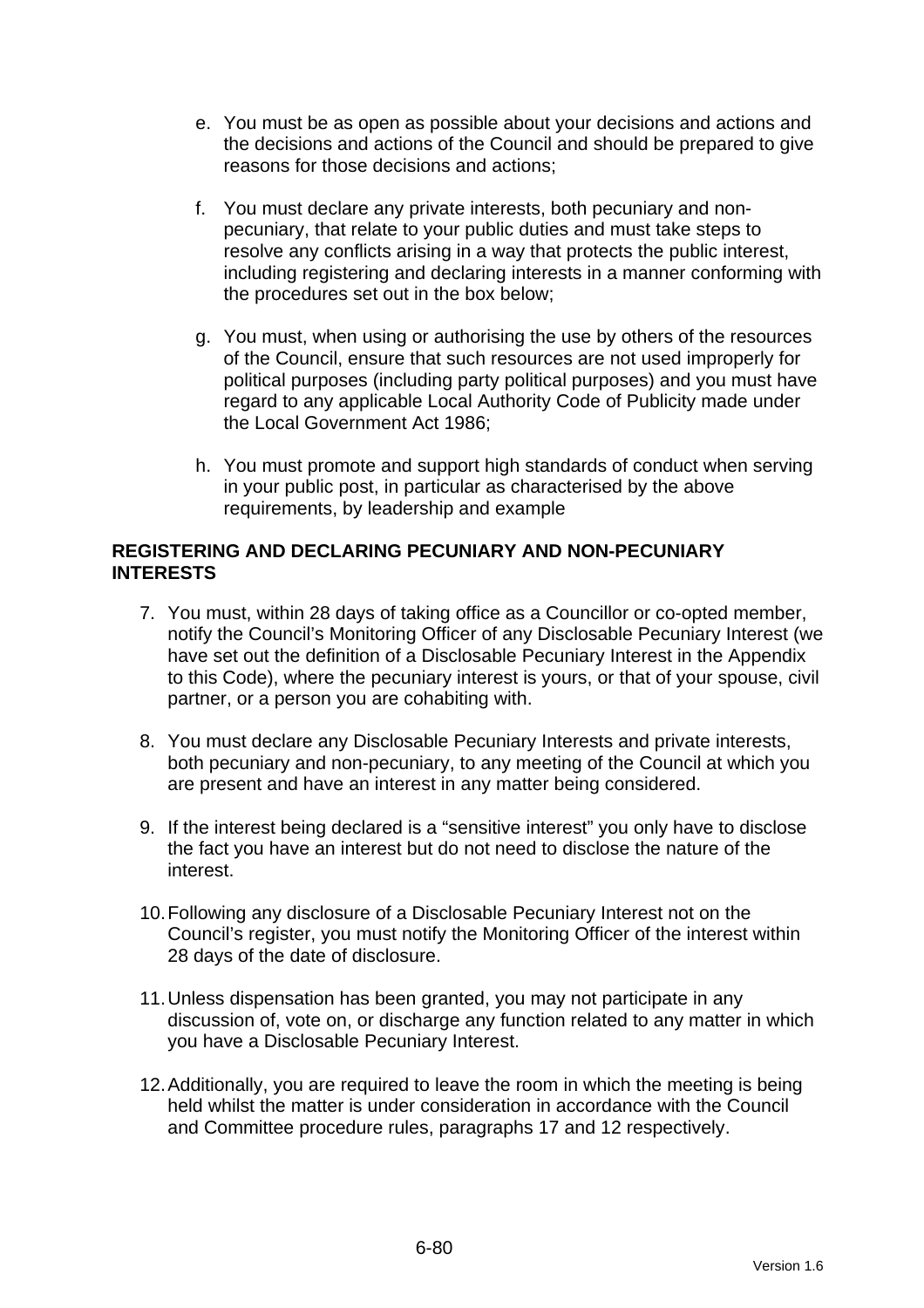## **SENSITIVE INTEREST**

- 13. Where you are concerned that the disclosure of an interest would lead to you or a person connected with you being subject to violence or intimidation, you may request the Monitoring Officer to agree that the interest is a "sensitive interest".
- 14. If the Monitoring Officer agrees, then you merely have to disclose the existence of the interest rather than the detail of it, at a meeting, and the Monitoring Officer can exclude the detail of the interest from the Council's publicly available version of the register.
- 15. You must, within 28 days of becoming aware of any change of circumstances which means that information excluded is no longer a "sensitive interest", notify the Council's Monitoring Officer in writing.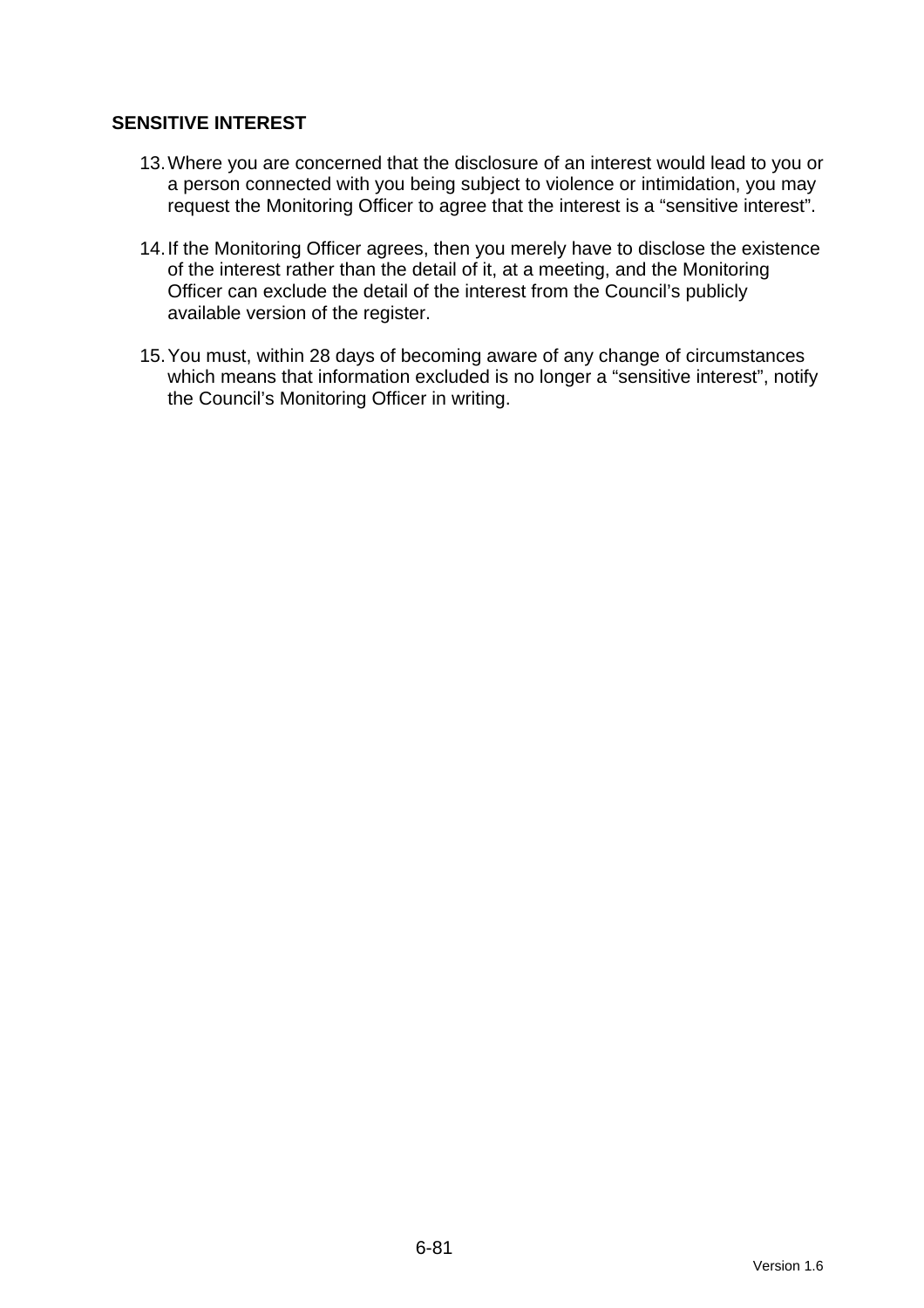# **APPENDIX**

## **DISCLOSABLE PECUNIARY INTERESTS**

| <b>Interest</b>                                      | <b>Prescribed description</b>                                                                                                                                                                                                                                                                                                                                                                               |
|------------------------------------------------------|-------------------------------------------------------------------------------------------------------------------------------------------------------------------------------------------------------------------------------------------------------------------------------------------------------------------------------------------------------------------------------------------------------------|
| Employment, office, trade, profession or<br>vocation | Any employment, office,<br>trade,<br>profession or vocation carried on for<br>profit or gain.                                                                                                                                                                                                                                                                                                               |
| Sponsorship                                          | Any payment or provision of any other<br>financial benefit (other than from the<br>Council) made or provided within the<br>previous 12 months (up to and including<br>the date of notification of the interest) in<br>respect of any expenses incurred by you<br>carrying out duties as a member, or<br>towards your election expenses.                                                                     |
|                                                      | This includes any payment or financial<br>benefit from a trade union within the<br>meaning of the Trade Union and Labour<br>Relations (Consolidation) Act 1992.                                                                                                                                                                                                                                             |
| Contracts                                            | Any contract which is made between<br>you, your spouse or civil partner or<br>person with whom you are living as a<br>spouse or civil partner (or a body in<br>which you or they have a beneficial<br>interest) and the Council<br>(a) under which goods or services are<br>to be provided or works are to be<br>executed; and<br>(b) which has<br>fully<br>been<br>not<br>discharged                       |
| Land                                                 | Any beneficial interest in land which is<br>within the Council's area.<br>For this purpose "land" includes an<br>easement, servitude, interest or right in<br>or over land which does not carry with it<br>a right for you, your spouse, civil partner<br>or person with whom you are living as a<br>spouse or civil partner (alone or jointly<br>with another) to occupy the land or to<br>receive income. |
| Licences                                             | Any licence (alone or jointly with others)<br>to occupy land in the Council's area for a<br>month or longer.                                                                                                                                                                                                                                                                                                |
| Corporate tenancies                                  | Any tenancy where (to your knowledge)<br>(a) the landlord is the Council; and                                                                                                                                                                                                                                                                                                                               |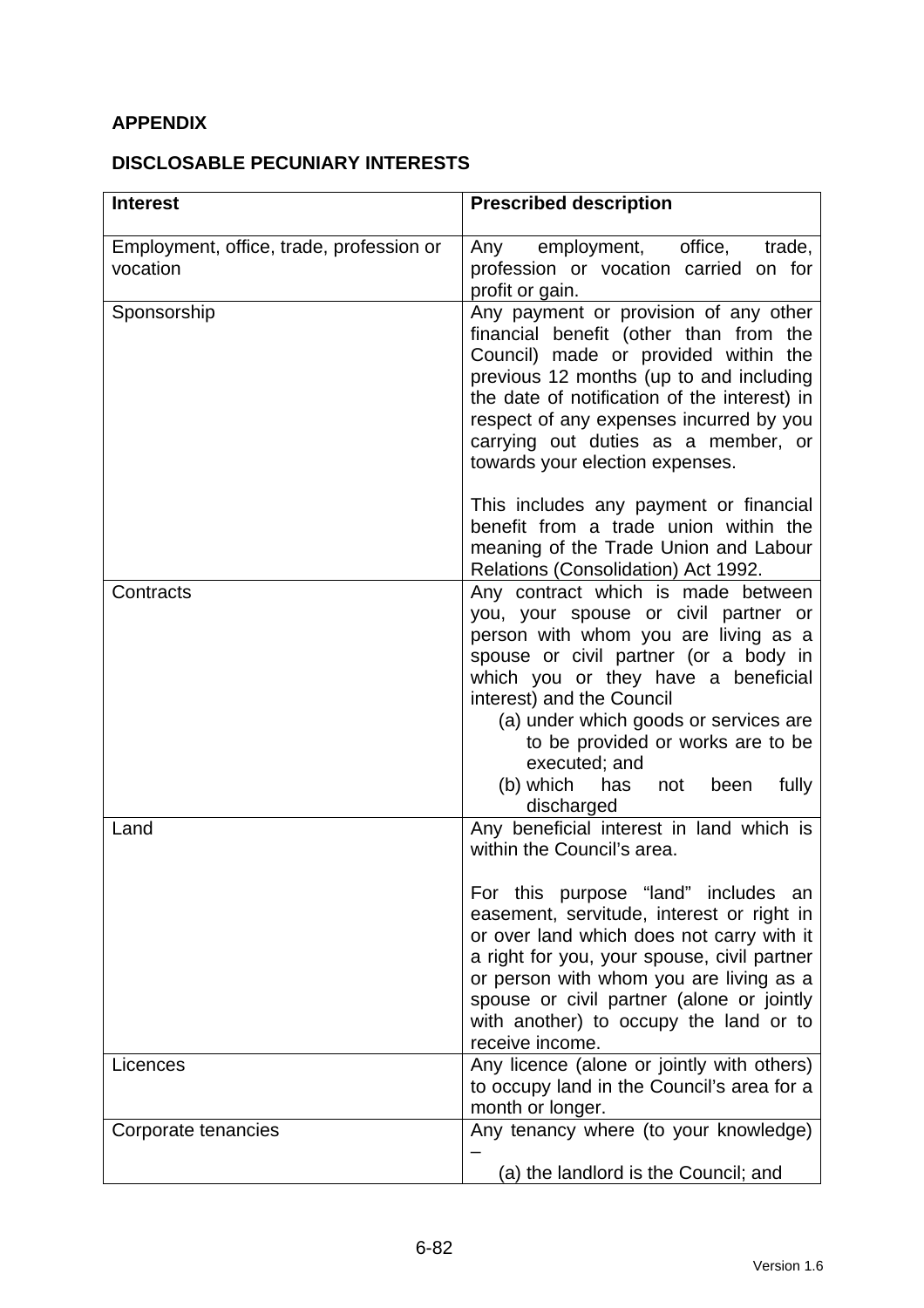| <b>Securities</b> | (b) the tenant is a body in which you,<br>your spouse or civil partner or a<br>person you are living with as a<br>spouse or civil partner has a<br>beneficial interest<br>Any beneficial interest in securities of a<br>body where -                                                                                                                                       |
|-------------------|----------------------------------------------------------------------------------------------------------------------------------------------------------------------------------------------------------------------------------------------------------------------------------------------------------------------------------------------------------------------------|
|                   | (a) that body (to your knowledge) has<br>a place of business or land in the<br>Council's area; and                                                                                                                                                                                                                                                                         |
|                   | (b) either $-$                                                                                                                                                                                                                                                                                                                                                             |
|                   | i.<br>The total nominal value of the<br>securities exceeds £25,000 or<br>one hundredth of the total<br>issued share capital of that<br>body; or                                                                                                                                                                                                                            |
|                   | ii.<br>If the share capital of that body<br>is of more than one class, the<br>nominal value<br>of the<br>total<br>shares of any one class in<br>which you, your spouse or civil<br>partner or person with whom<br>you are living as a spouse or<br>civil partner has a beneficial<br>interest exceeds one hundredth<br>of the total issued share capital<br>of that class. |
|                   | For this purpose, "securities"<br>means<br>shares, debentures, debenture stock,<br>loan stock, bonds, units of a collective<br>investment scheme within the meaning of<br>the Financial Services and Markets Act<br>2000<br>and other securities of<br>any<br>description, other than money deposited<br>with a building society.                                          |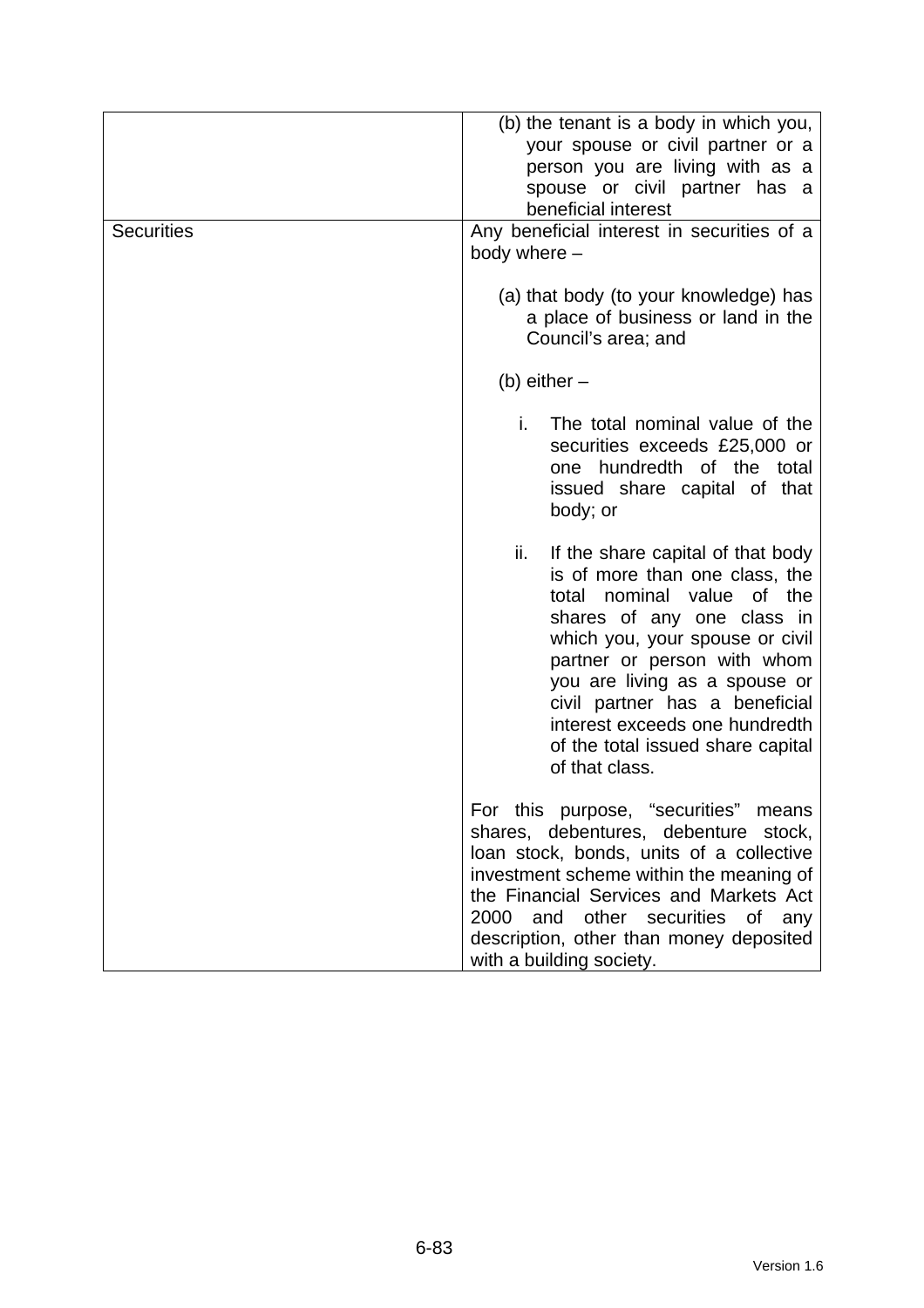## **OFFICER CODE OF CONDUCT**

### **INTRODUCTION**

- 1. The public is entitled to expect the highest standards of conduct from all officers of the County Council.
- 2. The Code sets out the standards of service that are expected from officers of the Council. In particular, officers should act in an open and transparent manner and should not do anything which would prejudice the reputation of the Council.
- 3. The Code should be read and operated in conjunction with the Council's Constitution and the Personnel Handbook. It is important officers understand their position as regards standards of conduct, and if in any doubt should seek guidance.

## **UNDERLYING PRINCIPLES**

- 4. All officers of the Council must at all times observe this Code. Failure to comply with the Code and the standards of service expected could result in disciplinary action.
- 5. All officers must act within the law whilst undertaking their official duties. Where an officer is a member of a professional body, the officer must also comply with any standards of conduct which are set by that body.
- 6. Officers are expected to:
	- a. Provide the highest possible standard of service to the public. Where officers are aware of any contraventions of this Code, illegality, misconduct or breach of procedure they should notify their line manager;
	- b. Provide appropriate advice to Councillors and other officers with impartiality.
- 7. Officers must consult the Monitoring Officer and the Chief Finance Officer if they have doubts about the legality of a decision, or suspect maladministration or financial impropriety.
- 8. The Code does not seek to address every possible circumstance, and simply because a particular action may not be addressed within the Code, this does not condone that action by omission.

#### **PERSONAL INTERESTS**

- 9. Officers must declare to their Corporate Director any financial interests or non-financial interests which could or could be perceived to conflict with their role with the Council.
- 10. A record of any such interests will be maintained by the relevant Corporate **Director**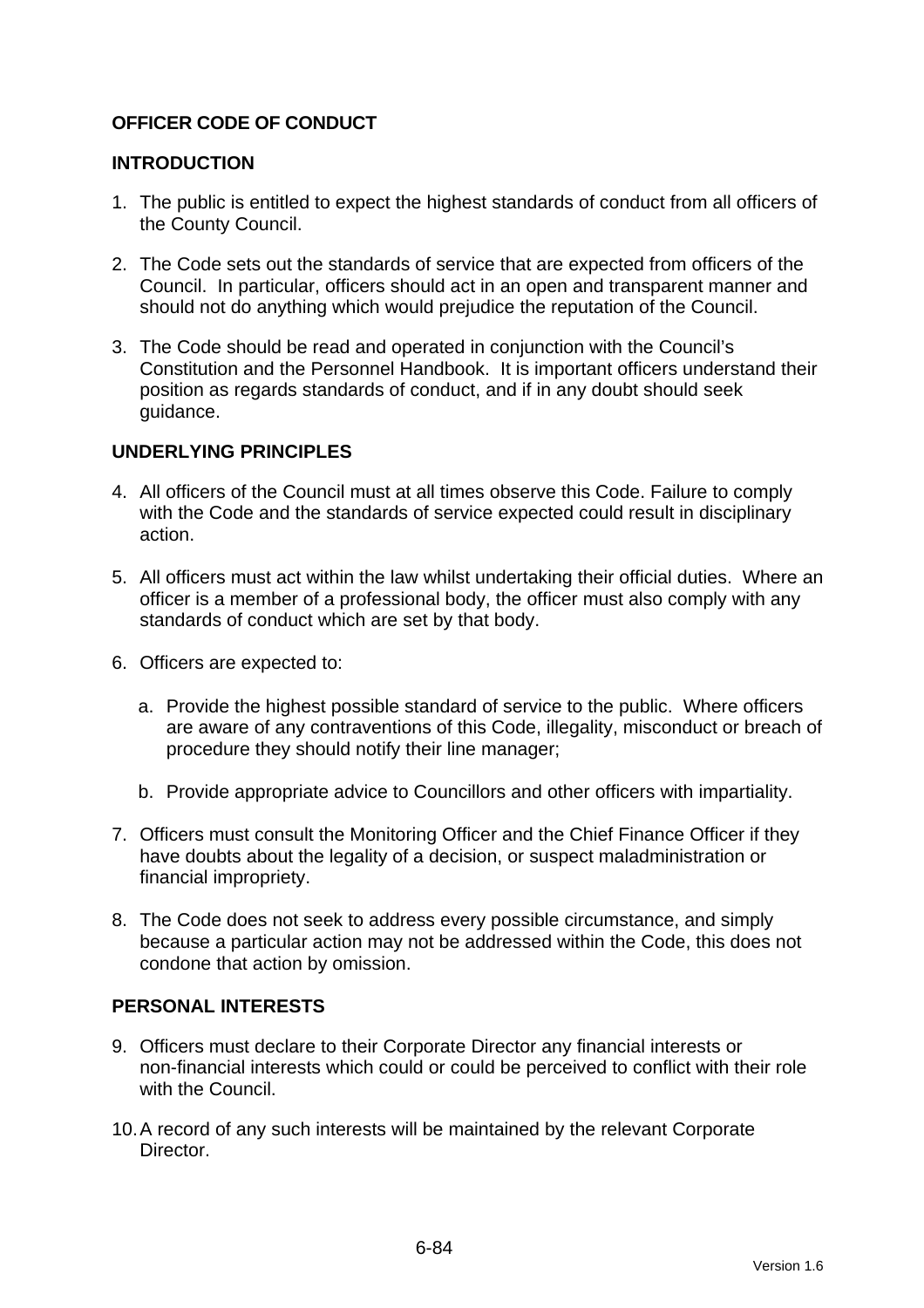- 11. Officers who have a direct or indirect financial interest in any contract must ensure that their Corporate Director is aware and should have no involvement with the award of or management of that contract.
- 12. If an officer is not sure about whether they have an interest, they should seek advice from the Monitoring Officer.

## **BRIBERY AND CORRUPTION**

- 13. Officers must be aware that it is a serious criminal offence for them to receive or give any gift, loan, fee, reward or advantage for doing or not doing anything or showing favour or disfavour to any person in their official capacity as a result of any such gift, etc.
- 14. It should be stressed that this covers all aspects of an officer's responsibilities. For example, showing favouritism to a client in the provision of a service in return for a favour or gift would be corrupt. As would awarding a contract to a contractor as a direct result of receiving a gift.
- 15. In particular:
	- a. Officers should not accept a gift or hospitality from a contractor or other person outside the Council if they know or suspect that it is offered or provided with the expectation that a commercial or contractual advantage will be provided in return;
	- b. Officers should not accept a payment from a contractor or other person outside the Council if they know or suspect that it is offered or provided with the expectation that they will obtain a commercial or contractual advantage in return;
	- c. Officers should not give, promise to give, or offer a payment, gift or hospitality with the expectation or hope that a commercial or contractual advantage will be received, or to reward a commercial or contractual advantage already given.

#### **WHAT TO DO IF YOU ARE OFFERED A GIFT**

- 16. It is reasonable to accept a modest gift of a promotional character given to a wide range of people, and not uniquely to the officer, such as calendars, diaries, pens and other articles of use in the office or job. Modest gifts at the conclusion of any courtesy visit to a factory or firm of the sort normally given by that firm may also be accepted.
- 17. From time to time, officers may be offered other higher value or personal gifts. You need to consider why you have been offered the gift. If you are in doubt as to the motive behind the gift, you should seek advice from your Corporate Director as to whether it is appropriate to accept it. No gift worth over £25 should be accepted under any circumstances. Any gift offered, whether accepted or refused, should be recorded in the departmental gift and hospitality register.

Version 1.6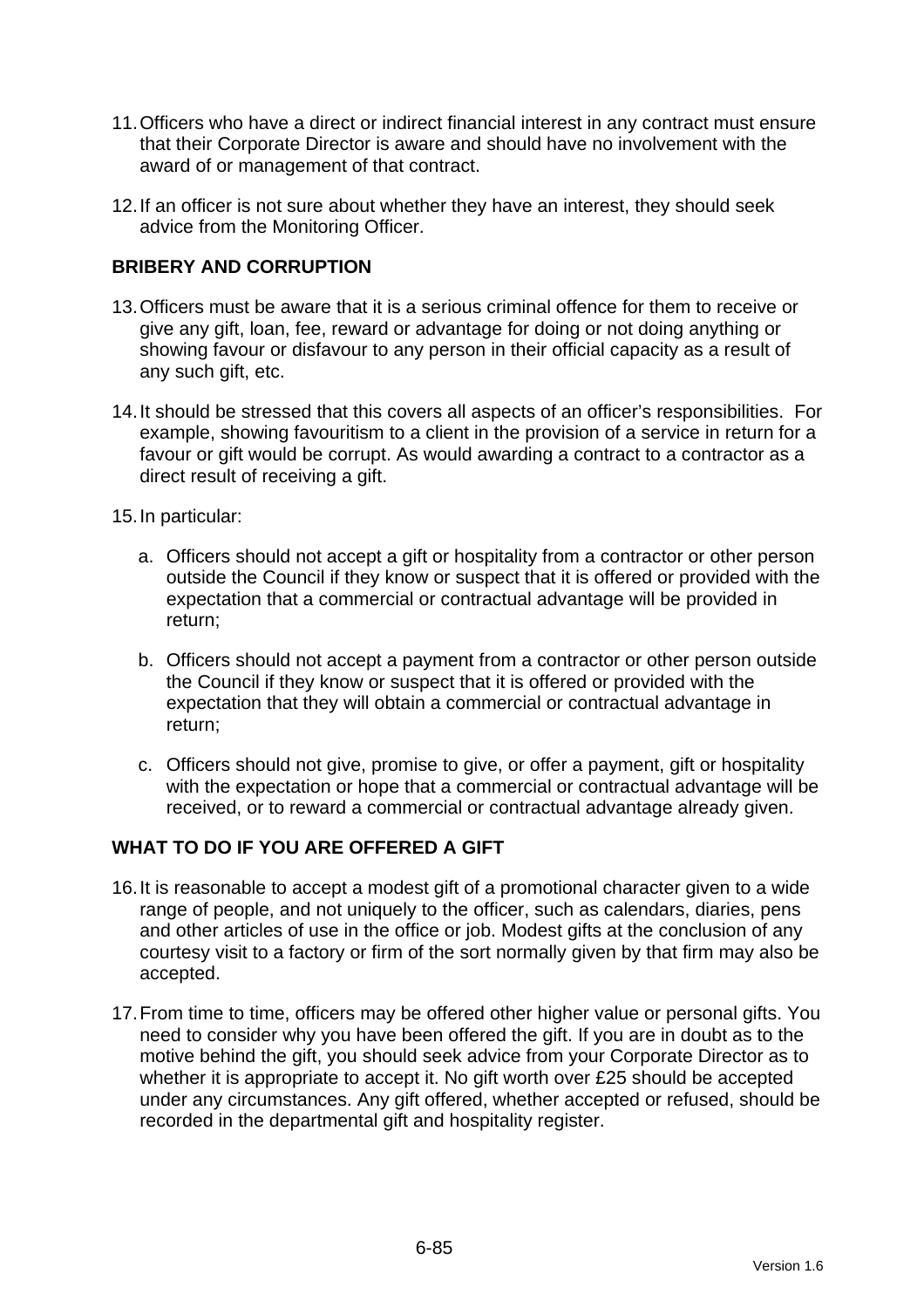## **WHAT TO DO IF YOU ARE OFFERED HOSPITALITY**

- 18. Officers of the Council should only accept offers of hospitality if they are invited in their role as a Council representative. Offers to attend purely social or sporting functions should be accepted only when these are significant for Nottinghamshire, or where the Council should be seen to be represented. Acceptance of such invitations should be cleared in advance with the relevant Corporate Director, and should be recorded in the departmental gift and hospitality register.
- 19. When hospitality has to be declined, the third party offering the hospitality should be courteously but firmly informed of the procedures and standards operating within the Council. When receiving hospitality, officers should be particularly sensitive as to its timing in relation to decisions which the Council may be taking affecting those providing the hospitality.
- 20. There may be circumstances where it will not always be possible, or even desirable, to reject offers of hospitality on a modest scale. Acceptable examples would include official hospitality at a function organised by a public authority; refreshments following a site visit; or a working lunch of a modest standard to enable the parties to continue to discuss business. The decision whether to accept or not must depend on the circumstances in each case. These circumstances will also determine whether the hospitality needs to be entered in the register of officers' interests. If in doubt officers should err on the side of caution and enter the appropriate details in the departmental register of officers' interests.

## **RECEIVING SPONSORSHIP OR GRANT AID**

21. Officers must provide details to their Corporate Director of any benefit they (or their partner, spouse or relative) may be likely to receive as a result of any proposed Council sponsorship or grant aid.

## **USE OF PUBLIC FUNDS**

22. Officers must ensure that they use public funds entrusted to them in a responsible and lawful manner. They should strive to ensure value for money to the local community and to avoid legal challenge to the Council.

## **POLITICAL NEUTRALITY**

- 23. Officers serve the Council as a whole. It follows they must serve all Councillors and not just those of the majority group, and must ensure that the individual rights of all Councillors are respected.
- 24. Officers may be required to advise political groups. They must do so in ways which do not compromise their political neutrality.
- 25. Officers must follow Council policies and must not allow their own personal or political opinions to interfere with their work.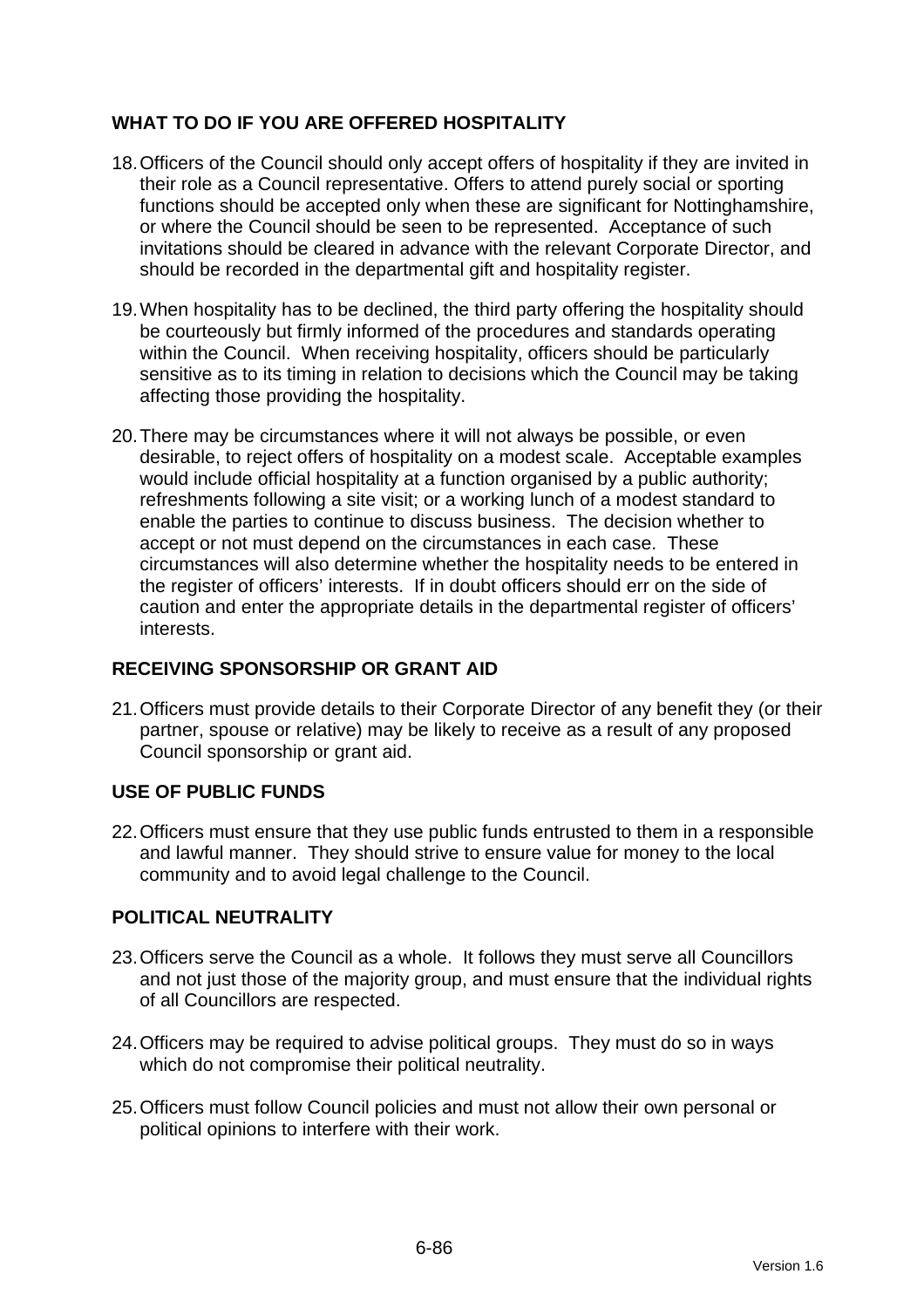## **EQUALITY ISSUES**

- 26. The Council believes in equality and will not tolerate any harassment, intimidation, unfair discrimination or victimisation, by officers.
- 27. The Council has a statutory duty to promote equality. Officers should not by their manner or speech be discriminatory with regards to a person's age, disability, gender reassignment, marriage and civil partnership, pregnancy and maternity, race, religion or belief, sex or sexual orientation.
- 28. Each officer has a duty to ensure that the appropriate standards of conduct are upheld both by themselves and by colleagues at all times.

## **THE RELATIONSHIP BETWEEN OFFICERS AND COUNCILLORS**

29. Officers should refer to the Protocol for Councillor/Officer Working Relations in Part Six of this Constitution.

## **THE RELATIONSHIP BETWEEN OFFICERS AND THE PUBLIC**

- 30. Officers should always remember their responsibilities to the community of Nottinghamshire and ensure courteous, efficient and impartial service delivery to all groups and individuals they have dealings with.
- 31. Officers should be cautious when blogging or using social networking sites outside of work and avoid publishing, or allowing to be published, any material, including comments or images, which could damage their professional reputation and/or bring the Council into disrepute.

## **THE RELATIONSHIP BETWEEN OFFICERS AND CONTRACTORS**

- 32. All relationships of a business or private nature with external contractors, or potential contractors, should be made known to an appropriate senior manager.
- 33. Officers must exercise fairness and impartiality when dealing with all customers, suppliers, other contractors and sub-contractors.
- 34. Officers who are privy to confidential information on tenders or costs for either internal or external contractors should not disclose that information to any unauthorised party or organisation.
- 35. Further guidance on the procedures to follow during the tendering process is contained in the Financial Regualtions in Part Six of this Constitution.

#### **APPOINTMENT AND OTHER EMPLOYMENT MATTERS**

- 36. Officers involved in appointments should ensure that these are made on the basis of merit.
- 37. In order to avoid any possible accusation of bias, officers wherever possible should not be involved in an appointment where they are related to an applicant, or have a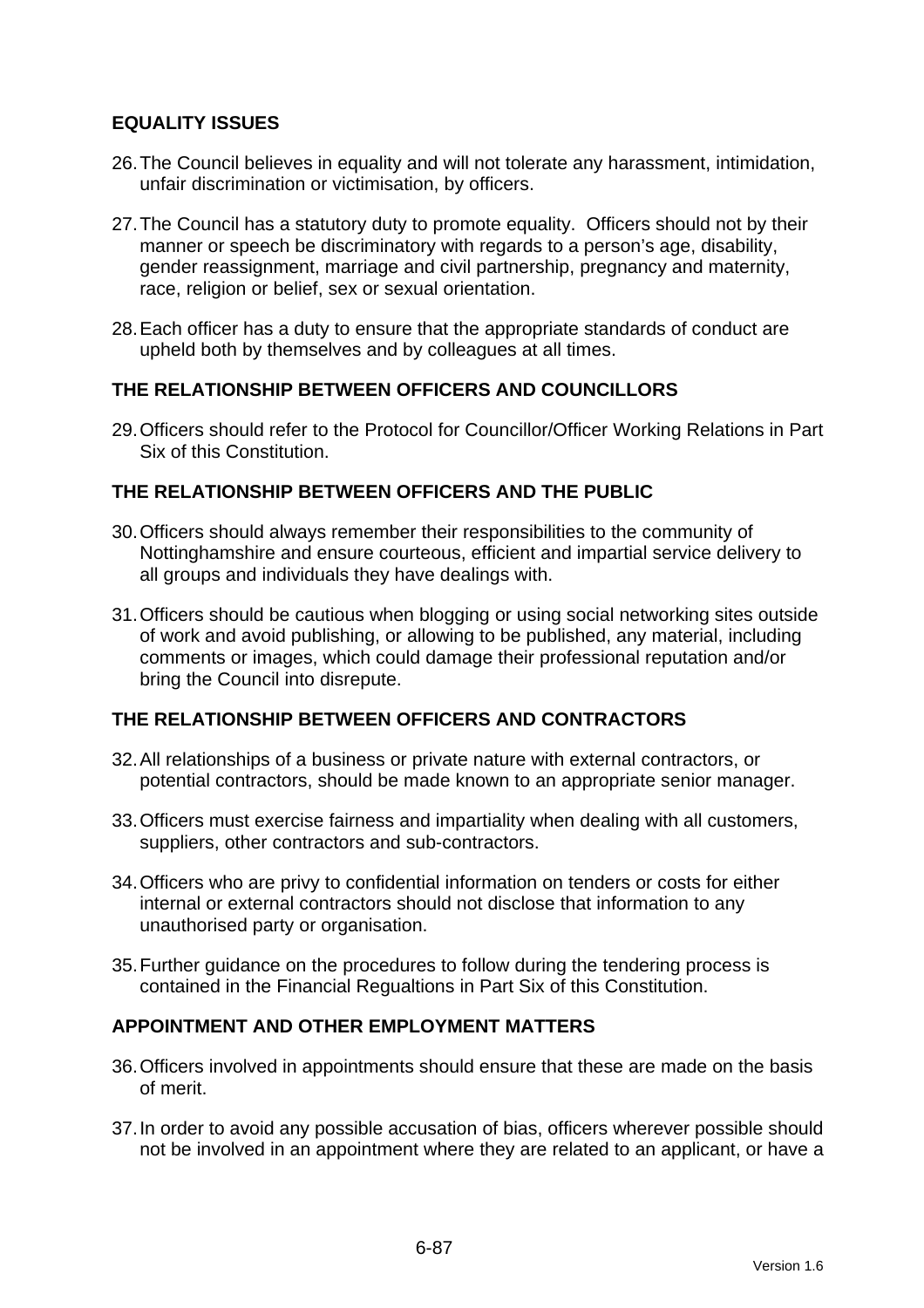close personal relationship outside work with him or her. If they must be involved, then the relationship must be disclosed to all the parties.

38. Similarly, officers should not be involved in decisions relating to discipline, promotion or pay adjustments for any officer who is a relative, partner etc.

### **WORKING FOR OUTSIDE ORGANISATIONS**

39. Officers working for outside organisations should refer to the Protocol for Involvement in Outside Bodies.

### **USE OF COUNCIL PREMISES OR FACILITIES FOR WORK NOT CONNECTED WITH THE COUNCIL**

40. Officers must not use the Council's premises or facilities for activities which are not connected with their employment with the Council, for instance the use of email, telephones, computers, photocopiers, typists, etc. A small amount of personal use may be acceptable.

## **PUBLIC SPEAKING**

- 41. Where officers are invited to address public meetings, undertake radio or television interviews etc, they will be acting as the representative of the Council, and as such should communicate the policies and procedures of the County Council in a factual and unbiased way. Officers must not express personal views in such situations.
- 42. If in a private capacity an officer is invited to comment publicly on Council policies, they should reflect upon the impact of this on the County Council's reputation and consider whether it is appropriate to comment.

### **OFFICERS FACING CRIMINAL CHARGES**

43. Any officer facing criminal charges must inform their line manager without delay.

#### **HEALTH AND SAFETY**

44. It is the responsibility of all officers to take reasonable care for the health and safety of themselves and others.

#### **DISCLOSURE OF INFORMATION**

- 45. Officers must not disclose information given to them in confidence without consent, unless the circumstances are exceptional. In this situation, advice should be sought from their line manager.
- 46. Officers disclosing personal information must comply with the Data Protection Act.
- 47. Officers should not use confidential information obtained in the course of their employment with the Council for personal use, nor should they pass it on to others who might use it for unauthorised purposes.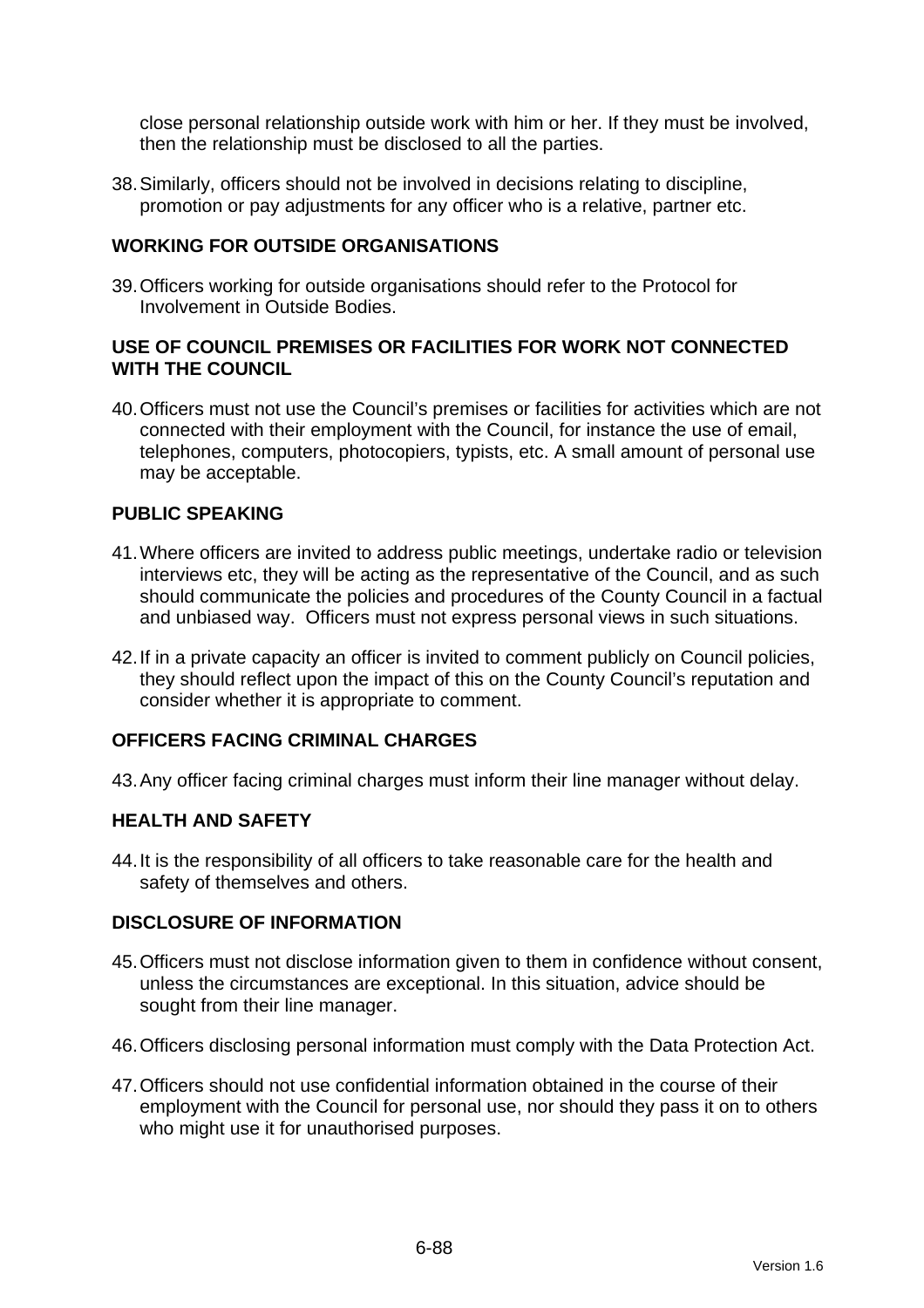48. Guidance about the information which Councillors and the public are entitled to is contained in Part Three of this Constitution.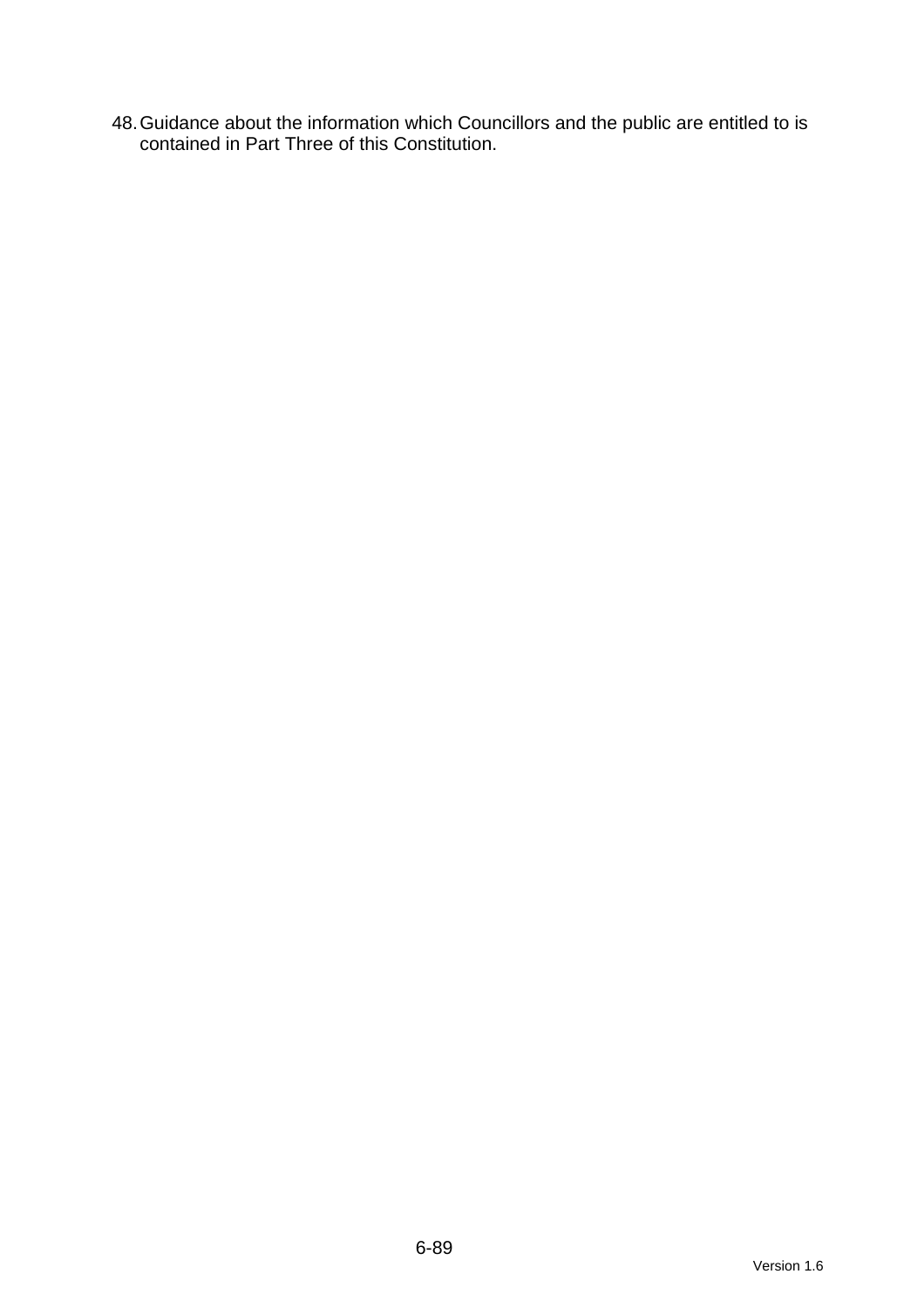## **PROTOCOL FOR COUNCILLOR AND OFFICER RELATIONSHIPS**

## **INTRODUCTION**

- 1. Mutual trust and respect between Councillors and employees is at the heart of good governance for councils. They are essential elements of the partnership necessary for the effective running of a local authority.
- 2. This protocol is a written guide to the basic elements of the relationships between Councillors and employees and seeks to:
	- a. promote trust, openness, fairness and honesty;
	- b. define roles to clarify responsibilities, avoid conflict, prevent duplication and secure compliance with the law and codes of conduct;
	- c. maintain and enhance the integrity of local government which demands the highest standards of personal conduct.
- 3. This protocol should be read and operated in conjunction with the Council's constitution, codes of conduct relating to Councillors and employees and relevant legislative requirements.
- 4. Unless the context otherwise requires, reference to a Councillor will include reference to a co-opted member.

#### **UNDERLYING PRINCIPLES**

- 5. Councillors and employees must at all times observe this protocol.
- 6. Councillors and employees must always respect the roles and duties of each other as set out below.

#### **THE ROLE OF MEMBERS**

- 7. It is the role of Councillors:
	- a. To represent the people within their communities and bring their views into the Council's decision making process through working individually or in partnership
	- b. To promote the interests of the people of Nottinghamshire when acting collectively as the Council's decision-makers
	- c. To promote the social, economic and environmental well being of the community.
	- d. Collectively to agree the policy of the County Council
	- e. To deal with individual casework and act as an advocate for constituents in resolving concerns or complaints.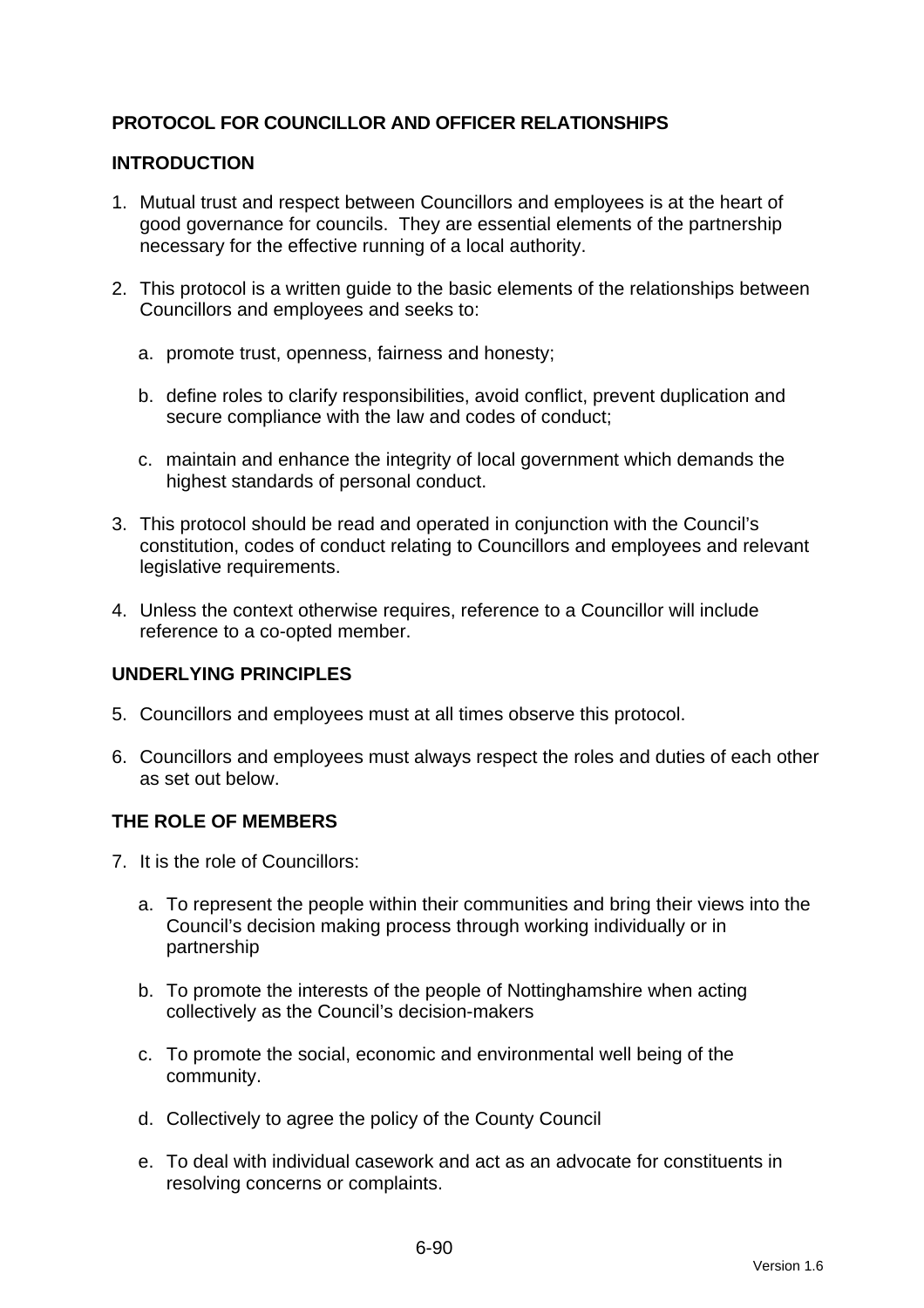- f. To balance different interests within their electoral division and represent the division as a whole.
- g. To represent the Council on external bodies as required.
- h. To promote the highest standards of conduct and ethics.

## **THE ROLE OF OFFICERS**

- 8. It is the role of officers:
	- a. To serve the community of Nottinghamshire and to deliver the highest standards of service in the most cost effective, efficient and professional manner.
	- b. To implement the policies and decisions made by Councillors.
	- c. To provide professional and technical advice.
	- d. To carry out the functions delegated to them, including the management of staff.
	- e. To provide help, support and advice to Councillors in respect of their duties and responsibilities
	- f. To report to Government departments, as required.
	- g. To represent the Council on external bodies as required.

## **THE RELATIONSHIP BETWEEN EMPLOYEES AND COUNCILLORS**

- 9. The relationship between employees and Councillors should be characterised by mutual respect and courtesy and recognition of each others roles and responsibilities.
- 10. Collaborative working between Councillors and employees is essential but close personal familiarity can lead to damaging assumptions by others. Councillors and employees should inform the Monitoring Officer of any relationship either personal or family, or business connection which might be seen as unduly influencing their work in their respective roles. The Monitoring Officer will consider what action, if any, should be taken.
- 11. With the exception of staff specially appointed to support political groups, employees work to the instructions of their managers not individual Councillors.
- 12. Councillors must not require employees to change their professional advice or take any action which the employee considers unlawful or illegal or which would amount to maladministration or breach of a statutory duty.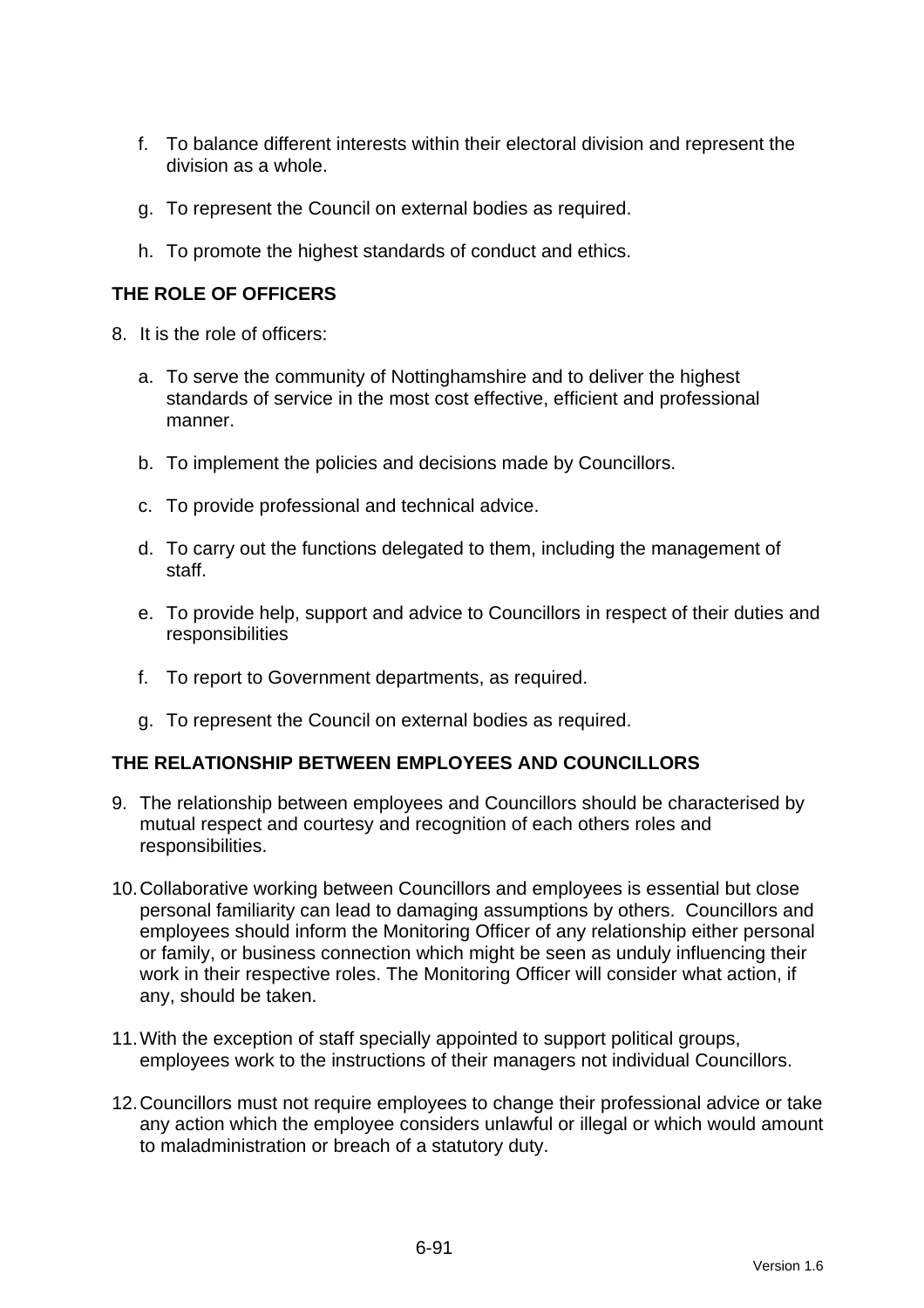- 13. Councillors should not raise matters relating to the conduct or capability of a Council employee or of employees collectively at meetings held in public or in the press. Any concerns should be raised using the procedure set out at paragraph 25 below.
- 14. The advice provided and actions taken by employees should be sensitive to the political nature of the organisation, but their advice should always be independent and unbiased.
- 15. Members must consult with the Monitoring Officer and the Chief Finance Officer about legality, maladministration and financial impropriety and if they have doubts as to whether a particular decision is or is likely to be contrary to the policy framework or budget.
- 16. The Council has a statutory duty to positively promote equality. Councillors and employees should not by their manner, speech, or in any written communication, be discriminatory with regards to a person's age, disability, gender reassignment, marriage and civil partnership, pregnancy and maternity, race, religion or belief, sex or sexual orientation.

## **OFFICER RELATIONSHIPS WITH PARTY GROUPS**

- 17. It must be recognised by all employees and Councillors that in discharging their duties employees serve the Council as a whole and not exclusively any political group, combination of groups or individual Councillors.
- 18. Employees may properly be called upon to provide advice and information to political groups but must at all times maintain political neutrality. All employees must, in their dealings with political groups and individual Councillors, treat them in a fair and even handed manner.
- 19. Employees must respect the confidentiality of any party group discussions at which they are present and unless they are requested to do so by that party group, must not relay the content of such discussions to another party group or to any other Councillor.
- 20. The only basis on which the Council can lawfully provide support services (eg stationery, typing, printing, photocopying) to Councillors is to assist them in discharging their role in their official capacity as Councillor. Such support services must therefore only be used for Council business. They must never be used for party political or campaigning activity or for private purposes.

## **EMPLOYEES TO KEEP COUNCILLORS INFORMED ABOUT LOCAL ISSUES**

21. To enable them to carry out their divisional role effectively, Councillors need to be fully informed about matters affecting their division. Corporate Directors must ensure that their staff are aware of the requirement to keep local Councillors informed.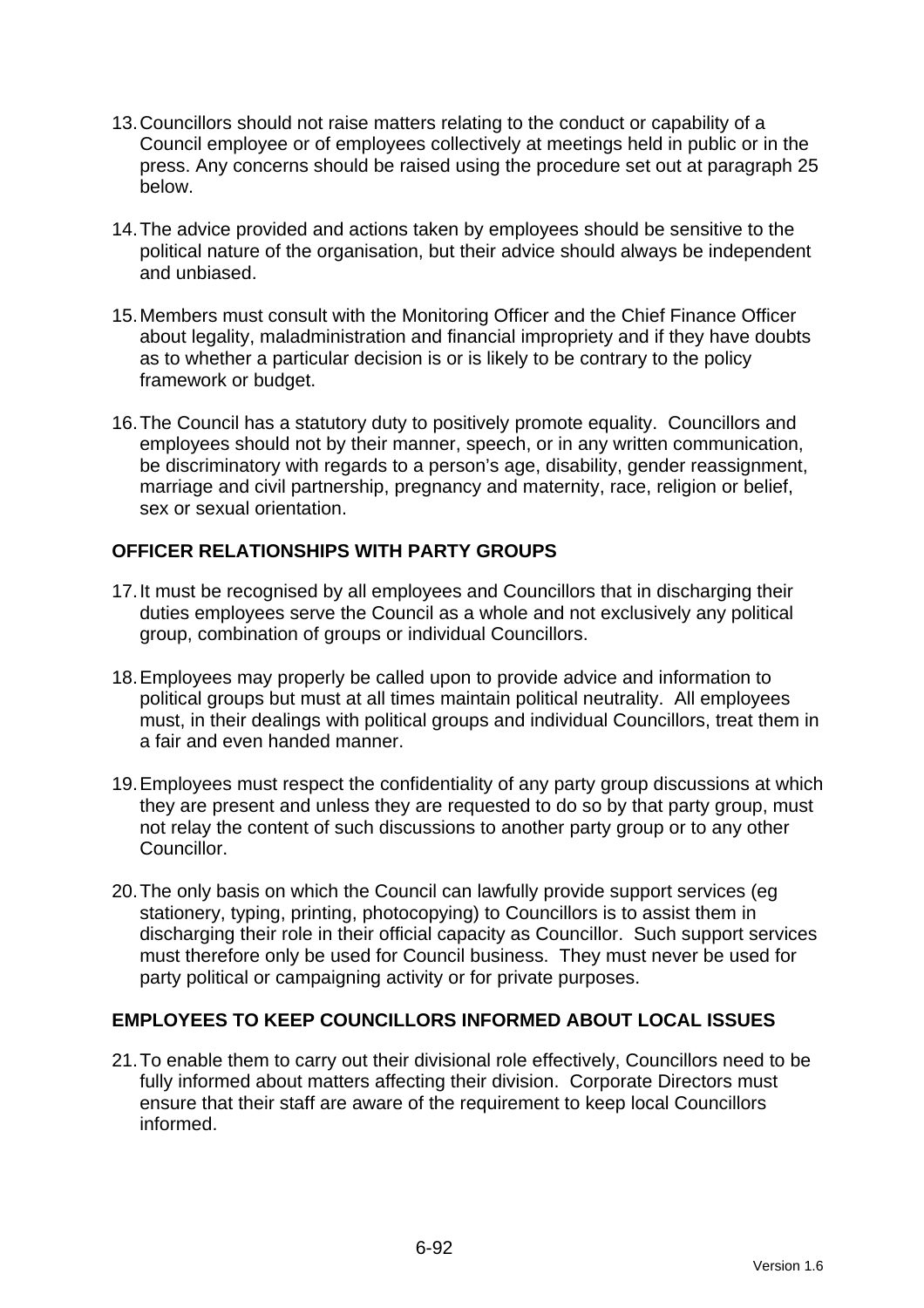22. Whenever a public meeting is organised by the Council to consider a local issue it is recommended that all Councillors representing the divisions affected should be invited to attend the meeting.

### **MEDIA RELATIONS**

- 23. All relations with the media must be conducted in accordance with the Council's agreed procedures and the law on Local Authority publicity.
- 24. Employees will make every effort to keep Councillors informed of media interest in Council activities relevant to their responsibilities and the electoral divisions they represent, especially regarding strategic or contentious matters.

#### **COMPLAINTS/CONCERNS**

## **PROCEDURE FOR COUNCILLORS**

25. If a Councillor is dissatisfied with the conduct, behaviour or performance of an officer they should raise the matter privately with the relevant Corporate Director. If their concerns relate to a Corporate Director the concern should be raised with the Chief Executive. If the concerns relates to the Chief Executive then the concern should be raised with the Monitoring Officer and Service Director responsible for Human Resources.

## **PROCEDURE FOR EMPLOYEES**

- 26. If an employee is unhappy with the conduct or behaviour of a Councillor they should seek to resolve the matter by appropriate discussion and involvement of their Corporate Director.
- 27. In the event that matters remain unresolved they should inform the Monitoring Officer who will consider what action should be taken.

#### **SUMMARY**

28. Councillors and employees can expect the following from each other:

- a. Respect and courtesy
- b. The highest standards of integrity
- c. A working partnership
- d. An understanding of and support for respective roles, work loads and pressures
- e. Confidentiality
- f. A commitment to the Council as a whole
- 29. In addition Councillors can expect from employees:
	- a. Timely responses to enquiries
	- b. Professional advice
	- c. Regular up to date information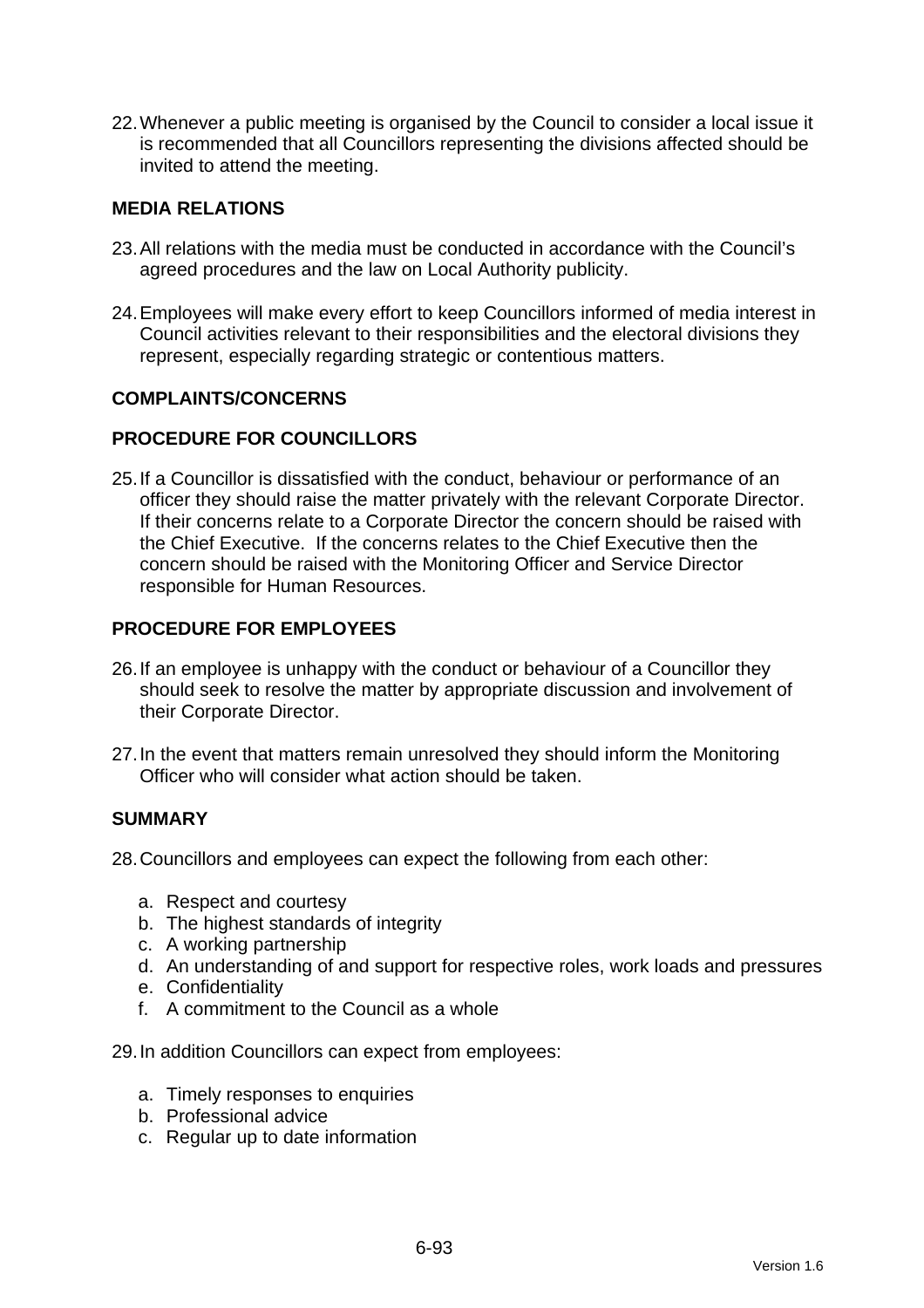## **PROTOCOL FOR INVOLVEMENT IN OUTSIDE BODIES**

1. The Council is committed to working with other local authorities, the private, voluntary and community sectors to deliver services in the most effective way. As a result Councillors and officers are often required to act as representatives on outside bodies. This document provides guidance for those acting as representatives.

### **APPOINTMENTS TO OUTSIDE BODIES**

2. The Council's Policy Committee is responsible for approving appointments to outside bodies and each committee will determine which outside bodies it should receive regular updates from.

## **SUPPORT FOR REPRESENTATIVES ON OUTSIDE BODIES**

- 3. The Council will provide indemnity insurance in appropriate circumstances.
- 4. The Council will make every effort to maintain a fact sheet on each outside body, stating the purpose of representation, the responsibilities of Council representatives on those bodies, and the insurance position.
- 5. The Council has produced guidance regarding representatives' specific responsibilities when sitting on different types of bodies, such as limited and local authority companies, statutory bodies and charities. Further support is available from Democratic Services.

#### **RESPONSIBILITIES OF COUNTY COUNCIL REPRESENTATIVES ON OUTSIDE BODIES**

- 6. Representatives must ensure they understand the capacity in which they are appointed to the outside body. This is important for two reasons:
	- a. The terms of appointment could mean that the individual takes on formal responsibilities, such as those of a company director or charitable trustee, and in some cases, personal liability. Representatives need to understand the extent of their role and be satisfied that appropriate indemnity insurance cover is provided either by the Council or the outside body.
	- b. In some instances the primary purpose is to represent the interests of the County Council, and in some the main duty is to the outside body. This may affect the considerations that are taken into account when contributing to the outside body's decision-making. Also, it is possible that a conflict of interest will arise between the Council and the outside body, for example where there is a disagreement over a funding issue. In the event this happens the representative must be clear in whose interests they are acting. If a conflict does arise the representative must seek advice from the Council's Monitoring Officer.
- 7. Representatives must follow the Council's Code of Conduct for Councillors and Co-opted Members or the Code of Conduct for Officers when they are acting in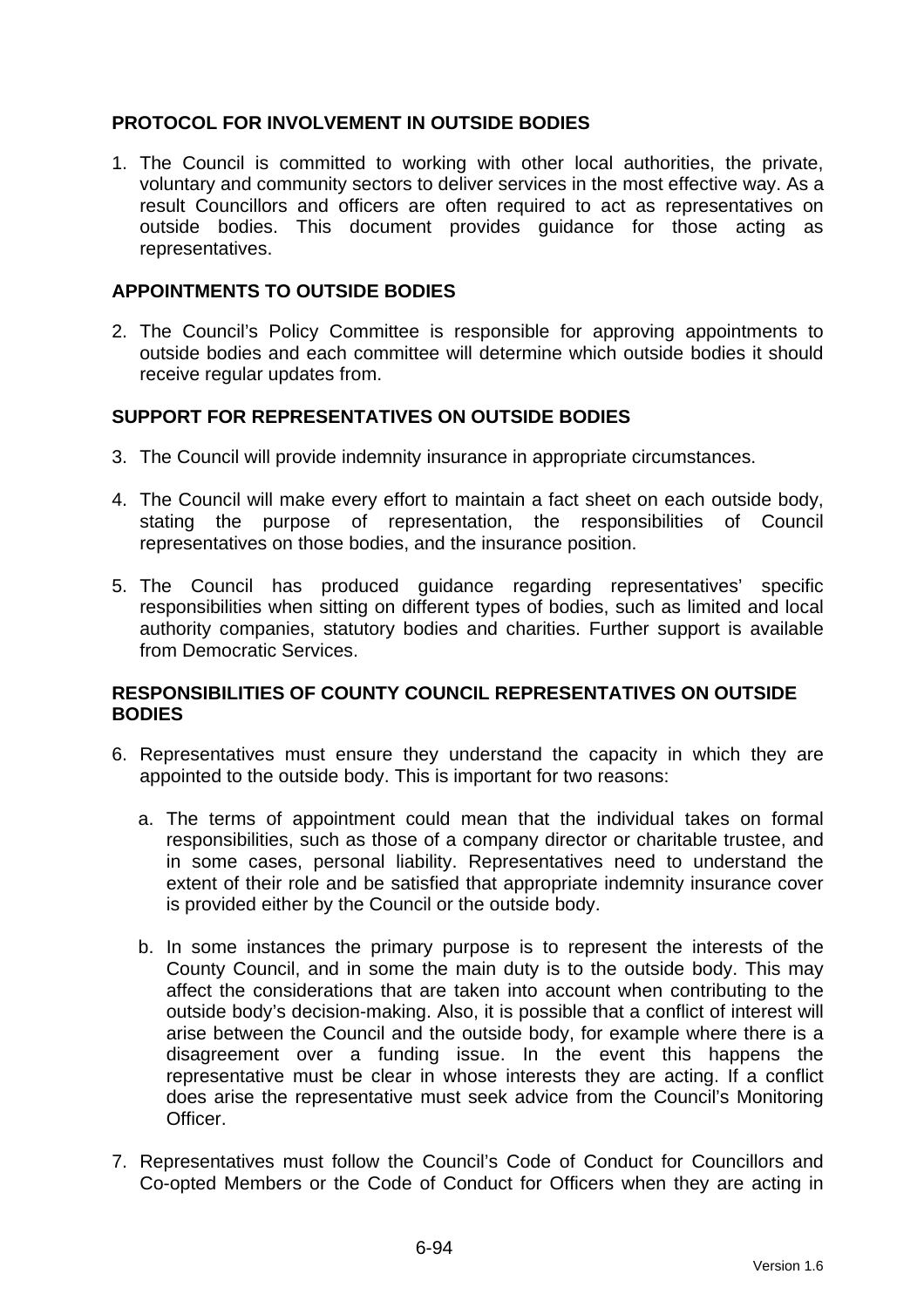that capacity, including where they are representing the Council on an outside body. They must also ensure they follow any separate code of conduct that applies to the outside body. In the unlikely event there is a conflict they must seek advice from the Council's Monitoring Officer.

- 8. Representatives should always consider their duty of confidentiality to the Council, and where appropriate, to the outside body.
- 9. Representatives must report back to the relevant County Council committee as required.
- 10. It is good practice to check when first appointed whether expenses for travel and/or subsistence should be claimed from the County Council or the outside body.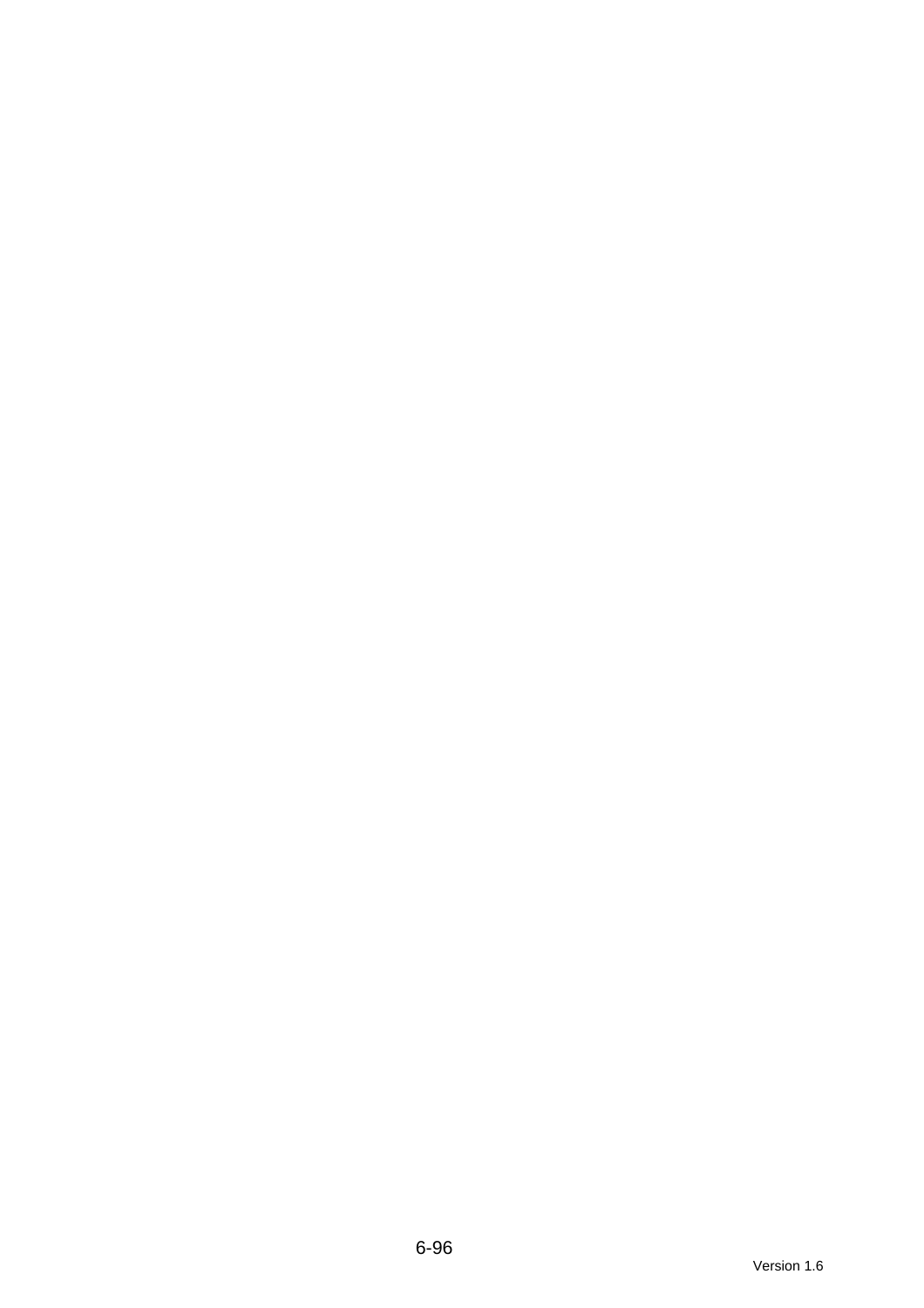## **PART C – EMPLOYMENT PROCEDURE RULES**

### **INTRODUCTION**

- 1. The Council has developed these regulations in order to outline the process to be followed when appointing or dismissing employees or taking disciplinary action against employees.
- 2. These regulations also deal with who has responsibility for changes to staffing structures. Staffing structures specify the number and types of posts that exist in each department.

## **APPOINTMENT AND DISMISSAL - SENIOR EMPLOYEES**

- 3. The Senior Staffing Sub-Committee is responsible for the appointment and dismissal of, and the taking of disciplinary action against, the following employees (who will be know as "Senior Employees" for the purposes of these regulations):
	- a. Chief Executive;
	- b. Corporate Directors;
	- c. Service Directors;
	- d. where the statutory role of the Head of Paid Service, Chief Finance Officer or Monitoring Officer is held by another post holder, that post holder.
- 4. The Senior Staffing Sub-Committee will meet as and when required.
- 5. The appropriate committee Chairman for the post being considered will always be present as a member of the Senior Staffing Sub-Committee. Where the issue being considered relates to the Chief Executive or a Corporate Director, the Senior Staffing Sub-Committee will have a membership of nine; otherwise the Senior Staffing Sub-Committee will have a membership of five.
- 6. The Senior Staffing Sub-Committee will be required to follow the Council's Recruitment and Selection Policy.

#### **APPOINTMENTS**

- 7. The Council may choose to appoint any of the Senior Employees from an internal pool of candidates or by externally advertising.
- 8. The Council will draw up a job description and person specification which will be sent to any person on request.
- 9. The Senior Staffing Sub-Committee will draw up a shortlist of candidates for interview and assessment and will interview all short-listed candidates in accordance with:
	- a. the Recruitment and Selection Policy; and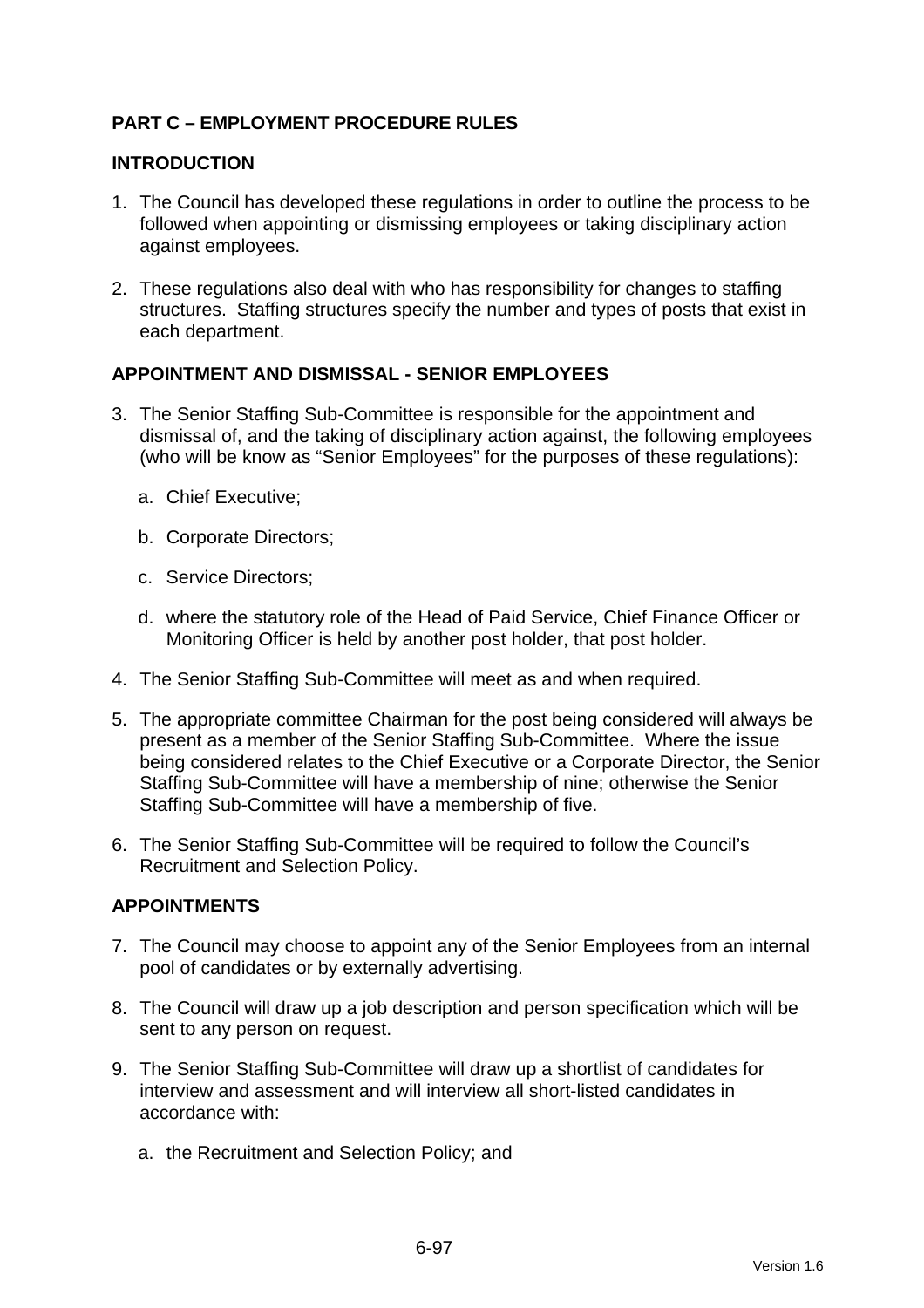- b. the advice of an appropriate HR advisor.
- 10. The preferred candidate will be offered the post subject to satisfactory references and pre-employment checks.
- 11. A final decision in respect of the appointment of the Head of Paid Service, Chief Finance Officer and Monitoring Officer rests with Full Council.
- 12. Where a reorganisation affects the structure/numbers of Senior Employee posts, posts in the new structure will be filled in line with the enabling process agreed at the time. Any competitive interviews will be carried out by the Senior Staffing Sub-Committee in accordance with the enabling process.

#### **DISMISSALS AND DISCIPLINARY ACTION**

- 13. In the case of dismissals, the Senior Staffing Sub-Committee will hear the case against the Senior Employee concerned and the hearing will be conducted in accordance with the Council's Disciplinary Procedure.
- 14. A final decision in respect of the dismissal of the Head of Paid Service, the Chief Finance Officer and the Monitoring Officer rests with full Council. Full Council will approve such dismissal before the notice of dismissal is issued.
- 15. The Senior Employee (unless the employee is the Head of Paid Service, the Chief Finance Officer or the Monitoring Officer) will have a right of appeal to the Appeals Sub-Committee in accordance with the appeals process set out in the Personnel Handbook. The Appeals Sub-Committee will be advised by an appropriate HR adviser who has had no previous dealings with the matter.
- 16. In the case of the Head of Paid Service, the Chief Finance Officer and the Monitoring Officer, no disciplinary action may be taken until a recommendation has been made following an investigation by a designated independent person. The neutral act of suspension for the purpose of investigating the alleged misconduct can be made by:
	- a. the Monitoring Officer in relation to the Head of Paid Service; or
	- b. the Head of Paid Service in relation to the Chief Finance Officer or the Monitoring Officer,

in consultation with the Council Leader and Chairman of the Personnel Committee and any suspension will be on full pay and for a period of no longer than two months.

### **APPOINTMENT OF ASSISTANTS TO POLITICAL GROUPS**

17. The appointment of any person as a political assistant must be done in accordance with legislative requirements.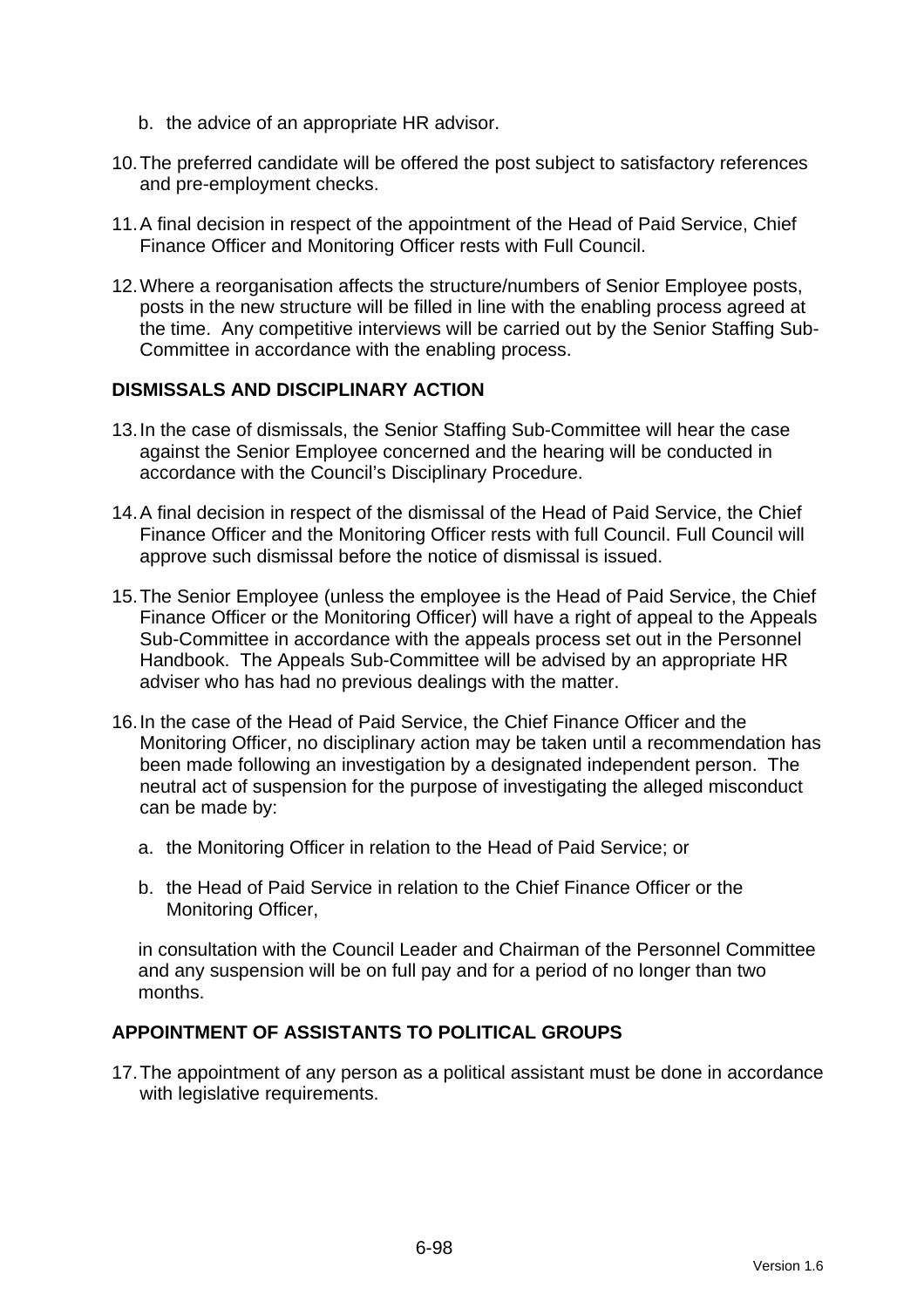## **APPOINTMENT, DISMISSAL AND MANAGEMENT OF ALL OTHER EMPLOYEES**

18. The appointment, dismissal and management of employees (except Senior Employees) including disciplinary action will be carried out by properly authorised officers of the Council in line with the Recruitment and Selection Policy, other employment policy and procedures agreed by the Council and in compliance with statutory obligations.

## **EMPLOYMENT POLICIES AND PROCEDURES**

- 19. The Council recognises national collective bargaining and acknowledges the role of national negotiating bodies in agreeing a framework of terms and conditions for local government employees.
- 20. Regular information will be provided to committees as and when required and requested regarding staffing.
- 21. The Council will develop and amend employment policies as required.
- 22. Proposals for new initiatives, for changes to existing employment policies and the development of management guidance will be developed by Personnel Committee.
- 23. Proposals for new employment policies or changes to existing policies will be subject to consultation and negotiation with the recognised trade unions through the agreed mechanisms as set out in the Employment Relations Agreement as amended from time to time. Following consultation changes to existing employment policies and new policy matters will be considered by Personnel Committee and recommended to Policy Committee for approval.
- 24. Details of approved employment policies and procedures and any changes will be set out in the Personnel Handbook, policy documents or guidelines as appropriate.
- 25. The Council will recommend that community schools adopt the Council's approved employment policies and procedures; however the adoption or otherwise of such policies will be a matter for the school governing body, if such responsibility rests with them.

## **CHANGES TO STAFFING STRUCTURES**

- 26. Changes to staffing structures must be made by the relevant committees unless the post is temporary for less than 3 months. In such cases, the relevant Corporate Director can authorise the appointment (provided that, if the requirement for the temporary appointment continues after this time, the relevant committee's approval will be required).
- 27. A formal report will need to be presented to the relevant committee and will include the required advice and HR comments.
- 28. The recognised trade unions will be consulted on all proposed changes to staffing structures and any views given should be fully considered prior to a decision being made.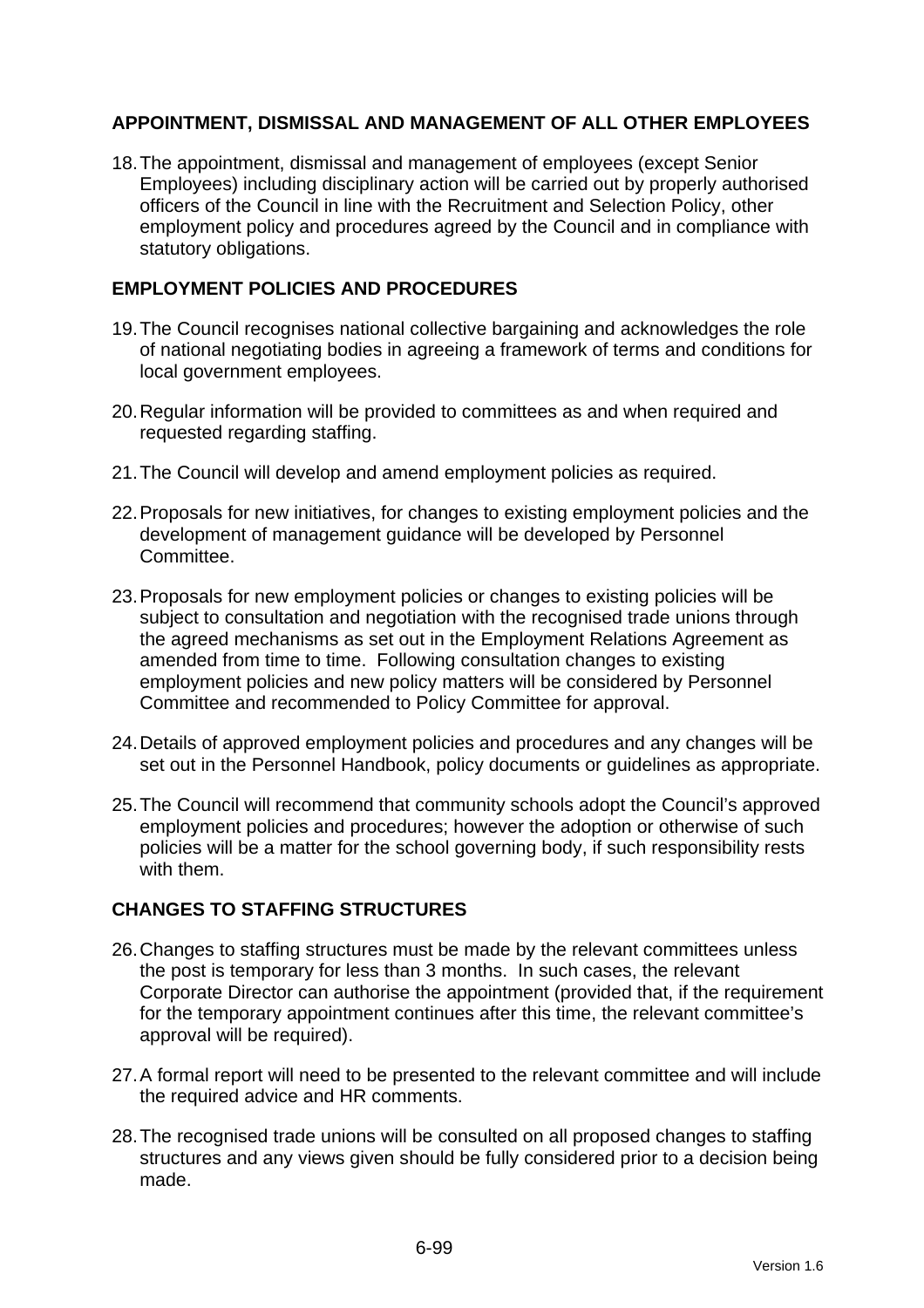## **CHANGES TO STAFFING AND STRUCTURE RECORDS**

29. The Business Services Centre (BSC) will maintain staffing and structure records. The Chief Executive and his/her nominees must ensure that any changes to the staffing structures within their departments are notified to the BSC immediately after authorisation via the established procedures.

## **PAY AND GRADINGS**

- 30. Full Council will approve the Council's annual Pay Policy Statement.
- 31. For posts occupied by staff employed under the NJC for Local Government Services Agreement, the initial grading and any subsequent re-grading will be determined by the application of either the NJC or Hay Job Evaluation Schemes.
- 32. The re-grading of existing posts following evaluation using the Hay or National Job Evaluation Schemes will be automatically incorporated into contracts of employment.
- 33. The grading of new posts needs to be detailed in the reports to the relevant Committee regarding establishing those posts.
- 34. The re-grading of posts for those employee groups where job evaluation is not applied will require authorisation by the relevant Corporate Director (or their nominee) and will be reported back periodically to the relevant Committee for information.
- 35. With the exception of honoraria and market factor supplement payments that have been considered through the approved process set out in the Personnel Handbook, there is no discretion to apply extensions of pay above or outside of authorised pay bands. All honoraria and market supplement payments will be reported back to the relevant Committee periodically.
- 36. As a result of national collective bargaining, the Council will implement national pay awards as agreed by the various national joint negotiating bodies from time to time. The Council will determine a local pay structure comprising a number of salary bands, based on the National Pay Spine, extended as appropriate.

## **RESOLUTION OF DISPUTES UNDER THE EMPLOYMENT RELATIONS AGREEMENT**

- 37. Arrangements for the conduct of relationships with the recognised trade unions will be set out in the Employment Relations Agreement which is agreed between the parties.
- 38. The Employment Relations Agreement will incorporate the structure and mechanisms for dialogue, consultation and negotiation with recognised trade unions at both corporate and departmental level and will include joint arrangements for the resolution of disputes including the establishment of a Local Joint Resolutions Committee.